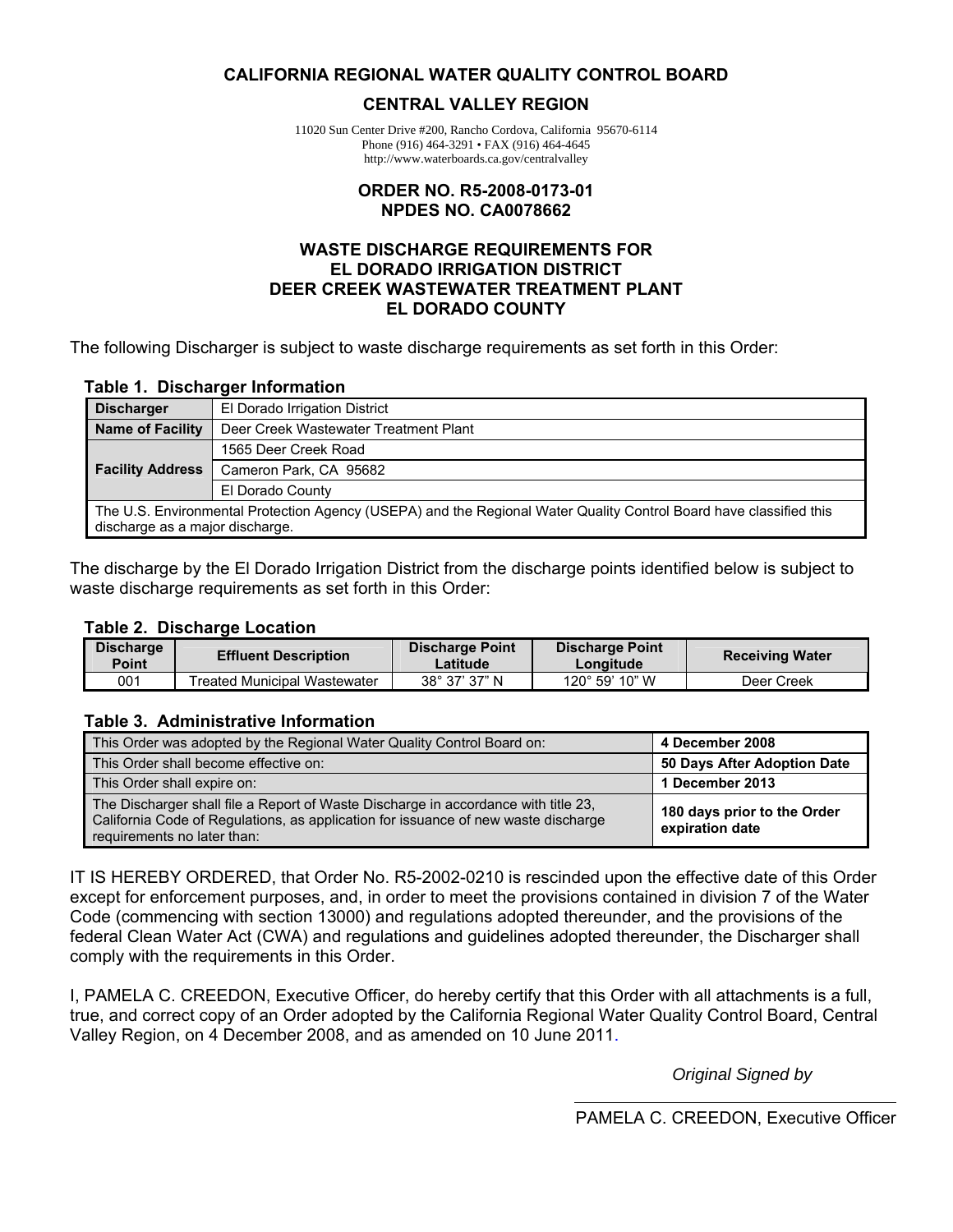# **Table of Contents**

| $\Pi$ . |         |                                                                                    |  |
|---------|---------|------------------------------------------------------------------------------------|--|
| III.    |         |                                                                                    |  |
| IV.     |         |                                                                                    |  |
|         |         |                                                                                    |  |
|         |         |                                                                                    |  |
|         |         |                                                                                    |  |
|         | B.      |                                                                                    |  |
|         | $C_{1}$ |                                                                                    |  |
| V.      |         |                                                                                    |  |
|         | A       |                                                                                    |  |
|         | B.      |                                                                                    |  |
| VI.     |         |                                                                                    |  |
|         | A       |                                                                                    |  |
|         | В.      |                                                                                    |  |
|         | C.      |                                                                                    |  |
|         |         | 1.                                                                                 |  |
|         |         | Special Studies, Technical Reports and Additional Monitoring Requirements 20<br>2. |  |
|         |         | 3.                                                                                 |  |
|         |         | 4.                                                                                 |  |
|         |         | 5.                                                                                 |  |
|         |         | 6.                                                                                 |  |
|         |         | 7.                                                                                 |  |
| VII.    |         |                                                                                    |  |

# **List of Tables**

| Table 7. Deer Creek Temperature Objectives (Table III-4A of the Basin Plan)  13 |  |
|---------------------------------------------------------------------------------|--|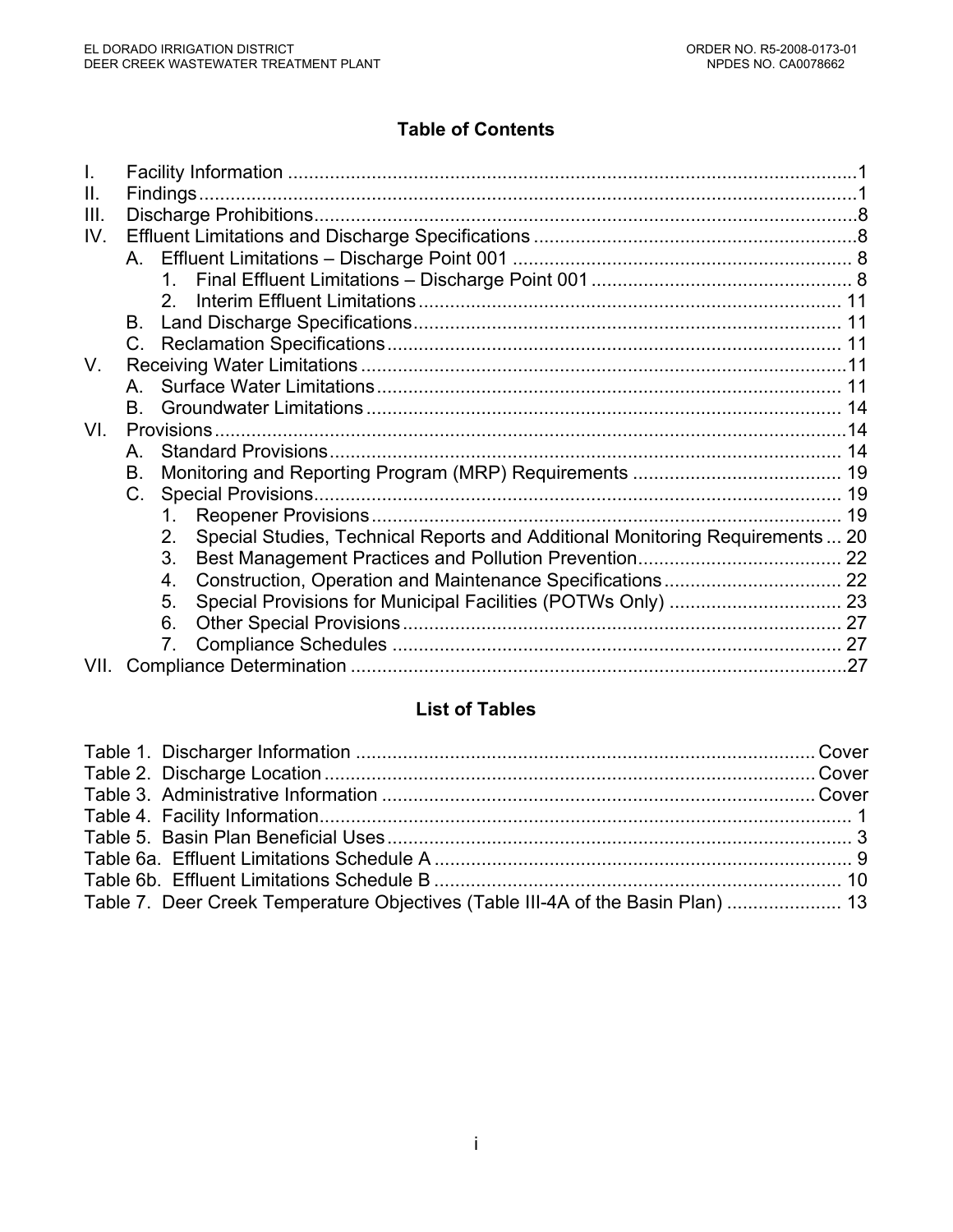# **List of Attachments**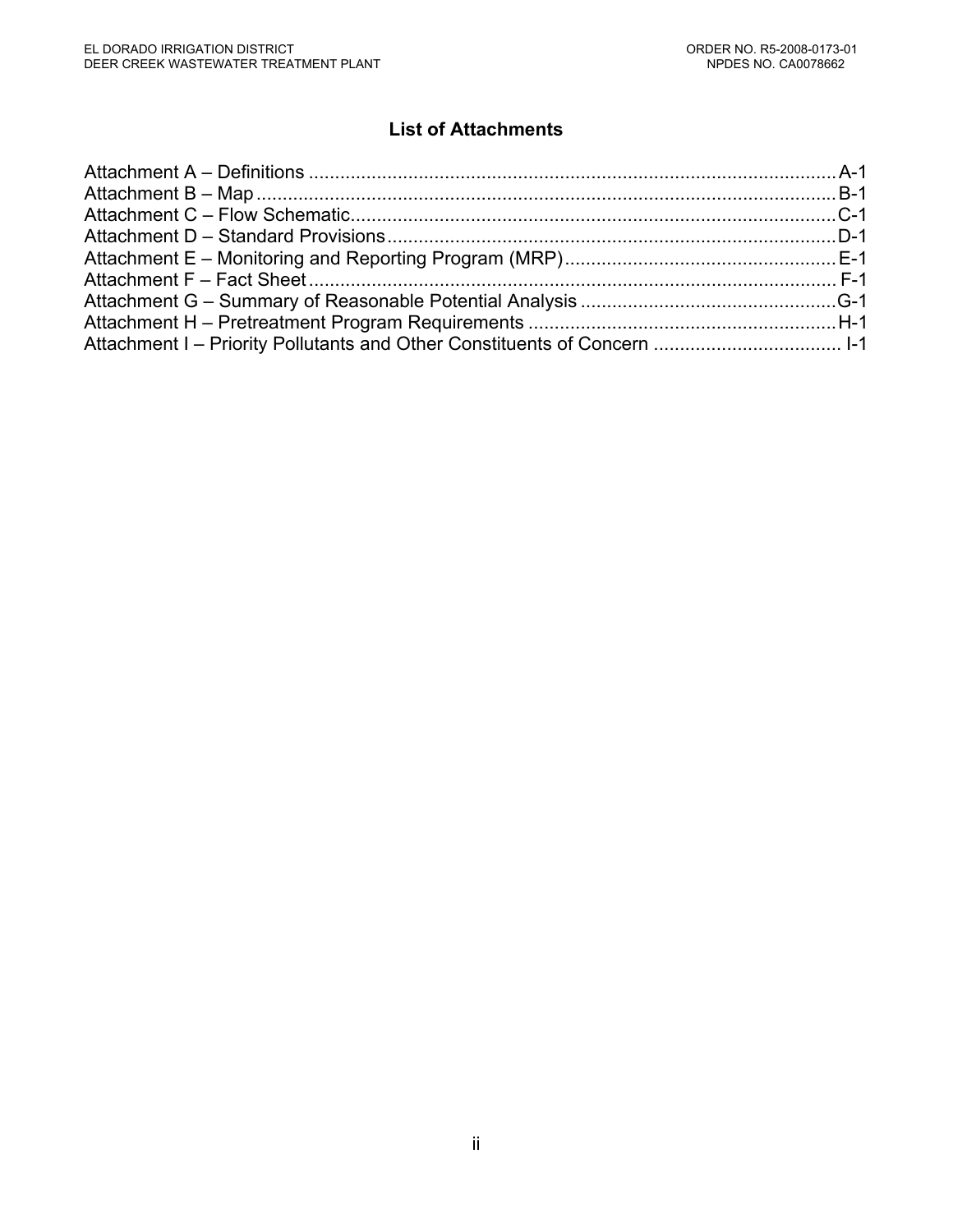## **I. FACILITY INFORMATION**

The following Discharger is subject to waste discharge requirements as set forth in this Order:

 **Table 4. Facility Information** 

| <b>Discharger</b>                            | El Dorado Irrigation District                                   |
|----------------------------------------------|-----------------------------------------------------------------|
| <b>Name of Facility</b>                      | Deer Creek Wastewater Treatment Plant                           |
|                                              | 1565 Deer Creek Road                                            |
| <b>Facility Address</b>                      | Cameron Park, CA 95682                                          |
|                                              | El Dorado County                                                |
| <b>Facility Contact, Title,</b><br>and Phone | Vickie Caulfield, Division Manager, Operations - (530) 642-4058 |
| <b>Mailing Address</b>                       | 2890 Mosquito Road                                              |
|                                              | Placerville, CA 95667                                           |
| <b>Type of Facility</b>                      | Publicly Owned Treatment Works (POTW)                           |
| <b>Facility Design Flow</b>                  | 3.6 million gallons per day (MGD) average dry weather flow      |

## **II. FINDINGS**

The California Regional Water Quality Control Board, Central Valley Region (hereinafter Regional Water Board), finds:

**A. Background.** El Dorado Irrigation District (hereinafter Discharger) is currently discharging pursuant to Order No. R5-2002-0210 and National Pollutant Discharge Elimination System (NPDES) Permit No. CA0078662. The Discharger submitted a Report of Waste Discharge, dated 2 July 2007, and applied for a NPDES permit renewal to discharge up to 3.6 MGD average dry weather flow of treated wastewater from the Deer Creek Wastewater Treatment Plant, hereinafter Facility. The application was deemed complete on 2 July 2007.

For the purposes of this Order, references to the "discharger" or "permittee" in applicable federal and state laws, regulations, plans, or policy are held to be equivalent to references to the Discharger herein.

**B. Facility Description.** The Discharger owns and operates a municipal wastewater collection, treatment, disposal, and reclamation system. The treatment system consists of preliminary treatment, primary treatment, flow equalization, secondary biological nutrient removal, activated sludge, clarification, tertiary filtration, and ultraviolet (UV) disinfection. Wastewater is discharged from Discharge Point No. 001 (see table on cover page) to Deer Creek, a water of the United States, and a tributary to the Cosumnes River within the San Joaquin River Basin, and to the Sacramento San Joaquin Delta. Attachment B provides a map of the area around the Facility. Attachment C provides a flow schematic of the Facility.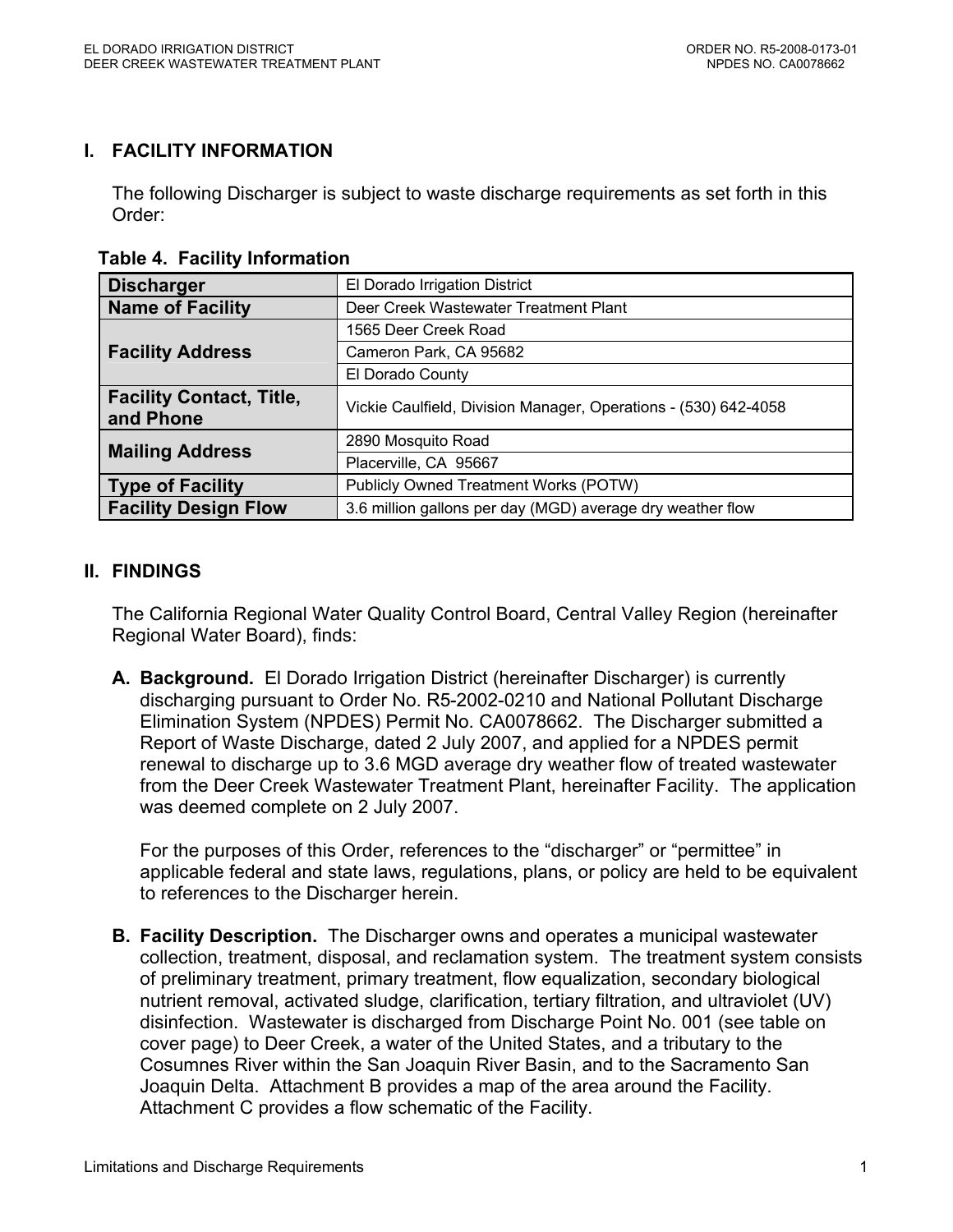- **C. Legal Authorities.** This Order is issued pursuant to section 402 of the federal Clean Water Act (CWA) and implementing regulations adopted by the U.S. Environmental Protection Agency (USEPA) and Chapter 5.5, Division 7 of the California Water Code (commencing with Section 13370). It shall serve as a NPDES permit for point source discharges from this facility to surface waters. This Order also serves as Waste Discharge Requirements (WDRs) pursuant to Article 4, Chapter 4, Division 7 of the Water Code (commencing with Section 13260).
- **D. Background and Rationale for Requirements**. The Regional Water Board developed the requirements in this Order based on information submitted as part of the application, through monitoring and reporting programs, and other available information. The Fact Sheet (Attachment F), which contains background information and rationale for Order requirements, is hereby incorporated into this Order and constitutes part of the Findings for this Order. Attachments A through E and H are also incorporated into this Order.
- **E. California Environmental Quality Act (CEQA).** Under Water Code section 13389, this action to adopt an NPDES permit is exempt from the provisions of CEQA, Public Resources Code sections 21100-21177.
- **F. Technology-based Effluent Limitations***.* Section 301(b) of the CWA and implementing USEPA permit regulations at Title 40 of the Code of Federal Regulations  $(CFR)^1$ , Part 122.44 (40 CFR 122.44) require that permits include conditions meeting applicable technology-based requirements at a minimum, and any more stringent effluent limitations necessary to meet applicable water quality standards. The discharge authorized by this Order must meet minimum federal technology-based requirements based on Secondary Treatment Standards at 40 CFR 133 and Best Professional Judgment (BPJ) in accordance with 40 CFR 125.3. A detailed discussion of the technology-based effluent limitations development is included in the Fact Sheet (Attachment F).
- **G. Water Quality-based Effluent Limitations.** Section 301(b) of the CWA and 40 CFR 122.44(d) require that permits include limitations more stringent than applicable federal technology-based requirements where necessary to achieve applicable water quality standards. This Order contains requirements, expressed as a water quality-based requirement that is necessary to achieve water quality standards. The Regional Water Board previously considered the factors listed in CWC Section 13241 in establishing these requirements in Order No. R5-2002-0210. The rationale for these requirements, which consist of tertiary treatment or equivalent requirements, is discussed in the Fact Sheet.

40 CFR 122.44(d)(1)(i) mandates that permits include effluent limitations for all pollutants that are or may be discharged at levels that have the reasonable potential to cause or contribute to an exceedance of a water quality standard, including numeric and narrative objectives within a standard. Where reasonable potential has been established for a pollutant, but there is no numeric criterion or objective for the pollutant,

 $\overline{a}$ 

 $1$  All further statutory references are to title 40 of the Code of Federal Regulations unless otherwise indicated.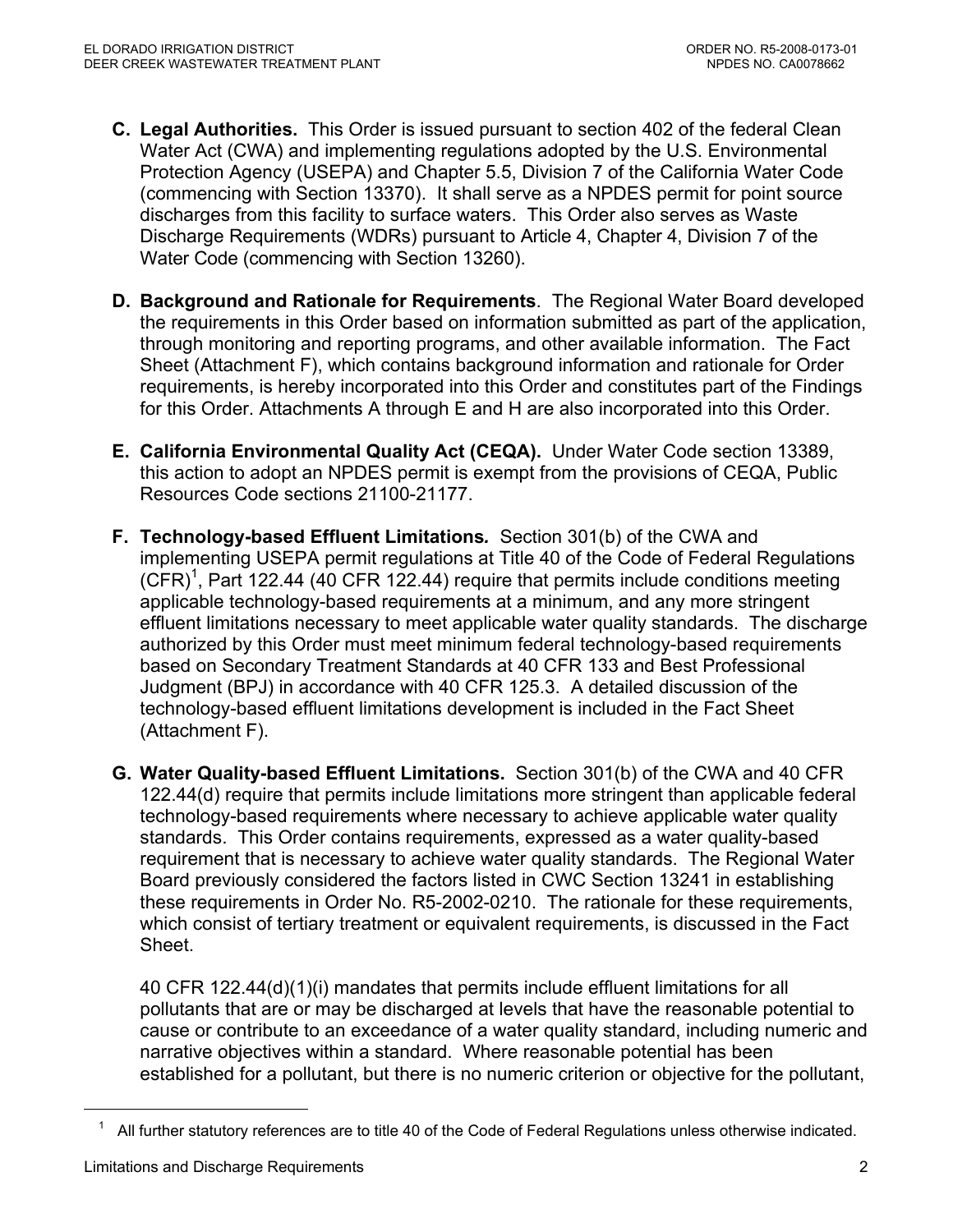water quality-based effluent limitations (WQBELs) must be established using: (1) USEPA criteria guidance under CWA Section 304(a), supplemented where necessary by other relevant information; (2) an indicator parameter for the pollutant of concern; or (3) a calculated numeric water quality criterion, such as a proposed State criterion or policy interpreting the State's narrative criterion, supplemented with other relevant information, as provided in 40 CFR 122.44(d)(1)(vi).

**H. Water Quality Control Plans.** The Regional Water Board adopted a *Water Quality Control Plan, Fourth Edition (Revised October 2007), for the Sacramento and San Joaquin River Basins* (hereinafter Basin Plan) that designates beneficial uses, establishes water quality objectives, and contains implementation programs and policies to achieve those objectives for all waters addressed through the plan. The Basin Plan at page II-2.00 states that the "…*beneficial uses of any specifically identified water body generally apply to its tributary streams*." The Basin Plan does not specifically identify beneficial uses for Deer Creek, but does identify present and potential uses for the Cosumnes River, to which Deer Creek is tributary. These beneficial uses are as follows: municipal and domestic supply; agricultural supply, including irrigation and stock watering; water contact recreation, including canoeing and rafting; non-contact water recreation, including aesthetic enjoyment; warm freshwater habitat; cold freshwater habitat; warm and cold migration of aquatic organisms; warm and cold spawning, reproduction, and/or early development; and wildlife habitat.

In addition, the Basin Plan implements State Water Resources Control Board (State Water Board) Resolution No. 88-63, which established state policy that all waters, with certain exceptions, should be considered suitable or potentially suitable for municipal or domestic supply. Thus, as discussed in detail in the Fact Sheet, beneficial uses applicable to Deer Creek are as follows:

| <b>Discharge</b><br><b>Point</b> | <b>Receiving</b><br><b>Water Name</b> | <b>Beneficial Use(s)</b>                                                                                                                                                                                                                                                                                                                                                                                                                                                               |  |  |  |  |
|----------------------------------|---------------------------------------|----------------------------------------------------------------------------------------------------------------------------------------------------------------------------------------------------------------------------------------------------------------------------------------------------------------------------------------------------------------------------------------------------------------------------------------------------------------------------------------|--|--|--|--|
| 001                              | Deer Creek                            | Existing:<br>Municipal and domestic water supply (MUN);<br>Agricultural supply, including irrigation and stock watering (AGR);<br>Water contact recreation, including canoeing and rafting (REC-1);<br>Non-contact water recreation (REC-2);<br>Warm freshwater habitat (WARM);<br>Cold freshwater habitat (COLD);<br>Warm and cold migration of aquatic organisms (MIGR);<br>Warm and cold spawning, reproduction, and/or early development (SPWN);<br>and<br>Wildlife habitat (WILD) |  |  |  |  |

## **Table 5. Basin Plan Beneficial Uses**

The Basin Plan includes a list of Water Quality Limited Segments (WQLSs), which are defined as "…*those sections of lakes, streams, rivers or other fresh water bodies where water quality does not meet (or is not expected to meet) water quality standards even after the application of appropriate limitations for point sources (40 CFR 130, et seq.)*."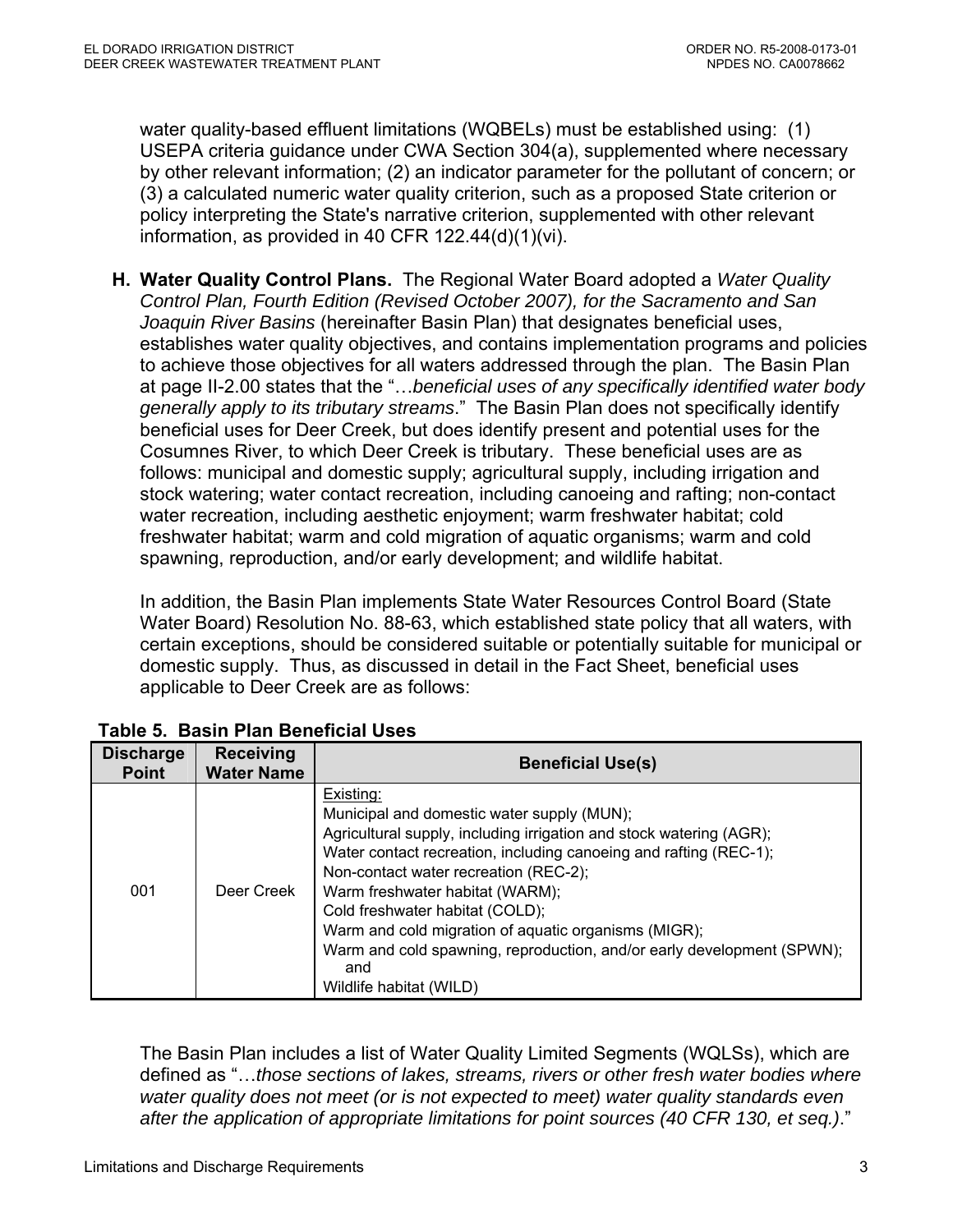The Basin Plan also states, "*Additional treatment beyond minimum federal standards will be imposed on dischargers to WQLSs. Dischargers will be assigned or allocated a maximum allowable load of critical pollutants so that water quality objectives can be met in the segment.*" Deer Creek is not listed in the 303(d) list of impaired water bodies. The Cosumnes River, to which Deer Creek is tributary, is listed as a WQLS for exotic species on the 303(d) list of impaired water bodies. Portions of the Sacramento San Joaquin Delta are also listed as WQLS for exotic species, various pesticides, electrical conductivity, PCBs, organic enrichment/low dissolved oxygen, pathogens, and dioxins and furans. All portions of the Delta are WQLSs for unknown toxicity and mercury. Effluent limitations for some of these constituents are included in this Order as discussed in further in the Fact Sheet (Attachment F).

Requirements of this Order implement the Basin Plan.

- **I. National Toxics Rule (NTR) and California Toxics Rule (CTR).** USEPA adopted the NTR on 22 December 1992, and later amended it on 4 May 1995 and 9 November 1999. About forty criteria in the NTR applied in California. On 18 May 2000, USEPA adopted the CTR. The CTR promulgated new toxics criteria for California and, in addition, incorporated the previously adopted NTR criteria that were applicable in the state. The CTR was amended on 13 February 2001. These rules contain water quality criteria for priority pollutants.
- **J. State Implementation Policy.** On 2 March 2000, the State Water Board adopted the *Policy for Implementation of Toxics Standards for Inland Surface Waters, Enclosed Bays, and Estuaries of California* (State Implementation Policy or SIP). The SIP became effective on 28 April 2000 with respect to the priority pollutant criteria promulgated for California by the USEPA through the NTR and to the priority pollutant objectives established by the Regional Water Board in the Basin Plan. The SIP became effective on 18 May 2000 with respect to the priority pollutant criteria promulgated by the USEPA through the CTR. The State Water Board adopted amendments to the SIP on 24 February 2005 that became effective on 13 July 2005. The SIP establishes implementation provisions for priority pollutant criteria and objectives and provisions for chronic toxicity control. Requirements of this Order implement the SIP.
- **K. Compliance Schedules and Interim Requirements.** In general, an NPDES permit must include final effluent limitations that are consistent with Clean Water Act section 301 and with 40 CFR 122.44(d). There are exceptions to this general rule. The State Water Board has concluded that where the Regional Water Board's Basin Plan allows for schedules of compliance and the Regional Water Board is newly interpreting a narrative standard, it may include schedules of compliance in the permit to meet effluent limits that implement a narrative standard. See In the Matter of Waste Discharge Requirements for Avon Refinery (State Water Board Order WQ 2001-06 at pp. 53-55). See also Communities for a Better Environment et al. v. State Water Resources Control Board, 34 Cal.Rptr.3d 396, 410 (2005). The Basin Plan for the Sacramento and San Joaquin Rivers includes a provision that authorizes the use of compliance schedules in NPDES permits for water quality objectives that are adopted after the date of adoption of the Basin Plan, which was 25 September 1995 (see Basin Plan at page IV-16).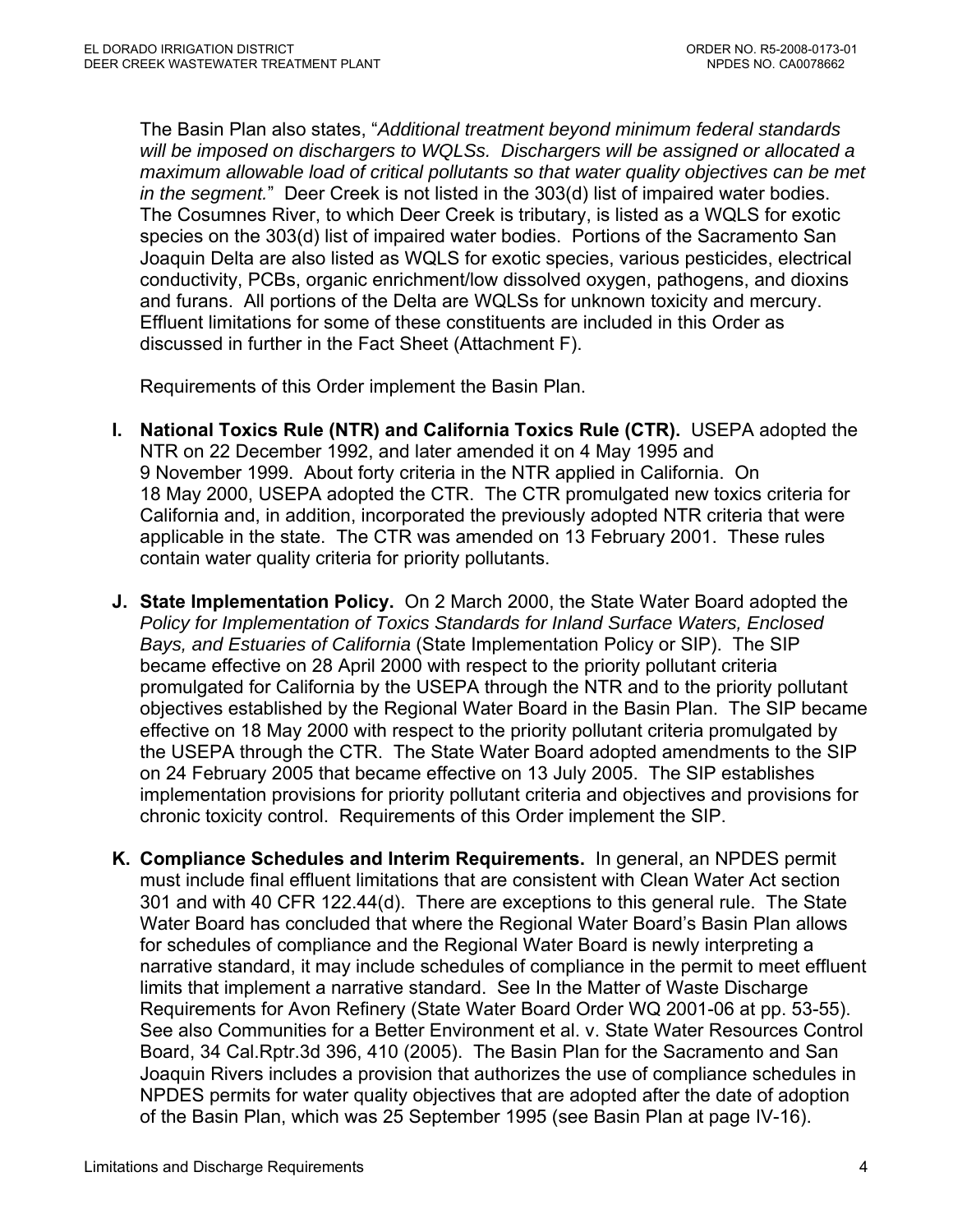Consistent with the State Water Board's Order in the CBE matter, the Regional Water Board has the discretion to include compliance schedules in NPDES permits when it is including an effluent limitation that is a "new interpretation" of a narrative water quality objective. This conclusion is also consistent with the United States Environmental Protection Agency policies and administrative decisions. See, e.g., Whole Effluent Toxicity (WET) Control Policy. The Regional Water Board, however, is not required to include a schedule of compliance, but may issue a Time Schedule Order pursuant to Water Code section 13300 or a Cease and Desist Order pursuant to Water Code section 13301 where it finds that the discharger is violating or threatening to violate the permit. The Regional Water Board will consider the merits of each case in determining whether it is appropriate to include a compliance schedule in a permit, and, consistent with the Basin Plan, should consider feasibility of achieving compliance, and must impose a schedule that is as short as practicable to achieve compliance with the objectives, criteria, or effluent limit based on the objective or criteria.

For CTR constituents, Section 2.1 of the SIP provides that, based on a Discharger's request and demonstration that it is infeasible for an existing Discharger to achieve immediate compliance with an effluent limitation derived from a CTR criterion, compliance schedules may be allowed in an NPDES permit. Unless an exception has been granted under section 5.3 of the SIP, a compliance schedule may not exceed 5 years from the date that the permit is issued or reissued, nor may it extend beyond 10 years from the effective date of the SIP (or 18 May 2010) to establish and comply with CTR criterion-based effluent limitations. Where a compliance schedule for a final effluent limitation exceeds 1 year, the Order must include interim numeric limitations for that constituent or parameter. Where allowed by the Basin Plan, compliance schedules and interim effluent limitations or discharge specifications may also be granted to allow time to implement a new or revised water quality objective. This Order does not include a compliance schedule.

- **L. Alaska Rule.** On 30 March 2000, USEPA revised its regulation that specifies when new and revised state and tribal water quality standards (WQS) become effective for CWA purposes. (40 CFR §131.21; 65 Fed. Reg. 24641 (April 27, 2000).) Under the revised regulation (also known as the Alaska rule), new and revised standards submitted to USEPA after 30 May 2000, must be approved by USEPA before being used for CWA purposes. The final rule also provides that standards already in effect and submitted to USEPA by 30 May 2000 may be used for CWA purposes, whether or not approved by USEPA.
- **M. Stringency of Requirements for Individual Pollutants.** This Order contains both technology-based effluent limitations and WQBELs for individual pollutants. The technology-based effluent limitations consist of restrictions on 5-day biochemical oxygen demand  $(BOD<sub>5</sub>)$  and total suspended solids (TSS). The WQBELs consist of restrictions on ammonia, nitrate plus nitrite, pH, total coliform organisms, and zinc. This Order's technology-based pollutant restrictions implement the minimum, applicable federal technology-based requirements. In addition, this Order contains effluent limitations more stringent than the minimum, federal technology-based requirements that are necessary to meet water quality standards. These limitations are more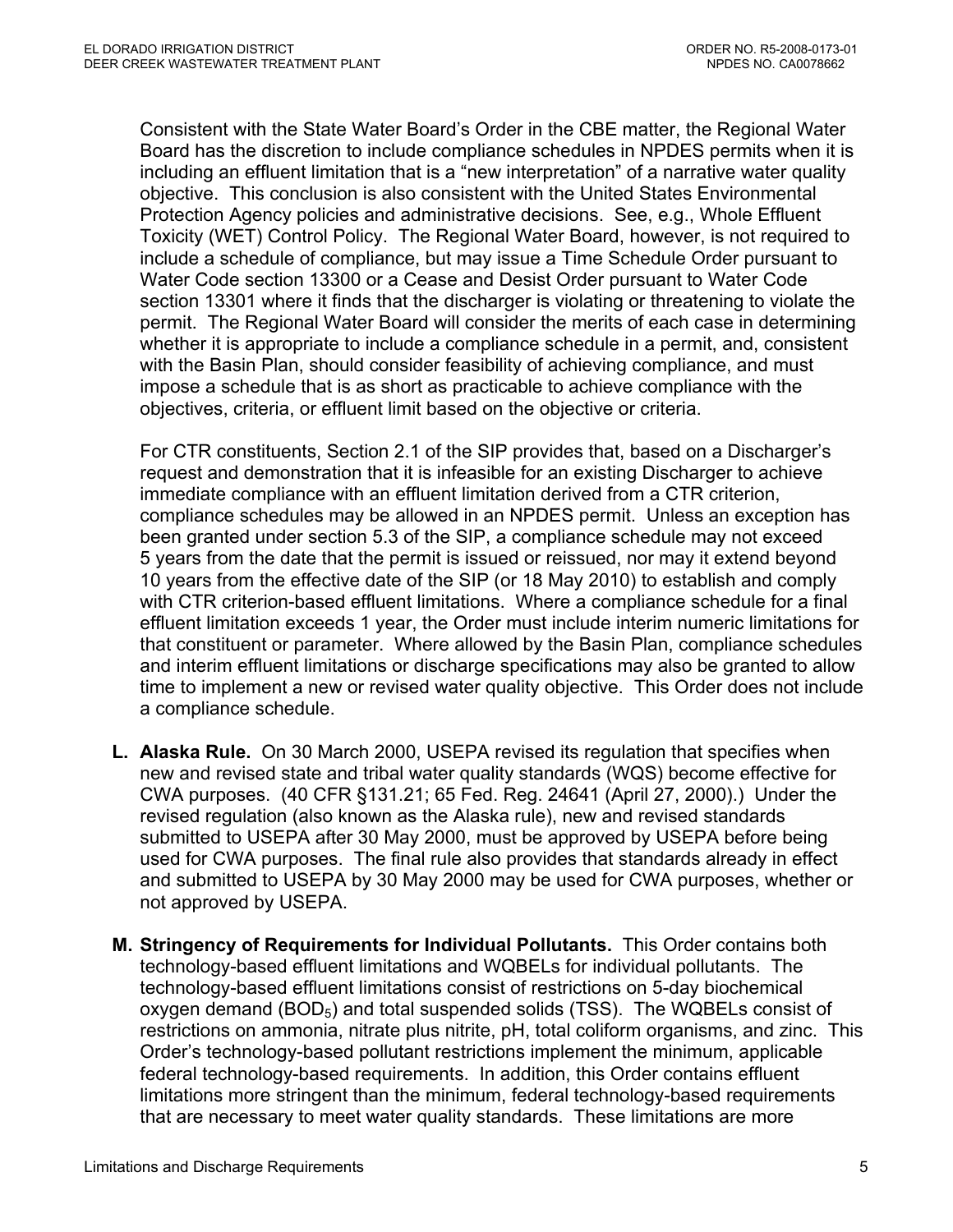stringent than required by the CWA. Specifically, this Order includes effluent limitations for  $BOD<sub>5</sub>$ , TSS, and total coliform organisms that are more stringent than applicable federal standards, but that are nonetheless necessary to meet numeric objectives or protect beneficial uses. The rationale for including these limitations is explained in the Fact Sheet. In addition, the Regional Water Board has considered the factors in Water Code section 13241 in establishing these requirements.

WQBELs have been scientifically derived to implement water quality objectives that protect beneficial uses. Both the beneficial uses and the water quality objectives have been approved pursuant to federal law and are the applicable federal water quality standards. To the extent that toxic pollutant WQBELs were derived from the CTR, the CTR is the applicable standard pursuant to 40 CFR section 131.38. The scientific procedures for calculating the individual water quality-based effluent limitations are based on the CTR-SIP, which was approved by USEPA on 1 May 2001. All beneficial uses and water quality objectives contained in the Basin Plan were approved under state law and submitted to and approved by USEPA prior to 30 May 2000. Any water quality objectives and beneficial uses submitted to USEPA prior to 30 May 2000, but not approved by USEPA before that date, are nonetheless "*applicable water quality standards for purposes of the [Clean Water] Act*" pursuant to 40 CFR section 131.21(c)(1). Collectively, this Order's restrictions on individual pollutants are no more stringent than required to implement the technology-based requirements of the CWA and the applicable water quality standards for purposes of the CWA.

- **N. Antidegradation Policy.** Section 131.12 requires that the state water quality standards include an antidegradation policy consistent with the federal policy. The State Water Board established California's antidegradation policy in State Water Board Resolution No. 68-16. Resolution No. 68-16 is consistent with the federal antidegradation policy where the federal policy applies under federal law. Resolution No. 68-16 requires that existing quality of waters be maintained unless degradation is justified based on specific findings. The Regional Water Board's Basin Plan implements, and incorporates by reference, both the state and federal antidegradation policies. As discussed in detail in the Fact Sheet the permitted discharge is consistent with the antidegradation provision of section 131.12 and State Water Board Resolution No. 68-16.
- **O. Anti-Backsliding Requirements.** Sections 402(o)(2) and 303(d)(4) of the CWA and federal regulations at title 40, Code of Federal Regulations section 122.44(l) prohibit backsliding in NPDES permits. These anti-backsliding provisions require effluent limitations in a reissued permit to be as stringent as those in the previous permit, with some exceptions where limitations may be relaxed. Some effluent limitations in this Order are less stringent that those in the previous Order. As discussed in detail in the Fact Sheet this relaxation of effluent limitations is consistent with the anti-backsliding requirements of the CWA and federal regulations.
- **P. Endangered Species Act.** This Order does not authorize any act that results in the taking of a threatened or endangered species or any act that is now prohibited, or becomes prohibited in the future, under either the California Endangered Species Act (Fish and Game Code sections 2050 to 2097) or the Federal Endangered Species Act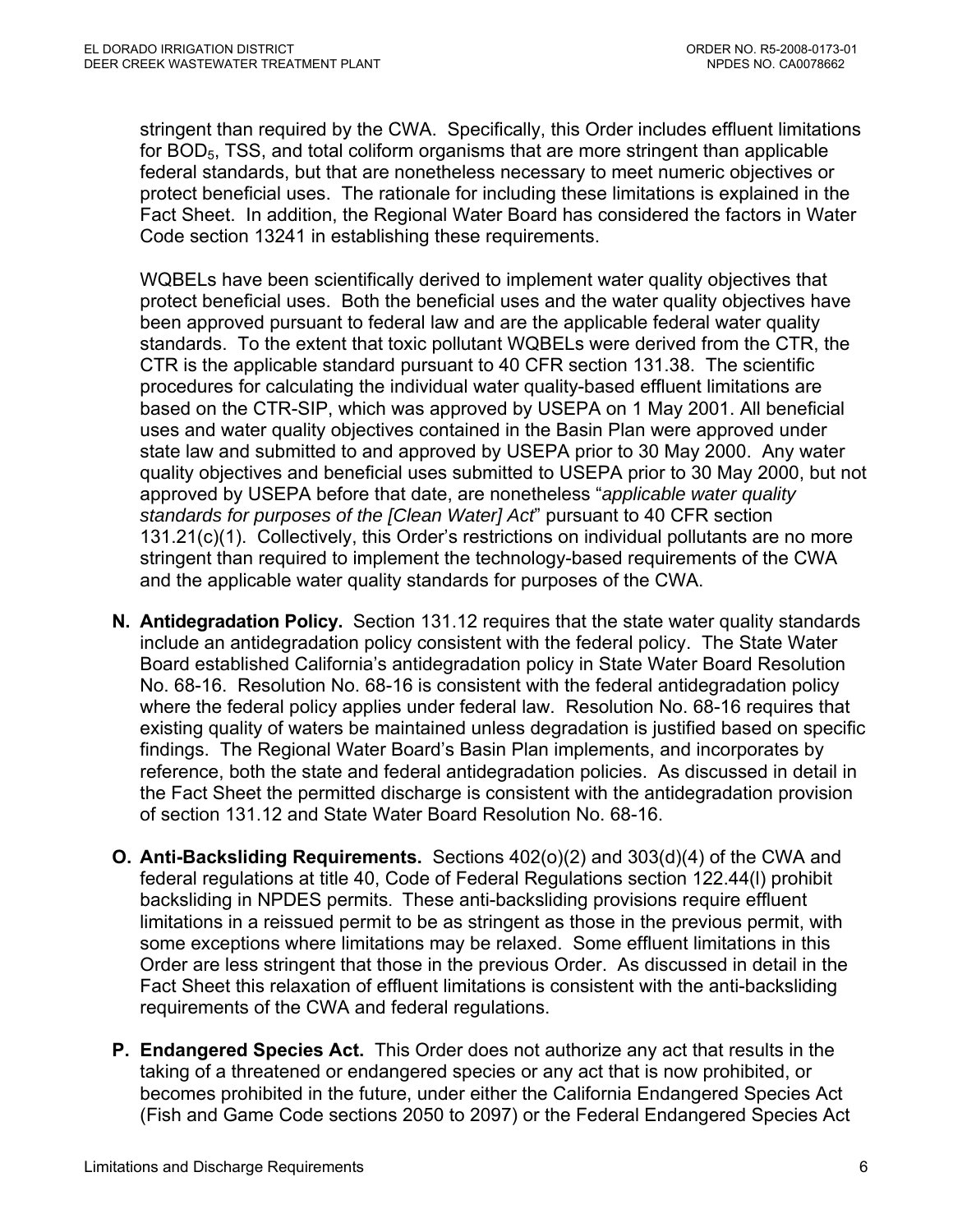(16 U.S.C.A. sections 1531 to 1544). This Order requires compliance with effluent limits, receiving water limits, and other requirements to protect the beneficial uses of waters of the state. The Discharger is responsible for meeting all requirements of the applicable Endangered Species Act.

- **Q. Monitoring and Reporting.** Section 122.48 requires that all NPDES permits specify requirements for recording and reporting monitoring results. Water Code sections 13267 and 13383 authorizes the Regional Water Board to require technical and monitoring reports. The Monitoring and Reporting Program establishes monitoring and reporting requirements to implement federal and State requirements. This Monitoring and Reporting Program is provided in Attachment E.
- **R. Standard and Special Provisions.** Standard Provisions, which apply to all NPDES permits in accordance with section 122.41, and additional conditions applicable to specified categories of permits in accordance with section 122.42, are provided in Attachment D. The Discharger must comply with all standard provisions and with those additional conditions that are applicable under section 122.42. The Regional Water Board has also included in this Order special provisions applicable to the Discharger. A rationale for the special provisions contained in this Order is provided in the attached Fact Sheet.
- **S. Provisions and Requirements Implementing State Law.** The provisions/requirements in subsections IV.C, V.B, VI.A.2.v, and VI.C.4.c of this Order are included to implement state law only. These provisions/requirements are not required or authorized under the federal CWA; consequently, violations of these provisions/requirements are not subject to the enforcement remedies that are available for NPDES violations.
- **T. Stormwater Requirements.** USEPA promulgated Federal Regulations for storm water on 16 November 1990 in 40 CFR Parts 122, 123, and 124. The NPDES Industrial Storm Water Program regulates storm water discharges from wastewater treatment facilities. Wastewater treatment plants are obligated to comply with Federal Regulations.
- **U. Notification of Interested Parties.** The Regional Water Board has notified the Discharger and interested agencies and persons of its intent to prescribe Waste Discharge Requirements for the discharge and has provided them with an opportunity to submit their written comments and recommendations. Details of notification are provided in the Fact Sheet of this Order.
- **V. Consideration of Public Comment.** The Regional Water Board, in a public meeting, heard and considered all comments pertaining to the discharge. Details of the Public Hearing are provided in the Fact Sheet of this Order.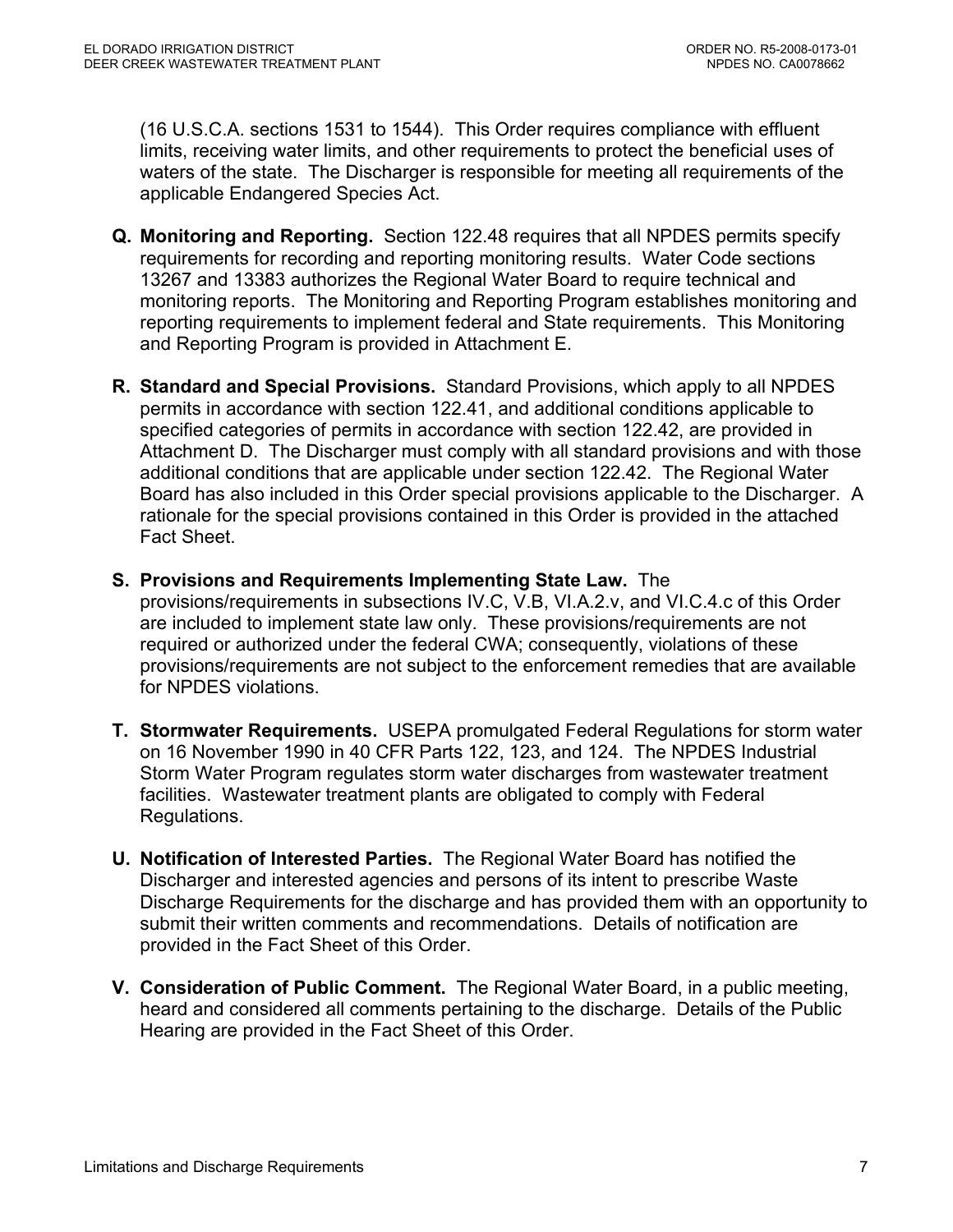### **III. DISCHARGE PROHIBITIONS**

- A. Discharge of wastewater at a location or in a manner different from that described in the Findings is prohibited.
- B. The by-pass or overflow of wastes to surface waters is prohibited, except as allowed by Federal Standard Provisions I.G and I.H (Attachment D).
- C. Neither the discharge nor its treatment shall create a nuisance as defined in Section 13050 of the California Water Code.
- D. The Discharger shall not allow pollutant-free wastewater to be discharged into the collection, treatment, and disposal system in amounts that significantly diminish the system's capability to comply with this Order. Pollutant-free wastewater means rainfall, groundwater, cooling waters, and condensates that are essentially free of pollutants.
- E. Use of chlorine and/or chlorine containing substances within the treatment process that result in discharge of chlorine or chlorine containing substances into the receiving water is prohibited.

## **IV. EFFLUENT LIMITATIONS AND DISCHARGE SPECIFICATIONS**

#### **A. Effluent Limitations – Discharge Point 001**

**1. Final Effluent Limitations – Discharge Point 001** 

The Discharger shall maintain compliance with the following effluent limitations at Discharge Point 001, with compliance measured at Monitoring Location EFF-001 as described in the attached MRP (Attachment E):

- a. **Effluent Limitations Schedule A** When flow in Deer Creek provides less than a daily average stream flow-to-effluent dilution ratio of 20:1, the Discharger shall maintain compliance with the following effluent limitations:
	- i. The Discharger shall maintain compliance with the effluent limitations specified in Table 6a: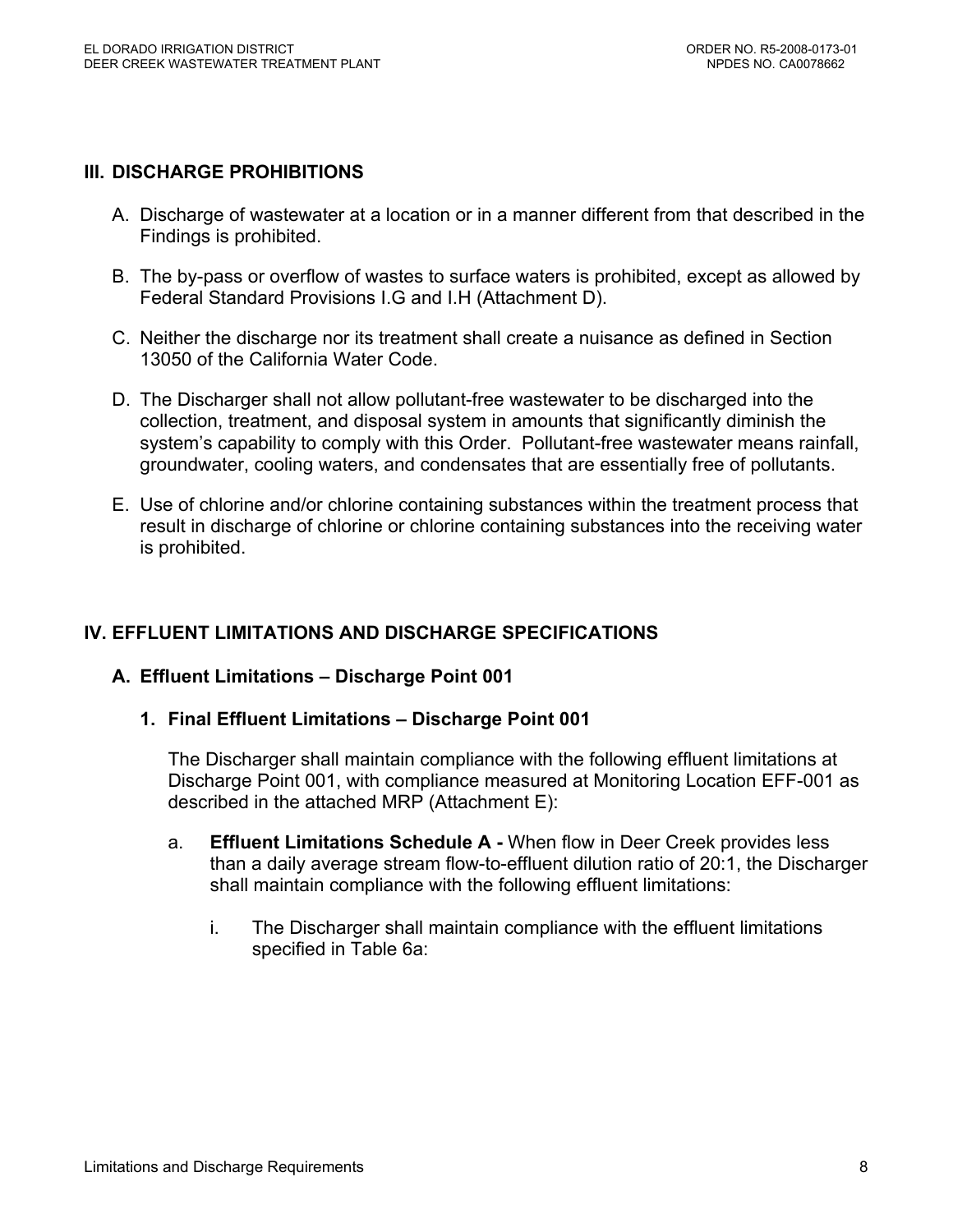|                                                  |                                    | <b>Effluent Limitations</b> |                   |                                |                                        |                                        |
|--------------------------------------------------|------------------------------------|-----------------------------|-------------------|--------------------------------|----------------------------------------|----------------------------------------|
| <b>Parameter</b>                                 | <b>Units</b>                       | Average<br><b>Monthly</b>   | Average<br>Weekly | <b>Maximum</b><br><b>Daily</b> | <b>Instantaneous</b><br><b>Minimum</b> | <b>Instantaneous</b><br><b>Maximum</b> |
| <b>Conventional Pollutants</b>                   |                                    |                             |                   |                                |                                        |                                        |
| <b>Biochemical Oxygen</b>                        | mg/L                               | 10                          | 15                | 30                             | --                                     | --                                     |
| Demand (5-day @ 20°C)                            | $lbs/day$ <sup>1</sup>             | 300                         | 450               | 901                            | --                                     | --                                     |
| pH                                               | standard units                     | --                          |                   |                                | 6.5                                    | 8.5                                    |
|                                                  | mg/L                               | 10                          | 15                | 30                             | --                                     |                                        |
| <b>Total Suspended Solids</b>                    | $lbs/day$ <sup>1</sup>             | 300                         | 450               | 901                            | --                                     | $- -$                                  |
| <b>Priority Pollutants</b>                       |                                    |                             |                   |                                |                                        |                                        |
| Zinc, Total Recoverable                          | ug/L                               | 28.6                        |                   | 57.5                           |                                        | --                                     |
| Dichlorobromomethane                             | ug/L                               | 0.56                        |                   | 0.80                           |                                        |                                        |
|                                                  | <b>Non-Conventional Pollutants</b> |                             |                   |                                |                                        |                                        |
| Ammonia Nitrogen, Total                          | mg/L                               | 1.1                         |                   | 2.1                            |                                        | --                                     |
| (as N)                                           | $lbs/day$ <sup>1</sup>             | 33                          |                   | 63                             | --                                     | --                                     |
| Nitrate Plus Nitrite (as N)                      | mg/L                               | 10                          |                   |                                |                                        |                                        |
| <b>Total Coliform Organisms</b>                  | MPN/100 mL                         | --                          |                   |                                |                                        | 240                                    |
| Based on an average dry weather flow of 3.6 MGD. |                                    |                             |                   |                                |                                        |                                        |

#### **Table 6a. Effluent Limitations Schedule A**

- ii. **Percent Removal.** The average monthly percent removal of BOD<sub>5</sub> and TSS shall not be less than 85 percent.
- iii. **Acute Whole Effluent Toxicity.** Survival of aquatic organisms in 96-hour bioassays of undiluted waste shall be no less than:
	- a) 70%, minimum for any one bioassay; and
	- b) 90%, median for any three consecutive bioassays.
- iv. **Chronic Whole Effluent Toxicity.** *There shall be no chronic toxicity in the effluent discharge*.
- v. **Total Coliform Organisms.** Effluent total coliform organisms shall not exceed:
	- a) 2.2 most probable number (MPN) per 100 mL, as a 7-day median; and
	- b) 23 MPN/100 mL, more than once in any 30-day period.
- vi. **Average Dry Weather Flow.** The average dry weather flow shall not exceed 3.6 MGD.
- vii. **Mercury, Total Recoverable.** The total monthly mass discharge of total mercury shall not exceed 0.0024 lbs. This performance-based limitation shall be in effect until the Regional Water Board establishes final effluent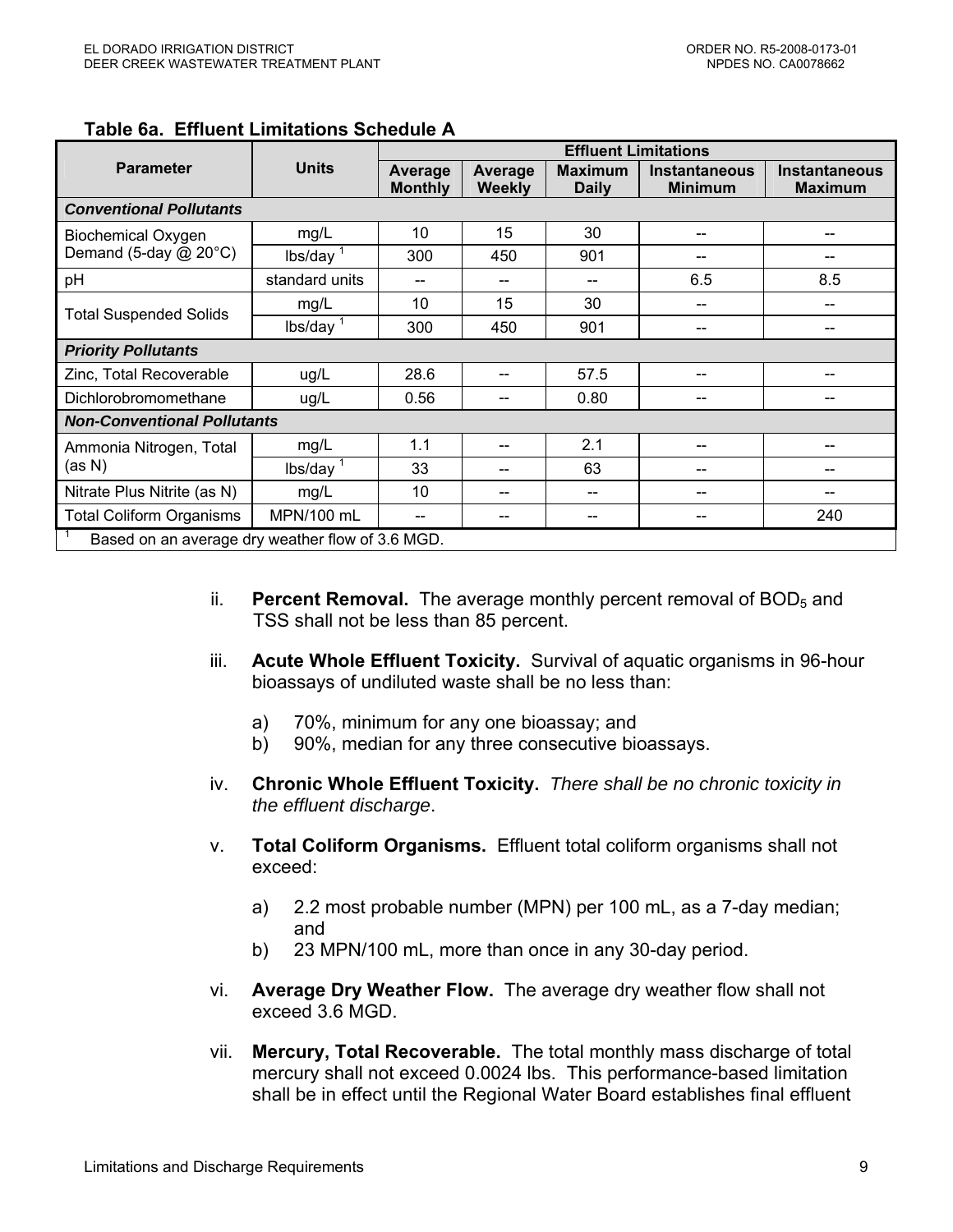limitations after adoption of a TMDL for mercury in the Sacramento San Joaquin Delta.

- viii. **Total Recoverable Aluminum.** For a calendar year, the annual average total recoverable aluminum concentration in the effluent shall not exceed 200 µg/L.
- b. **Effluent Limitations Schedule B** When flow in Deer Creek provides a daily average stream flow-to-effluent dilution ratio of 20:1 or more, the Discharger shall maintain compliance with the following effluent limitations:
	- i. The Discharger shall maintain compliance with the effluent limitations specified in Table 6b:

|                                                  |                                    | <b>Effluent Limitations</b> |                          |                                |                                        |                                        |
|--------------------------------------------------|------------------------------------|-----------------------------|--------------------------|--------------------------------|----------------------------------------|----------------------------------------|
| <b>Parameter</b>                                 | <b>Units</b>                       | Average<br><b>Monthly</b>   | Average<br><b>Weekly</b> | <b>Maximum</b><br><b>Daily</b> | <b>Instantaneous</b><br><b>Minimum</b> | <b>Instantaneous</b><br><b>Maximum</b> |
| <b>Conventional Pollutants</b>                   |                                    |                             |                          |                                |                                        |                                        |
| <b>Biochemical Oxygen</b>                        | mg/L                               | 30                          | 45                       | 60                             |                                        |                                        |
| Demand (5-day $@$ 20 $°C$ )                      | $lbs/day$ <sup>1</sup>             | 901                         | 1,351                    | 1,801                          |                                        |                                        |
| pH                                               | standard units                     | $-$                         |                          |                                | 6.5                                    | 8.5                                    |
|                                                  | mg/L                               | 30                          | 45                       | 60                             | --                                     | --                                     |
| <b>Total Suspended Solids</b>                    | $lbs/day$ <sup>1</sup>             | 901                         | 1,351                    | 1,801                          |                                        |                                        |
| <b>Priority Pollutants</b>                       |                                    |                             |                          |                                |                                        |                                        |
| Zinc, Total Recoverable                          | ug/L                               | 28.6                        |                          | 57.5                           |                                        |                                        |
| Bromodichloromethane                             | ug/L                               | 0.56                        |                          | 0.80                           |                                        |                                        |
|                                                  | <b>Non-Conventional Pollutants</b> |                             |                          |                                |                                        |                                        |
| Ammonia Nitrogen, Total                          | mg/L                               | 1.1                         |                          | 2.1                            |                                        |                                        |
| (as N)                                           | $lbs/day$ <sup>1</sup>             | 33                          |                          | 63                             |                                        | --                                     |
| Nitrate Plus Nitrite                             | mg/L                               | 10                          |                          |                                |                                        |                                        |
| <b>Total Coliform Organisms</b>                  | MPN/100 mL                         | --                          |                          | 230                            |                                        | --                                     |
| Based on an average dry weather flow of 3.6 MGD. |                                    |                             |                          |                                |                                        |                                        |

## **Table 6b. Effluent Limitations Schedule B**

- ii. **Percent Removal.** The average monthly percent removal of BOD<sub>5</sub> and TSS shall not be less than 85 percent.
- iii. **Acute Whole Effluent Toxicity.** Survival of aquatic organisms in 96-hour bioassays of undiluted waste shall be no less than:
	- a) 70%, minimum for any one bioassay; and
	- b) 90%, median for any three consecutive bioassays.
- iv. **Chronic Whole Effluent Toxicity.** *There shall be no chronic toxicity in the effluent discharge*.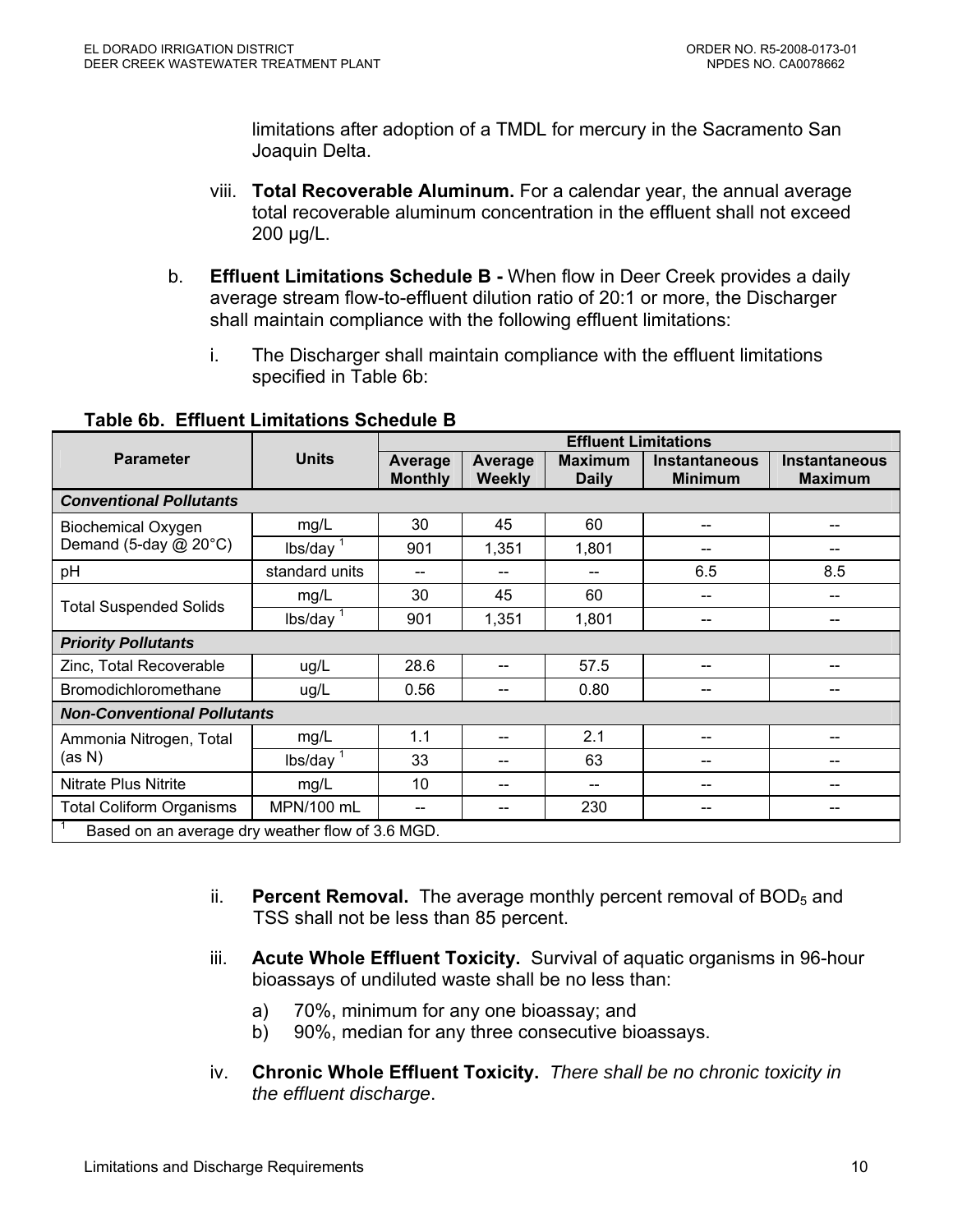- v. **Total Coliform Organisms.** Effluent total organisms shall not exceed 23 MPN per 100 mL, as a 7-day median.
- vi. **Average Dry Weather Flow.** The average dry weather flow shall not exceed 3.6 MGD.
- vii. **Mercury, Total Recoverable.** The total monthly mass discharge of total mercury shall not exceed 0.0024 lbs. This performance-based limitation shall be in effect until the Regional Water Board establishes final effluent limitations after adoption of a mercury TMDL for the Sacramento San Joaquin Delta.
- viii. **Total Recoverable Aluminum.** For a calendar year, the annual average total recoverable aluminum concentration in the effluent shall not exceed 200 µg/L.

## **2. Interim Effluent Limitations**

a. **Electrical Conductivity.** Beginning the permit effective date, the maximum annual average discharge of salinity, measured as electrical conductivity, shall not exceed 570 umhos/cm.

## **B. Land Discharge Specifications**

## **[Not Applicable]**

#### **C. Reclamation Specifications**

- **1.** All uses of reclaimed water shall be in accordance with Master Reclamation Permit, Order No. 5-01-146 (or updates thereto), for El Dorado Irrigation District, El Dorado Hills and Deer Creek WWTPs, issued to the Discharger in accordance with Title 22 and the California Water Code.
- **2.** Conformance to reclaimed water effluent limitations shall be determined by the Master Reclamation Permit Order No. 5-01-146 (or updates thereto) issued to the Discharger in accordance with Title 22 and the California Water Code.

## **V. RECEIVING WATER LIMITATIONS**

## **A. Surface Water Limitations**

Receiving water limitations are based on water quality objectives contained in the Basin Plan and are a required part of this Order. The discharge shall not cause the following in Deer Creek:

1. **Bacteria**. The fecal coliform concentration, based on a minimum of not less than five samples for any 30-day period, to exceed a geometric mean of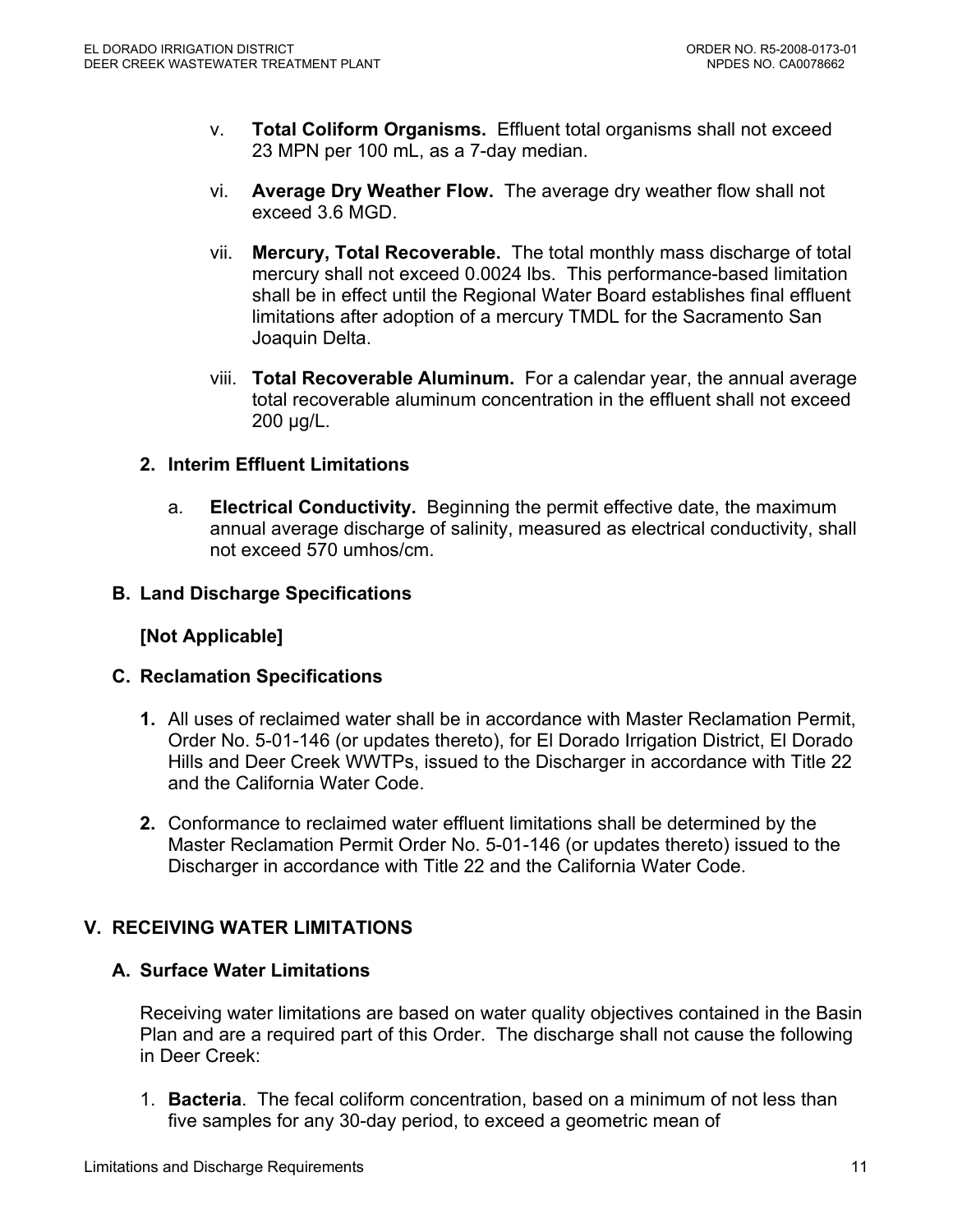200 MPN/100 mL, nor more than ten percent of the total number of fecal coliform samples taken during any 30-day period to exceed 400 MPN/100 mL.

- 2. **Biostimulatory Substances**. Water to contain biostimulatory substances, which promote aquatic growths in concentrations that cause nuisance or adversely affect beneficial uses.
- 3. **Chemical Constituents**. Chemical constituents to be present in concentrations that adversely affect beneficial uses.
- 4. **Color**. Discoloration that causes nuisance or adversely affects beneficial uses.

## 5. **Dissolved Oxygen**:

- a. The monthly median of the mean daily dissolved oxygen concentration to fall below 85 percent of saturation in the main water mass;
- b. The 95 percentile dissolved oxygen concentration to fall below 75 percent of saturation; nor
- c. The dissolved oxygen concentration to be reduced below 7.0 mg/L at any time.
- 6. **Floating Material**. Floating material to be present in amounts that cause nuisance or adversely affect beneficial uses.
- 7. **Oil and Grease**. Oils, greases, waxes, or other materials to be present in concentrations that cause nuisance, result in a visible film or coating on the surface of the water or on objects in the water, or otherwise adversely affect beneficial uses.
- 8. **pH**. The pH to be depressed below 6.5, nor raised above 8.5.

## 9. **Pesticides**:

- a. Pesticides to be present, individually or in combination, in concentrations that adversely affect beneficial uses;
- b. Pesticides to be present in bottom sediments or aquatic life in concentrations that adversely affect beneficial uses;
- c. Total identifiable persistent chlorinated hydrocarbon pesticides to be present in the water column at concentrations detectable within the accuracy of analytical methods approved by USEPA or the Executive Officer;
- d. Pesticide concentrations to exceed those allowable by applicable antidegradation policies (see State Water Board Resolution No. 68-16 and 40 CFR §131.12.);
- e. Pesticide concentrations to exceed the lowest levels technically and economically achievable;
- f. Pesticides to be present in concentration in excess of the maximum contaminant levels set forth in California Code of Regulations, Title 22, Division 4, Chapter 15; or
- g. Thiobencarb to be present in excess of 1.0 ug/L.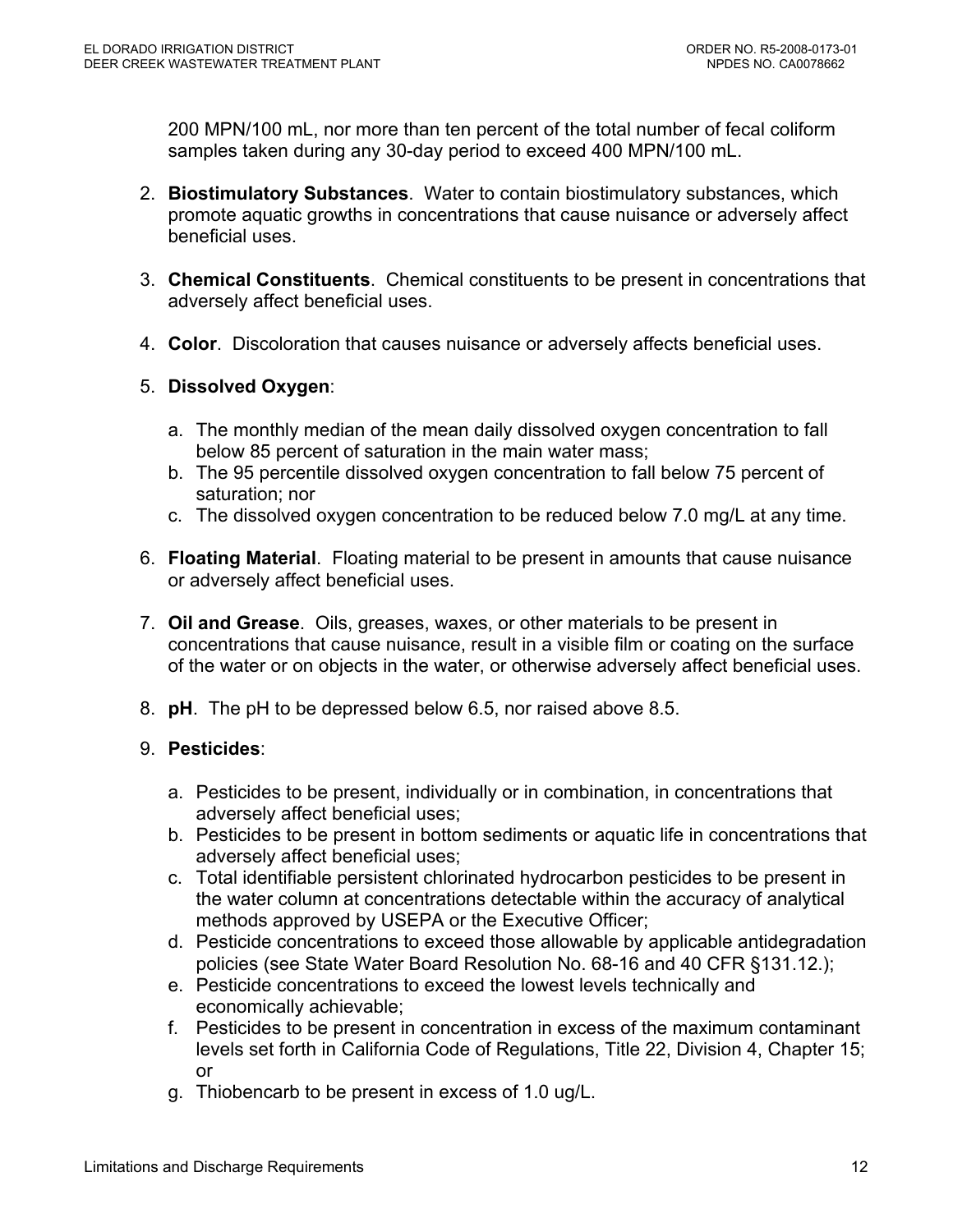## 10. **Radioactivity**:

- a. Radionuclides to be present in concentrations that are harmful to human, plant, animal, or aquatic life nor that result in the accumulation of radionuclides in the food web to an extent that presents a hazard to human, plant, animal, or aquatic life.
- b. Radionuclides to be present in excess of the maximum contaminant levels specified in Table 4 (MCL Radioactivity) of Section 64443 of Title 22 of the California Code of Regulations.
- 11. **Suspended Sediments**. The suspended sediment load and suspended sediment discharge rate of surface waters to be altered in such a manner as to cause nuisance or adversely affect beneficial uses.
- 12. **Settleable Substances**. Substances to be present in concentrations that result in the deposition of material that causes nuisance or adversely affects beneficial uses.
- 13. **Suspended Material**. Suspended material to be present in concentrations that cause nuisance or adversely affect beneficial uses.
- 14. **Taste and Odors**. Taste- or odor-producing substances to be present in concentrations that impart undesirable tastes or odors to fish flesh or other edible products of aquatic origin, or that cause nuisance, or otherwise adversely affect beneficial uses.
- 15. **Temperature**. Temperature changes due to controllable factors shall not cause creek temperatures to exceed the objectives specified below:

| <b>Date</b>                                                              | Daily Maximum (°F) | Monthly Average (°F) |  |  |
|--------------------------------------------------------------------------|--------------------|----------------------|--|--|
| January and February                                                     | 63                 | 58                   |  |  |
| March                                                                    | 65                 | 60                   |  |  |
| April                                                                    | 71                 | 64                   |  |  |
| May                                                                      | 77                 | 68                   |  |  |
| June                                                                     | 81                 | 74                   |  |  |
| July through September                                                   | 81                 | 77                   |  |  |
| October                                                                  | 77                 | 72                   |  |  |
| November                                                                 | 73                 | 65                   |  |  |
| December                                                                 | 65                 | 58                   |  |  |
| Maximum not to be exceeded.<br>2<br>Defined as a calendar month average. |                    |                      |  |  |

**Table 7. Deer Creek Temperature Objectives (Table III-4A of the Basin Plan)** 

- 16. **Toxicity**. Toxic substances to be present, individually or in combination, in concentrations that produce detrimental physiological responses in human, plant, animal, or aquatic life.
- 17. **Turbidity**. The turbidity to increase as follows: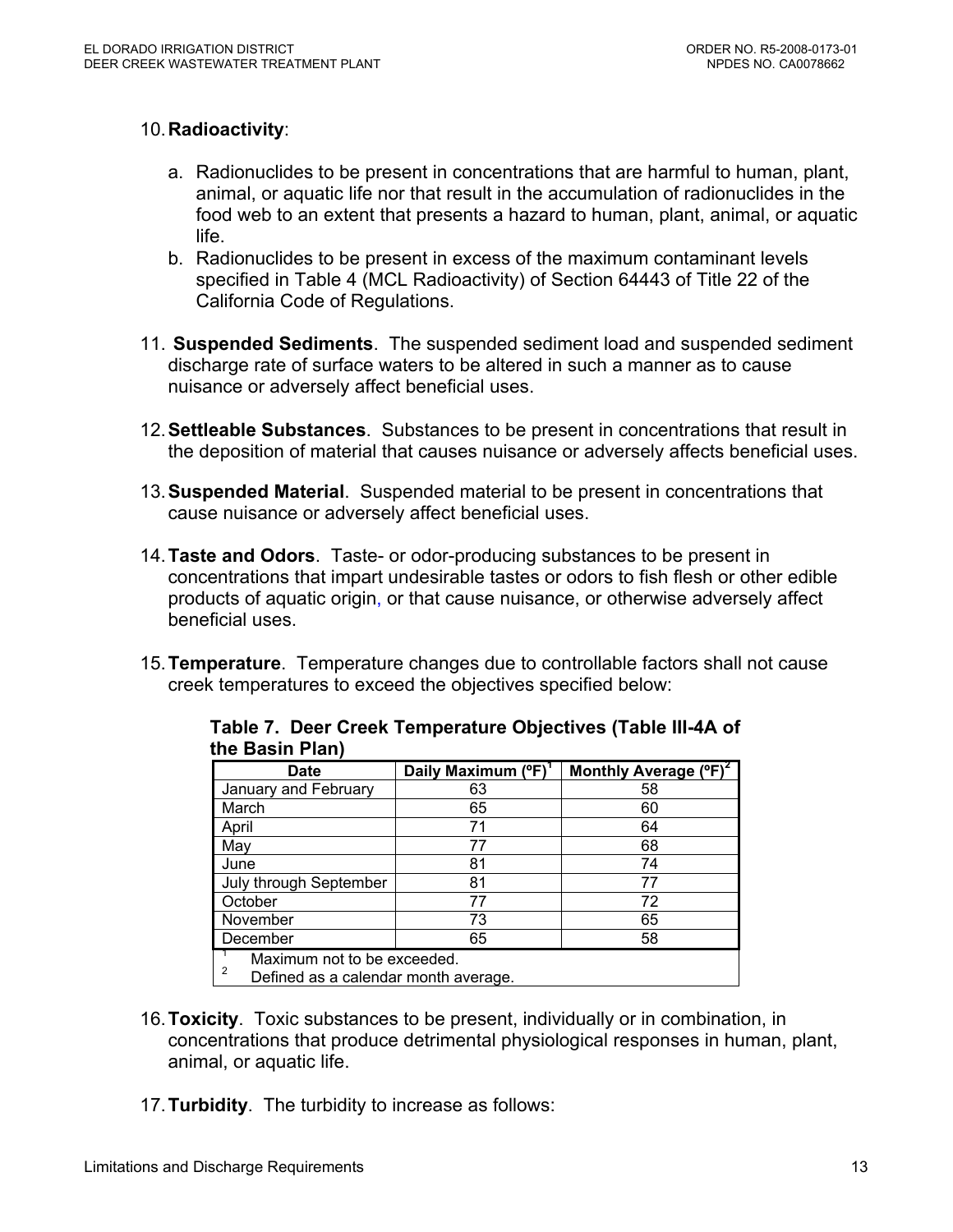- a. When the dilution ratio for discharges is less than 20:1:
	- i. Where natural turbidity is less than 1 NTU, discharges shall not cause the receiving water daily average turbidity to exceed 2 NTUs or daily maximum turbidity to exceed 5 NTUs; and
	- ii. Where natural turbidity is between 1 and 5 NTUs, discharges shall not cause receiving water daily average turbidity to increase more than 1 NTU or daily maximum turbidity to exceed 5 NTUs.
	- iii. Where natural turbidity is between 5 and 50 NTUs, receiving water increases due to the discharge shall not exceed 20 percent;
	- iv. Where natural turbidity is between 50 and 100 NTUs, receiving water increases due to discharge shall not exceed 10 NTUs; and
	- v. Where natural turbidity is greater than 100 NTUs, receiving water increases due to discharge shall not exceed 10 percent.
- b. Where the dilution ratio for discharges is 20:1 or greater:
	- i. Where natural turbidity is between 0 and 5 NTUs, increases shall not exceed 1 NTU;
	- ii. Where natural turbidity is between 5 and 50 NTUs, receiving water increases due to the discharge shall not exceed 20 percent;
	- ii. Where natural turbidity is between 50 and 100 NTUs, receiving water increases due to discharge shall not exceed 10 NTUs; and
	- iii. Where natural turbidity is greater than 100 NTUs, receiving water increases due to discharge shall not exceed 10 percent.

#### **B. Groundwater Limitations**

Release of waste constituents from any storage, treatment, or disposal component associated with the Facility shall not degrade groundwater.

## **VI. PROVISIONS**

#### **A. Standard Provisions**

- 1. The Discharger shall comply with all Standard Provisions included in Attachment D of this Order.
- 2. The Discharger shall comply with the following provisions:
	- a. If the Discharger's wastewater treatment plant is publicly owned or subject to regulation by California Public Utilities Commission, it shall be supervised and operated by persons possessing certificates of appropriate grade according to Title 23, CCR, Division 3, Chapter 26.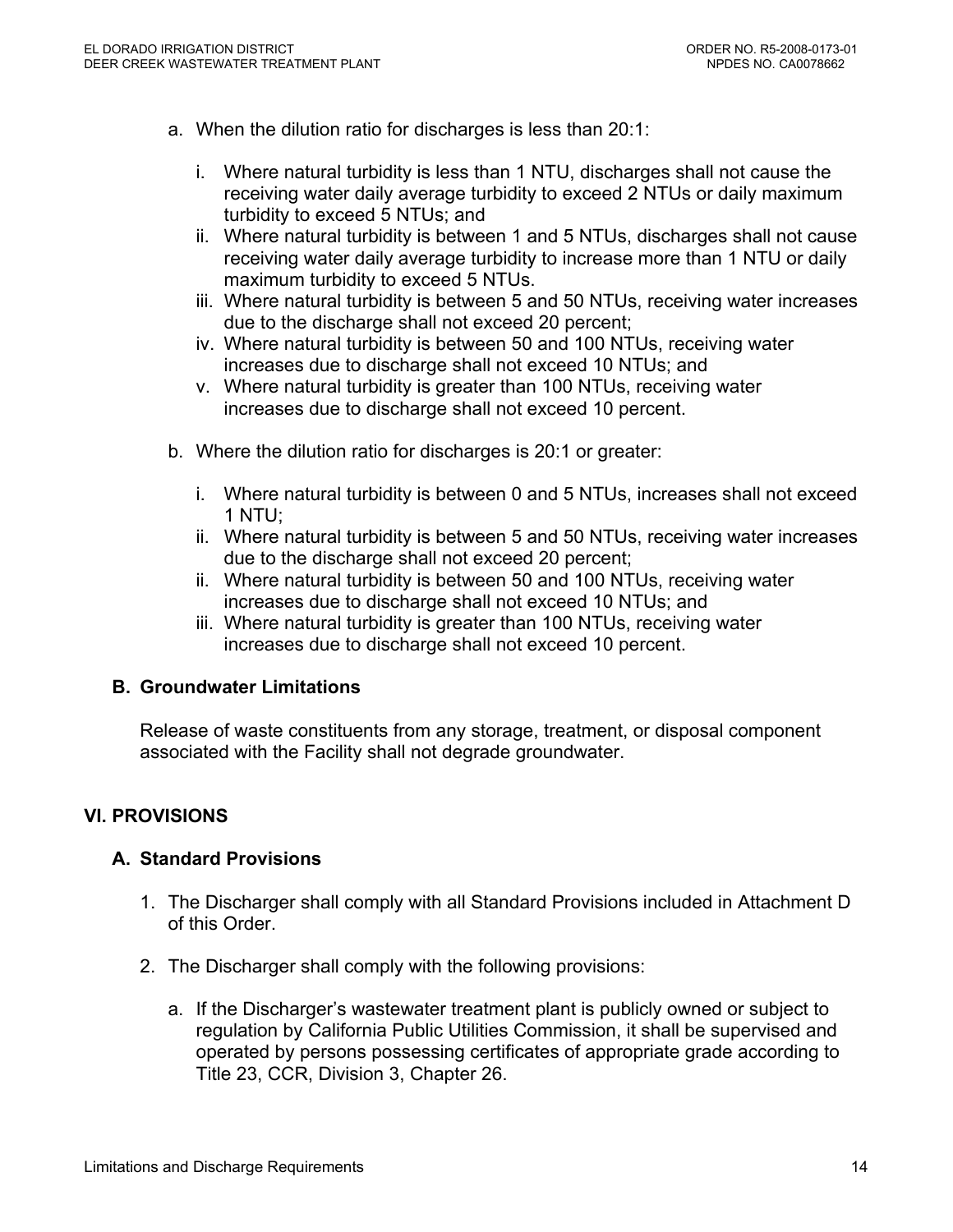- b. After notice and opportunity for a hearing, this Order may be terminated or modified for cause, including, but not limited to:
	- i. violation of any term or condition contained in this Order;
	- ii. obtaining this Order by misrepresentation or by failing to disclose fully all relevant facts;
	- iii. a change in any condition that requires either a temporary or permanent reduction or elimination of the authorized discharge; and
	- iv. a material change in the character, location, or volume of discharge.

The causes for modification include:

- *New regulations.* New regulations have been promulgated under Section 405(d) of the Clean Water Act, or the standards or regulations on which the permit was based have been changed by promulgation of amended standards or regulations or by judicial decision after the permit was issued.
- *Land application plans.* When required by a permit condition to incorporate a land application plan for beneficial reuse of sewage sludge, to revise an existing land application plan, or to add a land application plan.
- *Change in sludge use or disposal practice.* Under 40 Code of Federal Regulations (CFR) 122.62(a)(1), a change in the Discharger's sludge use or disposal practice is a cause for modification of the permit. It is cause for revocation and reissuance if the Discharger requests or agrees.

The Regional Water Board may review and revise this Order at any time upon application of any affected person or the Regional Water Board's own motion.

c. If a toxic effluent standard or prohibition (including any scheduled compliance specified in such effluent standard or prohibition) is established under Section 307(a) of the CWA, or amendments thereto, for a toxic pollutant that is present in the discharge authorized herein, and such standard or prohibition is more stringent than any limitation upon such pollutant in this Order, the Regional Water Board will revise or modify this Order in accordance with such toxic effluent standard or prohibition.

The Discharger shall comply with effluent standards and prohibitions within the time provided in the regulations that establish those standards or prohibitions, even if this Order has not yet been modified.

d. This Order shall be modified, or alternately revoked and reissued, to comply with any applicable effluent standard or limitation issued or approved under Sections 301(b)(2)(C) and (D), 304(b)(2), and 307(a)(2) of the CWA, if the effluent standard or limitation so issued or approved: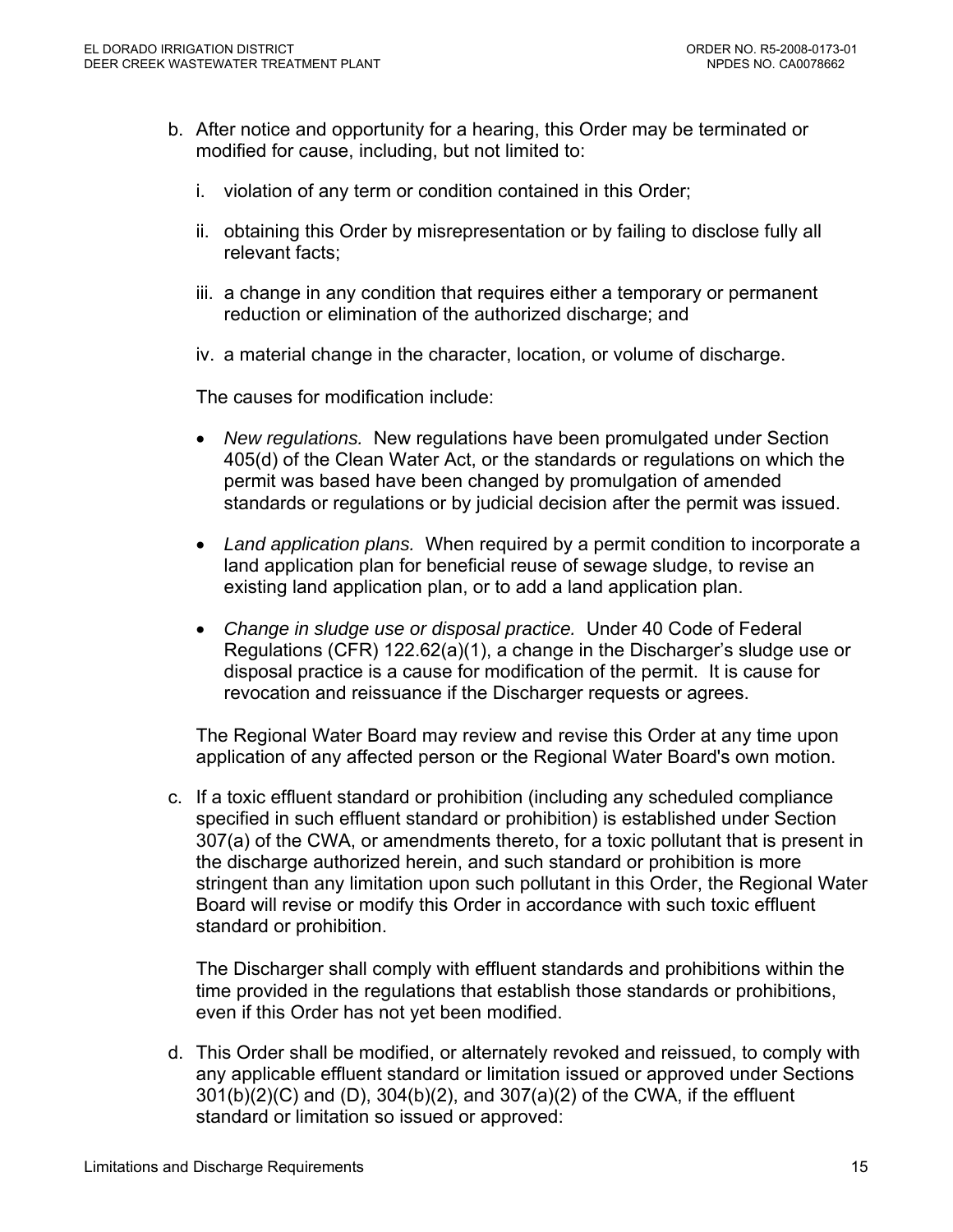- i. Contains different conditions or is otherwise more stringent than any effluent limitation in the Order; or
- ii. Controls any pollutant limited in the Order.

The Order, as modified or reissued under this paragraph, shall also contain any other requirements of the CWA then applicable.

- e. The provisions of this Order are severable. If any provision of this Order is found invalid, the remainder of this Order shall not be affected.
- f. The Discharger shall take all reasonable steps to minimize any adverse effects to waters of the State or users of those waters resulting from any discharge or sludge use or disposal in violation of this Order. Reasonable steps shall include such accelerated or additional monitoring as necessary to determine the nature and impact of the non-complying discharge or sludge use or disposal.
- g. The Discharger shall ensure compliance with any existing or future pretreatment standard promulgated by USEPA under Section 307 of the CWA, or amendment thereto, for any discharge to the municipal system.
- h. The discharge of any radiological, chemical or biological warfare agent or highlevel, radiological waste is prohibited.
- i. A copy of this Order shall be maintained at the discharge facility and be available at all times to operating personnel. Key operating personnel shall be familiar with its content.
- j. Safeguard to electric power failure:
	- i. The Discharger shall provide safeguards to assure that, should there be reduction, loss, or failure of electric power, the discharge shall comply with the terms and conditions of this Order.
	- ii. Upon written request by the Regional Water Board the Discharger shall submit a written description of safeguards. Such safeguards may include alternate power sources, standby generators, retention capacity, operating procedures, or other means. A description of the safeguards provided shall include an analysis of the frequency, duration, and impact of power failures experienced over the past 5 years on effluent quality and on the capability of the Discharger to comply with the terms and conditions of the Order. The adequacy of the safeguards is subject to the approval of the Regional Water Board.
	- iii. Should the treatment works not include safeguards against reduction, loss, or failure of electric power, or should the Regional Water Board not approve the existing safeguards, the Discharger shall, within 90 days of having been advised in writing by the Regional Water Board that the existing safeguards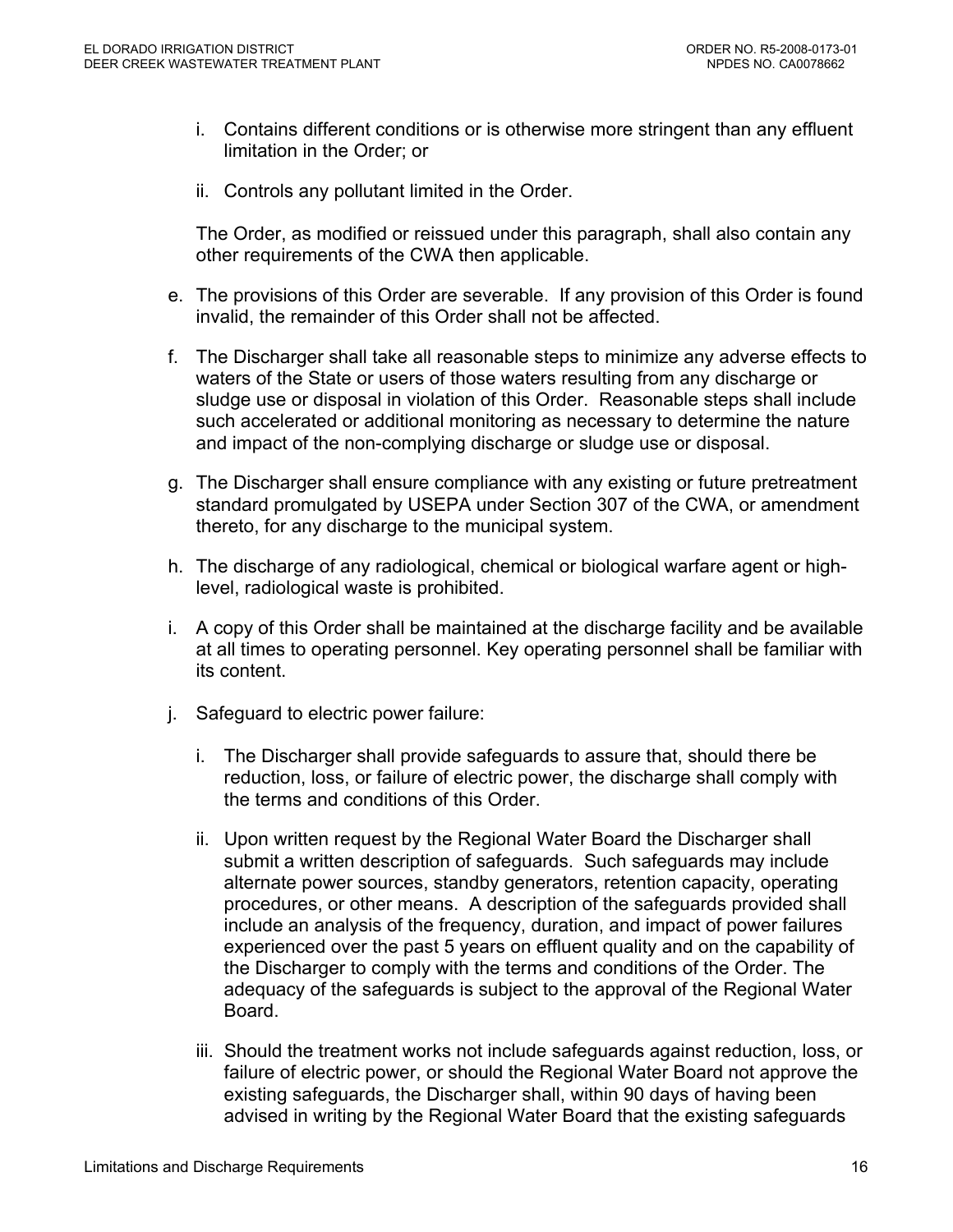are inadequate, provide to the Regional Water Board and USEPA a schedule of compliance for providing safeguards such that in the event of reduction, loss, or failure of electric power, the Discharger shall comply with the terms and conditions of this Order. The schedule of compliance shall, upon approval of the Regional Water Board, become a condition of this Order.

k. The Discharger, upon written request of the Regional Water Board, shall file with the Board a technical report on its preventive (failsafe) and contingency (cleanup) plans for controlling accidental discharges, and for minimizing the effect of such events. This report may be combined with that required under Regional Water Board Standard Provision VI.A.2.m.

The technical report shall:

- i. Identify the possible sources of spills, leaks, untreated waste by-pass, and contaminated drainage. Loading and storage areas, power outage, waste treatment unit outage, and failure of process equipment, tanks and pipes should be considered.
- ii. Evaluate the effectiveness of present facilities and procedures and state when they became operational.
- iii. Predict the effectiveness of the proposed facilities and procedures and provide an implementation schedule containing interim and final dates when they will be constructed, implemented, or operational.

The Regional Water Board, after review of the technical report, may establish conditions, which it deems necessary to control accidental discharges and to minimize the effects of such events. Such conditions shall be incorporated as part of this Order, upon notice to the Discharger.

- l. A publicly owned treatment works (POTW) whose waste flow has been increasing, or is projected to increase, shall estimate when flows will reach hydraulic and treatment capacities of its treatment and disposal facilities. The projections shall be made in January, based on the last 3 years' average dry weather flows, peak wet weather flows and total annual flows, as appropriate. When any projection shows that capacity of any part of the facilities may be exceeded in 4 years, the Discharger shall notify the Regional Water Board by 28 February. A copy of the notification shall be sent to appropriate local elected officials, local permitting agencies and the press. Within 120 days of the notification, the Discharger shall submit a technical report showing how it will prevent flow volumes from exceeding capacity or how it will increase capacity to handle the larger flows. The Regional Water Board may extend the time for submitting the report.
- m. The Discharger shall submit technical reports as directed by the Executive Officer. All technical reports required herein that involve planning, investigation, evaluation, or design, or other work requiring interpretation and proper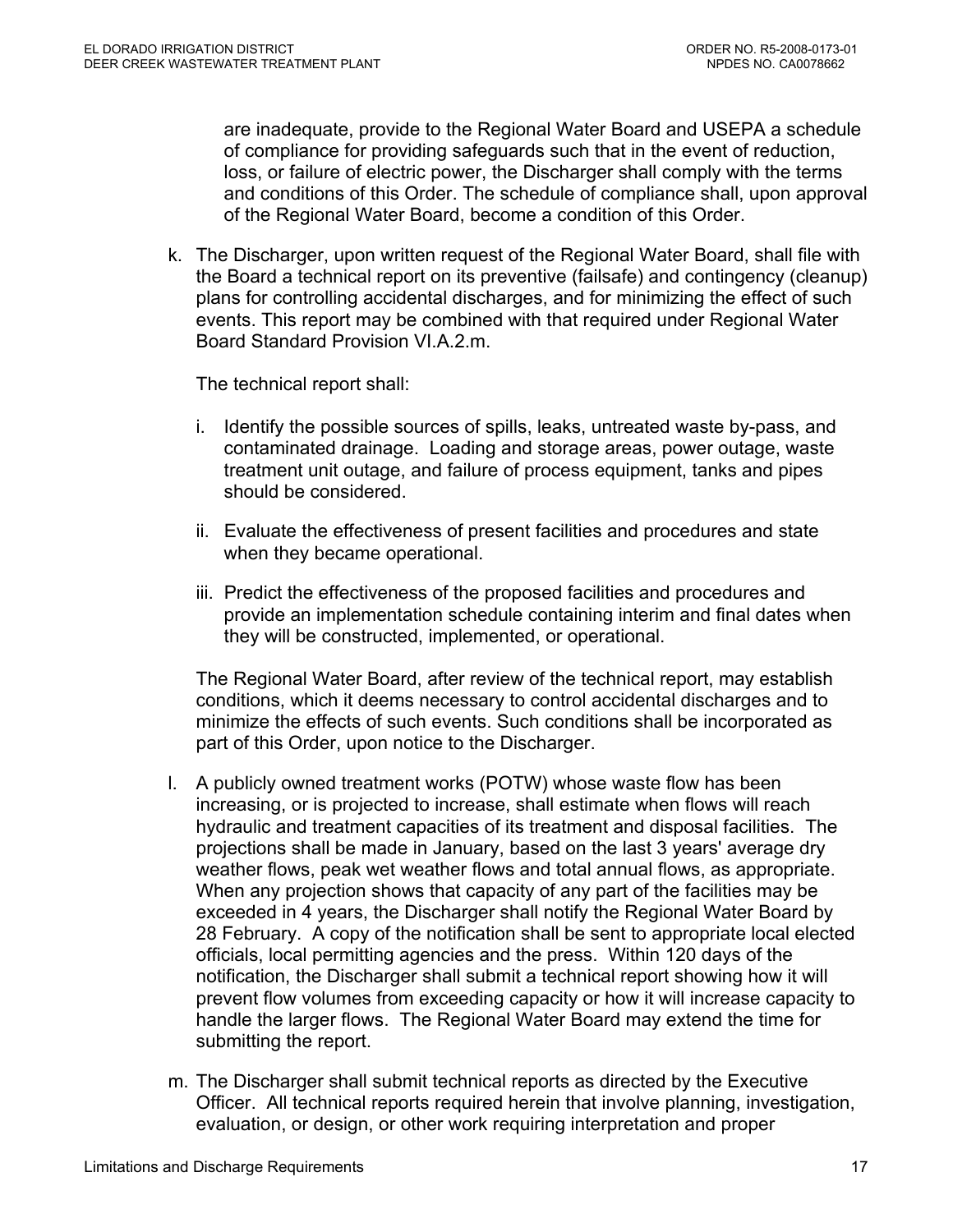application of engineering or geologic sciences, shall be prepared by or under the direction of persons registered to practice in California pursuant to California Business and Professions Code, sections 6735, 7835, and 7835.1. To demonstrate compliance with Title 16, CCR, sections 415 and 3065, all technical reports must contain a statement of the qualifications of the responsible registered professional(s). As required by these laws, completed technical reports must bear the signature(s) and seal(s) of the registered professional(s) in a manner such that all work can be clearly attributed to the professional responsible for the work.

- n. Laboratories that perform sample analyses must be identified in all monitoring reports submitted to the Regional Water Board and USEPA.
- o. The Discharger shall conduct analysis on any sample provided by USEPA as part of the Discharge Monitoring Quality Assurance (DMQA) program. The results of any such analysis shall be submitted to USEPA's DMQA manager.
- p. Effluent samples shall be taken downstream of the last addition of wastes to the treatment or discharge works where a representative sample may be obtained prior to mixing with the receiving waters. Samples shall be collected at such a point and in such a manner to ensure a representative sample of the discharge.
- q. All monitoring and analysis instruments and devices used by the Discharger to fulfill the prescribed monitoring program shall be properly maintained and calibrated as necessary, at least yearly, to ensure their continued accuracy.
- r. The Discharger shall file with the Regional Water Board technical reports on selfmonitoring performed according to the detailed specifications contained in the Monitoring and Reporting Program attached to this Order.
- s. The results of all monitoring required by this Order shall be reported to the Regional Water Board, and shall be submitted in such a format as to allow direct comparison with the limitations and requirements of this Order. Unless otherwise specified, discharge flows shall be reported in terms of the monthly average and the daily maximum discharge flows.
- t. The Regional Water Board is authorized to enforce the terms of this permit under several provisions of the CWC, including, but not limited to, sections 13385, 13386, and 13387.
- u. For POTWs, prior to making any change in the point of discharge, place of use, or purpose of use of treated wastewater that results in a decrease of flow in any portion of a watercourse, the Discharger must file a petition with the State Water Board, Division of Water Rights, and receive approval for such a change. (CWC section 1211).
- v. In the event the Discharger does not comply or will be unable to comply for any reason, with any prohibition, maximum daily effluent limitation, 1-hour average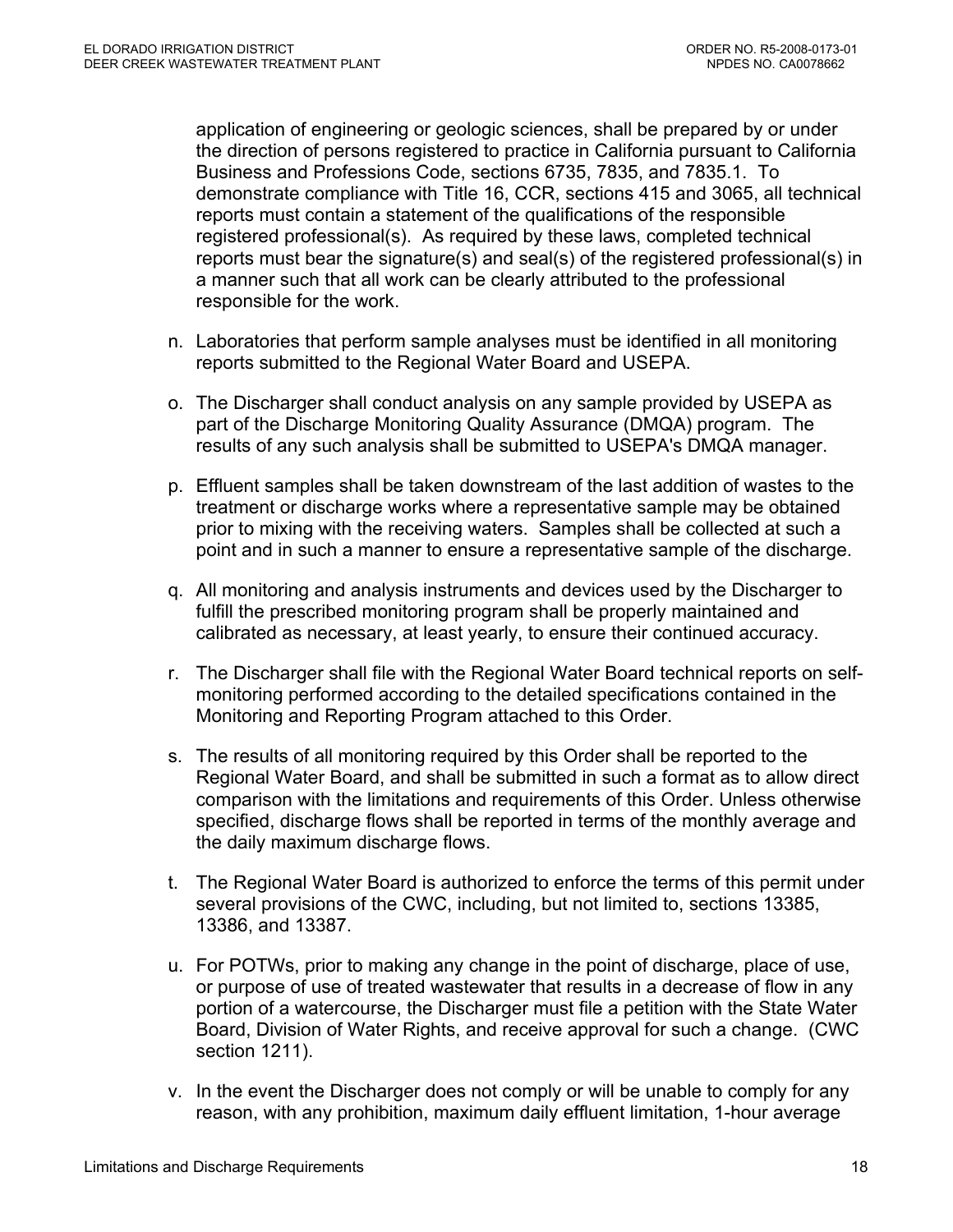effluent limitation, or receiving water limitation contained in this Order, the Discharger shall notify the Regional Water Board by telephone (916) 464-3291 within 24 hours of having knowledge of such noncompliance, and shall confirm this notification in writing within 5 days, unless the Regional Water Board waives confirmation. The written notification shall include the information required by Attachment D, Section V.E.1 [40 CFR section 122.41(l)(6)(i)].

## **B. Monitoring and Reporting Program (MRP) Requirements**

1. The Discharger shall comply with the MRP, and future revisions thereto, as specified in Attachment E of this Order.

#### **C. Special Provisions**

## **1. Reopener Provisions**

- a. This Order may be reopened for modification, or revocation and reissuance, as a result of the detection of a reportable priority pollutant generated by special conditions included in this Order. These special conditions may be, but are not limited to, fish tissue sampling, whole effluent toxicity, monitoring requirements on internal waste stream(s), and monitoring for surrogate parameters. Additional requirements may be included in this Order as a result of the special condition monitoring data.
- b. Conditions that necessitate a major modification of a permit are described in 40 CFR section 122.62, including:
	- i. If new or amended applicable water quality standards are promulgated or approved pursuant to Section 303 of the CWA, or amendments thereto, this permit may be reopened and modified in accordance with the new or amended standards.
	- ii. When new information, that was not available at the time of permit issuance, would have justified different permit conditions at the time of issuance.
- c. **Mercury.** If mercury is found to be causing toxicity based on acute or chronic toxicity test results, or if a TMDL program is adopted, this Order shall be reopened and the mass effluent limitation modified (higher or lower) or an effluent concentration limitation imposed. If the Regional Water Board determines that a mercury offset program is feasible for Dischargers subject to a NPDES permit, then this Order may be reopened to reevaluate the mercury mass loading limitation(s) and the need for a mercury offset program for the Discharger.
- d. **Whole Effluent Toxicity.** As a result of a Toxicity Reduction Evaluation (TRE), this Order may be reopened to include a chronic toxicity limitation, a new acute toxicity limitation, and/or a limitation for a specific toxicant identified in the TRE.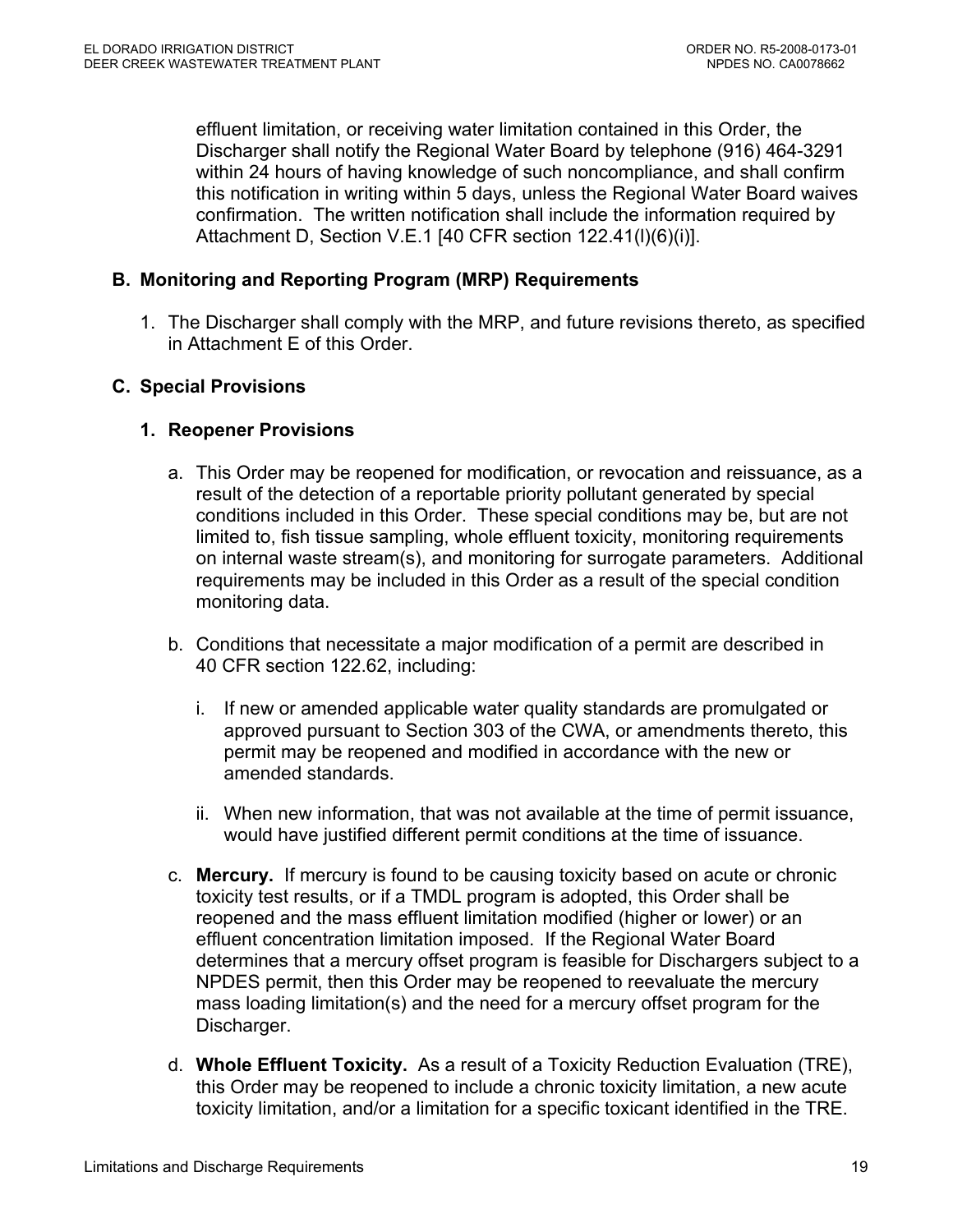Additionally, if the State Water Board revises the SIP's toxicity control provisions that would require the establishment of numeric chronic toxicity effluent limitations, this Order may be reopened to include a numeric chronic toxicity effluent limitation based on the new provisions.

- e. **Water Effects Ratios (WER) and Metal Translators.** With the exception of copper, a default WER of 1.0 has been used in this Order for calculating CTR criteria for applicable priority pollutant inorganic constituents. In addition, default dissolved-to-total metal translators have been used to convert water quality objectives from dissolved to total recoverable when developing effluent limitations for inorganic constituents. If the Discharger performs studies to determine site-specific WERs and/or site-specific dissolved-to-total metal translators, this Order may be reopened to modify the effluent limitations for the applicable inorganic constituents.
- f. **Salinity.** If the Regional Water Board completes development of a new salinity policy for the Central Valley or upon availability of additional information, this Order may be reopened to include final effluent limitations for salinity.

## **2. Special Studies, Technical Reports and Additional Monitoring Requirements**

- a. **Chronic Whole Effluent Toxicity.** For compliance with the Basin Plan's narrative toxicity objective, this Order requires the Discharger to conduct chronic whole effluent toxicity testing, as specified in the Monitoring and Reporting Program (Attachment E, Section V.). Furthermore, this Provision requires the Discharger to investigate the causes of, and identify corrective actions to reduce or eliminate effluent toxicity. If the discharge exceeds the toxicity numeric monitoring trigger established in this Provision, the Discharger is required to initiate a Toxicity Reduction Evaluation (TRE), in accordance with an approved TRE Work Plan, and take actions to mitigate the impact of the discharge and prevent reoccurrence of toxicity. A TRE is a site-specific study conducted in a stepwise process to identify the source(s) of toxicity and the effective control measures for effluent toxicity. TREs are designed to identify the causative agents and sources of whole effluent toxicity, evaluate the effectiveness of the toxicity control options, and confirm the reduction in effluent toxicity. This Provision includes requirements for the Discharger to develop and submit a TRE Work Plan and includes procedures for accelerated chronic toxicity monitoring and TRE initiation.
	- i. **Toxicity Reduction Evaluation (TRE) Work Plan.** Within 90 days of the effective date of this Order, the Discharger shall submit to the Regional Water Board a TRE Work Plan for approval by the Executive Officer. The TRE Work Plan shall outline the procedures for identifying the source(s) of, and reducing or eliminating effluent toxicity. The TRE Work Plan must be developed in accordance with USEPA guidance and be of adequate detail to allow the Discharger to immediately initiate a TRE as required in this Provision.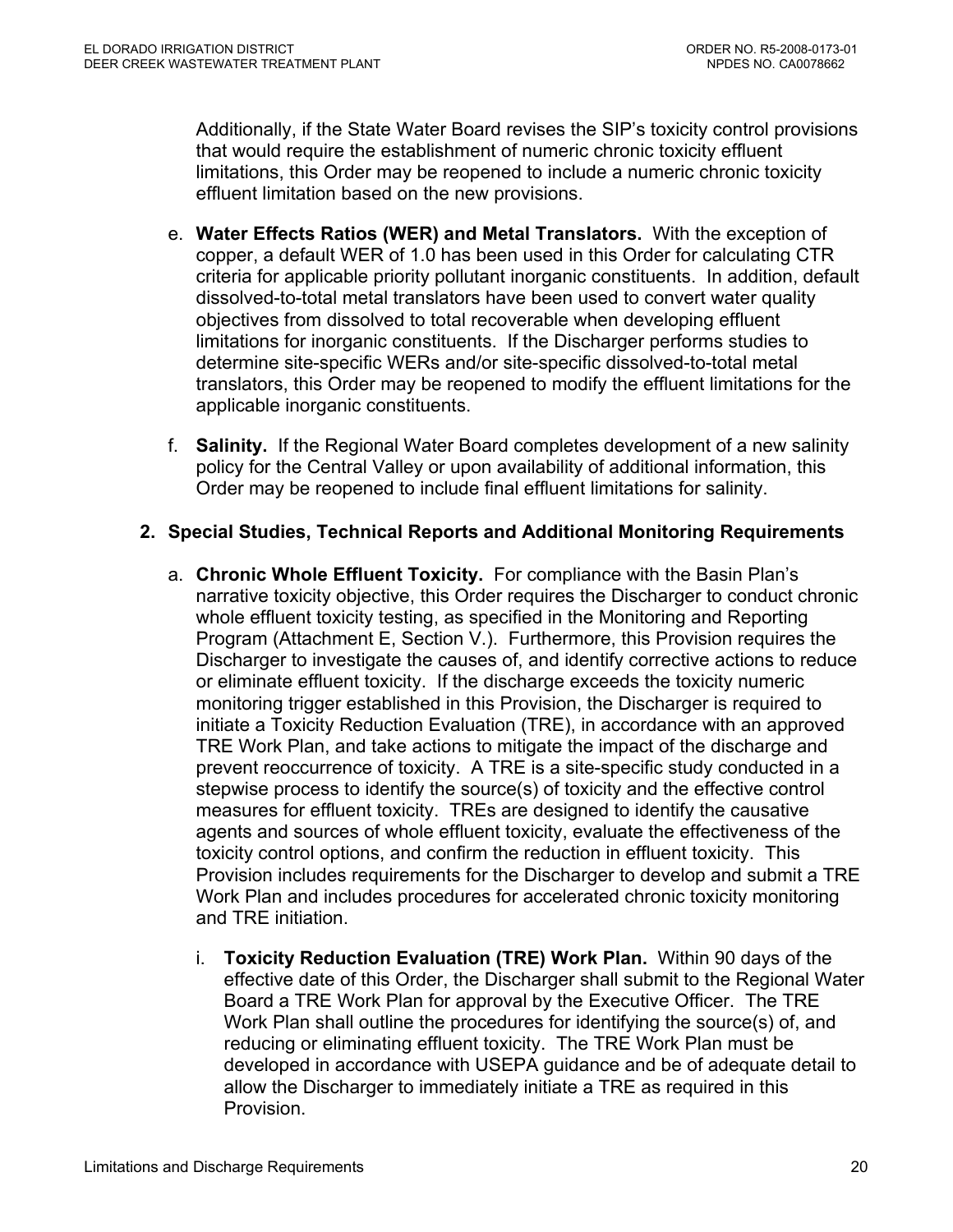- ii. **Accelerated Monitoring and TRE Initiation.** When the numeric toxicitymonitoring trigger is exceeded during regular chronic toxicity monitoring, and the testing meets all test acceptability criteria, the Discharger shall initiate accelerated monitoring as required in the Accelerated Monitoring Specifications. WET testing results exceeding the monitoring trigger during accelerated monitoring demonstrates a pattern of toxicity and requires the Discharger to initiate a TRE to address the effluent toxicity.
- iii. **Numeric Monitoring Trigger.** The numeric toxicity monitoring trigger is > **1 TUc** (where TUc = 100/NOEC). The monitoring trigger is not an effluent limitation; it is the toxicity threshold at which the Discharger is required to begin accelerated monitoring and initiate a TRE.
- iv. **Accelerated Monitoring Specifications.** If the monitoring trigger is exceeded during regular chronic toxicity testing, within 14 days of notification by the laboratory of the test results, the Discharger shall initiate accelerated monitoring. Accelerated monitoring shall consist of four (4) chronic toxicity tests in a 6-week period (i.e. one test every 2 weeks) using the species that exhibited toxicity. The following protocol shall be used for accelerated monitoring and TRE initiation:
	- a) If the results of four (4) consecutive accelerated monitoring tests do not exceed the monitoring trigger, the Discharger may cease accelerated monitoring and resume regular chronic toxicity monitoring. However, notwithstanding the accelerated monitoring results, if there is adequate evidence of a pattern of effluent toxicity, the Executive Officer may require that the Discharger initiate a TRE.
	- b) If the source(s) of the toxicity is easily identified (i.e. temporary plant upset), the Discharger shall make necessary corrections to the facility and shall continue accelerated monitoring until four (4) consecutive accelerated tests do not exceed the monitoring trigger. Upon confirmation that the effluent toxicity has been removed, the Discharger may cease accelerated monitoring and resume regular chronic toxicity monitoring.
	- c) If the result of any accelerated toxicity test exceeds the monitoring trigger, the Discharger shall cease accelerated monitoring and initiate a TRE to investigate the cause(s) of, and identify corrective actions to reduce or eliminate effluent toxicity. Within thirty (30) days of notification by the laboratory of the test results exceeding the monitoring trigger during accelerated monitoring, the Discharger shall submit a TRE Action Plan to the Regional Water Board including, at minimum:
		- 1) Specific actions the Discharger will take to investigate and identify the cause(s) of toxicity, including TRE WET monitoring schedule;
		- 2) Specific actions the Discharger will take to mitigate the impact of the discharge and prevent the recurrence of toxicity; and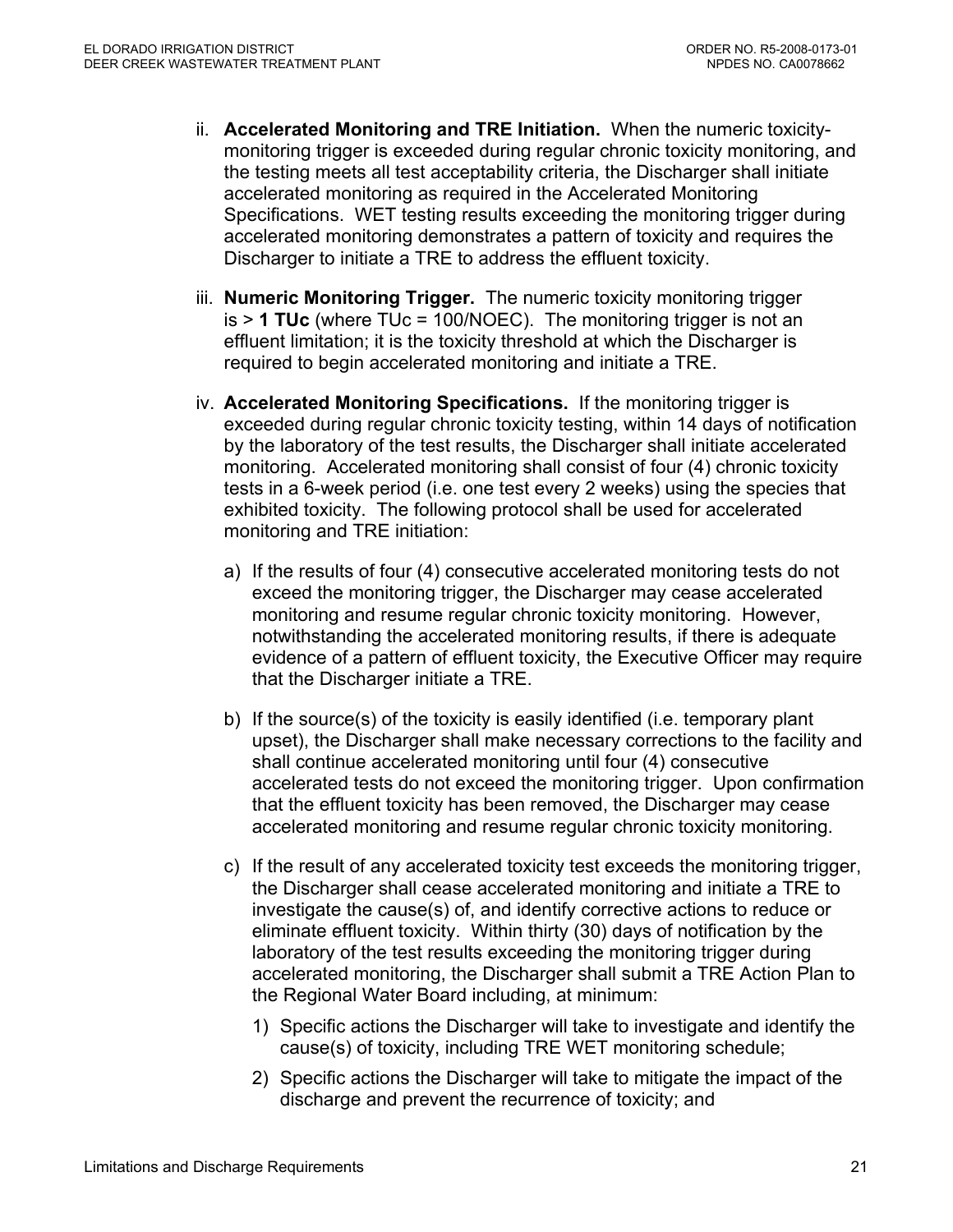- 3) A schedule for these actions.
- b. **UV Disinfection Study.** The Discharger is required to evaluate various methods/alternatives for assuring UV disinfection capability in the event of a power failure. The technical evaluation shall identify alternatives, effectiveness, and describe any modifications/equipment necessary, as well as a time schedule to implement process or operational changes. The time schedule shall be as short as practicable, but in no case shall completion of the necessary modifications exceed 4 years past the Executive Officer's determination of the adequacy of the comprehensive technical evaluation, unless the schedule is reviewed and specifically approved by the Regional Water Board.
- c. **Temperature Site-Specific Objective Study.** The Discharger shall continue to conduct temperature, flow, and biological monitoring of Deer Creek in accordance with section 8.1.1 of the January 2003 Staff Report for the Basin Plan amendment for temperature in Deer Creek. Annual reports shall be submitted in accordance with the Monitoring and Reporting Program (Attachment E, section X.D.1).

#### **3. Best Management Practices and Pollution Prevention**

a. **Salinity Evaluation and Minimization Report.** The Discharger shall prepare a salinity evaluation and minimization report that documents that the Discharger has evaluated all opportunities to control the discharge of salinity from the Facility. The report shall be completed and submitted to the Regional Water Board within 9 months of the adoption date of this Order for approval by the Executive Officer.

#### **4. Construction, Operation and Maintenance Specifications**

- a. When flow in Deer Creek provides less than a daily average stream flow-toeffluent dilution of 20:1, wastewater shall be treated to achieve effluent limitations contained in section IV.A.1 of this Order that are consistent with the Department of Public Health (DPH; formerly the Department of Health Services) reclamation criteria, California Code of Regulations, Title 22, Division 4, Chapter 3, (Title 22), or equivalent.
- b. When flow in Deer Creek provides a daily average stream flow-to-effluent dilution of 20:1, full secondary treatment shall be provided and the coagulation system and filtration shall be used to the maximum extent possible.

## c. **UV Disinfection System Operating Specifications**

The Discharger shall operate the UV disinfection system to provide a minimum UV dose per bank of 100 millijoules per square centimeter (mJ/cm2) at peak daily flow, unless otherwise approved by the California DPH, and shall maintain an adequate dose for disinfection while discharging to Deer Creek, unless otherwise approved by the California DPH.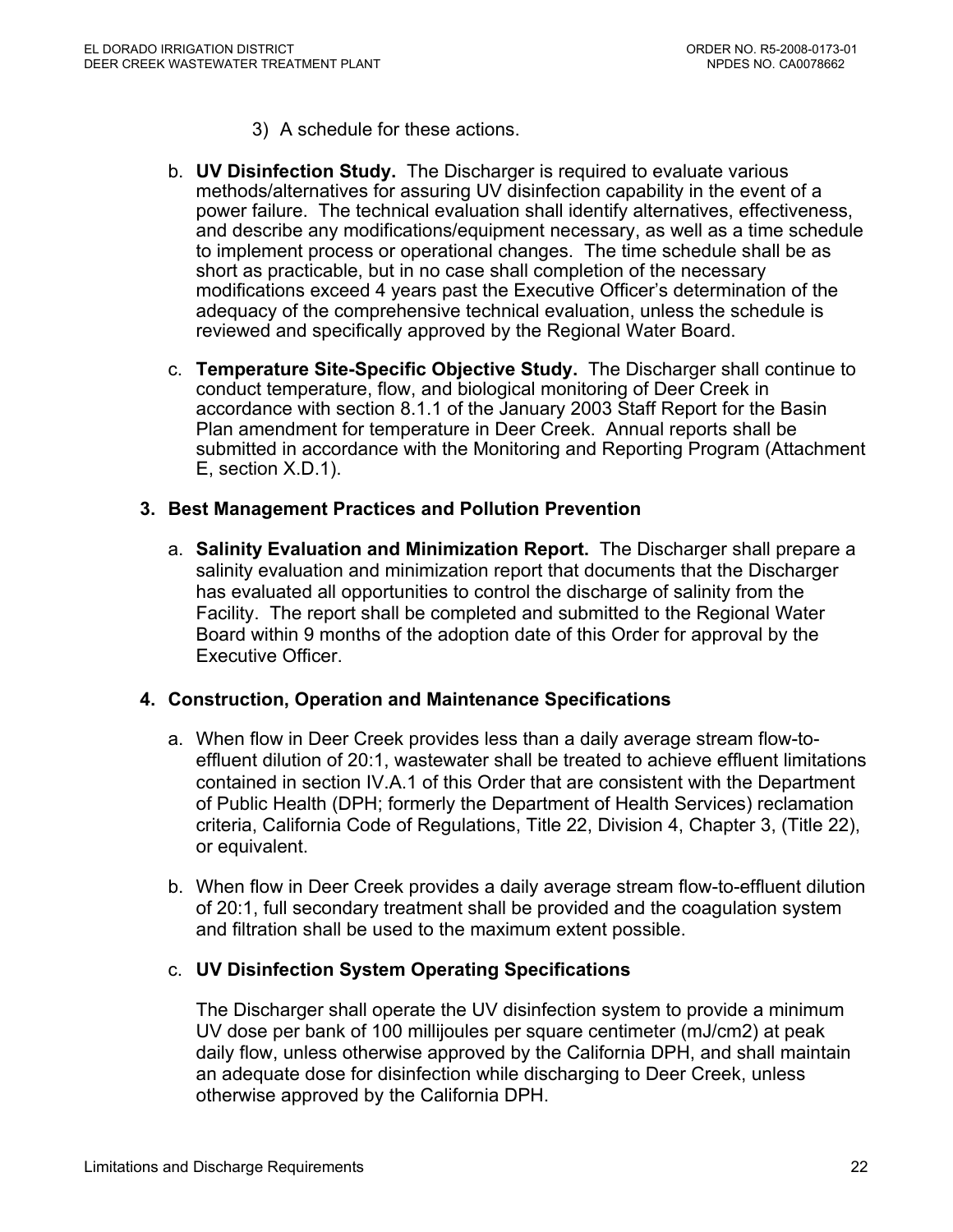- i. The Discharger shall provide continuous, reliable monitoring of flow, UV transmittance, UV dose, and turbidity.
- ii. When flow in Deer Creek provides less than a daily average stream flow-toeffluent dilution of 20:1, the Discharger shall operate the treatment system to insure that turbidity prior to disinfection shall not exceed 2 NTU as a daily average, and 5 NTU more than 5 percent of the time within a 24-hour period, and 10 NTU, at any time.
- iii. The UV transmittance (at 254 nanometers) in the wastewater entering the UV disinfection system shall not fall below 55 percent of maximum at any time.
- iv. The quartz sleeves and cleaning system components must be visually inspected per the manufacturer's operations manual for physical wear (scoring, solarization, seal leaks, cleaning fluid levels, etc.) and to check the efficacy of the cleaning system.
- v. The lamp sleeves must be cleaned periodically as necessary to meet the requirements.
- vi. Lamps must be replaced per the manufacturer's operations manual, or sooner, if there are indications the lamps are failing to provide adequate disinfection. Lamp age and lamp replacement records must be maintained.
- vii. The Facility must be operated in accordance with an operations and maintenance program that assures adequate disinfection.

## **5. Special Provisions for Municipal Facilities (POTWs Only)**

#### a. **Pretreatment Requirements.**

- i. Within 1 year after the adoption date of this Order, the Discharger shall submit for review a written description of the pretreatment program. The written description of the pretreatment program shall be written in accordance with Attachment H – Pretreatment Program Requirements.
- ii. Within 60 days after receiving approval of the ordinance and local limits, the Discharger shall adopt and implement its ordinance.
- iii. Within 180 days after receiving approval of the ordinance and local limits, the Discharger shall issue all pending permits to its significant industrial users.
- iv. The Discharger shall implement its approved pretreatment program and the program shall be an enforceable condition of this Order. If the Discharger fails to perform the pretreatment functions, the Regional Water Board, the State Water Board or the USEPA may take enforcement actions against the Discharger as authorized by the CWA.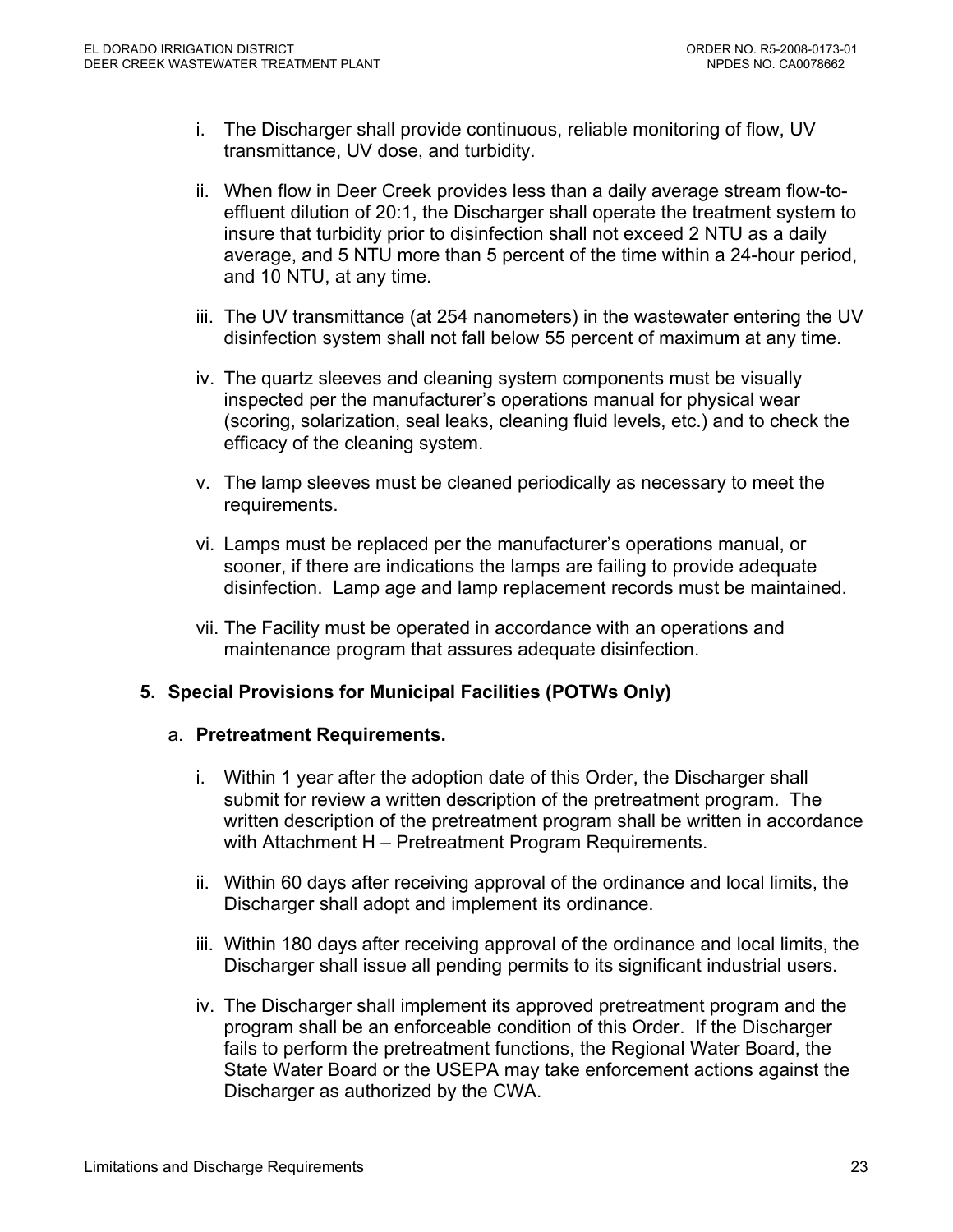- v. The Discharger shall enforce the Pretreatment Standards promulgated under sections 307(b), 307(c), and 307(d) of the Clean Water Act. The Discharger shall perform the pretreatment functions required by 40 CFR Part 403 including, but not limited to:
	- a) Adopting the legal authority required by 40 CFR 403.8(f)(1);
	- b) Enforcing the Pretreatment Standards of 40 CFR 403.5 and 403.6;
	- c) Implementing procedures to ensure compliance as required by 40 CFR 403.8(f)(2); and
	- d) Providing funding and personnel for implementation and enforcement of the pretreatment program as required by 40 CFR 403.8(f)(3).
- vi. The Discharger shall implement, as more completely set forth in 40 CFR 403.5, the necessary legal authorities, programs, and controls to ensure that the following incompatible wastes are not introduced to the treatment system, where incompatible wastes are:
	- a) Wastes which create a fire or explosion hazard in the treatment works;
	- b) Wastes which will cause corrosive structural damage to treatment works, but in no case wastes with a pH lower than 5.0, unless the works is specially designed to accommodate such wastes;
	- c) Solid or viscous wastes in amounts which cause obstruction to flow in sewers, or which cause other interference with proper operation or treatment works;
	- d) Any waste, including oxygen demanding pollutants (BOD, *etc*.), released in such volume or strength as to cause inhibition or disruption in the treatment works, and subsequent treatment process upset and loss of treatment efficiency;
	- e) Heat in amounts that inhibit or disrupt biological activity in the treatment works, or that raise influent temperatures above 40°C (104°F), unless the Regional Water Board approves alternate temperature limits;
	- f) Petroleum oil, non-biodegradable cutting oil, or products of mineral oil origin in amounts that will cause interference or pass through;
	- g) Pollutants which result in the presence of toxic gases, vapors, or fumes within the treatment works in a quantity that may cause acute worker health and safety problems; and: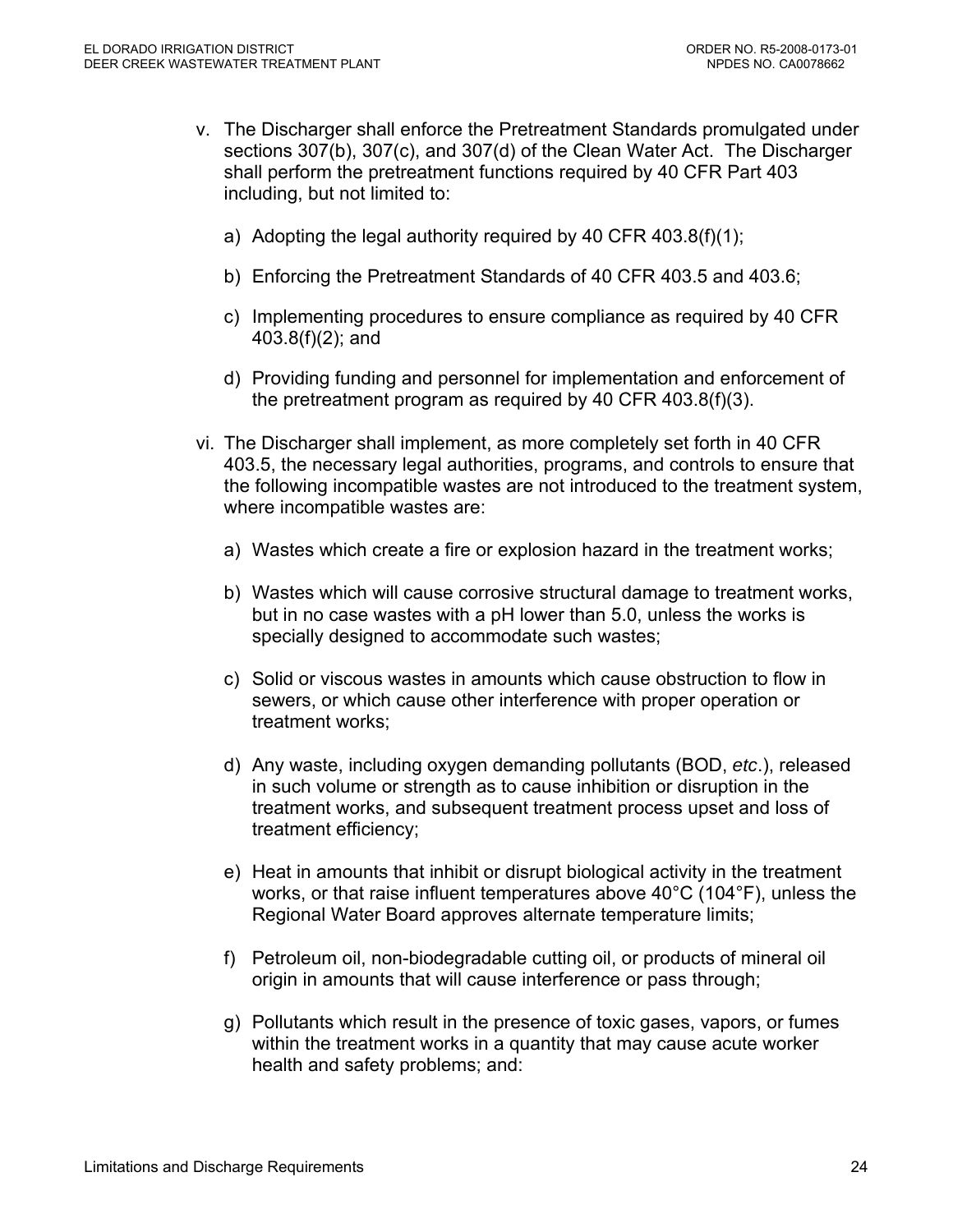- h) Any trucked or hauled pollutants, except at points predesignated by the Discharger.
- vii. The Discharger shall implement, as more completely set forth in 40 CFR 403.5, the legal authorities, programs, and controls necessary to ensure that indirect discharges do not introduce pollutants into the sewerage system that, either alone or in conjunction with a discharge or discharges from other sources:
	- a) Flow through the system to the receiving water in quantities or concentrations that cause a violation of this Order; or
	- b) Inhibit or disrupt treatment processes, treatment system operations, or sludge processes, use, or disposal and either cause a violation of this Order or prevent sludge use or disposal in accordance with this Order.

## b. **Sludge/Biosolids Discharge Specifications**

- i. Collected screenings, residual sludge, biosolids, and other solids removed from liquid wastes shall be disposed of in a manner approved by the Executive Officer, and consistent with *Consolidated Regulations for Treatment, Storage, Processing, or Disposal of Solid Waste,* as set forth in Title 27, CCR, Division 2, Subdivision 1, section 20005, et seq. Removal for further treatment, disposal, or reuse at sites (i.e., landfill, composting sites, soil amendment sites) that are operated in accordance with valid waste discharge requirements issued by a Regional Water Board will satisfy these specifications.
- ii. Sludge and solid waste shall be removed from screens, sumps, ponds, clarifiers, etc. as needed to ensure optimal plant performance.
- iii. The treatment of sludge generated at the Facility shall be confined to the Facility property and conducted in a manner that precludes infiltration of waste constituents into soils in a mass or concentration that will violate the Groundwater Limitations in section V.B. In addition, the storage of residual sludge, solid waste, and biosolids on Facility property shall be temporary and controlled, and contained in a manner that minimizes leachate formation and precludes infiltration of waste constituents into soils in a mass or concentration that will violate the Groundwater Limitations in section V.B.
- iv. The use and disposal of biosolids shall comply with existing Federal and State laws and regulations, including permitting requirements and technical standards included in 40 CFR Part 503. If the State Water Board and the Regional Water Board are given the authority to implement regulations contained in 40 CFR Part 503, this Order may be reopened to incorporate appropriate time schedules and technical standards. The Discharger must comply with the standards and time schedules contained in 40 CFR Part 503 whether or not they have been incorporated into this Order.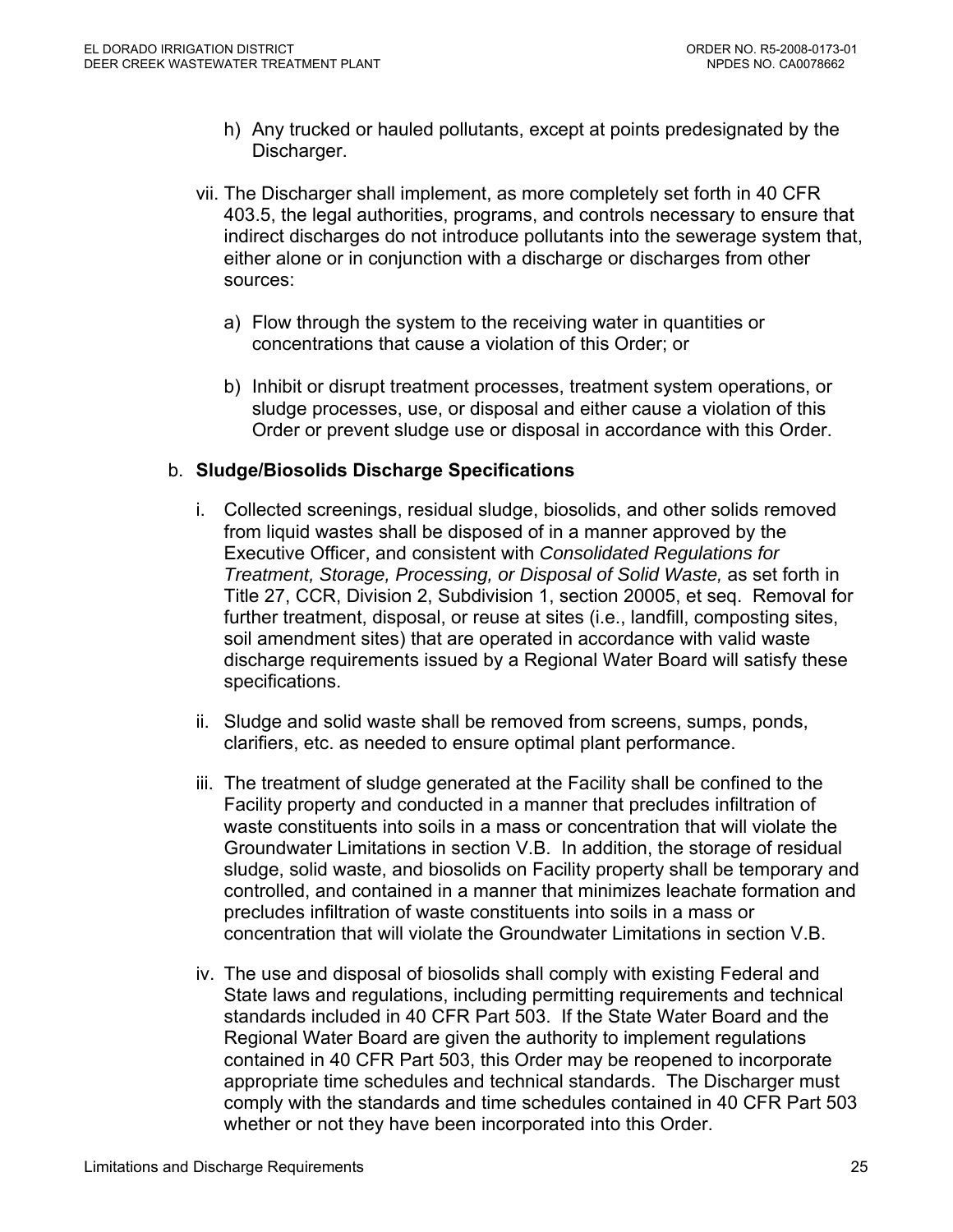### c. **Biosolids Disposal Requirements**

- i. The Discharger shall comply with the Monitoring and Reporting Program for biosolids disposal contained in Attachment E.
- ii. Any proposed change in biosolids use or disposal practice from a previously approved practice shall be reported to the Executive Officer and USEPA Regional Administrator at least **90 days** in advance of the change.
- iii. The Discharger is encouraged to comply with the "Manual of Good Practice for Agricultural Land Application of Biosolids" developed by the California Water Environment Association.

#### d. **Biosolids Storage Requirements**

- i. Facilities for the storage of Class B biosolids shall be located, designed, and maintained to restrict public access to biosolids.
- ii. Biosolids storage facilities shall be designed and maintained to prevent washout or inundation from a storm or flood with a return frequency of 100 years.
- iii. Biosolids storage facilities, which contain biosolids, shall be designed and maintained to contain all storm water falling on the biosolids storage area during a rainfall year with a return frequency of 100 years.
- iv. Biosolids storage facilities shall be designed, maintained, and operated to minimize the generation of leachate.
- e. **Collection System.** On 2 May 2006, the State Water Board adopted State Water Board Order 2006-0003, a Statewide General WDR for Sanitary Sewer Systems. The Discharger shall be subject to the requirements of Order 2006-0003 and any future revisions thereto. Order 2006-0003 requires that all public agencies that currently own or operate sanitary sewer systems apply for coverage under the General WDR. By 2 November 2006**,** the Discharger is required by that Order, not incorporated by reference herein, to apply for coverage under State Water Board Order 2006-0003 for operation of its wastewater collection system.

Regardless of the coverage obtained under Order 2006-0003, the Discharger's collection system is part of the treatment system that is subject to this Order. As such, pursuant to federal regulations, the Discharger must properly operate and maintain its collection system [40 CFR section 122.41(e)], report any noncompliance [40 CFR section 122.41(l)(6) and (7)], and mitigate any discharge from the collection system in violation of this Order [40 CFR section 122.41(d)].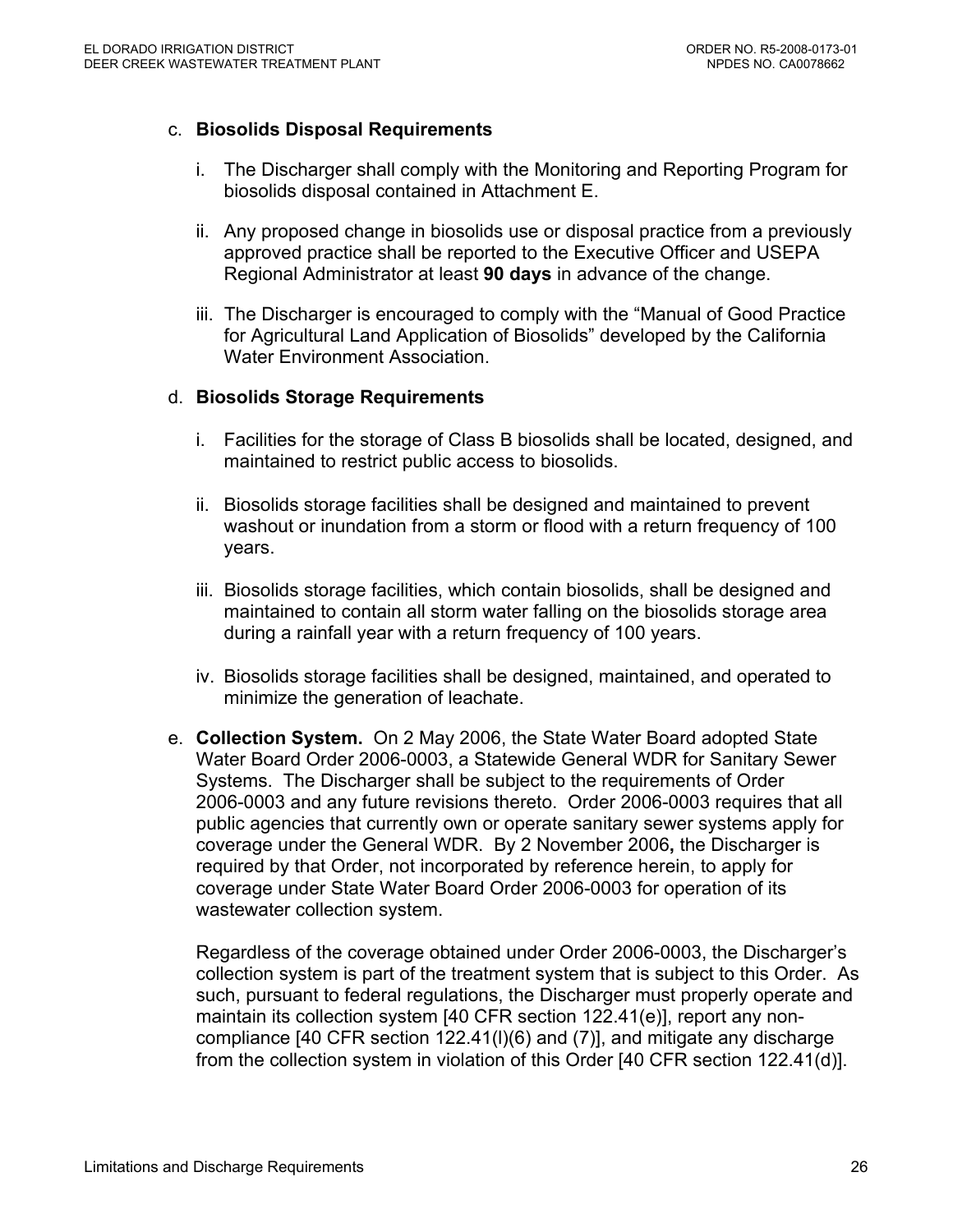## **6. Other Special Provisions**

a. In the event of any change in control or ownership of land or waste discharge facilities presently owned or controlled by the Discharger, the Discharger shall notify the succeeding owner or operator of the existence of this Order by letter, a copy of which shall be immediately forwarded to the Regional Water Board.

To assume operation under this Order, the succeeding owner or operator must apply in writing to the Executive Officer requesting transfer of the Order. The request must contain the requesting entity's full legal name, the State of incorporation if a corporation, address and telephone number of the persons responsible for contact with the Regional Water Board and a statement. The statement shall comply with the signatory and certification requirements in the Federal Standard Provisions (Attachment D, Section V.B.) and state that the new owner or operator assumes full responsibility for compliance with this Order. Failure to submit the request shall be considered a discharge without requirements, a violation of the California Water Code. Transfer shall be approved or disapproved in writing by the Executive Officer.

## **7. Compliance Schedules**

## **[Not Applicable]**

## **VII. COMPLIANCE DETERMINATION**

Compliance with the effluent limitations contained in section IV of this Order will be determined as specified below:

- A. **BOD5 and TSS Effluent Limitations**. Compliance with the final effluent limitations for BOD<sub>5</sub> and TSS required in sections IV.A.1.a.ii shall be ascertained by 24-hour composite samples. Compliance with effluent limitations IV.A.1.b.ii for percent removal shall be calculated using the arithmetic mean of  $BOD<sub>5</sub>$  and TSS in effluent samples collected over a monthly period as a percentage of the arithmetic mean of the values for influent samples collected at approximately the same times during the same period.
- B. **Total Mercury Mass Loading Effluent Limitations.** The procedures for calculating mass loadings are as follows:
	- 1. The total pollutant mass load for each individual calendar month shall be determined using an average of all concentration data collected that month and the corresponding total monthly flow. All monitoring data collected under the monitoring and reporting program, pretreatment program and any special studies shall be used for these calculations.
	- 2. In calculating compliance, the Discharger shall count all non-detect measures at one-half of the detection level. If compliance with the effluent limitation is not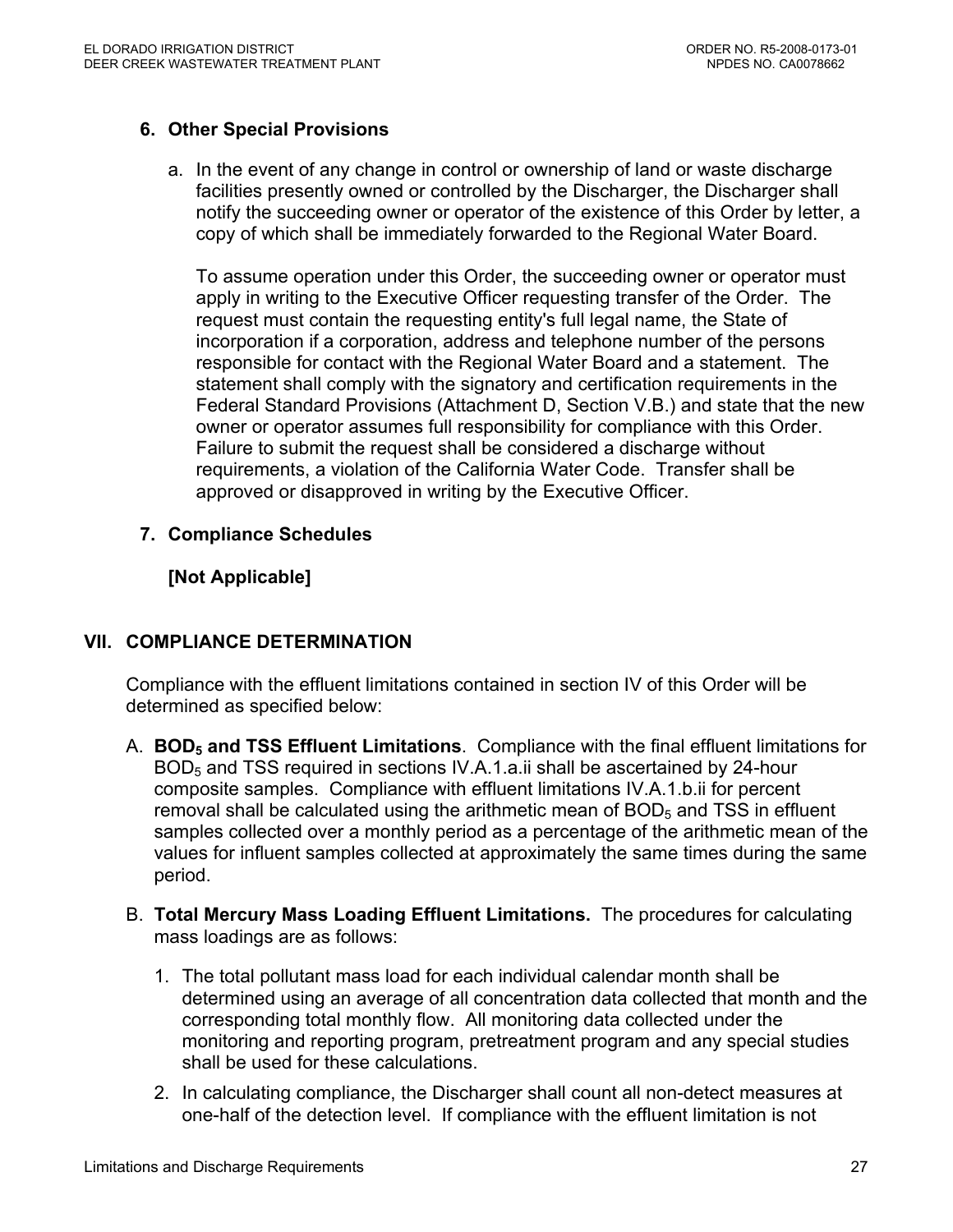attained due to the non-detect contribution, the Discharger shall improve and implement available analytical capabilities and compliance shall be evaluated with consideration of the detection limits.

- C. **Average Dry Weather Flow Effluent Limitations**.The average dry weather flow is intended to represent the daily average flow when groundwater is at or near normal and runoff is not occurring. Compliance with the average dry weather flow effluent limitations will be determined annually based on the average daily flow over 3 consecutive dry weather months (i.e., July, August, and September).
- D. **Total Coliform Organisms Effluent Limitations**. For each day that an effluent sample is collected and analyzed for total coliform organisms, the 7-day median shall be determined by calculating the median concentration of total coliform bacteria in the effluent utilizing the bacteriological results of the last 7 days for which analyses have been completed. If the 7-day median of total coliform organisms exceeds a most probable number (MPN) of 2.2 per 100 milliliters, the Discharger will be considered out of compliance for that parameter for that 1 day only within the reporting period.
- E. **Mass Effluent Limitations.** Compliance with the mass effluent limitations will be determined during average dry weather periods only when groundwater is at or near normal and runoff is not occurring.
- F. **20:1 Receiving Water to Effluent Flow Ratio.** Compliance with effluent limitations for BOD<sub>5</sub>, TSS, and total coliform organisms and discharge specifications for turbidity will be determined based on the average daily flow of the receiving water and effluent.
- G. **Chronic Whole Effluent Toxicity Effluent Limitation.** Compliance with the accelerated monitoring and TRE/TIE provisions contained at section VI.C.2.a shall constitute compliance with effluent limitation IV.A.1.a.iv and IV.A.1.b.iv for chronic whole effluent toxicity.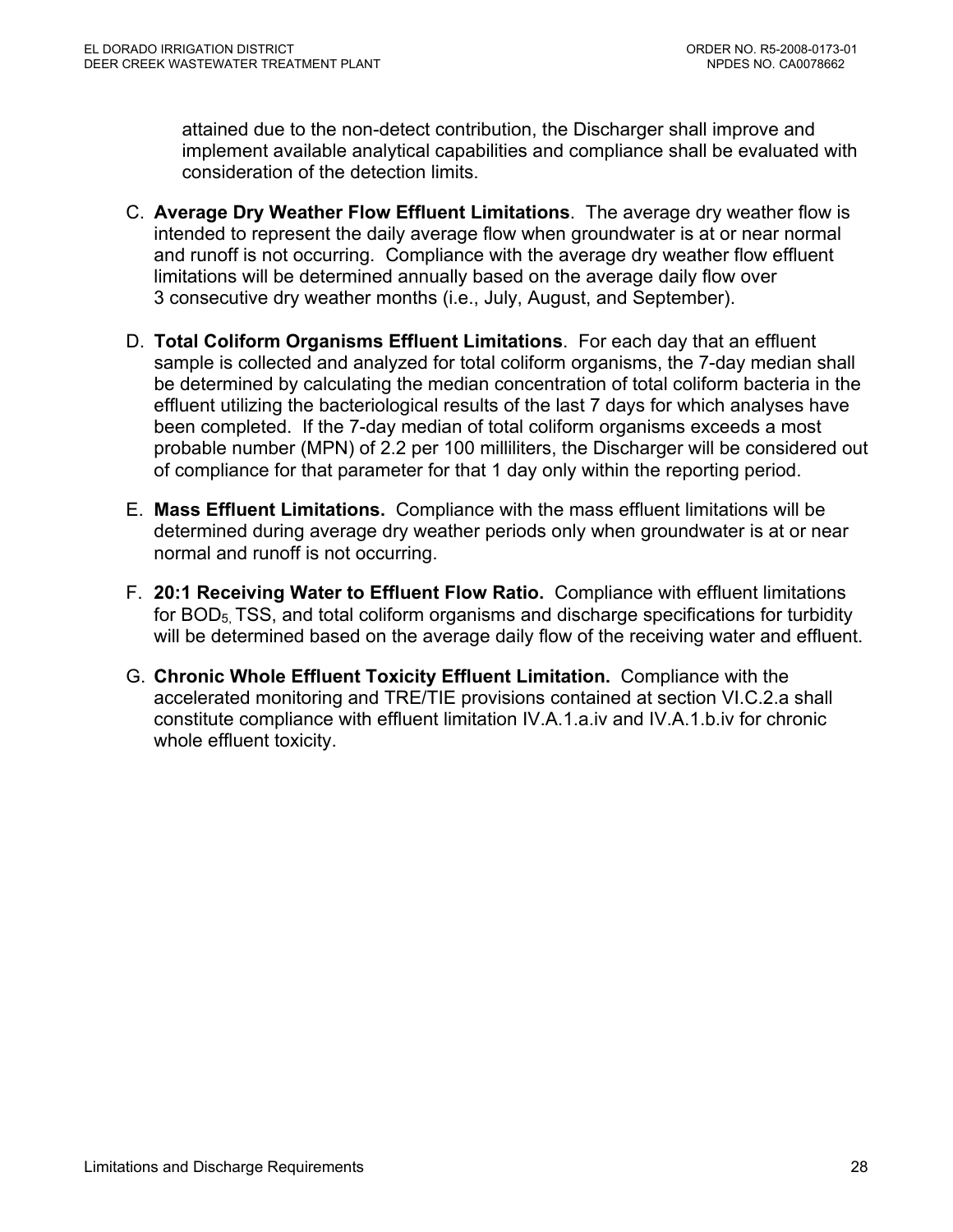# **ATTACHMENT A – DEFINITIONS**

**Arithmetic Mean (u),** also called the average, is the sum of measured values divided by the number of samples. For ambient water concentrations, the arithmetic mean is calculated as follows:

Arithmetic mean = u =  $\Sigma x / n$  where:  $\Sigma x$  is the sum of the measured ambient water concentrations, and n is the number of samples.

**Average Monthly Effluent Limitation (AMEL):** the highest allowable average of daily discharges over a calendar month, calculated as the sum of all daily discharges measured during a calendar month divided by the number of daily discharges measured during that month.

**Average Weekly Effluent Limitation (AWEL):** the highest allowable average of daily discharges over a calendar week (Sunday through Saturday), calculated as the sum of all daily discharges measured during a calendar week divided by the number of daily discharges measured during that week.

**Best Practicable Treatment or Control (BPTC):** a requirement of State Water Resources Control Board Resolution 68-16 – "Statement of Policy with Respect to Maintaining High Quality of Waters in California" (referred to as the "Antidegradation Policy"). BPTC is the treatment or control of a discharge necessary to assure that, *"(a) a pollution or nuisance will not occur and (b) the highest water quality consistent with maximum benefit to the people of the State will be maintained."* Pollution is defined in CWC Section 13050(I). In general, an exceedance of a water quality objective in the Basin Plan constitutes "pollution".

**Bioaccumulative** pollutants are substances taken up by an organism from its surrounding medium through gill membranes, epithelial tissue, or from food and subsequently concentrated and retained in the body of the organism.

**Bypass** is the intentional diversion of waste streams from any portion of a treatment facility. (40 CFR 122.41(m)(1)(i)).

**Carcinogenic** pollutants are substances that are known to cause cancer in living organisms.

**Coefficient of Variation (***CV***)** is a measure of the data variability and is calculated as the estimated standard deviation divided by the arithmetic mean of the observed values.

**Daily Discharge:** either; (1) the total mass of the constituent discharged over the calendar day (12:00 am through 11:59 pm) or any 24-hour period that reasonably represents a calendar day for purposes of sampling (as specified in the permit), for a constituent with limitations expressed in units of mass or; (2) the unweighted arithmetic mean measurement of the constituent over the day for a constituent with limitations expressed in other units of measurement (e.g., concentration).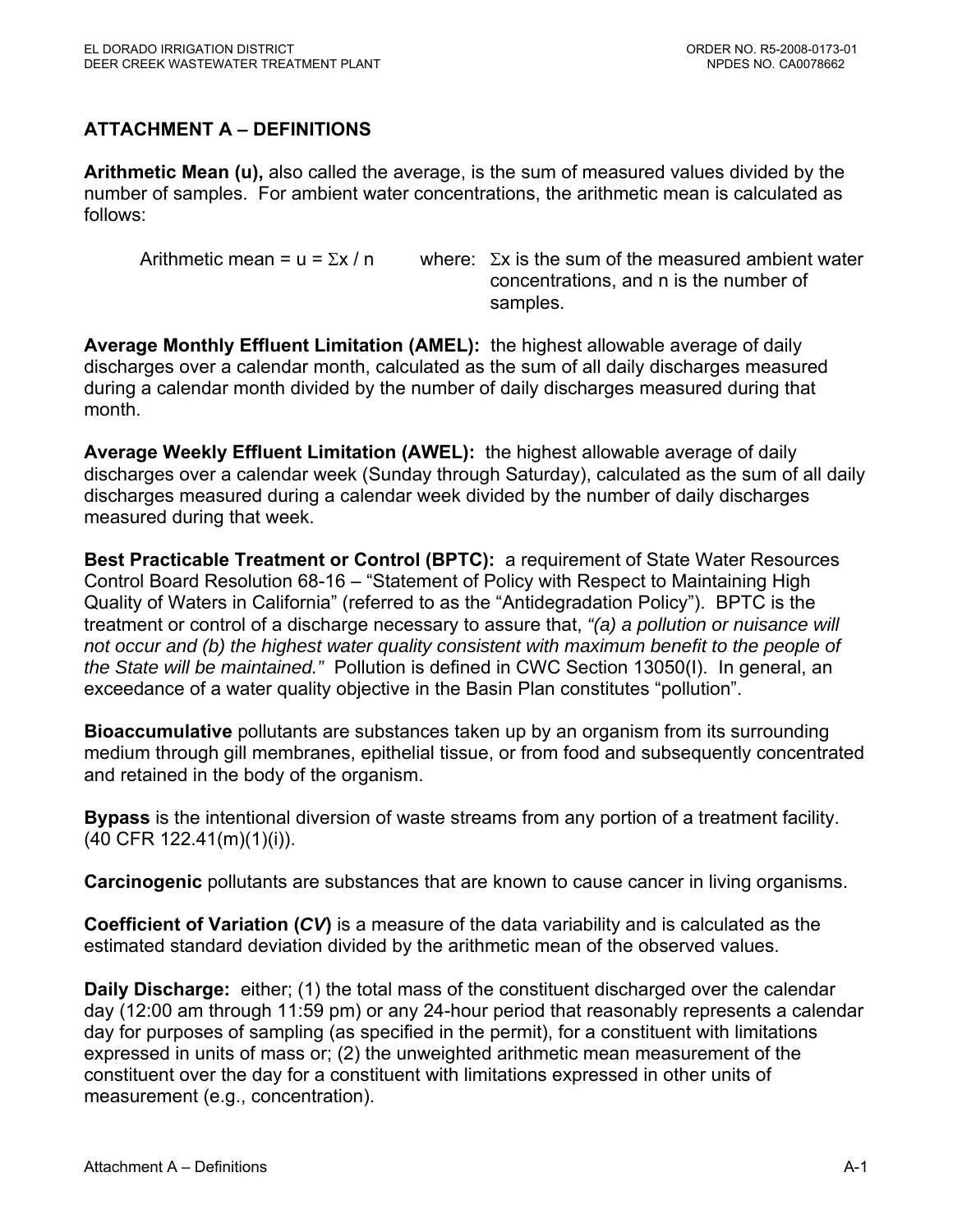The daily discharge may be determined by the analytical results of a composite sample taken over the course of one day (a calendar day or other 24-hour period defined as a day) or by the arithmetic mean of analytical results from one or more grab samples taken over the course of the day.

For composite sampling, if 1 day is defined as a 24-hour period other than a calendar day, the analytical result for the 24-hour period will be considered as the result for the calendar day in which the 24-hour period ends.

**Detected, but Not Quantified (DNQ)** indicates that there are sample results less than the RL, but greater than or equal to the laboratory's MDL.

**Dilution Credit** is the amount of dilution granted to a discharge in the calculation of a water quality-based effluent limitation, based on the allowance of a specified mixing zone. It is calculated from the dilution ratio or determined through conducting a mixing zone study or modeling of the discharge and receiving water.

**Effluent Concentration Allowance (ECA)** is a value derived from the water quality criterion/objective, dilution credit, and ambient background concentration that is used, in conjunction with the coefficient of variation for the effluent monitoring data, to calculate a longterm average (LTA) discharge concentration. The ECA has the same meaning as waste load allocation (WLA) as used in USEPA guidance (Technical Support Document For Water Quality-based Toxics Control, March 1991, second printing, EPA/505/2-90-001).

**Enclosed Bays** are indentations along the coast that enclose an area of oceanic water within distinct headlands or harbor works. Enclosed bays include all bays where the narrowest distance between the headlands or outermost harbor works is less than 75 percent of the greatest dimension of the enclosed portion of the bay. Enclosed bays include, but are not limited to, Humboldt Bay, Bodega Harbor, Tomales Bay, Drake's Estero, San Francisco Bay, Morro Bay, Los Angeles-Long Beach Harbor, Upper and Lower Newport Bay, Mission Bay, and San Diego Bay. Enclosed bays do not include inland surface waters or ocean waters.

**Estimated Chemical Concentration** the confirmed detection of the substance by the analytical method below the ML value.

**Estuaries** are waters, including coastal lagoons, located at the mouths of streams that serve as areas of mixing for fresh and ocean waters. Coastal lagoons and mouths of streams that are temporarily separated from the ocean by sandbars shall be considered estuaries. Estuarine waters shall be considered to extend from a bay or the open ocean to a point upstream where there is no significant mixing of fresh water and seawater. Estuarine waters included, but are not limited to, the Sacramento-San Joaquin Delta, as defined in Water Code section 12220, Suisun Bay, Carquinez Strait downstream to the Carquinez Bridge, and appropriate areas of the Smith, Mad, Eel, Noyo, Russian, Klamath, San Diego, and Otay Rivers. Estuaries do not include inland surface waters or ocean waters.

**Inland Surface Waters** are all surface waters of the State that do not include the ocean, enclosed bays, or estuaries.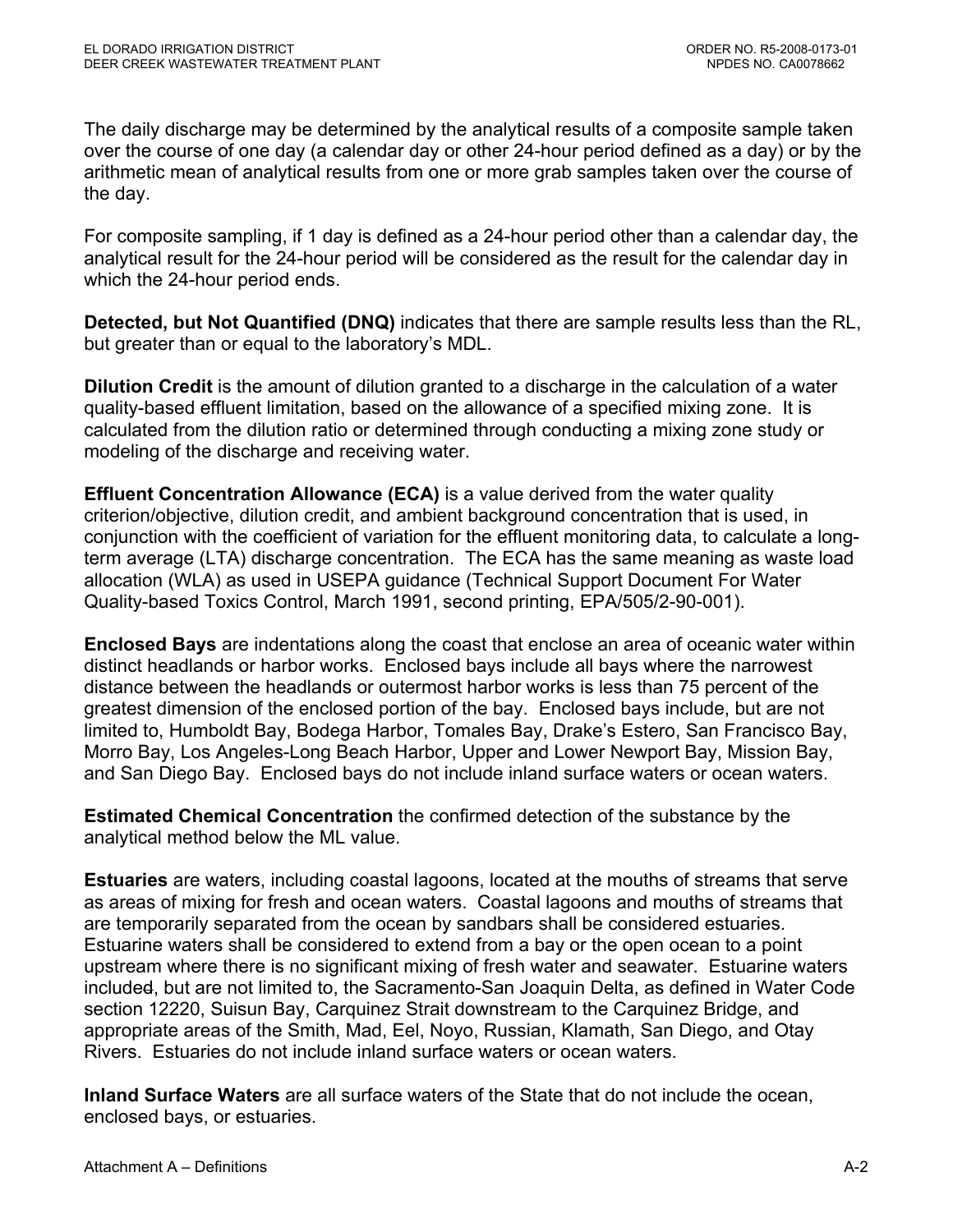**Instantaneous Maximum Effluent Limitation:** the highest allowable value for any single grab sample or aliquot (i.e., each grab sample or aliquot is independently compared to the instantaneous maximum limitation).

**Instantaneous Minimum Effluent Limitation:** the lowest allowable value for any single grab sample or aliquot (i.e., each grab sample or aliquot is independently compared to the instantaneous minimum limitation).

**Maximum Daily Effluent Limitation (MDEL)** is the highest allowable daily discharge of a pollutant, over a calendar day (or 24-hour period). For pollutants with limitations expressed in units of mass, the daily discharge is calculated as the total mass of the pollutant discharged over the day. For pollutants with limitations expressed in other units of measurement, the daily discharge is calculated as the arithmetic mean measurement of the pollutant over the day.

**Median** is the middle measurement in a set of data. The median of a set of data is found by first arranging the measurements in order of magnitude (either increasing or decreasing order). If the number of measurements (*n*) is odd, then the median =  $X_{(n+1)/2}$ . If *n* is even, then the median =  $(X_{n/2} + X_{(n/2)+1})/2$  (i.e., the midpoint between the  $n/2$  and  $n/2+1$ ).

For example, for each day that an effluent sample is collected and analyzed for a constituent, the 7-day median shall be determined by calculating the median concentration of the constituent in the effluent utilizing the analytical results of the last 7 days for which analyses have been completed. If the 7-day median exceeds the 7-day median effluent limitation, the Discharger will be considered out of compliance for that constituent for that 1 day only within the reporting period.

**Method Detection Limit (MDL)** is the minimum concentration of a substance that can be measured and reported with 99 percent confidence that the analyte concentration is greater than zero, as defined in title 40 of the Code of Federal Regulations, Part 136, Attachment B, revised as of 3 July 1999.

**Minimum Level (ML)** is the concentration at which the entire analytical system must give a recognizable signal and acceptable calibration point. The ML is the concentration in a sample that is equivalent to the concentration of the lowest calibration standard analyzed by a specific analytical procedure, assuming that all the method specified sample weights, volumes, and processing steps have been followed.

**Mixing Zone** is a limited volume of receiving water that is allocated for mixing with a wastewater discharge where water quality criteria can be exceeded without causing adverse effects to the overall water body.

**Not Detected (ND)** are those sample results less than the laboratory's MDL.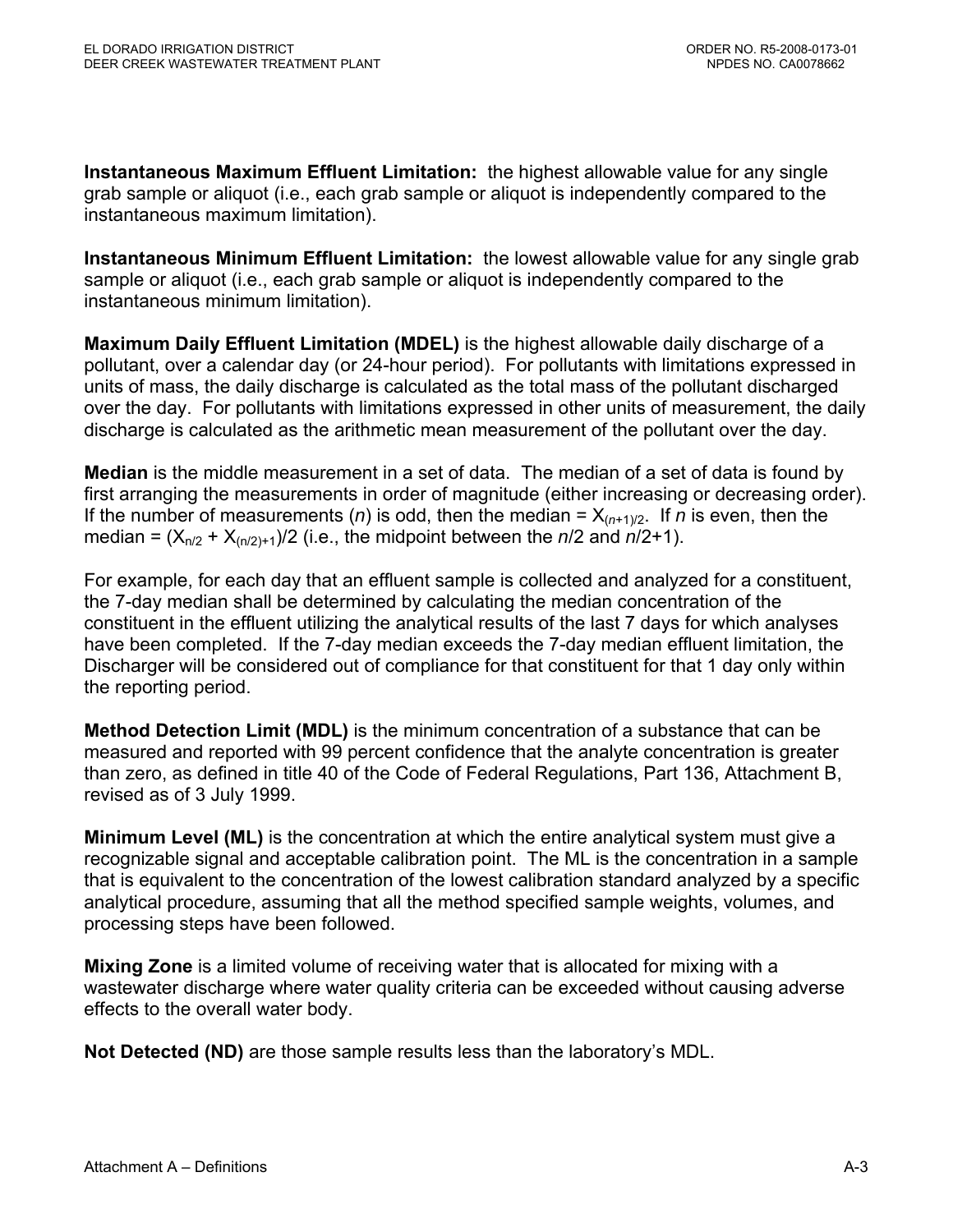**Ocean Waters** are the territorial marine waters of the State as defined by California law to the extent these waters are outside of enclosed bays, estuaries, and coastal lagoons. Discharges to ocean waters are regulated in accordance with the State Water Board's California Ocean Plan.

**Persistent** pollutants are substances for which degradation or decomposition in the environment is nonexistent or very slow.

**Pollutant Minimization Program (PMP):** waste minimization and pollution prevention actions that include, but are not limited to, product substitution, waste stream recycling, alternative waste management methods, and education of the public and businesses. The goal of the PMP shall be to reduce all potential sources of a priority pollutant(s) through pollutant minimization (control) strategies, including pollution prevention measures as appropriate, to maintain the effluent concentration at or below the water quality-based effluent limitation. Pollution prevention measures may be particularly appropriate for persistent bioaccumulative priority pollutants where there is evidence that beneficial uses are being impacted. The Regional Water Board may consider cost effectiveness when establishing the requirements of a PMP. The completion and implementation of a Pollution Prevention Plan, if required pursuant to Water Code section 13263.3(d), shall be considered to fulfill the PMP requirements.

**Pollution Prevention** is any action that causes a net reduction in the use or generation of a hazardous substance or other pollutant that is discharged into water and includes, but is not limited to, input change, operational improvement, production process change, and product reformulation (as defined in Water Code section 13263.3). Pollution prevention does not include actions that merely shift a pollutant in wastewater from one environmental medium to another environmental medium, unless clear environmental benefits of such an approach are identified to the satisfaction of the State or Regional Water Board.

**Reporting Level (RL)** is the ML (and its associated analytical method) chosen by the Discharger for reporting and compliance determination from the MLs included in this Order. The MLs included in this Order correspond to approved analytical methods for reporting a sample result that are selected by the Regional Water Board either from Appendix 4 of the SIP in accordance with section 2.4.2 of the SIP or established in accordance with section 2.4.3 of the SIP. The ML is based on the proper application of method-based analytical procedures for sample preparation and the absence of any matrix interferences. Other factors may be applied to the ML depending on the specific sample preparation steps employed. For example, the treatment typically applied in cases where there are matrix-effects is to dilute the sample or sample aliquot by a factor of ten. In such cases, this additional factor must be applied to the ML in the computation of the RL.

**Satellite Collection System** is the portion, if any, of a sanitary sewer system owned or operated by a different public agency than the agency that owns and operates the wastewater treatment facility that a sanitary sewer system is tributary to.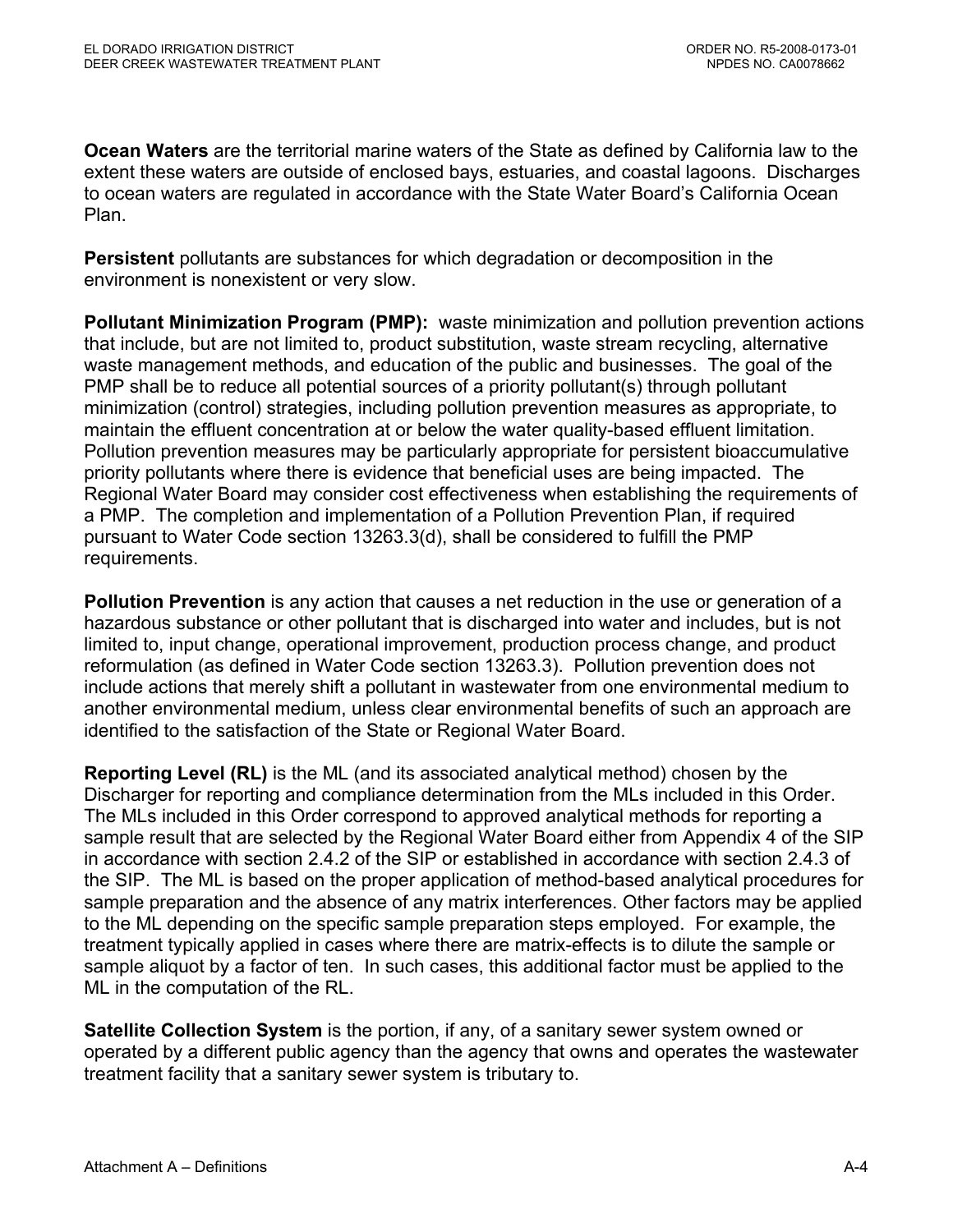**Source of Drinking Water** is any water designated as municipal or domestic supply (MUN) in a Regional Water Board Basin Plan.

**Standard Deviation (**σ**)** is a measure of variability that is calculated as follows:

 $\sigma = (\sum [(x - u)^2]/(n - 1))^{0.5}$ where: x is the observed value; u is the arithmetic mean of the observed values; and n is the number of samples.

**Toxicity Reduction Evaluation (TRE)** is a study conducted in a step-wise process designed to identify the causative agents of effluent or ambient toxicity, isolate the sources of toxicity, evaluate the effectiveness of toxicity control options, and then confirm the reduction in toxicity. The first steps of the TRE consist of the collection of data relevant to the toxicity, including additional toxicity testing, and an evaluation of facility operations and maintenance practices, and best management practices. A Toxicity Identification Evaluation (TIE) may be required as part of the TRE, if appropriate. (A TIE is a set of procedures to identify the specific chemical(s) responsible for toxicity. These procedures are performed in three phases (characterization, identification, and confirmation) using aquatic organism toxicity tests.)

**Upset** is an exceptional incident in which there is unintentional and temporary non-compliance with technology-based permit effluent limitations because of factors beyond the reasonable control of the Discharger. An upset does not include non-compliance to the extent caused by operational error, improperly designed treatment facilities, inadequate treatment facilities, lack of preventative maintenance, or careless or improper operation. (40 CFR 122.41(n)(1)).

## **Acronyms**

| AGR<br>AMEL      | - Basin Plan designation for Agricultural supply water<br>- Average monthly effluent limitation |
|------------------|-------------------------------------------------------------------------------------------------|
|                  | AWWARF – American Water Works Association Research Foundation                                   |
| <b>BAT</b>       | - Best available technology economically achievable                                             |
| <b>BCT</b>       | - Best conventional pollutant control technology                                                |
| BIO.             | - A location where a representative sample of biosolids can be obtained                         |
| BOD <sub>5</sub> | - 5-Day biochemical oxygen demand                                                               |
| <b>BPJ</b>       | - Best professional judgment                                                                    |
| BPT              | - Best practical treatment control technology                                                   |
| <b>BPTC</b>      | - Best practical treatment or control                                                           |
| CBE              | - Communities for a Better Environment                                                          |
| <b>CCC</b>       | - Criteria continuous concentration                                                             |
| <b>CCR</b>       | - California Code of Regulations                                                                |
| <b>CDO</b>       | - Cease and Desist Order                                                                        |
| <b>CEI</b>       | - Compliance Evaluation Inspections                                                             |
| <b>CEQA</b>      | - California Environmental Quality Act                                                          |
| <b>CFR</b>       | - Code of Federal Regulations                                                                   |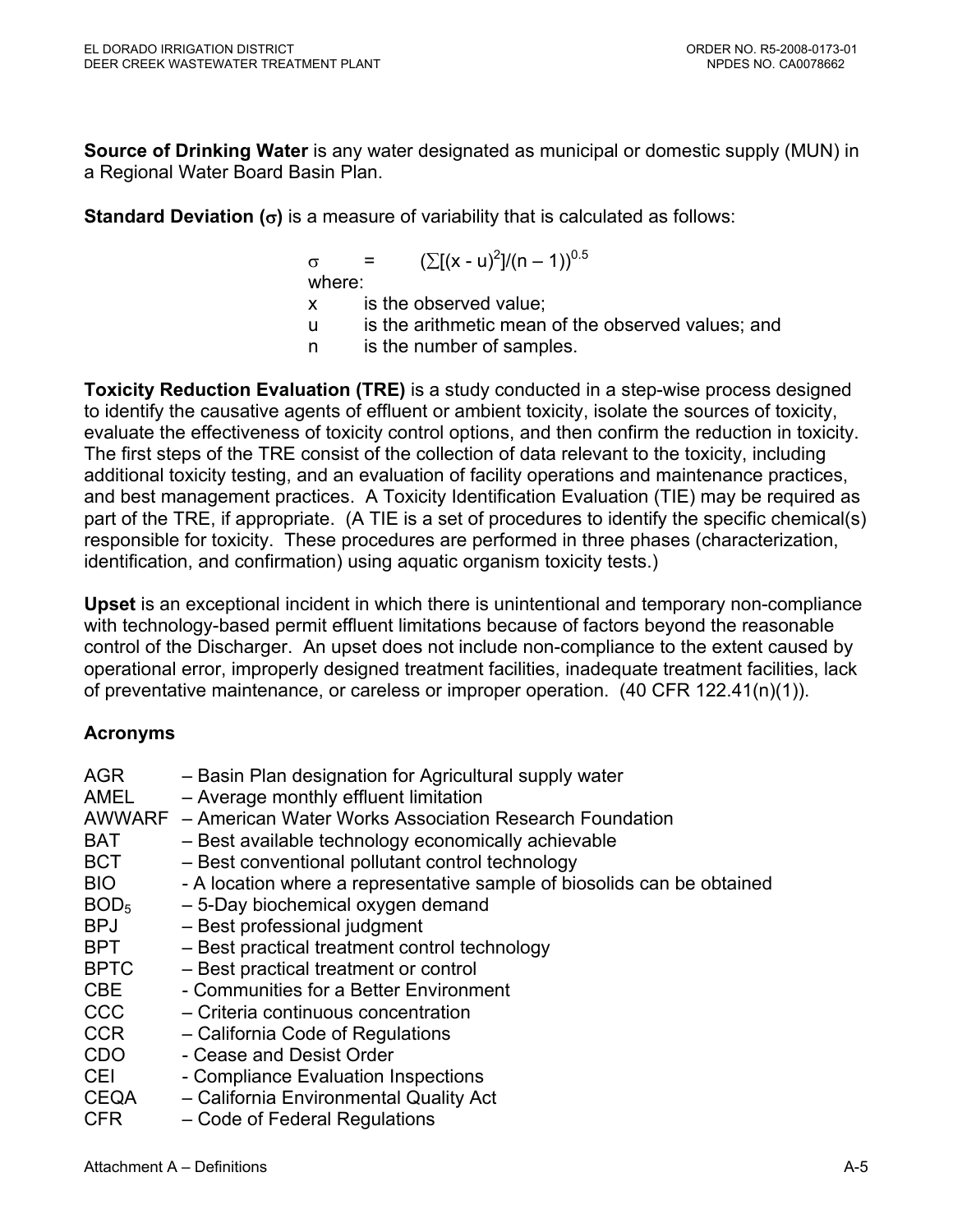| <b>CMC</b>         | - Criteria maximum concentration                                                                    |
|--------------------|-----------------------------------------------------------------------------------------------------|
| <b>COLD</b>        | - Basin Plan designation for Cold freshwater habitat                                                |
| <b>CTR</b>         | - California Toxics Rule                                                                            |
| <b>CV</b>          | - Coefficient of variation                                                                          |
| <b>CWA</b>         | - Clean Water Act                                                                                   |
| <b>CWC</b>         | - California Water Code                                                                             |
| <b>DFG</b>         | - Department of Fish and Game                                                                       |
| <b>DPH</b>         | - Department of Public Health                                                                       |
| DMQA               | - Discharge Monitoring Quality Assurance                                                            |
| <b>DNQ</b>         | - Detected, but not quantified                                                                      |
| DO                 | - Dissolved Oxygen                                                                                  |
| $EC_{50}$          | - The Effective Concentration at which 50% of the population dies                                   |
| EC                 | - Electrical Conductivity (also known as Specific Conductance)                                      |
| ECA                | - Effluent concentration allowance                                                                  |
| EFF                | - A location where a representative sample of the effluent can be obtained                          |
| <b>EPCRA</b>       | - Emergency Planning and Community Right to Know Act                                                |
| g/L                | - grams per liter                                                                                   |
|                    | mg/L - Milligrams per liter                                                                         |
|                    | ng/L - Nanograms per liter                                                                          |
|                    | ug/L - Micrograms per liter                                                                         |
| <b>GWR</b>         | - Basin Plan designation for groundwater supply                                                     |
| $IC_{50}$          | - Inhibition Concentration at with reproduction is inhibited by 50%                                 |
| <b>ICP/AES</b>     | - Inductively Coupled Plasma Atomic Emission Spectroscopy (an analytical                            |
|                    | technique used for the detection of trace metals)                                                   |
| <b>ICP/MS</b>      | - Inductively Coupled Plasma Mass Spectrometry (a type of mass spectrometry                         |
|                    | that is highly sensitive in determining a range of metals concentrations)                           |
| <b>IND</b>         | - Basin Plan designation for Industrial Supply water                                                |
| <b>INF</b>         | - A location where a representative sample of the influent can be obtained                          |
| Lbs/day            | - Pounds per day                                                                                    |
| $LC_{50}$          | - A concentration that is lethal to 50 percent of a population                                      |
| <b>LOEC</b>        | - The Lowest Observable Effect Concentration                                                        |
| <b>LTA</b>         | - Long-term average                                                                                 |
| <b>MCL</b>         | - Maximum Contaminant Level                                                                         |
| MDB&M              | - Mount Diablo Baseline and Meridian (a set point on Mount Diablo used as a                         |
|                    | reference for latitudes and longitudes)                                                             |
| <b>MDEL</b>        | - Maximum daily effluent limitation                                                                 |
| <b>MDL</b>         | - Method detection limit                                                                            |
| <b>MEC</b>         | - Maximum effluent concentration                                                                    |
| <b>MGD</b>         | - Million gallons per day                                                                           |
| mhos/cm            | - mhos per centimeter (a measure of electrical conductivity)<br>umhos/cm - micromhos per centimeter |
| <b>MIGR</b>        | - Basin Plan designation for Migration of aquatic organisms                                         |
| mj/cm <sup>2</sup> | - milli joules per square centimeter (a measure of UV dosage)                                       |
| ML                 | - Minimum level                                                                                     |
| <b>MMP</b>         | - Mandatory Minimum Penalties (Fines specified by California for violations of                      |
|                    | <b>NPDES Permit requirements)</b>                                                                   |
|                    | MPN/100 mL - Most probable number per 100 milliliters                                               |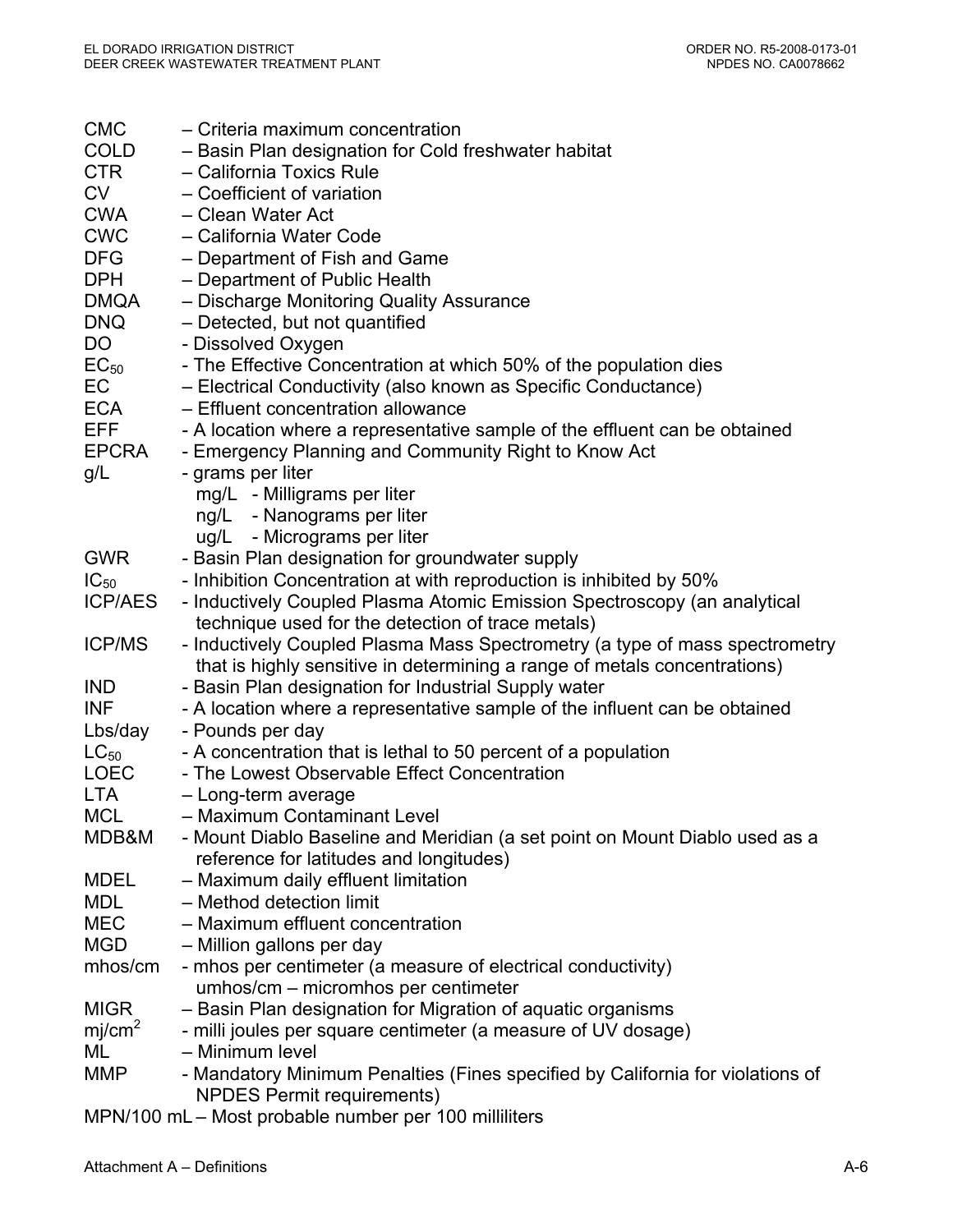| <b>MRP</b><br><b>MUN</b> | - Monitoring and Reporting Program<br>- Basin Plan designation for Municipal and domestic supply water                                                  |
|--------------------------|---------------------------------------------------------------------------------------------------------------------------------------------------------|
| <b>NA</b><br><b>NAV</b>  | - Not Applicable or Not Available<br>- Basin Plan designation for Navigable waters                                                                      |
| <b>ND</b>                | - Not detected                                                                                                                                          |
| <b>NOEC</b>              | - No Observable Effect Concentration                                                                                                                    |
| <b>NPDES</b>             | - National Pollutant Discharge Elimination System                                                                                                       |
| <b>NTR</b>               | - National Toxics Rule                                                                                                                                  |
| <b>NTU</b>               | - Nephelometric turbidity unit                                                                                                                          |
| <b>NWRI</b>              | - National Water Research Institute                                                                                                                     |
| <b>OAL</b>               | - Office of Administrative Law for the State Water Resources Control Board                                                                              |
| pCi/L                    | - pico Curies per Liter (a measure of radioactivity)                                                                                                    |
| рH                       | - Measure of acidity or alkalinity of a solution using the activity of hydrogen ions                                                                    |
| <b>PMP</b>               | - Pollutant Minimization Plan                                                                                                                           |
| <b>PMSD</b>              | - Percent Minimum Significant Difference                                                                                                                |
| <b>POTW</b>              | - Publicly owned treatment works                                                                                                                        |
| <b>PRO</b>               | - Basin Plan designation for Industrial Process water                                                                                                   |
| <b>PVC</b>               | - Polyvinyl Chloride (a common component of plastics)                                                                                                   |
| QA                       | - Laboratory designation for Quality Assurance protocols                                                                                                |
| QC                       | - Laboratory designation for Quality Control protocols                                                                                                  |
| <b>REC</b>               | - A location where a representative sample of reclaimed water can be obtained                                                                           |
| REC-1                    | - Basin Plan designation for Water contact recreation                                                                                                   |
| REC-2                    | - Basin Plan designation for Non-contact water recreation                                                                                               |
| <b>RL</b>                | - Reporting Level                                                                                                                                       |
| <b>RPA</b>               | - Reasonable Potential Analysis (Procedure to determine whether a concentration<br>of substance has potential to exceed water quality standards)        |
| <b>RSW</b>               | - A location where a representative sample of receiving surface water can be<br>obtained                                                                |
| <b>RWD</b>               | - Report of waste discharge                                                                                                                             |
| <b>SIC</b>               | - Standard Industrial Classification                                                                                                                    |
| <b>SIP</b>               | - Policy for Implementation of Toxics Standards for Inland Surface Waters,<br>Enclosed Bays, and Estuaries of California or State Implementation Policy |
| <b>SPL</b>               | - A location where a representative sample of supply water can be obtained                                                                              |
| <b>SPWN</b>              | - Basin Plan designation for Spawning, reproduction, and/or early development                                                                           |
| <b>SSMP</b>              | - Sanitary sewer management plan                                                                                                                        |
| <b>SSO</b>               | - Sanitary sewer overflow                                                                                                                               |
| <b>TDS</b>               | - Total dissolved solids                                                                                                                                |
| TIE                      | - Toxicity Identification Evaluation                                                                                                                    |
| <b>TMDL</b>              | - Total Maximum Daily Load                                                                                                                              |
| <b>TRE</b>               | - Toxicity Reduction Evaluation                                                                                                                         |
| <b>TSD</b>               | - Technical Support Document for Water Quality- Based Toxics Control<br>$((EPA/505/2-90-001))$                                                          |
| <b>TSO</b>               | - Time schedule order                                                                                                                                   |
| <b>TSS</b>               | - Total suspended solids                                                                                                                                |
| <b>TU<sub>c</sub></b>    | - Chronic toxicity unit                                                                                                                                 |
| <b>USEPA</b>             | - United States Environmental Protection Agency                                                                                                         |
| <b>UV</b>                | - Ultraviolet                                                                                                                                           |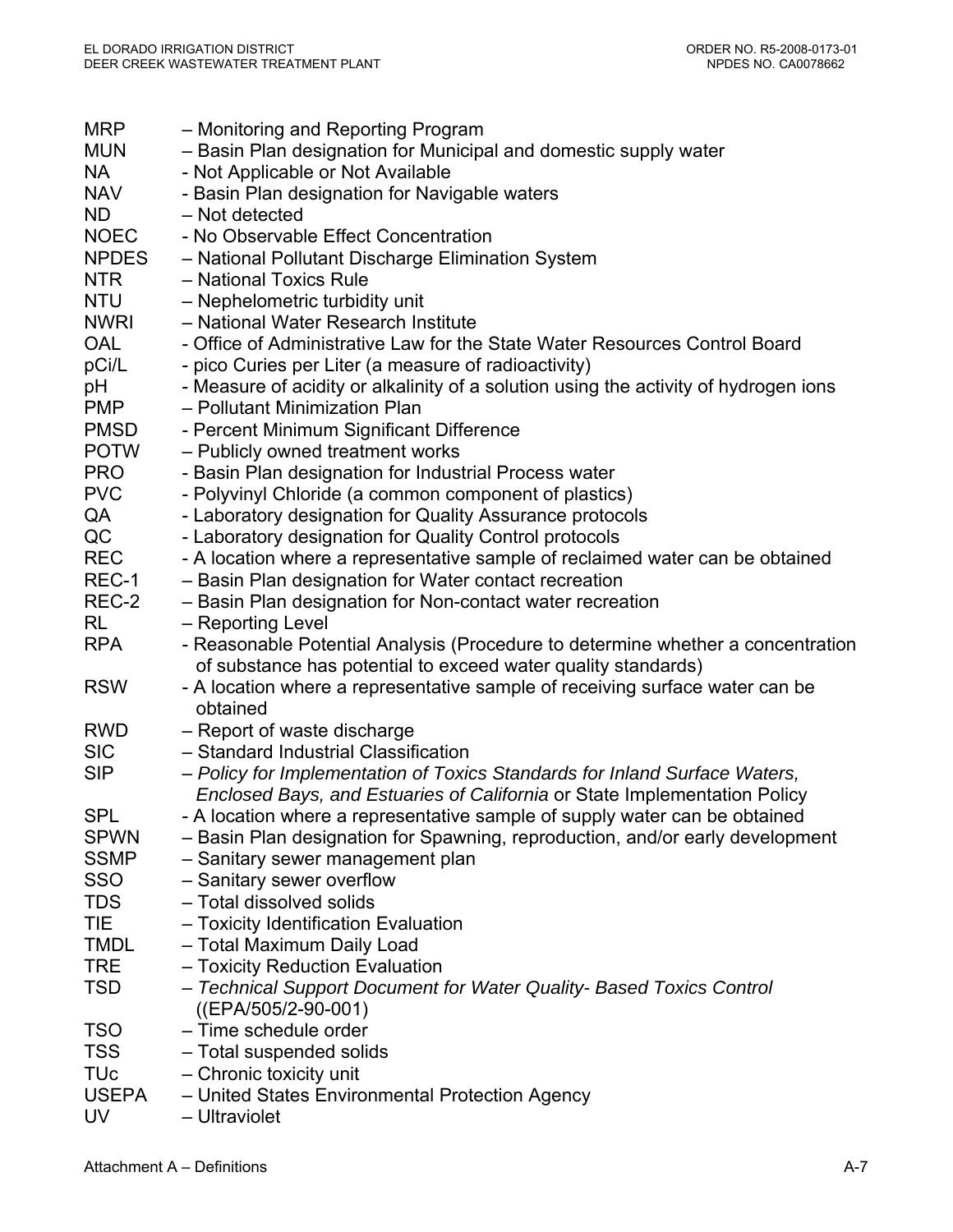- UVS A location where a representative sample of the UV System can be obtained WARM – Basin Plan designation for Warm freshwater habitat WDR – Waste discharge requirements WER – Water effects ratio WET – Whole effluent toxicity WILD – Basin Plan designation for Wildlife habitat WLA – Waste load allocation WQBEL – Water quality-based effluent limitation
- WQLS Water quality limited segment
- WQS Water quality standard
- WWTP Wastewater treatment plant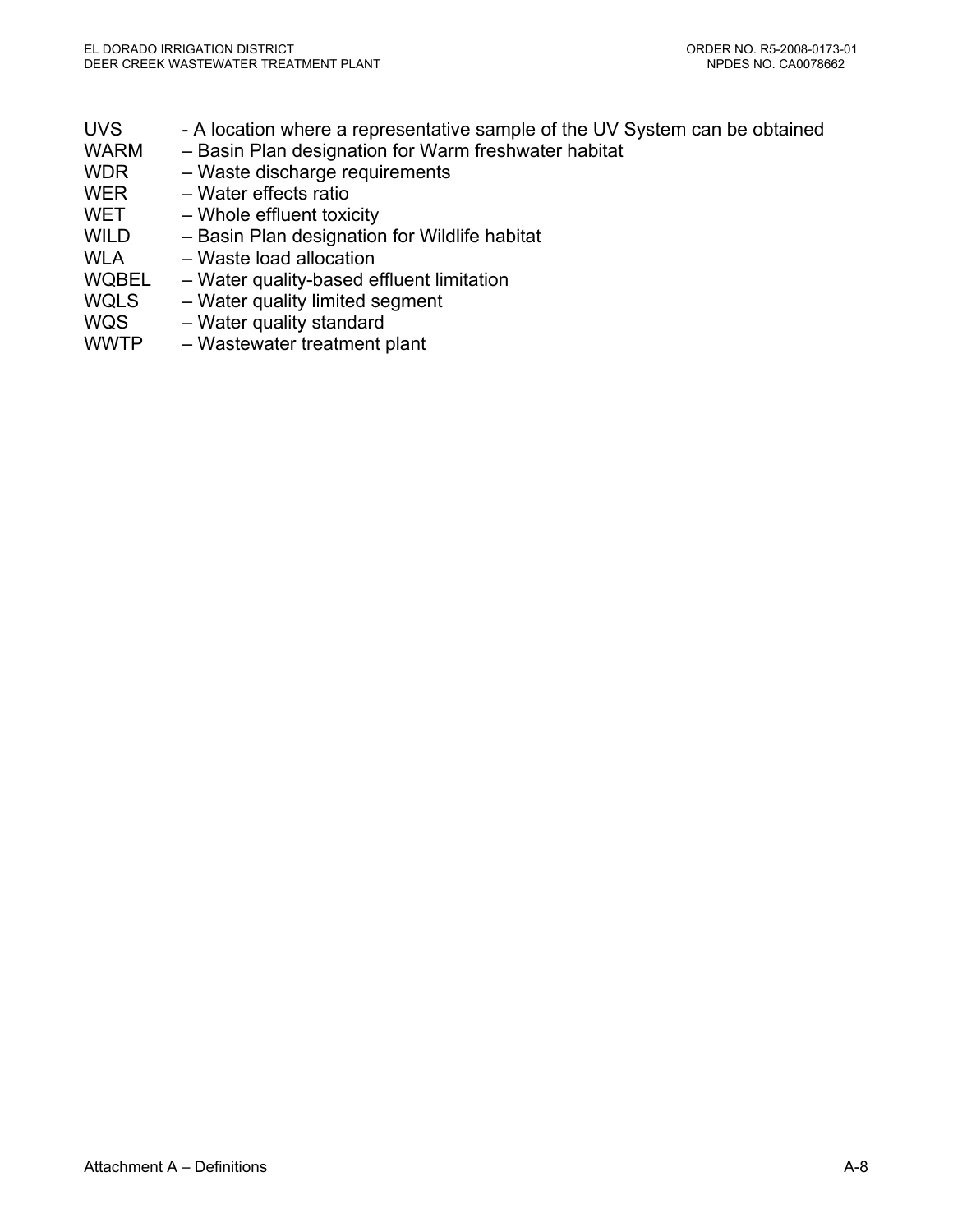# **ATTACHMENT B – MAP**

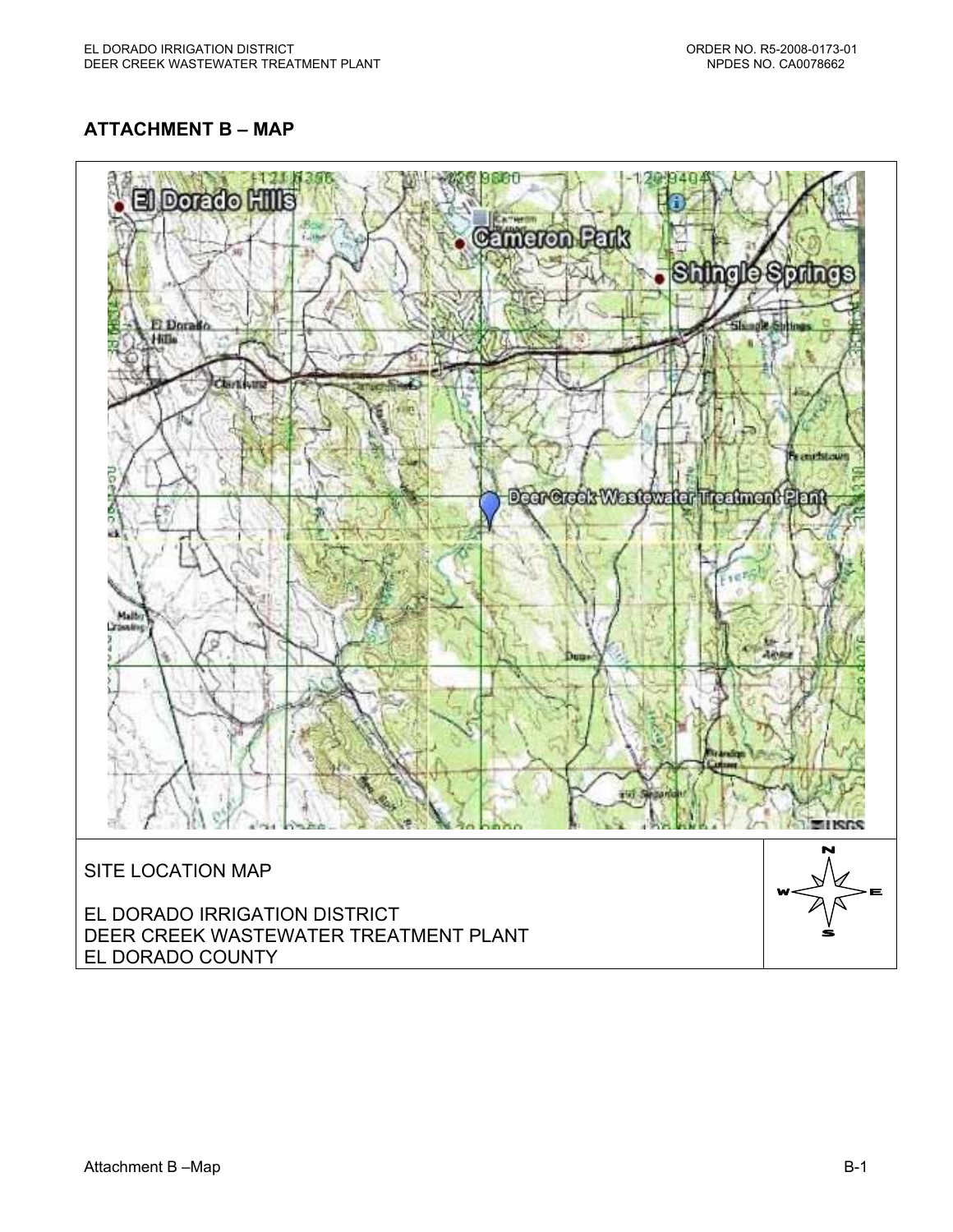# **ATTACHMENT C – FLOW SCHEMATIC**

#### **Figure C-1. Flow Schematic**

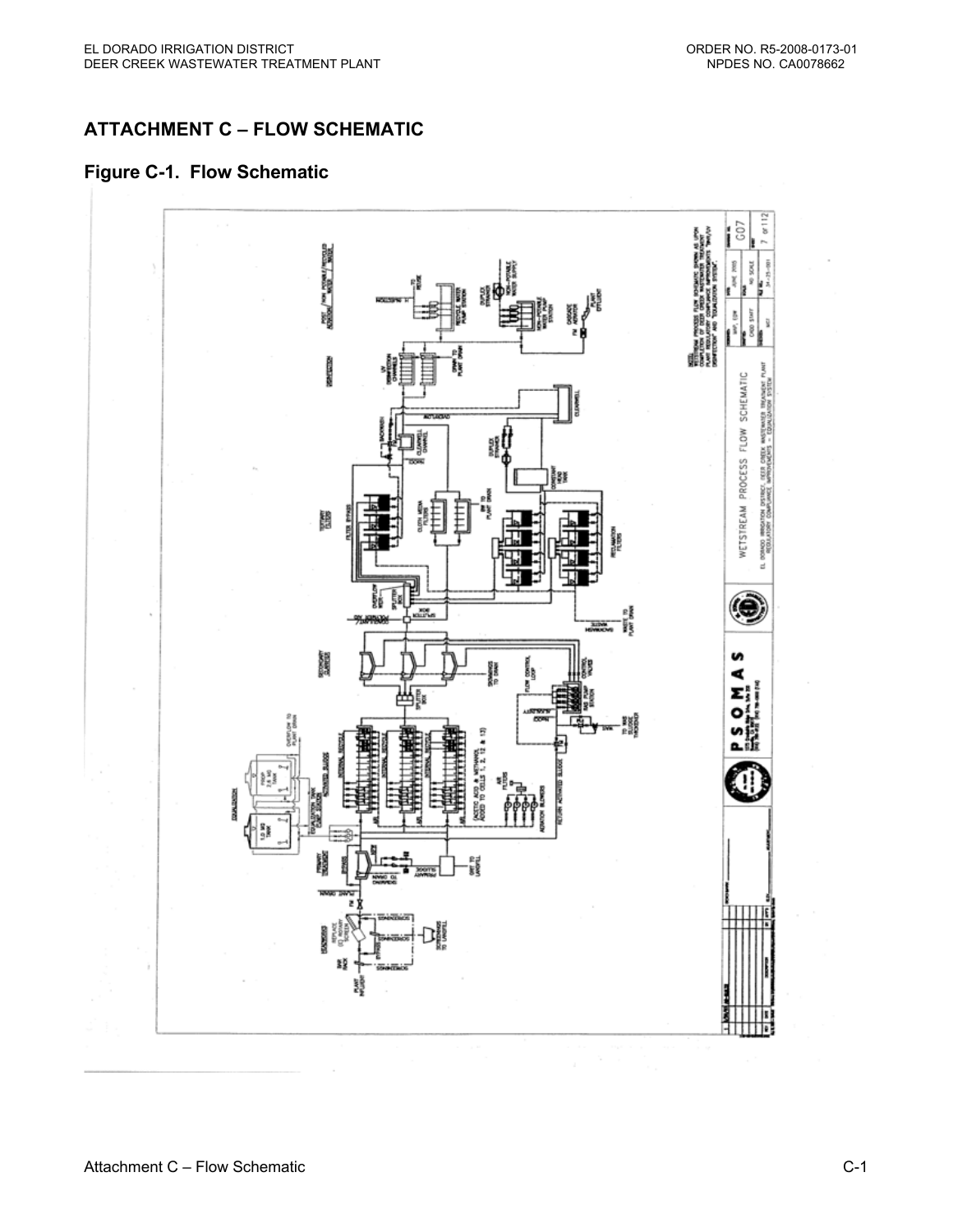

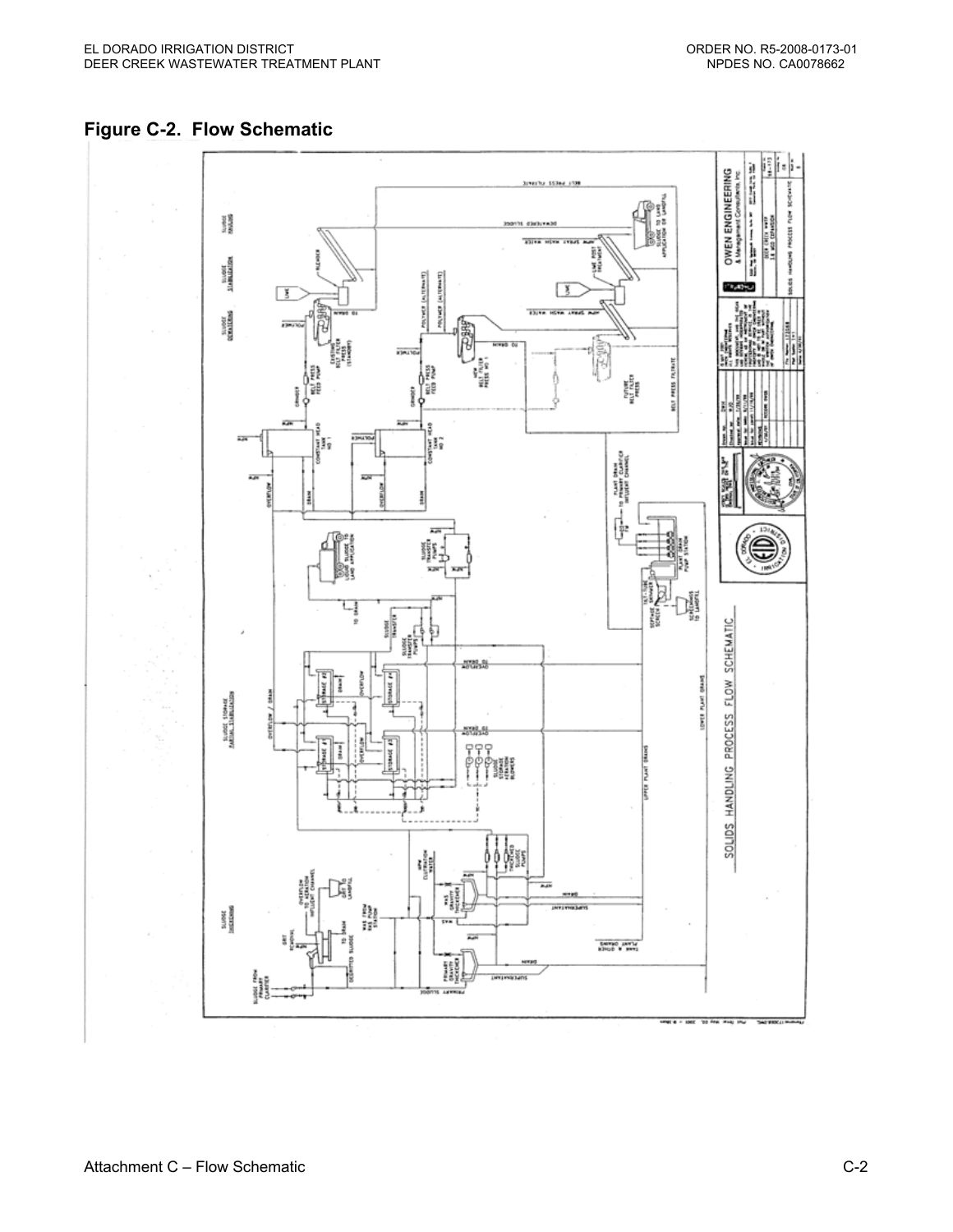# **ATTACHMENT D – STANDARD PROVISIONS**

#### **I. STANDARD PROVISIONS – PERMIT COMPLIANCE**

#### **A. Duty to Comply**

- 1. The Discharger must comply with all of the conditions of this Order. Any noncompliance constitutes a violation of the Clean Water Act (CWA) and the California Water Code and is grounds for enforcement action, for permit termination, revocation and reissuance, or modification; or denial of a permit renewal application. (40 CFR §122.41(a).)
- 2. The Discharger shall comply with effluent standards or prohibitions established under Section 307(a) of the CWA for toxic pollutants and with standards for sewage sludge use or disposal established under Section 405(d) of the CWA within the time provided in the regulations that establish these standards or prohibitions, even if this Order has not yet been modified to incorporate the requirement. (40 CFR §122.41(a)(1).)

#### **B. Need to Halt or Reduce Activity Not a Defense**

It shall not be a defense for a Discharger in an enforcement action that it would have been necessary to halt or reduce the permitted activity in order to maintain compliance with the conditions of this Order. (40 CFR §122.41(c).)

#### **C. Duty to Mitigate**

The Discharger shall take all reasonable steps to minimize or prevent any discharge or sludge use or disposal in violation of this Order that has a reasonable likelihood of adversely affecting human health or the environment. (40 CFR §122.41(d).)

#### **D. Proper Operation and Maintenance**

The Discharger shall at all times properly operate and maintain all facilities and systems of treatment and control (and related appurtenances) which are installed or used by the Discharger to achieve compliance with the conditions of this Order. Proper operation and maintenance also includes adequate laboratory controls and appropriate quality assurance procedures. This provision requires the operation of backup or auxiliary facilities or similar systems that are installed by a Discharger only when necessary to achieve compliance with the conditions of this Order. (40 CFR §122.41(e).)

#### **E. Property Rights**

1. This Order does not convey any property rights of any sort or any exclusive privileges. (40 CFR §122.41(g).)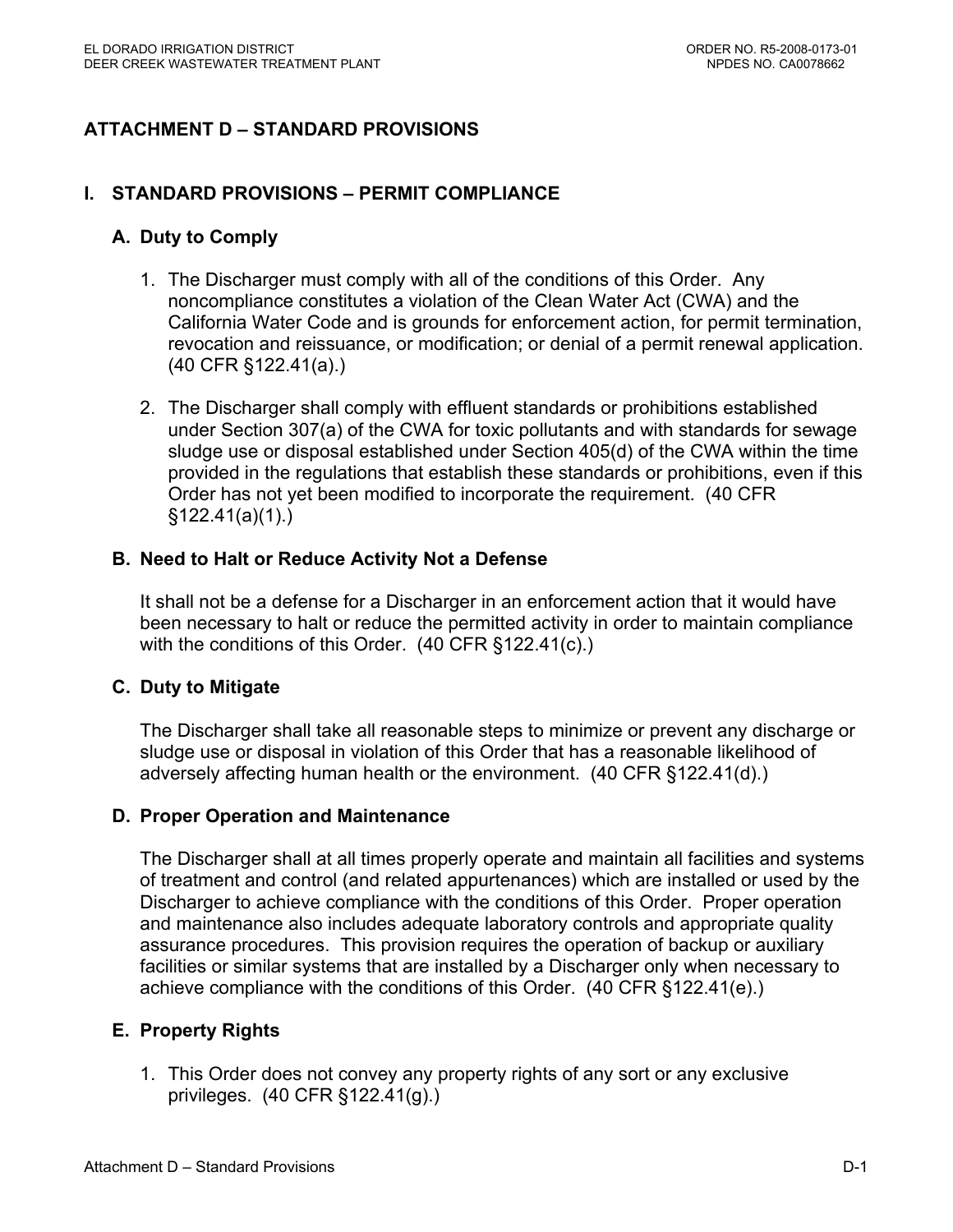2. The issuance of this Order does not authorize any injury to persons or property or invasion of other private rights, or any infringement of state or local law or regulations. (40 CFR §122.5(c).)

# **F. Inspection and Entry**

The Discharger shall allow the Regional Water Board, State Water Board, United States Environmental Protection Agency (USEPA), and/or their authorized representatives (including an authorized contractor acting as their representative), upon the presentation of credentials and other documents, as may be required by law, to (40 CFR §122.41(i); Wat. Code, §13383):

- 1. Enter upon the Discharger's premises where a regulated facility or activity is located or conducted, or where records are kept under the conditions of this Order (40 CFR  $§122.41(i)(1))$ ;
- 2. Have access to and copy, at reasonable times, any records that must be kept under the conditions of this Order (40 CFR §122.41(i)(2));
- 3. Inspect and photograph, at reasonable times, any facilities, equipment (including monitoring and control equipment), practices, or operations regulated or required under this Order (40 CFR §122.41(i)(3)); and
- 4. Sample or monitor, at reasonable times, for the purposes of assuring Order compliance or as otherwise authorized by the CWA or the Water Code, any substances or parameters at any location. (40 CFR §122.41(i)(4).)

# **G. Bypass**

- 1. Definitions
	- a. "Bypass" means the intentional diversion of waste streams from any portion of a treatment facility. (40 CFR §122.41(m)(1)(i).)
	- b. "Severe property damage" means substantial physical damage to property, damage to the treatment facilities, which causes them to become inoperable, or substantial and permanent loss of natural resources that can reasonably be expected to occur in the absence of a bypass. Severe property damage does not mean economic loss caused by delays in production. (40 CFR §122.41(m)(1)(ii).)
- 2. Bypass not exceeding limitations. The Discharger may allow any bypass to occur which does not cause exceedances of effluent limitations, but only if it is for essential maintenance to assure efficient operation. These bypasses are not subject to the provisions listed in Standard Provisions – Permit Compliance I.G.3, I.G.4, and I.G.5 below. (40 CFR §122.41(m)(2).)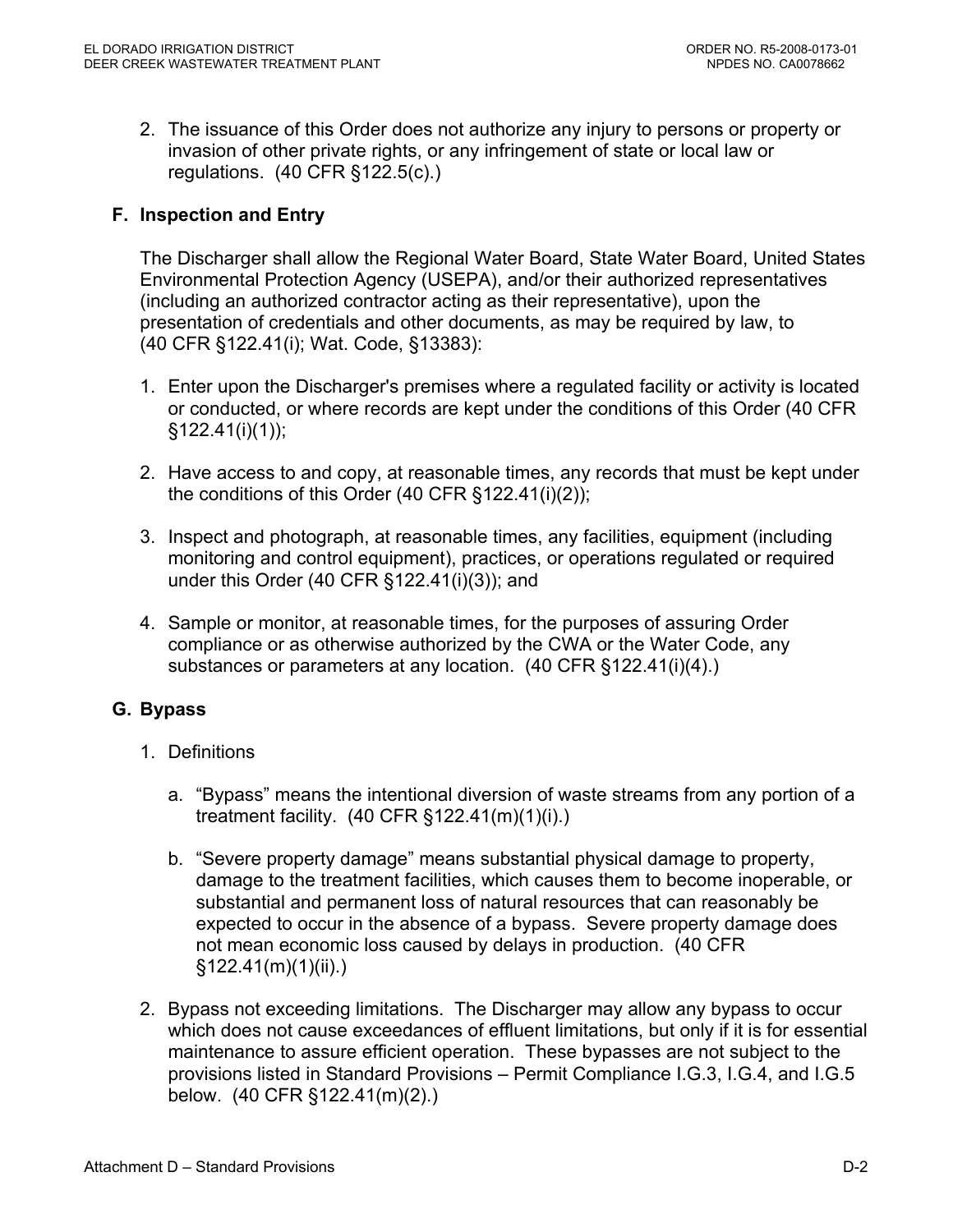- 3. Prohibition of bypass. Bypass is prohibited, and the Regional Water Board may take enforcement action against a Discharger for bypass, unless (40 CFR  $§122.41(m)(4)(i))$ :
	- a. Bypass was unavoidable to prevent loss of life, personal injury, or severe property damage  $(40 \text{ CFR } \S 122.41(m)(4)(i)(A));$
	- b. There were no feasible alternatives to the bypass, such as the use of auxiliary treatment facilities, retention of untreated wastes, or maintenance during normal periods of equipment downtime. This condition is not satisfied if adequate back-up equipment should have been installed in the exercise of reasonable engineering judgment to prevent a bypass that occurred during normal periods of equipment downtime or preventive maintenance (40 CFR §122.41(m)(4)(i)(B)); and
	- c. The Discharger submitted notice to the Regional Water Board as required under Standard Provisions – Permit Compliance I.G.5 below. (40 CFR §122.41(m)(4)(i)(C).)
- 4. The Regional Water Board may approve an anticipated bypass, after considering its adverse effects, if the Regional Water Board determines that it will meet the three conditions listed in Standard Provisions – Permit Compliance I.G.3 above. (40 CFR §122.41(m)(4)(ii).)
- 5. Notice
	- a. Anticipated bypass. If the Discharger knows in advance of the need for a bypass, it shall submit a notice, if possible at least 10 days before the date of the bypass. (40 CFR §122.41(m)(3)(i).)
	- b. Unanticipated bypass. The Discharger shall submit notice of an unanticipated bypass as required in Standard Provisions - Reporting V.E below (24-hour notice). (40 CFR §122.41(m)(3)(ii).)

# **H. Upset**

Upset means an exceptional incident in which there is unintentional and temporary noncompliance with technology based permit effluent limitations because of factors beyond the reasonable control of the Discharger. An upset does not include noncompliance to the extent caused by operational error, improperly designed treatment facilities, inadequate treatment facilities, lack of preventive maintenance, or careless or improper operation. (40 CFR §122.41(n)(1).)

1. Effect of an upset. An upset constitutes an affirmative defense to an action brought for noncompliance with such technology based permit effluent limitations if the requirements of Standard Provisions – Permit Compliance I.H.2 below are met. No determination made during administrative review of claims that noncompliance was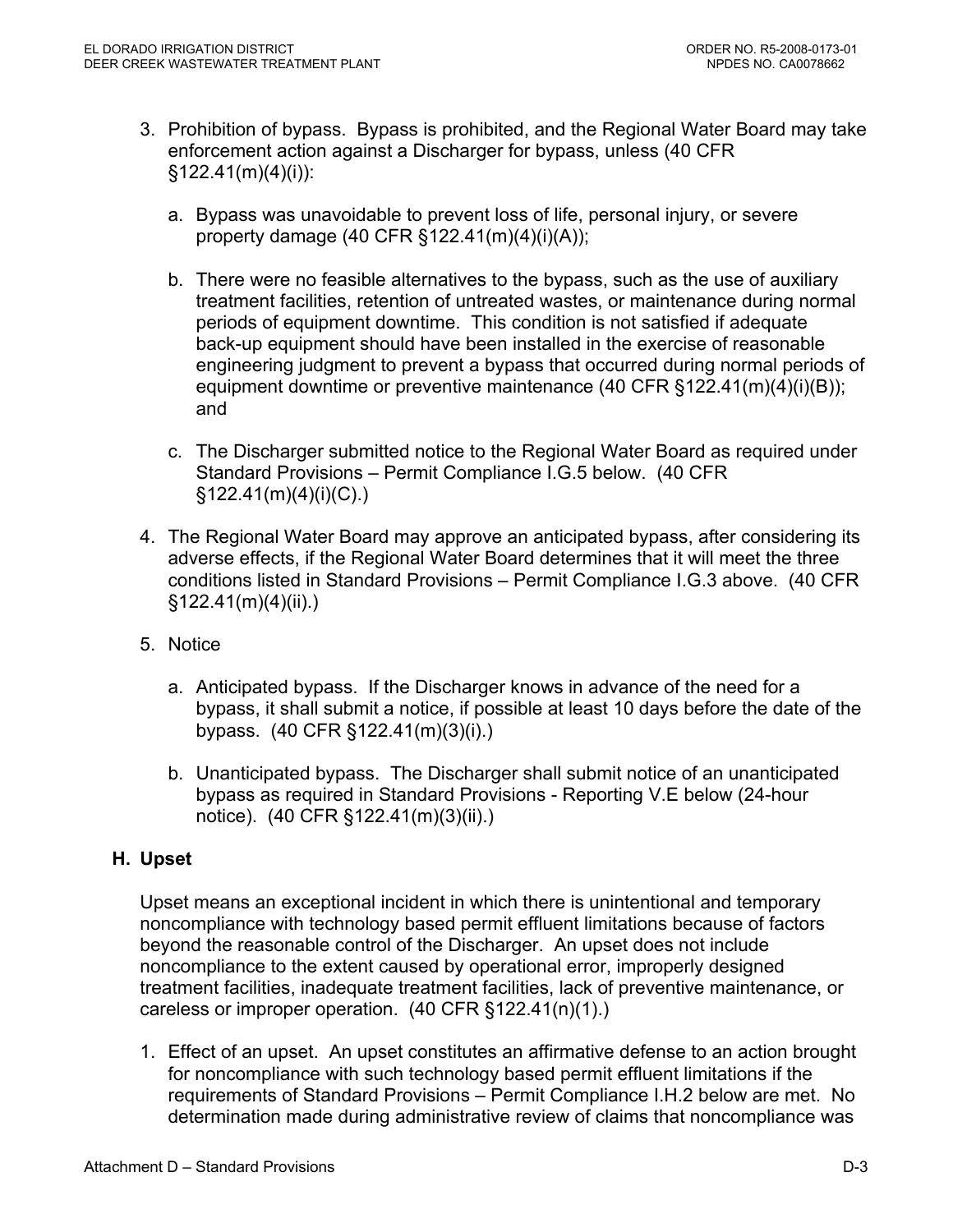caused by upset, and before an action for noncompliance, is final administrative action subject to judicial review. (40 CFR §122.41(n)(2).).

- 2. Conditions necessary for a demonstration of upset. A Discharger who wishes to establish the affirmative defense of upset shall demonstrate, through properly signed, contemporaneous operating logs or other relevant evidence that (40 CFR §122.41(n)(3)):
	- a. An upset occurred and that the Discharger can identify the cause(s) of the upset (40 CFR §122.41(n)(3)(i));
	- b. The permitted facility was, at the time, being properly operated (40 CFR §122.41(n)(3)(ii));
	- c. The Discharger submitted notice of the upset as required in Standard Provisions – Reporting V.E.2.b below (24-hour notice) (40 CFR §122.41(n)(3)(iii)); and
	- d. The Discharger complied with any remedial measures required under Standard Provisions – Permit Compliance I.C above. (40 CFR §122.41(n)(3)(iv).)
- 3. Burden of proof. In any enforcement proceeding, the Discharger seeking to establish the occurrence of an upset has the burden of proof. (40 CFR  $$122.41(n)(4)$ .

# **II. STANDARD PROVISIONS – PERMIT ACTION**

# **A. General**

This Order may be modified, revoked and reissued, or terminated for cause. The filing of a request by the Discharger for modification, revocation and reissuance, or termination, or a notification of planned changes or anticipated noncompliance does not stay any Order condition. (40 CFR §122.41(f).)

# **B. Duty to Reapply**

If the Discharger wishes to continue an activity regulated by this Order after the expiration date of this Order, the Discharger must apply for and obtain a new permit. (40 CFR §122.41(b).)

#### **C. Transfers**

This Order is not transferable to any person except after notice to the Regional Water Board. The Regional Water Board may require modification or revocation and reissuance of the Order to change the name of the Discharger and incorporate such other requirements as may be necessary under the CWA and the Water Code. (40 CFR §122.41(l)(3); § 122.61.)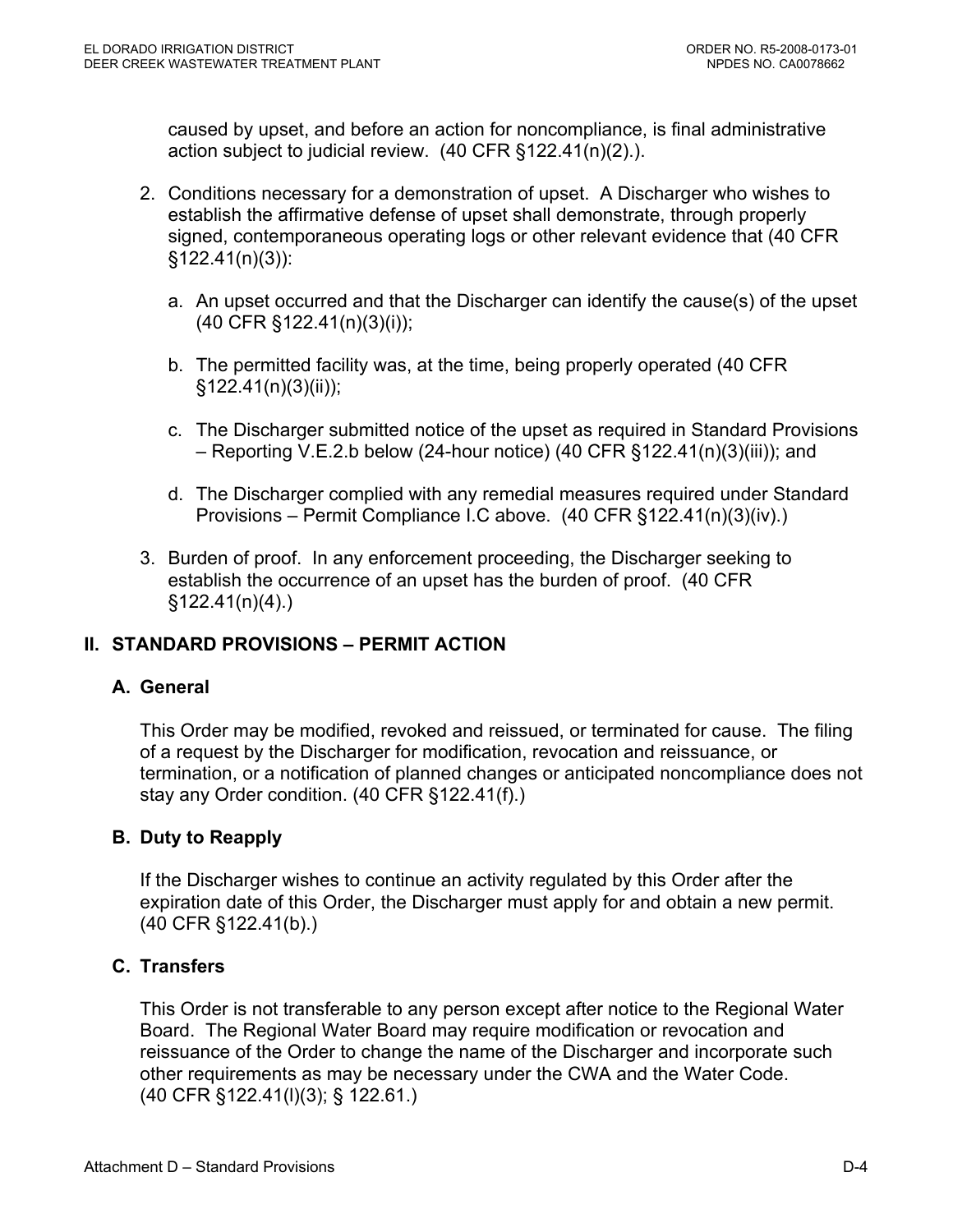# **III. STANDARD PROVISIONS – MONITORING**

- **A.** Samples and measurements taken for the purpose of monitoring shall be representative of the monitored activity. (40 CFR §122.41(j)(1).)
- **B.** Monitoring results must be conducted according to test procedures under Part 136 or, in the case of sludge use or disposal, approved under Part 136 unless otherwise specified in Part 503 unless other test procedures have been specified in this Order. (40 CFR §122.41(j)(4); §122.44(i)(1)(iv).)

# **IV. STANDARD PROVISIONS – RECORDS**

**A.** Except for records of monitoring information required by this Order related to the Discharger's sewage sludge use and disposal activities, which shall be retained for a period of at least 5 years (or longer as required by Part 503), the Discharger shall retain records of all monitoring information, including all calibration and maintenance records and all original strip chart recordings for continuous monitoring instrumentation, copies of all reports required by this Order, and records of all data used to complete the application for this Order, for a period of at least three (3) years from the date of the sample, measurement, report or application. This period may be extended by request of the Regional Water Board Executive Officer at any time. (40 CFR §122.41(j)(2).)

# **B. Records of monitoring information shall include:**

- 1. The date, exact place, and time of sampling or measurements (40 CFR §122.41(j)(3)(i));
- 2. The individual(s) who performed the sampling or measurements (40 CFR §122.41(j)(3)(ii));
- 3. The date(s) analyses were performed (40 CFR §122.41(j)(3)(iii));
- 4. The individual(s) who performed the analyses (40 CFR §122.41(j)(3)(iv));
- 5. The analytical techniques or methods used (40 CFR §122.41(j)(3)(v)); and
- 6. The results of such analyses.  $(40 \text{ CFR } \S 122.41(i)(3)(vi))$ .
- **C. Claims of confidentiality for the following information will be denied (40 CFR §122.7(b)):** 
	- 1. The name and address of any permit applicant or Discharger (40 CFR §122.7(b)(1)); and
	- 2. Permit applications and attachments, permits and effluent data. (40 CFR §122.7(b)(2).)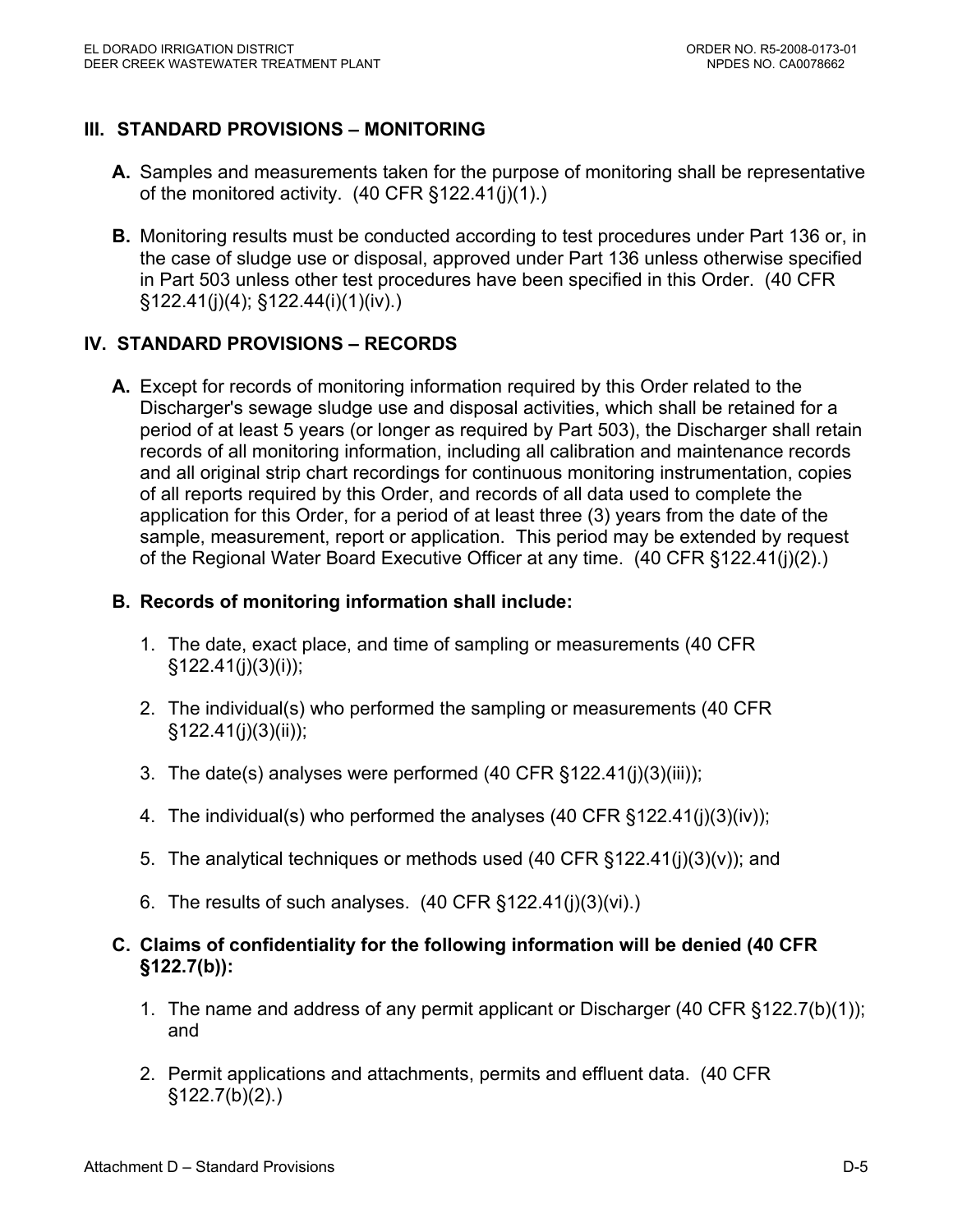# **V. STANDARD PROVISIONS – REPORTING**

#### **A. Duty to Provide Information**

The Discharger shall furnish to the Regional Water Board, State Water Board, or USEPA within a reasonable time, any information which the Regional Water Board, State Water Board, or USEPA may request to determine whether cause exists for modifying, revoking and reissuing, or terminating this Order or to determine compliance with this Order. Upon request, the Discharger shall also furnish to the Regional Water Board, State Water Board, or USEPA copies of records required to be kept by this Order. (40 CFR §122.41(h); Wat. Code, §13267.)

#### **B. Signatory and Certification Requirements**

- 1. All applications, reports, or information submitted to the Regional Water Board, State Water Board, and/or USEPA shall be signed and certified in accordance with Standard Provisions – Reporting V.B.2, V.B.3, V.B.4, and V.B.5 below. (40 CFR  $§122.41(k).$
- 2. All permit applications shall be signed by either a principal executive officer or ranking elected official. For purposes of this provision, a principal executive officer of a federal agency includes: (i) the chief executive officer of the agency, or (ii) a senior executive officer having responsibility for the overall operations of a principal geographic unit of the agency (e.g., Regional Administrators of USEPA). (40 CFR §122.22(a)(3).).
- 3. All reports required by this Order and other information requested by the Regional Water Board, State Water Board, or USEPA shall be signed by a person described in Standard Provisions – Reporting V.B.2 above, or by a duly authorized representative of that person. A person is a duly authorized representative only if:
	- a. The authorization is made in writing by a person described in Standard Provisions – Reporting V.B.2 above (40 CFR §122.22(b)(1));
	- b. The authorization specifies either an individual or a position having responsibility for the overall operation of the regulated facility or activity such as the position of plant manager, operator of a well or a well field, superintendent, position of equivalent responsibility, or an individual or position having overall responsibility for environmental matters for the company. (A duly authorized representative may thus be either a named individual or any individual occupying a named position.) (40 CFR §122.22(b)(2)); and
	- c. The written authorization is submitted to the Regional Water Board and State Water Board. (40 CFR §122.22(b)(3).)
- 4. If an authorization under Standard Provisions Reporting V.B.3 above is no longer accurate because a different individual or position has responsibility for the overall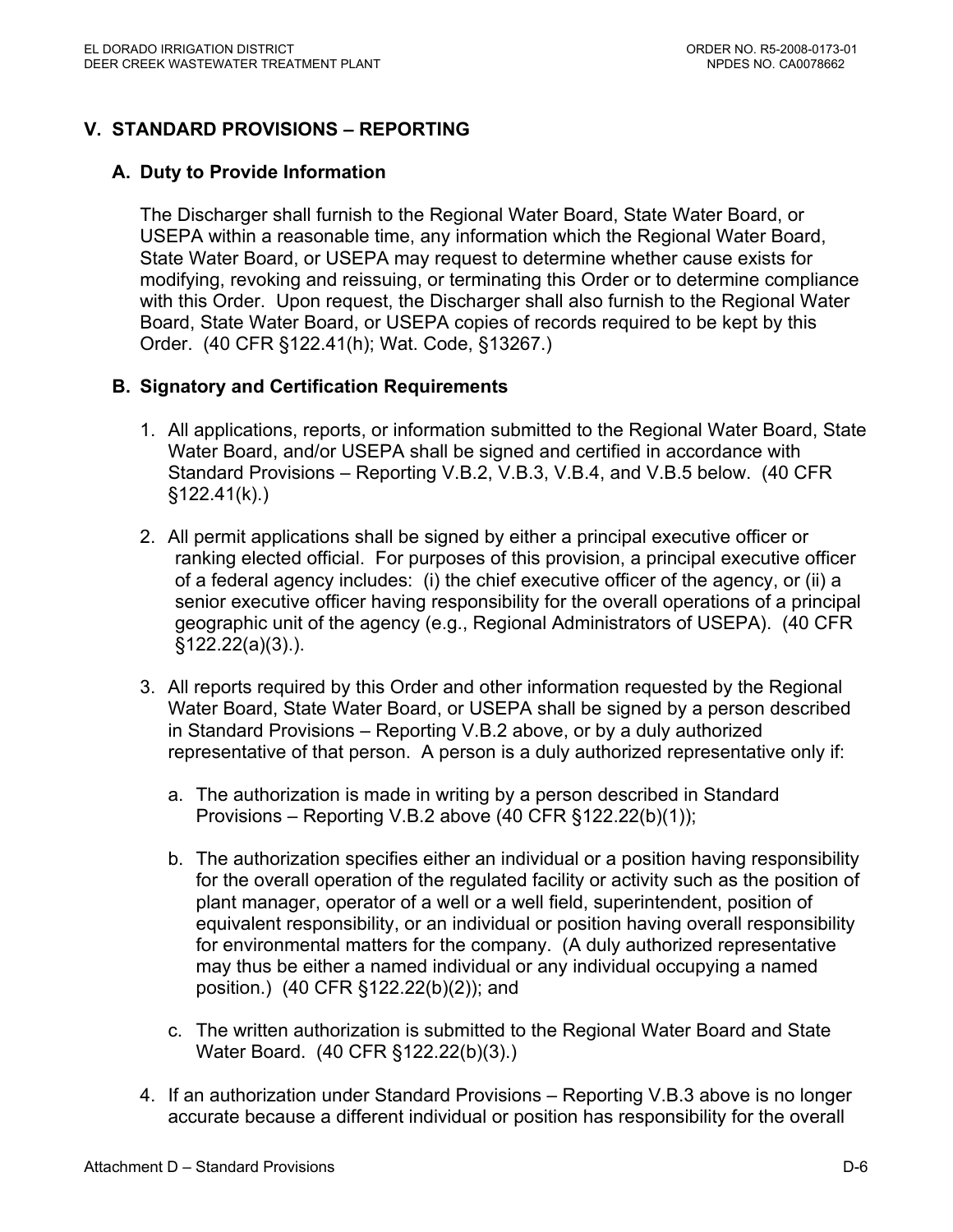operation of the facility, a new authorization satisfying the requirements of Standard Provisions – Reporting V.B.3 above must be submitted to the Regional Water Board and State Water Board prior to or together with any reports, information, or applications, to be signed by an authorized representative. (40 CFR §122.22(c).)

5. Any person signing a document under Standard Provisions – Reporting V.B.2 or V.B.3 above shall make the following certification:

"I certify under penalty of law that this document and all attachments were prepared under my direction or supervision in accordance with a system designed to assure that qualified personnel properly gather and evaluate the information submitted. Based on my inquiry of the person or persons who manage the system or those persons directly responsible for gathering the information, the information submitted is, to the best of my knowledge and belief, true, accurate, and complete. I am aware that there are significant penalties for submitting false information, including the possibility of fine and imprisonment for knowing violations." (40 CFR §122.22(d).)

# **C. Monitoring Reports**

- 1. Monitoring results shall be reported at the intervals specified in the Monitoring and Reporting Program (Attachment E) in this Order. (40 CFR §122.22(l)(4).)
- 2. Monitoring results must be reported on a Discharge Monitoring Report (DMR) form or forms provided or specified by the Regional Water Board or State Water Board for reporting results of monitoring of sludge use or disposal practices. (40 CFR §122.41(l)(4)(i).)
- 3. If the Discharger monitors any pollutant more frequently than required by this Order using test procedures approved under Part 136 or, in the case of sludge use or disposal, approved under Part 136 unless otherwise specified in Part 503, or as specified in this Order, the results of this monitoring shall be included in the calculation and reporting of the data submitted in the DMR or sludge reporting form specified by the Regional Water Board. (40 CFR §122.41(I)(4)(ii).)
- 4. Calculations for all limitations, which require averaging of measurements, shall utilize an arithmetic mean unless otherwise specified in this Order. (40 CFR §122.41(l)(4)(iii).)

#### **D. Compliance Schedules**

Reports of compliance or noncompliance with, or any progress reports on, interim and final requirements contained in any compliance schedule of this Order, shall be submitted no later than 14 days following each schedule date. (40 CFR §122.41(l)(5).)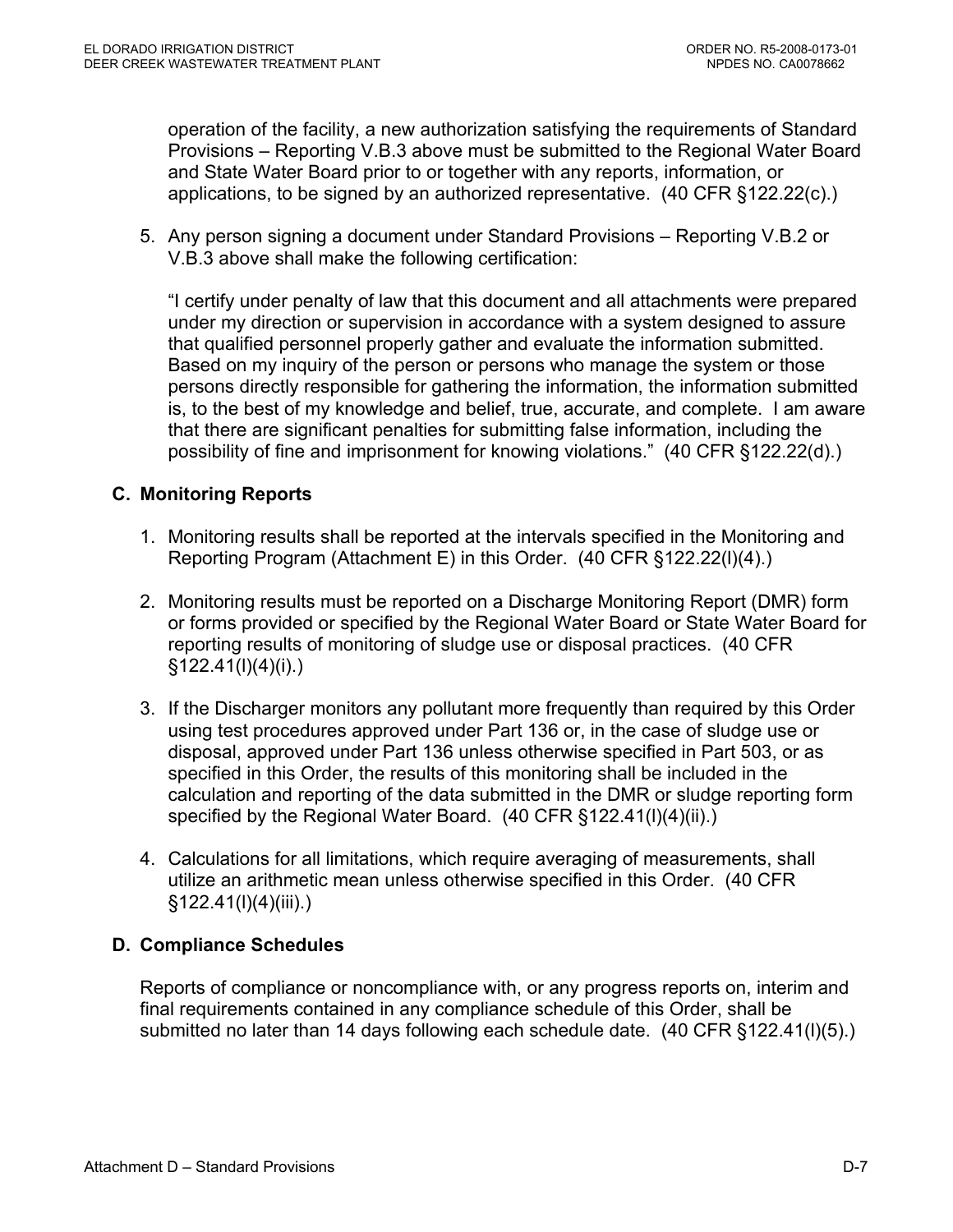# **E. Twenty-Four Hour Reporting**

- 1. The Discharger shall report any noncompliance that may endanger health or the environment. Any information shall be provided orally within 24 hours from the time the Discharger becomes aware of the circumstances. A written submission shall also be provided within five (5) days of the time the Discharger becomes aware of the circumstances. The written submission shall contain a description of the noncompliance and its cause; the period of noncompliance, including exact dates and times, and if the noncompliance has not been corrected, the anticipated time it is expected to continue; and steps taken or planned to reduce, eliminate, and prevent reoccurrence of the noncompliance. (40 CFR §122.41(l)(6)(i).)
- 2. The following shall be included as information that must be reported within 24 hours under this paragraph  $(40$  CFR  $\S 122.41(I)(6)(ii))$ :
	- a. Any unanticipated bypass that exceeds any effluent limitation in this Order. (40 CFR §122.41(l)(6)(ii)(A).)
	- b. Any upset that exceeds any effluent limitation in this Order. (40 CFR §122.41(l)(6)(ii)(B).)
- 3. The Regional Water Board may waive the above-required written report under this provision on a case-by-case basis if an oral report has been received within 24 hours. (40 CFR §122.41(l)(6)(iii).)

# **F. Planned Changes**

The Discharger shall give notice to the Regional Water Board as soon as possible of any planned physical alterations or additions to the permitted facility. Notice is required under this provision only when (40 CFR §122.41(l)(1)):

- 1. The alteration or addition to a permitted facility may meet one of the criteria for determining whether a facility is a new source in section 122.29(b) (40 CFR §122.41(l)(1)(i)); or
- 2. The alteration or addition could significantly change the nature or increase the quantity of pollutants discharged. This notification applies to pollutants that are not subject to effluent limitations in this Order. (40 CFR §122.41(l)(1)(ii).)
- 3. The alteration or addition results in a significant change in the Discharger's sludge use or disposal practices, and such alteration, addition, or change may justify the application of permit conditions that are different from or absent in the existing permit, including notification of additional use or disposal sites not reported during the permit application process or not reported pursuant to an approved land application plan. (40 CFR §122.41(l)(1)(iii).)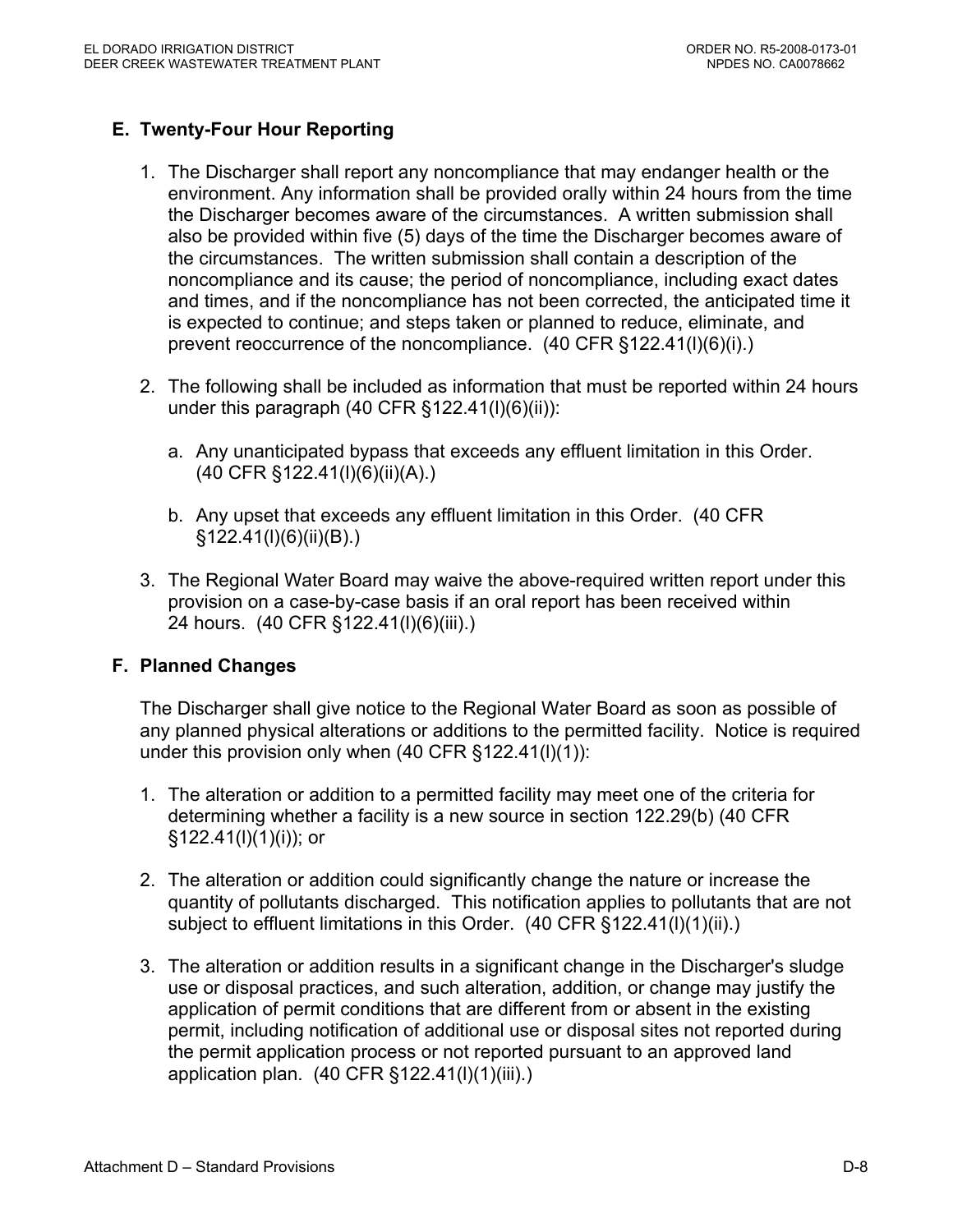#### **G. Anticipated Noncompliance**

The Discharger shall give advance notice to the Regional Water Board or State Water Board of any planned changes in the permitted facility or activity that may result in noncompliance with General Order requirements. (40 CFR §122.41(l)(2).)

#### **H. Other Noncompliance**

The Discharger shall report all instances of noncompliance not reported under Standard Provisions – Reporting V.C, V.D, and V.E above at the time monitoring reports are submitted. The reports shall contain the information listed in Standard Provision – Reporting V.E above. (40 CFR §122.41(l)(7).)

#### **I. Other Information**

When the Discharger becomes aware that it failed to submit any relevant facts in a permit application, or submitted incorrect information in a permit application or in any report to the Regional Water Board, State Water Board, or USEPA, the Discharger shall promptly submit such facts or information. (40 CFR §122.41(l)(8).)

#### **VI. STANDARD PROVISIONS – ENFORCEMENT**

**A.** The Regional Water Board is authorized to enforce the terms of this permit under several provisions of the Water Code, including, but not limited to, sections 13385, 13386, and 13387.

# **VII. ADDITIONAL PROVISIONS – NOTIFICATION LEVELS**

#### **A. Publicly-Owned Treatment Works (POTWs)**

All POTWs shall provide adequate notice to the Regional Water Board of the following (40 CFR §122.42(b)):

- 1. Any new introduction of pollutants into the POTW from an indirect discharger that would be subject to sections 301 or 306 of the CWA if it were directly discharging those pollutants (40 CFR §122.42(b)(1)); and
- 2. Any substantial change in the volume or character of pollutants being introduced into that POTW by a source introducing pollutants into the POTW at the time of adoption of the Order. (40 CFR §122.42(b)(2).)
- 3. Adequate notice shall include information on the quality and quantity of effluent introduced into the POTW as well as any anticipated impact of the change on the quantity or quality of effluent to be discharged from the POTW. (40 CFR  $§122.42(b)(3).$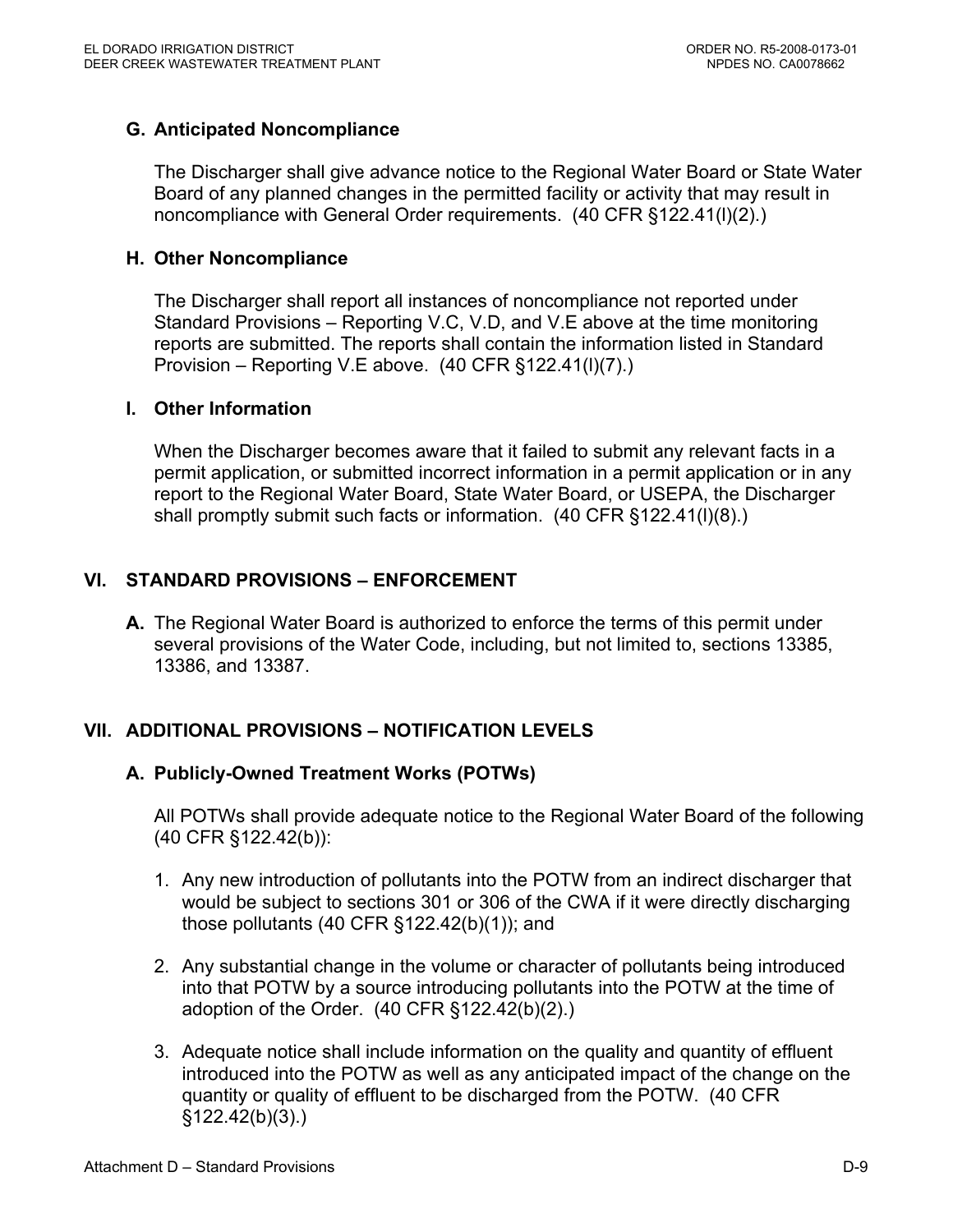# **ATTACHMENT E – MONITORING AND REPORTING PROGRAM**

# **Table of Contents**

|                 | $E-1$  |
|-----------------|--------|
|                 | $E-1$  |
|                 | $E-2$  |
|                 | $E-2$  |
|                 | $E-2$  |
|                 | $E-3$  |
|                 | $E-3$  |
|                 |        |
|                 |        |
|                 |        |
|                 | $E-7$  |
|                 |        |
|                 | $E-8$  |
|                 | $E-8$  |
| Biosolids<br>A. | $E-8$  |
| В.              | $E-9$  |
|                 |        |
|                 |        |
|                 |        |
| В.              |        |
| C.              | E-13   |
| D.              | $E-14$ |
|                 | IX.    |

#### **List of Tables**

| Table E-10. Reporting Requirements for Special Provisions Progress Reports  E-14 |  |
|----------------------------------------------------------------------------------|--|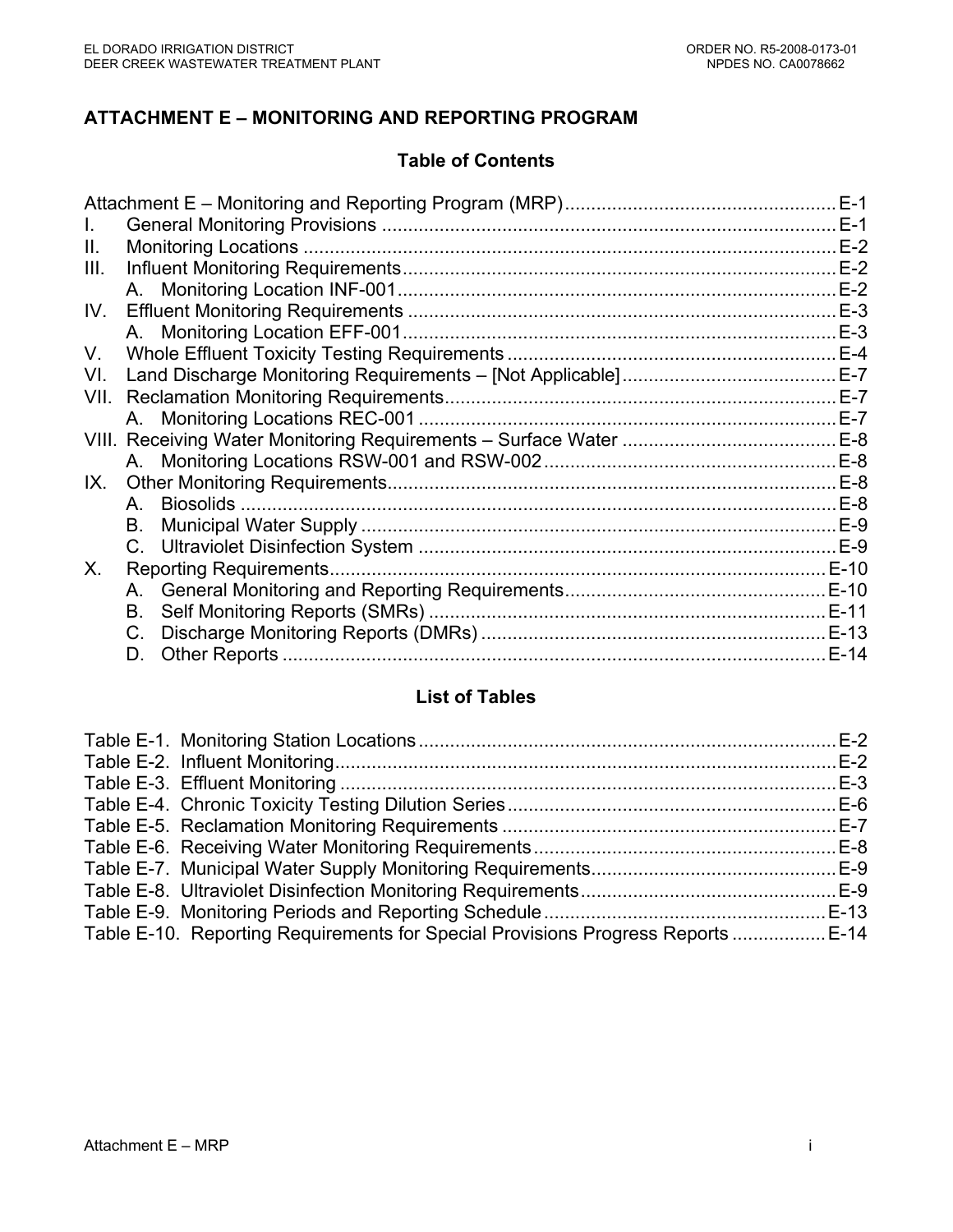# **ATTACHMENT E – MONITORING AND REPORTING PROGRAM (MRP)**

The Code of Federal Regulations section 122.48 requires that all NPDES permits specify monitoring and reporting requirements. Water Code Sections 13267 and 13383 also authorize the Regional Water Quality Control Board (Regional Water Board) to require technical and monitoring reports. This MRP establishes monitoring and reporting requirements, which implement the federal and state regulations.

#### **I. GENERAL MONITORING PROVISIONS**

- A. Samples and measurements taken as required herein shall be representative of the volume and nature of the monitored discharge. All samples shall be taken at the monitoring locations specified below and, unless otherwise specified, before the monitored flow joins or is diluted by any other waste stream, body of water, or substance. Monitoring locations shall not be changed without notification to and the approval of this Regional Water Board.
- B. Chemical, bacteriological, and bioassay analyses of any material required by this Order shall be conducted in accordance with 40 CFR 136 by a laboratory certified for such analyses by the State Department of Public Health (DPH). Laboratories that perform sample analyses must be identified in all monitoring reports submitted to the Central Valley Water Board. In the event a certified laboratory is not available to the Discharger for any onsite field measurements such as pH, turbidity, temperature, and residual chlorine analyses, performed by a noncertified laboratory will be accepted provided that the analysis is in accordance with 40 CFR 136 or an USEPA approved alternative test procedure, and a Quality Assurance-Quality Control Program is instituted by the laboratory. A manual containing the steps followed in this program for any onsite field measurements such as pH, turbidity, temperature, and residual chlorine must be kept onsite in the treatment facility laboratory and shall be available for inspection by Central Valley Water Board staff. The Discharger must demonstrate sufficient capacity (qualified and trained employees, properly calibrated and maintained field instruments, etc.) to adequately perform these field measurements. The Quality Assurance-Quality Control Program must conform to USEPA guidelines or to procedures approved by the Central Valley Water Board.
- C. Appropriate flow measurement devices and methods consistent with accepted scientific practices shall be selected and used to ensure the accuracy and reliability of measurements of the volume of monitored discharges. All monitoring instruments and devices used by the Discharger to fulfill the prescribed monitoring program shall be properly maintained and calibrated as necessary to ensure their continued accuracy. All flow measurement devices shall be calibrated at least once per year to ensure continued accuracy of the devices.
- D. Monitoring results, including noncompliance, shall be reported at intervals and in a manner specified in this Monitoring and Reporting Program.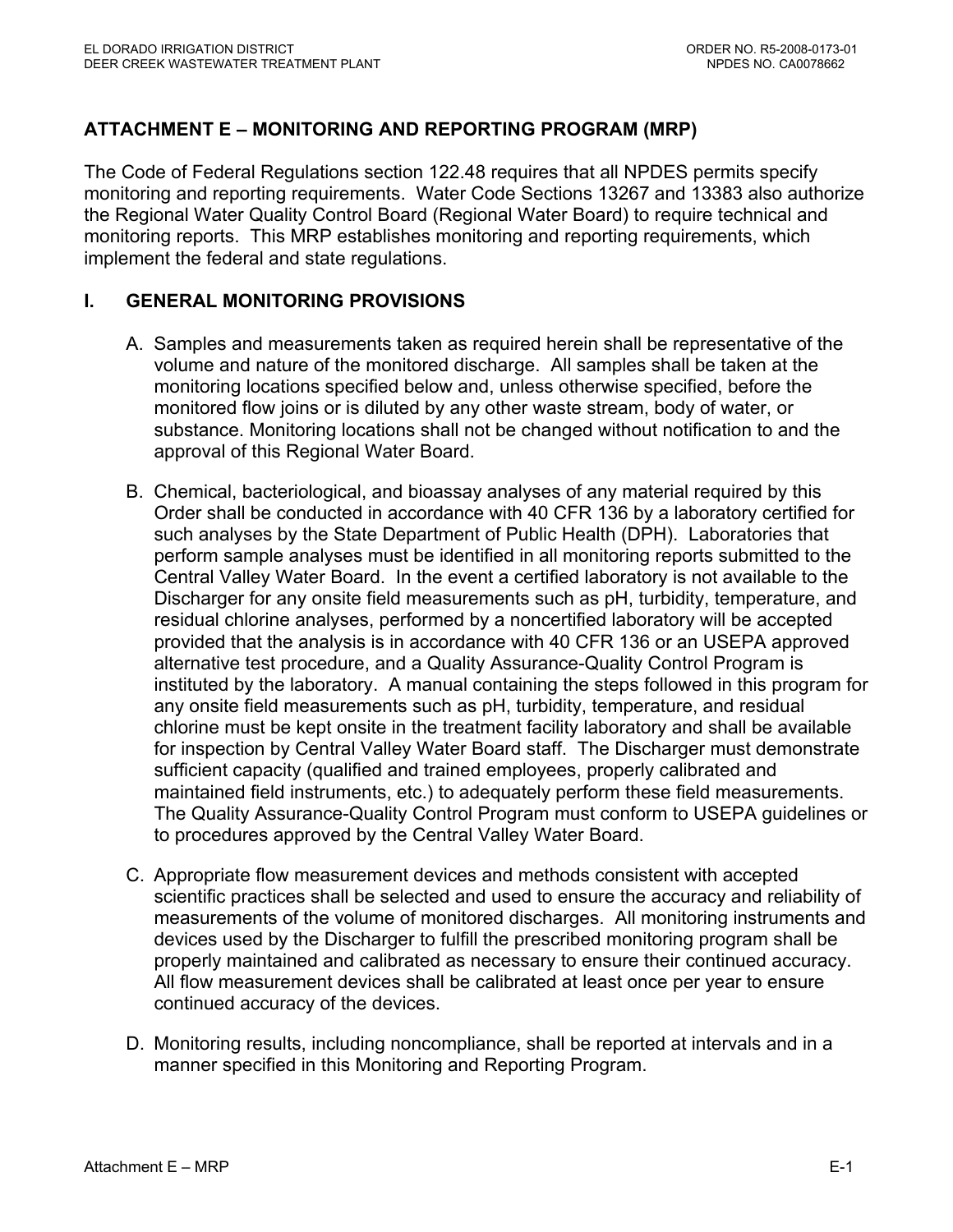# **II. MONITORING LOCATIONS**

The Discharger shall establish the following monitoring locations to demonstrate compliance with the effluent limitations, discharge specifications, and other requirements in this Order:

| <b>Discharge</b><br><b>Point</b><br><b>Name</b> | <b>Monitoring</b><br>Location<br><b>Name</b> | <b>Monitoring Location Description</b>                                                                                                    |                                                                                                                                              |  |  |  |  |
|-------------------------------------------------|----------------------------------------------|-------------------------------------------------------------------------------------------------------------------------------------------|----------------------------------------------------------------------------------------------------------------------------------------------|--|--|--|--|
|                                                 | <b>INF-001</b>                               |                                                                                                                                           | A location where a representative sample of the influent into the Facility can be collected.                                                 |  |  |  |  |
|                                                 | EFF-001                                      | A location where a representative<br>sample of the effluent from the<br>Facility can be collected after all                               | <b>Effluent Limitations Schedule A</b><br>Flow in Deer Creek provides less than a daily<br>average stream flow-to-effluent dilution of 20:1. |  |  |  |  |
| 001                                             |                                              | treatment processes and prior to<br>being discharged into Deer Creek.<br>[Latitude 38° 37' 37" N and<br>Longitude 120° 59' 10" W]         | <b>Effluent Limitations Schedule B</b><br>Flow in Deer Creek provides a daily average<br>stream flow-to-effluent dilution of 20:1 or more.   |  |  |  |  |
|                                                 | <b>REC-001</b>                               |                                                                                                                                           | A location where a representative sample of the reclaimed water can be collected.                                                            |  |  |  |  |
|                                                 | <b>RSW-001</b>                               | Gauging station upstream of the point of discharge at the first bridge crossing Deer Creek<br>as part of the access road to the Facility. |                                                                                                                                              |  |  |  |  |
|                                                 | <b>RSW-002</b>                               | 100 feet downstream of the confluence of the secondary channel and the main stem of<br>Deer Creek.                                        |                                                                                                                                              |  |  |  |  |
|                                                 | <b>BIO-001</b>                               | A location where a representative sample of biosolids can be obtained.                                                                    |                                                                                                                                              |  |  |  |  |
|                                                 | SPL-001                                      | A location where a representative sample of the municipal water supply can be obtained.                                                   |                                                                                                                                              |  |  |  |  |
|                                                 | <b>UVS-001</b>                               | Ultraviolet (UV) Disinfection System.                                                                                                     |                                                                                                                                              |  |  |  |  |

**Table E-1. Monitoring Station Locations** 

# **III. INFLUENT MONITORING REQUIREMENTS**

#### **A. Monitoring Location INF-001**

1. The Discharger shall monitor influent to the Facility at Monitoring Location INF-001 as follows:

**Table E-2. Influent Monitoring** 

| <b>Parameter</b>                                                                                                                                     | <b>Units</b> | <b>Sample Type</b>                | <b>Minimum Sampling</b><br><b>Frequency</b> | <b>Required Analytical</b><br><b>Test Method</b> |  |  |  |
|------------------------------------------------------------------------------------------------------------------------------------------------------|--------------|-----------------------------------|---------------------------------------------|--------------------------------------------------|--|--|--|
| <b>Flow</b>                                                                                                                                          | <b>MGD</b>   | Meter                             | Continuous                                  |                                                  |  |  |  |
| <b>Conventional Pollutants</b>                                                                                                                       |              |                                   |                                             |                                                  |  |  |  |
| Biochemical Oxygen Demand<br>$(5$ -day @ 20 $^{\circ}$ C)                                                                                            | mg/L         | 24-hour<br>Composite <sup>3</sup> | 2/Week                                      | $\overline{2}$                                   |  |  |  |
| Total Suspended Solids <sup>1</sup>                                                                                                                  | mg/L         | 24-hour<br>Composite <sup>3</sup> | 2/Week                                      | $\overline{2}$                                   |  |  |  |
| <b>Non-Conventional Pollutants</b>                                                                                                                   |              |                                   |                                             |                                                  |  |  |  |
| Electrical Conductivity @ 25°C                                                                                                                       | umhos/cm     | Grab                              | 1/Quarter                                   |                                                  |  |  |  |
| <b>Total Dissolved Solids</b>                                                                                                                        | mq/L         | Grab                              | 1/Quarter                                   | 2                                                |  |  |  |
| BOD <sub>5</sub> and TSS samples shall be collected at approximately the same time as effluent samples and should be representative of the influent. |              |                                   |                                             |                                                  |  |  |  |

<sup>2</sup> Pollutants shall be analyzed using the analytical methods described in 40 CFR Part 136.<br><sup>3</sup> 24-hour flow proportional composite samples.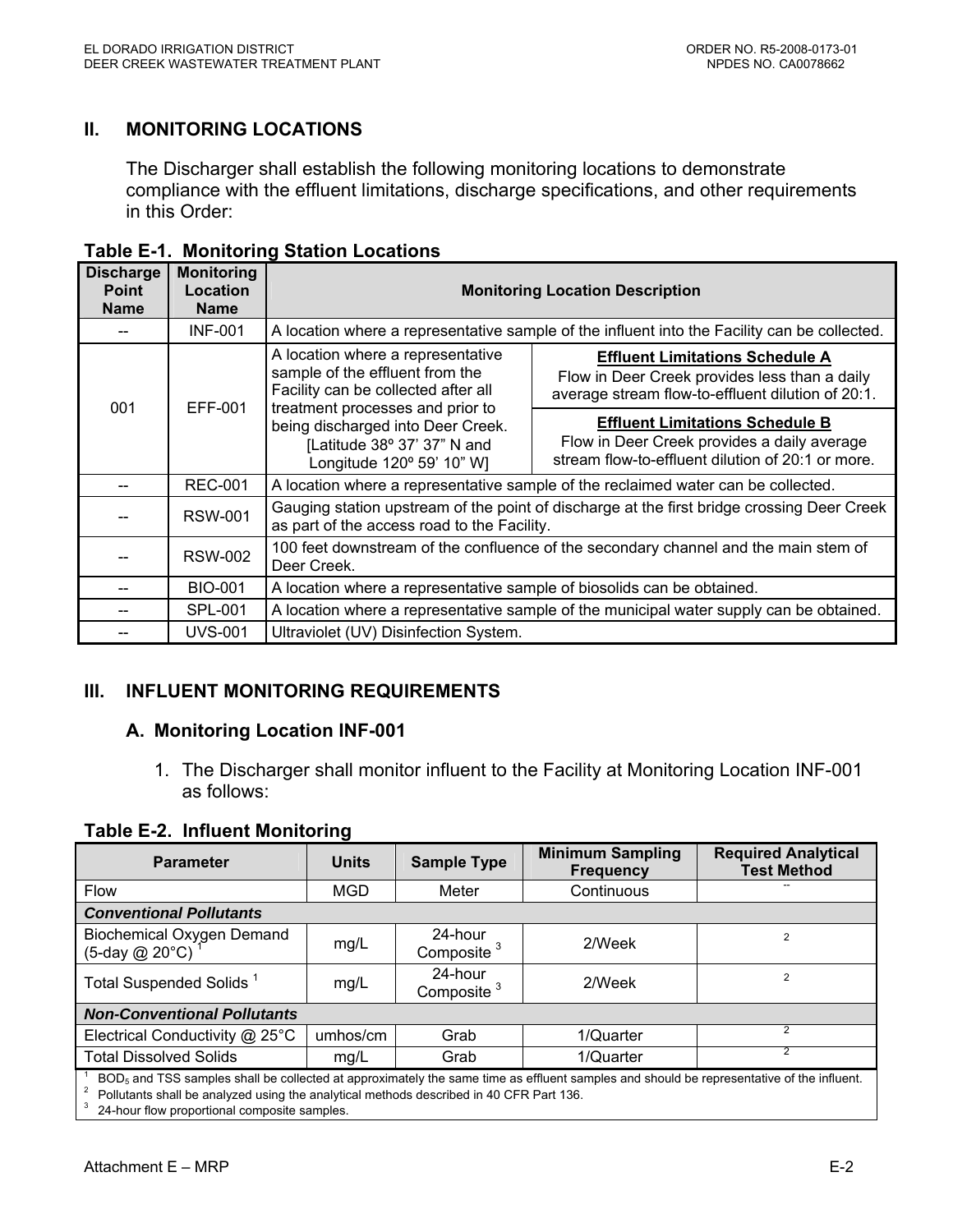# **IV. EFFLUENT MONITORING REQUIREMENTS**

#### **A. Monitoring Location EFF-001**

1. The Discharger shall monitor the treated effluent at Monitoring Locations EFF-001 for Effluent Limitations Schedule A or Effluent Limitations Schedule B as follows. If more than one analytical test method is listed for a given parameter, the Discharger must select from the listed methods and corresponding minimum level:

| <b>Units</b><br><b>Parameter</b>                                           |                | <b>Sample Type</b>           | <b>Min Sampling</b><br><b>Frequency</b> | <b>Analytical Test</b><br><b>Method</b> |  |  |  |
|----------------------------------------------------------------------------|----------------|------------------------------|-----------------------------------------|-----------------------------------------|--|--|--|
| <b>Flow</b>                                                                | <b>MGD</b>     | Meter                        | Continuous <sup>1</sup>                 | --                                      |  |  |  |
| <b>Conventional Pollutants</b>                                             |                |                              |                                         |                                         |  |  |  |
| Biochemical Oxygen Demand                                                  | mg/L           | 24-Hr Composite <sup>2</sup> | 5/Week                                  | $\overline{3}$                          |  |  |  |
| (5-day @ 20°C)                                                             | lbs/day        | Calculate                    | 5/Week                                  | 3                                       |  |  |  |
| рH                                                                         | standard units | Grab                         | 1/Day                                   | 3                                       |  |  |  |
| <b>Total Suspended Solids</b>                                              | mg/L           | 24-Hr Composite $2$          | 5/Week                                  | 3                                       |  |  |  |
|                                                                            | lbs/day        | Calculate                    | 5/Week                                  | 3                                       |  |  |  |
| <b>Priority Pollutants</b>                                                 |                |                              |                                         |                                         |  |  |  |
| Bis (2-ethylhexyl) Phthalate                                               | ug/L           | Grab                         | 1/Month                                 | 3, 9                                    |  |  |  |
| Bromodichloromethane                                                       | $\mu$ g/L      | Grab                         | 1/Quarter                               | 3, 4                                    |  |  |  |
| Mercury, Total Recoverable                                                 | ug/L           | Grab                         | 1/Month                                 | 3, 4, 5                                 |  |  |  |
| Zinc, Total Recoverable                                                    | ug/L           | Grab                         | 1/Month                                 | 3, 4                                    |  |  |  |
| Aluminum, Total Recoverable                                                | ug/L           | Grab                         | 1/Quarter                               | 3, 4                                    |  |  |  |
| <b>Priority Pollutants and Other</b><br>Pollutants of Concern <sup>6</sup> | ug/L           | 24-Hr Composite <sup>7</sup> | 8                                       | 3, 4                                    |  |  |  |
| <b>Non-Conventional Pollutants</b>                                         |                |                              |                                         |                                         |  |  |  |
| Ammonia Nitrogen, Total (as N)                                             | mg/L           | Grab                         | 1/Week                                  | 3                                       |  |  |  |
| Electrical Conductivity @ 25°C                                             | umhos/cm       | Grab                         | 1/Week                                  | 3                                       |  |  |  |
| Hardness (as CaCO <sub>3</sub> )                                           | mg/L           | Grab                         | 1/Week                                  | 3                                       |  |  |  |
| Methylmercury                                                              | ug/L           | Grab                         | 1/Month                                 | 3, 5                                    |  |  |  |
| Nitrate Nitrogen, Total (as N)                                             | mg/L           | Grab                         | 1/Week                                  | 3                                       |  |  |  |
| Nitrite Nitrogen, Total (as N)                                             | mg/L           | Grab                         | 1/Week                                  | 3                                       |  |  |  |
| Nitrate Plus Nitrite (as N)                                                | mg/L           | Grab                         | 1/Week                                  | 3                                       |  |  |  |
| Temperature                                                                | $\circ$ F      | Grab                         | 1/Day                                   | 3                                       |  |  |  |
| <b>Total Coliform Organisms</b>                                            | MPN/100 mL     | Grab                         | 5/Week                                  | 3                                       |  |  |  |

#### **Table E-3. Effluent Monitoring**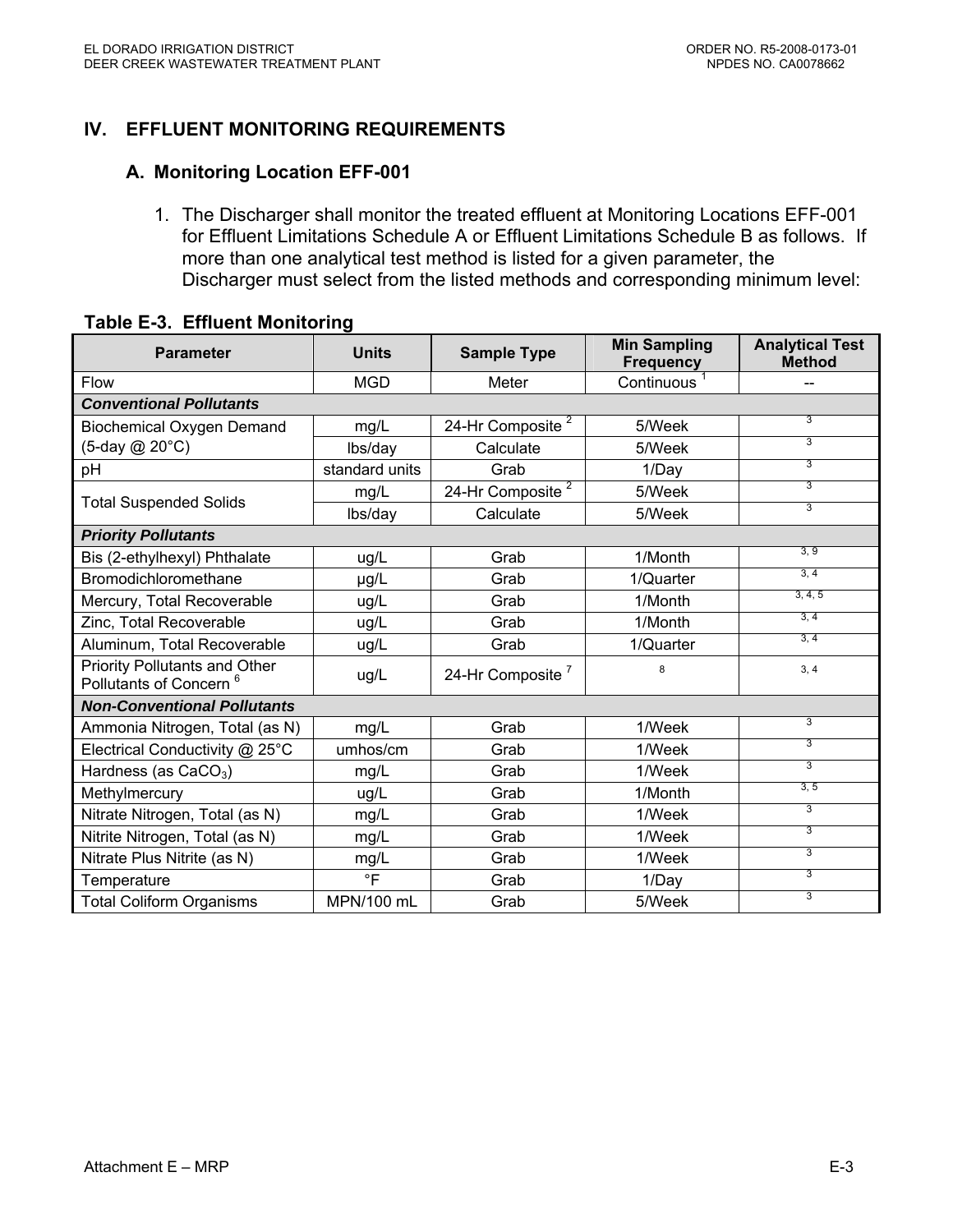| <b>Parameter</b>                                                                                                                                                                                                                                                                                                                                                                                                                                                                                                                                                                      | Units | <b>Sample Type</b> | <b>Min Sampling</b><br><b>Frequency</b> | <b>Analytical Test</b><br><b>Method</b> |  |
|---------------------------------------------------------------------------------------------------------------------------------------------------------------------------------------------------------------------------------------------------------------------------------------------------------------------------------------------------------------------------------------------------------------------------------------------------------------------------------------------------------------------------------------------------------------------------------------|-------|--------------------|-----------------------------------------|-----------------------------------------|--|
| For continuous analyzers, the Discharger shall report documented routine meter maintenance activities, including date, time of day, and<br>duration, in which the analyzer(s) is not in operation.                                                                                                                                                                                                                                                                                                                                                                                    |       |                    |                                         |                                         |  |
| 24-hour flow proportional composite samples.<br>Pollutants shall be analyzed using the analytical methods described in 40 CFR Part 136.                                                                                                                                                                                                                                                                                                                                                                                                                                               |       |                    |                                         |                                         |  |
| For priority pollutant constituents with effluent limitations, detection limits shall be below the effluent limitations. If the lowest minimum level<br>(ML) published in Appendix 4 of the Policy for Implementation of Toxics Standards for Inland Surface Waters, Enclosed Bays, and Estuaries<br>of California (SIP) is not below the effluent limitation, the detection limit shall be the lowest ML. For priority pollutant constituents without<br>effluent limitations, the detection limits shall be equal to or less than the lowest ML published in Appendix 4 of the SIP. |       |                    |                                         |                                         |  |
| Unfiltered methylmercury and total mercury samples shall be taken using clean hands/dirty hands procedures, as described in USEPA<br>Method 1669: Sampling Ambient Water for Trace Metals at EPA Water Quality Levels, for collection of equipment blanks (section 9.4.4.2),<br>and shall be analyzed by USEPA Method 1630/1631 (Revision E) with a method detection limit of 0.02 ng/L for methylmercury and 0.2 ng/L<br>for total mercury.                                                                                                                                          |       |                    |                                         |                                         |  |
| See List of Priority Pollutants and Other Pollutants of Concern in Attachment I.                                                                                                                                                                                                                                                                                                                                                                                                                                                                                                      |       |                    |                                         |                                         |  |
| Volatile constituents shall be sampled in accordance with 40 CFR Part 136.                                                                                                                                                                                                                                                                                                                                                                                                                                                                                                            |       |                    |                                         |                                         |  |
| Priority pollutants shall be sampled quarterly during the third year following the date of permit adoption and shall be conducted concurrently<br>with upstream receiving water monitoring for hardness (as CaCO <sub>3</sub> ) and pH. The Discharger is not required to conduct effluent monitoring for                                                                                                                                                                                                                                                                             |       |                    |                                         |                                         |  |

priority pollutants that have already been sampled in a given quarter, as required in Table E-3.<br>In order to verify if bis (2-ethylhexyl) phthalate is truly present in the effluent discharge, the Discharger shall take step containers, sampling apparatus, and analytical equipment are not sources of the detected contaminant.

# **V. WHOLE EFFLUENT TOXICITY TESTING REQUIREMENTS**

- A. **Acute Toxicity Testing.** The Discharger shall conduct acute toxicity testing to determine whether the effluent is contributing acute toxicity to the receiving water. The Discharger shall meet the following acute toxicity testing requirements:
	- 1. *Monitoring Frequency* The Discharger shall perform quarterly acute toxicity testing, concurrent with effluent ammonia sampling.
	- 2. *Sample Types* For static non-renewal and static renewal testing, the samples shall be grab samples and shall be representative of the volume and quality of the discharge. The effluent samples shall be taken at the effluent monitoring location EFF-001.
	- 3. *Test Species* Test species shall be rainbow trout (*Oncorhynchus mykiss*).
	- 4. *Methods* The acute toxicity testing samples shall be analyzed using EPA-821-R-02-012, Fifth Edition, and its subsequent amendments or revisions. The bioassay shall sample undiluted effluent after the UV disinfection process and prior to discharge to Deer Creek. The bioassay shall be started on different days to assure representative sampling of the wastestream. Temperature and pH shall be recorded each day of the test. No pH adjustment may be made unless approved by the Executive Officer.
	- 5. *Test Failure* If an acute toxicity test does not meet all test acceptability criteria, as specified in the test method, the Discharger must re-sample and re-test as soon as possible, not to exceed 7 days following notification of test failure.
- B. **Chronic Toxicity Testing**.The Discharger shall conduct three species chronic toxicity testing to determine whether the effluent is contributing chronic toxicity to the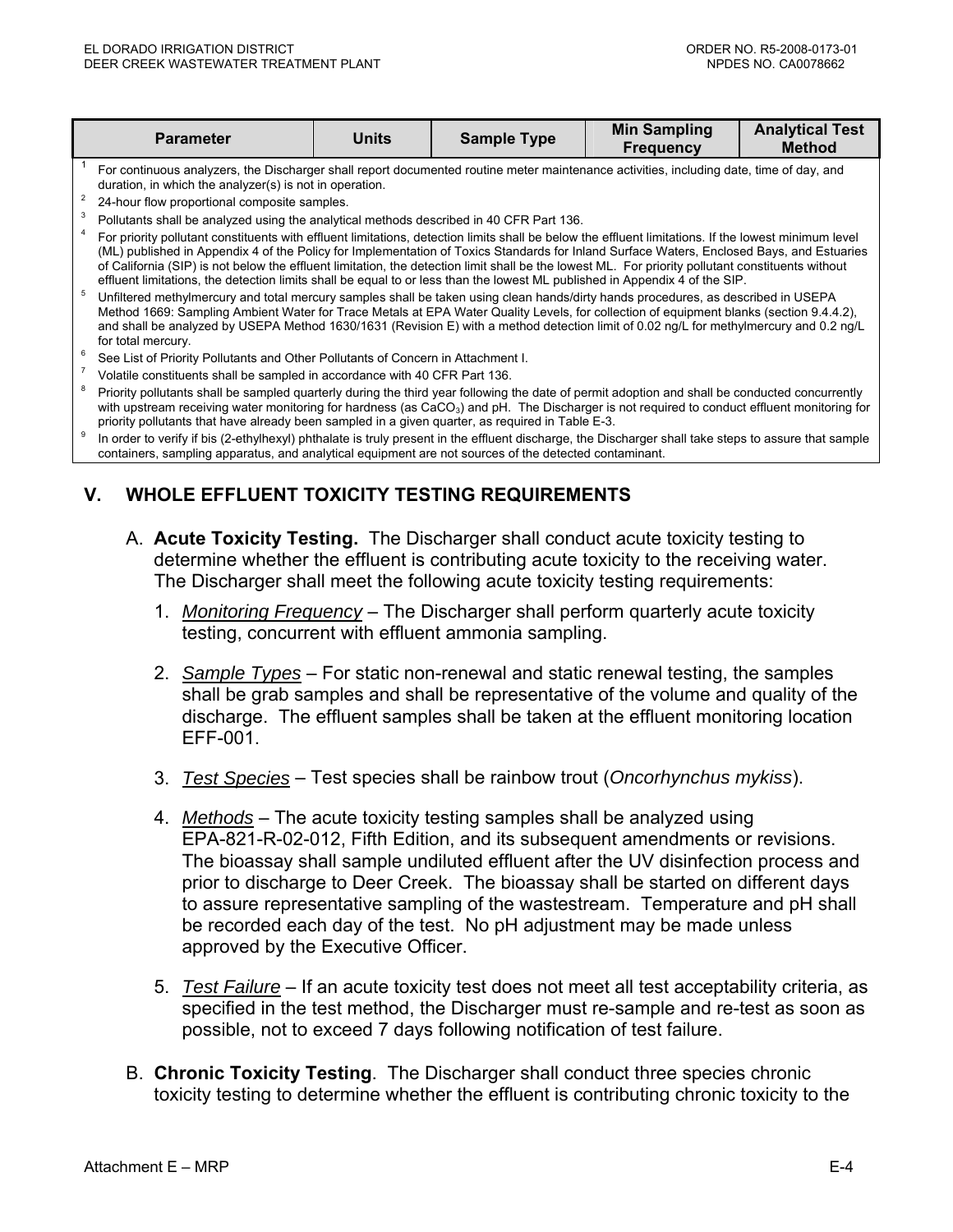receiving water. The Discharger shall meet the following chronic toxicity testing requirements:

- 1. *Monitoring Frequency* The Discharger shall perform quarterly, three species chronic toxicity testing*.*
- 2. *Sample Types* Effluent samples shall be flow proportional 24-hour composites and shall be representative of the volume and quality of the discharge. The effluent samples shall be taken at the effluent monitoring location specified in the Monitoring and Reporting Program. The receiving water control shall be a grab sample obtained from the RSW-001 sampling location, as identified in the Monitoring and Reporting Program.
- 3. *Sample Volumes* Adequate sample volumes shall be collected to provide renewal water to complete the test in the event that the discharge is intermittent.
- 4. *Test Species* Chronic toxicity testing measures sublethal (e.g., reduced growth, reproduction) and/or lethal effects to test organisms exposed to an effluent compared to that of the control organisms. The Discharger shall conduct chronic toxicity tests with:
	- The cladoceran, water flea, *Ceriodaphnia dubia* (survival and reproduction test);
	- The fathead minnow, *Pimephales promelas* (larval survival and growth test); and
	- The green alga, *Selenastrum capricornutum* (growth test).
- 5. *Methods* The presence of chronic toxicity shall be estimated as specified in *Short-term Methods for Estimating the Chronic Toxicity of Effluents and Receiving Waters to Freshwater Organisms, Fourth Edition,* EPA/821-R-02-013, October 2002, and its subsequent amendments or revisions.
- 6. *Reference Toxicant* As required by the SIP, all chronic toxicity tests shall be conducted with concurrent testing with a reference toxicant and shall be reported with the chronic toxicity test results.
- 7. *Dilutions* The routine quarterly chronic toxicity testing shall be performed, at a minimum, using 100 percent undiluted effluent. Should serial dilutions of the effluent also be tested for routine monitoring purposes, the dilution series identified in the table below shall be used. The receiving water control shall be used as the diluent for serial dilutions (unless the receiving water is toxic or dry upstream of the discharge) The dilution series identified in the table below must be used for accelerated monitoring tests and tests associated with a TRE.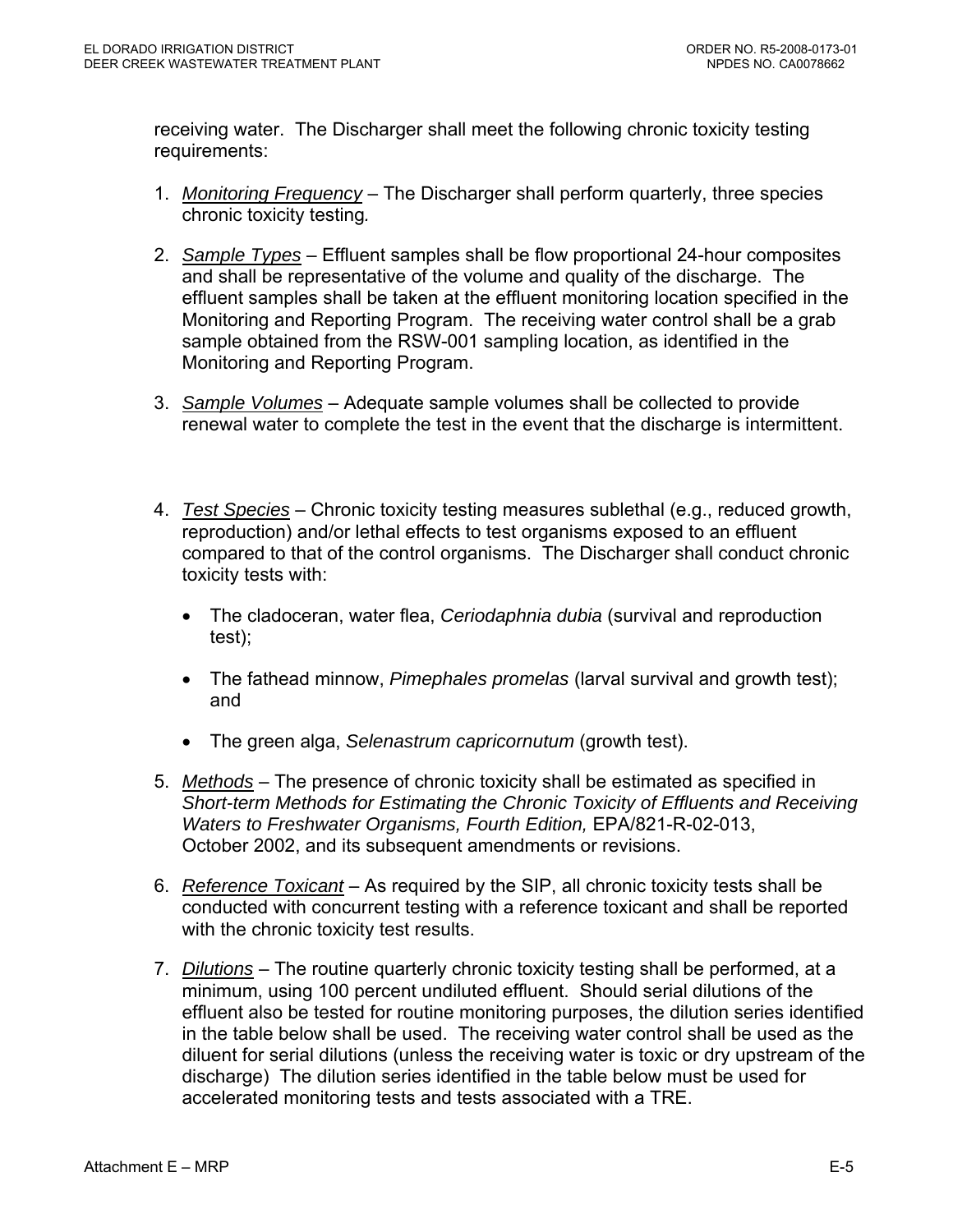|                    |     |    | <b>Controls</b>    |                     |      |     |     |
|--------------------|-----|----|--------------------|---------------------|------|-----|-----|
| <b>Sample</b>      | 100 | 75 | Receiving<br>Water | Laboratory<br>Water |      |     |     |
| % Effluent         | 100 | 75 | 50                 | 25                  | 12.5 |     |     |
| % Receiving Water  |     | 25 | 50                 | 75                  | 87.5 | 100 |     |
| % Laboratory Water |     |    |                    |                     |      |     | 100 |

#### **Table E-4. Chronic Toxicity Testing Dilution Series**

- 8. *Test Failure* –The Discharger must re-sample and re-test as soon as possible, but no later than fourteen (14) days after receiving notification of a test failure. A test failure is defined as follows:
	- a. The reference toxicant test or the effluent test does not meet all test acceptability criteria as specified in the *Short-term Methods for Estimating the Chronic Toxicity of Effluents and Receiving Waters to Freshwater Organisms, Fourth Edition*, EPA/821-R-02-013, October 2002 (Method Manual), and its subsequent amendments or revisions; or
	- b. The percent minimum significant difference (PMSD) measured for the test exceeds the upper PMSD bound variability criterion in Table 6 on page 52 of the Method Manual. (A retest is only required in this case if the test results do not exceed the monitoring trigger specified in Special Provisions VI. 2.a.iii.)
- C. **WET Testing Notification Requirements**. The Discharger shall notify the Regional Water Board within 24-hrs after the receipt of test results exceeding the monitoring trigger during regular or accelerated monitoring, or an exceedance of the acute toxicity effluent limitation.
- D. **WET Testing Reporting Requirements**.All toxicity test reports shall include the contracting laboratory's complete report provided to the Discharger and shall be in accordance with the appropriate "Report Preparation and Test Review" sections of the method manuals. At a minimum, whole effluent toxicity monitoring shall be reported as follows:
	- 1. **Chronic WET Reporting.** Regular chronic toxicity monitoring results shall be reported to the Regional Water Board within 30 days following completion of the test, and shall contain, at minimum:
		- a. The results expressed in TUc, measured as 100/NOEC, and also measured as 100/LC<sub>50</sub>, 100/EC<sub>25</sub>, 100/IC<sub>25</sub>, and 100/IC<sub>50</sub>, as appropriate.
		- b. The statistical methods used to calculate endpoints;
		- c. The statistical output page, which includes the calculation of the percent minimum significant difference (PMSD);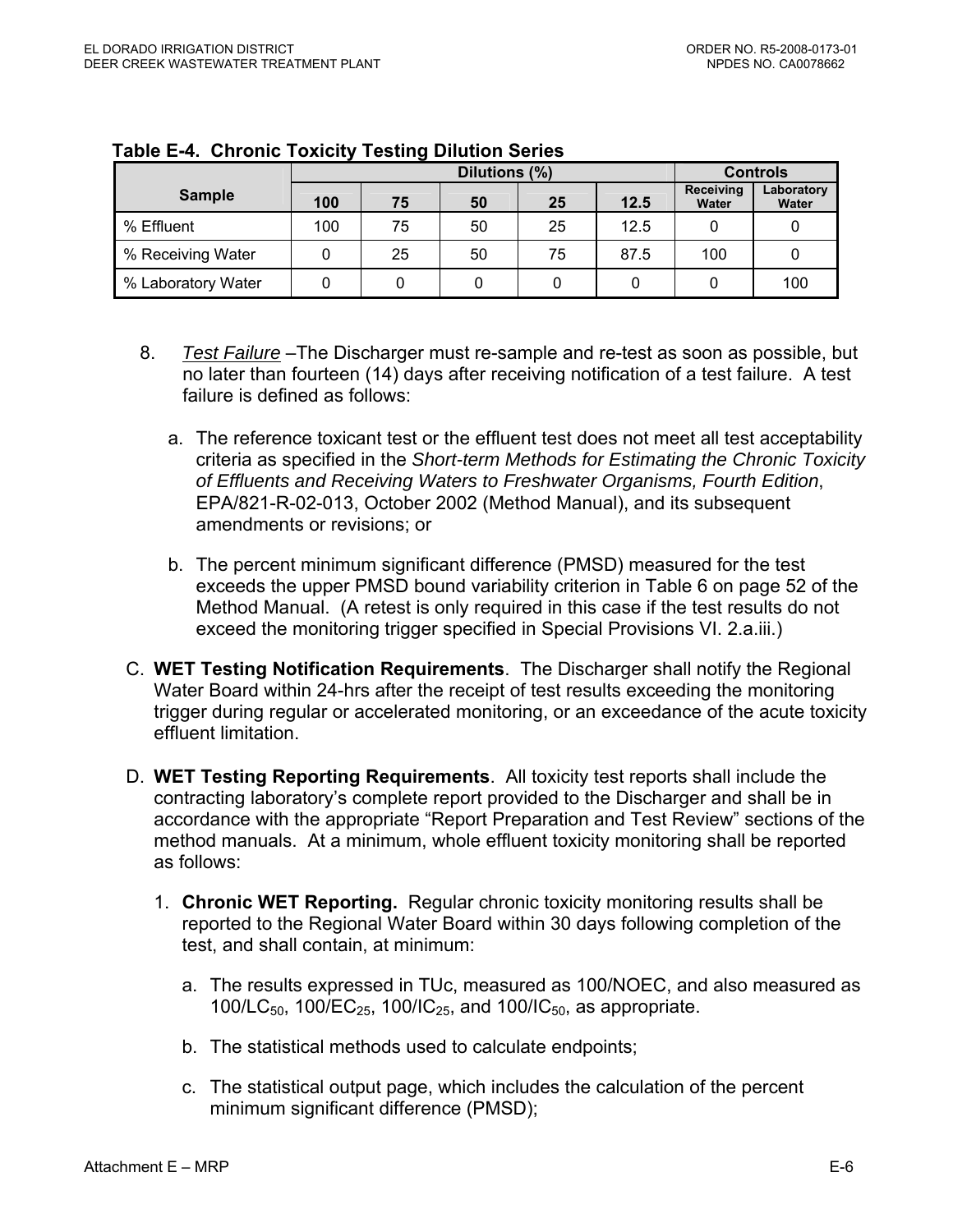- d. The dates of sample collection and initiation of each toxicity test; and
- e. The results compared to the numeric toxicity monitoring trigger.

Additionally, the monthly discharger self-monitoring reports shall contain an updated chronology of chronic toxicity test results expressed in TUc, and organized by test species, type of test (survival, growth or reproduction), and monitoring frequency, i.e., either quarterly, monthly, accelerated, or TRE.

- 2. **Acute WET Reporting.** Acute toxicity test results shall be submitted with the monthly discharger self-monitoring reports and reported as percent survival.
- 3. **TRE Reporting.** Reports for Toxicity Reduction Evaluations shall be submitted in accordance with the schedule contained in the Discharger's approved TRE Work Plan.
- 4. **Quality Assurance (QA).** The Discharger must provide the following information for QA purposes:
	- a. Results of the applicable reference toxicant data with the statistical output page giving the species, NOEC, LOEC, type of toxicant, dilution water used, concentrations used, PMSD, and dates tested.
	- b. The reference toxicant control charts for each endpoint, which include summaries of reference toxicant tests performed by the contracting laboratory.
	- c. Any information on deviations or problems encountered and how they were dealt with.

# **VI. LAND DISCHARGE MONITORING REQUIREMENTS – [NOT APPLICABLE]**

#### **VII. RECLAMATION MONITORING REQUIREMENTS**

#### **A. Monitoring Locations REC-001**

1. The Discharger shall monitor reclaimed water at REC-001 as follows:

#### **Table E-5. Reclamation Monitoring Requirements**

| l Parameter | Units | <b>Sample Type</b> | <b>Minimum Sampling</b><br><b>Frequency</b> | <b>Required Analytical</b><br><b>Test Method</b> |
|-------------|-------|--------------------|---------------------------------------------|--------------------------------------------------|
| Flow        | MGD   | Meter              | Continuous                                  | $- -$                                            |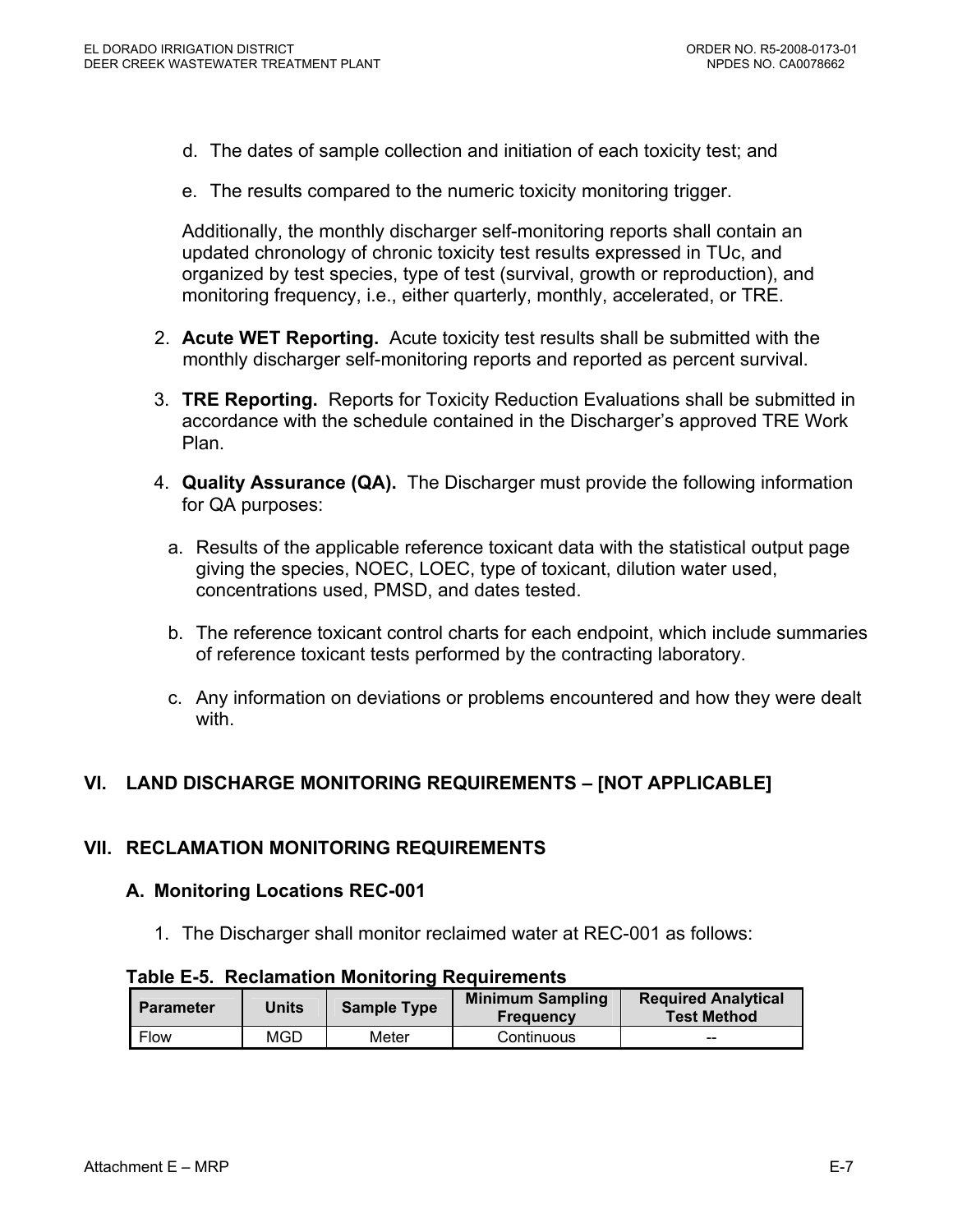#### **VIII. RECEIVING WATER MONITORING REQUIREMENTS – SURFACE WATER**

#### **A. Monitoring Locations RSW-001 and RSW-002**

1. The Discharger shall monitor Deer Creek at RSW-001 and RSW-002 as follows:

|  |  | Table E-6. Receiving Water Monitoring Requirements |
|--|--|----------------------------------------------------|
|  |  |                                                    |

| <b>Parameter</b>                                                      | <b>Units</b>               | <b>Sample</b><br>Type | <b>Minimum Sampling</b><br><b>Frequency</b> | <b>Required Analytical</b><br><b>Test Method</b> |
|-----------------------------------------------------------------------|----------------------------|-----------------------|---------------------------------------------|--------------------------------------------------|
| <b>Flow</b>                                                           | <b>MGD</b>                 | Meter                 | Continuous <sup>1</sup>                     |                                                  |
| <b>Conventional Pollutants</b>                                        |                            |                       |                                             |                                                  |
| рH                                                                    | standard units             | Grab                  | 1/Week                                      | $\overline{2}$                                   |
| <b>Priority Pollutants</b>                                            |                            |                       |                                             |                                                  |
| Priority Pollutants and other<br>Constituents of Concern <sup>3</sup> | ug/L                       | Grab                  | 1, 4                                        | 2, 5                                             |
| <b>Non-Conventional Pollutants</b>                                    |                            |                       |                                             |                                                  |
| Dissolved Oxygen                                                      | mg/L                       | Grab                  | 1/Week                                      | $\overline{2}$                                   |
| Electrical Conductivity @ 25°C                                        | umhos/cm                   | Grab                  | 1/Week                                      | $\overline{2}$                                   |
| Hardness (as $CaCO3$ )                                                | mg/L                       | Grab                  | 1/Week                                      | $\overline{2}$                                   |
| Radionuclides                                                         | pCi/l                      | Grab                  | 1/Year                                      | $\overline{2}$                                   |
| Temperature                                                           | $^{\circ}$ F/ $^{\circ}$ C | Grab                  | 1/Week                                      | $\overline{2}$                                   |
| Turbidity                                                             | <b>NTU</b>                 | Grab                  | 1/Week                                      | $\overline{2}$                                   |

<sup>1</sup> Monitoring required at RSW-001 only.

<sup>2</sup> Pollutants shall be analyzed using the analytical methods described in 40 CFR Part 136.<br><sup>3</sup> See List of Priority Pollutants and Other Pollutants of Concern in Attachment I.

3 Priority pollutants shall be sampled quarterly at RSW-001 during the third year following the date of permit<br>adoption and shall be conducted concurrently with effluent monitoring for hardness (as CaCO3) and pH.

adoption and shall be conducted concurrently with effluent monitoring for hardness (as CaCO3) and pH.  $^{5}$  Pollutants shall be analyzed using the analytical methods described in 40 CFR Part 136; for priority pollutants t methods must meet the lowest minimum levels (MLs) specified in Appendix 4 of the SIP, where no methods are specified for a given pollutant, by methods approved by this Regional Water Board or the State Water Board. See Attachment H for specific requirements.

# **IX. OTHER MONITORING REQUIREMENTS**

#### **A. Biosolids**

#### 1. **Monitoring Location BIO-001**

- a. A composite sample of sludge shall be collected annually at Monitoring Location BIO-001 in accordance with USEPA's POTW Sludge Sampling and Analysis Guidance Document, August 1989, and tested for the metals listed in Title 22.
- b. A composite sample of sludge shall be collected once during the term of the Order at Monitoring Location BIO-001 in accordance with USEPA's POTW Sludge Sampling and Analysis Guidance Document, August 1989, and tested for the priority pollutants listed in 40 CFR section 122 Appendix D, Tables II and III (excluding total phenols).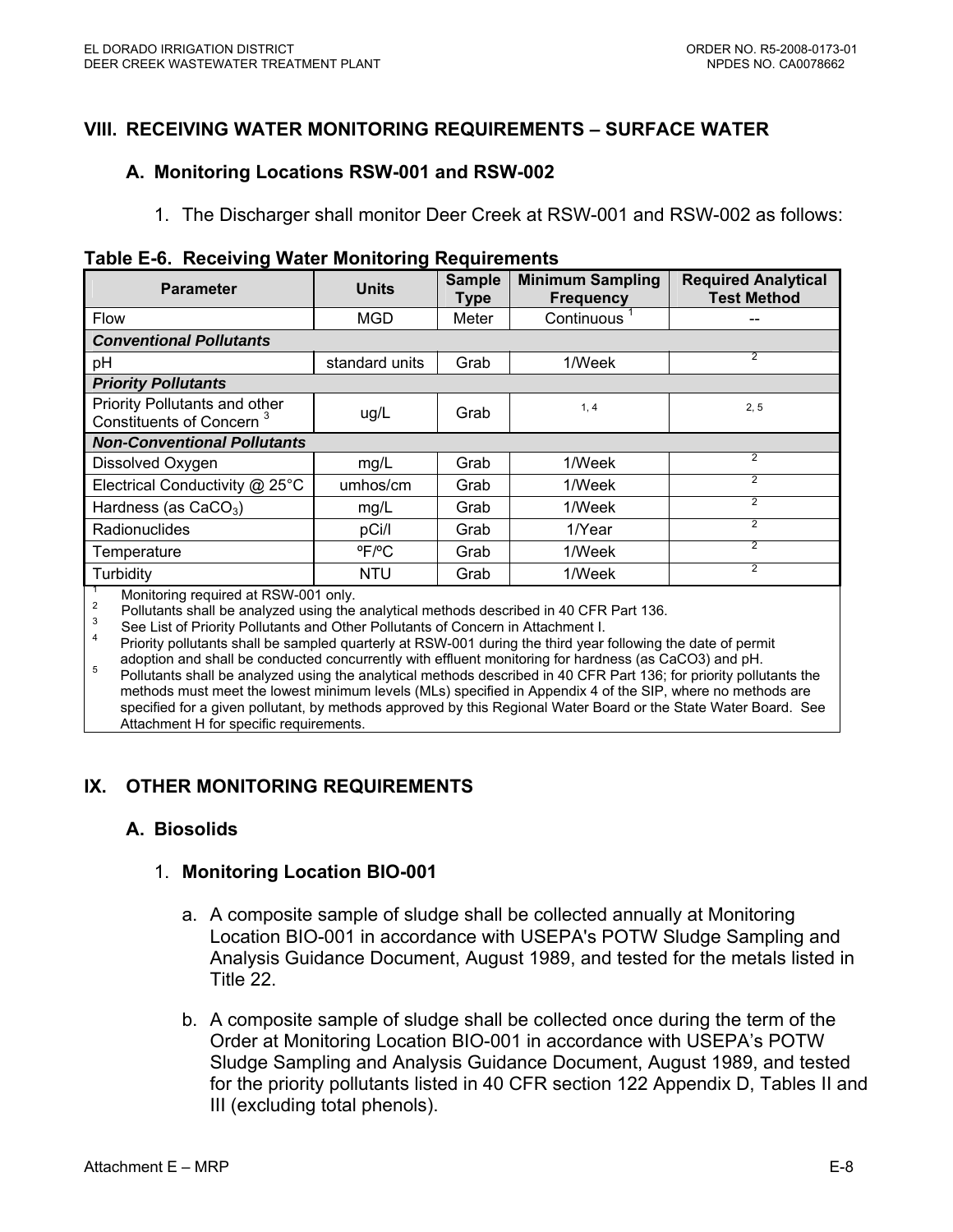- c. Sampling records shall be retained for a minimum of **5 years**. A log shall be maintained of sludge quantities generated and of handling and disposal activities. The frequency of entries is discretionary; however, the log must be complete enough to serve as a basis for part of the annual report.
- d. Upon removal of sludge, the Discharger shall submit characterization of sludge quality, including sludge percent solids and the most recent quantitative results of chemical analysis for the priority pollutants listed in 40 CFR Part 122, Appendix D, Tables II and III (excluding total phenols). In addition to USEPA's POTW *Sludge Sampling and Analysis Guidance Document*, August 1989, suggested methods for analysis of sludge are provided in USEPA publications titled "*Test Methods for Evaluating Solid Waste: Physical/Chemical Methods*" and "*Test Methods for Organic Chemical Analysis of Municipal and Industrial Wastewater*". Recommended analytical holding times for sludge samples should reflect those specified in 40 CFR 136.6.3(e). Other guidance is available.

# **B. Municipal Water Supply**

# 1. **Monitoring Location SPL-001**

The Discharger shall monitor the municipal water supply at SPL-001 as follows.

| <b>Parameter</b>                                                                                                                                                    | <b>Units</b> | <b>Sample</b><br>Type | <b>Minimum Sampling</b><br><b>Frequency</b> | <b>Required Analytical</b><br><b>Test Method</b> |  |
|---------------------------------------------------------------------------------------------------------------------------------------------------------------------|--------------|-----------------------|---------------------------------------------|--------------------------------------------------|--|
| Electrical Conductivity @ 25°C                                                                                                                                      | umhos/cm     | Grab                  | 1/Quarterly                                 |                                                  |  |
| <b>Total Dissolved Solids</b>                                                                                                                                       | mg/L         | Grab                  | 1/Quarterly                                 |                                                  |  |
| If the water supply is from more than one source, electrical conductivity shall be reported as a weighted average<br>and include copies of supporting calculations. |              |                       |                                             |                                                  |  |

#### **Table E-7. Municipal Water Supply Monitoring Requirements**

and include copies of supporting calculations.<br><sup>2</sup> Pollutants shall be analyzed using the analytical methods described in 40 CFR Part 136.

# **C. Ultraviolet Disinfection System**

# 1. **Monitoring Location UVS-001**

The Discharger shall monitor the ultraviolet disinfection system at Monitoring Location UVS-001 as follows.

|  |  | Table E-8. Ultraviolet Disinfection Monitoring Requirements |  |  |  |
|--|--|-------------------------------------------------------------|--|--|--|
|--|--|-------------------------------------------------------------|--|--|--|

| <b>Parameter</b>                | <b>Units</b>         | <b>Sample Type</b> | <b>Minimum Sampling</b><br><b>Frequency</b> |
|---------------------------------|----------------------|--------------------|---------------------------------------------|
| Flow rate                       | MGD                  | Meter              | Continuous                                  |
| Turbidity <sup>2</sup>          | <b>NTU</b>           | Meter <sup>3</sup> | Continuous                                  |
| Number of UV banks in operation | Number               | Meter              | Continuous                                  |
| UV Transmittance                | Percent (%)          | Meter              | Continuous                                  |
| UV Dose $4$                     | $MW\text{-}sec/cm^2$ | Calculated         | Continuous                                  |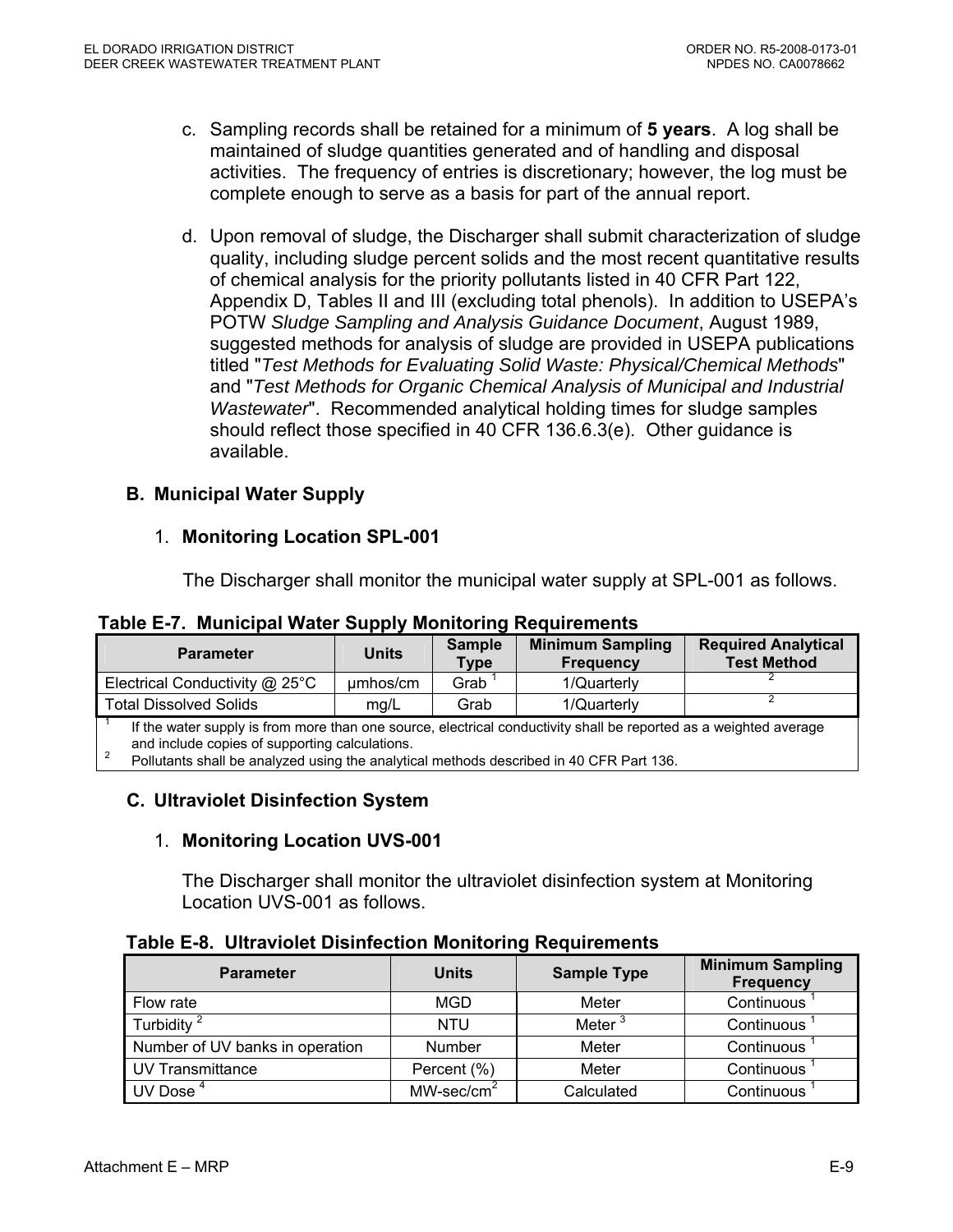|                     | <b>Parameter</b>                                                                                                                                                                                                                                                                                                                                                                                                                                                                                       | <b>Units</b> | <b>Sample Type</b> | <b>Minimum Sampling</b><br><b>Frequency</b> |
|---------------------|--------------------------------------------------------------------------------------------------------------------------------------------------------------------------------------------------------------------------------------------------------------------------------------------------------------------------------------------------------------------------------------------------------------------------------------------------------------------------------------------------------|--------------|--------------------|---------------------------------------------|
| $\overline{2}$<br>3 | For continuous analyzers, the Discharger shall report documented routine meter maintenance activities, including date, time<br>of day, and duration, in which the analyzer(s) is not in operation.<br>Report daily average turbidity and maximum. If the influent exceeds 10 NTU, collect a sample for total coliform organisms<br>and report the duration of the turbidity exceedance.<br>The turbidity meter shall be stationed immediately after the filters, prior to the UV disinfection process. |              |                    |                                             |
|                     | Report daily minimum UV dose, daily average UV dose, and weekly average UV dose. For the daily minimum UV dose, also<br>report associated number of banks, gallons per minute per lamp, and UV transmittance used in the calculation. If effluent<br>discharge has received less than the minimum UV dose and is not diverted from discharging to Deer Creek, report the<br>duration and dose calculation variables associated with each incident.                                                     |              |                    |                                             |

#### **X. REPORTING REQUIREMENTS**

#### **A. General Monitoring and Reporting Requirements**

- 1. The Discharger shall comply with all Standard Provisions (Attachment D) related to monitoring, reporting, and recordkeeping.
- 2. Upon written request of the Regional Water Board, the Discharger shall submit a summary monitoring report. The report shall contain both tabular and graphical summaries of the monitoring data obtained during the previous year(s).
- 3. **Compliance Time Schedules.** For compliance time schedules included in the Order, the Discharger shall submit to the Regional Water Board, on or before each compliance due date, the specified document or a written report detailing compliance or noncompliance with the specific date and task. If noncompliance is reported, the Discharger shall state the reasons for noncompliance and include an estimate of the date when the Discharger will be in compliance. The Discharger shall notify the Regional Water Board by letter when it returns to compliance with the compliance time schedule.
- 4. The Discharger shall report to the Regional Water Board any toxic chemical release data it reports to the State Emergency Response Commission within 15 days of reporting the data to the Commission pursuant to section 313 of the "Emergency Planning and Community Right to Know Act" of 1986.
- 5. **Reporting Protocols.** The Discharger shall report with each sample result the applicable Reporting Level (RL) and the current Method Detection Limit (MDL), as determined by the procedure in Part 136.

The Discharger shall report the results of analytical determinations for the presence of chemical constituents in a sample using the following reporting protocols:

- a. Sample results greater than or equal to the RL shall be reported as measured by the laboratory (i.e., the measured chemical concentration in the sample).
- b. Sample results less than the RL, but greater than or equal to the laboratory's MDL, shall be reported as "Detected, but Not Quantified," or DNQ. The estimated chemical concentration of the sample shall also be reported.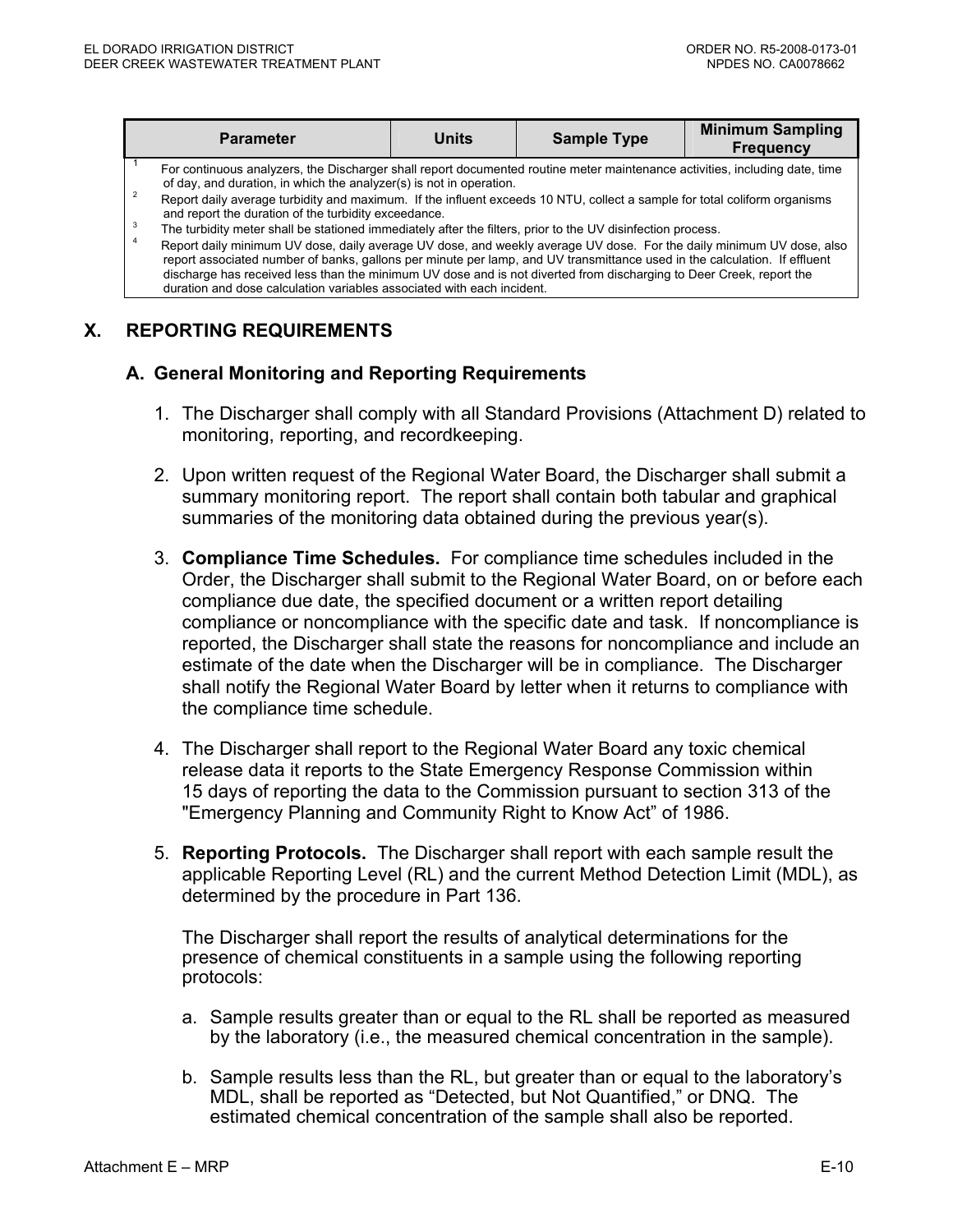For the purposes of data collection, the laboratory shall write the estimated chemical concentration next to DNQ as well as the words "Estimated Concentration" (may be shortened to "Est. Conc."). The laboratory may, if such information is available, include numerical estimates of the data quality for the reported result. Numerical estimates of data quality may be percent accuracy  $(+ a$  percentage of the reported value), numerical ranges (low to high), or any other means considered appropriate by the laboratory.

- c. Sample results less than the laboratory's MDL shall be reported as "Not Detected," or ND.
- d. Dischargers are to instruct laboratories to establish calibration standards so that the ML value (or its equivalent if there is differential treatment of samples relative to calibration standards) is the lowest calibration standard. At no time is the Discharger to use analytical data derived from *extrapolation* beyond the lowest point of the calibration curve.
- 6. **Multiple Sample Data.** When determining compliance with an AMEL, AWEL, or MDEL for priority pollutants and more than one sample result is available, the Discharger shall compute the arithmetic mean unless the data set contains one or more reported determinations of "Detected, but Not Quantified" (DNQ) or "Not Detected" (ND). In those cases, the Discharger shall compute the median in place of the arithmetic mean in accordance with the following procedure:
	- a. The data set shall be ranked from low to high, ranking the reported ND determinations lowest, DNQ determinations next, followed by quantified values (if any). The order of the individual ND or DNQ determinations is unimportant.
	- b. The median value of the data set shall be determined. If the data set has an odd number of data points, then the median is the middle value. If the data set has an even number of data points, then the median is the average of the two values around the middle unless one or both of the points are ND or DNQ, in which case the median value shall be the lower of the two data points where DNQ is lower than a value and ND is lower than DNQ.

# **B. Self Monitoring Reports (SMRs)**

- 1. At any time during the term of this permit, the State or Regional Water Board may notify the Discharger to electronically submit Self-Monitoring Reports (SMRs) using the State Water Board's California Integrated Water Quality System (CIWQS) Program Web site (http://www.waterboards.ca.gov/ciwqs/index.html). Until such notification is given, the Discharger shall submit hard copy SMRs. The CIWQS Web site will provide additional directions for SMR submittal in the event there will be service interruption for electronic submittal.
- 2. Monitoring results shall be submitted to the Regional Water Board by the **first day** of the second month following sample collection. Quarterly, semi-annual, and annual monitoring results shall be submitted by the **first day of the second**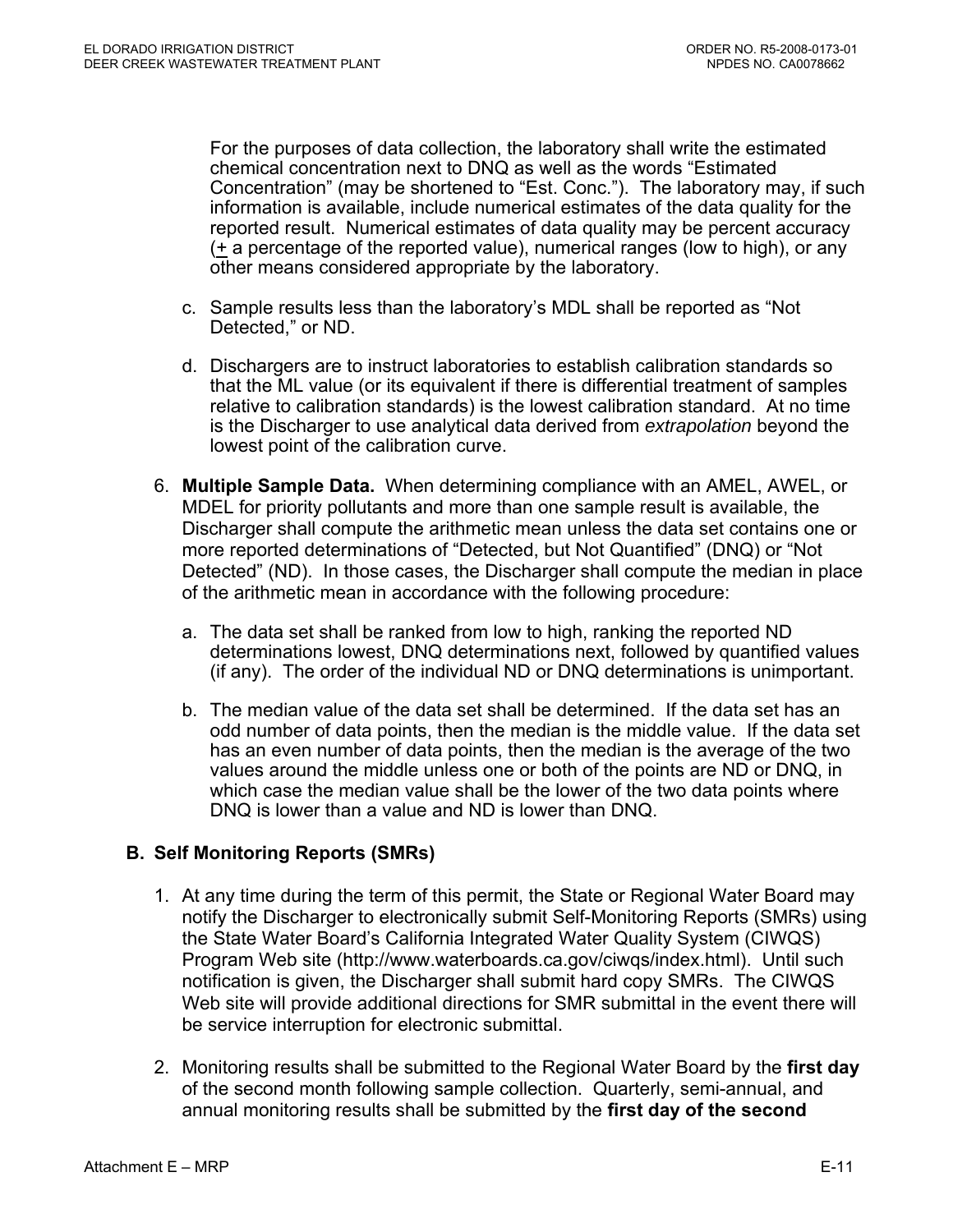**month following each calendar quarter, semi-annual period, and year**, respectively.

- 3. In reporting the monitoring data, the Discharger shall arrange the data in tabular form so that the date, the constituents, and the concentrations are readily discernible. The data shall be summarized in such a manner to illustrate clearly whether the discharge complies with waste discharge requirements. The highest daily maximum for the month, monthly and weekly averages, and medians, and removal efficiencies (%) for BOD and Total Suspended Solids, shall be determined and recorded as needed to demonstrate compliance.
	- **a. Annual Average Limitations**. For constituents with effluent limitations specified as "annual average" the Discharger shall report the annual average in the December SMR. The annual average shall be calculated as the average of the samples gathered for the calendar year.
- 4. With the exception of flow, all constituents monitored on a continuous basis (metered), shall be reported as daily maximums, daily minimums, and daily averages; flow shall be reported as the total volume discharged per day for each day of discharge.
- 5. If the Discharger monitors any pollutant at the locations designated herein more frequently than is required by this Order, the results of such monitoring shall be included in the calculation and reporting of the values required in the discharge monitoring report form. Such increased frequency shall be indicated on the discharge monitoring report form.
- 6. A letter transmitting the self-monitoring reports shall accompany each report. Such a letter shall include a discussion of requirement violations found during the reporting period, and actions taken or planned for correcting noted violations, such as operation or facility modifications. If the Discharger has previously submitted a report describing corrective actions and/or a time schedule for implementing the corrective actions, reference to the previous correspondence will be satisfactory. The transmittal letter shall contain the penalty of perjury statement by the Discharger, or the Discharger's authorized agent, as described in the Standard Provisions.
- 7. SMRs must be submitted to the Regional Water Board, signed and certified as required by the Standard Provisions (Attachment D), to the address listed below:

Regional Water Quality Control Board Central Valley Region NPDES Compliance and Enforcement Unit 11020 Sun Center Dr., Suite #200 Rancho Cordova, CA 95670-6114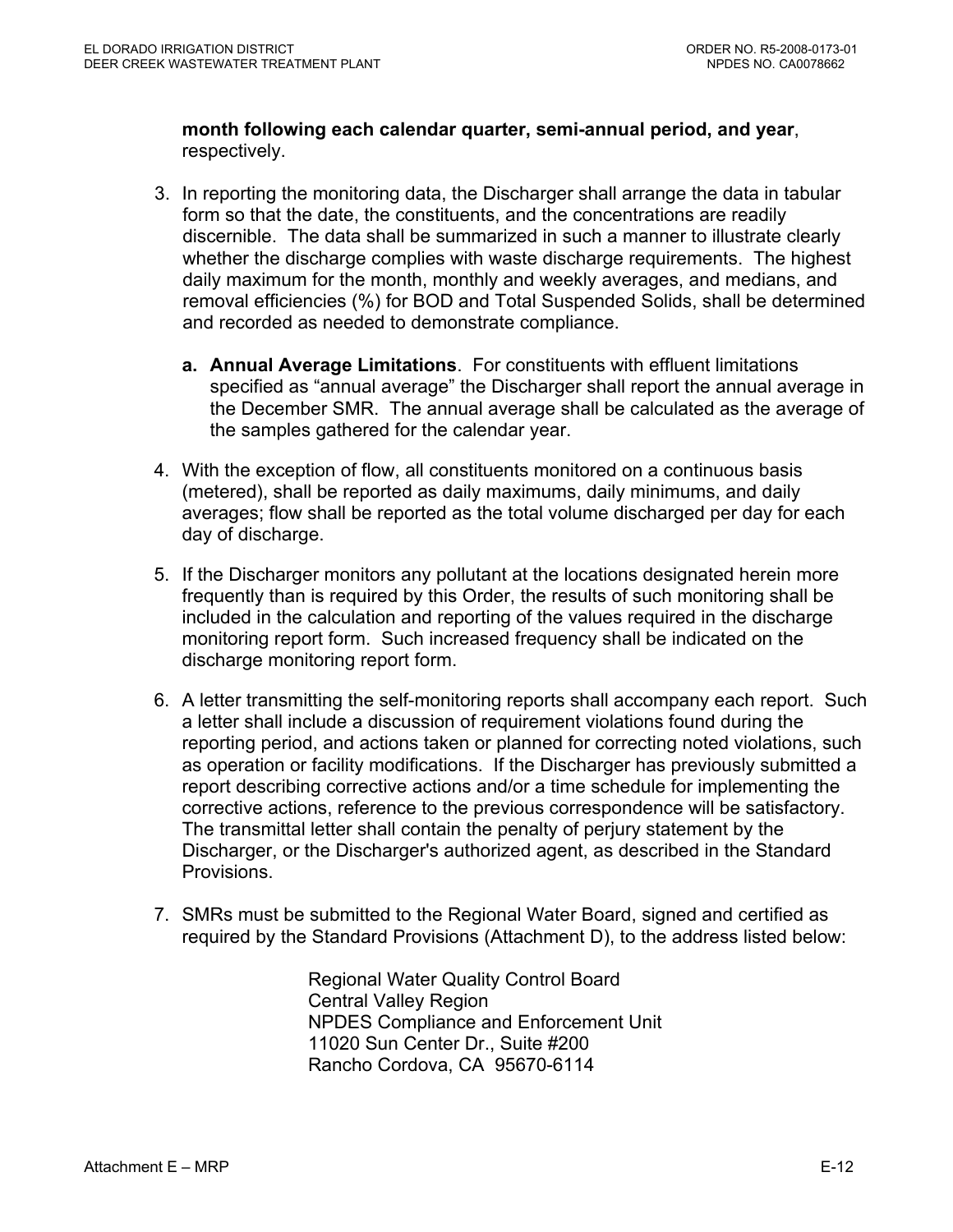8. Monitoring periods and reporting for all required monitoring shall be completed according to the following schedule:

| <b>Sampling</b><br><b>Frequency</b> | <b>Monitoring Period Begins On</b>                                                                                                      | <b>Monitoring Period</b>                                                                                                       | <b>SMR Due Date</b>                                                     |
|-------------------------------------|-----------------------------------------------------------------------------------------------------------------------------------------|--------------------------------------------------------------------------------------------------------------------------------|-------------------------------------------------------------------------|
| Continuous                          | Permit effective date                                                                                                                   | All                                                                                                                            | First day of second<br>calendar month<br>following month of<br>sampling |
| 1/Day                               | Permit effective date                                                                                                                   | (Midnight through 11:59 PM) or any<br>24-hour period that reasonably<br>represents a calendar day for<br>purposes of sampling. | First day of second<br>calendar month<br>following month of<br>sampling |
| X/Week                              | Sunday following permit effective<br>date or on permit effective date if on<br>a Sunday                                                 | Sunday through Saturday                                                                                                        | First day of second<br>calendar month<br>following month of<br>sampling |
| 1/Month                             | First day of calendar month following<br>permit effective date or on permit<br>effective date if that date is first day<br>of the month | First day of calendar month through<br>last day of calendar month                                                              | First day of second<br>calendar month<br>following month of<br>sampling |
| 1/Quarter                           | Closest of 1 January, 1 April, 1 July,<br>or 1 October following (or on) permit<br>effective date                                       | 1 January through 31 March<br>1 April through 30 June<br>1 July through 30 September<br>1 October through 31 December          | 1 May<br>1 August<br>1 November<br>1 February                           |
| 2/Year                              | Closest of 1 January or 1 July<br>following (or on) permit effective date                                                               | 1 January through 30 June<br>1 July through 31 December                                                                        | 1 August<br>1 February                                                  |
| 1/Year                              | 1 January following (or on) permit<br>effective date                                                                                    | 1 January through 31 December                                                                                                  | 1 February                                                              |

#### **Table E-9. Monitoring Periods and Reporting Schedule**

# **C. Discharge Monitoring Reports (DMRs)**

- 1. As described in Section X.B.1 above, at any time during the term of this permit, the State or Regional Water Board may notify the Discharger to electronically submit SMRs that will satisfy federal requirements for submittal of Discharge Monitoring Reports (DMRs). Until such notification is given, the Discharger shall submit DMRs in accordance with the requirements described below.
- 2. DMRs must be signed and certified as required by the standard provisions (Attachment D). The Discharger shall submit the original DMR and one copy of the DMR to the address listed below: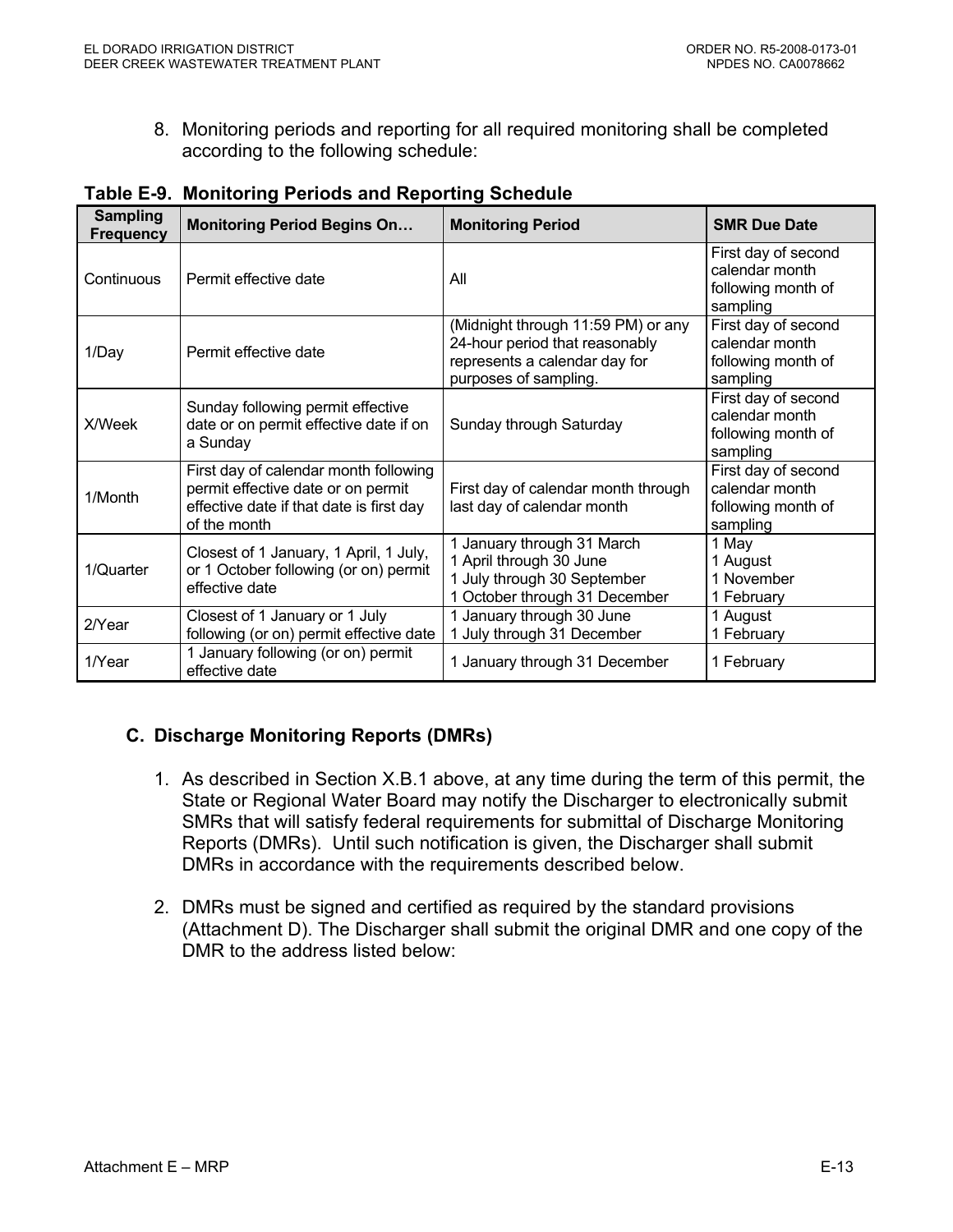| <b>Standard Mail</b>                | FedEx/UPS/<br><b>Other Private Carriers</b> |
|-------------------------------------|---------------------------------------------|
| State Water Resources Control Board | <b>State Water Resources Control Board</b>  |
| Division of Water Quality           | <b>Division of Water Quality</b>            |
| c/o DMR Processing Center           | c/o DMR Processing Center                   |
| <b>PO Box 100</b>                   | 1001   Street, 15 <sup>th</sup> Floor       |
| Sacramento, CA 95812-1000           | Sacramento, CA 95814                        |

3. All discharge monitoring results must be reported on the official USEPA pre-printed DMR forms (EPA Form 3320-1). Forms that are self-generated cannot be accepted unless they follow the exact same format as EPA form 3320-1.

#### **D. Other Reports**

1. **Progress Reports.** As specified in the Special Provisions, progress reports shall be submitted in accordance with the following reporting requirements. At minimum, the progress reports shall include a discussion of the status of final compliance, whether the Discharger is on schedule to meet the final compliance date, and the remaining tasks to meet the final compliance date.

# **Table E-10. Reporting Requirements for Special Provisions Progress Reports**

| <b>Special Provision</b>                  | <b>Reporting Requirements</b> |
|-------------------------------------------|-------------------------------|
| Temperature Site-Specific Objective Study | 1 May 2009                    |
| (section VI.C.2.c)                        | 1 May 2010                    |

- 2. Within **60 days** of permit adoption, the Discharger shall submit a report outlining minimum levels, method detection limits, and analytical methods for approval, with a goal to achieve detection levels below applicable water quality criteria. At a minimum, the Discharger shall comply with the monitoring requirements for CTR constituents as outlined in Section 2.3 and 2.4 of the *Policy for Implementation of Toxics Standards for Inland Surface Waters, Enclosed Bays, and Estuaries of California*, adopted 2 March 2000 by the State Water Resources Control Board. All peaks identified by analytical methods shall be reported.
- 3. The Discharger's sanitary sewer system collects wastewater using sewers, pipes, pumps, and/or other conveyance systems and directs the raw sewage to the wastewater treatment plant. A "sanitary sewer overflow" is defined as a discharge to ground or surface water from the sanitary sewer system at any point upstream of the wastewater treatment plant. Sanitary sewer overflows are prohibited by this Order. All violations must be reported as required in Standard Provisions. Facilities (such as wet wells, regulated impoundments, tanks, highlines, *etc*.) may be part of a sanitary sewer system and discharges to these facilities are not considered sanitary sewer overflows, provided that the waste is fully contained within these temporary storage facilities.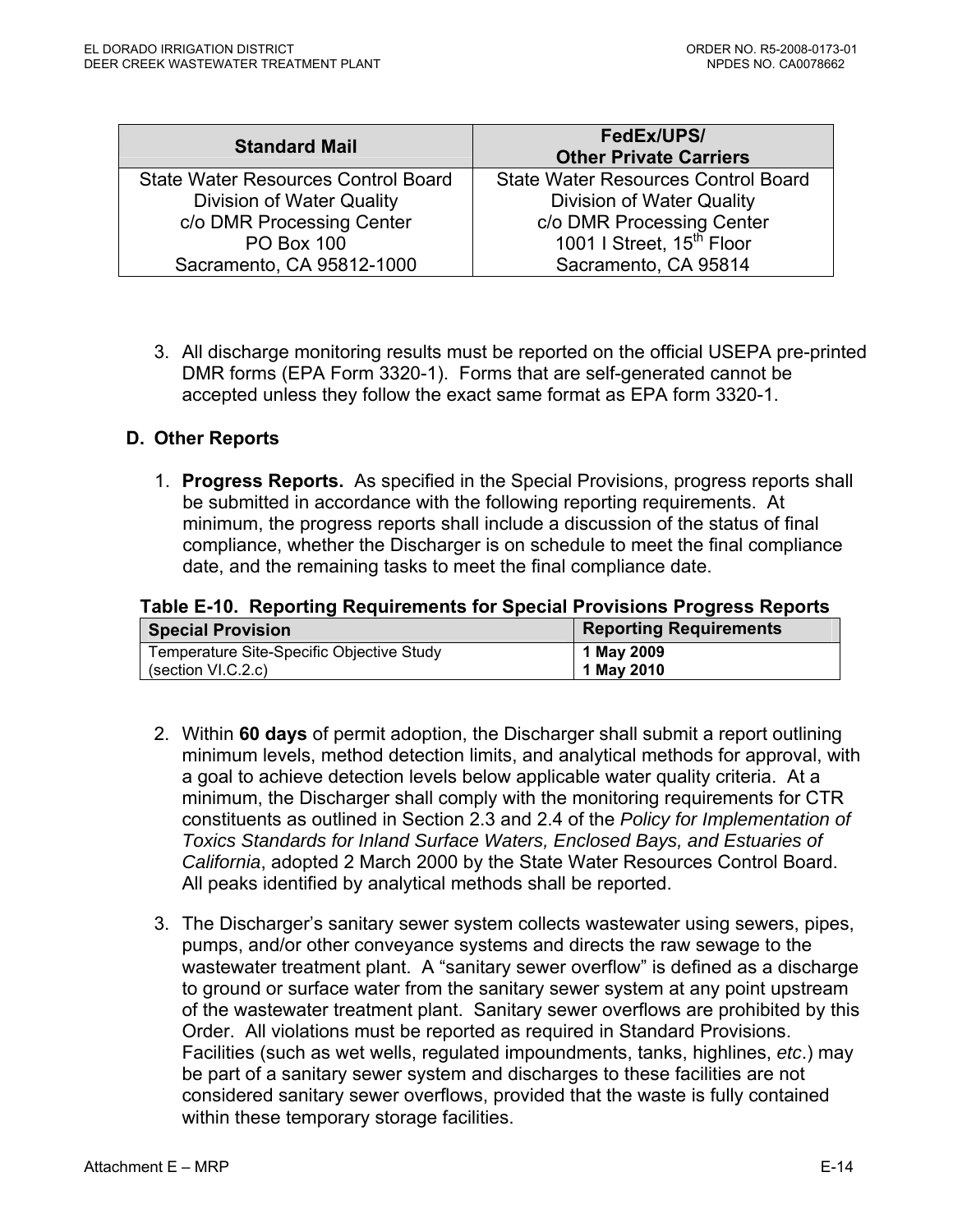- 4. **Annual Operations Report**. By **28 February** of each year, the Discharger shall submit a written report to the Executive Officer containing the following:
	- a. The names, certificate grades, and general responsibilities of all persons employed at the Facility.
	- b. The names and telephone numbers of persons to contact regarding the plant for emergency and routine situations.
	- c. A statement certifying when the flow meter(s) and other monitoring instruments and devices were last calibrated, including identification of who performed the calibration.
	- d. A statement certifying whether the current operation and maintenance manual, and contingency plan, reflect the wastewater treatment plant as currently constructed and operated, and the dates when these documents were last revised and last reviewed for adequacy.
	- e. The Discharger may also be requested to submit an annual report to the Regional Water Board with both tabular and graphical summaries of the monitoring data obtained during the previous year. Any such request shall be made in writing. The report shall discuss the compliance record. If violations have occurred, the report shall also discuss the corrective actions taken and planned to bring the discharge into full compliance with the waste discharge requirements.
- 5. **Annual Pretreatment Reporting Requirements.** The Discharger shall submit annually a report to the Regional Water Board, with copies to USEPA Region 9 and the State Water Board, describing the Discharger's pretreatment activities over the previous 12 months. In the event that the Discharger is not in compliance with any conditions or requirements of this Order, including noncompliance with pretreatment audit/compliance inspection requirements, then the Discharger shall also include the reasons for noncompliance and state how and when the Discharger shall comply with such conditions and requirements.

The Discharger may combine annual pretreatment reporting requirements for both this Facility and their El Dorado Hills Wastewater Treatment Plant (CA0078671). If the reports are combined for both plants, then the Discharger shall note so in its transmittal letter accompanying the submission of the annual report.

An annual report shall be submitted by **28 February** and include at least the following items:

a. A summary of analytical results from representative, flow proportioned, 24-hour composite sampling of the POTW's influent and effluent for those pollutants USEPA has identified under Section 307(a) of the CWA which are known or suspected to be discharged by industrial users.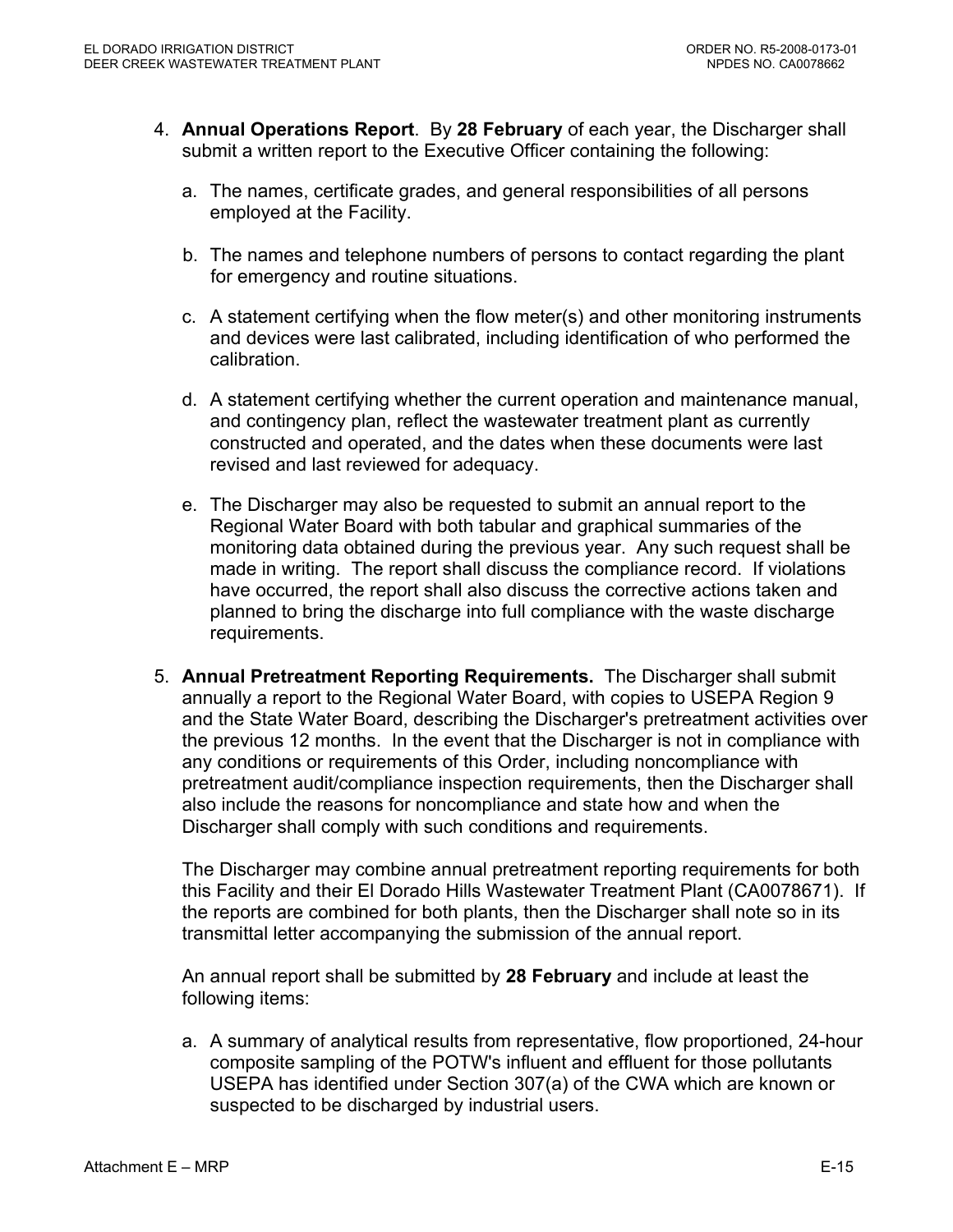Sludge shall be sampled during the same 24-hour period and analyzed for the same pollutants as the influent and effluent sampling and analysis. The sludge analyzed shall be a composite sample of a minimum of 12 discrete samples taken at equal time intervals over the 24-hour period. Wastewater and sludge sampling and analysis shall be performed at least annually. The Discharger shall also provide any influent, effluent or sludge monitoring data for non-priority pollutants which may be causing or contributing to Interference, Pass-Through or adversely impacting sludge quality. Sampling and analysis shall be performed in accordance with the techniques prescribed in 40 CFR 136 and amendments thereto.

- b. A discussion of Upset, Interference, or Pass-Through incidents, if any, at the treatment plant, which the Discharger knows or suspects were caused by industrial users of the POTW. The discussion shall include the reasons why the incidents occurred, the corrective actions taken and, if known, the name and address of, the industrial user(s) responsible. The discussion shall also include a review of the applicable pollutant limitations to determine whether any additional limitations, or changes to existing requirements, may be necessary to prevent Pass-Through, Interference, or noncompliance with sludge disposal requirements.
- c. The cumulative number of industrial users that the Discharger has notified regarding Baseline Monitoring Reports and the cumulative number of industrial user responses.
- d. An updated list of the Discharger's industrial users including their names and addresses, or a list of deletions and additions keyed to a previously submitted list. The Discharger shall provide a brief explanation for each deletion. The list shall identify the industrial users subject to federal categorical standards by specifying which set(s) of standards are applicable. The list shall indicate which categorical industries, or specific pollutants from each industry, are subject to local limitations that are more stringent than the federal categorical standards. The Discharger shall also list the noncategorical industrial users that are subject only to local discharge limitations. The Discharger shall characterize the compliance status through the year of record of each industrial user by employing the following descriptions:
	- i. Complied with baseline monitoring report requirements (where applicable);
	- ii. Consistently achieved compliance;
	- iii. Inconsistently achieved compliance;
	- iv. Significantly violated applicable pretreatment requirements as defined by 40 CFR 403.8(f)(2)(vii);
	- v. Complied with schedule to achieve compliance (include the date final compliance is required);
	- vi. Did not achieve compliance and not on a compliance schedule; and
	- vii. Compliance status unknown.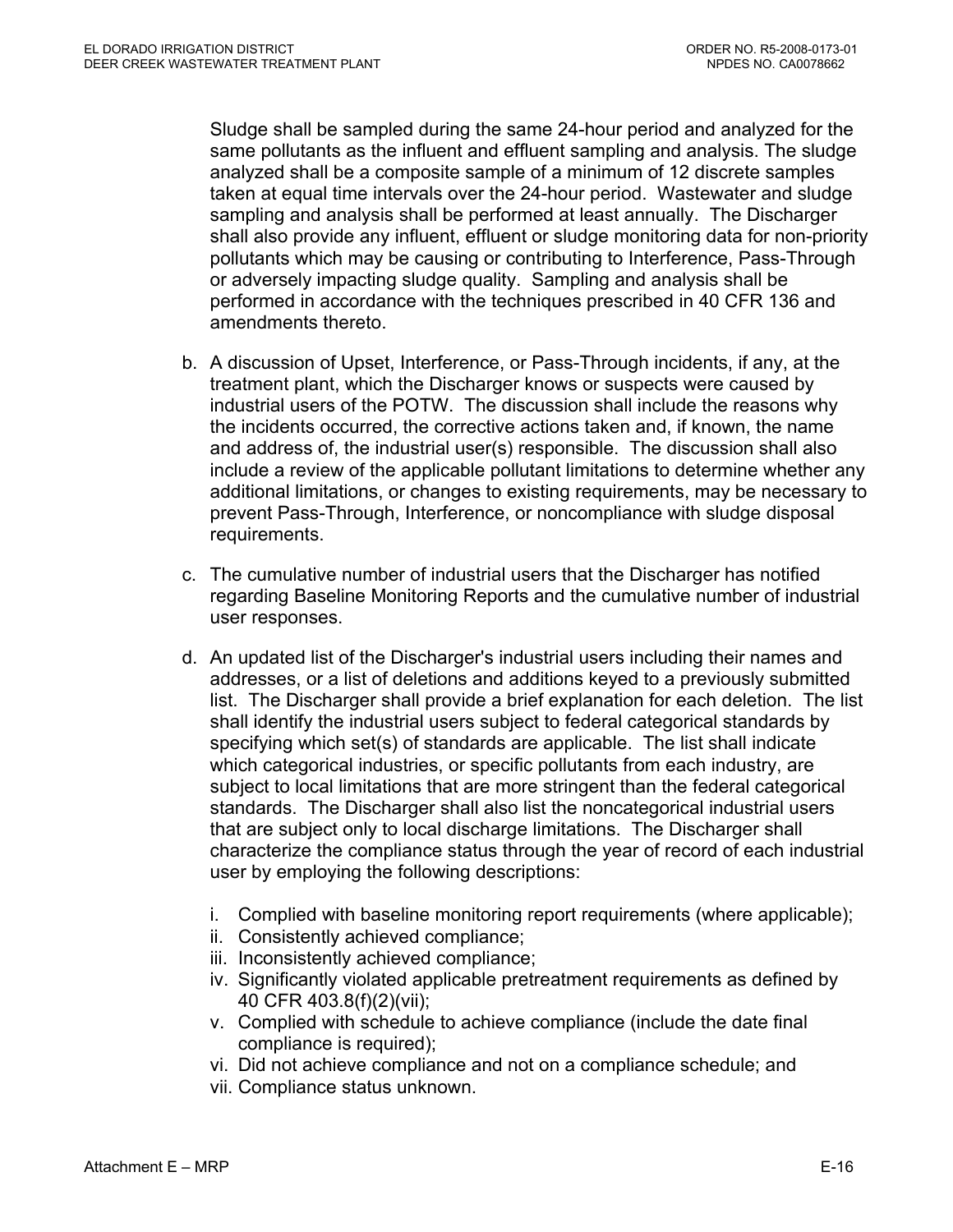A report describing the compliance status of each industrial user characterized by the descriptions in items iii. through vii. above shall be submitted for each calendar year **by 28 February of each year**. The report shall identify the specific compliance status of each such industrial user and shall also identify the compliance status of the POTW with regards to audit/pretreatment compliance inspection requirements. If none of the aforementioned conditions exist, at a minimum, a letter indicating that all industries are in compliance and no violations or changes to the pretreatment program have occurred during the quarter must be submitted. The information required in the fourth quarter report shall be included as part of the annual report. This quarterly reporting requirement shall commence upon issuance of this Order.

- e. A summary of the inspection and sampling activities conducted by the Discharger during the past year to gather information and data regarding the industrial users. The summary shall include:
	- i. the names and addresses of the industrial users subjected to surveillance and an explanation of whether they were inspected, sampled, or both and the frequency of these activities at each user; and
	- ii. the conclusions or results from the inspection or sampling of each industrial user.
- f. A summary of the compliance and enforcement activities during the past year. The summary shall include the names and addresses of the industrial users affected by the following actions:
	- i. Warning letters or notices of violation regarding the industrial users' apparent noncompliance with federal categorical standards or local discharge limitations. For each industrial user, identify whether the apparent violation concerned the federal categorical standards or local discharge limitations.
	- ii. Administrative orders regarding the industrial users noncompliance with federal categorical standards or local discharge limitations. For each industrial user, identify whether the violation concerned the federal categorical standards or local discharge limitations.
	- iii. Civil actions regarding the industrial users' noncompliance with federal categorical standards or local discharge limitations. For each industrial user, identify whether the violation concerned the federal categorical standards or local discharge limitations.
	- iv. Criminal actions regarding the industrial users noncompliance with federal categorical standards or local discharge limitations. For each industrial user, identify whether the violation concerned the federal categorical standards or local discharge limitations.
	- v. Assessment of monetary penalties. For each industrial user identify the amount of the penalties.
	- vi. Restriction of flow to the POTW.
	- vii. Disconnection from discharge to the POTW.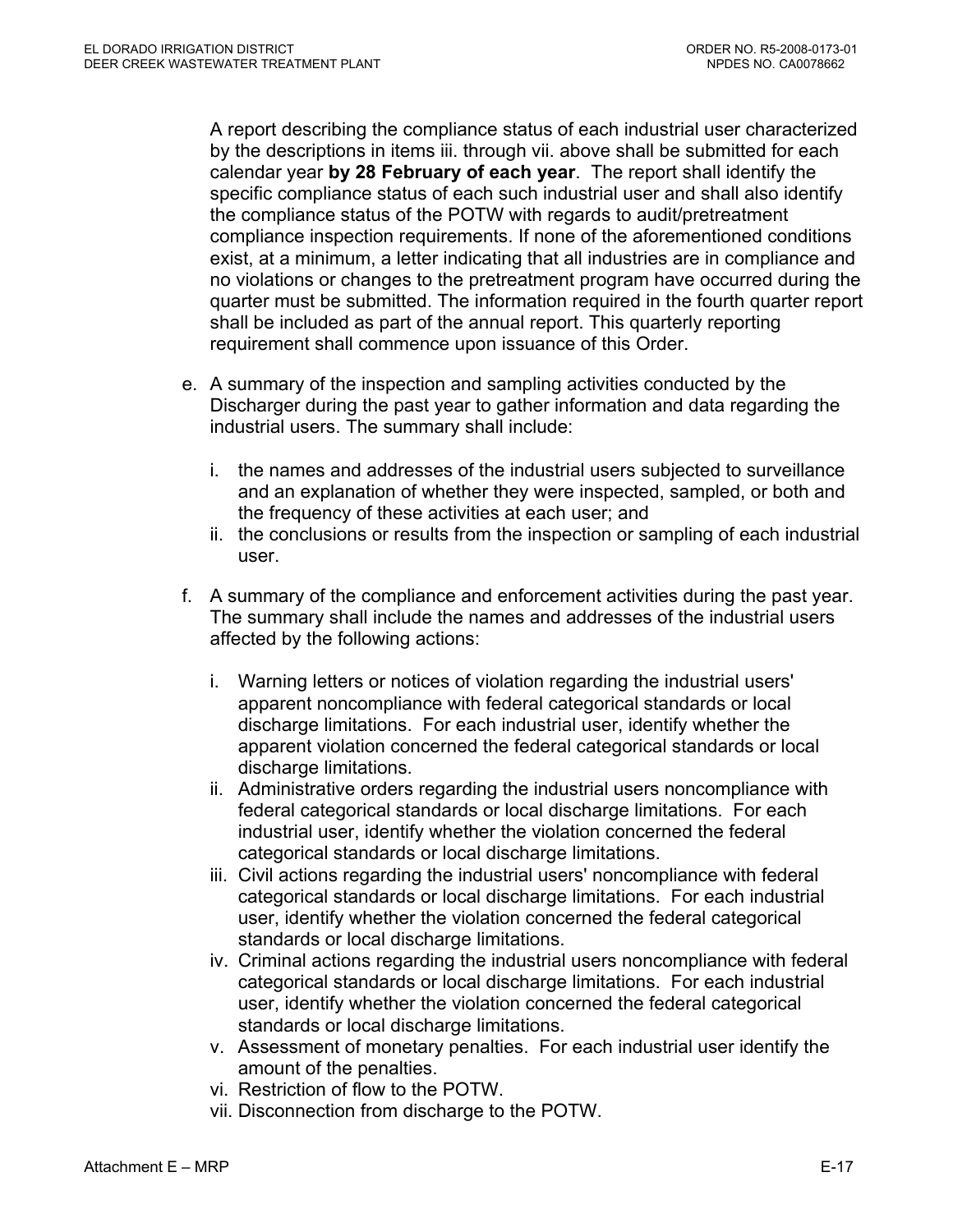- g. A description of any significant changes in operating the pretreatment program which differ from the information in the Discharger's approved Pretreatment Program including, but not limited to, changes concerning: the program's administrative structure, local industrial discharge limitations, monitoring program or monitoring frequencies, legal authority or enforcement policy, funding mechanisms, resource requirements, or staffing levels.
- h. A summary of the annual pretreatment budget, including the cost of pretreatment program functions and equipment purchases.

Duplicate signed copies of these Pretreatment Program reports shall be submitted to the Regional Water Board and the:

> State Water Resources Control Board Division of Water Quality 1001 I Street or P.O. Box 100 Sacramento, CA 95812

> > and the

Regional Administrator U.S. Environmental Protection Agency W-5 75 Hawthorne Street San Francisco, CA 94105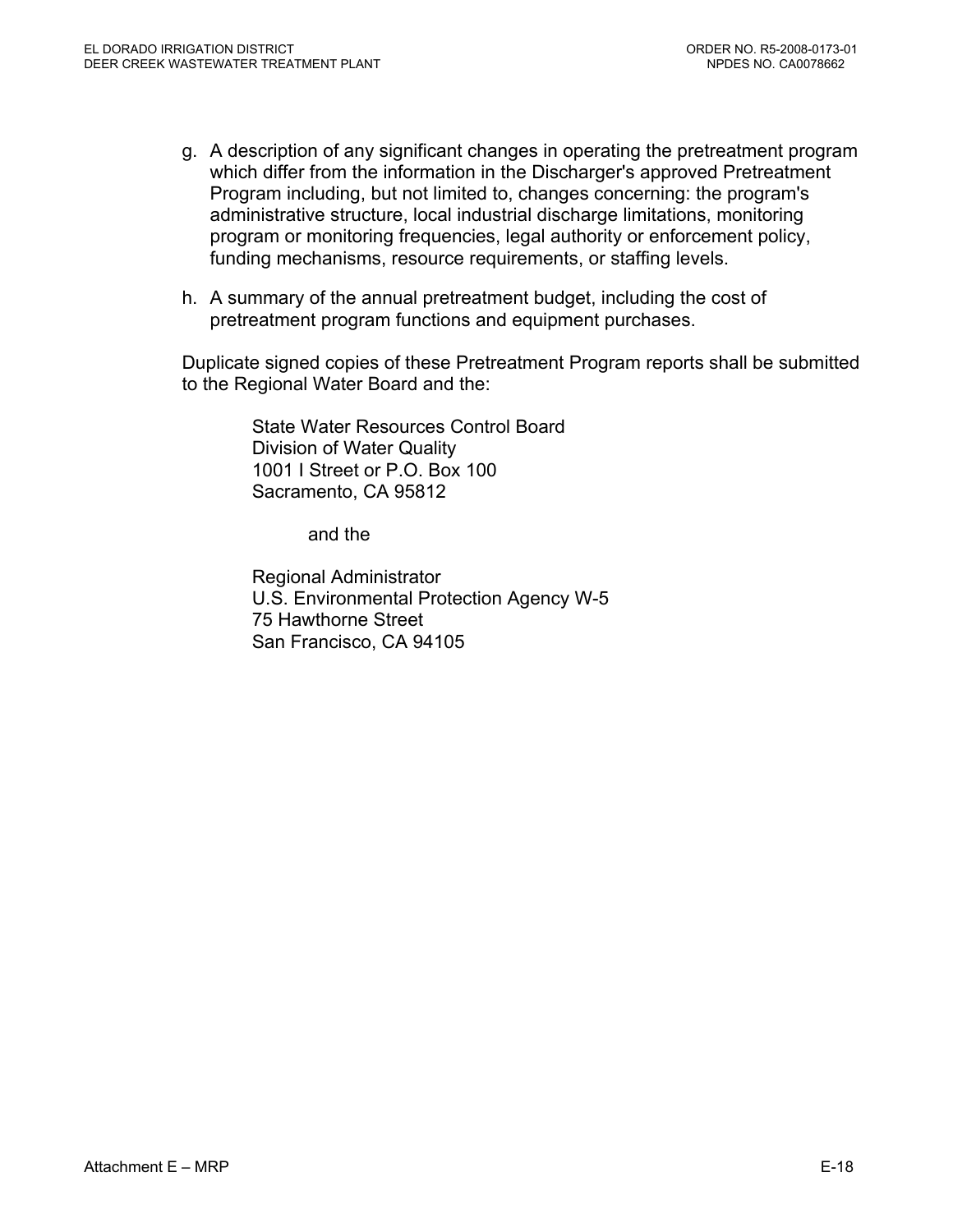# **ATTACHMENT F – FACT SHEET**

#### **Table of Contents**

| $\mathbf{II}$ . |             |                                                                                  |  |  |  |
|-----------------|-------------|----------------------------------------------------------------------------------|--|--|--|
|                 | A.          | Description of Wastewater and Biosolids Treatment or Controls  F-3               |  |  |  |
|                 | <b>B.</b>   |                                                                                  |  |  |  |
|                 | C.          | Summary of Existing Requirements and Self-Monitoring Report (SMR) Data  F-4      |  |  |  |
|                 | D.          |                                                                                  |  |  |  |
|                 | Е.          |                                                                                  |  |  |  |
| III.            |             |                                                                                  |  |  |  |
|                 | А.          |                                                                                  |  |  |  |
|                 | <b>B.</b>   |                                                                                  |  |  |  |
|                 | $C_{\cdot}$ |                                                                                  |  |  |  |
|                 | D.          |                                                                                  |  |  |  |
|                 | Е.          |                                                                                  |  |  |  |
| IV.             |             | Rationale For Effluent Limitations and Discharge Specifications F-11             |  |  |  |
|                 | Α.          |                                                                                  |  |  |  |
|                 | В.          |                                                                                  |  |  |  |
|                 |             | $1_{\cdot}$                                                                      |  |  |  |
|                 |             | 2.                                                                               |  |  |  |
|                 | C.          |                                                                                  |  |  |  |
|                 |             | 1.                                                                               |  |  |  |
|                 |             | Applicable Beneficial Uses and Water Quality Criteria and Objectives  F-15<br>2. |  |  |  |
|                 |             | 3.                                                                               |  |  |  |
|                 |             | 4.                                                                               |  |  |  |
|                 |             | 5.                                                                               |  |  |  |
|                 | D.          |                                                                                  |  |  |  |
|                 |             | 1.                                                                               |  |  |  |
|                 |             | 2.                                                                               |  |  |  |
|                 |             | 3.                                                                               |  |  |  |
|                 |             | 4.                                                                               |  |  |  |
|                 | Е.          |                                                                                  |  |  |  |
|                 | F.          |                                                                                  |  |  |  |
|                 |             |                                                                                  |  |  |  |
| V.              |             |                                                                                  |  |  |  |
|                 | A.          |                                                                                  |  |  |  |
|                 | В.          |                                                                                  |  |  |  |
| VI.             |             |                                                                                  |  |  |  |
|                 | Α.          |                                                                                  |  |  |  |
|                 | Β.          |                                                                                  |  |  |  |
|                 | $C_{\cdot}$ |                                                                                  |  |  |  |
|                 | D.          |                                                                                  |  |  |  |
|                 | Е.          |                                                                                  |  |  |  |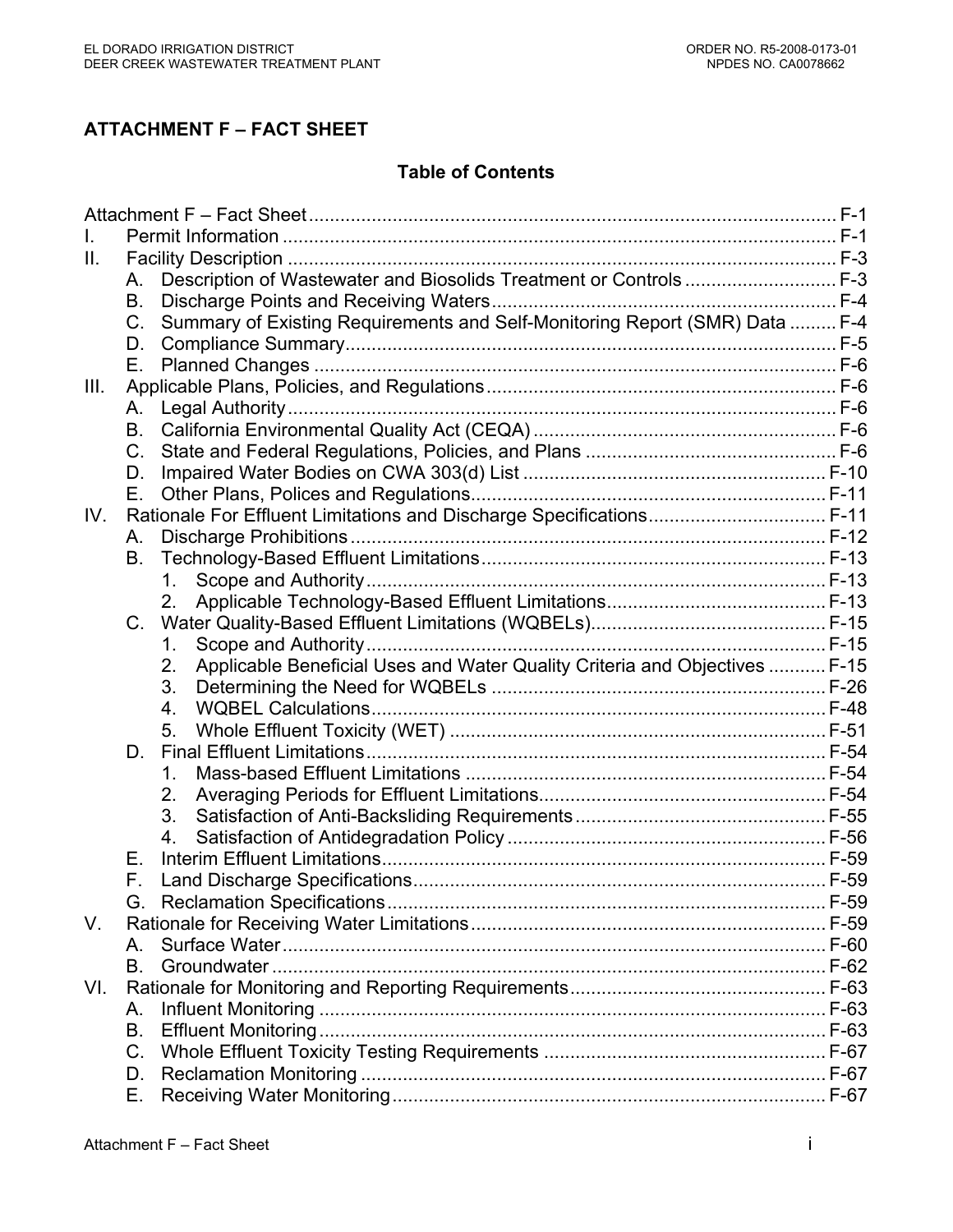|      |    |    | $F-68$ |
|------|----|----|--------|
| VII. |    |    |        |
|      | A  |    | F-69   |
|      | B. |    | F-69   |
|      |    | 1. | F-69   |
|      |    | 2. |        |
|      |    | 3. |        |
|      |    | 4. |        |
|      |    | 5. |        |
|      |    | 6. |        |
|      |    |    |        |
|      |    |    |        |
|      | A  |    |        |
|      | B. |    |        |
|      | C. |    |        |
|      | D. |    | $F-77$ |
|      | Е. |    | $F-77$ |
|      | F. |    |        |
|      | G  |    |        |
|      |    |    |        |

# **List of Tables**

|    | Table F-7. Summary of ECA Evaluations for CTR Hardness-dependent Metals F-26               |
|----|--------------------------------------------------------------------------------------------|
|    |                                                                                            |
|    | Table F-8. Water Quality Characteristics of Hardness and pH in Deer Creek Compared to Arid |
|    | $F-30$                                                                                     |
|    | Table F-9. Fish Species Present in Deer Creek Compared to the Arid West Surface Waters. F- |
| 31 |                                                                                            |
|    | Table F-10. Invertebrate Species Present in Deer Creek Compared to the Arid West Surface   |
|    | Waters                                                                                     |
|    |                                                                                            |
|    |                                                                                            |
|    |                                                                                            |
|    |                                                                                            |
|    |                                                                                            |
|    |                                                                                            |
|    |                                                                                            |
|    |                                                                                            |
|    |                                                                                            |
|    |                                                                                            |
|    |                                                                                            |
|    |                                                                                            |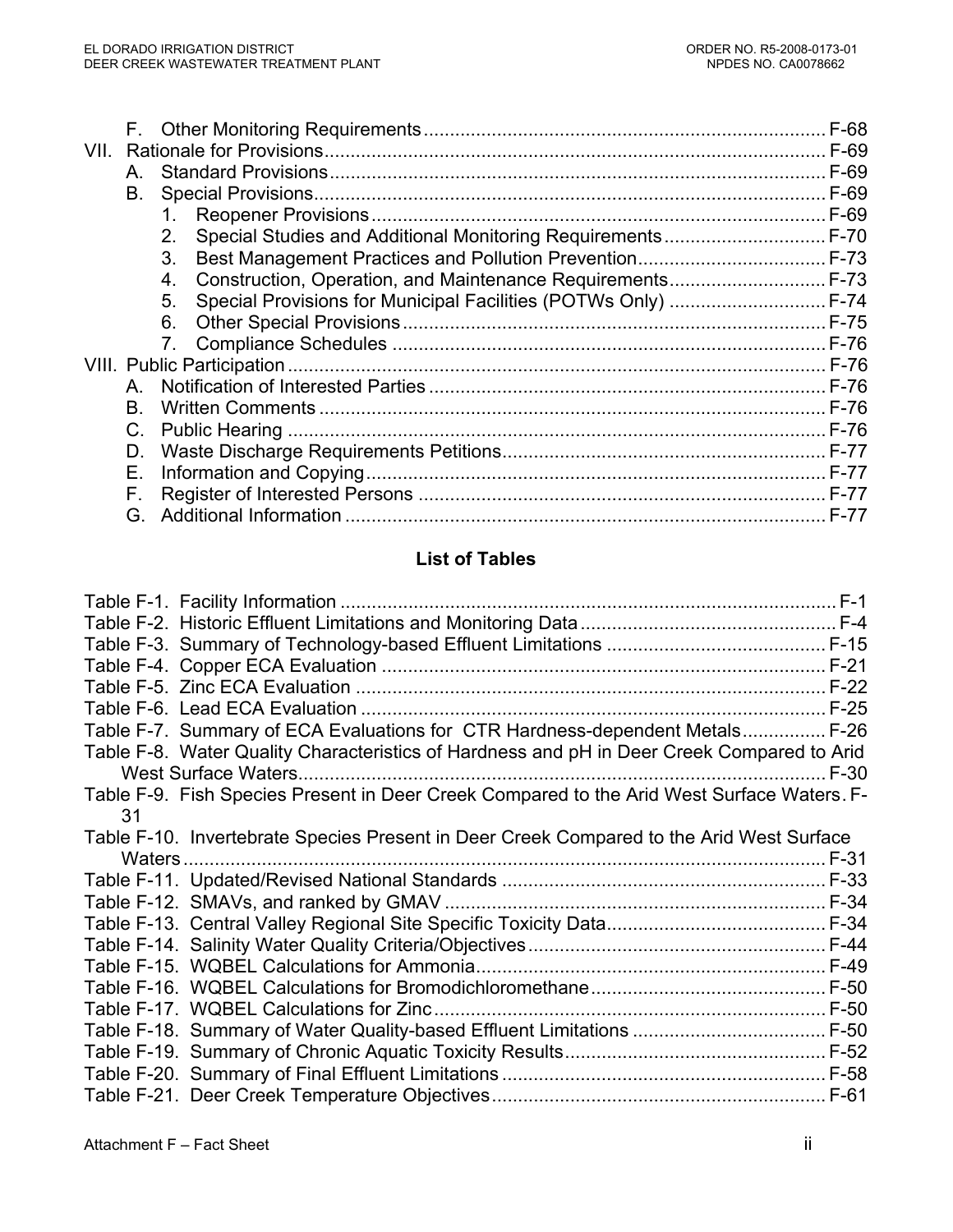# **ATTACHMENT F – FACT SHEET**

As described in section II of this Order, this Fact Sheet includes the legal requirements and technical rationale that serve as the basis for the requirements of this Order.

This Order has been prepared under a standardized format to accommodate a broad range of discharge requirements for Dischargers in California. Only those sections or subsections of this Order that are specifically identified as "not applicable" have been determined not to apply to this Discharger. Sections or subsections of this Order not specifically identified as "not applicable" are fully applicable to this Discharger.

### **I. PERMIT INFORMATION**

The following table summarizes administrative information related to the facility.

| <b>WDID</b>                                 | 5B090102001                                                         |  |  |  |  |  |
|---------------------------------------------|---------------------------------------------------------------------|--|--|--|--|--|
| <b>Discharger</b>                           | El Dorado Irrigation District                                       |  |  |  |  |  |
| <b>Name of Facility</b>                     | Deer Creek Wastewater Treatment Plant                               |  |  |  |  |  |
|                                             | 1565 Deer Creek Road                                                |  |  |  |  |  |
| <b>Facility Address</b>                     | Cameron Park, CA 95682                                              |  |  |  |  |  |
|                                             | El Dorado County                                                    |  |  |  |  |  |
| <b>Facility Contact, Title</b><br>and Phone | Vickie Caulfield, Division Manager, Operations, (530) 642-4058      |  |  |  |  |  |
| <b>Authorized Person to</b>                 | Tim Sullivan, Senior Engineer, (530) 642-4177                       |  |  |  |  |  |
| <b>Sign and Submit</b>                      | Vickie Caulfield, Division Manager, Operations, (530) 642-4058      |  |  |  |  |  |
| <b>Reports</b>                              | Jason Lawrence, Plant Supervisor, (530) 672-9044                    |  |  |  |  |  |
| <b>Mailing Address</b>                      | 2890 Mosquito Road                                                  |  |  |  |  |  |
|                                             | Placerville, CA 95667                                               |  |  |  |  |  |
| <b>Billing Address</b>                      | Same as Mailing Address                                             |  |  |  |  |  |
| <b>Type of Facility</b>                     | Publicly Owned Treatment Works (POTW)                               |  |  |  |  |  |
| <b>Major or Minor Facility</b>              | Major                                                               |  |  |  |  |  |
| <b>Threat to Water Quality</b>              | 1                                                                   |  |  |  |  |  |
| <b>Complexity</b>                           | A                                                                   |  |  |  |  |  |
| <b>Pretreatment Program</b>                 | Y                                                                   |  |  |  |  |  |
| <b>Reclamation</b>                          | Master Reclamation Permit, Order No. 5-01-146                       |  |  |  |  |  |
| <b>Requirements</b>                         | El Dorado Irrigation District, El Dorado Hills and Deer Creek WWTPs |  |  |  |  |  |
| <b>Facility Permitted Flow</b>              | 3.6 million gallons per day (MGD) average dry weather flow          |  |  |  |  |  |
| <b>Facility Design Flow</b>                 | 3.6 MGD average dry weather flow                                    |  |  |  |  |  |
| <b>Watershed</b>                            | <b>Upper Cosumnes</b>                                               |  |  |  |  |  |
| <b>Receiving Water</b>                      | Deer Creek                                                          |  |  |  |  |  |
| <b>Receiving Water Type</b>                 | Inland surface water                                                |  |  |  |  |  |

**Table F-1. Facility Information**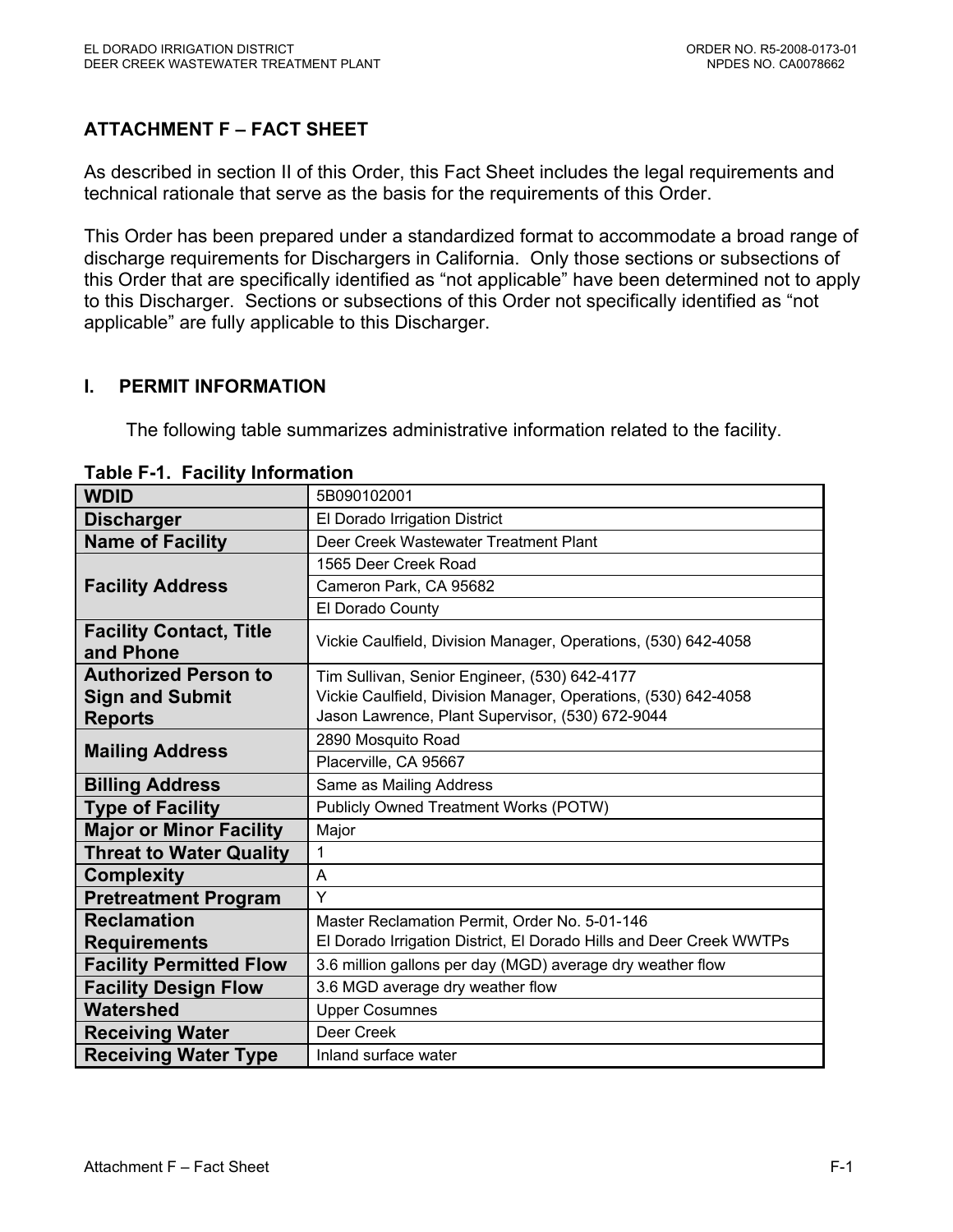**A.** El Dorado Irrigation District (hereinafter Discharger) is the owner and operator of the Deer Creek Wastewater Treatment Plant (hereinafter Facility), a POTW.

For the purposes of this Order, references to the "discharger" or "permittee" in applicable federal and state laws, regulations, plans, or policy are held to be equivalent to references to the Discharger herein.

- **B.** The Facility discharges wastewater to Deer Creek, a water of the United States, and is currently regulated by Order No. R5-2002-0210, which was adopted on 6 December 2002 and expired on 31 December 2007. The Regional Water Board simultaneously adopted Cease and Desist Order (CDO) No. R5-2002-0211, providing a time schedule for the Discharger to comply with Receiving Water Limitations and complete amendments to the Water Quality Control Plan for the Sacramento and San Joaquin River Basins (Basin Plan) water quality objectives for pH, turbidity and temperature by 1 December 2003. CDO No. R5-2002-0211 also provided a time schedule for the Discharger to comply with effluent limitations for nitrite, nitrate plus nitrite, and total trihalomethanes by 30 December 2006.
- **C.** On 19 July 2002, site-specific Water Quality Objectives for pH and turbidity for Deer Creek in El Dorado County were adopted by the Regional Water Board, then approved by the State Water Resources Control Board (State Water Board), State of California Office of Administrative Law (OAL) and the USEPA, prior to becoming effective on 21 October 2003.
- **D.** On 17 October 2003, the Regional Water Board adopted Amendment No. 1 to CDO No. R5-2002-0211 to extend the compliance period for the Discharger to comply with Receiving Water Limitations for pH, turbidity and temperature until 1 December 2004.
- **E.** On 17 March 2005, the Regional Water Board adopted Amendment No. 1 to Order No. R5-2002-0210 (Resolution No. R5-2005-0028), amending the permit receiving water requirements to reflect the Basin Plan amendment for pH and turbidity. The Regional Water Board simultaneously adopted Resolution No. R5-2005-0029, amending the findings and orders of CDO No. R5-2002-0211 (as amended by Amendment No. 1), to reflect the amended receiving water limitations for pH and turbidity, require the Discharger's immediate compliance with the receiving water limitations for pH and turbidity, and include a new compliance schedule for the Discharger to comply with the receiving water limitation for temperature by 1 December 2005.
- **F.** On 16 September 2005, the Site-Specific Temperature Objective for Deer Creek in El Dorado and Sacramento Counties was adopted by the Regional Water Board, then approved by the State Water Board, OAL, and USEPA, prior to becoming effective on 17 May 2006.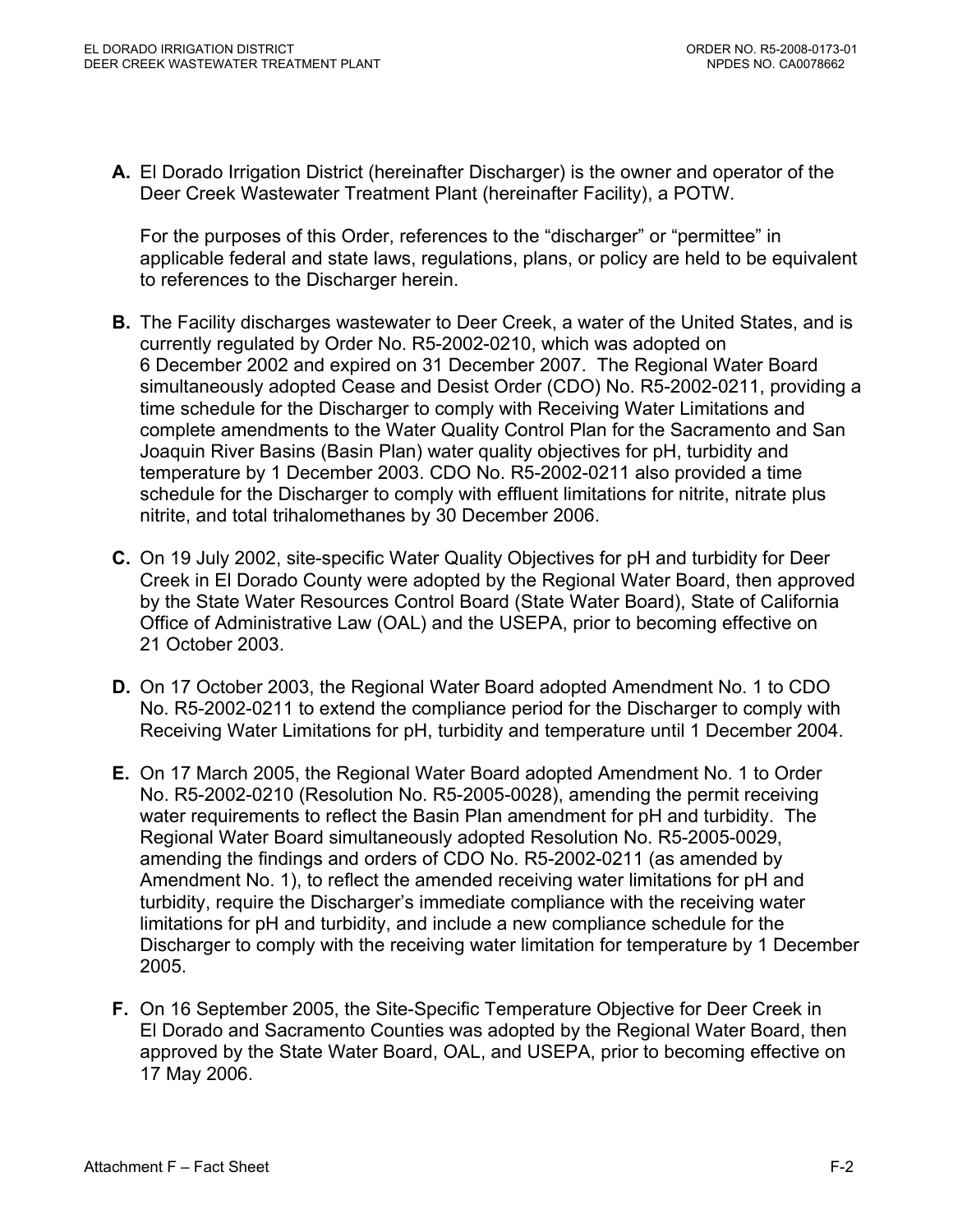- **G.** The Discharger complied with the requirements of CDO No. R5-2002-0211 (as amended by Amendment No.1 and Resolution No. R5-2005-0029), and the corresponding compliance dates. Therefore, the Regional Water Board adopted Resolution No. R5-2007-0008 on 25 January 2007, rescinding CDO No. R5-2002-0211 and subsequent amendments. The Regional Water Board simultaneously adopted Amendment No. 2 to Order No. R5-2002-0210 to include receiving water temperature limitations based on the objectives set by the Basin Plan amendment for temperature.
- **H.** The terms and conditions of Order No. R5-2002-0210 and subsequent amendments have been automatically continued and remain in effect until new Waste Discharge Requirements (WDRs) and National Pollutant Discharge Elimination System (NPDES) permit are adopted pursuant to this Order.
- **I.** The Discharger filed a report of waste discharge and submitted an application for renewal of its WDRs and NPDES permit on 2 July 2007. A site visit was conducted on 24 April 2008 to observe operations and collect additional data to develop permit limitations and conditions.

# **II. FACILITY DESCRIPTION**

The Discharger provides sewerage service for the communities of Cameron Park and Deer Creek/Motherlode and serves a population of approximately 20,000. The design average dry weather flow capacity is 3.6 MGD.

# **A. Description of Wastewater and Biosolids Treatment or Controls**

The treatment system at the Facility consists of influent siphon system, headworks (consisting of fine screens with grinding, manual bar screens, and grit removal), primary clarification, influent equalization, emergency storage, secondary treatment including biological nutrient removal (BNR), polymer feed, tertiary filtration, and ultraviolet (UV) disinfection. Sodium hypochlorite is used only to maintain residual chlorine in the recycled water pipeline leaving the Facility. Sludge is aerobically digested, gravity thickened, dewatered using a belt filter press, and lime stabilized. Dried biosolids are applied to local farmland or hauled to a landfill.

The Facility has the design capacity to treat 3.6 MGD average dry weather flow, 13.1 MGD of unequalized peak daily flow, and 10.3 MGD of peak equalized flow to liquid treatment. Actual annual average daily flows experienced from May 2004 to April 2005, May 2005 to April 2006, and May 2006 to April 2007 are 3.06 MGD, 3.41 MGD, and 3.23 MGD, respectively. Actual maximum daily flows experienced for the same periods were 7.45 MGD, 10.38 MGD, and 7.14 MGD, respectively.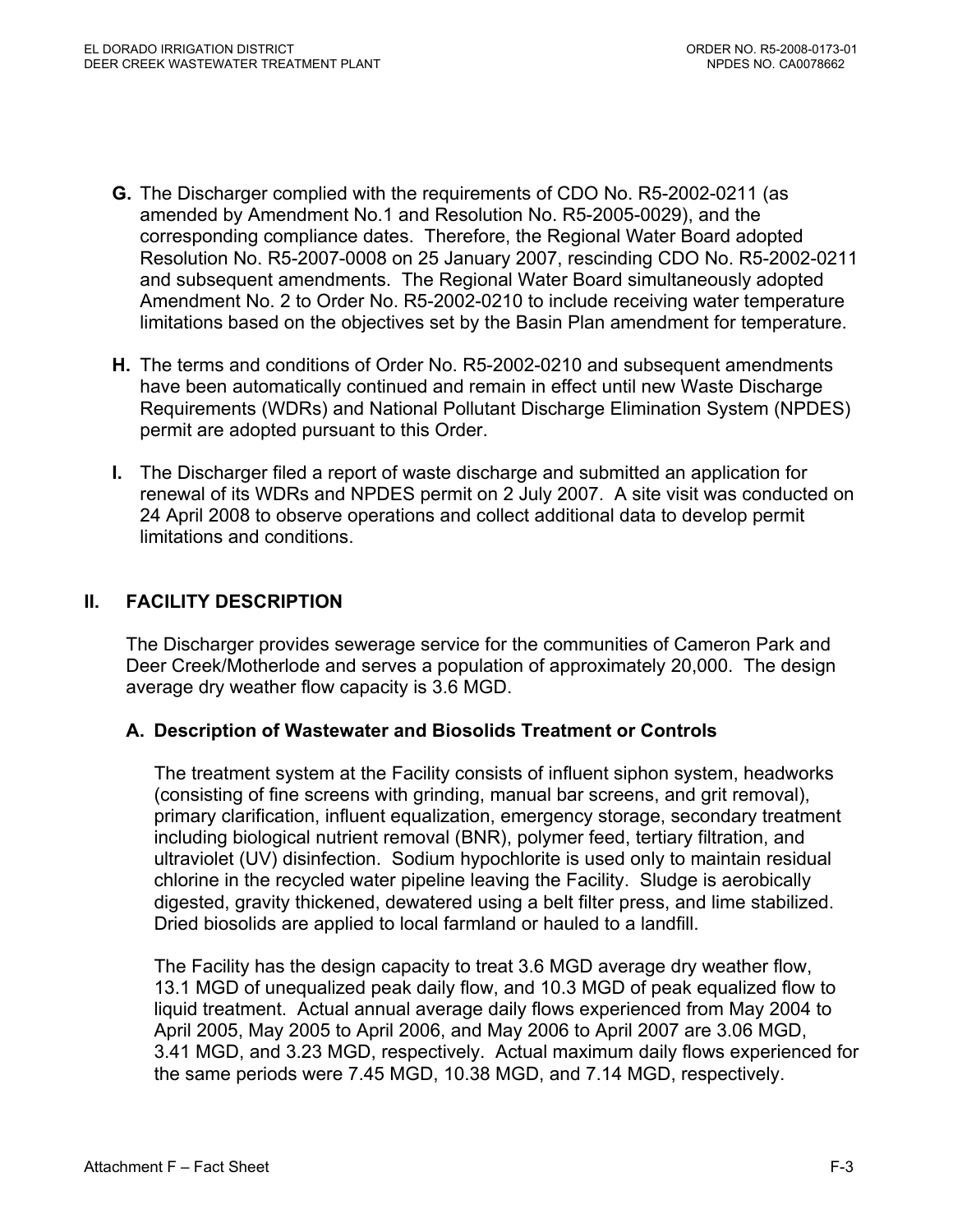### **B. Discharge Points and Receiving Waters**

- 1. The Facility is located in Section 109, T01, R15 and 16, MDB&M, as shown in Attachment B, a part of this Order.
- 2. Treated municipal wastewater is discharged at Discharge Point 001 to Deer Creek, a water of the United States and a tributary to the Cosumnes River at a point latitude 38° 37' 37" N and longitude 120° 59' 10" W. Deer Creek is tributary to the Cosumnes River and the Sacramento San Joaquin Delta. The Discharge Point is located within the San Joaquin Hydrologic Basin, Middle Sierra Hydrologic Unit, Cosumnes Hydrologic Area, and the Upper Deer Creek Hydrologic Subarea.

#### **C. Summary of Existing Requirements and Self-Monitoring Report (SMR) Data**

Effluent limitations contained in Order No. R5-2002-0210 for discharges from Discharge Point 001 (Monitoring Location EFF-001) and representative monitoring data from the term of Order No. R5-2002-0210 are as follows:

|                                                |              |                           | <b>Effluent Limitation</b> |                          | <b>Monitoring Data</b><br>(1 January 2005 - 31 December 2007)   |                                                         |                                                    |  |
|------------------------------------------------|--------------|---------------------------|----------------------------|--------------------------|-----------------------------------------------------------------|---------------------------------------------------------|----------------------------------------------------|--|
| <b>Parameter</b>                               | <b>Units</b> | Average<br><b>Monthly</b> | Average<br><b>Weekly</b>   | <b>Maximu</b><br>m Daily | <b>Highest</b><br>Average<br><b>Monthly</b><br><b>Discharge</b> | <b>Highest</b><br>Average<br>Weekly<br><b>Discharge</b> | <b>Highest</b><br><b>Daily</b><br><b>Discharge</b> |  |
| Ammonia, Total (as                             | mg/L         | 1                         | $\overline{a}$             | $\overline{2}$           | 1.0                                                             | $-$                                                     | 1.0                                                |  |
| N)                                             | lbs/day      | 3                         | --                         | 3                        | $-$                                                             | $-$                                                     | $-$                                                |  |
|                                                | mg/L         | 10 <sup>4</sup>           | 15 <sup>4</sup>            | 30 <sup>4</sup>          | 4.9                                                             | 14.4                                                    | 89                                                 |  |
| Biochemical<br>Oxygen Demand<br>(5-day @ 20°C) |              | 30 <sup>5</sup>           | $45^{\frac{5}{}}$          | $60^{5}$                 |                                                                 |                                                         |                                                    |  |
|                                                | lbs/day      | 208 <sup>4</sup>          | 313 <sup>4</sup>           | $626^{4}$                |                                                                 |                                                         |                                                    |  |
|                                                |              | $625^{5}$                 | 938 <sup>5</sup>           | $1251^{5}$               |                                                                 |                                                         |                                                    |  |
|                                                | % Removal    | 85                        | $\overline{\phantom{0}}$   | $-$                      | $95.9^{6}$                                                      |                                                         |                                                    |  |
| <b>Chlorine Residual</b>                       | mg/L         | $\overline{\phantom{a}}$  | 0.01                       | $0.02^{7}$               | $\overline{\phantom{a}}$                                        | $\overline{\phantom{a}}$                                | $-$                                                |  |
|                                                | lbs/day      | $\overline{\phantom{a}}$  | 0.21                       | $0.42^7$                 | $\overline{\phantom{a}}$                                        | $\qquad \qquad -$                                       | --                                                 |  |
| Chlorodibromo                                  | ug/L         | 0.41                      | $-$                        | $\overline{\phantom{a}}$ | 2.2                                                             | $\qquad \qquad -$                                       | --                                                 |  |
| methane                                        | lbs/day      | 0.009                     | $-$                        | $- -$                    | $-$                                                             | $--$                                                    | $- -$                                              |  |
| Dichlorobromo                                  | ug/L         | 0.56                      |                            |                          | 8.8                                                             | $\overline{\phantom{a}}$                                | $- -$                                              |  |
| methane                                        | lbs/day      | 0.012                     | $- -$                      | $- -$                    | $\qquad \qquad -$                                               | $\qquad \qquad -$                                       | $- -$                                              |  |
| Nitrite Nitrogen,                              | mg/L         | 1                         | $-$                        | $- -$                    | 1.0                                                             | $\qquad \qquad -$                                       | 0.3                                                |  |
| Total (as N)                                   | lbs/day      | 21                        | --                         | $- -$                    | $-$                                                             | $--$                                                    | $- -$                                              |  |
| Nitrite + Nitrate (as                          | mg/L         | 10                        | --                         | $- -$                    | 13.6                                                            | $--$                                                    | $- -$                                              |  |
| N)                                             | lbs/day      | 208                       | $-$                        | $- -$                    | $-$                                                             | $-$                                                     | $-$                                                |  |
| Settleable Solids                              | mI/L         | 0.1                       | --                         | 0.2                      | < 0.05                                                          | $--$                                                    | 0.10                                               |  |
| <b>Total Coliform</b>                          | MPN/         | $- -$                     | $2.2^{\frac{4}{6}}$        | $23^{4,9}$               |                                                                 | 4                                                       | 900                                                |  |
| Organisms                                      | 100 mL       | --                        | $23^{5,8}$                 | $230^{5}$                |                                                                 |                                                         |                                                    |  |

**Table F-2. Historic Effluent Limitations and Monitoring Data**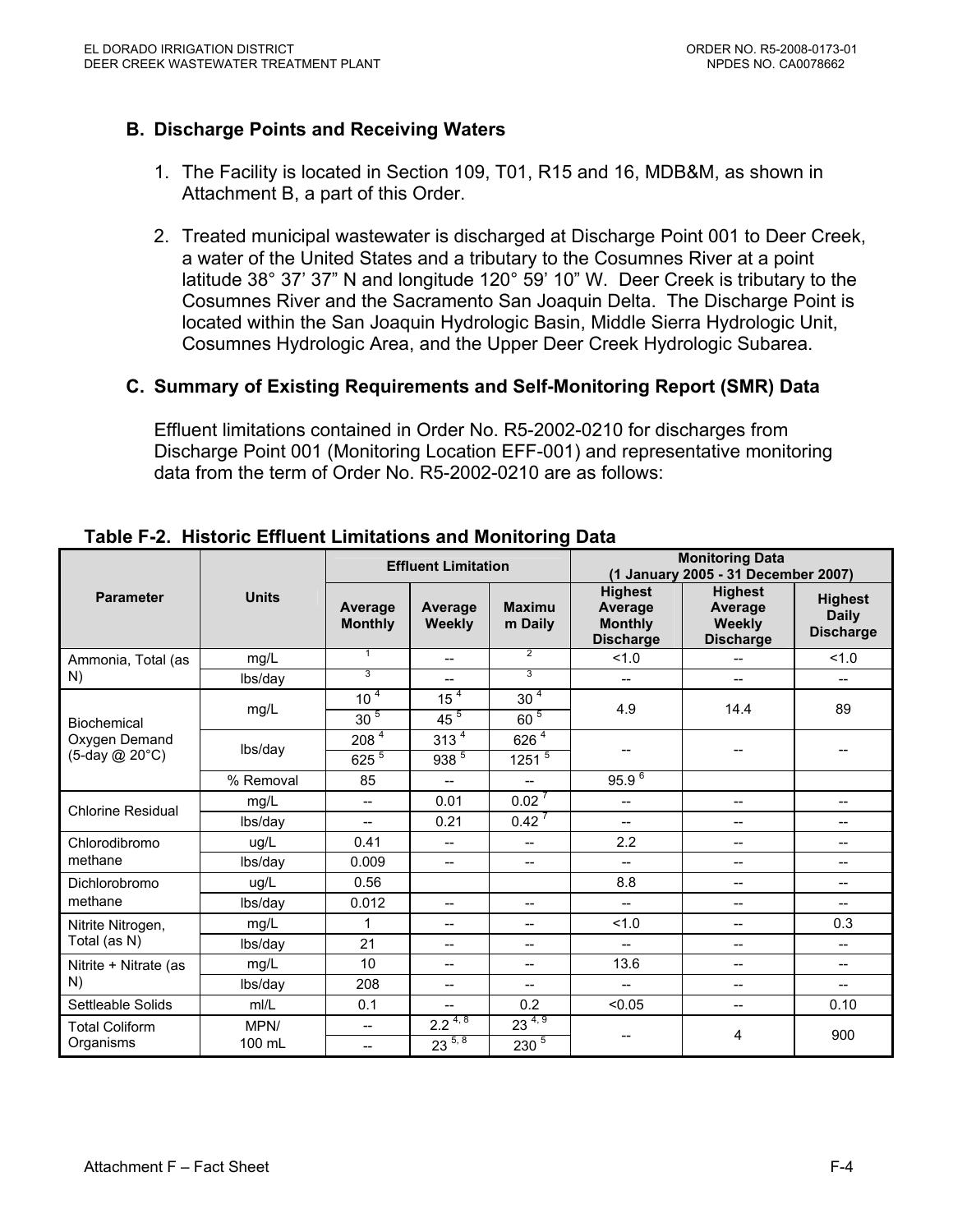|                                         |                |                           | <b>Effluent Limitation</b>            |                          |                                                                 | <b>Monitoring Data</b><br>(1 January 2005 - 31 December 2007) |                                                    |  |  |
|-----------------------------------------|----------------|---------------------------|---------------------------------------|--------------------------|-----------------------------------------------------------------|---------------------------------------------------------------|----------------------------------------------------|--|--|
| <b>Parameter</b>                        | <b>Units</b>   | Average<br><b>Monthly</b> | Average<br><b>Weekly</b>              | <b>Maximu</b><br>m Daily | <b>Highest</b><br>Average<br><b>Monthly</b><br><b>Discharge</b> | <b>Highest</b><br>Average<br>Weekly<br><b>Discharge</b>       | <b>Highest</b><br><b>Daily</b><br><b>Discharge</b> |  |  |
|                                         | mg/L           | 10 <sup>4</sup>           | 15 <sup>4</sup>                       | 30 <sup>4</sup>          | 1.5                                                             | 3.8                                                           | 11                                                 |  |  |
| <b>Total Suspended</b><br><b>Solids</b> |                | 30 <sup>5</sup>           | $45^{5}$                              | $60^{5}$                 |                                                                 |                                                               |                                                    |  |  |
|                                         | lbs/day        | 208 4                     | 313 <sup>4</sup>                      | 626 <sup>4</sup>         |                                                                 |                                                               |                                                    |  |  |
|                                         |                | $250^{5}$                 | $376^{5}$                             | 750 <sup>5</sup>         |                                                                 |                                                               |                                                    |  |  |
|                                         | % Removal      | 85                        | --                                    |                          | $98.3^{6}$                                                      | $-$                                                           | --                                                 |  |  |
| Total                                   | uq/L           | 80                        | $- -$                                 | $- -$                    | 66.5                                                            |                                                               | --                                                 |  |  |
| Trihalomethanes                         | lbs/day        | 1.66                      | $-$                                   | $- -$                    | --                                                              | $-$                                                           | $\hspace{0.05cm}$ – $\hspace{0.05cm}$              |  |  |
| Turbidity                               | <b>NTU</b>     | $2^{4,10}$                | $\hspace{0.05cm}$ – $\hspace{0.05cm}$ | $5^{4, 10}$              | --                                                              | $-$                                                           | 4.2                                                |  |  |
| pH                                      | standard units | --                        | $- -$                                 | $6.5 - 8.5$              | --                                                              |                                                               | $6.6 - 8.0$                                        |  |  |
| <b>Acute Toxicity</b>                   | % Survival     | --                        | $\hspace{0.05cm}$ – $\hspace{0.05cm}$ | 11                       | --                                                              |                                                               | 100                                                |  |  |

Floating effluent limitations calculated in accordance with Table A of Order No. R5-2002-0210.<br>
<sup>2</sup> Floating effluent limitations calculated in accordance with Table B of Order No. R5-2002-0210.<br>
<sup>3</sup> Using the value, in mg

x 8.345 x 2.5 MGD = y lbs/day.<br>
4 Applies when flow in Deer Creek provides less dilution than 20:1 (stream flow:effluent).<br>
5 Applies when flow in Deer Creek provides a minimum of 20:1 dilution (stream flow:effluent).<br>
6

The daily average turbidity shall not exceed 2 NTU. Turbidity shall not exceed 5 NTU more than 5 percent of the time within a 24-hour period. At no time shall the turbidity exceed 10 NTU.<br><sup>11</sup> Survival of aquatic organisms in 96-hour acute bioassays of undiluted waste shall be no less than:

Minimum for any one bioassay ----------------------------------------------------------------70%

Median for any three or more consecutive bioassays-----------------------------------90%

#### **D. Compliance Summary**

- 1. Between 2002, when previous Order No. R5-2002-0210 was adopted, and April 2008, there have been four Compliance Evaluation Inspections (CEIs) performed by representatives of USEPA; 18 March 2003, 2 February 2005, 19 April 2006, and 22 May 2007. These inspections noted numerous maintenance and operation inadequacies. A fifth CEI was conducted on 14 May 2008. The results of the fifth CEI have not yet been compiled and additional enforcement, if necessary, will occur pending the outcome.
- 2. USEPA conducted a pretreatment performance evaluation inspection on 12 and 13 April 2003. As a result of the inspection, USEPA issued Administrative Order CWA-307-9-03-025 requiring the Discharger to: 1) begin monthly self-monitoring of the influent, effluent, and receiving water at the Deer Creek Facility and the El Dorado Hills WWTP by 1 January 2004; 2) submit a written description of the pretreatment program for approval by 28 September 2004; 4) adopt local limits and ordinance within 60 days of obtaining approval; and 4) issue all pending permits within 180 days of obtaining approval. The Discharger submitted their Industrial Pretreatment Program package to USEPA on 28 September 2004. The submittal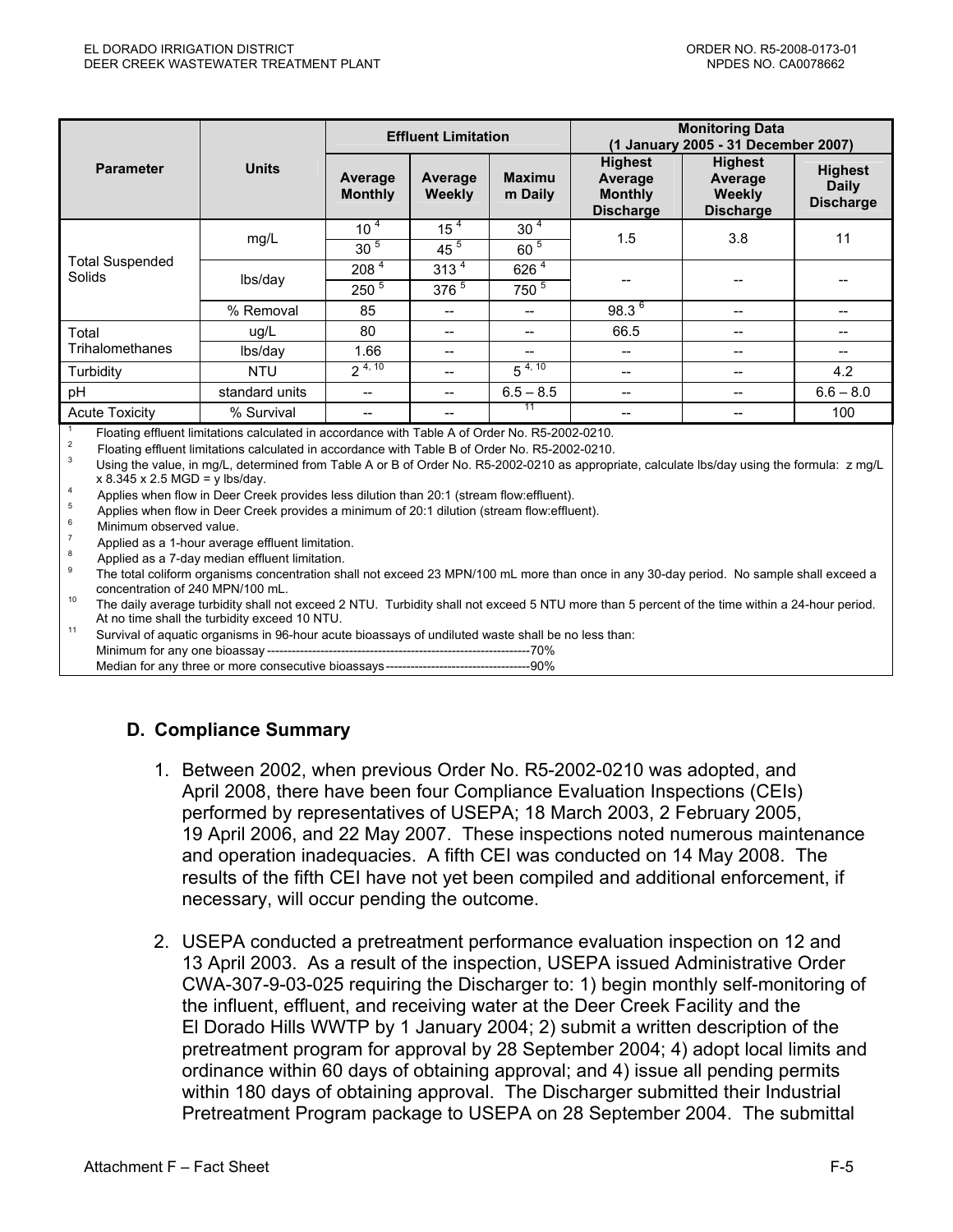was reviewed by USEPA and comments were provided to the Discharger. However, the Discharger still does not have an approved pretreatment program. Therefore, this Order requires, within 1 year from adoption of this Order, the submission of a written pretreatment program. The organization and contents of the written description of the pretreatment program are based on guidance provided by USEPA for program submissions. Additionally, the pretreatment program covers both the Deer Creek Facility and the El Dorado Hills WWTP, therefore, a provision has been included in the Monitoring and Reporting Program that allows the Discharger to submit only one annual report for both facilities.

3. The Regional Water Board issued Administrative Civil Liability Complaint No. R5-2008-0502 on 6 February 2008 for Mandatory Minimum Penalties issued pursuant to CWC section 13385 for violations of Order Nos. 99-130 and R5-2002-0210. The complaint charged the Discharger with administrative civil liability in the amount of \$24,000, which represents the sum of the statutory Mandatory Minimum Penalties (MMPs) for effluent limitation violations from 1 January 2000 through 30 November 2007.

# **E. Planned Changes**

The Discharger has indicated they have planned to perform a complete SCADA system evaluation. In addition the Discharger is planning to continue optimization of plant processes through fine-tuning of the equalization system.

# **III. APPLICABLE PLANS, POLICIES, AND REGULATIONS**

The requirements contained in this Order are based on the applicable plans, policies, and regulations identified in section II of the Limitations and Discharge Requirements (Findings). This section provides supplemental information, where appropriate, for the plans, policies, and regulations relevant to the discharge.

#### **A. Legal Authority**

See Limitations and Discharge Requirements - Findings, Section II.C.

#### **B. California Environmental Quality Act (CEQA)**

See Limitations and Discharge Requirements - Findings, Section II.E.

#### **C. State and Federal Regulations, Policies, and Plans**

1. **Water Quality Control Plans**. The Regional Water Board adopted a *Water Quality Control Plan, Fourth Edition (Revised October 2007), for the Sacramento and San Joaquin River Basins* (Basin Plan) that designates beneficial uses, establishes water quality objectives, and contains implementation programs and policies to achieve those objectives for all waters addressed through the plan. In addition, State Water Board Resolution No. 88-63 requires that, with certain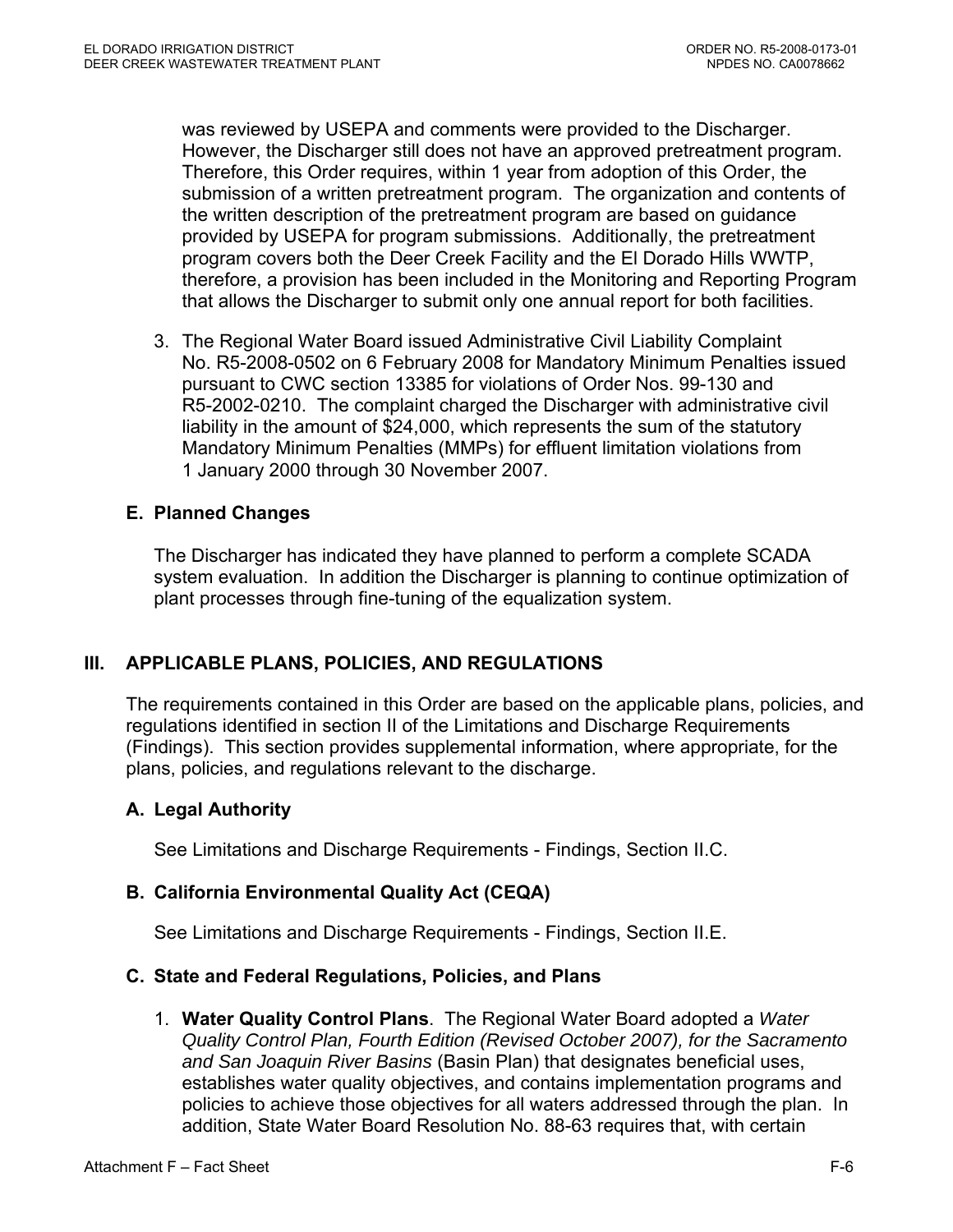exceptions, the Regional Water Board assign the municipal and domestic supply use to water bodies that do not have beneficial uses listed in the Basin Plan. The beneficial uses of Deer Creek downstream of the discharge are municipal and domestic supply, agricultural irrigation, agricultural stock watering, water contact recreation, other non-contact water recreation, warm freshwater aquatic habitat, cold freshwater aquatic habitat, warm fish migration habitat, cold fish migration habitat, warm spawning habitat, cold spawning habitat, and wildlife habitat.

2. The Basin Plan on page II-1.00 states: "*Protection and enhancement of existing and potential beneficial uses are primary goals of water quality planning…*" and with respect to disposal of wastewaters states that "...*disposal of wastewaters is [not] a prohibited use of waters of the State; it is merely a use which cannot be satisfied to the detriment of beneficial uses.*"

The federal CWA section 101(a)(2), states: "it is the national goal that wherever attainable, an interim goal of water quality which provides for the protection and propagation of fish, shellfish, and wildlife, and for recreation in and on the water be achieved by July 1, 1983." Federal Regulations, developed to implement the requirements of the CWA, create a rebuttable presumption that all waters be designated as fishable and swimmable. Federal Regulations, 40 CFR sections 131.2 and 131.10, require that all waters of the State regulated to protect the beneficial uses of public water supply, protection and propagation of fish, shell fish and wildlife, recreation in and on the water, agricultural, industrial and other purposes including navigation. Section 131.3(e), 40 CFR, defines existing beneficial uses as those uses actually attained after 28 November 1975, whether or not they are included in the water quality standards. Federal Regulation, 40 CFR section 131.10 requires that uses be obtained by implementing effluent limitations, requires that all downstream uses be protected and states that in no case shall a state adopt waste transport or waste assimilation as a beneficial use for any waters of the United States.

This Order contains effluent limitations requiring a tertiary level of treatment, or equivalent, which is necessary to protect the beneficial uses of the receiving water. The Regional Water Board has considered the factors listed in CWC section 13241 in establishing these requirements, as discussed in more detail in the Fact Sheet, Attachment F.

In reviewing whether the existing and/or potential uses of the Cosumnes River apply to Deer Creek, the Regional Water Board has considered the following facts:

a. Domestic Supply and Agricultural Supply

The State Water Board's Resolution No. 88-63 "Sources of Drinking Water" provides that "*All surface and ground waters of the State are considered to be suitable, or potentially suitable, for municipal or domestic water supply and should be so designated by the Regional Boards…*"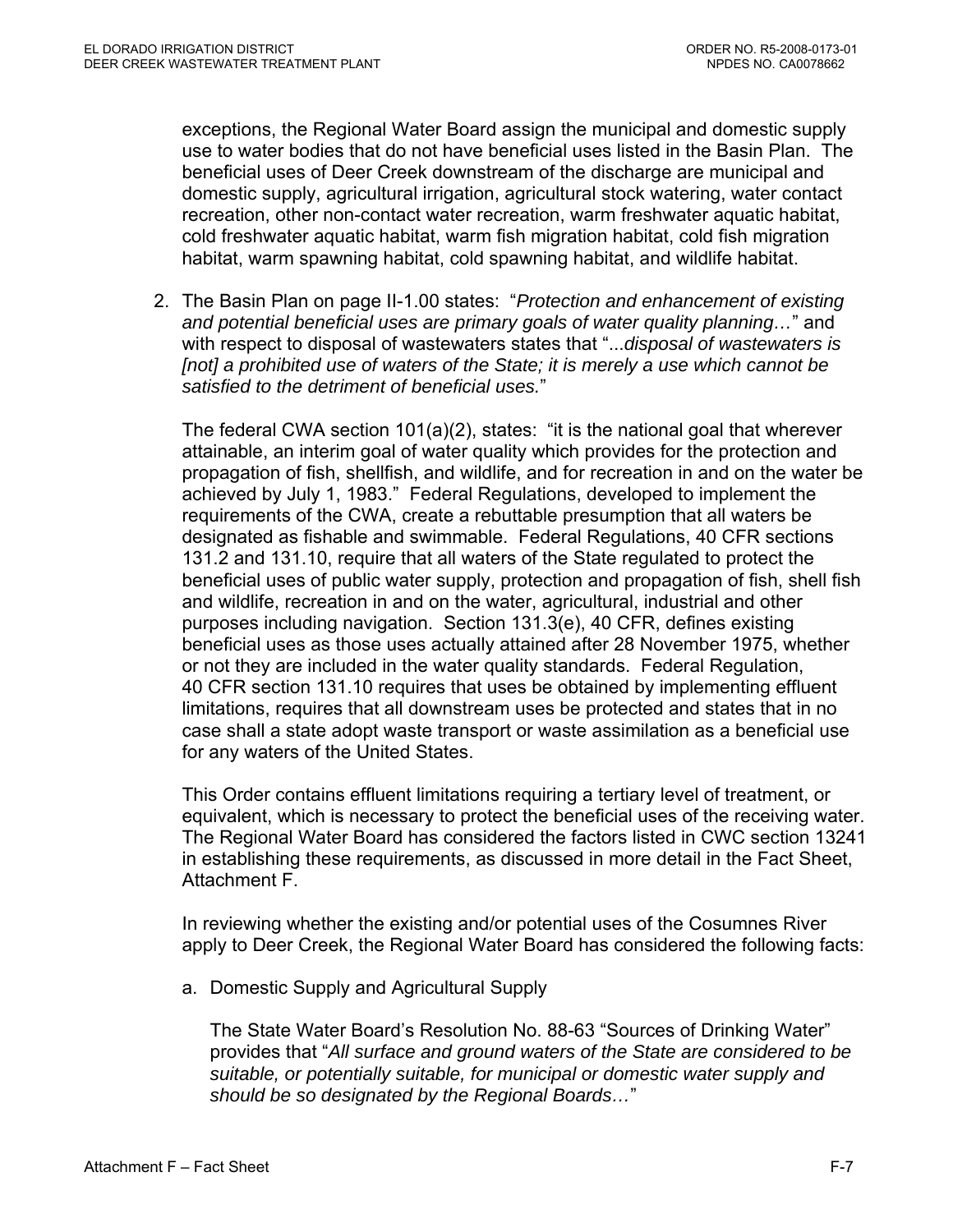The State Water Board has issued water rights to existing water users along Deer Creek and the Cosumnes River downstream of the discharge for domestic and irrigation uses. Since Deer Creek is an ephemeral stream, the creek likely provides groundwater recharge during periods of low flow. The groundwater is a source of drinking water. In addition to the existing water uses, growth in the area downstream of the discharge is expected to continue, which presents a potential for increased domestic and agricultural uses of the water in Deer Creek.

b. Water Contact and Non-Contact Recreation and Esthetic Enjoyment

The Regional Water Board finds that the discharge flows through residential areas, there is ready public access to Deer Creek, exclusion of the public are unrealistic and contact recreational activities currently exist along Deer Creek and downstream waters and these uses are likely to increase as the population in the area grows. Prior to discharge into the Cosumnes River, Deer Creek flows through areas of general public access, meadows, residential areas and parks, to the Cosumnes River. The Cosumnes River also offers recreational opportunities.

c. Groundwater Recharge

In areas where groundwater elevations are below the stream bottom, water from the stream will percolate to groundwater. Since Deer Creek is at times dry, it is reasonable to assume that the stream water is lost by evaporation, flow downstream, and percolation to groundwater providing a source of municipal and irrigation water supply.

d. Freshwater Replenishment

When water is present in Deer Creek, there is hydraulic continuity between Deer Creek and the Cosumnes River. During periods of hydraulic continuity, Deer Creek adds water quantity and may impact the quality of water flowing downstream in the Cosumnes River.

e. Preservation and Enhancement of Fish, Wildlife, and Other Aquatic Resources

Deer Creek flows to the Cosumnes River. The California Department of Fish and Game (DFG) has verified that the fish species present in Deer Creek and downstream waters are consistent with both cold and warm water fisheries, that there is a potential for anadromous fish migration necessitating a cold designation and that trout, a cold water species, have been found both upstream and downstream of the Facility. The Basin Plan (Table II-1) designates the Cosumnes River as being both a cold and warm freshwater habitat. Therefore, pursuant to the Basin Plan (Table II-1, Footnote (2)), the cold designation applies to Deer Creek.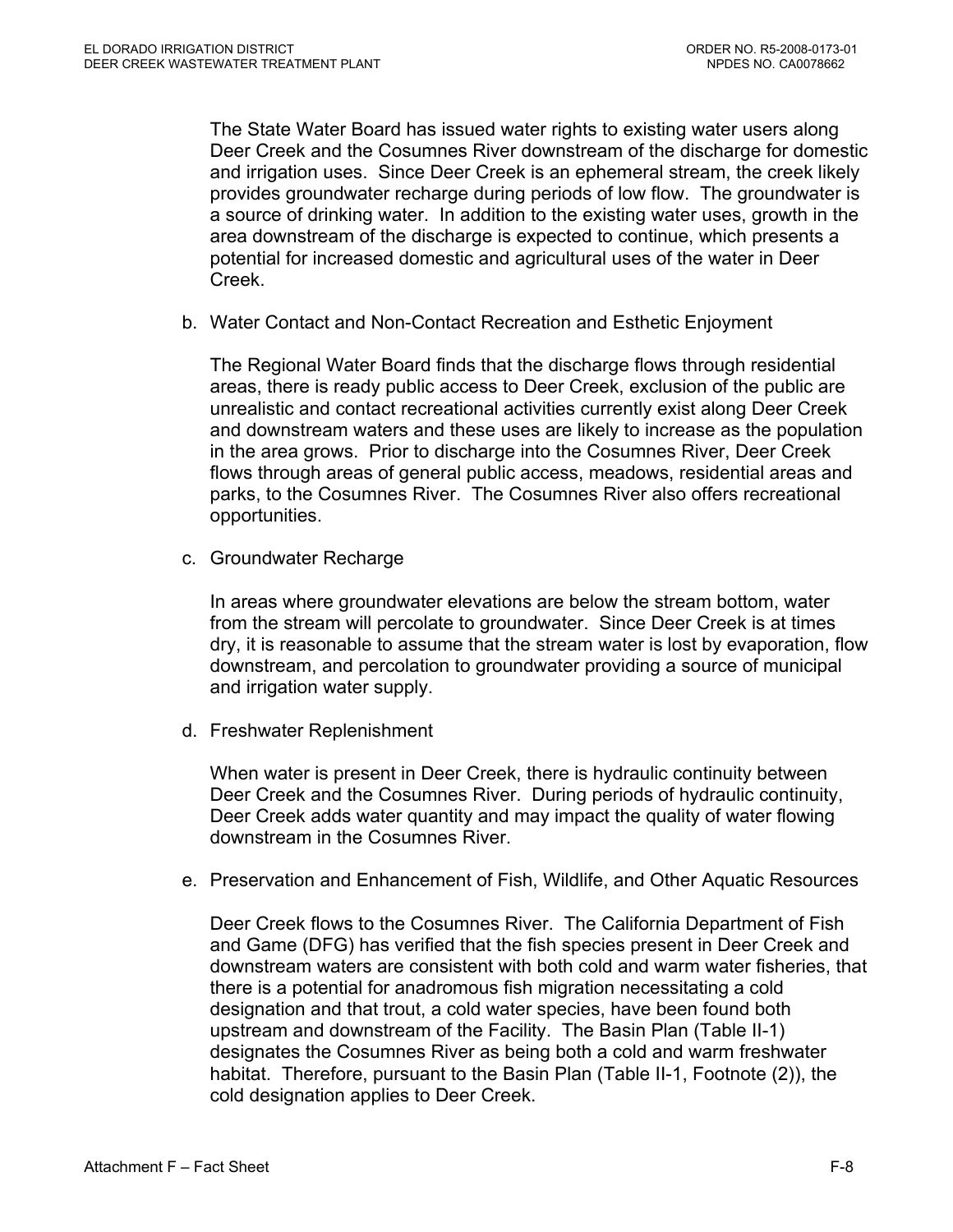Upon review of the flow conditions, habitat values, and beneficial uses of Deer Creek, and the facts described above, the Regional Water Board finds that the beneficial uses identified in the Basin Plan for the Cosumnes River are applicable to Deer Creek.

- 3. **Antidegradation Policy.** Section 131.12 requires that the state water quality standards include an antidegradation policy consistent with the federal policy. The State Water Board established California's antidegradation policy in State Water Board Resolution No. 68-16. Resolution No. 68-16 incorporates the federal antidegradation policy where the federal policy applies under federal law. Resolution No. 68-16 requires that existing water quality be maintained unless degradation is justified based on specific findings. The Regional Water Board's Basin Plan implements, and incorporates by reference, both the State and federal antidegradation policies. As discussed in detail in the Fact Sheet (Attachment F, Section IV.D.4.) the discharge is consistent with the antidegradation provisions of 40 CFR section 131.12 and State Water Board Resolution 68-16.
- 4. **Anti-Backsliding Requirements.** Sections 402(o)(2) and 303(d)(4) of the CWA and federal regulations at title 40, Code of Federal Regulations section 122.44(l) prohibit backsliding in NPDES permits. These anti-backsliding provisions require that effluent limitations in a reissued permit must be as stringent as those in the previous permit, with some exceptions in which limitations may be relaxed. Compliance with the anti-backsliding requirements is discussed in Section IV.D.3.
- 5. **Emergency Planning and Community Right to Know Act**. Section 13263.6(a), California Water Code, requires that "*the Regional Water Board shall prescribe effluent limitations as part of the waste discharge requirements of a POTW for all substances that the most recent toxic chemical release data reported to the state emergency response commission pursuant to Section 313 of the Emergency Planning and Community Right to Know Act of 1986 (42 U.S.C. Sec. 11023) (EPCRA) indicate as discharged into the POTW, for which the State Water Board or the Regional Water Board has established numeric water quality objectives, and*  has determined that the discharge is or may be discharged at a level which will *cause, have the reasonable potential to cause, or contribute to, an excursion above any numeric water quality objective*".

The most recent toxic chemical data report does not indicate any reportable off-site releases or discharges to the collection system for this Facility. Therefore, a reasonable potential analysis based on information from EPCRA cannot be conducted. Based on information from EPCRA, there is no reasonable potential to cause or contribute to an excursion above any numeric water quality objectives included within the Basin Plan or in any State Water Board plan, so no effluent limitations are included in this permit pursuant to CWC section 13263.6(a).

However, as detailed elsewhere in this Order, available effluent data indicate that there are constituents present in the effluent that have a reasonable potential to cause or contribute to exceedances of water quality standards and require inclusion of effluent limitations based on federal and state laws and regulations.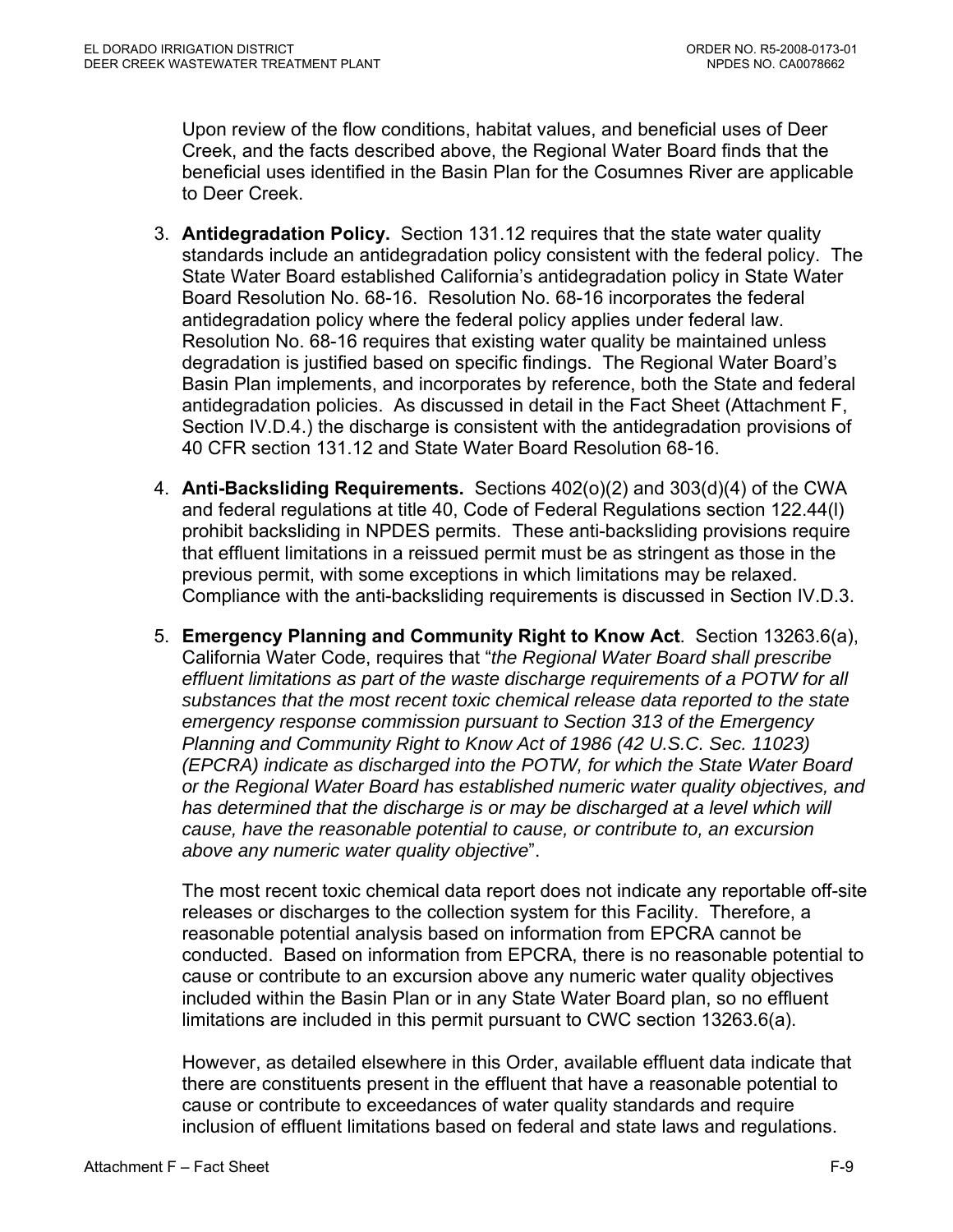- 6. **Storm Water Requirements.** USEPA promulgated Federal Regulations for storm water on 16 November 1990 in 40 CFR Parts 122, 123, and 124. The NPDES Industrial Storm Water Program regulates storm water discharges from wastewater treatment facilities. Wastewater treatment plants are applicable industries under the storm water program and are obligated to comply with the Federal Regulations.
- 7. **Endangered Species Act.** This Order does not authorize any act that results in the taking of a threatened or endangered species or any act that is now prohibited, or becomes prohibited in the future, under either the California Endangered Species Act (Fish and Game Code sections 2050 to 2097) or the Federal Endangered Species Act (16 U.S.C.A. sections 1531 to 1544). This Order requires compliance with effluent limits, receiving water limits, and other requirements to protect the beneficial uses of waters of the state. The Discharger is responsible for meeting all requirements of the applicable Endangered Species Act.

### **D. Impaired Water Bodies on CWA 303(d) List**

- 1. Under Section 303(d) of the 1972 Clean Water Act, states, territories and authorized tribes are required to develop lists of water quality limited segments. The waters on these lists do not meet water quality standards, even after point sources of pollution have installed the minimum required levels of pollution control technology. On 30 November 2006 USEPA gave final approval to California's 2006 Section 303(d) List of Water Quality Limited Segments. The Basin Plan references this list of Water Quality Limited Segments (WQLSs), which are defined as "…*those sections of lakes, streams, rivers or other fresh water bodies where water quality does not meet (or is not expected to meet) water quality standards even after the application of appropriate limitations for point sources (40 CFR 130, et seq.)*." The Basin Plan also states, "*Additional treatment beyond minimum federal standards will be imposed on dischargers to [WQLSs]. Dischargers will be assigned or allocated a maximum allowable load of critical pollutants so that water quality objectives can be met in the segment*. Deer Creek is not listed in the 303(d) list of impaired water bodies. The Cosumnes River, to which Deer Creek is tributary, is listed as a WQLS for exotic species on the 303(d) list of impaired water bodies. Portions of the Sacramento San Joaquin Delta are also listed as WQLS for exotic species, various pesticides, electrical conductivity, PCBs, organic enrichment/low dissolved oxygen, pathogens, and dioxins and furans. All portions of the Delta are WQLSs for unknown toxicity and mercury. Effluent limitations for some of these constituents are included in this Order and discussed in further in the Fact Sheet (Attachment F).
- 2. **Total Maximum Daily Loads.** USEPA requires the Regional Water Board to develop total maximum daily loads (TMDLs) for each 303(d) listed pollutant and water body combination. TMDLs have not been developed for Deer Creek or the Cosumnes River.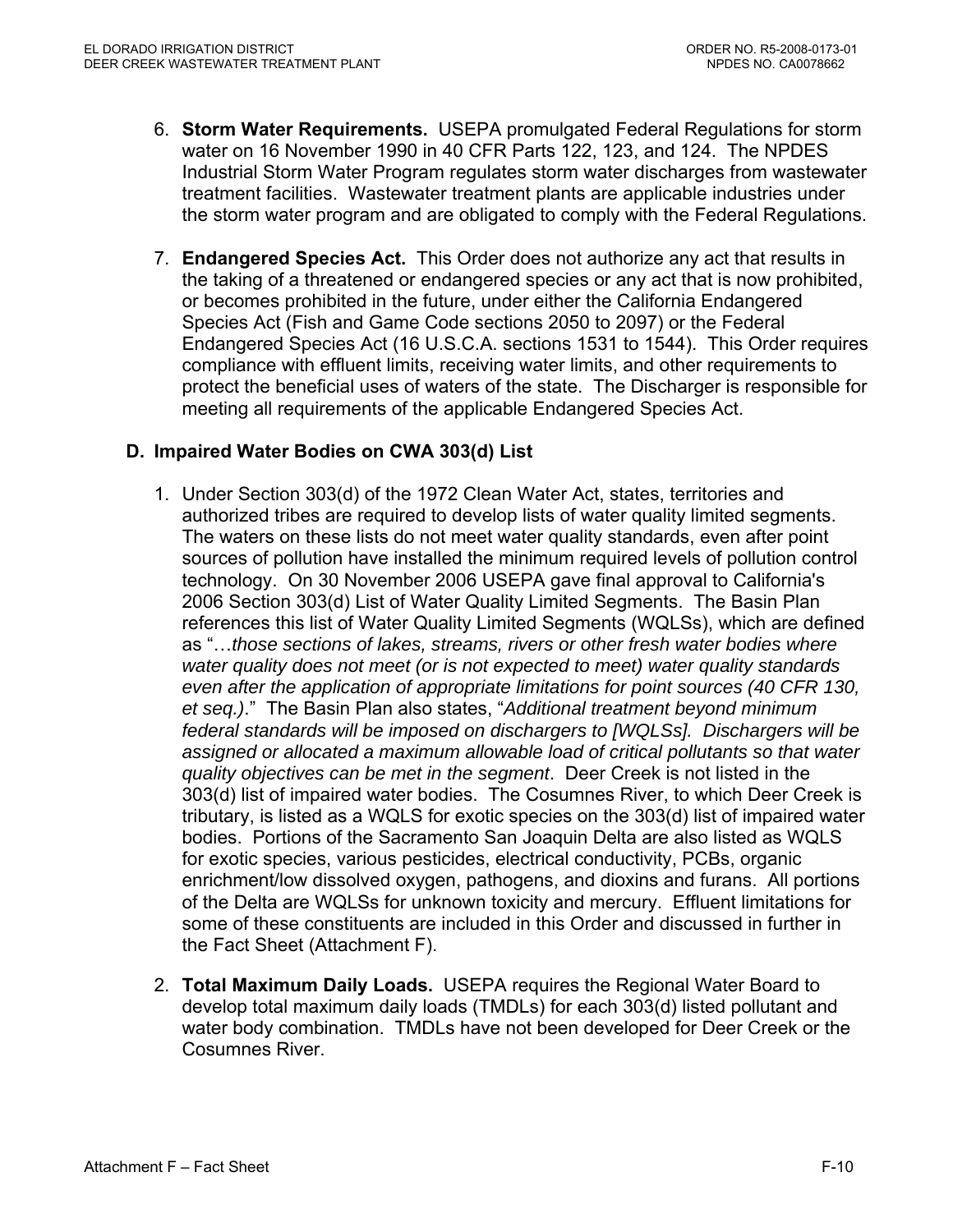# **E. Other Plans, Polices and Regulations**

- 1. The discharge authorized herein and the treatment and storage facilities associated with the discharge of treated municipal wastewater, except for discharges of residual sludge and solid waste, are exempt from the requirements of Title 27, California Code of Regulations (CCR), section 20005 *et seq*. (hereafter Title 27). The exemption, pursuant to Title 27 CCR section 20090(a), is based on the following:
	- a. The waste consists primarily of domestic sewage and treated effluent;
	- b. The waste discharge requirements are consistent with water quality objectives; and
	- c. The treatment and storage facilities described herein are associated with a municipal wastewater treatment plant.

### **IV. RATIONALE FOR EFFLUENT LIMITATIONS AND DISCHARGE SPECIFICATIONS**

Effluent limitations and toxic and pretreatment effluent standards established pursuant to Sections 301 (Effluent Limitations), 302 (Water Quality Related Effluent Limitations), 304 (Information and Guidelines), and 307 (Toxic and Pretreatment Effluent Standards) of the Clean Water Act (CWA) and amendments thereto are applicable to the discharge.

The Federal CWA mandates the implementation of effluent limitations that are as stringent as necessary to meet water quality standards established pursuant to state or federal law [33 U.S.C., §1311(b)(1)(C); 40 CFR, §122.44(d)(1)]. NPDES permits must incorporate discharge limits necessary to ensure that water quality standards are met. This requirement applies to narrative criteria as well as to criteria specifying maximum amounts of particular pollutants. Pursuant to Federal Regulations, 40 CFR §122.44(d)(1)(i), NPDES permits must contain limits that control all pollutants that "*are or may be discharged at a level which will cause, have the reasonable potential to cause, or contribute to an excursion above any state water quality standard, including state narrative criteria for water quality*." Federal Regulations, 40 CFR, §122.44(d)(1)(vi), further provide that "[w]*here a state has not established a water quality criterion for a specific chemical pollutant that is present in an effluent at a concentration that causes, has the reasonable potential to cause, or contributes to an excursion above a narrative criterion within an applicable State water quality standard, the permitting authority must establish effluent limits.*"

The CWA requires point source discharges to control the amount of conventional, nonconventional, and toxic pollutants that are discharged into the waters of the United States. The control of pollutants discharged is established through effluent limitations and other requirements in NPDES permits. There are two principal bases for effluent limitations: 40 CFR §122.44(a) requires that permits include applicable technology-based limitations and standards, and 40 CFR §122.44(d) requires that permits include water quality-based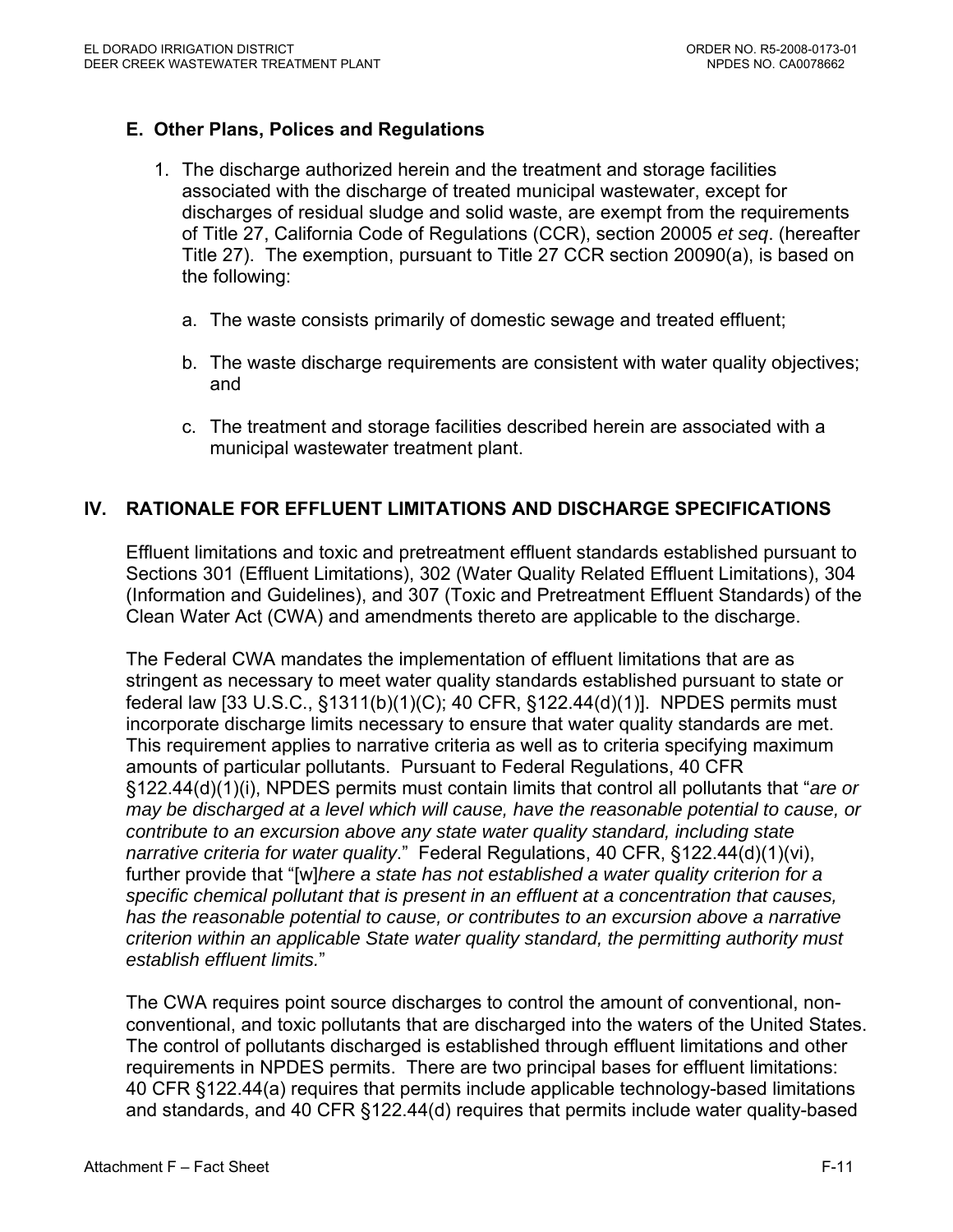effluent limitations to attain and maintain applicable numeric and narrative water quality criteria to protect the beneficial uses of the receiving water where numeric water quality objectives have not been established. The Regional Water Board's Basin Plan, page IV-17.00, contains an implementation policy ("Policy for Application of Water Quality Objectives" that specifies that the Regional Water Board "*will, on a case-by-case basis, adopt numerical limitations in orders which will implement the narrative objectives*." This Policy complies with 40 CFR §122.44(d)(1). With respect to narrative objectives, the Regional Water Board must establish effluent limitations using one or more of three specified sources, including (1) USEPA's published water quality criteria, (2) a proposed state criterion (*i.e*., water quality objective) or an explicit state policy interpreting its narrative water quality criteria (*i.e*., the Regional Water Board's "Policy for Application of Water Quality Objectives")(40 CFR §§122.44(d)(1) (vi) (A), (B) or (C)), or (3) an indicator parameter. The Basin Plan contains a narrative objective requiring that: "*All waters shall be maintained free of toxic substances in concentrations that produce detrimental physiological responses in human, plant, animal, or aquatic life*" (narrative toxicity objective). The Basin Plan requires the application of the most stringent objective necessary to ensure that surface water and groundwater do not contain chemical constituents, discoloration, toxic substances, radionuclides, or taste and odor producing substances that adversely affect beneficial uses. The Basin Plan states that material and relevant information, including numeric criteria, and recommendations from other agencies and scientific literature will be utilized in evaluating compliance with the narrative toxicity objective. The Basin Plan also limits chemical constituents in concentrations that adversely affect surface water beneficial uses. For waters designated as municipal, the Basin Plan specifies that, at a minimum, waters shall not contain concentrations of constituents that exceed Maximum Contaminant Levels (MCL) of CCR Title 22. The Basin Plan further states that, to protect all beneficial uses, the Regional Water Board may apply limits more stringent than MCLs.

# **A. Discharge Prohibitions**

- 1. As stated in section I.G of Attachment D, Standard Provisions, this Order prohibits bypass from any portion of the treatment facility. Federal Regulations, 40 CFR 122.41 (m), define "bypass" as the intentional diversion of waste streams from any portion of a treatment facility. This section of the Federal Regulations, 40 CFR 122.41 (m)(4), prohibits bypass unless it is unavoidable to prevent loss of life, personal injury, or severe property damage. In considering the Regional Water Board's prohibition of bypasses, the State Water Board adopted a precedential decision, Order No. WQO 2002-0015, which cites the Federal Regulations, 40 CFR 122.41(m), as allowing bypass only for essential maintenance to assure efficient operation.
- 2. The Discharger replaced their chlorination/dechlorination effluent disinfection process with a UV disinfection system in August 2006. On 20 October 2006, the Discharger submitted a letter to the Regional Water Board stating that chlorine is not used anywhere in the treatment process at the Facility. However, chlorine is used in the reclaimed water distribution system for flushing of pipelines and algae control. Therefore, the Regional Water Board adopted Amendment No. 2 to Order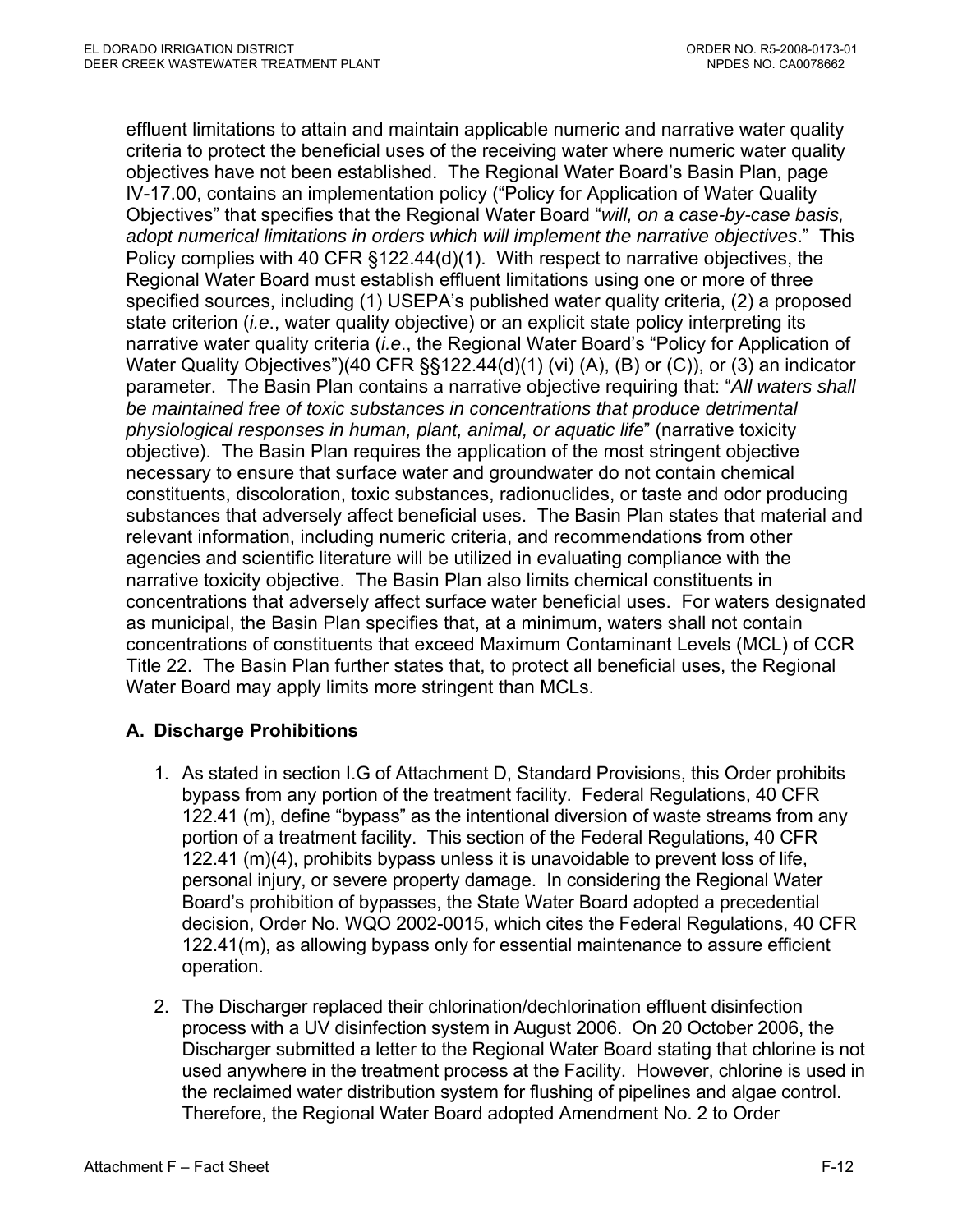No. R5-2002-0210, which discontinued the effluent limitations for chlorine residual and contained a prohibition of the use of chlorine and/or chlorine containing substances within the treatment process that result in discharge of chlorine and/or chlorine containing substances into the receiving water. This prohibition has been retained in this Order.

### **B. Technology-Based Effluent Limitations**

#### **1. Scope and Authority**

Regulations promulgated in section 125.3(a)(1) require technology-based effluent limitations for municipal dischargers to be placed in NPDES permits based on Secondary Treatment Standards or Equivalent to Secondary Treatment Standards.

The Federal Water Pollution Control Act Amendments of 1972 (PL 92-500) established the minimum performance requirements for POTWs [defined in section 304(d)(1)]. Section 301(b)(1)(B) of that Act requires that such treatment works must, as a minimum, meet effluent limitations based on secondary treatment as defined by the USEPA Administrator.

Based on this statutory requirement, USEPA developed secondary treatment regulations, which are specified in Part 133. These technology-based regulations apply to all municipal wastewater treatment plants and identify the minimum level of effluent quality attainable by secondary treatment in terms of biochemical oxygen demand  $(BOD<sub>5</sub>)$ , total suspended solids  $(TSS)$ , and pH.

#### **2. Applicable Technology-Based Effluent Limitations**

**a. BOD<sub>5</sub> and TSS.** Federal Regulations, 40 CFR Part 133, establish the minimum weekly and monthly average level of effluent quality attainable by secondary treatment for BOD<sub>5</sub> and TSS. As required in Order No. R5-2002-0210, tertiary treatment is necessary to protect the beneficial uses of the receiving stream and the final effluent limitations for  $BOD<sub>5</sub>$  and TSS are based on the technical capability of the tertiary process.  $BOD<sub>5</sub>$  is a measure of the amount of oxygen used in the biochemical oxidation of organic matter. The secondary and tertiary treatment standards for BOD<sub>5</sub> and TSS are indicators of the effectiveness of the treatment processes. The principal design parameter for wastewater treatment plants is the daily BOD<sub>5</sub> and TSS loading rates and the corresponding removal rate of the system. In applying 40 CFR Part 133 for weekly and monthly average  $BOD<sub>5</sub>$  and TSS limitations, the application of tertiary treatment processes results in the ability to achieve lower levels for  $BOD<sub>5</sub>$  and TSS than the secondary standards currently prescribed; the 30-day average  $BOD<sub>5</sub>$  and TSS limitations have been revised to 10 mg/L, which is technically based on the capability of a tertiary system. In addition to the average weekly and average monthly effluent limitations, a daily maximum effluent limitation for  $BOD<sub>5</sub>$  and TSS is included in the Order to ensure that the treatment works are not organically overloaded and operate in accordance with design capabilities. See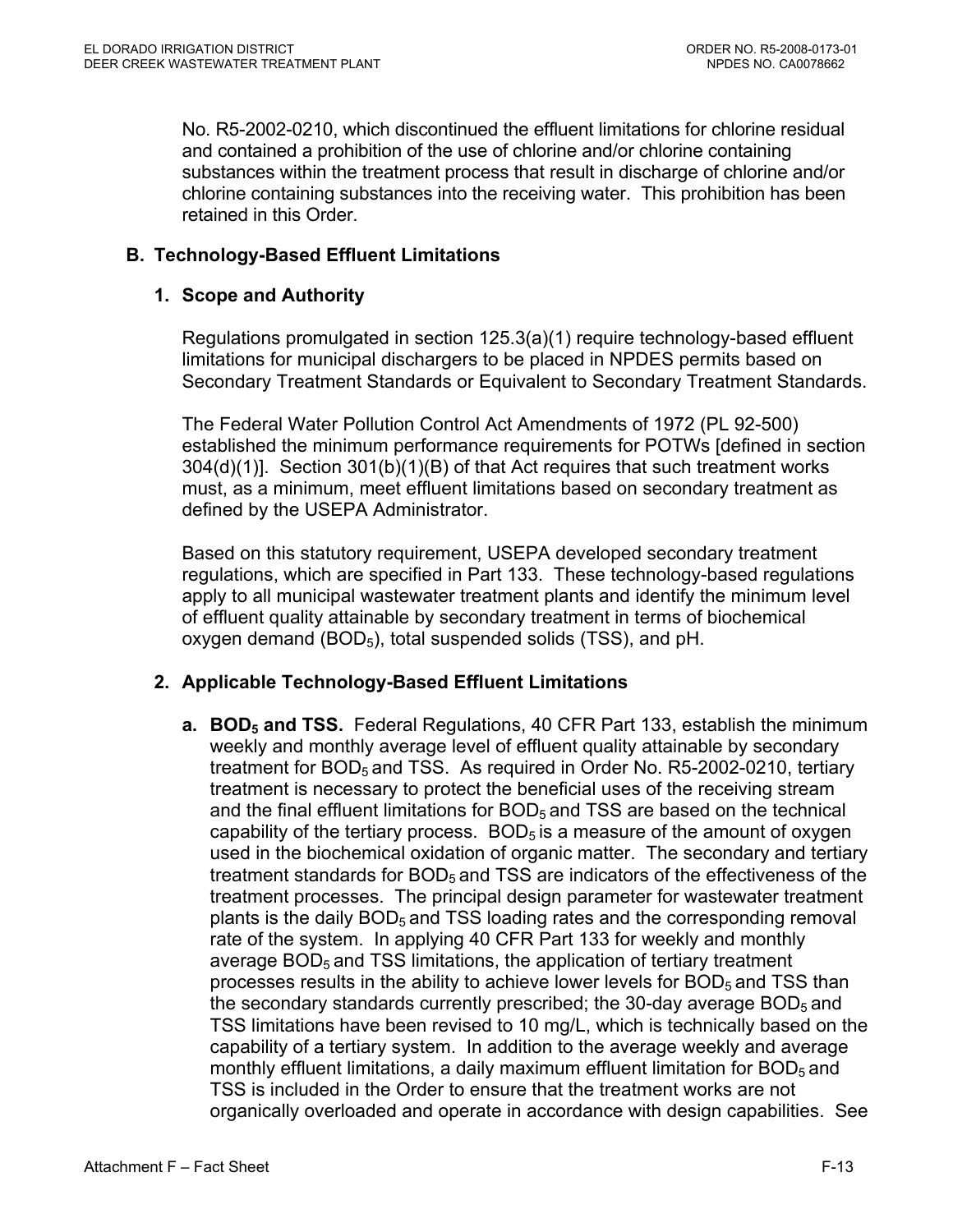Table F-3 for final technology-based effluent limitations required by this Order. In addition, 40 CFR 133.102, in describing the minimum level of effluent quality attainable by secondary treatment, states that the 30-day average percent removal shall not be less than 85 percent. If 85 percent removal of  $BOD<sub>5</sub>$  and TSS must be achieved by a secondary treatment plant, it must also be achieved by a tertiary (i.e., treatment beyond secondary level) treatment plant. This Order contains a limitation requiring an average of 85 percent removal of BOD5 and TSS over each calendar month.

Title 22 and other recommendations of the California Department of Public Health (DPH; formerly the Department of Health Services) generally recommend that it is necessary to treat wastewater to a tertiary level or provide 20:1 dilution for secondary treated wastewater in order to protect the public health for contact recreational activities or the irrigation of food crops. Order No.  $R5-2002-0210$  contained an effluent limitation for  $BOD<sub>5</sub>$  and TSS based on secondary treatment standards applicable when flow in Deer Creek provides a daily average stream flow-to-effluent dilution of 20:1. Based on a review of data submitted by the Discharger, receiving water dilution is usually less than 20:1, however these effluent limitations are consistent with DPH recommendations and are retained in this Order.

- **b. pH.** Regulations at 40 CFR Part 133 also establish technology-based effluent limitations for pH. The secondary treatment standards require the pH of the effluent to be no lower than 6.0 and no greater than 9.0 standard units.
- **c. Flow.** The Facility was designed to provide a tertiary level of treatment for up to a design flow of 3.6 MGD. Therefore, this Order contains an average dry weather flow effluent limit of 3.6 MGD.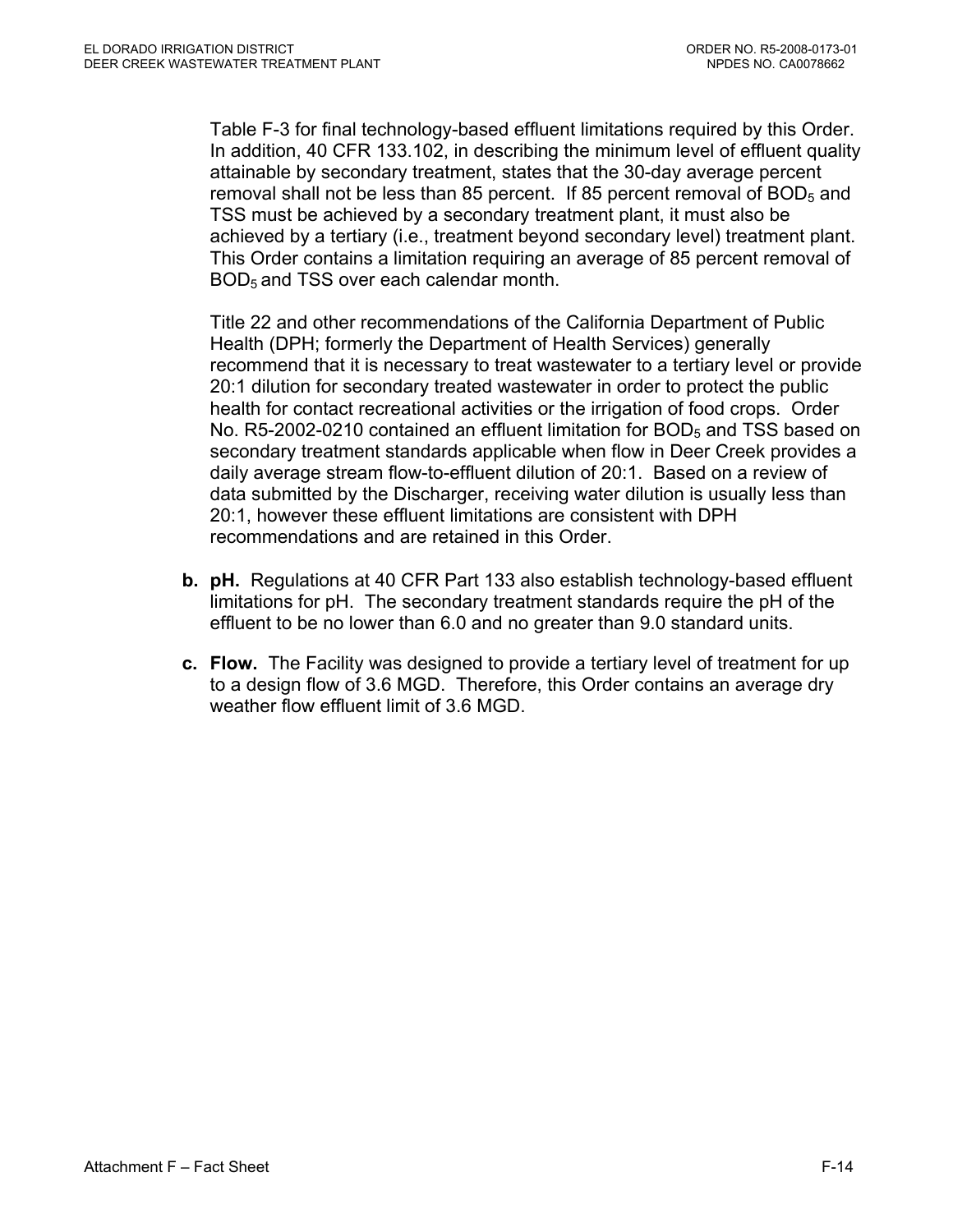#### **Summary of Technology-based Effluent Limitations Discharge Point No. 001**

|                                    |                | --                        | <b>Effluent Limitations</b> |                                |                                 |                                                                   |  |  |  |  |
|------------------------------------|----------------|---------------------------|-----------------------------|--------------------------------|---------------------------------|-------------------------------------------------------------------|--|--|--|--|
| <b>Parameter</b>                   | <b>Units</b>   | Average<br><b>Monthly</b> | Average<br><b>Weekly</b>    | <b>Maximum</b><br><b>Daily</b> | Instantaneous<br><b>Minimum</b> | Instantaneous<br><b>Maximum</b>                                   |  |  |  |  |
|                                    |                | 10 <sup>1</sup>           | 15 <sup>1</sup>             | 30 <sup>1</sup>                |                                 |                                                                   |  |  |  |  |
| Biochemical                        | mg/L           | 30 <sup>2</sup>           | 45 <sup>2</sup>             | 60 <sup>2</sup>                |                                 |                                                                   |  |  |  |  |
| Oxygen Demand                      | lbs/day $3$    | $300^1$                   | 450 $1$                     | 901 <sup>1</sup>               |                                 |                                                                   |  |  |  |  |
| (5-day @ 20°C)                     |                | $901^{2}$                 | $1,351^{2}$                 | $1,801^{2}$                    |                                 |                                                                   |  |  |  |  |
|                                    | % Removal      | 85                        |                             |                                |                                 |                                                                   |  |  |  |  |
|                                    |                | 10 <sup>1</sup>           | 15 <sup>1</sup>             | 30 <sup>1</sup>                |                                 |                                                                   |  |  |  |  |
|                                    | mg/L           | 30 <sup>2</sup>           | 45 <sup>2</sup>             | 60 <sup>2</sup>                |                                 |                                                                   |  |  |  |  |
| <b>Total Suspended</b><br>Solids   | lbs/day $3$    | 300 <sup>1</sup>          | 450 $1$                     | 901 <sup>1</sup>               |                                 |                                                                   |  |  |  |  |
|                                    |                | $901^{\frac{2}{2}}$       | $1,351^{2}$                 | $1,801^{2}$                    |                                 |                                                                   |  |  |  |  |
|                                    | % Removal      | 85                        |                             |                                |                                 |                                                                   |  |  |  |  |
| pH                                 | standard units | --                        |                             |                                | 6.0                             | 9.0                                                               |  |  |  |  |
| Average Dry<br><b>Weather Flow</b> | <b>MGD</b>     |                           |                             | 3.6                            |                                 |                                                                   |  |  |  |  |
|                                    |                |                           |                             |                                | $-$                             | $\sim$ $\sim$ $\sim$ $\sim$ $\sim$ $\sim$<br>$\sim$ $\sim$ $\sim$ |  |  |  |  |

#### **Table F-3. Summary of Technology-based Effluent Limitations**

<sup>1</sup> Applies when flow in Deer Creek provides less than a daily average stream flow-to-effluent dilution of 20:1.

2 Applies when flow in Deer Creek provides a daily average stream flow-to-effluent dilution of 20:1.

3 Based on an average dry weather flow of 3.6 MGD.

# **C. Water Quality-Based Effluent Limitations (WQBELs)**

# **1. Scope and Authority**

As specified in section 122.44(d)(1)(i), permits are required to include WQBELs for pollutants (including toxicity) that are or may be discharged at levels that cause, have reasonable potential to cause, or contribute to an in-stream excursion above any state water quality standard. The process for determining reasonable potential and calculating WQBELs when necessary is intended to protect the designated uses of the receiving water as specified in the Basin Plan, and achieve applicable water quality objectives and criteria that are contained in other state plans and policies, or any applicable water quality criteria contained in the CTR and NTR.

# **2. Applicable Beneficial Uses and Water Quality Criteria and Objectives**

- a. **Receiving Water.** Deer Creek is tributary to the Cosumnes River. The Basin Plan does not identify beneficial uses for Deer Creek, but does identify uses for the Cosumnes River. Therefore, the beneficial uses of the Cosumnes River as described in Section III.C.1 are applied to Deer Creek.
- b. **Hardness.** While no effluent limitation for hardness is necessary in this Order, hardness is critical to the assessment of the need for, and the development of,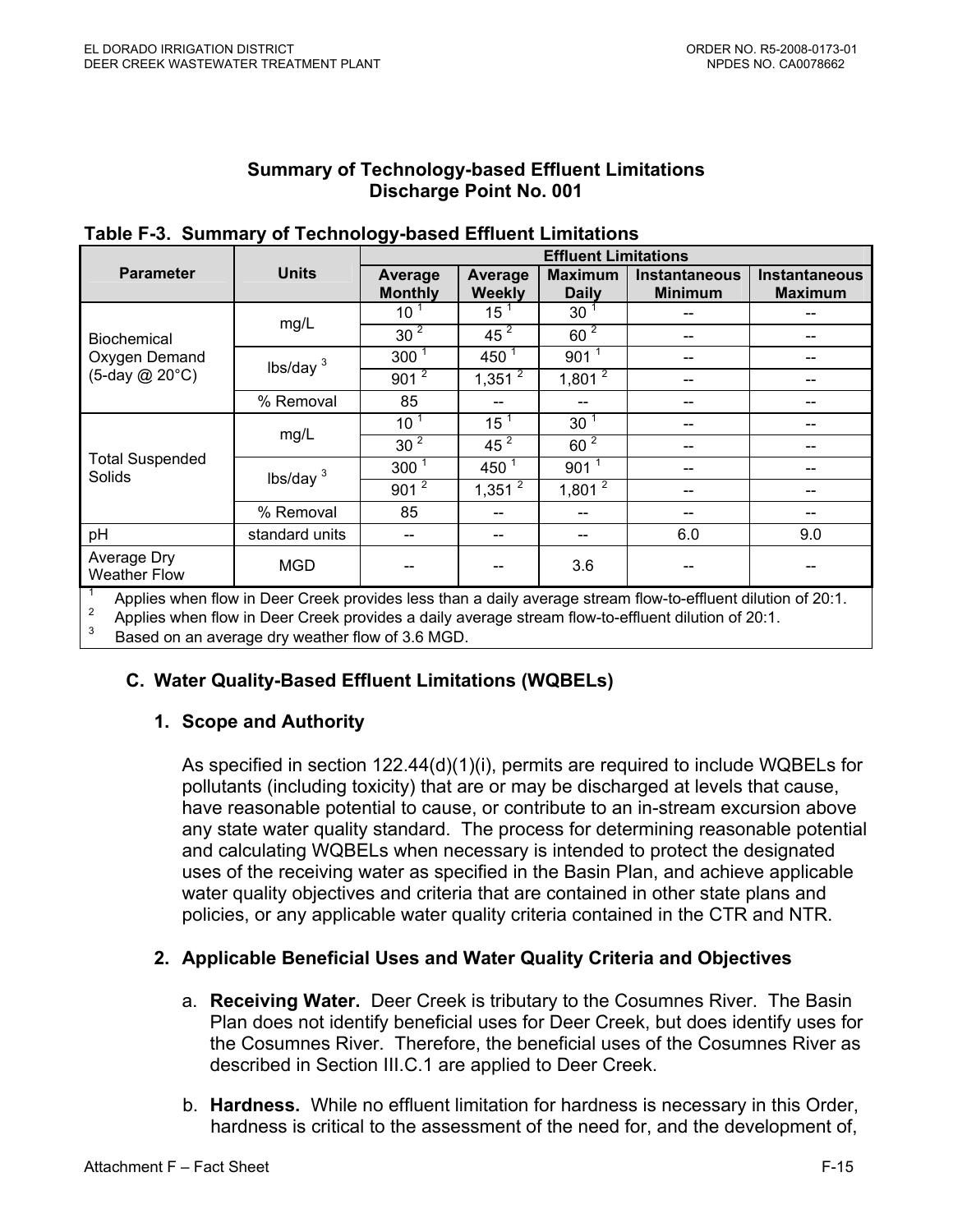effluent limitations for certain metals. The *California Toxics Rule* and the *National Toxics Rule* contain water quality criteria for seven metals that vary as a function of hardness, the lower the hardness the lower the water quality criteria. The hardness-dependent metal criteria include cadmium, copper, chromium III, lead, nickel, silver, and zinc.

This Order has established the criteria for hardness-dependent metals based on the reasonable worst-case ambient hardness as required by the SIP<sup>2</sup> and the CTR<sup>3</sup>. The SIP and the CTR require the use of "receiving water" or "actual ambient" hardness, respectively, to determine effluent limitations for these metals. (SIP, § 1.2; 40 CFR § 131.38(c)(4) .) The CTR does not define whether the term "ambient," as applied in the regulations, necessarily requires the consideration of upstream or downstream hardness conditions. Guidance on the selection of the appropriate ambient hardness was provided by the State Water Board in Order No. WQO 2008-0008 (City of Davis) and the Sacramento Superior Court in its decision regarding the El Dorado Irrigation Deer Creek Wastewater Treatment Plant (see *California Sportsfishing Protection Alliance v. California Regional Water Quality Control Board, Central Valley Region,*  Sacramento Superior Court Case No. 34-2009-80000309) (EID Court Order). The Sacramento Superior Court defined "ambient" as the surface water surrounding the aquatic life and concluded that the metal criteria should be calculated based on the actual ambient hardness of the surface water after the effluent and receiving water mix (i.e., downstream receiving water hardness). (EID Court Order,  $p. 14$ )<sup>4</sup> The court found that "it would be unreasonable to interpret the regulation as requiring States to ignore the effect of the effluent on the hardness (and consequent toxicity) of the downstream receiving water." (*Ibid.*)

The State Water Board allows, where reliable, representative data are available, the hardness value for calculating criteria can be the downstream

<sup>2</sup> The SIP does not address how to determine the hardness for application to the equations for the protection of aquatic life when using hardness-dependent metals criteria. It simply states, in Section 1.2, that the criteria shall be properly adjusted for hardness using the hardness of the receiving water.

<sup>3</sup> The CTR requires that, for waters with a hardness of 400 mg/L (as  $CaCO<sub>3</sub>$ ), or less, the actual ambient hardness of the surface water must be used. It further requires that the hardness values used must be consistent with the design discharge conditions for design flows and mixing zones.

<sup>4</sup> The Sacramento Superior Court clarified in footnote #7 of the EID Court Order that this means after the effluent and receiving water *fully* mix. However, this is not consistent with the CTR, which states in paragraph (c)(2) (p.31717), "For all waters with mixing zone regulations or implementation procedures, the criteria apply at appropriate locations within or at the boundaries of the mixing zones; otherwise the criteria apply throughout the water body *including at the point of discharge into the water body*". (emphasis added) Because the CTR metals criteria are calculated using the hardness, the hardness at the point of discharge defines the metals criteria at the point of discharge. Regardless, the procedures described in this Order result in protective effluent limits for the "fully mixed" condition, and throughout the water body including at the point of discharge into the water body.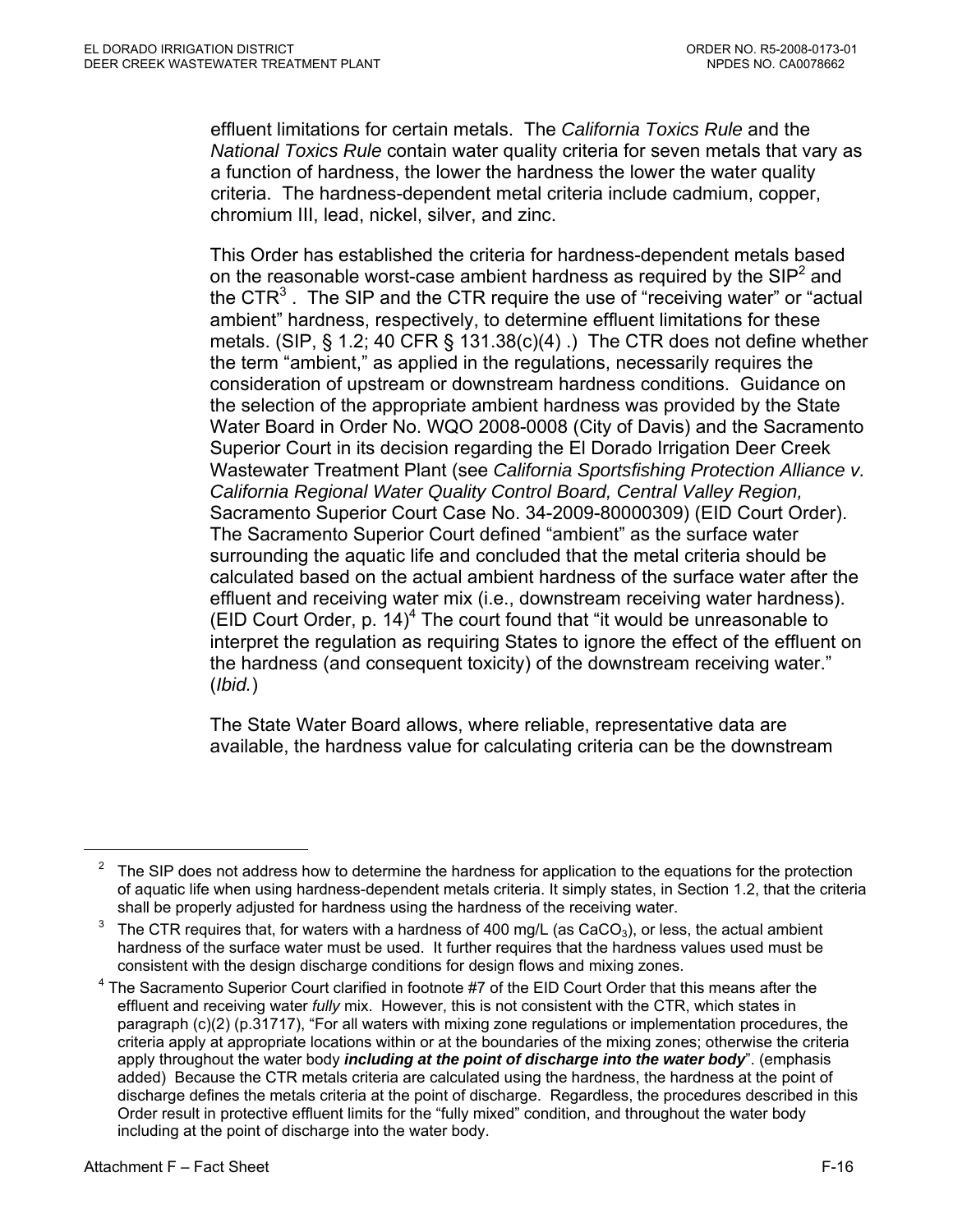receiving water hardness, after mixing with the effluent. (Order WQO 2008- 0008, p. 11.) Regional water boards have considerable discretion in determining ambient hardness as long as the hardness values are protective under all flow conditions. (*Id.*, pp. 10-11.) The court evaluated the State Water Board's determinations and concluded, "The Court agrees, in part. Nothing in the CTR itself gives the Board discretion to define the term "ambient" on a case-by-case basis. However, under the federal Clean Water Act, each state is free to enforce its own water quality laws so long as its standards are not less stringent than those established by the federal government." (EID Court Order at p. 14)

As discussed below, scientific literature provides a reliable method for calculating protective hardness-dependent CTR criteria, considering all discharge conditions. This methodology produces hardness-dependent CTR criteria based on the reasonable worst-case downstream ambient hardness that ensure these metals do not cause receiving water toxicity under any downstream receiving water condition. Under this methodology, the Central Valley Water Board considers all hardness conditions that could occur in the ambient downstream receiving water after the effluent has mixed with the water body<sup>5</sup>. This ensures that effluent limitations are fully protective of aquatic life in all areas of the receiving water affected by the discharge under all flow conditions, at the fully mixed location, and throughout the water body including at the point of discharge into the water body.

- i. **Reasonable Potential Analysis (RPA).** Section 1.3 of the SIP states, "The RWQCB shall…determine whether a discharge may: (1) cause, (2) have a reasonable potential to cause, or (3) contribute to an excursion above any applicable priority pollutant criterion or objective." Section 1.3 requires a step-by-step procedure for conducting the RPA. The procedure requires the comparison of the Maximum Effluent Concentration (MEC) and Maximum Ambient Background Concentration to the applicable criterion that has been properly adjusted for hardness. Unless otherwise noted, for the hardnessdependent CTR metals criteria the following procedures were followed for properly adjusting the criterion for hardness when conducting the RPA.
	- The SIP requires a WQBEL if the MEC exceeds the applicable criterion, adjusted for hardness. For comparing the MEC to the applicable criterion, the "fully mixed" reasonable worst-case downstream ambient hardness was used to adjust the criterion. In this evaluation the portion of the receiving water affected by the discharge is analyzed. For hardness-dependent criteria, the hardness of the effluent has an impact on the determination of the applicable criterion in areas in the receiving water affected by the discharge. Therefore,

 $5$  All effluent discharges will change the ambient downstream metals concentration and hardness. It is not possible to change the metals concentration without also changing the hardness. The Court concluded, "Stated differently, the criteria should be based on the upstream receiving water hardness, adjusted, as necessary, for effects of the effluent." (*Id*. at 14)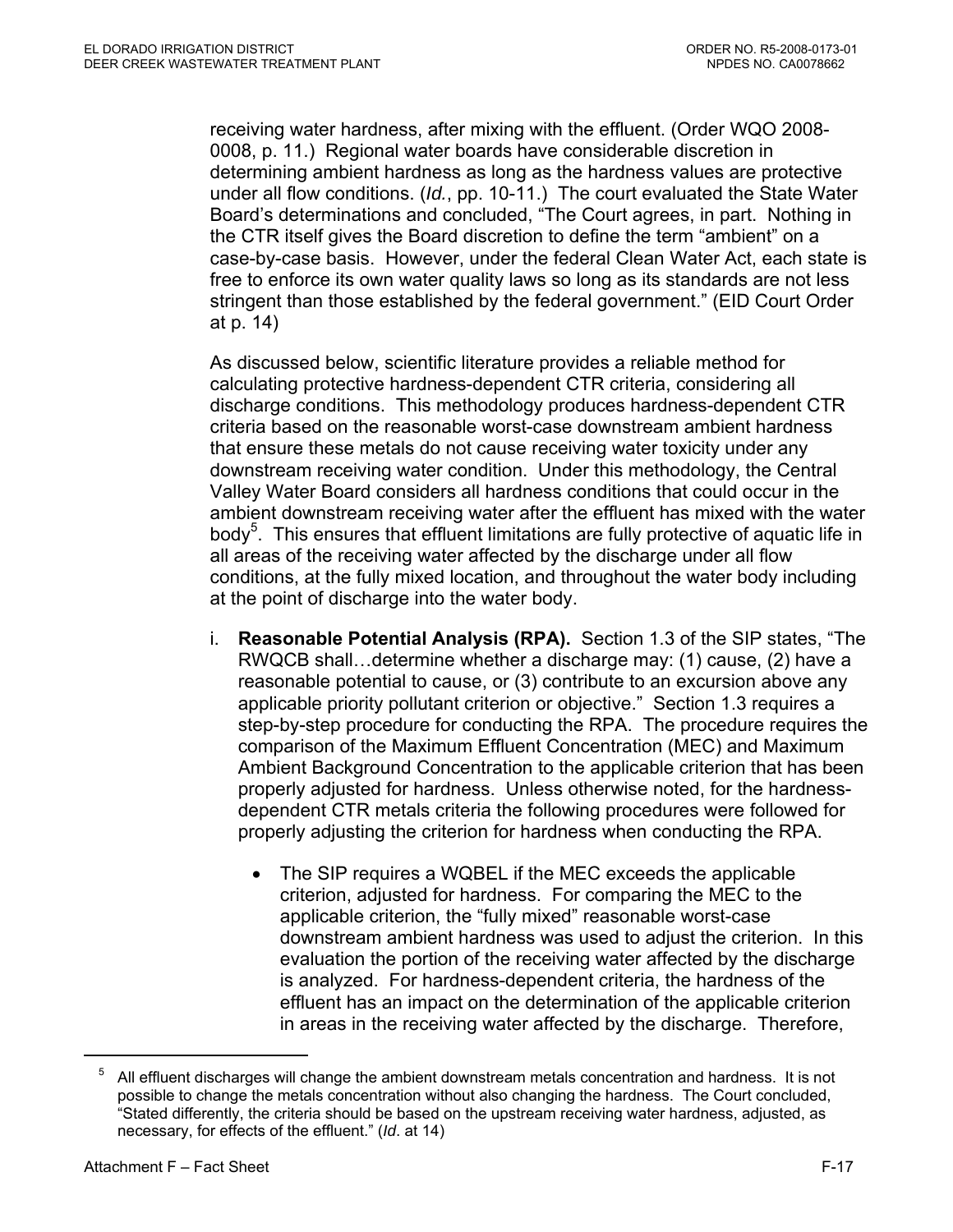for comparing the MEC to the applicable criterion, the reasonable worst-case downstream ambient hardness was used to adjust the criterion. For this situation it is necessary to consider the hardness of the effluent in determining the applicable hardness to adjust the criterion. The procedures for determining the applicable criterion after proper adjustment using the reasonable worst-case downstream ambient hardness is outlined in subsection ii, below.

- The SIP requires a WQBEL if the receiving water is impaired upstream (outside the influence) of the discharge, i.e., if the Maximum Ambient Background Concentration of a pollutant exceeds the applicable criterion, adjusted for hardness<sup>6</sup>. For comparing the Maximum Ambient Background Concentration to the applicable criterion, the reasonable worst-case upstream ambient hardness was used to adjust the criteria. This is appropriate, because this area is outside the influence of the discharge. Since the discharge does not impact the upstream hardness, the effect of the effluent hardness was not included in this evaluation.
- ii. **Calculation of Water Quality-Based Effluent Limitations.** The remaining discussion in this section relates to the development of water quality-based effluent limits for constituents that have reasonable potential to cause or contribute to an exceedance of the CTR hardness-dependent metals criteria in the receiving water.

A 2006 Study<sup>7</sup> developed procedures that can be used for calculating the effluent concentration allowance (ECA)<sup>8</sup> for CTR hardness-dependent metals. The 2006 Study demonstrated that it is necessary to evaluate all discharge conditions (e.g. high and low receiving water flow conditions) and the hardness and metals concentrations of the effluent and receiving water when determining the appropriate ECA for these hardness-dependent metals. This method is superior to relying on downstream receiving water samples alone because it captures all possible mixed conditions in the receiving water. Both receiving water and effluent hardness vary based on flow and other factors, but the variability of receiving water and effluent hardness is sometimes independent. Using a calculated hardness value ensures that the Board considers all possible mixed downstream values that may result from these two independent variables. Relying on receiving water sampling alone is less likely to capture all possible mixed downstream conditions.

 $6$  The pollutant must also be detected in the effluent.

<sup>7</sup> Emerick, R.W.; Borroum, Y.; & Pedri, J.E., 2006. California and National Toxics Rule Implementation and Development of Protective Hardness Based Metal Effluent Limitations. WEFTEC, Chicago, Ill.

<sup>8</sup> The ECA is defined in Appendix 1 of the SIP (page Appendix 1-2). The ECA is used to calculate water quality-based effluent limitations in accordance with Section 1.4 of the SIP, and is equivalent to the water quality criterion when no dilution credits are allowed.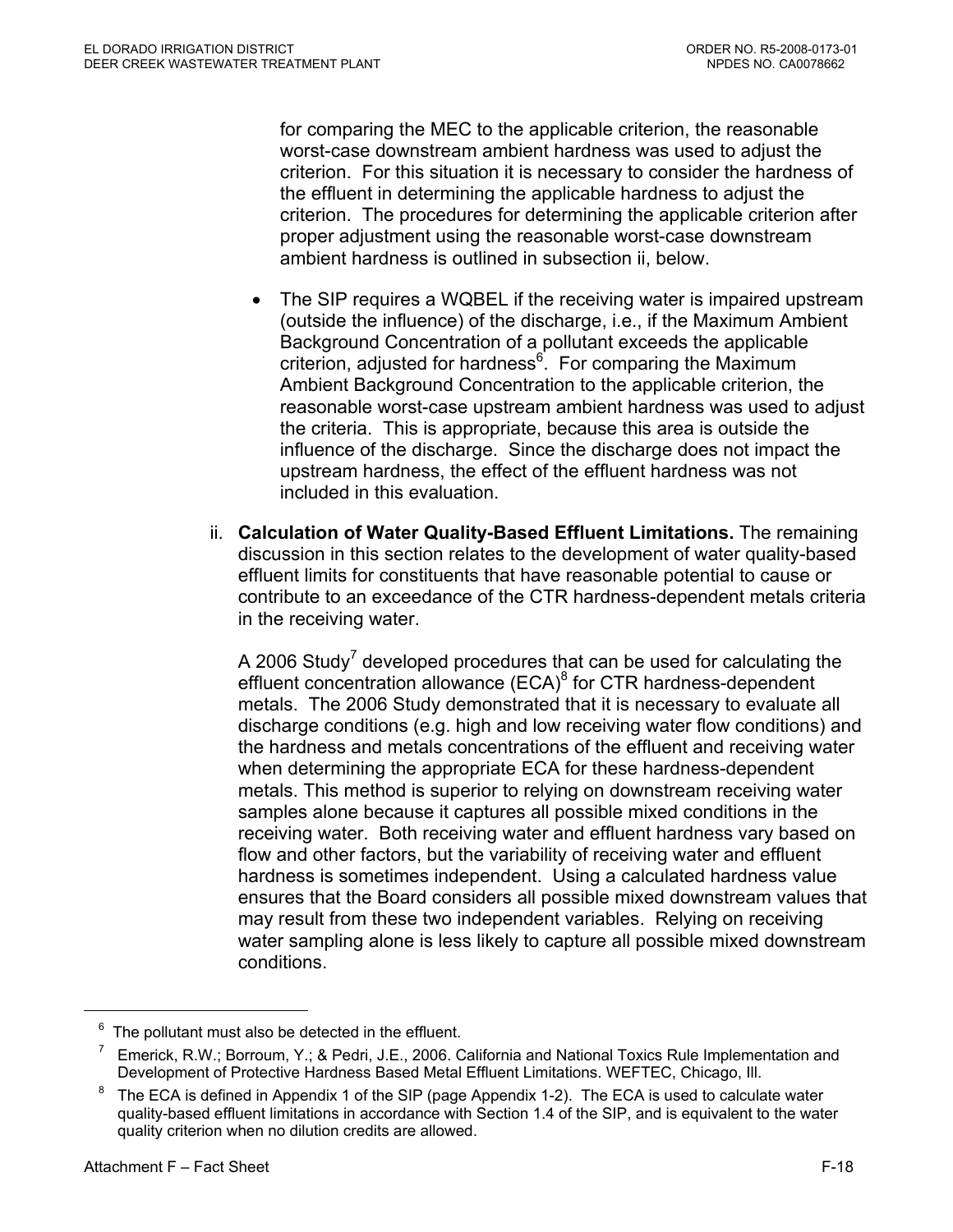The equation describing the total recoverable regulatory criterion, as established in the CTR, $9$  is as follows:

$$
CTR Criterion = WER x (e^{m[In(H)]+b})
$$
 (Equation 1)

Where:

H = hardness (mg/L as  $\mathrm{CaCO}_3)^{10}$ WER = water-effect ratio m, b = metal- and criterion-specific constants

In accordance with the CTR, the default value for the WER is 1. A WER study must be conducted to use a value other than 1. The constants "m" and "b" are specific to both the metal under consideration, and the type of total recoverable criterion (i.e., acute or chronic). The metal-specific values for these constants are provided in the CTR at paragraph (b)(2), Table 1.

The equation for the ECA is defined in Section 1.4, Step 2, of the SIP and is as follows:

$$
ECA = C \qquad \text{(when } C \leq B)^{11} \tag{Equation 2}
$$

Where:

C = the CTR Criterion, adjusted for hardness (see Equation 1) B = the ambient background concentration

The 2006 Study demonstrated that the relationship between hardness and the calculated criteria is the same for some metals, so the same procedure for calculating the ECA may be used for these metals. The same procedure can be used for chronic cadmium, chromium III, copper, nickel, and zinc. These metals are referred to as "Concave Down Metals". "Concave Down" refers to the shape of the curve represented by the relationship between hardness and the CTR criterion in Equation 1. Another similar procedure can be used for determining the ECA for acute cadmium, lead, and acute silver, which are referred to as "Concave Up Metals".

(1) ECA for Chronic Cadmium, Chromium III, Copper, Nickel, and Zinc – For Concave Down Metals (i.e., chronic cadmium, chromium III, copper, nickel, and zinc) the 2006 Study demonstrates that when the effluent is in compliance with the CTR criteria and the upstream receiving water is in compliance with the CTR criteria, any mixture of the effluent and receiving water will always be in compliance with the CTR criteria. The 2006 Study

1

 $^{9}$  40 CFR § 131.38(b)(2).

<sup>&</sup>lt;sup>10</sup> For this discussion, all hardness values are in mg/L as CaCO<sub>3</sub>.<br><sup>11</sup> The 2006 Study assumes the ambient background metals concentration is equal to the CTR criterion (i.e. C ≤ B)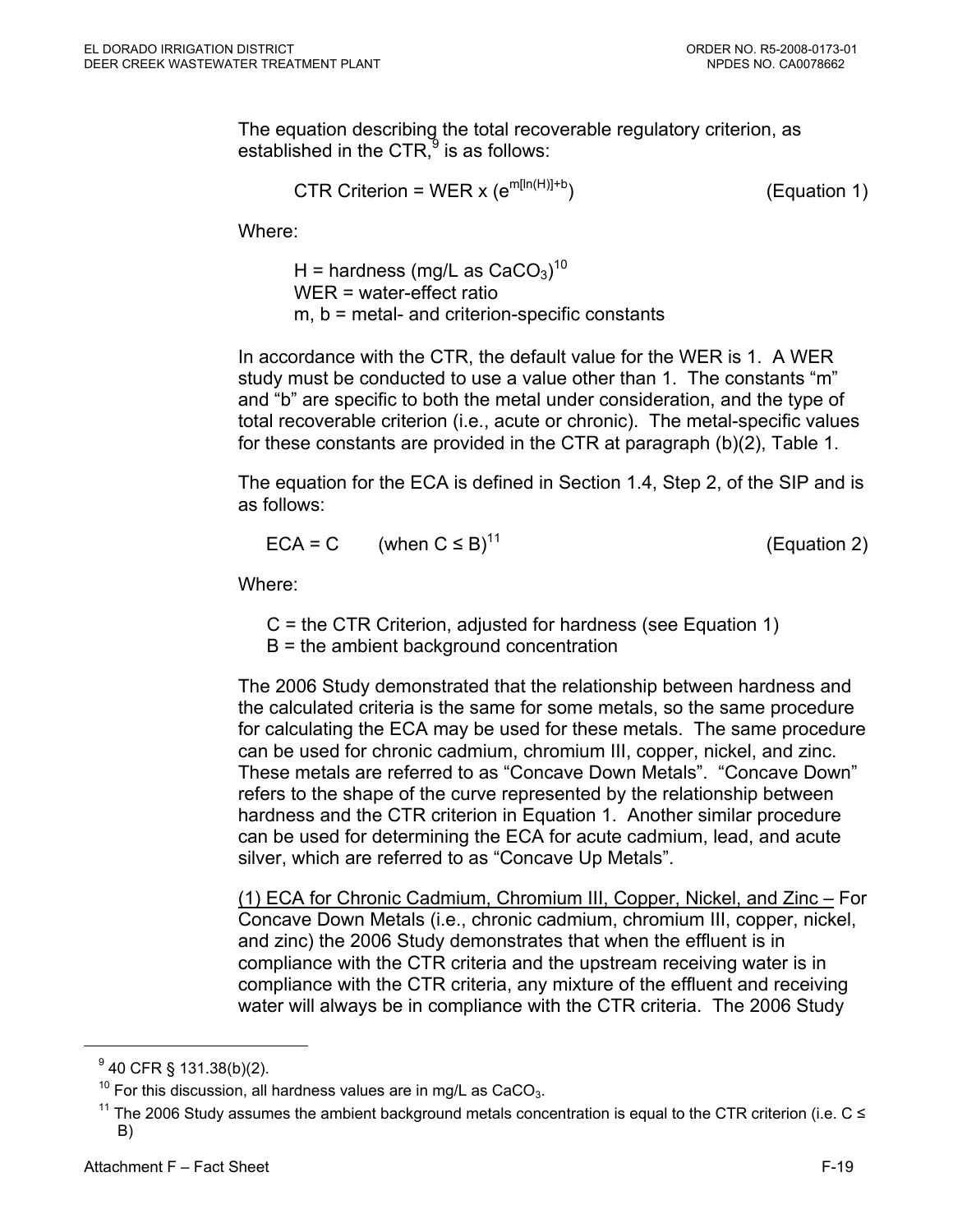proves that regardless of whether the effluent hardness is lower or greater than the upstream hardness, the reasonable worst-case flow condition is the effluent dominated condition (i.e., no receiving water flow)<sup>12</sup>. Consequently, for Concave Down Metals, the CTR criteria have been calculated using the downstream ambient hardness under this condition.

The effluent hardness ranged from 42 mg/L to 100 mg/L, based on 157 samples from January 2005 to December 2007. The upstream receiving water hardness varied from 71 mg/L to 290 mg/L, based on 156 samples, and the downstream receiving water hardness ranged from 61 mg/L to 230 mg/L, based on 156 samples, during the same period. Under the effluent dominated condition, the reasonable worst-case downstream ambient hardness is 42 mg/L. As demonstrated in the example shown in Table F-4, below, using this hardness to calculate the ECA for all Concave Down Metals will result in water quality-based effluent limitations that are protective under all flow conditions, from the effluent dominated condition to high flow conditions.

This example for copper assumes the following conservative (worst-case) conditions for the upstream receiving water:

- Upstream receiving water always at the lowest observed upstream receiving water hardness (i.e., 71 mg/L)
- Upstream receiving water copper concentration always at the CTR criteria (i.e., no assimilative capacity).

Using these reasonable worst-case receiving water conditions, a simple mass balance (as shown in Equation 3, below) accounts for all possible mixtures of effluent and receiving water under all flow conditions.

$$
C_{\text{ambient}} = C_{\text{upstream}} \times (1 - EF) + C_{\text{Effuent}} \times (EF)
$$

 $(Equation 3)$ 

Where:

Cambient = Downstream ambient concentration Cupstream = Upstream receiving water concentration  $C<sub>Effluent</sub> = Effluent concentration$ EF = Effluent Fraction

 $12$  There are two typographical errors in the 2006 Study in the discussion of Concave Down Metals when the effluent hardness is less than the receiving water hardness. The effluent and receiving water hardness were transposed in the discussion, but the correct hardness values were used in the calculations. The typographical errors were confirmed by the author of the 2006 Study, by email dated 1 April 2011, from Dr. Robert Emerick to Mr. James Marshall, Central Valley Water Board.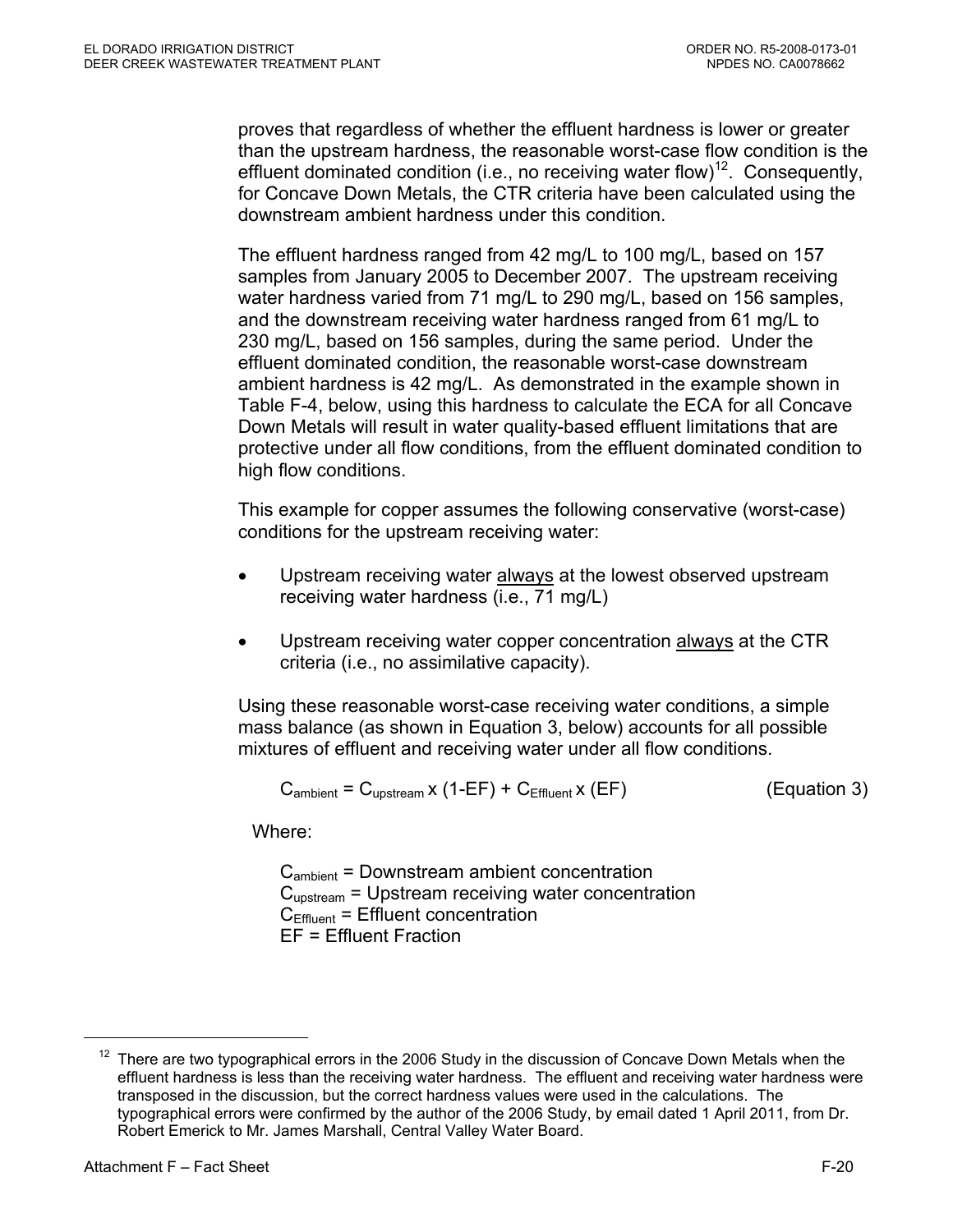In this example, for copper, for any receiving water flow condition (high flow to low flow), the fully-mixed downstream ambient copper concentration is in compliance with the CTR criteria.<sup>13</sup>.

| <b>Lowest Observed Effluent Hardness</b>                                       |                                                                                                                                  |        |                                                            |             |    | 42 mg/L                     |
|--------------------------------------------------------------------------------|----------------------------------------------------------------------------------------------------------------------------------|--------|------------------------------------------------------------|-------------|----|-----------------------------|
| <b>Lowest Observed Upstream</b><br><b>Receiving Water Hardness</b>             |                                                                                                                                  |        |                                                            |             |    | 71 mg/L                     |
| <b>Highest Assumed Upstream</b><br><b>Receiving Water Copper Concentration</b> |                                                                                                                                  |        |                                                            |             |    | $6.8 \mu g/L$               |
|                                                                                |                                                                                                                                  |        | <b>Copper ECA<sub>chronic</sub></b>                        |             |    | $43.1$ µg/L                 |
|                                                                                |                                                                                                                                  |        | <b>Fully Mixed Downstream</b><br><b>Ambient Conditions</b> |             |    |                             |
|                                                                                | <b>CTR</b><br>Criterion <sup>3</sup><br>Hardness <sup>2</sup><br><b>Effluent</b><br>Copper <sup>4</sup><br>Fraction <sup>5</sup> |        |                                                            |             |    |                             |
|                                                                                |                                                                                                                                  | (mg/L) | (µg/L)                                                     | $(\mu g/L)$ |    | <b>Complies</b><br>with CTR |
| High                                                                           | $1\%$                                                                                                                            | 71     | 67                                                         | 7           |    | Yes                         |
| <b>Flow</b>                                                                    | 5%                                                                                                                               | 70     | 66                                                         | 9           |    | Yes                         |
|                                                                                | 15%                                                                                                                              | 67     | 64                                                         |             | 12 | Yes                         |
|                                                                                | 25%                                                                                                                              | 64     | 62                                                         |             | 16 | Yes                         |
|                                                                                | 50%                                                                                                                              | 57     | 56                                                         | 25          |    | <b>Yes</b>                  |
| Low                                                                            | 75%                                                                                                                              | 49     | 49                                                         | 34          |    | Yes                         |

### **Table F-4. Copper ECA Evaluation**

<sup>1</sup> ECA calculated using Equation 1 (WER = 9.7) for chronic criterion at the reasonable worst-case ambient hardness (**42 mg/L**).

- Fully mixed downstream ambient hardness is the mixture of the receiving water and effluent hardness at the applicable effluent fraction using Equation 3.
- <sup>3</sup> Fully mixed downstream ambient criteria are the chronic criteria calculated using Equation 1. (WER = 9.7) at the mixed hardness.
- <sup>4</sup> Fully mixed downstream ambient copper concentration is the mixture of the receiving water and effluent copper concentrations at the applicable effluent fraction using Equation 3.
- $5$  The effluent fraction ranges from 1% at the high receiving water flow condition, to 100% at the lowest receiving water flow condition (i.e., effluent dominated).

 $13$  This method considers the actual lowest upstream hardness and actual lowest effluent hardness to determine the reasonable worst-case ambient downstream hardness under all possible receiving water flow conditions. Table F-4 demonstrates that the receiving water is always in compliance with the CTR criteria at the fully-mixed location in the receiving water. It also demonstrates that the receiving water is in compliance with the CTR criteria for all mixtures from the point of discharge to the fully-mixed location. Therefore, a mixing zone is not used for compliance.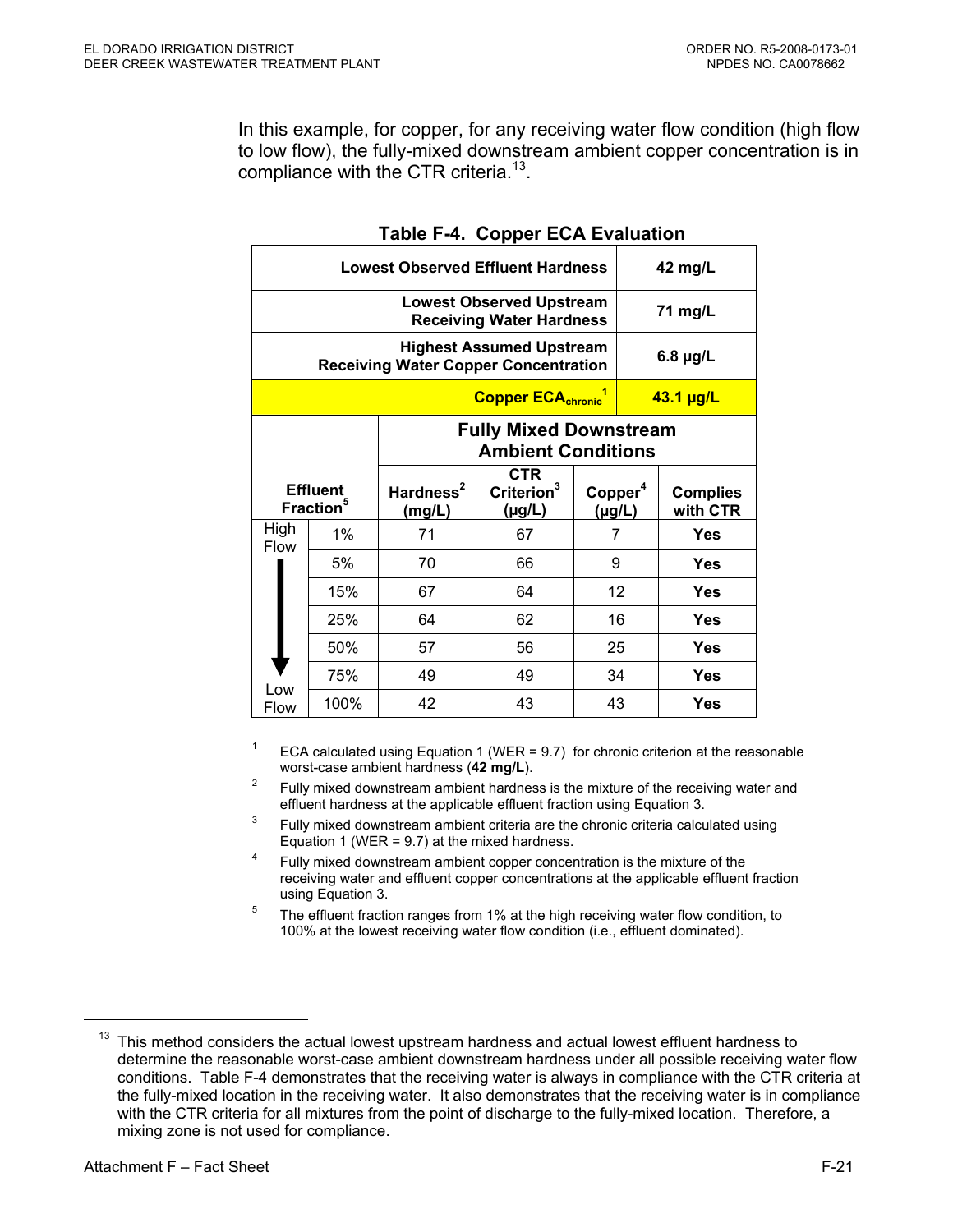For zinc, for any receiving water flow condition (high flow to low flow), the fully-mixed downstream ambient zinc concentration is in compliance with the CTR criteria.

| <b>Lowest Observed Effluent Hardness</b>                                     |                                                 |                                 |                                                |      |                             | 42 mg/L                     |
|------------------------------------------------------------------------------|-------------------------------------------------|---------------------------------|------------------------------------------------|------|-----------------------------|-----------------------------|
| <b>Lowest Observed Upstream</b><br><b>Receiving Water Hardness</b>           |                                                 |                                 |                                                |      |                             | 71 mg/L                     |
| <b>Highest Assumed Upstream</b><br><b>Receiving Water Zinc Concentration</b> |                                                 |                                 |                                                |      |                             | 89.6 $\mu$ g/L <sup>1</sup> |
|                                                                              |                                                 |                                 | <b>Zinc ECA<sub>chronic</sub></b>              |      |                             | 57.5 µg/L                   |
| <b>Fully Mixed Downstream</b><br><b>Ambient Conditions</b>                   |                                                 |                                 |                                                |      |                             |                             |
|                                                                              | <b>Effluent</b><br><b>Fraction</b> <sup>6</sup> | Hardness <sup>3</sup><br>(mg/L) | <b>CTR</b><br>Criterion <sup>4</sup><br>(µg/L) |      | $\mathsf{Zinc}^5$<br>(µg/L) | <b>Complies</b><br>with CTR |
| High<br><b>Flow</b>                                                          | $1\%$                                           | 71                              | 89.3                                           | 89.3 |                             | Yes                         |
|                                                                              | 5%                                              | 70                              | 88.1                                           | 88.0 |                             | Yes                         |
|                                                                              | 15%                                             | 67                              | 85.0                                           | 84.8 |                             | Yes                         |
|                                                                              | 25%                                             | 64                              | 81.8                                           | 81.6 |                             | Yes                         |
|                                                                              | 50%                                             | 57                              | 73.9                                           |      | 73.5                        | Yes                         |
|                                                                              | 75%                                             | 49                              | 65.7                                           | 65.5 |                             | Yes                         |
| Low                                                                          |                                                 |                                 |                                                |      |                             |                             |

### **Table F-5. Zinc ECA Evaluation**

1 Highest assumed upstream receiving water zinc concentration calculated using Equation 1 for chronic criterion at a hardness of **71 mg/L**.<br><sup>2</sup> ECA calculated using Equation 1 for chronic criterion at the reasonable worst-case

ambient hardness (42 mg/L).

Fully mixed downstream ambient hardness is the mixture of the receiving water and effluent hardness at the applicable effluent fraction using Equation 3.

- <sup>4</sup> Fully mixed downstream ambient criteria are the chronic criteria calculated using Equation 1 at the mixed hardness.
- $5$  Fully mixed downstream ambient zinc concentration is the mixture of the receiving water and effluent zinc concentrations at the applicable effluent fraction using
- Equation 3. Equation 3.<br><sup>6</sup> The effluent fraction ranges from 1% at the high receiving water flow condition, to 100% at the lowest receiving water flow condition (i.e., effluent dominated).

 (2) ECA for Acute Cadmium, Lead, and Acute Silver – For Concave Up Metals (i.e., acute cadmium, lead, and acute silver), the relationship between hardness and the metals criteria is different than for Concave Down Metals. The 2006 Study demonstrates that for the Concave Up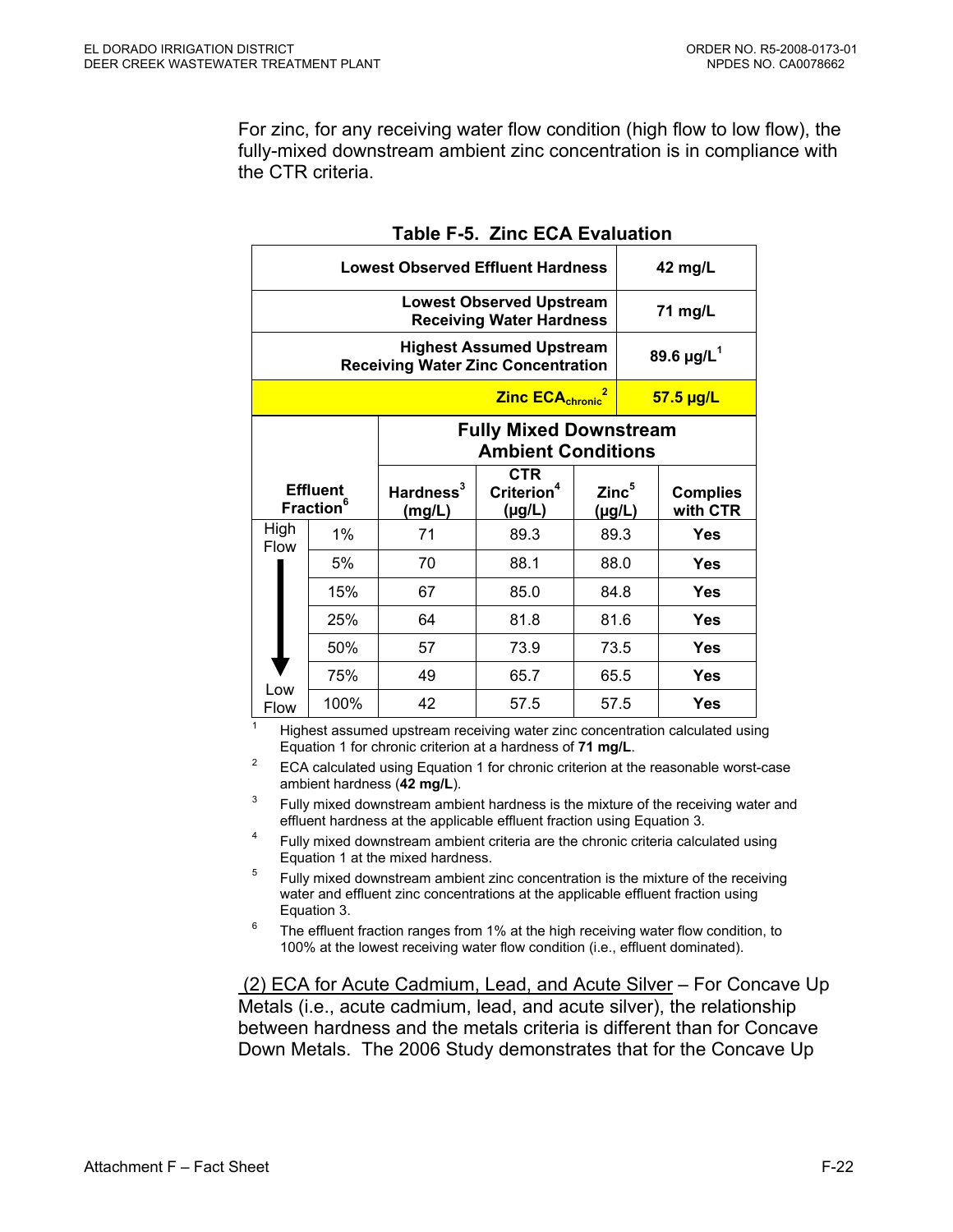Metals, the effluent and upstream receiving water can be in compliance with the CTR criteria, but the resulting mixture may contain metals concentrations that exceed the CTR criteria and could cause aquatic toxicity. For these metals, the 2006 Study provides a mathematical approach to calculate the ECA that is protective of aquatic life, in all areas of the receiving water affected by the discharge, under all discharge and receiving water flow conditions (see Equation 4).

The ECA, as calculated using Equation 4, is based on the reasonable worstcase upstream receiving water hardness, the lowest observed effluent hardness, and assuming no receiving water assimilative capacity for metals (i.e., ambient background metals concentrations are at their respective CTR criterion). Equation 4 is not used in place of the CTR equation (Equation 1). Rather, Equation 4, which is derived from the CTR equation, is used as a direct approach for calculating the ECA. This replaces an iterative approach for calculating the ECA. The CTR equation has been used to evaluate the receiving water downstream of the discharge at all discharge and flow conditions to ensure the ECA is protective (e.g., see Table F-6).

$$
\text{ECA}_{l} = \left(\frac{m(H_{e} - H_{rw})(e^{m\{ln(H_{rw})\}+b})}{H_{rw}}\right) + e^{m\{ln(H_{rw})\}+b}
$$
 (Equation 4)

Where:

m, b = criterion specific constants (from CTR)

 $H<sub>e</sub>$  = lowest observed effluent hardness

 $H_{rw}$  = reasonable worst-case upstream receiving water hardness

An example is shown below for a Concave Up Metal. As previously mentioned, the lowest effluent hardness is 42 mg/L, while the upstream receiving water hardness ranged from 71 mg/L to 290 mg/L and the downstream receiving water hardness ranged from 61 mg/L to 230 mg/L.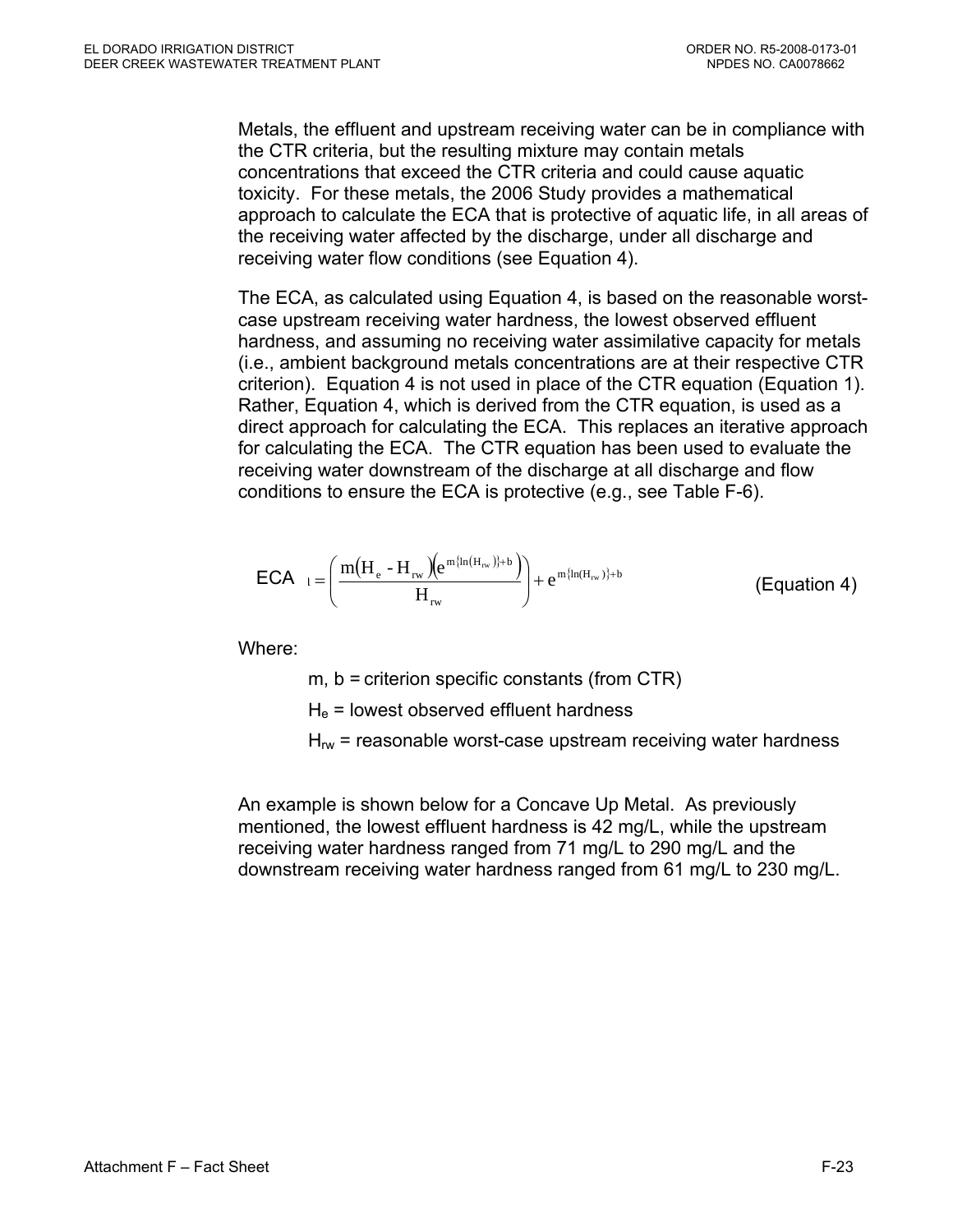In this case for lead, the lowest possible fully-mixed downstream hardness is 42 mg/L (see last row of Table F-6), which corresponds to a total recoverable chronic ECA of 1.1 µg/L, using Equations 1 and 2. However, a lower chronic ECA is required to ensure the discharge does not cause toxicity at any location in the receiving water, at or downstream of the discharge, which would be a violation the Basin Plan's narrative toxicity objective<sup>14</sup>. This is because for concave up metals, mixing two waters with different hardness with metals concentrations at their respective CTR criteria will always result in CTR criterion exceedances<sup>15</sup>. As shown in Table F-6, a chronic ECA of 0.99 µg/L is necessary to be protective under all discharge conditions. In this example for lead, for any receiving water flow condition (high flow to low flow), the fully-mixed downstream ambient lead concentration is in compliance with the CTR criteria.

 $14$  "All waters shall be maintained free of toxic substances in concentrations that produce detrimental physiological responses in human, plant, animal, or aquatic life." (Basin Plan, p. III-8.01.)

<sup>&</sup>lt;sup>15</sup> Emerick, R.W.; Borroum, Y.; & Pedri, J.E., 2006. California and National Toxics Rule Implementation and Development of Protective Hardness Based Metal Effluent Limitations. WEFTEC, Chicago, Ill. (p. 5702)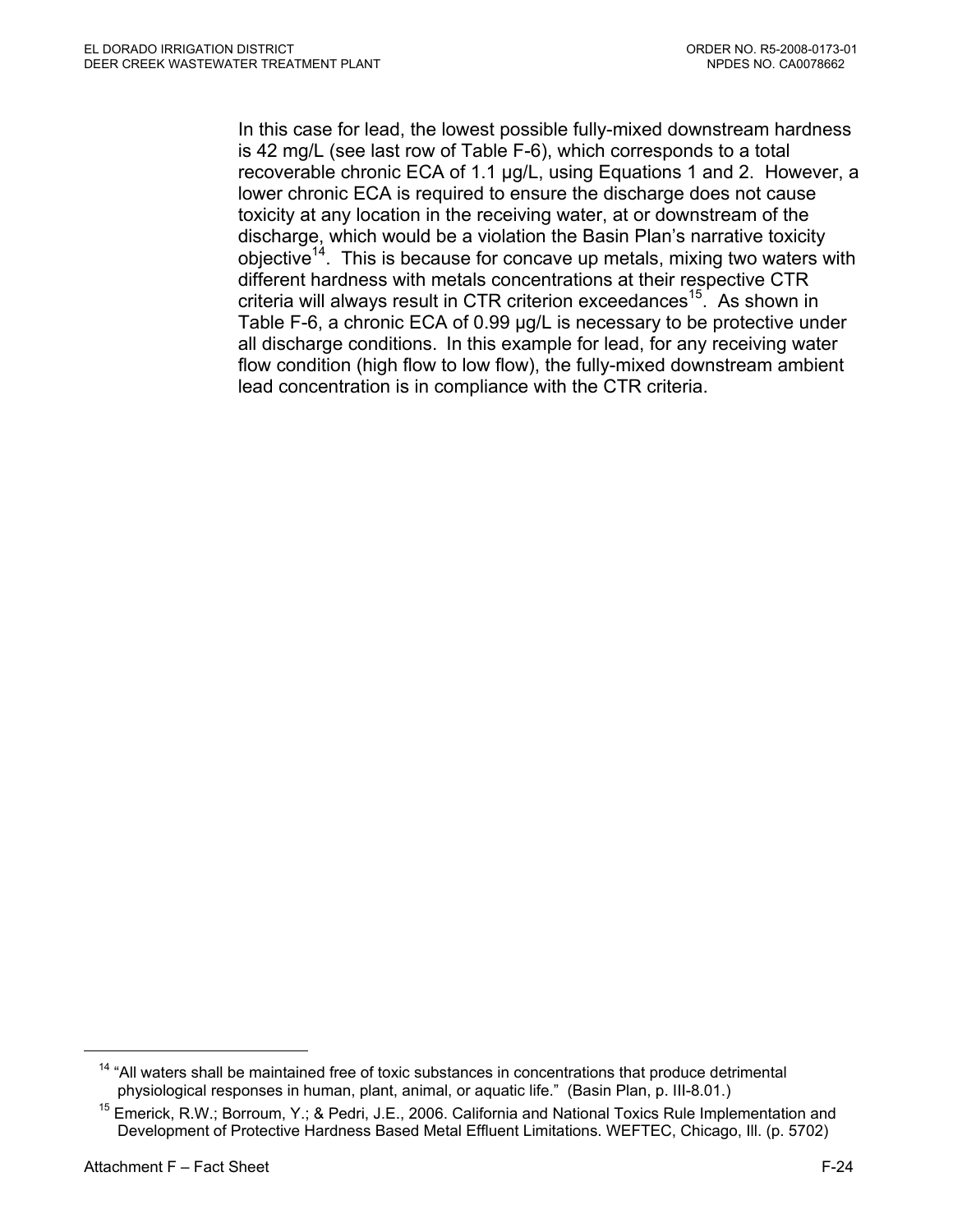|                                                                              | <b>Lowest Observed Effluent Hardness</b>        |                        |                                                                    |                     |     | 42 mg/L                     |
|------------------------------------------------------------------------------|-------------------------------------------------|------------------------|--------------------------------------------------------------------|---------------------|-----|-----------------------------|
|                                                                              |                                                 |                        | <b>Lowest Observed Upstream</b><br><b>Receiving Water Hardness</b> |                     |     | 71 mg/L                     |
| <b>Highest Assumed Upstream</b><br><b>Receiving Water Lead Concentration</b> |                                                 |                        |                                                                    |                     |     | 2.1 $\mu$ g/L <sup>1</sup>  |
|                                                                              | <b>Lead ECA<sub>chronic</sub></b>               |                        |                                                                    |                     |     | $0.99$ µg/L                 |
| <b>Fully Mixed Downstream</b><br><b>Ambient Conditions</b>                   |                                                 |                        |                                                                    |                     |     |                             |
|                                                                              | <b>Effluent</b><br><b>Fraction</b> <sup>6</sup> | Hardness $3$<br>(mg/L) | <b>CTR</b><br>Criterion <sup>4</sup><br>(µg/L)                     | Lead $^5$<br>(µg/L) |     | <b>Complies</b><br>with CTR |
| High<br><b>Flow</b>                                                          | $1\%$                                           | 71                     | 2.0                                                                | 2.0                 |     | <b>Yes</b>                  |
|                                                                              | 5%                                              | 70                     | 2.0                                                                | 2.0                 |     | <b>Yes</b>                  |
|                                                                              | 15%                                             | 67                     | 1.9                                                                | 1.9                 |     | <b>Yes</b>                  |
|                                                                              | 25%                                             | 64                     | 1.8                                                                | 1.8                 |     | <b>Yes</b>                  |
|                                                                              | 50%                                             | 57                     | 1.5                                                                | 1.5                 |     | <b>Yes</b>                  |
|                                                                              | 75%                                             | 49                     | 1.3                                                                |                     | 1.3 | <b>Yes</b>                  |
| Low<br><b>Flow</b>                                                           | 100%                                            | 42                     | 1.1                                                                | 0.99                |     | <b>Yes</b>                  |

#### **Table F-6. Lead ECA Evaluation**

Highest assumed upstream receiving water lead concentration calculated using<br>Equation 1 for chronic criterion at a hardness of 71 mg/L.

<sup>2</sup> ECA calculated using Equation 4 for chronic criteria.<br><sup>3</sup> Eulis mixed dovestream embient bardness is the mix

Fully mixed downstream ambient hardness is the mixture of the receiving water and effluent hardness at the applicable effluent fraction using Equation 3.

- <sup>4</sup> Fully mixed downstream ambient criteria are the chronic criteria calculated using Equation 1 at the mixed hardness.
- $5$  Fully mixed downstream ambient lead concentration is the mixture of the receiving water and effluent lead concentrations at the applicable effluent fraction using<br>Equation 3.
- $6$  The effluent fraction ranges from 1% at the high receiving water flow condition, to 100% at the lowest receiving water flow condition (i.e., effluent dominated).

Based on the procedures discussed above, Table F-7 lists all the CTR hardness-dependent metals and the associated ECA used in this Order.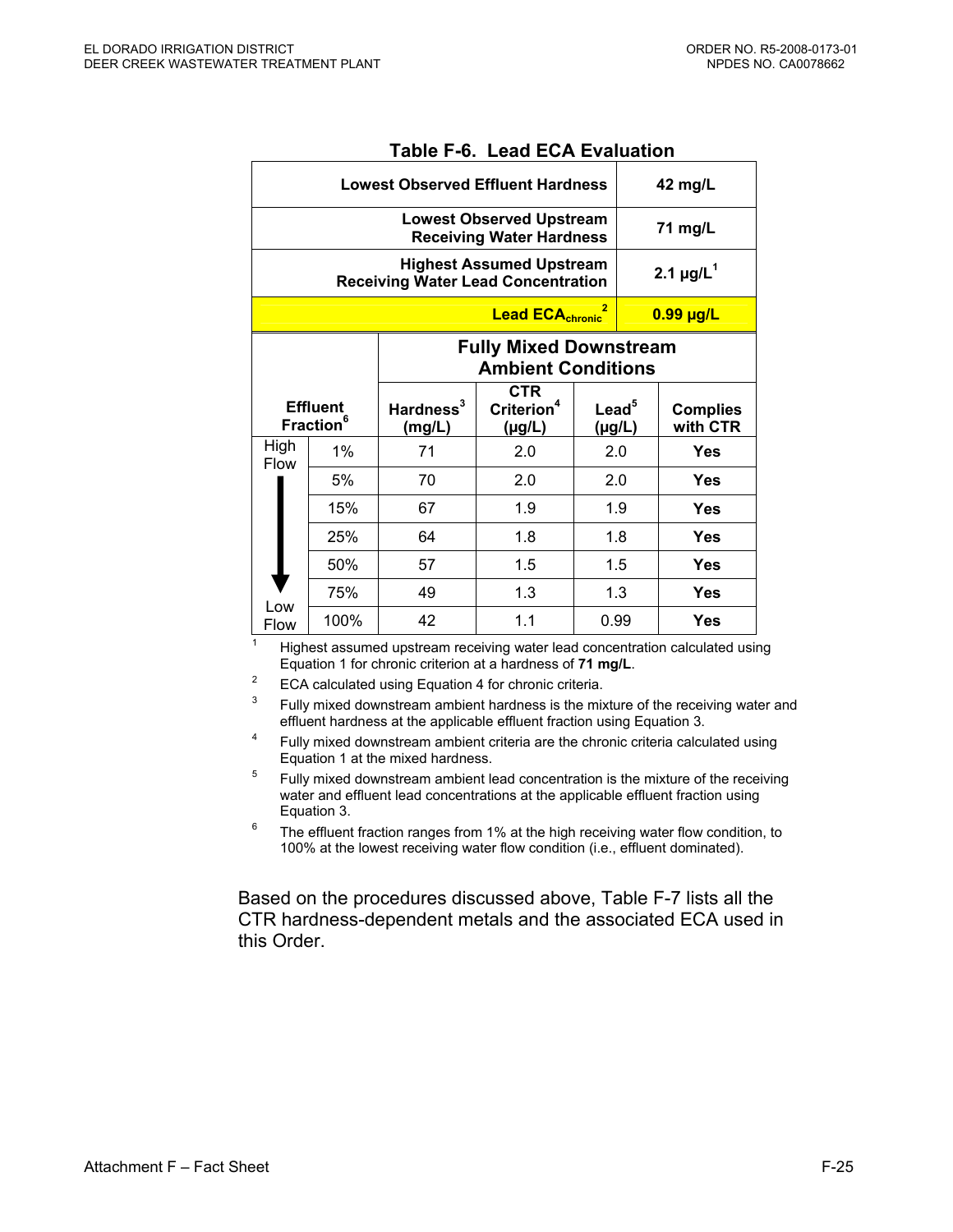|                     | ECA (µg/L, total recoverable) |         |  |  |  |  |
|---------------------|-------------------------------|---------|--|--|--|--|
| <b>CTR Metals</b>   | acute                         | chronic |  |  |  |  |
| Copper <sup>1</sup> | 60                            | 43      |  |  |  |  |
| Chromium III        | 890                           | 42      |  |  |  |  |
| Cadmium             | 1.7                           | 1.3     |  |  |  |  |
| Lead                | 25.3                          | 0.99    |  |  |  |  |
| <b>Nickel</b>       | 225                           | 25      |  |  |  |  |
| Silver              | 0.67                          |         |  |  |  |  |
| Zinc                | 57.5                          | 57.5    |  |  |  |  |

# **Table F-7. Summary of ECA Evaluations for CTR Hardness-dependent Metals**

Site-specific water-effect-ratio of 9.7 used for total copper

c. **Assimilative Capacity/Mixing Zone.** The ephemeral nature of Deer Creek means that the designated beneficial uses must be protected, but that credit for receiving water dilution is not available.

# **3. Determining the Need for WQBELs**

a. CWA section 301 (b)(1) requires NPDES permits to include effluent limitations that achieve technology-based standards and any more stringent limitations necessary to meet water quality standards. Water quality standards include Regional Water Board Basin Plan beneficial uses and narrative and numeric water quality objectives, State Water Board-adopted standards, and federal standards, including the CTR and NTR. The Basin Plan includes numeric sitespecific water quality objectives and narrative objectives for toxicity, chemical constituents, and tastes and odors. The narrative toxicity objective states: "*All waters shall be maintained free of toxic substances in concentrations that produce detrimental physiological responses in human, plant, animal, or aquatic life.*" (Basin Plan at III-8.00.) With regards to the narrative chemical constituents objective, the Basin Plan states that waters shall not contain chemical constituents in concentrations that adversely affect beneficial uses. At minimum, "…*water designated for use as domestic or municipal supply (MUN) shall not contain concentrations of chemical constituents in excess of the maximum contaminant levels (MCLs)*" in Title 22 of CCR. The narrative tastes and odors objective states: "*Water shall not contain taste- or odorproducing substances in concentrations that impart undesirable tastes or odors to domestic or municipal water supplies or to fish flesh or other edible products*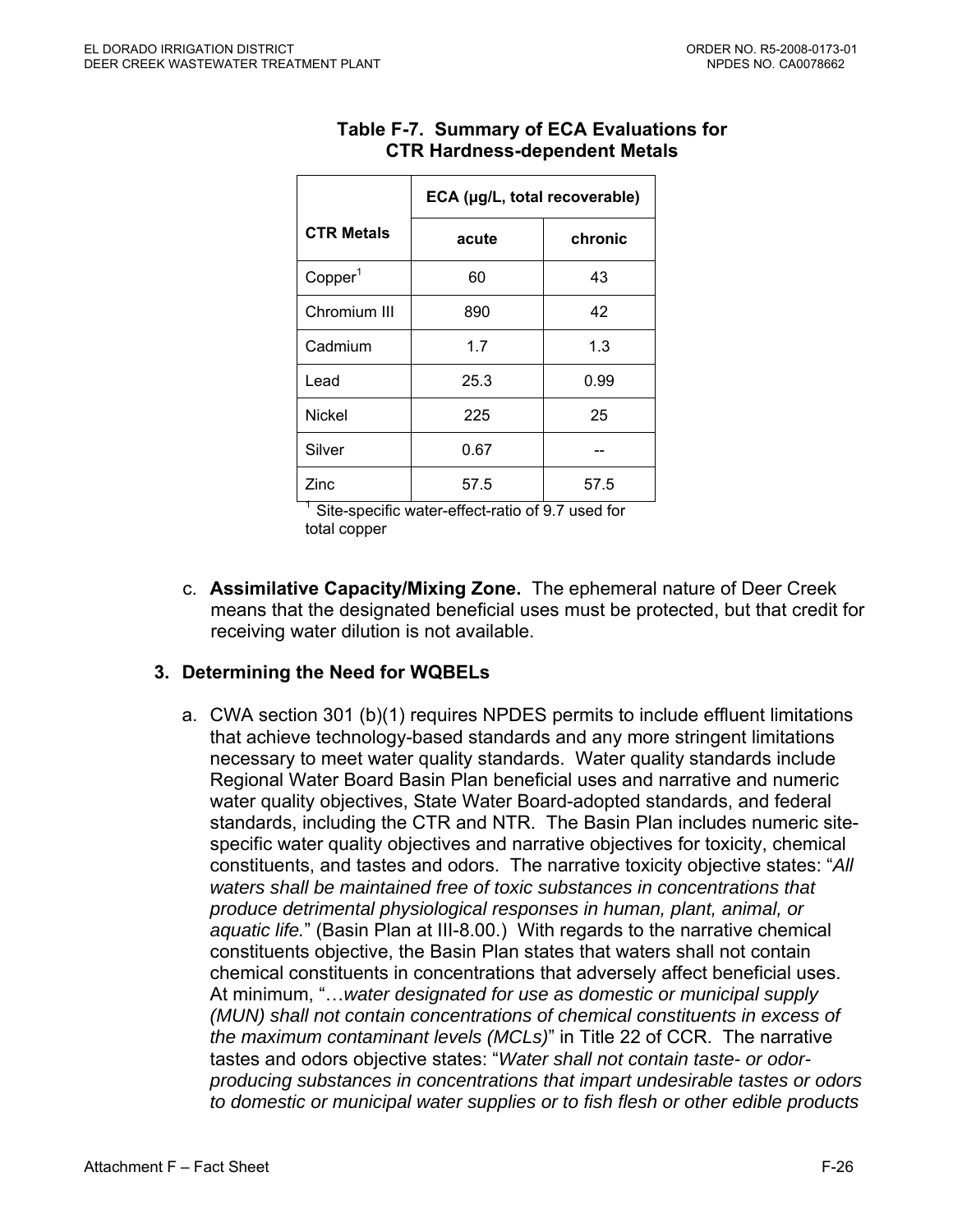*of aquatic origin, or that cause nuisance, or otherwise adversely affect beneficial uses.*"

- b. Federal regulations require effluent limitations for all pollutants that are or may be discharged at a level that will cause or have the reasonable potential to cause, or contribute to an in-stream excursion above a narrative or numerical water quality standard. Based on information submitted as part of the application, in studies, and as directed by monitoring and reporting programs, the Regional Water Board finds that the discharge has a reasonable potential to cause or contribute to an in-stream excursion above a water quality standard for ammonia, nitrate plus nitrite, pH, total coliform organisms, and zinc. WQBELs for these constituents are included in this Order. A summary of the reasonable potential analysis (RPA) is provided in Attachment G, and a detailed discussion of the RPA for each constituent is provided below.
- c. The Regional Water Board conducted the RPA in accordance with Section 1.3 of the SIP. Although the SIP applies directly to the control of CTR priority pollutants, the State Water Board has held that the Regional Water Board may use the SIP as guidance for water quality-based toxics control.<sup>16</sup> The SIP states in the introduction "*The goal of this Policy is to establish a standardized approach for permitting discharges of toxic pollutants to non-ocean surface waters in a manner that promotes statewide consistency."* Therefore, in this Order the RPA procedures from the SIP were used to evaluate reasonable potential for both CTR and non-CTR constituents.
- d. WQBELs were calculated in accordance with section 1.4 of the SIP, as described in Attachment F, Section IV.C.4.
- e. **Aluminum.** Absent numeric aquatic life criteria for aluminum, WQBELs are based on the narrative toxicity objective. The Basin Plan's *Policy for Application of Water Quality Objectives* requires the Central Valley Water Board to consider, "on a case-by-case basis, direct evidence of beneficial use impacts, all material and relevant information submitted by the discharger and other interested parties, and relevant numerical criteria and guidelines developed and/or published by other agencies and organizations. In considering such criteria, the Board evaluates whether the specific numerical criteria which are available through these sources and through other information supplied to the Board, are relevant and appropriate to the situation at hand and, therefore, should be used in determining compliance with the narrative objective." Relevant information includes, but is not limited to, USEPA recommended criteria. (Basin Plan, p. IV.-17.00; *see also,* 40 CFR 122.44(d)(vi).)

The Central Valley Water Board considered all available material and relevant information submitted by the discharger and other interested parties, and

1

 $16$  See, Order WQO 2001-16 (Napa) and Order WQO 2004-0013 (Yuba City).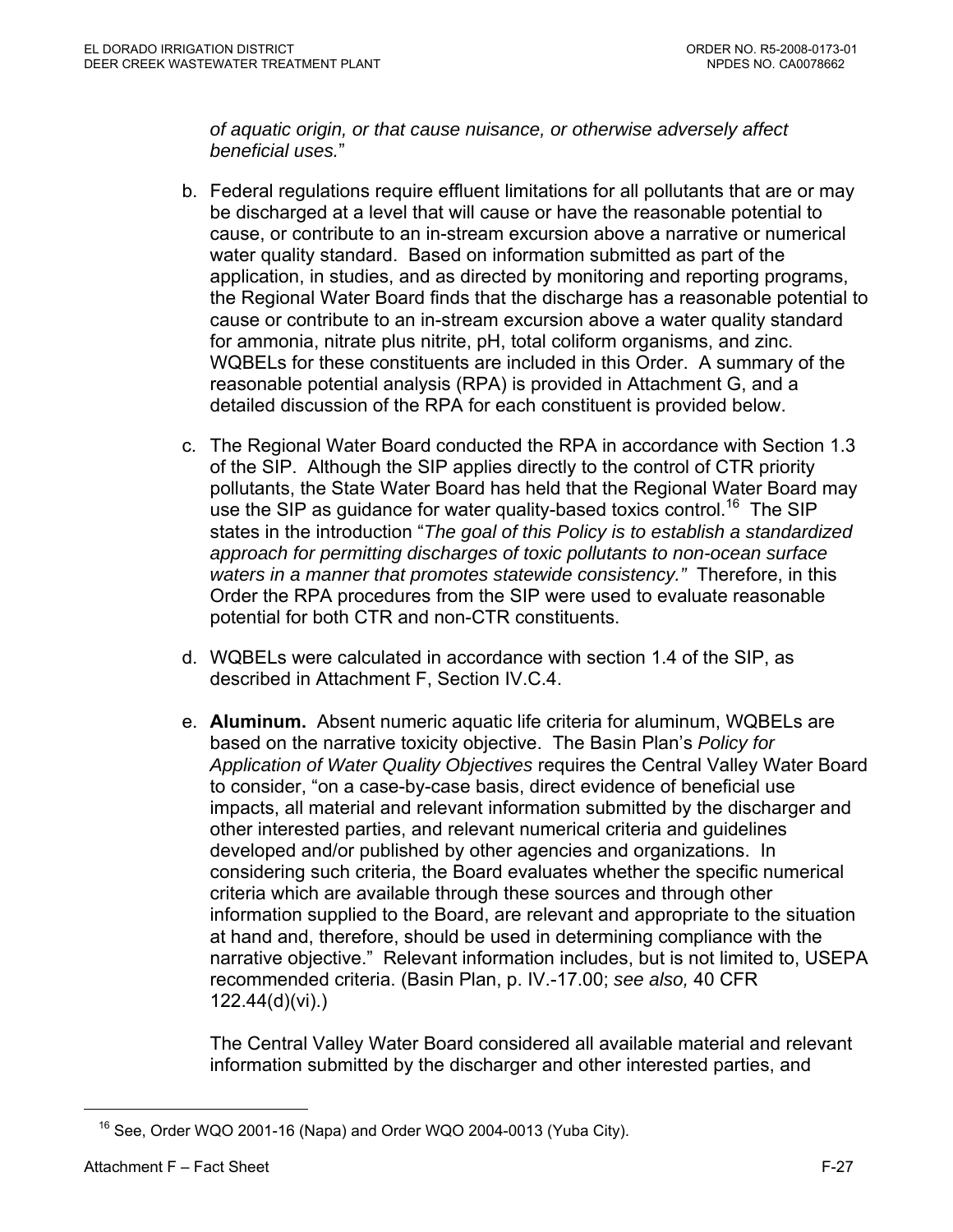relevant numerical criteria and guidelines developed and/or published by other agencies and organizations, the USEPA National Recommended Ambient Water Quality Criteria (NAWQC) and supporting studies, National Recommended Water Quality Criteria–Correction, the Arid West Water Quality Research Project and supporting studies, and site-specific aluminum studies conducted by other dischargers within the Central Valley Region in evaluating the appropriate criteria for protection of the beneficial uses of Deer Creek to comply with the narrative toxicity objective. As discussed in detail below, based on this information, the acute and chronic aquatic life criteria for aluminum are 1,107 (1-hour average) and 442 µg/L (4-day average), respectively. These criteria interpret the narrative toxicity objective and are protective of the aquatic life beneficial use

USEPA National Recommended Ambient Water Quality Criteria (NAWQC) USEPA developed the NAWQC for protection of freshwater aquatic life for aluminum. The recommended 4-day average (chronic) and 1-hour average (acute) criteria for aluminum are 87 µg/L and 750 µg/L, respectively.

In April 1999, USEPA released the National Recommended Water Quality Criteria–Correction. There were no corrections to the 1988 aluminum recommended criteria; however, USEPA recognized that they were aware of field data indicating that many high quality waters in the U.S. contain more than 87 µg/L aluminum, when either total recoverable or dissolved is measured (i.e., the higher levels of aluminum did not affect beneficial uses). Therefore, Footnote L to the National Recommended Ambient Water Quality Criteria summary table for aluminum indicated a water effects ratio (WER) might be appropriate for implementation of its recommended chronic criterion for aluminum to protect aquatic organisms. (*National Recommended Water Quality Criteria–Correction* (April 1999).) USEPA explained that the chronic aquatic life criterion is based on studies (USEPA 1988, Table 5-6, "Other Data on Effects of Aluminum on Aquatic Organisms"), conducted under specific receiving water conditions with a low pH (6.5 to 6.8 pH units) and low hardness (<10 mg/L as CaCO3) using the test species brook trout (*Salvelinus fontinalis*) and striped bass (*Morone saxatilis*) 17. As discussed later in this finding, these species are not found in Deer Creek, and the pH and hardness water quality conditions are not similar to those in Deer Creek.

Arid West Water Quality Research Project ("Arid West Project") Due to uncertainties with the NAWQC for aluminum, USEPA Region IX funded The Arid West Project, which was established in 1995, under an Assistance Agreement between USEPA and Pima County Wastewater Management District. The Agreement allowed for research and recommendations of

Moreover, the Technical Report states that these two toxicity studies were deemed inappropriate by the USEPA for inclusion in the 1988 USEPA Aluminum chronic database used in calculating the USEPA 1988 NAWQC, but were still used by USEPA to reduce the calculated final chronic value (FCV) from 750 to 87 µg/L in the 1988 recommended criteria for aluminum (pp. 3-3 to 3-4, *Evaluation of the EPA Recalculation Procedure in the Arid West Technical Report,* May 2006).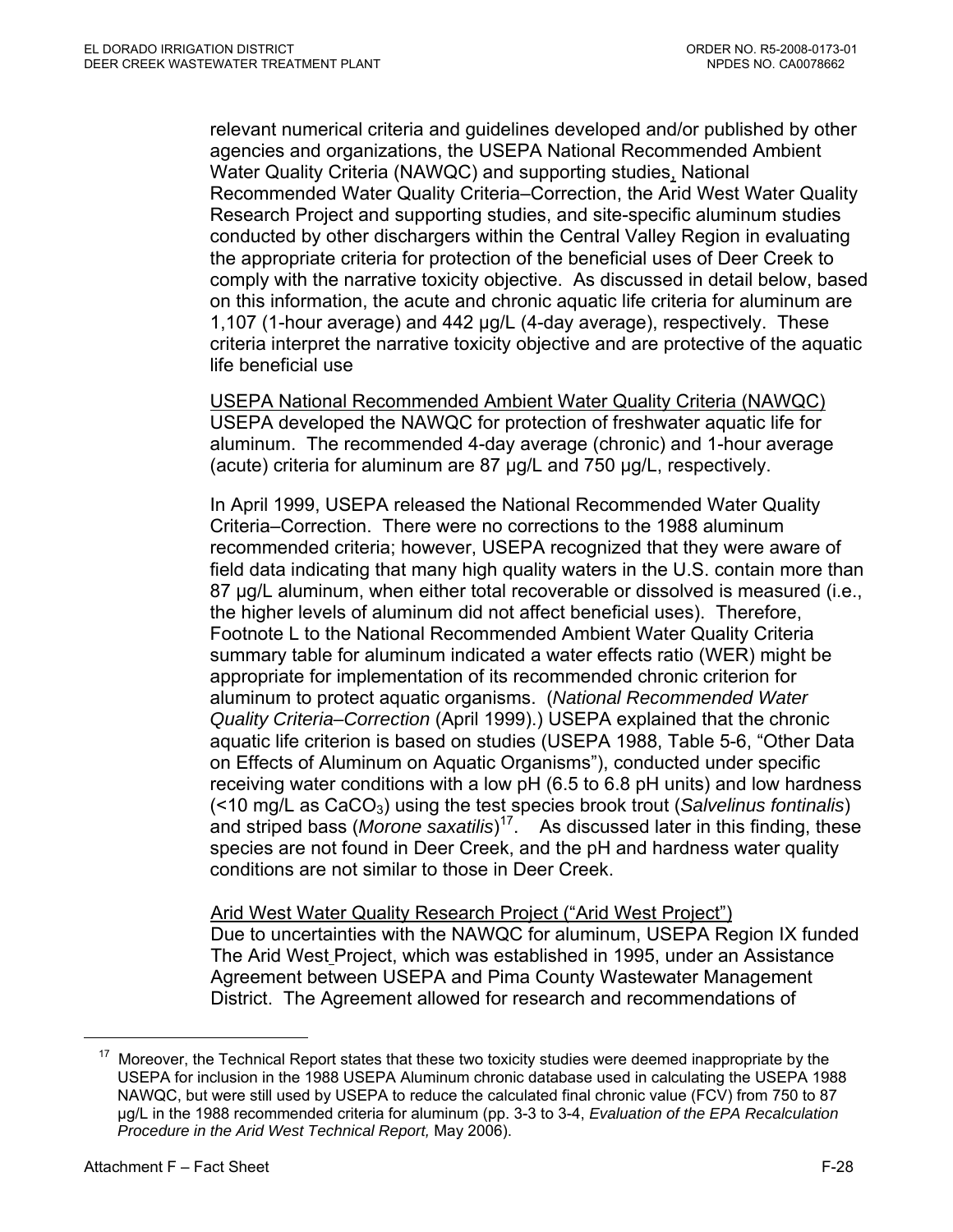appropriate water quality criteria, standards and uses for effluent-dependent and ephemeral waters in the arid and semi-arid regions of the West, and to improve the scientific basis for regulating wastewater and storm water discharges in the arid and semi-arid West.

In May 2006, The Arid West Project produced its fifth in a series of research reports, *Evaluation of the EPA Recalculation Procedure in the Arid West Technical Report* ("Technical Report"). This Technical Report was "to evaluate use of the [USEPA's] Recalculation Procedure on selected water quality criteria with different modes of toxicity in specific arid and semi-arid West waters. In addition, a *User's Guide for Development of Site-Specific Water Quality Standards in Arid West Effluent-dependent Streams Using USEPA's Recalculation Procedure* was also prepared as a practical guide for water quality standards practitioners regarding use of the Recalculation Procedure for developing site-specific water quality standards."

Arid West surface waters are characterized as waters that are "created by the discharge of treated effluent into ephemeral streambeds or streams that in the absence of effluent discharge would have only minimal flow." The Arid West Project studied nine surface waters in the arid and semi-arid West, and the recalculation study focused on five of these surface waters, their resident species data known to exist, and the most up-to-date toxicity data for species resident to North America. The Technical Report found that "*speciation and/or complexation of aluminum is highly dependent on ambient water quality characteristics and ultimately determines the mechanism of toxicity. [Increased] Concentrations of calcium in the water was shown to decrease toxic effects to fish."* (p. ES-3) The Technical Report has received both technical and regulatory reviews from the USEPA (p. i).

As described previously in section IV.C.2.a of this Fact Sheet, Deer Creek is an ephemeral stream, which is effluent-dependent during dry weather months. Therefore, since Deer Creek has the same characteristics as the Arid West surface waters, Central Valley Water Board staff compared the ambient water quality characteristics of Deer Creek to those studied in the Arid West Project. Given aluminum speciation and behavior in complex solutions, the mechanism responsible for toxicity is highly likely to be dependent on pH and hardness values in ambient waters (Technical Report, p 3-3). As shown in Table F-8 below, the hardness and pH of Deer Creek is similar to the five Arid West surface waters studied in the Technical Report. There is no evidence that aluminum behaves differently in Deer Creek than in the Arid West Project water bodies, and no basis to expect that it would behave differently. Therefore, the Technical Report's NAWQC may be appropriate criteria to protect the aquatic life in Deer Creek.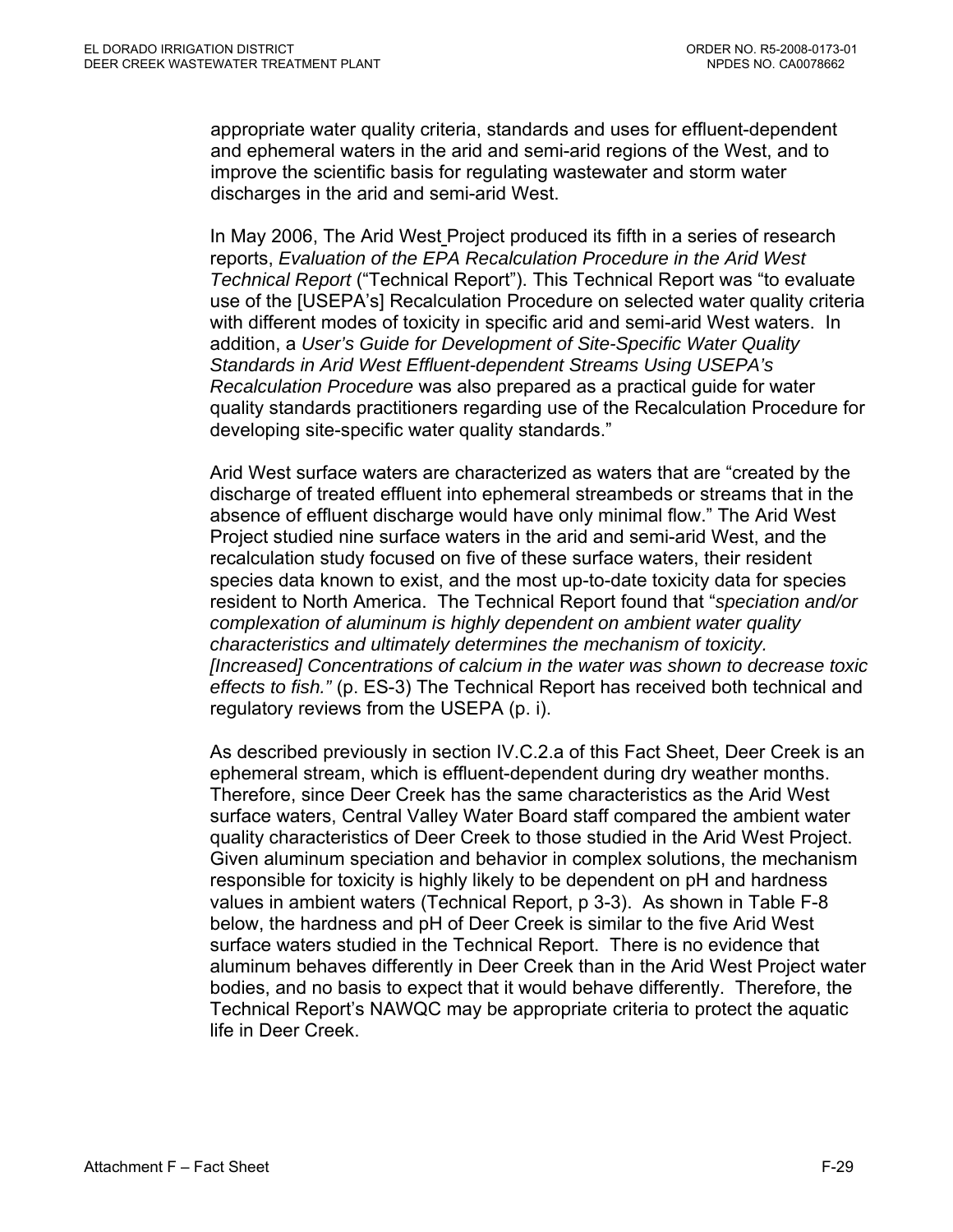|                         | TULINAI YA LU / 11 IA 11 YUL YAI IAYU 11 ALVI Y |                     |                    |                   |                              |            |  |  |  |  |
|-------------------------|-------------------------------------------------|---------------------|--------------------|-------------------|------------------------------|------------|--|--|--|--|
|                         | Santa Ana<br>River                              | Santa Cruz<br>River | Salt/Gila<br>River | Fountain<br>Creek | South<br><b>Platte River</b> | Deer Creek |  |  |  |  |
| Mean Hardness<br>(mg/L) | 188                                             | $150^{\degree}$     | 388                | 218               | 280                          | 133        |  |  |  |  |
| Mean $pH$ (s.u.)        | 7.2                                             | 7.5                 | 7.4                | 7.4               | 7.4                          | 8.1        |  |  |  |  |

### **Table F-8. Water Quality Characteristics of Hardness and pH in Deer Creek Compared to Arid West Surface Waters**

 $1$ Mean hardness value recorded near Tucson, AZ

"Although the [USEPA 1988] NAWQC are intended to protect many aquatic species nation-wide, they may not always represent the contaminant sensitivity of species resident to the Arid West surface waters." (Technical Report, p. ES-1.) "If the site-specific [arid West surface waters] list is sufficiently different from that in the [NAWQC toxicity] database used to derive national WER, then water quality standards specific for the protection of the biota found in these stream segment could be developed." (Technical Report, p. 2-1.) Thus the Arid West Project compiled fish taxa and invertebrate taxa lists based on the communities currently or potentially occurring at the downstream reaches of the five Arid West surface waters. The studies produced a composite fish species list containing 75 taxa and a composite invertebrate species list containing 561 taxa (Chapter 2).

Central Valley Water Board staff compared the Arid West's fish and invertebrate taxa lists to the list of resident species in Deer Creek downstream of the discharge identified in a site-specific study, Robertson – Bryan, Inc., *Deer Creek Temperature, Flow, and Biological Monitoring and Implementation of Site-Specific Temperature Objectives: Final Report, May 2010*. The following tables show the comparison of the resident species. As shown below, the fish species and invertebrate species in Deer Creek are similar to those in the Arid West studies.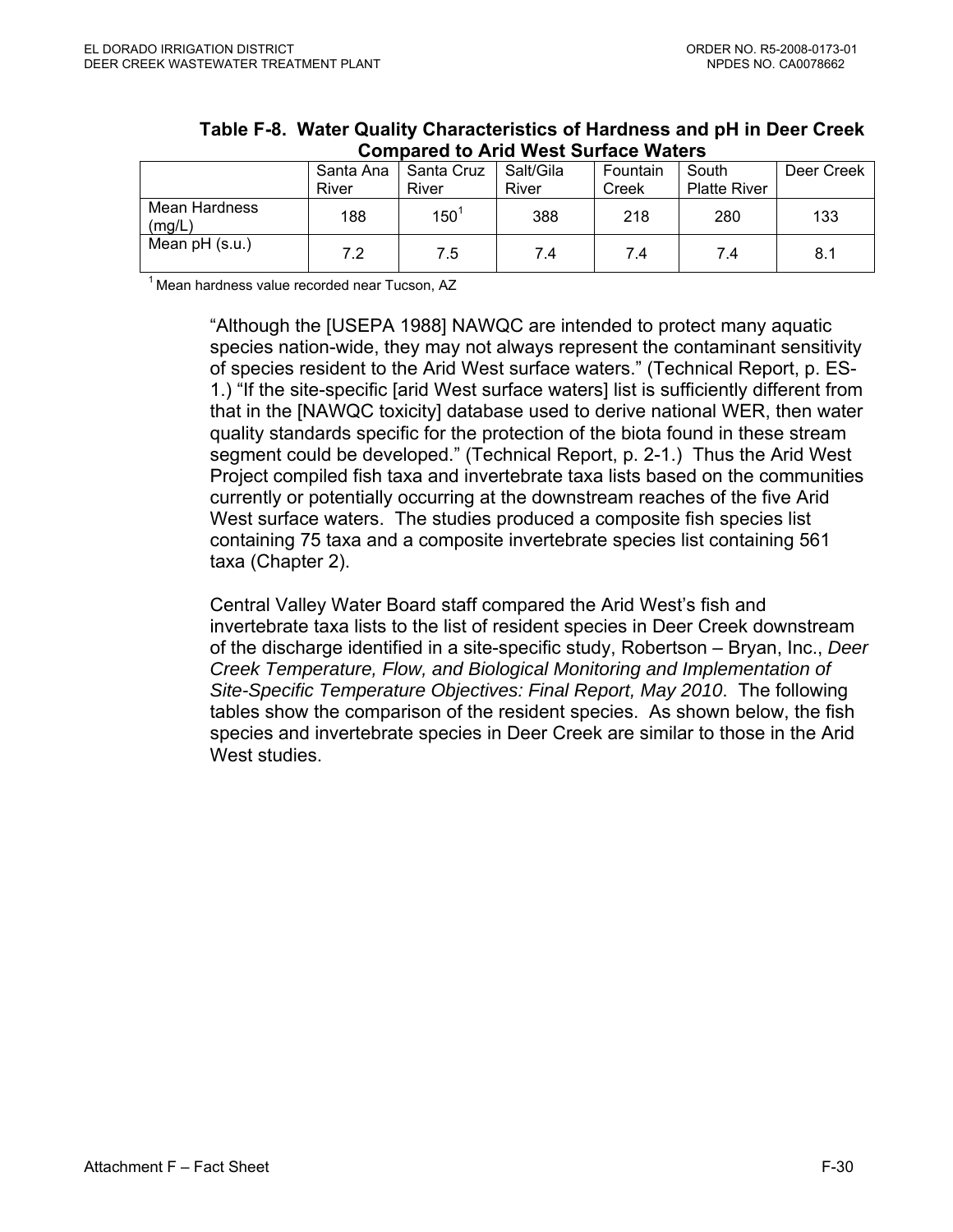| Genus         | Species             | Common Name             | Santa Ana                            | Salt/Gila  | Santa     | Fountain | South     |
|---------------|---------------------|-------------------------|--------------------------------------|------------|-----------|----------|-----------|
|               |                     |                         | River, CA                            | Rivers, AZ | Cruz      | Creek,   | Platte    |
|               |                     |                         |                                      |            | River, AZ | CO.      | River, CO |
|               |                     |                         | <b>Deer Creek Native Species</b>     |            |           |          |           |
| Lavinia       | Symmetricus         | California roach        |                                      |            |           |          |           |
| Mylopharodon  | Conocephalu<br>s    | hardhead                |                                      |            |           |          |           |
| Cottus        | Asper               | Prickly sculpin         | X                                    |            |           |          |           |
| Ptychocheilus | Grandis             | Sacramento              |                                      |            |           |          |           |
|               |                     | pikeminnow              |                                      |            |           |          |           |
| Casostomus    | <b>Occidentalis</b> | Sacramento              |                                      |            |           |          |           |
|               |                     | sucker                  |                                      |            |           |          |           |
|               |                     |                         | <b>Deer Creek Non-Native Species</b> |            |           |          |           |
| Lepomis       | <b>Macrochirus</b>  | <b>Bluegill</b>         | X                                    | x          |           | X        | X         |
| Lepomis       | Cyanellus           | Green sunfish           | X                                    | X          | X         | X        | X         |
| Gambusia      | <b>Affinis</b>      | Western<br>mosquitofish | X                                    | X          | X         |          | X         |

#### **Table F-9. Fish Species Present in Deer Creek Compared to the Arid West Surface Waters**

#### **Table F-10. Invertebrate Species Present in Deer Creek Compared to the Arid West Surface Waters**

| Order         | Family          | Final ID                | Santa<br>Ana<br>River,<br>CA | Salt/Gila<br>Rivers,<br>AZ. | Santa<br>Cruz<br>River,<br><b>AZ</b> | Fountain<br>Creek,<br>CO | South<br>Platte<br>River, CO |
|---------------|-----------------|-------------------------|------------------------------|-----------------------------|--------------------------------------|--------------------------|------------------------------|
| Coleoptera    | Elmidae         | Dubiraphia              |                              |                             |                                      |                          | $\overline{\mathbf{x}}$      |
| Coleoptera    | Elmidae         | Microcylloepus          | X                            |                             | $\overline{\mathbf{x}}$              |                          |                              |
| Coleoptera    | Elmidae         | Optioservus             |                              |                             |                                      | X                        | X                            |
| Coleoptera    | Elmidae         | Ordobrevia nubifera     |                              |                             |                                      |                          |                              |
| Coleoptera    | Elmidae         | Zatzevia                |                              |                             |                                      | X                        | $\overline{\mathbf{x}}$      |
| Coleoptera    | Haliplidae      | Peltodytes              | X                            |                             | $\boldsymbol{\mathsf{X}}$            | $\overline{\mathbf{x}}$  |                              |
| Coleoptera    | Hydrophilidae   | Hydrophilidae           |                              | $\overline{\mathbf{x}}$     | $\overline{\textsf{x}}$              |                          |                              |
| Coleoptera    | Psephenidae     | Eubrianax edwardsii     |                              |                             |                                      |                          |                              |
| Coleoptera    | Psephenidae     | Psephenus falli         |                              |                             |                                      |                          |                              |
| Diptera       | Ceratopogonidae | Atrichopogon            |                              |                             | X                                    | X                        |                              |
| Diptera       | Ceratopogonidae | Bezzia/Palpomyia        |                              |                             |                                      |                          | X                            |
| Diptera       | Ceratopogonidae | Probezzia               |                              |                             |                                      |                          | $\overline{\mathsf{x}}$      |
| Diptera       | Chironomidae    | Chironomini             |                              |                             |                                      |                          |                              |
| Diptera       | Chironomidae    | Orthocladiinae          | X                            |                             | X                                    | X                        | X                            |
| Diptera       | Chironomidae    | Pseudochironomus        | $\overline{\mathbf{X}}$      |                             | $\overline{\mathbf{x}}$              |                          | $\overline{\mathbf{X}}$      |
| Diptera       | Chironomidae    | Tanypodinae             | $\overline{\mathbf{x}}$      |                             | $\overline{\mathsf{x}}$              |                          | $\overline{\mathsf{x}}$      |
| Diptera       | Chironomidae    | Tanytarsini             |                              |                             |                                      |                          |                              |
| Diptera       | Empididae       | Empididae               | $\boldsymbol{\mathsf{X}}$    |                             |                                      |                          |                              |
| Diptera       | Psychodidae     | Pericoma/Telmatoscopus  |                              |                             | $\pmb{\mathsf{X}}$                   |                          |                              |
| Diptera       | Simuliidae      | Simulium                | X                            |                             | $\overline{\textbf{x}}$              | X                        | X                            |
| Diptera       | Stratiomyidae   | Caloparyphus/Euparyphus | $\overline{\mathbf{X}}$      |                             | $\overline{\textbf{x}}$              | $\overline{\textbf{x}}$  | $\overline{\mathsf{x}}$      |
| Diptera       | Stratiomyidae   | Nemotelus               |                              |                             | $\overline{\mathbf{x}}$              | $\overline{\mathbf{x}}$  |                              |
| Diptera       | Tipulidae       | Limonia                 | $\overline{\mathbf{x}}$      |                             | $\overline{\textsf{x}}$              | $\overline{\textbf{x}}$  |                              |
| Diptera       | Tipulidae       | Tipula                  | $\overline{\mathbf{x}}$      |                             | $\overline{\mathbf{X}}$              | $\overline{\mathbf{X}}$  | X                            |
| Ephemeroptera | <b>Baetidae</b> | <b>Baetis</b>           | $\overline{\mathbf{X}}$      |                             | $\overline{\textsf{x}}$              | $\overline{\textsf{x}}$  | $\overline{\mathsf{x}}$      |
| Ephemeroptera | <b>Baetidae</b> | Centroptilum/Procloeon  |                              |                             |                                      |                          |                              |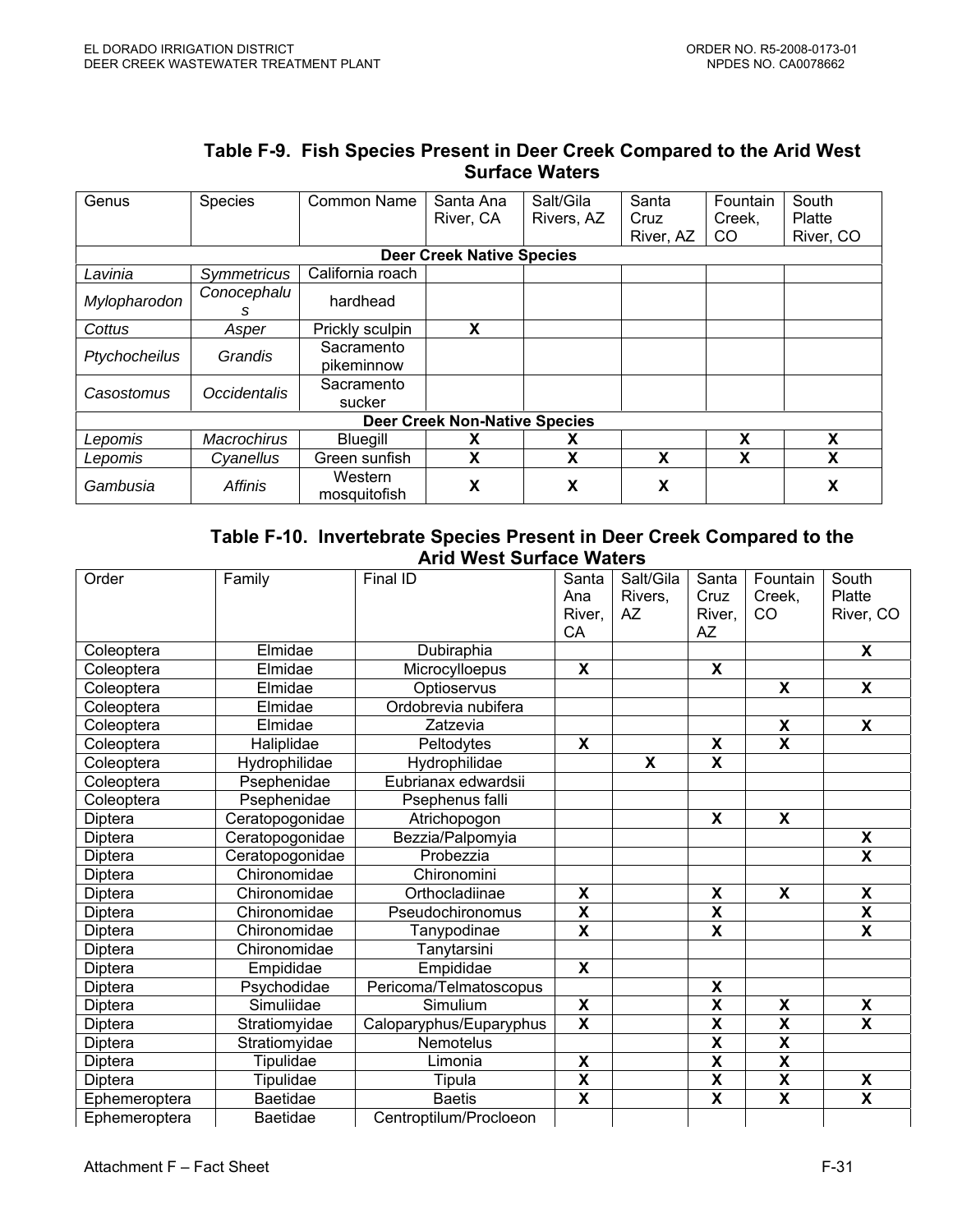| Ephemeroptera    | <b>Baetidae</b>  | Fallceon quilleri      | $\overline{\mathsf{x}}$   |                         | $\overline{\mathbf{x}}$ | $\overline{\mathbf{x}}$ | $\overline{\mathbf{X}}$   |
|------------------|------------------|------------------------|---------------------------|-------------------------|-------------------------|-------------------------|---------------------------|
| Ephemeroptera    | Leptohyphidae    | Tricorythodes          | $\overline{\mathsf{x}}$   |                         | $\overline{\mathbf{x}}$ | $\overline{\mathbf{x}}$ | X                         |
| Odonata          | Aeshnide         | Aeshna                 |                           |                         |                         | $\overline{\mathbf{X}}$ |                           |
| Odonata          | Coenagrionidae   | Argia                  | $\boldsymbol{\mathsf{X}}$ | X                       | X                       | $\overline{\mathbf{X}}$ | $\overline{\mathbf{x}}$   |
| Odonata          | Gomphidae        | Octogomphus specularis |                           |                         |                         |                         |                           |
| Trichoptera      | Brachycentridae  | Micrasema              |                           |                         |                         |                         |                           |
| Trichoptera      | Hydropsychidae   | Hydropsyche            |                           |                         |                         | $\overline{\mathbf{x}}$ |                           |
| Trichoptera      | Hydroptilidae    | Hydroptila             | X                         |                         |                         | $\overline{\mathbf{x}}$ | $\boldsymbol{\mathsf{X}}$ |
| Trichoptera      | Hydroptilidae    | Oxyethira              | $\overline{\mathsf{x}}$   |                         |                         |                         |                           |
| Trichoptera      | Lepidostomatidae | epidostoma             |                           |                         |                         |                         |                           |
| Trichoptera      | Philopotamidae   | Wormaldia              | $\boldsymbol{\mathsf{X}}$ |                         |                         |                         |                           |
| Acari            | Mideopsidae      | Mideopsis              |                           |                         |                         |                         |                           |
| Acari            | Sperchontidae    | Sperchon               |                           |                         | $\overline{\mathbf{x}}$ |                         |                           |
| Amphipoda        | Crangonyctidae   | Crangonyx              |                           |                         |                         |                         |                           |
| Amphipoda        | Hyalellidae      | Hyalella               | $\overline{\mathbf{X}}$   |                         |                         | X                       | $\overline{\mathbf{x}}$   |
|                  |                  | Ostracoda              |                           |                         |                         |                         |                           |
| Arhynchobdellida | Erpobdellidae    | Erpobdellidae          |                           |                         | X                       |                         | $\pmb{\mathsf{X}}$        |
| Rhyncobdellida   | Glossiphoniidae  | Glossiphoniidae        |                           |                         | $\overline{\mathsf{x}}$ |                         | $\overline{\mathbf{x}}$   |
|                  |                  | Oligochaeta            |                           |                         |                         |                         |                           |
| Hydroida         | Hydridae         | Hydra                  |                           |                         | X                       |                         |                           |
| Veneroida        | Sphaeriidae      | Pisidium               |                           |                         |                         |                         |                           |
| Veneroida        | Corbiclidae      | Corbicula              | X                         |                         |                         |                         | $\pmb{\chi}$              |
| Basommatophora   | Ancylidae        | Ferrissia              | $\overline{\mathbf{X}}$   |                         |                         |                         | $\overline{\mathbf{X}}$   |
| Basommatophora   | Physidae         | Physa                  | $\overline{\mathbf{x}}$   | $\overline{\mathbf{x}}$ | $\overline{\mathbf{x}}$ | $\overline{\mathbf{x}}$ | $\overline{\mathbf{X}}$   |
| Basommatophora   | Planorbidae      | Gyraulus               | $\overline{\mathbf{X}}$   |                         |                         |                         | $\overline{\mathbf{x}}$   |
| Basommatophora   | Planorbidae      | Helisoma               |                           |                         |                         |                         |                           |
| Basommatophora   | Planorbidae      | Menetus                | $\boldsymbol{\mathsf{X}}$ |                         |                         |                         |                           |
| Hypsogatropoda   | Hydrobiidae      | Hydrobiidae            |                           |                         |                         |                         |                           |
| Basommatophora   | Planorbidae      | Planorbella            |                           |                         |                         |                         |                           |
|                  | Tertastemmatida  | Prostoma               | χ                         |                         |                         |                         |                           |
|                  |                  | Turbellaria            | $\overline{\mathbf{X}}$   | $\overline{\mathbf{x}}$ |                         | $\overline{\mathbf{x}}$ | $\overline{\mathbf{x}}$   |

Based on this comparison of aquatic species, it is reasonable to assume that Deer Creek is able to support fish and invertebrate taxa similar to that of the Arid West surface waters. Also, note that neither brook trout nor striped bass reside in Deer Creek, which are the two species USEPA developed the chronic criterion at 87 µg/L to protect. Additionally, Deer Creek does not support a resident, self-sustaining population of rainbow trout, which exhibits similar sensitivities as brook trout.

The Arid West Project screened toxicological studies conducted from the years 1961 through 2005, and used the appropriate data to update and revise the NAWQC aluminum toxicity databases with 36 acute data points from 15 studies, and 11 chronic data points from nine studies. The updated databases were used for deriving the numerical water quality criteria in accordance with USEPA criteria development methods (*Guidelines for Deriving Numerical Water Quality Criteria for the Protection of Aquatic Organisms and Their Uses,* 1985, Stephen et al). The Technical Report found "In general, the inclusion of more chronic data resulted in a better sample of ACRs [acute-chronic ratio], in which values ranged roughly within a factor of 10 from one another. Because the EPA was lacking data to legitimately generate a FACR [final ACR] using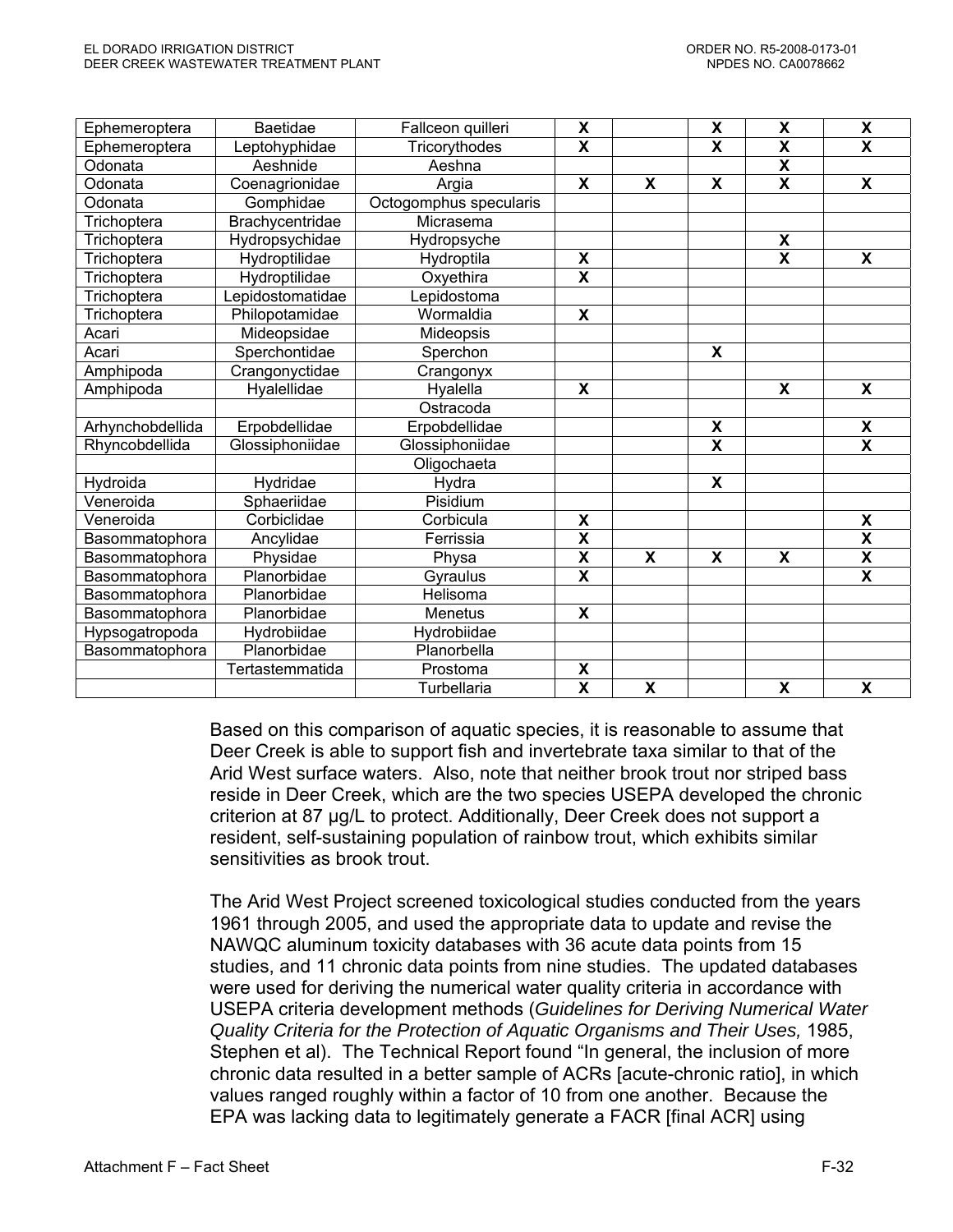multiple SMACRs [species mean ACRs], the FACR was set [by EPA] to the lowest organism then defaulted to 2.0. We [The Arid West Project] feel that using a multiple SMACR approach is an improvement over the EPA's FACR estimate, which was not used to derive the final chronic criteria [calculated at 750 µg/L but revised down to 87 µg/L) because it was not protective of [2] organisms within the chronic database. The revised FCV derived from the revised FACR is expected to be protective to every organism within the chronic database." (p 3-14) "An updated final acute value (FAV) was derived from the four most sensitive genera in the updated and revised acute toxicity database (*Ceriodaphnia, Salmo, Micropterus*, and *Asellus*), the total number of genera in the updated acute database, and newly derived acute toxicity hardness slope (Table 3-7). The resulting FAV (2560 µg/L) is over 1000 µg/L greater than the [EPA] 1988 FAV of 1496 µg/L, and was used to derive the hardness modified Al criteria equation...a chronic Al criterion equation was also calculated using this pooled acute-hardness slope (Table 3-7) (p. 3-15). The revised and updated Acute and Chronic Al Criterion Values based on The Technical Report's equations are presented in the following table:

|                                                                                   | Mean Hardness (mg/L as $CaCO3$ ) |       |       |       |       |       |
|-----------------------------------------------------------------------------------|----------------------------------|-------|-------|-------|-------|-------|
| <b>Equations</b>                                                                  | 25                               | 50    | 75    | 100   | 150   | 200   |
| Acute Al Criterion (µg/L)<br>$P^{(0.8327 \text{ [In} (hardness)]+3.8971)}$        | 719                              | 1,280 | 1.794 | 2.280 | 3,195 | 4,060 |
| Chronic Al Criterion (µg/L)<br>$e^{(0.8327 [\text{In}(\text{hardness})]+2.9800)}$ | 287                              | 512   | 717   | 911   | 1.277 | 1.623 |

# **Table F-11. Updated/Revised National Standards**

After consideration and evaluation of the aquatic life's impacts, and all material and relevant information previously summarized, the Central Valley Water Board determined that the conditions, water characteristics, and resident species in Deer Creek are similar to the arid West surface waters, and thus, determined that the Technical Report's recalculated NAWQC acute and chronic criteria is appropriate criteria for protection of the beneficial uses of Deer Creek to comply with the narrative toxicity objective.

Central Valley Regional Site Specific Aluminum Toxicity Study Results As previously discussed (Arid West Project section), USEPA NAWQC toxicity databases (and the updated database) are populated with  $EC_{50}$  toxicity results. From these results, the species mean acute and chronic value, SMAV and SMCV, respectively, were calculated for use in deriving the national criteria. However, the chronic toxicity database did not contain enough species (referred to as the 8 Species Rule) to derive the chronic criterion, and therefore, the four most sensitive SMAVs were used to calculate the acute and chronic criteria. The Arid West Project followed the same method in deriving the updated NAWQC criteria, and the SMAV are shown by rank in Table F-12 below.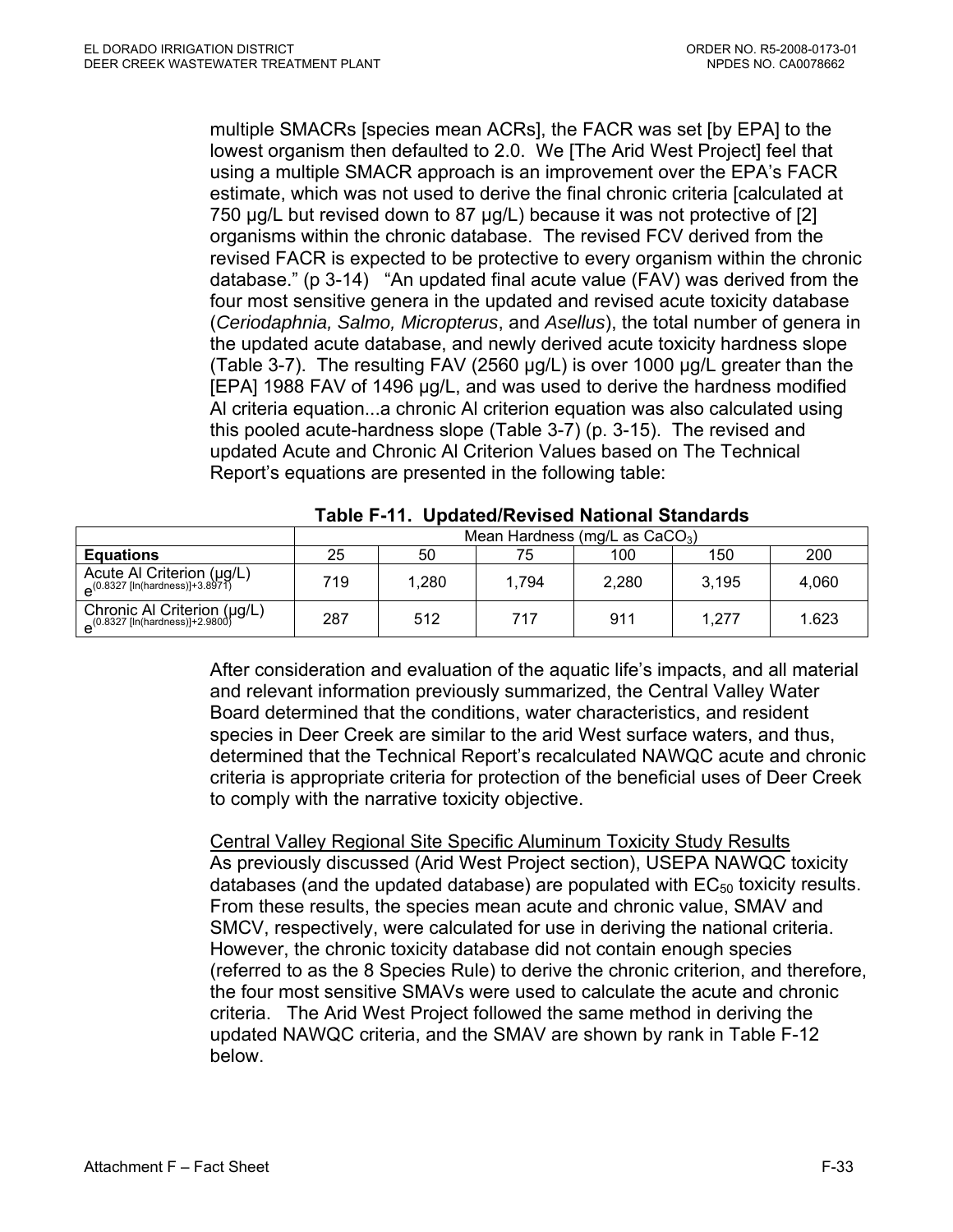| Rank                                            | .Species                        | <b>Common Name</b>     | Method <sup>1</sup> | <b>SMAV</b> |  |
|-------------------------------------------------|---------------------------------|------------------------|---------------------|-------------|--|
|                                                 | Ceriodaphnia dubia <sup>2</sup> | Cladoceran             | S, M                | 2466        |  |
| 2                                               | Salmo salar                     | <b>Atlantic Salmon</b> | S, M                | 3154        |  |
| 3                                               | Micropterus dolomieu            | <b>Smallmouth Bass</b> | S.M                 | 3183        |  |
| 4                                               | Asellus aquaticus               | <b>Isopod</b>          | S. U                | 4370        |  |
| $P =$ $P_{\text{total}}$ rangural test avagaura |                                 |                        |                     |             |  |

S = Static renewal test exposure

M = Test media aluminum concentration was measured

U = Test media aluminum concentration was not measured

Site specific aluminum toxicity studies have also been conducted within the Central Valley Region. The most sensitive specie shown in previous Table F-12, *Ceriodaphnia dubia*, which was used in deriving the updated acute and chronic criteria, was also used as the test specie in many of these local site-specific studies. Therefore, if the toxicity results (EC50 value) from the Central Valley Region site-specific studies are equal to or greater than the SMAV (shown in Table F-12) used to derive the revised acute and chronic criteria, then the Arid West Project and Technical Report findings are applicable to Central Valley Region surface waters.

As shown in Table F-13 below, all  $EC_{50}$  toxicity study result values for *Ceriodaphnia dubia* exceed the updated SMAV of 2466. Even at a critically low hardness value of 16 mg/L as  $CaCO<sub>3</sub>$ , aluminum toxicity effects in the Central Valley Region surface water (City of Auburn) shows the Total Aluminum  $EC_{50}$ value of >5160. Thus the toxic effects of aluminum in surface waters within the Central Valley Region is less toxic to resident species then in the five Arid West surface waters studied, and therefore, application of the revised NAWQC is conservative and protective of all species found in Central Valley Region surface waters that have similar conditions and water quality characteristics.

| Discharger       | Species                  | <b>Test Waters</b>     | Hardness | <b>Total Aluminum</b> |
|------------------|--------------------------|------------------------|----------|-----------------------|
| (City)           |                          |                        | Value    | $EC_{50}$ Value       |
| Auburn           | Ceriodaphnia dubia       | Effluent               | 99       | >5270                 |
|                  |                          | Surface Water          | 16       | >5160                 |
| Manteca          | $\epsilon$<br>$\epsilon$ | Surface Water/Effluent | 124      | >8800                 |
|                  | $\epsilon$<br>$\epsilon$ | Effluent               | 117      | >8700                 |
|                  | $\epsilon$<br>$\epsilon$ | Surface Water          | 57       | 7823                  |
|                  | $\epsilon$<br>$\epsilon$ | Effluent               | 139      | >9500                 |
|                  | $\epsilon$<br>$\epsilon$ | Surface Water          | 104      | >11000                |
|                  | $\epsilon$<br>$\epsilon$ | Effluent               | 128      | >9700                 |
|                  | $\epsilon$<br>$\epsilon$ | Surface Water          | 85       | >9450                 |
|                  | $\epsilon$<br>$\epsilon$ | Effluent               | 106      | >11900                |
|                  | $\epsilon$<br>$\epsilon$ | Surface Water          | 146      | >10650                |
| Modesto          | $\epsilon$<br>$\epsilon$ | Surface Water/Effluent | 150-250  | 31604                 |
| Yuba City        | $\epsilon$<br>$\epsilon$ | Surface Water/Effluent | 114/164  | >8000                 |
| Manteca          | Daphnia magna            | Surface Water/Effluent | 124      | >8350                 |
| Modesto          |                          | Surface Water/Effluent | 150-250  | >11900                |
| <b>Yuba City</b> | $\epsilon$<br>$\epsilon$ | Surface Water/Effluent | 114/164  | >8000                 |

**Table F-13. Central Valley Regional Site Specific Toxicity Data**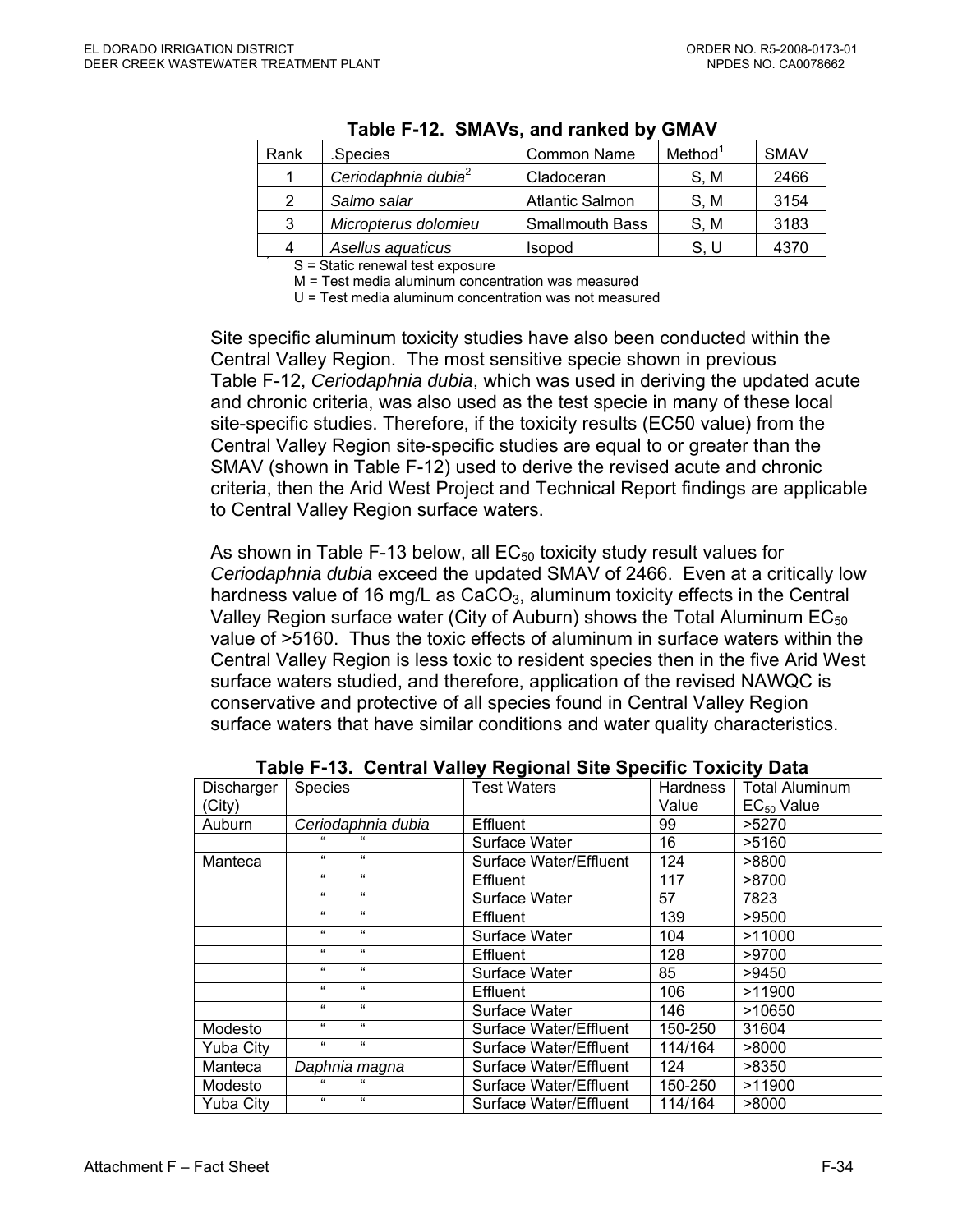| Manteca          | Oncorhynchus mykiss<br>(rainbow trout) | <b>Surface Water/Effluent</b> | 124     | >8600  |
|------------------|----------------------------------------|-------------------------------|---------|--------|
| Auburn           | "<br>$\epsilon$                        | Surface Water                 | 16      | >16500 |
| Modesto          | "<br>$\epsilon$                        | <b>Surface Water/Effluent</b> | 150-250 | >34250 |
| <b>Yuba City</b> | $^{16}$<br>$\epsilon$                  | Surface Water/Effluent        | 114/164 | >8000  |

#### City of Auburn Site-Specific Aluminum Toxicity Study

As shown in the above table, the City of Auburn performed site-specific aluminum toxicity studies. The City of Auburn and the EID Deer Creek facilities are approximately 20 miles apart, and are both located in the foothills surrounding the Sacramento Valley at approximately 800 to 900 feet above sea level. Therefore, Auburn Ravine and Deer Creek are expected to support similar assemblages of aquatic life. However, Auburn Ravine pH and hardness characteristics are critically lower than Deer Creek water quality characteristics because pH in Auburn Ravine ranged from 6.3 to 7.4 and the hardness ranged between 10 mg/L and 110 mg/L as  $CaCO<sub>3</sub>$ ; in contrast, the minimum pH value measured in Deer Creek was 8.0 and hardness ranged between 42 mg/L and 290 mg/L as CaCO<sub>3</sub>. Thus results of site-specific studies conducted on Auburn Ravine would represent conservative assumptions for Deer Creek since Deer Creek's water quality characteristics (pH and hardness) are higher, and therefore, aluminum is less toxic to aquatic life in Deer Creek. The results of the Auburn Ravine aluminum toxicity studies, based on pH values from 6.6 to 7.5 and hardness concentrations from 16 to 38 mg/L, resulted in a calculated chronic aluminum water quality criterion of greater than 1079 µg/L. In comparison, using the same water quality characteristics in Auburn Ravine, the revised NAWQC (Table F-11) establishes an approximate chronic criterion of 287 µg/L, which is significantly less than 1079 µg/L. Therefore, application of the recalculated NAWQC criterion at Deer Creek is conservative, and thus, protective of aquatic life under all water quality conditions, minimum pH of 8.0 and hardness concentrations from 42 mg/L to 290 mg/L.

#### Reasonable Potential Analysis

As previously discussed in this section, the receiving water's most critical condition hardness value down stream of the discharge (effluent dominant conditions) is 42 mg/L as  $CaCO<sub>3</sub>$ , which is well within the Technical Report's model range of 1 to 220 mg of CaCO<sub>3</sub>/L. Using the hardness value of 42 mg/L as  $CaCO<sub>3</sub>$ , the revised NAWQC acute criterion is 1,107  $\mu$ g/L and chronic criterion is 442 µg/L. Therefore, the most stringent water quality criterion is the Secondary MCL - Consumer Acceptance Limit for aluminum of 200 ug/L. Effluent samples were analyzed for aluminum four times from 23 March 2006 through 21 August 2007; however, the Discharger submitted additional six aluminum effluent data analyses on 2 May 2011. The MEC was measured at 150 ug/L (March 2006) in the10 analyses performed between February 2002 and August 2007. Following the SIP methodology, in which the State Board determined the use of the MEC to be representative of the wastewater and receiving water and to be used in the RPA (Final Functional Equivalent Document for Policy for Implementation of Toxics Standards for Inland Surface Waters, Enclosed Bays, and Estuaries of California (Phase 1 of the Inland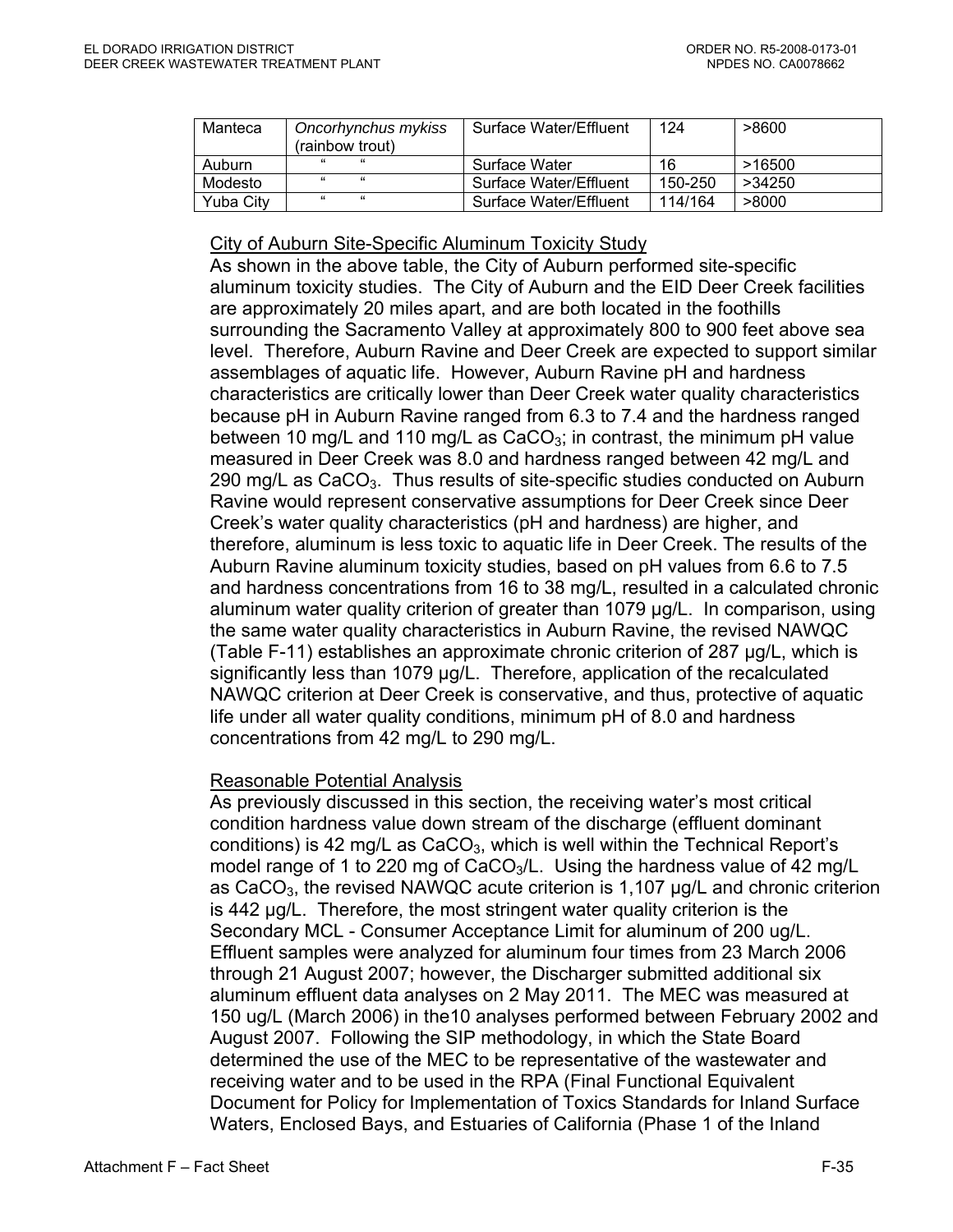Surface Waters Plan and the Enclosed Bays and Estuaries Plan) (approved 2 March 2000), pp. V-5 V-22.). The aluminum MEC of 150 ug/L in the discharge does not exhibit reasonable potential to exceed the revised NAWQC for the protection of aquatic life nor the Secondary MCL for protection of human health.<sup>18</sup> However, as required by the EID Court Order, staff conducted additional pollutant variability analyses using the methods described in *Basic Statistical Methods for Engineers and Scientists, Kennedy and Neville, Harper and Row* (Basic Statistical Methods)*.* The projected MEC at 99.9% confidence interval using the Basic Statistical Methods is 201 µg/L, which is below the revised NAWQC of 1,107 and 442 µg/L and the USEPA NAWQC acute criterion of 750 µg/L for protection of aquatic life. Therefore, aluminum in the discharge does not exhibit reasonable potential to exceed the narrative toxicity objective. However, the projected MEC of 201 µg/L derived from the Basic Statistical Methods exceeds the Secondary MCL.

#### Water Quality Based Effluent Limitations (WQBELs)

Therefore, an effluent limitation for aluminum of 200 µg/L, based upon the Secondary MCL for the protection of the MUN beneficial use, will be included in this Order. For this specific situation, the frequency of the required compliance monitoring for aluminum has been reduced from monthly to quarterly.

In USEPA's *Ambient Water Quality Criteria for Aluminum—1988* [EPA 440/5- 86-008], USEPA states that "[a]*cid-soluble aluminum…is probably the best measurement at the present…*"; however, USEPA has not yet approved an acid-soluble test method for aluminum. Replacing the ICP/AES portion of the analytical procedure with ICP/MS would allow lower detection limits to be achieved. Based on USEPA's discussion of aluminum analytical methods, this Order allows the use of the alternate aluminum testing protocol described above to meet monitoring requirements.

f. **Ammonia***.*Untreated domestic wastewater contains ammonia. Nitrification is a biological process that converts ammonia to nitrite and nitrite to nitrate. Denitrification is a process that converts nitrate to nitrite or nitric oxide and then to nitrous oxide or nitrogen gas, which is then released to the atmosphere. The

<sup>&</sup>lt;sup>18</sup> When CSPA submitted its original comments on the Permit, it did not comment on the reasonable potential methodology used for aluminum. Therefore, the original record in this matter did not address that issue. A reasonable potential analysis must account for "the variability of the pollutant or pollutant parameter in the effluent …". (40 CFR § 122.44(d)(ii).) The reasonable potential analysis is based on data the discharger submits with the renewal application. The samples themselves must be representative of the seasonal variation in the discharge. (40 CFR § 122.21(j)(4)(vi), (vii), (ix).) Other than requiring representative data, the regulations do not establish any particular methodology for accounting for pollutant variability. The supporting documentation for the SIP demonstrates that the SIP RPA methodology accounts for pollutant variability, albeit in a different manner than the TSD does. (*Final Functional Equivalent Document for Policy*  for Implementation of Toxics Standards for Inland Surface Waters, Enclosed Bays, and Estuaries of *California (Phase 1 of the Inland Surface Waters Plan and the Enclosed Bays and Estuaries Plan)* (approved March 2, 2000), pp. V-5 – V-22.) EPA has reviewed the SIP on numerous occasions and has the opportunity to review all NPDES permits issued in California, including this one. (*NPDES Memorandum of Agreement Between USEPA and State Water Board* (1989).)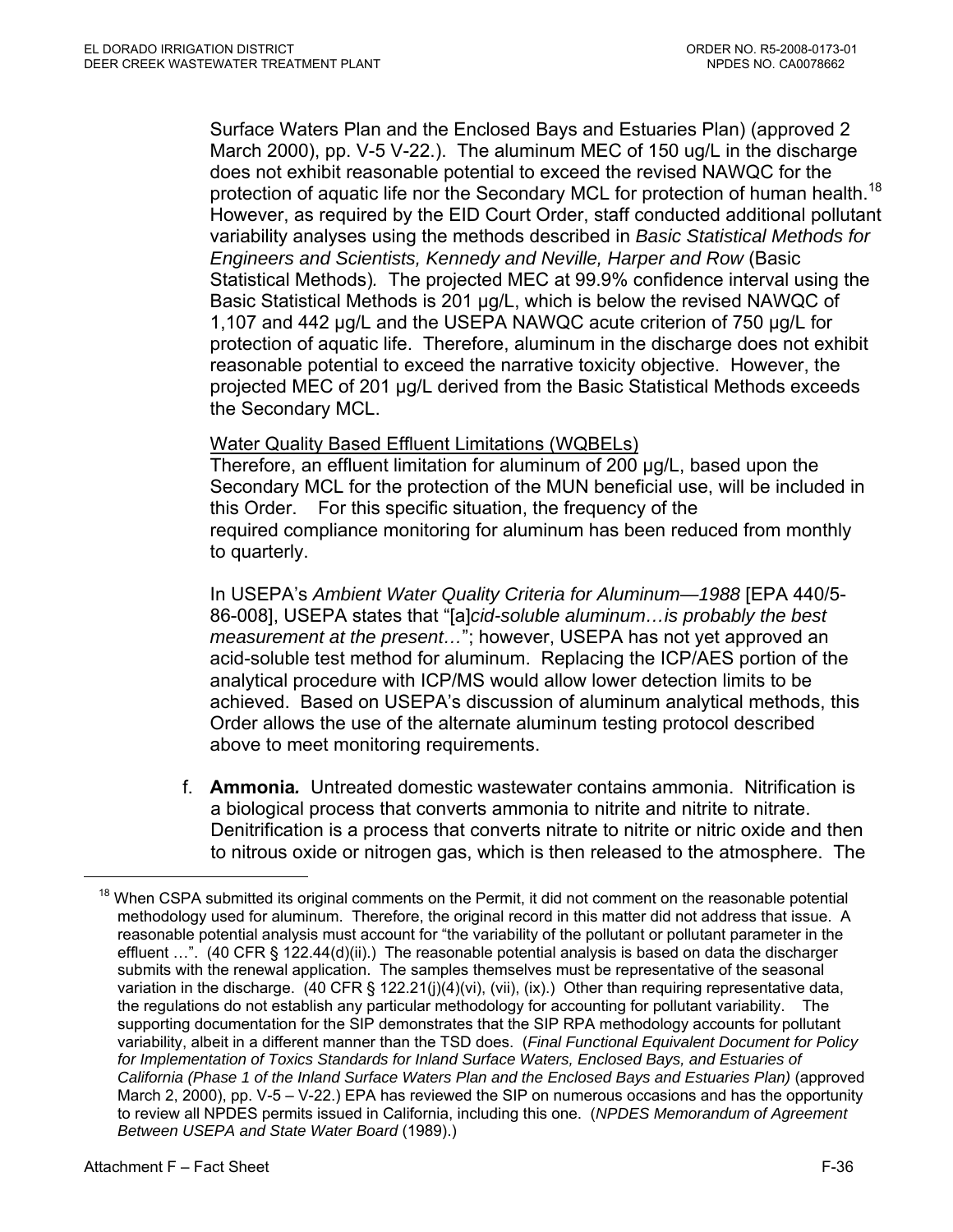Discharger currently uses nitrification to remove ammonia from the waste stream. Inadequate or incomplete nitrification may result in the discharge of ammonia to the receiving stream. Ammonia is known to cause toxicity to aquatic organisms in surface waters. Discharges of ammonia would violate the Basin Plan narrative toxicity objective. Applying 40 CFR 122.44(d)(1)(vi)(B), it is appropriate to use USEPA's Ambient National Water Quality Criteria for the Protection of Freshwater Aquatic Life for ammonia, which was developed to be protective of aquatic organisms.

USEPA's Ambient Water Quality Criteria for the Protection of Freshwater Aquatic Life, for total ammonia, recommends acute (1-hour average; criteria maximum concentration or CMC) standards based on pH and chronic (30-day average; criteria continuous concentration or CCC) standards based on pH and temperature. USEPA also recommends that no 4-day average concentration should exceed 2.5 times the 30-day CCC. USEPA found that as pH increased, both the acute and chronic toxicity of ammonia increased. Salmonids were more sensitive to acute toxicity effects than other species. However, while the acute toxicity of ammonia was not influenced by temperature, it was found that invertebrates and young fish experienced increasing chronic toxicity effects with increasing temperature.

The maximum permitted effluent pH is 8.5, as the site-specific Basin Plan objective for pH in the Deer Creek is the range of 6.5 to 8.5. In order to protect against the worst-case short-term exposure of an organism, a pH value of 8.5 was used to derive the acute criterion. The resulting acute criterion is 2.14 mg/L.

Since Deer Creek is an effluent dominated waterbody, effluent temperature and pH data from the Discharger's monthly monitoring reports from January 2005 through December 2007 were used to develop the chronic criteria. Using effluent data, the 30-day CCC was calculated for each day when temperature and pH were measured. The resulting lowest 99.9% 30-day CCC is 1.65 mg/L (as N). The 4-day average concentration is derived in accordance with the USEPA criterion as 2.5 times the 30-day CCC. Based on the 30-day CCC of 1.65 mg/L (as N), the 4-day average concentration that should not be exceeded is 4.13 mg/L (as N).

The Regional Water Board calculates WQBELs in accordance with SIP procedures for non-CTR constituents, and ammonia is a non-CTR constituent. The SIP procedure assumes a 4-day averaging period for calculating the longterm average discharge condition (LTA). However, USEPA recommends modifying the procedure for calculating permit limits for ammonia using a 30 day averaging period for the calculation of the LTA corresponding to the 30-day CCC. Therefore, while the LTAs corresponding to the acute and 4-day chronic criteria were calculated according to SIP procedures, the LTA corresponding to the 30-day CCC was calculated assuming a 30-day averaging period. The lowest LTA representing the acute, 4-day CCC, and 30-day CCC is then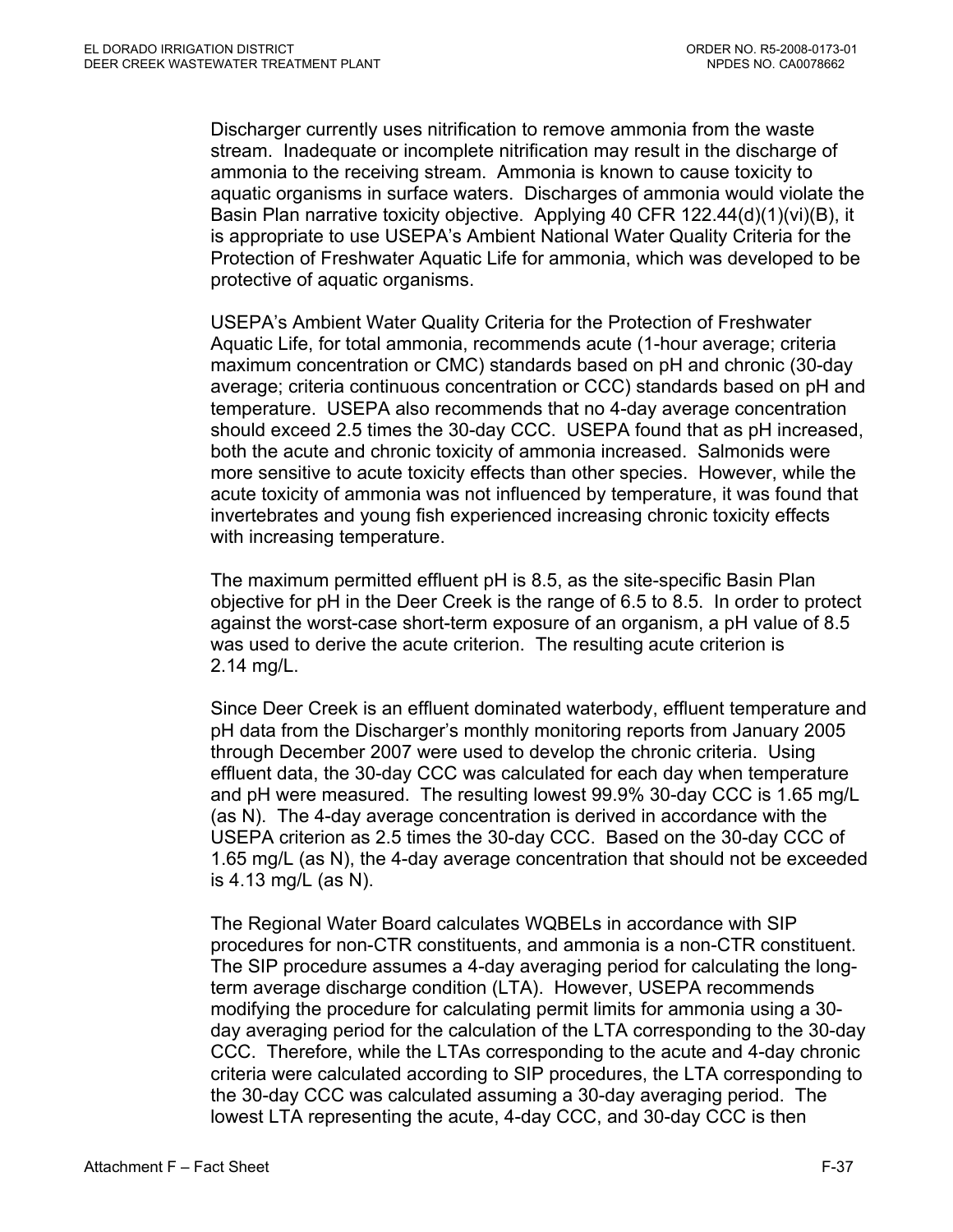selected for deriving the average monthly effluent limitation (AMEL) and the maximum daily effluent limitation (MDEL). The remainder of the WQBEL calculation for ammonia was performed according to the SIP procedures.

This Order contains a final average monthly effluent limitation (AMEL) and maximum daily effluent limitation (MDEL) for ammonia of 1.1 ug/L and 2.1 ug/L, respectively, based on USEPA's Ambient Water Quality Criteria for the Protection of Freshwater Aquatic Life (see Attachment F, Table F-5 for WQBEL calculations). Based on the sample results for the effluent, it appears the Discharger can meet this new limitation.

g. **Bis (2-ethylhexyl) phthalate.** Bis (2-ethylhexyl) phthalate is used primarily as one of several plasticizers in polyvinyl chloride (PVC) resins for fabricating flexible vinyl products. According to the Consumer Product Safety Commission, USEPA, and the Food and Drug Administration, these PVC resins are used to manufacture many products, including soft squeeze toys, balls, raincoats, adhesives, polymeric coatings, components of paper and paperboard, defoaming agents, animal glue, surface lubricants, and other products that must stay flexible and noninjurious for the lifetime of their use. The State MCL for bis (2-ethylhexyl) phthalate is 4 ug/L and the USEPA MCL is 6 ug/L. The NTR criterion for Human health protection for consumption of water and aquatic organisms is 1.8 ug/L and for consumption of aquatic organisms only is 5.9 ug/L.

The MEC for bis (2-ethylhexyl) phthalate was 2.1 ug/L, based on four samples collected between 23 March 2006 and 21 August 2007 (three samples were non-detect and the one detection was less than the reporting level of 2.5 ug/L). Upstream receiving water data were not available.

As described above, bis (2-ethylhexyl) phthalate is a commonly used plasticizer and is to some extent ubiquitous in the environment. Since bis (2-ethylhexyl) phthalate is a common contaminant of sample containers, sampling apparatus, and analytical equipment, and sources of the detected bis (2-ethylhexyl) phthalate may be from plastics used for sampling or analytical equipment, it is uncertain whether reasonable potential actually exists and therefore effluent limitations for bis (2-ethylhexyl) phthalate are not being established at this time. Instead of limitations, additional monitoring has been established for bis (2-ethylhexyl) phthalate; should monitoring results indicate that the discharge has the reasonable potential to cause or contribute to an exceedance of a water quality standard, then this Order may be reopened and modified by adding an appropriate effluent limitation.

h. **Copper.** The CTR includes hardness-dependent criteria for the protection of freshwater aquatic life for copper. The criteria for copper are presented in dissolved concentrations. USEPA recommends conversion factors to translate dissolved concentrations to total concentrations. The USEPA default conversion factors for copper in freshwater are 0.96 for both the acute and the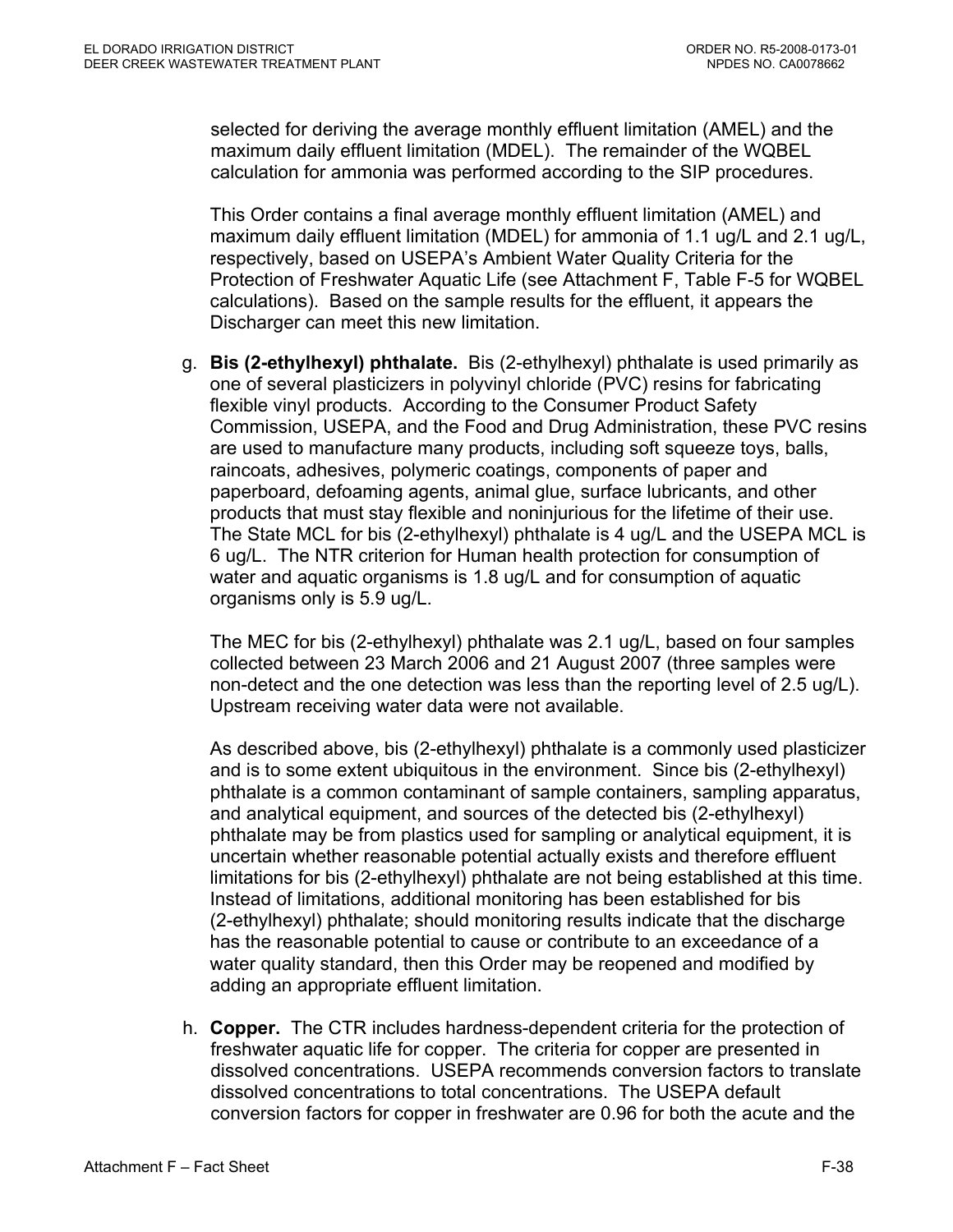chronic criteria. The default water effects ratio (WER) used for calculating criteria for copper is 1.

Based on the CTR criteria calculated using the default conversion factors and WER, the Regional Water Board found that effluent concentrations of copper demonstrated reasonable potential and effluent limitations were established in Order No. R5-2002-0210. During the term of Order No. R5-2002-0210, the Discharger conducted a WER study to determine the site-specific toxicity of copper in Deer Creek, which was submitted to the Regional Water Board in March 2005. The Regional Water Board staff evaluated the results of the study and determined that the results of the study are within the expected range for a WER for a municipal wastewater discharge, the study was conducted in accordance with applicable USEPA guidance (i.e., EPA-822-R-01-005 and EPA-821-R-02-012), and the results of the study are supported by data that generated scientifically defensible results. The study concluded that a sitespecific WER of 9.7 for total recoverable copper and 8.6 for dissolved copper apply to the discharge. Based on this new information, effluent copper concentrations no longer demonstrated reasonable potential to exceed water quality criteria for copper. Therefore, the Regional Water Board adopted Amendment No. 2 to Order No. R5-2002-0210 on 25 January 2007 and effluent limitations for copper were removed.

Using the worst-case measured hardness from the effluent as described in section IV.C.2.b (42 mg/L as  $CaCO<sub>3</sub>$ ), the USEPA recommended dissolved-tototal translator, and the site-specific WER, the applicable chronic criterion (maximum 4-day average concentration) is 43 ug/L and the applicable acute criterion (maximum 1-hour average concentration) is 60 ug/L, as total recoverable.

The MEC for total copper was 15 ug/L, based 156 samples collected from January 2005 through December 2007. Effluent copper concentrations continue to remain below the applicable criteria. Therefore, the Regional Water Board finds that effluent copper concentrations do not demonstrate reasonable potential to exceed water quality criteria and effluent limitations have not been included in this Order, consistent with Amendment No. 2 to Order No. R5-2002-0210.

# i. **Chlorodibromomethane, Dichlorobromomethane, and Total**

**Trihalomethanes.** Order No. R5-2002-0210 contained effluent limitations for chlorodibromomethane, dichlorobromomethane, and total trihalomethanes, which are the by-products of the chlorine disinfection process. The Discharger replaced the chlorine disinfection process with UV disinfection on 2 August 2006. Monitoring data for these parameters from 2 August 2006 through 31 December 2007 indicates that these parameters no longer exhibit reasonable potential to exceed water quality objectives. Because the Discharger has modified the treatment system, monitoring data no longer indicates reasonable potential to exceed water quality objectives. Additionally,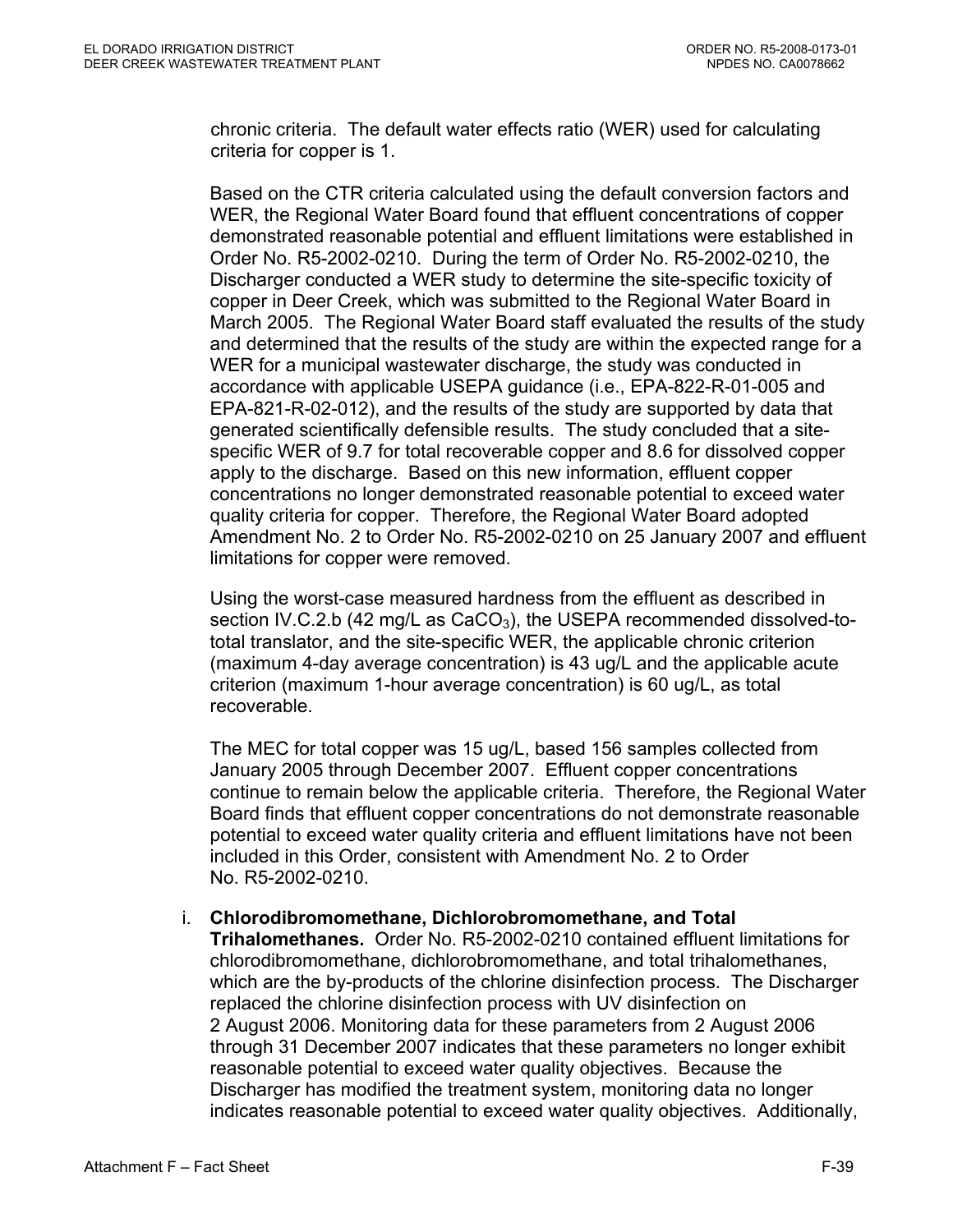this Order prohibits the use and discharge of chlorine and/or chlorine containing substances into the receiving water. Therefore, this Order does not retain the effluent limitations for chlorodibromomethane or total trihalomethanes.

In its brief in the matter of *California Sportfishing Protection Alliance v. Central Valley Water Board* (Sacramento County Superior Court, Case No. 34-2009- 80000309), the Central Valley Water Board brought to the attention of the Court that an analytical sample collected on 9 April 2007 had a result of 0.58 µg/L for bromodichloromethane, which is above the human health criterion of 0.56 µg/L. After the court issued a Statement of Decision in the *CSPA* case, staff discovered that the reason this result was not included in the original reasonable potential analysis was that the sample was from the plant drain, not the effluent. The plant drain sample was collected in response to a power supply interruption that caused the recycled water pumps to stop abruptly and discharge the chlorinated recycled water to the plant drain. This event involved a discharge of already-chlorinated recycled water, not the treated effluent that is discharged pursuant to the Permit. Treated effluent is not chlorinated prior to discharge to Deer Creek The spill was contained in the plant drain and pumped into the headworks of the plant. An effluent sample was collected the following day, 10 April 2007, and was non-detect for bromodichloromethane. Thus, the sample collected from the plant drain is not representative of plant effluent, and therefore, was appropriately not used in the original reasonable potential analysis. Unfortunately, the Discharger did not raise this issue during the litigation. Although representative data demonstrates that there is no reasonable potential, the Central Valley Water Board is including a bromodichloromethane effluent limit solely to comply with the EID Court Order. For this specific situation, the frequency of the required compliance monitoring for bromodichloromethane has been reduced from monthly to quarterly.

### j. **Electrical Conductivity***.* **(see Subsection for Salinity)**

k. **Mercury.** The current National Ambient Water Quality Criteria for protection of freshwater aquatic life, continuous concentration, for mercury is 0.77 ug/L (30-day average, chronic criteria). The CTR contains a human health criterion (based on a threshold dose level causing neurological effects in infants) of 0.050 ug/L for waters from which both water and aquatic organisms are consumed. Both values are controversial and subject to change. In 40 CFR Part 131, USEPA acknowledges that the human health criteria may not be protective of some aquatic or endangered species and that "…*more stringent mercury limits may be determined and implemented through use of the State's narrative criterion.*" In the CTR, USEPA reserved the mercury criteria for freshwater and aquatic life and may adopt new criteria at a later date. The maximum observed effluent mercury concentration was 0.00258 ug/L. Deer Creek, via the Cosumnes River and the Mokelumne River, discharges to the Delta waterways. The Delta waterways are listed as an impaired water body pursuant to section 303(d) of the Clean Water Act because of mercury. Mercury bioaccumulates in fish tissue and, therefore, discharge of mercury to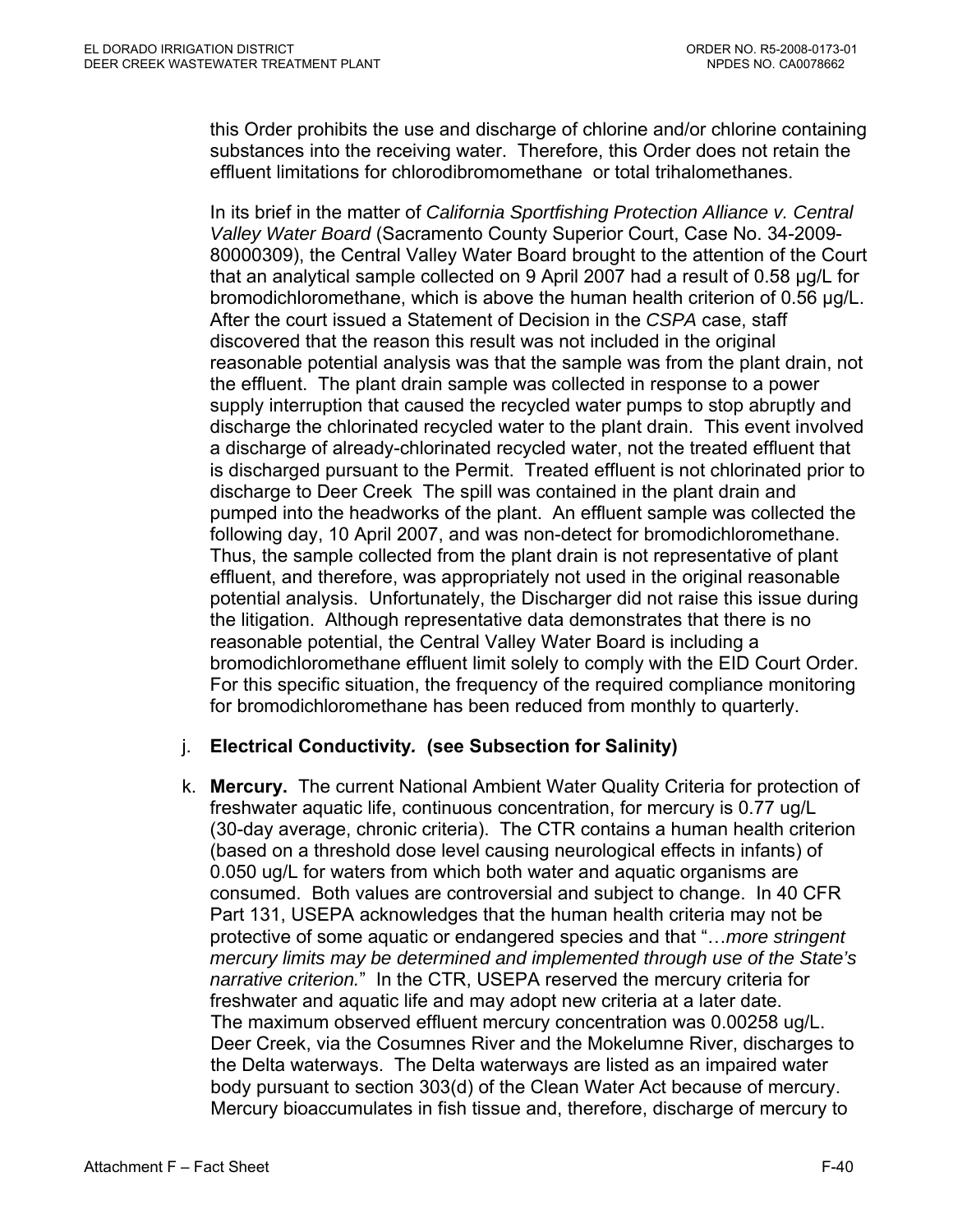the receiving water is likely to contribute to exceedances of the narrative toxicity objective and impact beneficial uses. The SIP recommends the Regional Water Board consider whether the mass loading of bioaccumulative pollutants should be limited in the interim to "representative current levels" pending development of applicable water quality standards or TMDL allocation. The intent is, at a minimum, to prevent further impairment while a TMDL for a particular bioaccumulative constituent is being developed. Any increase in loading of mercury to an already impaired water body would further degrade water quality. Because the Delta waterways are listed as an impaired water body for mercury, the discharge must not cause or contribute to increased mercury levels.

This Order contains a performance-based mass effluent limitation of 0.0024 lbs/month for mercury for the effluent discharged to the receiving water. This limitation is based on maintaining the mercury loading at the current level until a TMDL can be established and USEPA develops mercury standards that are protective of human health. The mass limitation was derived using the maximum observed effluent mercury concentration and the design average daily flow rate of the treatment plant (3.6 MGD):

(0.00000258 mg/L) \* 3.6 MGD \* 8.34 \* [365 days/12 months] = 0.0024 lbs/month

If the Regional Water Board determines that a mercury offset program is feasible for Dischargers subject to a NPDES permit, this Order may be reopened to reevaluate the mercury mass loading limitation(s) and the need for a mercury offset program.

l. **Nitrite and Nitrate***.* Untreated domestic wastewater contains ammonia. Nitrification is a biological process that converts ammonia to nitrite and nitrite to nitrate. Denitrification is a process that converts nitrate to nitrite or nitric oxide and then to nitrous oxide or nitrogen gas, which is then released to the atmosphere. Nitrate and nitrite are known to cause adverse health effects in humans. The California DPH has adopted Primary MCLs at Title 22 of the California Code of Regulations (CCR), Table 64431-A, for the protection of human health for nitrite and nitrate that are equal to 1 mg/L and 10 mg/L (measured as nitrogen), respectively. Title 22 CCR, Table 64431-A, also includes a primary MCL of 10,000 µg/L for the sum of nitrate and nitrite, measured as nitrogen.

USEPA has developed a primary MCL and an MCL goal of 1,000 µg/L for nitrite (as nitrogen). For nitrate, USEPA has developed Drinking Water Standards (10,000 µg/L as Primary MCL) and Ambient Water Quality Criteria for protection of human health (10,000 µg/L for non-cancer health effects). Recent toxicity studies have indicated a possibility that nitrate is toxic to aquatic organisms.

Order No. R5-2002-0210 included an AMEL for the sum of nitrate and nitrite of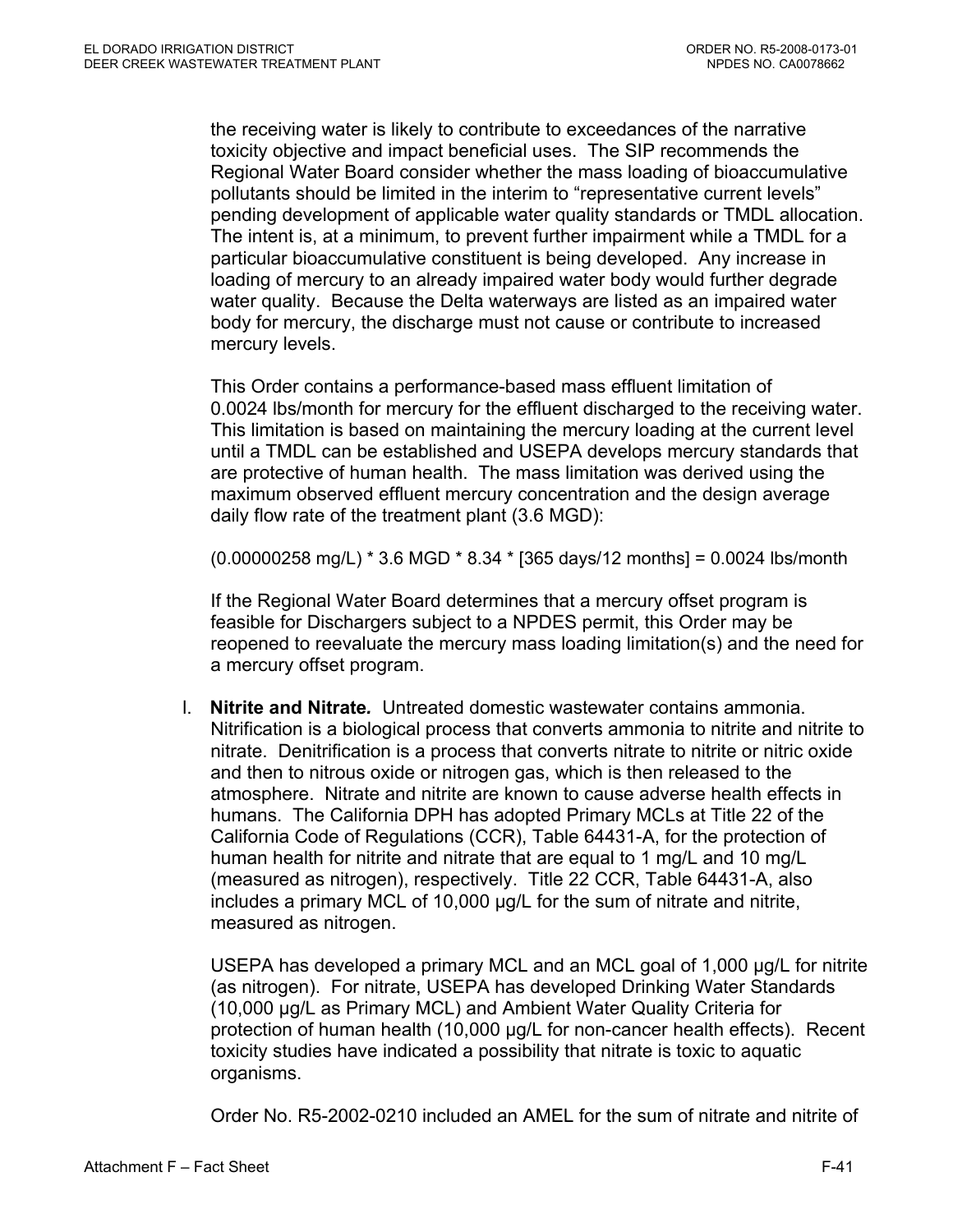10 mg/L. The MEC for nitrate plus nitrite was 14.1 mg/L, based on 333 samples collected between January 2005 through December 2007. The maximum 30-day rolling average effluent concentration was 13.6 mg/L, which occurred in November 2006. Therefore a reasonable potential exists to exceed the applicable MCL for nitrate plus nitrite, and the AMEL for nitrate plus nitrite of 10 mg/L is retained from Order No. R5-2002-0210. This effluent limitation is also included in this Order to assure the treatment process adequately nitrifies and denitrifies the waste stream to protect the beneficial use of municipal and domestic supply. The MEC occurred before recent plant upgrades were completed. The Discharger reported that the upgrades have improved nitrate plus nitrite removal to concentrations below the MEC, however, the monitoring reports do not yet contain enough data to show there is no reasonable potential to exceed water quality standards. The Discharger is confident that the upgrades will allow the discharge to meet the final effluent limitations and did not request a compliance schedule or interim limitation for nitrate plus nitrite.

Order No. R5-2002-0210 also included an AMEL for nitrite of 1 mg/L (21 lbs/day). The MEC for nitrite was 0.3 mg/L, based on 155 samples collected between January 2005 through December 2007. The maximum 30-day rolling average effluent concentration was 0.11 mg/L, which occurred in July 2006. The monitoring data collected for nitrite during the term of Order No. R5-2002-0210 indicated that there is no reasonable potential to exceed water quality objectives. Therefore, as described in section IV.D.3, nitrite effluent limitations have not been retained in this Order.

Monitoring data for nitrate is not available. Because nitrate and nitrite are generated as part of the wastewater treatment plant operations, weekly effluent monitoring is required to monitor the effectiveness of the tertiary treatment system to control these constituents.

m. **Pathogens**. The beneficial uses of Deer Creek and the Cosumnes River include municipal and domestic supply, water contact recreation, and agricultural irrigation supply, and there is, at times, less than 20:1 dilution. To protect these beneficial uses, the Regional Water Board finds that the wastewater must be disinfected and adequately treated to prevent disease. The principal infectious agents (pathogens) that may be present in raw sewage may be classified into three broad groups: bacteria, parasites, and viruses. Tertiary treatment, consisting of chemical coagulation, sedimentation, and filtration, has been found to remove approximately 99.5% of viruses. Filtration is an effective means of reducing viruses and parasites from the waste stream. The wastewater must be treated to tertiary standards (filtered), or equivalent, to protect contact recreational and food crop irrigation uses.

The California DPH has developed reclamation criteria, CCR, Division 4, Chapter 3 (Title 22), for the reuse of wastewater. Title 22 requires that for spray irrigation of food crops, parks, playgrounds, schoolyards, and other areas of similar public access, wastewater be adequately disinfected, oxidized,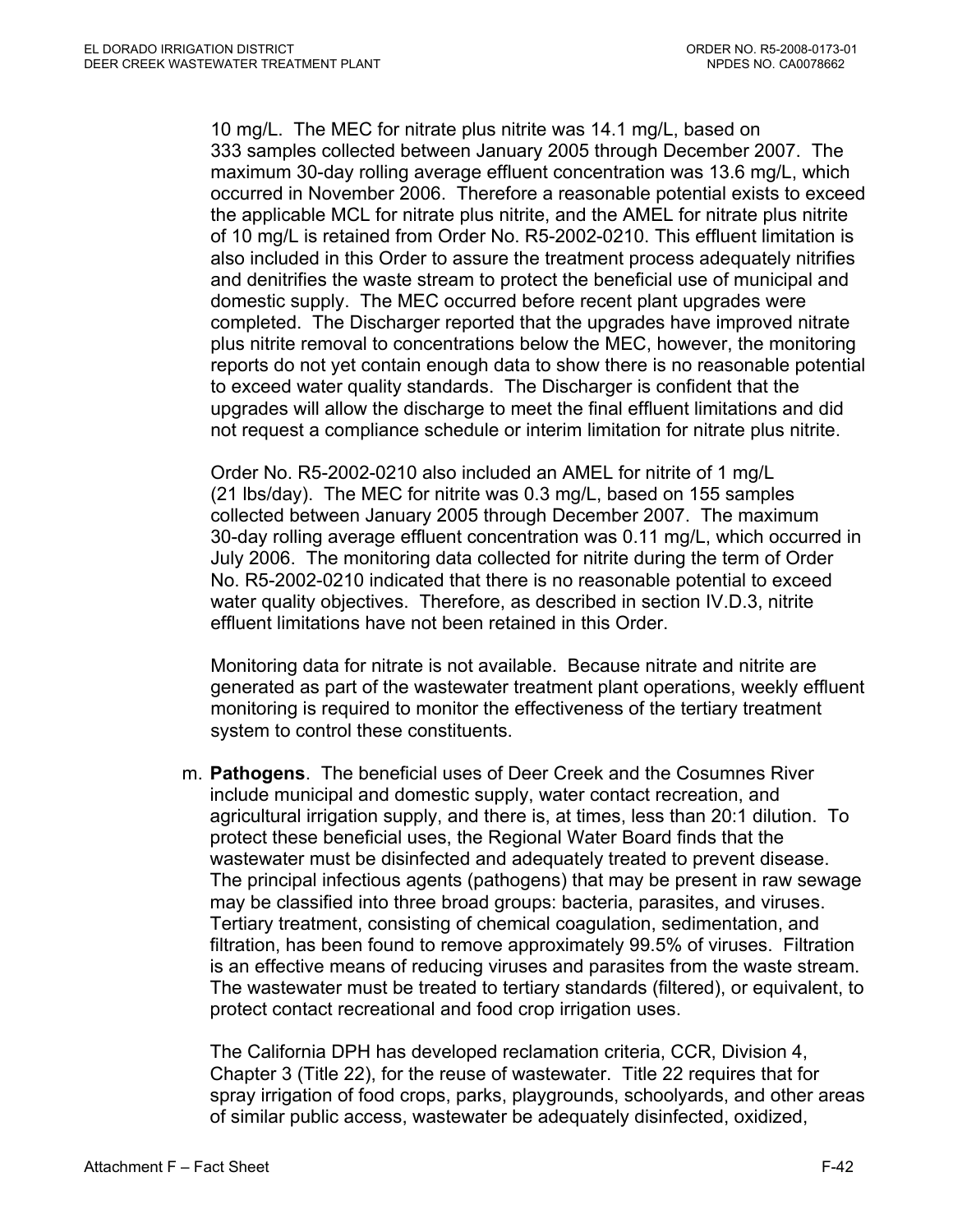coagulated, clarified, and filtered, and that the effluent total coliform levels not exceed 2.2 MPN/100 mL as a 7-day median. As coliform organisms are living and mobile, it is impracticable to quantify an exact number of coliform organisms and to establish weekly average limitations. Instead, coliform organisms are measured as a most probable number and regulated based on a 7-day median limitation.

Title 22 also requires that recycled water used as a source of water supply for non-restricted recreational impoundments be disinfected tertiary recycled water that has been subjected to conventional treatment. A non-restricted recreational impoundment is defined as "*…an impoundment of recycled water, in which no limitations are imposed on body-contact water recreational activities.*" Title 22 is not directly applicable to surface waters; however, the Regional Water Board finds that it is appropriate to apply an equivalent level of treatment to that required by DPH's reclamation criteria because the receiving water is used for irrigation of agricultural land and for contact recreation purposes. The stringent disinfection criteria of Title 22 are appropriate since the undiluted effluent may be used for the irrigation of food crops and/or for body-contact water recreation. To protect human health, DPH recommends that discharges, to receiving streams with contact recreation beneficial uses and less than a 20:1 receiving water to effluent dilution ratio, be tertiary treated or equivalent.

Coliform organisms are intended as an indicator of the effectiveness of the entire treatment train and the effectiveness of removing other pathogens. The method of treatment is not prescribed by this Order; however, wastewater must be treated to a level equivalent to that recommended by DPH. In addition to coliform testing, an operational specification for turbidity has been included as a second indicator of the effectiveness of the treatment process and to assure compliance with the required level of treatment. The tertiary treatment process, or equivalent, is capable of reliably meeting a turbidity limitation of 2 nephelometric turbidity units (NTU) as a daily average. Failure of the filtration system such that virus removal is impaired would normally result in increased particles in the effluent, which result in higher effluent turbidity. Turbidity has a major advantage for monitoring filter performance, allowing immediate detection of filter failure and rapid corrective action. Coliform testing, by comparison, is not conducted continuously and requires several hours, to days, to identify high coliform concentrations. Therefore, to ensure compliance with the DPH recommended Title 22 disinfection criteria, weekly average specifications are impracticable for turbidity.

This Order retains effluent limitations for total coliform organisms and a tertiary level of treatment, or equivalent, necessary to protect the beneficial uses of the receiving water when the receiving water to effluent dilution ratio is less than 20:1. The Regional Water Board previously considered the factors in CWC section 13241 in establishing these requirements in Order No. R5-2002-0210.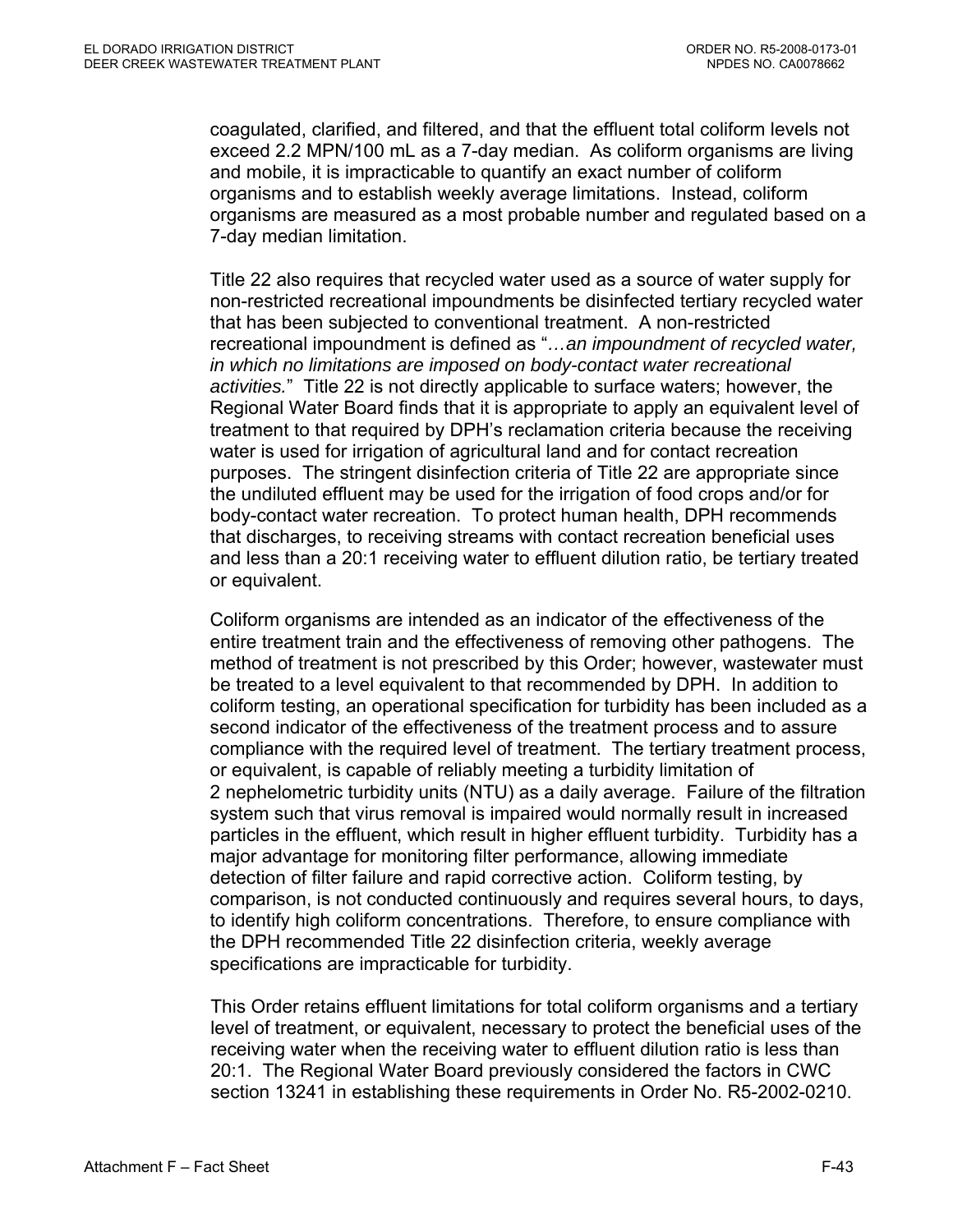Municipal and domestic supply, agricultural irrigation, and body contact water recreation are beneficial uses of the receiving stream. Coliform limits are imposed to protect the beneficial uses of the receiving water, including public health through contact recreation and drinking water pathways. In a letter to the Regional Water Board dated 8 April 1999, the DPH indicated that they would consider wastewater discharged to water bodies with identified beneficial uses of irrigation or contact recreation and where the wastewater receives dilution of more than 20:1 to be adequately disinfected if the effluent coliform concentration does not exceed 23 MPN/100 mL as a 7-day median and if the effluent coliform concentration does not exceed 240 MPN/100 mL more than once in any 30-day period. Order No. R5-2002-0210 contained an effluent limitation of 23 MPN/100 mL as a 7-day median and an MDEL of 230 MPN/100 mL applicable when flow in Deer Creek provides a daily average stream flow-to-effluent dilution of 20:1. Based on a review of data submitted by the Discharger, receiving water dilution is usually less than 20:1, however these effluent limitations are retained in this Order as they are consistent with DPH recommendations.

- n. **pH.** The Basin Plan includes a site-specific water quality objective for Deer Creek that the "*For Deer Creek, source to Cosumnes River, pH shall not be depressed below 6.5 nor raised above 8.5.*" Effluent limitations for pH are included in this Order based on this site-specific Basin Plan objective for pH.
- o. **Salinity.** The discharge contains total dissolved solids (TDS), chloride, sulfate, and electrical conductivity (EC). These are water quality parameters that are indicative of the salinity of the water. Their presence in water can be growth limiting to certain agricultural crops and can affect the taste of water for human consumption. There are no USEPA water quality criteria for the protection of aquatic organisms for these constituents. The Basin Plan contains a chemical constituent objective that incorporates State MCLs, contains a narrative objective, and contains numeric water quality objectives for EC, TDS, sulfate, and chloride.

|                  | <b>Agricultural</b>  | <b>Secondary</b> |           | <b>Effluent</b> |
|------------------|----------------------|------------------|-----------|-----------------|
| <b>Parameter</b> | WQ Goal <sup>1</sup> | MCL <sup>2</sup> | Average   | <b>Maximum</b>  |
| EC (umhos/cm)    | Varies $3$           | 900, 1600, 2200  | 468       | 560             |
| TDS (mg/L)       | Varies               | 500, 1000, 1500  | ΝA        | <b>NA</b>       |
| Sulfate (mg/L)   | Varies               | 250, 500, 600    | <b>NA</b> | <b>NA</b>       |
| Chloride (mg/L)  | Varies               | 250, 500, 600    | <b>NA</b> | <b>NA</b>       |

**Table F-14. Salinity Water Quality Criteria/Objectives**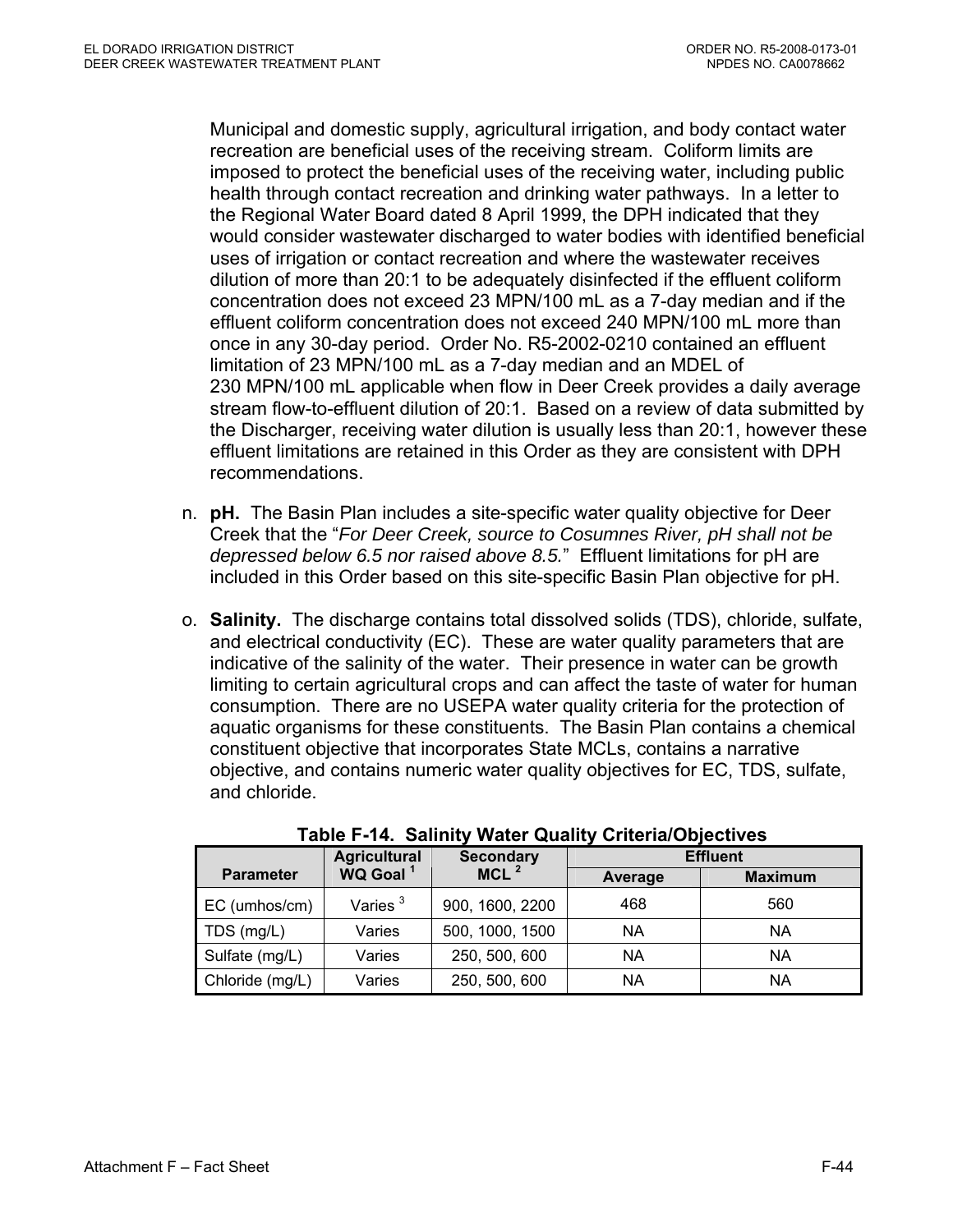|                                                                                                                                                                                                                                                                                                                                    | <b>Agricultural</b>  | <b>Secondary</b>                                                                                 |         | <b>Effluent</b>                                                                                                                                                                                                |  |  |
|------------------------------------------------------------------------------------------------------------------------------------------------------------------------------------------------------------------------------------------------------------------------------------------------------------------------------------|----------------------|--------------------------------------------------------------------------------------------------|---------|----------------------------------------------------------------------------------------------------------------------------------------------------------------------------------------------------------------|--|--|
| <b>Parameter</b>                                                                                                                                                                                                                                                                                                                   | WQ Goal <sup>1</sup> | $MCL$ <sup>2</sup>                                                                               | Average | <b>Maximum</b>                                                                                                                                                                                                 |  |  |
| Agricultural water quality goals based on Water Quality for Agriculture, Food and Agriculture<br>Organization of the United Nations—Irrigation and Drainage Paper No. 29, Rev. 1 (R.S. Ayers and<br>D.W. Westcot, Rome, 1985).<br>2<br>The secondary MCLs are stated as a recommended level, upper level, and a short-term maximum |                      |                                                                                                  |         |                                                                                                                                                                                                                |  |  |
| level.<br>3<br>salinities.                                                                                                                                                                                                                                                                                                         |                      | The EC level in irrigation water that harms crop production depends on the crop type, soil type, |         | irrigation methods, rainfall, and other factors. An EC level of 700 umhos/cm is generally considered (<br>present no risk of salinity impacts to crops. However, many crops are grown successfully with higher |  |  |
| NA= Not Available                                                                                                                                                                                                                                                                                                                  |                      |                                                                                                  |         |                                                                                                                                                                                                                |  |  |

i. **Electrical Conductivity (EC)**. The secondary MCL for EC is 900 umhos/cm as a recommended level, 1600 umhos/cm as an upper level, and 2200 umhos/cm as a short-term maximum. The agricultural water quality goal, that would apply the narrative chemical constituents objective, is 700 umhos/cm as a long-term average based on Water Quality for Agriculture, Food and Agriculture Organization of the United Nations— Irrigation and Drainage Paper No. 29, Rev. 1 (R.S. Ayers and D.W. Westcot, Rome, 1985). The 700 umhos/cm agricultural water quality goal is intended to prevent reduction in crop yield, i.e., a restriction on use of water, for salt-sensitive crops, such as beans, carrots, turnips, and strawberries. These crops are either currently grown in the area or may be grown in the future. Most other crops can tolerate higher EC concentrations without harm, however, as the salinity of the irrigation water increases, more crops are potentially harmed by the EC, or extra measures must be taken by the farmer to minimize or eliminate any harmful impacts.

The Discharger reported in their Salinity Minimization Plan for their El Dorado Hills Wastewater Treatment Plant that conversion to UV disinfection from sodium-based chlorination and dechlorination at the Facility in August 2006 reduced the effluent electrical conductivity by approximately 26 percent. A review of the Discharger's monitoring reports subsequent to the conversion to UV disinfection at the Facility until September 2008 shows an average effluent EC of 468 umhos/cm, with a range from 310 umhos/cm to 560 umhos/cm. The background receiving water EC averaged 430 umhos/cm in 156 sampling events collected by the Discharger from January 2005 through December 2007. These levels do not exceed the agricultural water quality goal of 700 umhos/cm.

ii. **Salinity Effluent Limitations.** Effluent limitations based on the MCL or the Basin Plan would likely require construction and operation of a reverse osmosis treatment plant. The State Water Board, in Water Quality Order 2005-005 (for the City of Manteca), states, "*…the State Board takes official notice [pursuant to Title 23 of California Code of Regulations, Section 648.2] of the fact that operation of a large-scale reverse osmosis treatment plant would result in production of highly saline brine for which an acceptable method of disposal would have to be developed. Consequently, any*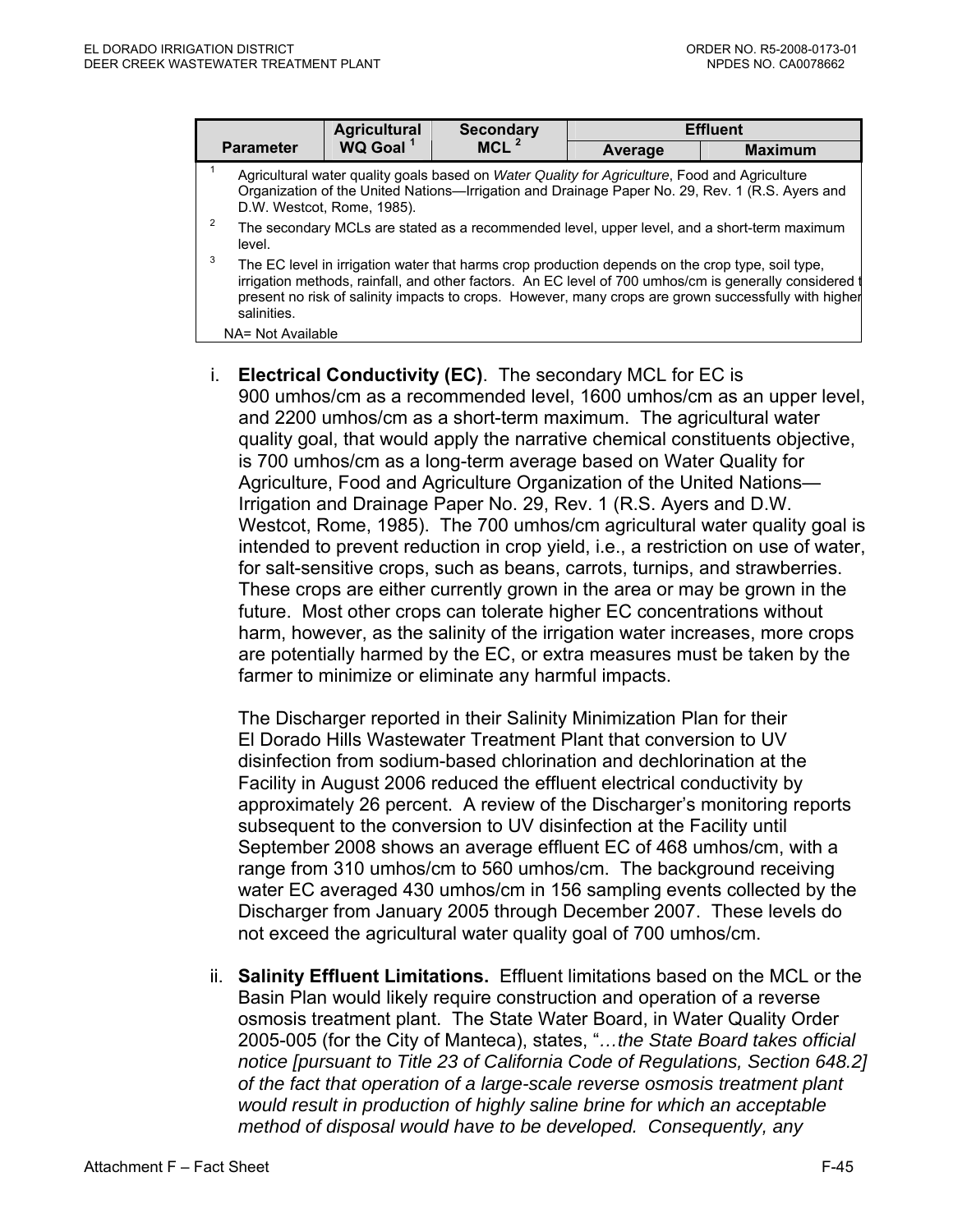*decision that would require use of reverse osmosis to treat the City's municipal wastewater effluent on a large scale should involve thorough consideration of the expected environmental effects.*" The State Water Board states in that Order, "*Although the ultimate solution to southern Delta salinity problems have not yet been determined, previous actions establish that the State Board intended for permit limitations to play a limited role with respect to achieving compliance with the EC water quality objectives in the southern Delta.*" The State Water Board goes on to say, "*Construction and operation of reverse osmosis facilities to treat discharges…prior to implementation of other measures to reduce the salt load in the southern Delta, would not be a reasonable approach.*"

The Regional Water Board, with cooperation of the State Water Board, has begun the process to develop a new policy for the regulation of salinity in the Central Valley. In a statement issued at the 16 March 2006, Regional Water Board meeting, Board Member Dr. Karl Longley recommended that the Regional Water Board continue to exercise its authority to regulate discharges of salt to minimize salinity increases within the Central Valley. Dr. Longley stated, "*The process of developing new salinity control policies does not, therefore, mean that we should stop regulating salt discharges until a salinity Policy is developed. In the meantime, the Board should consider all possible interim approaches to continue controlling and regulating salts in a reasonable manner, and encourage all stakeholder groups that may be affected by the Regional Board's policy to actively participate in policy development.*"

Based on the relatively low reported salinity, the discharge currently does not have reasonable potential to cause or contribute to an in-stream excursion of water quality objectives for salinity. However, since the Discharger discharges to Deer Creek, a tributary of the Cosumnes River and eventually the Sacramento – San Joaquin Delta, of additional concern is the salt contribution to Delta waters.

The Antidegradation Policy (Resolution No. 68-16) requires that the Discharger implement best practicable treatment or control (BPTC) of its discharge. For salinity, the Regional Water Board considers an effluent salinity of an increment of 500 umhos/cm over the salinity of the municipal water supply as representing BPTC for municipal wastewater treatment plants. The maximum annual average electrical conductivity concentration of the water supply was 70 µmhos/cm, which results in a BPTC limitation of 570 µmhos/cm. The maximum observed rolling annual average effluent concentration observed from the Facility subsequent to conversion to UV disinfection in August 2006 was 473 µmhos/cm, which occurred during the period ending on 9 September 2008. As evidenced by the relatively low levels of salinity in the effluent, the Discharger has provided for BPTC of its discharge. Therefore, this Order establishes an interim annual average effluent limitation of 570 µmhos/cm for EC in order to ensure that the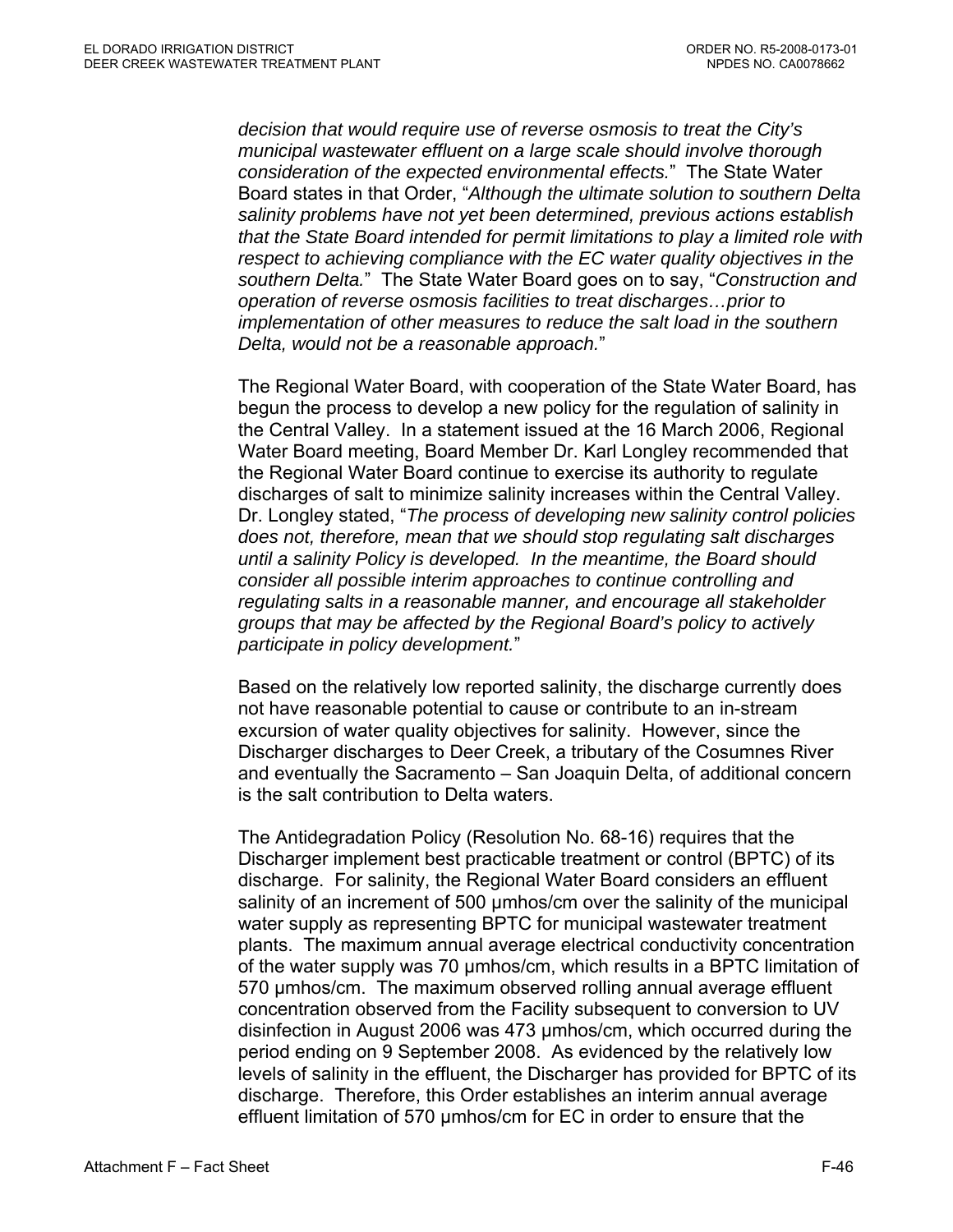Discharger will continue to control the discharge of salinity. The interim limitation is applicable until the Regional Water Board completes development of a new salinity policy for the Central Valley or upon availability of additional information. This Order requires quarterly monitoring of EC and TDS of the Discharger's influent and water supply (see Attachment E sections III.A. and IX.B.).

As discussed above, the Discharger replaced sodium-based chlorination and dechlorination with UV disinfection, which resulted in a significant decrease in the effluent EC concentrations. In order to ensure that the Discharger has evaluated all opportunities to control the discharge of salinity, this Order includes a requirement to submit a salinity evaluation and minimization report.

- p. **Settleable Solids.** Order No. R5-2002-0210 included numeric monthly average and daily maximum effluent limitations of 0.1 mL/L and 0.2 mL/L, respectively. Settleable solids was detected on 1 and 2 May 2007 at a concentration of 0.1 ml/L, based on 1,095 sampling events. These detections were below the applicable daily maximum limitation of 0.2 ml/L contained in Order No. R5-2002-0210. The monthly average for May 2007 was also below the monthly average limitation of 0.1 ml/L. Settleable solids was not detected in the remaining 1,093 sampling events with a detection limit of 0.1 ml/L. Therefore, monitoring data collected for settleable solids during the term of Order No. R5-2002-0210 indicates that there is no reasonable potential to exceed water quality objectives. Additionally, the Discharger has upgraded the Facility, which is a state-of-the-art wastewater treatment plant that does not rely on settleable solids monitoring information to determine the level of performance necessary to comply with secondary or tertiary level effluent limitations. Therefore, effluent limitations and monitoring requirements are not necessary to evaluate the performance of the Facility and, as described in section IV.D.3, settleable solids effluent limitations have not been retained in this Order.
- q. **Toxicity.** See Section IV.C.5. of the Fact Sheet regarding whole effluent toxicity.
- r. **Zinc***.* The CTR includes hardness-dependent criteria for the protection of freshwater aquatic life for zinc. The criteria for zinc are presented in dissolved concentrations. USEPA recommends conversion factors to translate dissolved concentrations to total concentrations. The conversion factors for zinc in freshwater are 0.978 for the acute criteria and 0.986 for the chronic criteria. Using the worst-case effluent hardness of 42 mg/L as described in section IV.C.2.b of this Fact Sheet, the applicable chronic criterion (maximum 4-day average concentration) and the applicable acute criterion (maximum 1-hour average concentration) are both 57.5 ug/L, as total recoverable.

The MEC for total zinc was 85 ug/L, based on four samples collected between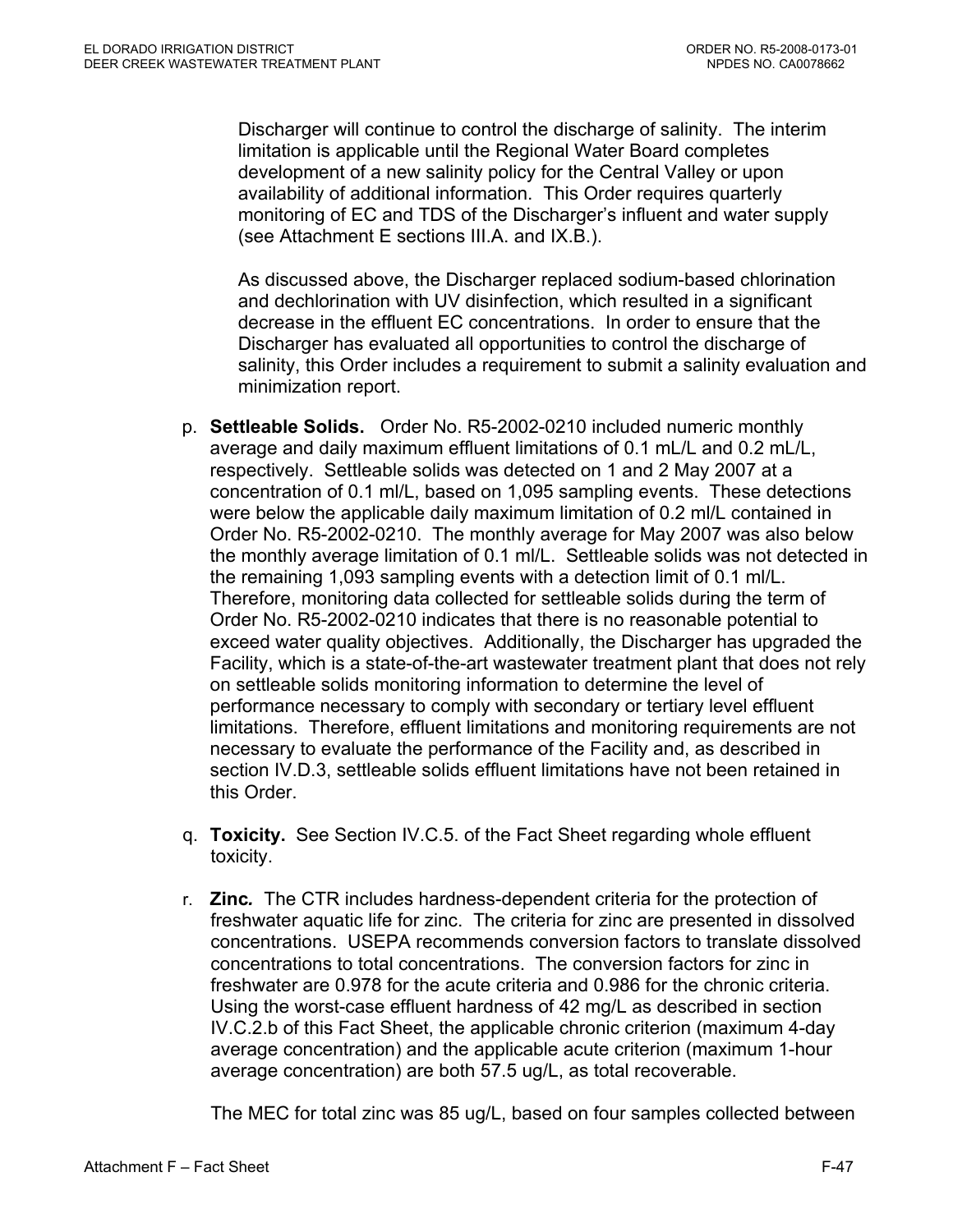13 March 2006 and 21 August 2007. Upstream receiving water data for zinc were unavailable. Therefore, the discharge has a reasonable potential to cause or contribute to an in-stream excursion above the CTR criteria for zinc. No dilution is allowed due to periods of no flow in the receiving water. An AMEL and MDEL for total zinc of 28.6 ug/L and 57.5 ug/L, respectively, are included in this Order based on CTR criteria for the protection of freshwater aquatic life (see Attachment F, Table F-6 for WQBEL calculations).

## **4. WQBEL Calculations**

- a. Effluent limitations for ammonia and zinc were calculated in accordance with section 1.4 of the SIP. The following paragraphs describe the methodology used for calculating effluent limitations for these parameters.
- b. **Effluent Limitation Calculations.** In calculating effluent limitations based on aquatic life criteria, the effluent concentration allowances (ECAs) were calculated as follows:

| $ECA$ <sub>acute</sub> = CMC + D(CMC-B) when CMC > B<br>$ECA_{chronic} = CCC + D(CCC-B)$ when $CCC > B$ |                |                                    |
|---------------------------------------------------------------------------------------------------------|----------------|------------------------------------|
| $ECA$ acute $=$ CMC<br>$ECA$ chronic = $CCC$                                                            | when $CCC < B$ | when $CMC \leq B$ and when $D = 0$ |

### where:

| $ECA$ $_{acute}$  | $=$ | effluent concentration allowance for acute (one-hour |
|-------------------|-----|------------------------------------------------------|
|                   |     | average) toxicity criterion                          |
| $ECA$ chronic $=$ |     | effluent concentration allowance for chronic (four-  |
|                   |     | day average) toxicity criterion                      |
| <b>CMC</b>        | $=$ | criteria maximum concentration (one-hour average)    |
| CCC               | $=$ | criteria continuous concentration (four-day average, |
|                   |     | unless otherwise noted)                              |
|                   |     | dilution credit                                      |
|                   |     | maximum receiving water concentration                |

For the human health, agriculture, or other long-term criteria/objectives, the ECA is calculated as follows:

 $ECA_{HH} = HH + D(HH - B)$ 

where:

| ECA <sub>нн</sub> | $=$ effluent concentration allowance for human health, |  |
|-------------------|--------------------------------------------------------|--|
|                   | agriculture, or other long-term criterion/objective    |  |
| HH                | = human health, agriculture, or other long-term        |  |
|                   | criterion/objective                                    |  |
| D                 | $=$ dilution credit                                    |  |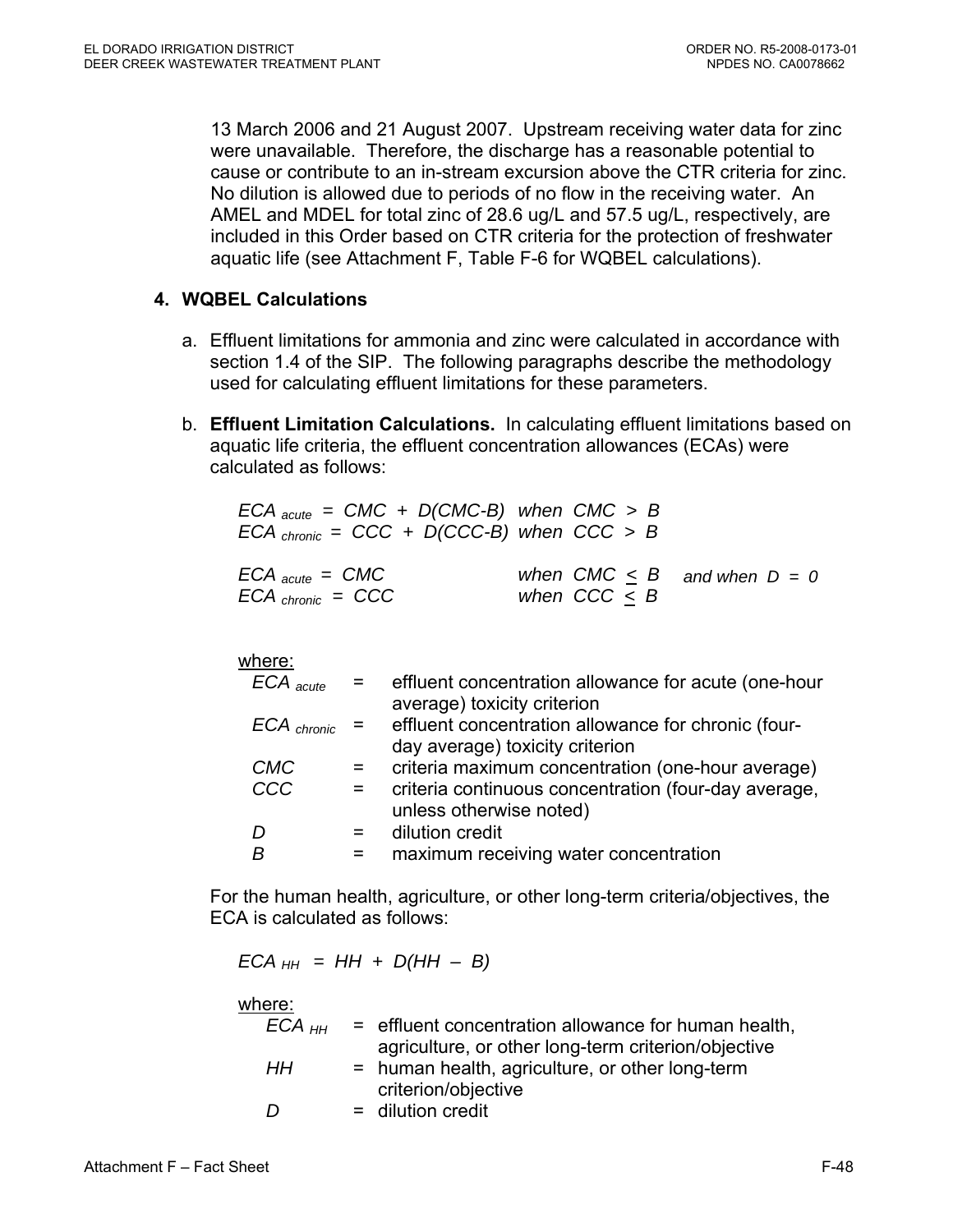*B* = maximum receiving water concentration

Acute and chronic toxicity ECAs were then converted to equivalent long-term averages (LTA) using statistical multipliers and the lowest is used. Additional statistical multipliers were then used to calculate the maximum daily effluent limitation (MDEL) and the average monthly effluent limitation (AMEL).

AMELs based on human health criteria are set equal to the human health ECAs, and a statistical multiplier is used to calculate the MDEL.

$$
AMEL = mult_{AMEL} \left[ min(M_{A}ECA_{acute}, M_{C}ECA_{chronic}) \right]
$$
\n
$$
MDEL = mult_{MDEL} \left[ min(M_{A}ECA_{acute}, M_{C}ECA_{chronic}) \right]
$$
\n
$$
MDEL_{HH} = \left( \frac{mult_{MDEL}}{mult_{AMEL}} \right) AMEL_{HH}
$$
\n
$$
MDEL_{HH} = \left( \frac{mult_{MDEL}}{mult_{AMEL}} \right) AMEL_{HH}
$$
\n
$$
MDEL_{HH} = \left( \frac{mult_{MDEL}}{mult_{AMEL}} \right) AMEL_{HH}
$$
\n
$$
MDEL_{HH} = \left( \frac{mult_{MDEL}}{mult_{AMEL}} \right) AMEL_{HH}
$$

where:  $mult_{AMEL}$  = statistical multiplier converting minimum LTA to AMEL  $mult<sub>MDEL</sub>$  = statistical multiplier converting minimum LTA to MDEL  $M_A$  = statistical multiplier converting CMC to LTA  $M<sub>C</sub>$  = statistical multiplier converting CCC to LTA

c. WQBELs were calculated for ammonia and zinc as in Tables F-5 through F-6, below.

|                                                                                                                                                   | Acute       | 4-Day Chronic | 30-Day Chronic |  |  |  |  |
|---------------------------------------------------------------------------------------------------------------------------------------------------|-------------|---------------|----------------|--|--|--|--|
| Criteria (mg/L)                                                                                                                                   | 2.14        | 4.13          | 1.65           |  |  |  |  |
| <b>Dilution Credit</b>                                                                                                                            | No Dilution | No Dilution   | No Dilution    |  |  |  |  |
| <b>ECA</b>                                                                                                                                        | 2.14        | 4.13          | 1.65           |  |  |  |  |
| <b>ECA Multiplier</b>                                                                                                                             | 0.32        | 0.53          | 0.78           |  |  |  |  |
| LTA <sup>2</sup>                                                                                                                                  | 0.68        | 2.18          | 1.29           |  |  |  |  |
| AMEL Multiplier (95 <sup>th</sup> %)                                                                                                              | 1.55        | 3             | 3              |  |  |  |  |
| AMEL (mg/L)                                                                                                                                       | 1.1         | 3             | 3              |  |  |  |  |
| MDEL Multiplier (99 <sup>th</sup> %)                                                                                                              | 3.11        | 3             | 3              |  |  |  |  |
| <b>MDEL</b> (mg/L)                                                                                                                                | 2.1         | 3             | 3              |  |  |  |  |
| USEPA Ambient Water Quality Criteria.<br>$\overline{2}$<br>LTA developed based on Acute and Chronic ECA Multipliers calculated at 99th percentile |             |               |                |  |  |  |  |

**Table F-15. WQBEL Calculations for Ammonia** 

level per sections 5.4.1 and 5.5.4 of TSD.<br> $\frac{3}{2}$  limitations based an equital TA (LTA)

Limitations based on acute LTA (LTA $_{\text{acute}}$  < LTA $_{\text{4-day chronic}}$  < LTA $_{\text{30-day chronic}}$ ).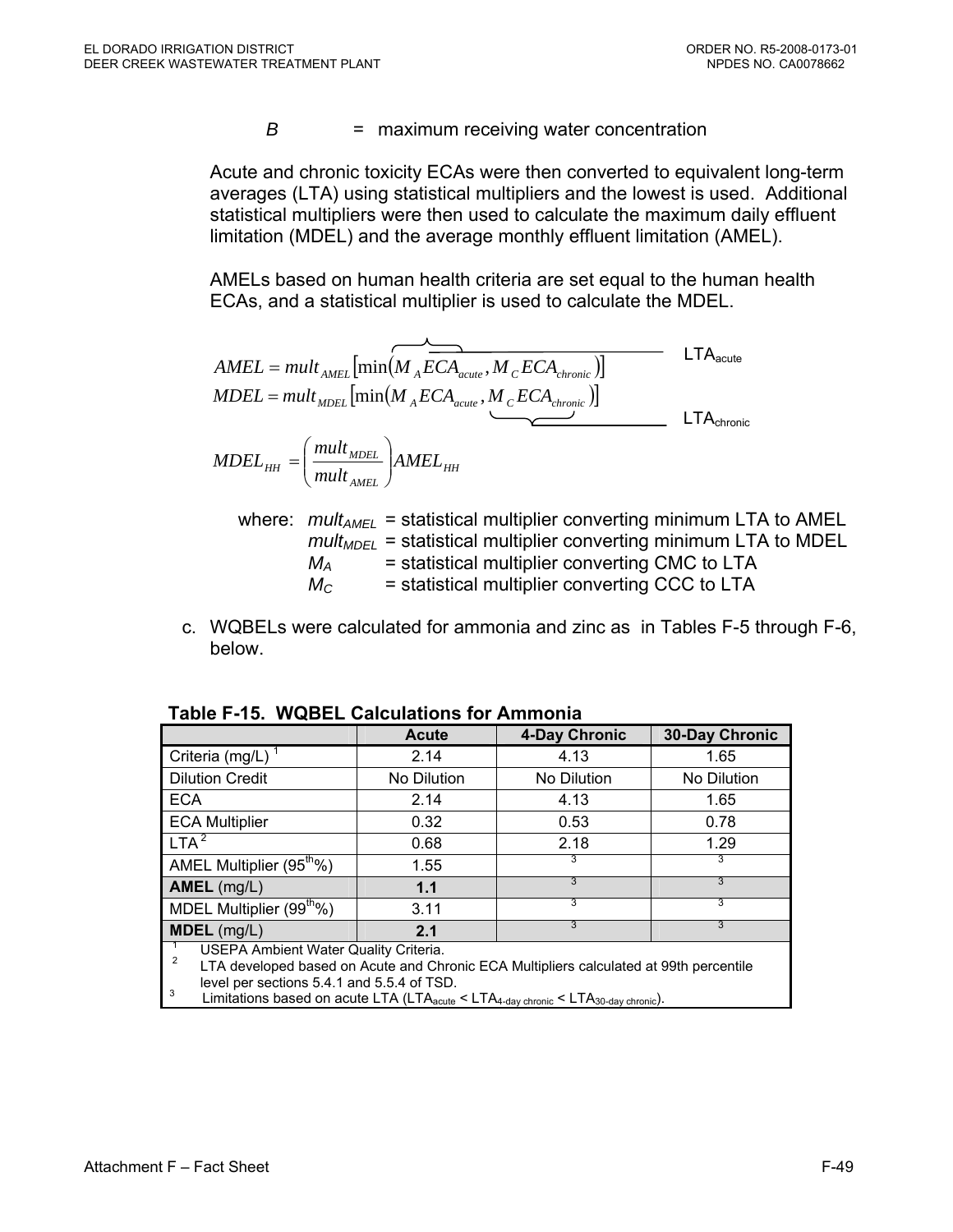|                                                                                                                                                                                                                                                                                                                   | <b>Human Health</b> |  |  |
|-------------------------------------------------------------------------------------------------------------------------------------------------------------------------------------------------------------------------------------------------------------------------------------------------------------------|---------------------|--|--|
| Criteria (µg/L)                                                                                                                                                                                                                                                                                                   | 0.56                |  |  |
| <b>Dilution Credit</b>                                                                                                                                                                                                                                                                                            | No Dilution         |  |  |
| <b>ECA</b>                                                                                                                                                                                                                                                                                                        | 0.56                |  |  |
| AMEL $(\mu g/L)$                                                                                                                                                                                                                                                                                                  | 0.56                |  |  |
| MDEL Multiplier (99 <sup>th</sup> %)                                                                                                                                                                                                                                                                              | 1.41                |  |  |
| $MDEL$ (µg/L)                                                                                                                                                                                                                                                                                                     | 0.80                |  |  |
| USEPA Ambient Water Quality Criteria.<br>2<br>LTA developed based on Acute and Chronic ECA Multipliers calculated at<br>99th percentile level per sections 5.4.1 and 5.5.4 of TSD.<br>3<br>Limitations based on acute LTA (LTA <sub>acute</sub> < LTA <sub>4-day chronic</sub> < LTA <sub>30-day chronic</sub> ). |                     |  |  |

#### **Table F-16. WQBEL Calculations for Bromodichloromethane**

## **Table F-17. WQBEL Calculations for Zinc**

|                                                                                                                                                                                                                                                                                                                                                                                                         | <b>Acute</b> | <b>Chronic</b> |  |  |  |
|---------------------------------------------------------------------------------------------------------------------------------------------------------------------------------------------------------------------------------------------------------------------------------------------------------------------------------------------------------------------------------------------------------|--------------|----------------|--|--|--|
| Criteria, dissolved (ug/L) <sup>(1)</sup>                                                                                                                                                                                                                                                                                                                                                               | 56.2         | 56.7           |  |  |  |
| <b>Dilution Credit</b>                                                                                                                                                                                                                                                                                                                                                                                  | No Dilution  | No Dilution    |  |  |  |
| Translator <sup>(2)</sup>                                                                                                                                                                                                                                                                                                                                                                               | 0.978        | 0.986          |  |  |  |
| ECA, total recoverable <sup>(3)</sup>                                                                                                                                                                                                                                                                                                                                                                   | 57.45        | 57.45          |  |  |  |
| ECA Multiplier $\overline{^{(4)}}$                                                                                                                                                                                                                                                                                                                                                                      | 0.321        | 0.527          |  |  |  |
| <b>LTA</b>                                                                                                                                                                                                                                                                                                                                                                                              | 18.45        | 30.30          |  |  |  |
| AMEL Multiplier (95 <sup>th</sup> %) <sup>(5)(6)</sup>                                                                                                                                                                                                                                                                                                                                                  | 1.55         | (8)            |  |  |  |
| AMEL (ug/L)                                                                                                                                                                                                                                                                                                                                                                                             | 28.6         | (8)            |  |  |  |
| MDEL Multiplier (99 <sup>th</sup> %) <sup>(7)</sup>                                                                                                                                                                                                                                                                                                                                                     | 3.11         | (8)            |  |  |  |
| $MDEL$ (ug/L)                                                                                                                                                                                                                                                                                                                                                                                           | 57.5         | (8)            |  |  |  |
| CTR aquatic life criteria, based on a hardness of 42 mg/L as $CaCO3$ .<br>$\overline{2}$<br>USEPA Translator used as default.<br>3<br>ECA calculated per section 1.4.B, Step 2 of SIP. This does not allow for the consideration of<br>dilution.<br>4<br>Acute and Chronic ECA Multiplier calculated at 99th percentile per section 1.4.B, Step 3 of SIP or<br>per sections 5.4.1 and 5.5.4 of the TSD. |              |                |  |  |  |

- 
- <sup>5</sup><br><sup>6</sup> The probability basis for AMEL is 95th percentile per section 1.4.B, Step 5 of SIP or section 5.5.4 of<br>the TSD.
- The probability basis for MDEL is 99th percentile per section 1.4.B, Step 5 of SIP or section 5.5.4 of the TSD.
- $8$  Limitations based on acute LTA (Acute LTA < Chronic LTA)

### **Summary of Water Quality-based Effluent Limitations Discharge Point No. 001**

#### **Table F-18. Summary of Water Quality-based Effluent Limitations**

|                  |                                | <b>Effluent Limitations</b> |                          |                                |                                        |                                 |  |
|------------------|--------------------------------|-----------------------------|--------------------------|--------------------------------|----------------------------------------|---------------------------------|--|
| <b>Parameter</b> | <b>Units</b>                   | Average<br><b>Monthly</b>   | Average<br><b>Weekly</b> | <b>Maximum</b><br><b>Daily</b> | <b>Instantaneous</b><br><b>Minimum</b> | Instantaneous<br><b>Maximum</b> |  |
|                  | <b>Conventional Pollutants</b> |                             |                          |                                |                                        |                                 |  |
| pH               | standard<br>units              | --                          | $-$                      | --                             | 6.5                                    | 8.5                             |  |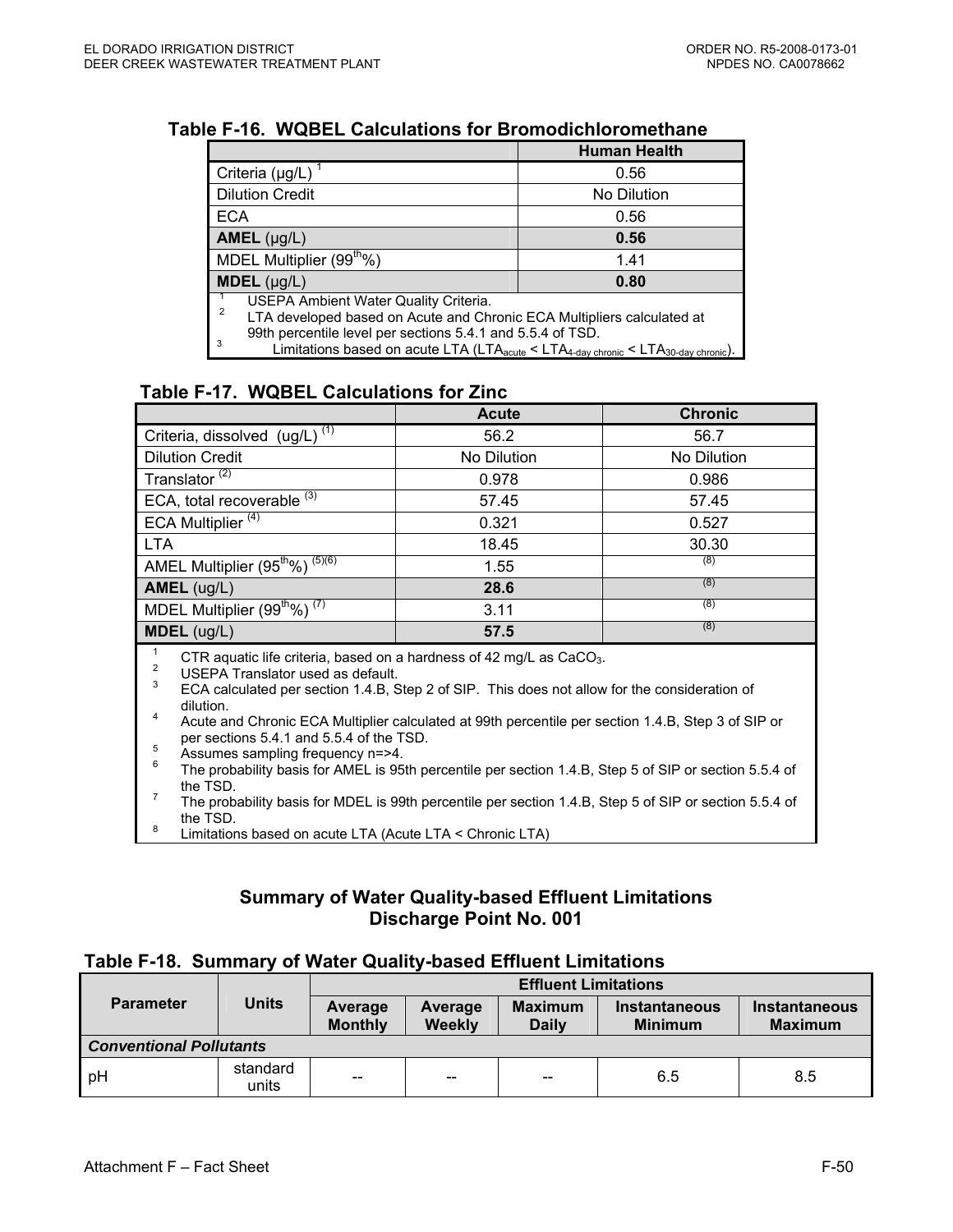|                                       |                            | <b>Effluent Limitations</b> |                          |                                |                                        |                                        |  |  |
|---------------------------------------|----------------------------|-----------------------------|--------------------------|--------------------------------|----------------------------------------|----------------------------------------|--|--|
| <b>Parameter</b>                      | <b>Units</b>               | Average<br><b>Monthly</b>   | Average<br><b>Weekly</b> | <b>Maximum</b><br><b>Daily</b> | <b>Instantaneous</b><br><b>Minimum</b> | <b>Instantaneous</b><br><b>Maximum</b> |  |  |
|                                       | <b>Priority Pollutants</b> |                             |                          |                                |                                        |                                        |  |  |
| Mercury, Total<br>Recoverable         | lbs/month                  | $0.0024$ <sup>1</sup>       |                          |                                |                                        |                                        |  |  |
| Zinc, Total<br>Recoverable            | ug/L                       | 28.6                        |                          | 57.5                           |                                        |                                        |  |  |
| Aluminum, Total<br>Recoverable        | µg/L                       | $200^2$                     |                          |                                |                                        |                                        |  |  |
| Bromodichloro-<br>methane             | µg/L                       | 0.56                        |                          | 0.80                           |                                        |                                        |  |  |
| <b>Non-Conventional Pollutants</b>    |                            |                             |                          |                                |                                        |                                        |  |  |
| <b>Acute Toxicity</b>                 | % Survival                 | --                          | --                       | 3                              | --                                     | --                                     |  |  |
| Ammonia                               | mg/L                       | 1.1                         |                          | 2.1                            |                                        |                                        |  |  |
| Nitrogen, Total<br>(as N)             | lbs/day $4$                | 33                          |                          | 63                             |                                        |                                        |  |  |
| <b>Chronic Toxicity</b>               | --                         | --                          | --                       | $\overline{5}$                 |                                        |                                        |  |  |
| <b>Nitrate Plus</b><br>Nitrite (as N) | mg/L                       | 10                          |                          | --                             |                                        |                                        |  |  |
| <b>Total Coliform</b>                 | <b>MPN/100</b>             |                             | $2.2^{6,7}$              | $23^{6,8}$                     |                                        | $240^{6}$                              |  |  |
| Organisms                             | mL                         |                             | $23^{7,9}$               | $230^{9}$                      |                                        |                                        |  |  |

<sup>1</sup> Applied as a total monthly mass loading limitation.

<sup>2</sup> Annual average<br><sup>3</sup> Survival of aquatic organisms in 96-hour acute bioassays of undiluted waste shall be no less than:

Minimum for any one bioassay --------------------------------------------------- 70%

Based on an average dry weather flow of 3.6 MGD.<br>
There shall be no chronic toxicity in the effluent discharge.<br>
Applies when flow in Deer Creek provides less than a daily average stream flow-to-effluent dilution of 20:1.

Applied as a 7-day median effluent limitation.<br>Effluent total coliform organisms are not to exceed 23 MPN/100 mL more than once in any 30-day period. 8

Effect to the more to exceed 23 MPN/100 mL more than once in any 30-day period. 9 Applies when flow in Deer Creek provides a daily average stream flow-to-effluent dilution of 20:1.

### **5. Whole Effluent Toxicity (WET)**

For compliance with the Basin Plan's narrative toxicity objective, this Order requires the Discharger to conduct whole effluent toxicity testing for acute and chronic toxicity, as specified in the Monitoring and Reporting Program (Attachment E, Section V.). This Order also contains effluent limitations for acute toxicity and requires the Discharger to implement best management practices to investigate the causes of, and identify corrective actions to reduce or eliminate effluent toxicity.

a. **Acute Aquatic Toxicity.** The Basin Plan contains a narrative toxicity objective that states, "*All waters shall be maintained free of toxic substances in concentrations that produce detrimental physiological responses in human, plant, animal, or aquatic life.*" (Basin Plan at III-8) The Basin Plan also states that, "…*effluent limits based upon acute biotoxicity tests of effluents will be prescribed where appropriate*…". USEPA Region 9 provided guidance for the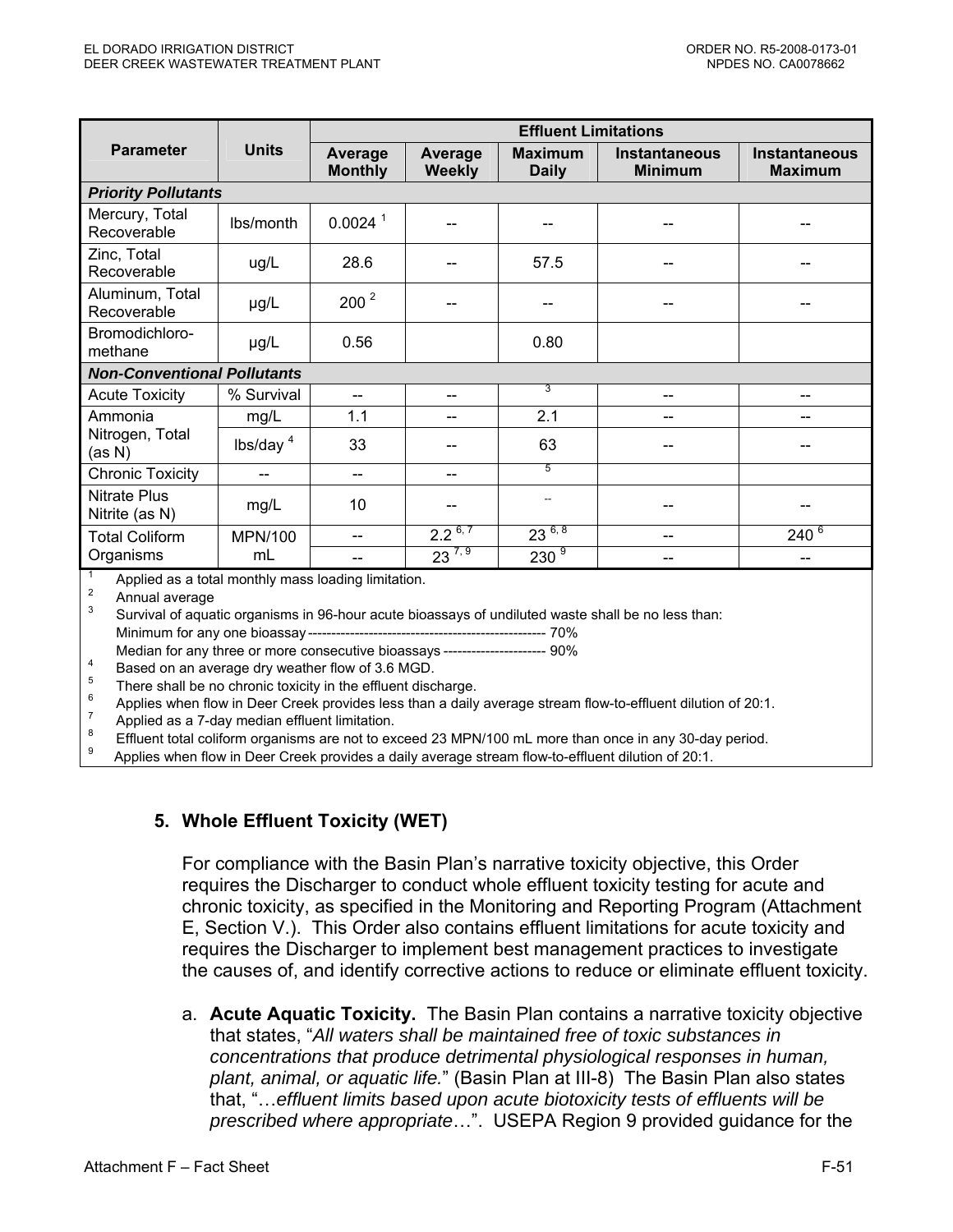development of acute toxicity effluent limitations in the absence of numeric water quality objectives for toxicity in its document titled "Guidance for NPDES Permit Issuance", dated February 1994. In section B.2 "Toxicity Requirements" (pgs. 14-15) it states that, "*In the absence of specific numeric water quality objectives for acute and chronic toxicity, the narrative criterion 'no toxics in toxic amounts' applies. Achievement of the narrative criterion, as applied herein, means that ambient waters shall not demonstrate for acute toxicity: 1) less than 90% survival, 50% of the time, based on the monthly median, or 2) less than 70% survival, 10% of the time, based on any monthly median. For chronic toxicity, ambient waters shall not demonstrate a test result of greater than 1 TUc."* Accordingly, and consistent with Order No. R5-2005-0028, effluent limitations for acute toxicity have been included in this Order as follows:

**Acute Toxicity.** Survival of aquatic organisms in 96-hour bioassays of undiluted waste shall be no less than:

Minimum for any one bioassay--------------------------------------70% Median for any three or more consecutive bioassays---------90%

b. **Chronic Aquatic Toxicity.** The Discharger performed 12 quarterly whole effluent chronic toxicity tests with five different test endpoints for a total of 60 bioassay results for the period January 2005 through December 2007. Of those chronic toxicity test results, the following table summarizes the bioassay results when the endpoint was greater than 1 chronic toxicity unit (TUc).

| Date             | <b>Species</b>      | <b>Test Endpoint</b> | <b>Result (TUc)</b> |
|------------------|---------------------|----------------------|---------------------|
| 23 October 2007  | Pimephales promelas | Survival             | 8                   |
| 23 October 2007  | Pimephales promelas | Growth               | 8                   |
| 23 October 2007  | Ceriodaphnia dubia  | Reproduction         | 8                   |
| 20 November 2007 | Pimephales promelas | Survival             | 1.3                 |
| 20 November 2007 | Pimephales promelas | Growth               | 1.3                 |
| 20 November 2007 | Ceriodaphnia dubia  | Reproduction         | 8                   |
| 15 January 2008  | Pimephales promelas | Survival             | 2                   |
| 15 January 2008  | Pimephales promelas | Growth               | 2                   |

**Table F-19. Summary of Chronic Aquatic Toxicity Results** 

Based on whole effluent chronic toxicity testing performed by the Discharger from January 2005 through December 2007, the discharge could cause or contribute to an in-stream excursion above of the Basin Plan's narrative toxicity objective if there is not sufficient dilution in Deer Creek.

A narrative effluent limit does not allow the effluent limit to cause or contribute to chronic toxicity in the receiving water.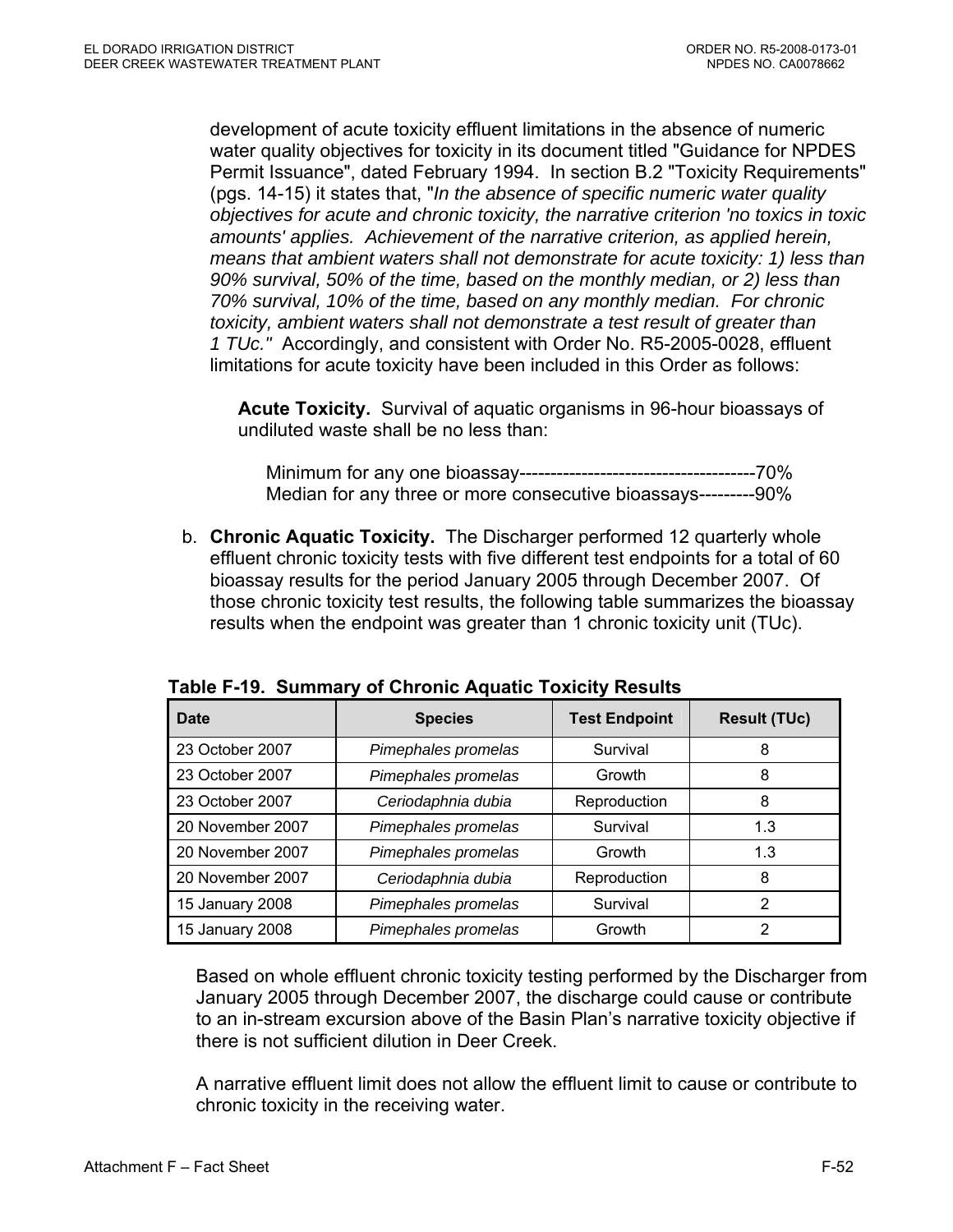Numeric chronic WET effluent limitations have not been included in this Order. The SIP contains implementation gaps regarding the appropriate form and implementation of chronic toxicity limits. This has resulted in the petitioning of a NPDES permit in the Los Angeles Region<sup>19</sup> that contained numeric chronic toxicity effluent limitations. To address the petition, the State Water Board adopted WQO 2003-012 directing its staff to revise the toxicity control provisions in the SIP. The State Water Board states the following in WQO 2003-012*, "In reviewing this petition and receiving comments from numerous interested persons on the propriety of including numeric effluent limitations for chronic toxicity in NPDES permits for publicly-owned treatment works that discharge to inland waters, we have determined that this issue should be considered in a regulatory setting, in order to allow for full public discussion and deliberation. We intend to modify the SIP to specifically address the issue. We anticipate that review will occur within the next year. We therefore decline to make a determination here regarding the propriety of the final numeric effluent limitations for chronic toxicity contained in these permits."* The process to revise the SIP is currently underway. Proposed changes include clarifying the appropriate form of effluent toxicity limits in NPDES permits and general expansion and standardization of toxicity control implementation related to the NPDES permitting process. Since the toxicity control provisions in the SIP are under revision it is infeasible to develop numeric effluent limitations for chronic toxicity. However, the State Water Board found in WQO 2003-012 that, while it is not appropriate to include final numeric effluent limitations for chronic toxicity in NPDES permits for POTWs, permits must contain a narrative effluent limitation, numeric benchmarks for triggering accelerated monitoring, rigorous Toxicity Reduction Evaluation (TRE)/Toxicity Identification Evaluation (TIE) conditions, and a reopener to establish numeric effluent limitations for either chronic toxicity or the chemical(s) causing toxicity. Therefore, this Order includes a narrative effluent limitation for chronic toxicity and requires that the Discharger meet best management practices for compliance with the Basin Plan's narrative toxicity objective, as allowed under 40 CFR 122.44(k). This Order also includes a reopener that allows the Regional Water Board to reopen the permit and include a numeric chronic toxicity limitation, a new acute toxicity limitation, and/or a limitation for a specific toxicant identified in the TRE.

To ensure compliance with the Basin Plan's narrative toxicity objective and the narrative toxicity limitation contained in this Order, the Discharger is required to conduct chronic whole effluent toxicity testing, as specified in the Monitoring and Reporting Program (Attachment E, Section V.). Furthermore, Special Provisions VI.C.2.a of this Order requires the Discharger to investigate the causes of, and identify and implement corrective actions to reduce or eliminate effluent toxicity. If the discharge demonstrates a pattern of toxicity exceeding the numeric toxicity

 $\overline{a}$ 

<sup>&</sup>lt;sup>19</sup> In the Matter of the Review of Own Motion of Waste Discharge Requirements Order Nos. R4-2002-0121 [NPDES No. CA0054011] and R4-2002-0123 [NPDES NO. CA0055119] and Time Schedule Order Nos. R4-2002-0122 and R4-2002-0124 for Los Coyotes and Long Beach Wastewater Reclamation Plants Issued by the California Regional Water Quality Control Board, Los Angeles Region SWRCB/OCC FILES A-1496 AND 1496(a)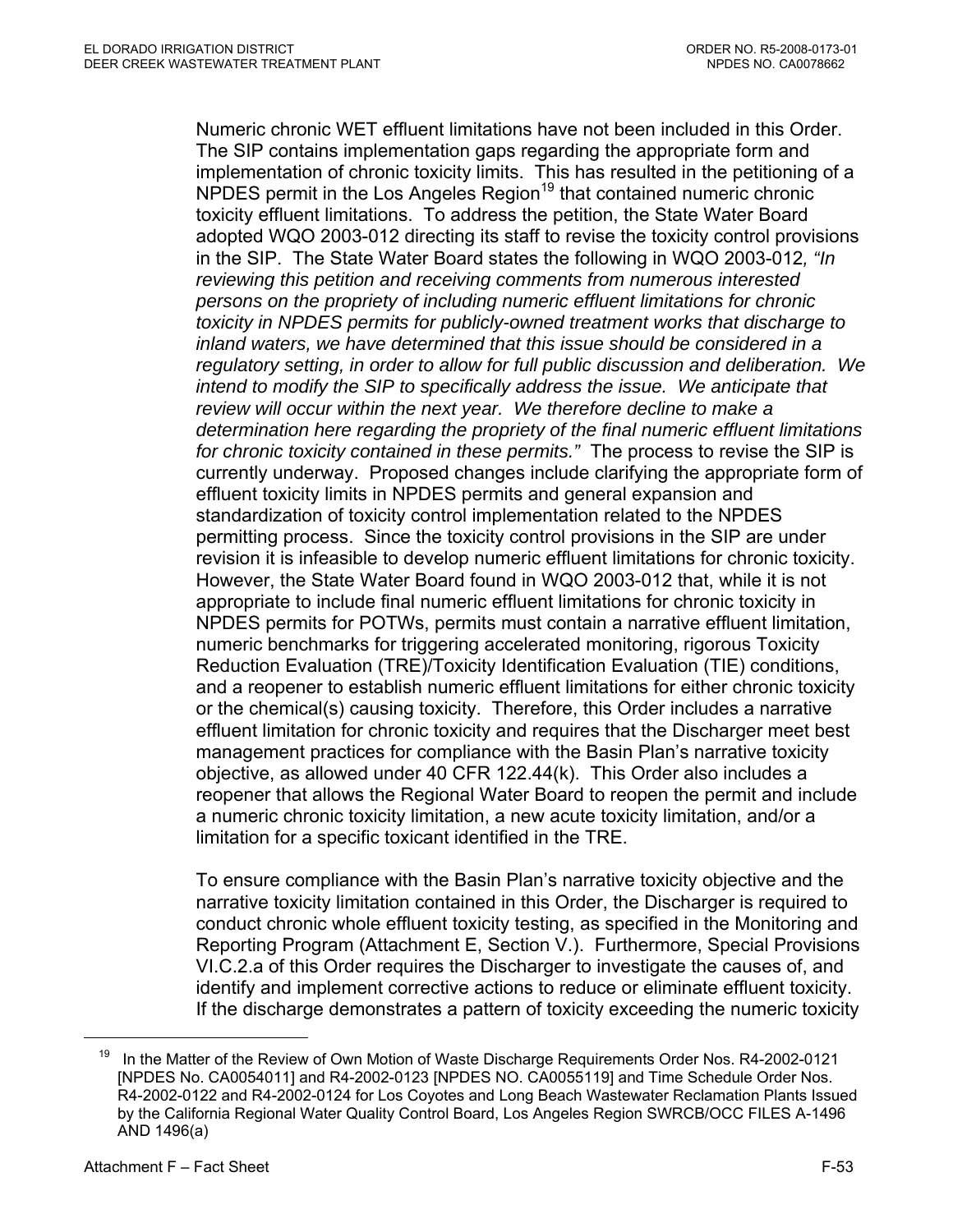monitoring trigger, the Discharger is required to initiate a Toxicity Reduction Evaluation (TRE), in accordance with an approved TRE work plan. The numeric toxicity monitoring trigger is not an effluent limitation, it is the toxicity threshold at which the Discharger is required to perform accelerated chronic toxicity monitoring, as well as the threshold to initiate a TRE if a pattern of effluent toxicity has been demonstrated.

## **D. Final Effluent Limitations**

### **1. Mass-based Effluent Limitations**

Title 40 CFR 122.45(f)(1) requires effluent limitations be expressed in terms of mass, with some exceptions, and 40 CFR 122.45(f)(2) allows pollutants that are limited in terms of mass to additionally be limited in terms of other units of measurement. This Order includes effluent limitations expressed in terms of mass and concentration. In addition, pursuant to the exceptions to mass limitations provided in 40 CFR 122.45(f)(1), some effluent limitations are not expressed in terms of mass, such as pH and temperature, and when the applicable standards are expressed in terms of concentration (e.g., CTR criteria and MCLs) and mass limitations are not necessary to protect the beneficial uses of the receiving water.

Except for ammonia, an oxygen-demanding substance, for those pollutant parameters for which effluent limitations are based on water quality objectives and criteria that are concentration-based (i.e., zinc and nitrate plus nitrite), mass-based effluent limitations are not included in this Order. Mass-based effluent limitations for ammonia, BOD<sub>5</sub>, and TSS were calculated based upon the permitted average dry weather flow allowed in sections IV.A.1.a.vi and IV.B.1.b.vi of the Limitations and Discharge Requirements.

The mass-based performance effluent limitations for mercury were based upon the permitted average dry weather flow allowed in sections IV.A.1.a.vi and IV.B.1.b.vi of the Limitations and Discharge Requirements.

### **2. Averaging Periods for Effluent Limitations**

Title 40 CFR 122.45 (d) requires average weekly and average monthly discharge limitations for publicly owned treatment works (POTWs) unless impracticable. However, for toxic pollutants and pollutant parameters in water quality permitting, the USEPA recommends the use of a maximum daily effluent limitation in lieu of average weekly effluent limitations for two reasons. "*First, the basis for the 7-day average for POTWs derives from the secondary treatment requirements. This basis is not related to the need for assuring achievement of water quality standards. Second, a 7-day average, which could comprise up to seven or more daily samples, could average out peak toxic concentrations and therefore the discharge's potential for causing acute toxic effects would be missed.*" (TSD, pg. 96) This Order utilizes a maximum daily effluent limitation in lieu of or in addition to average weekly effluent limitations for ammonia and zinc as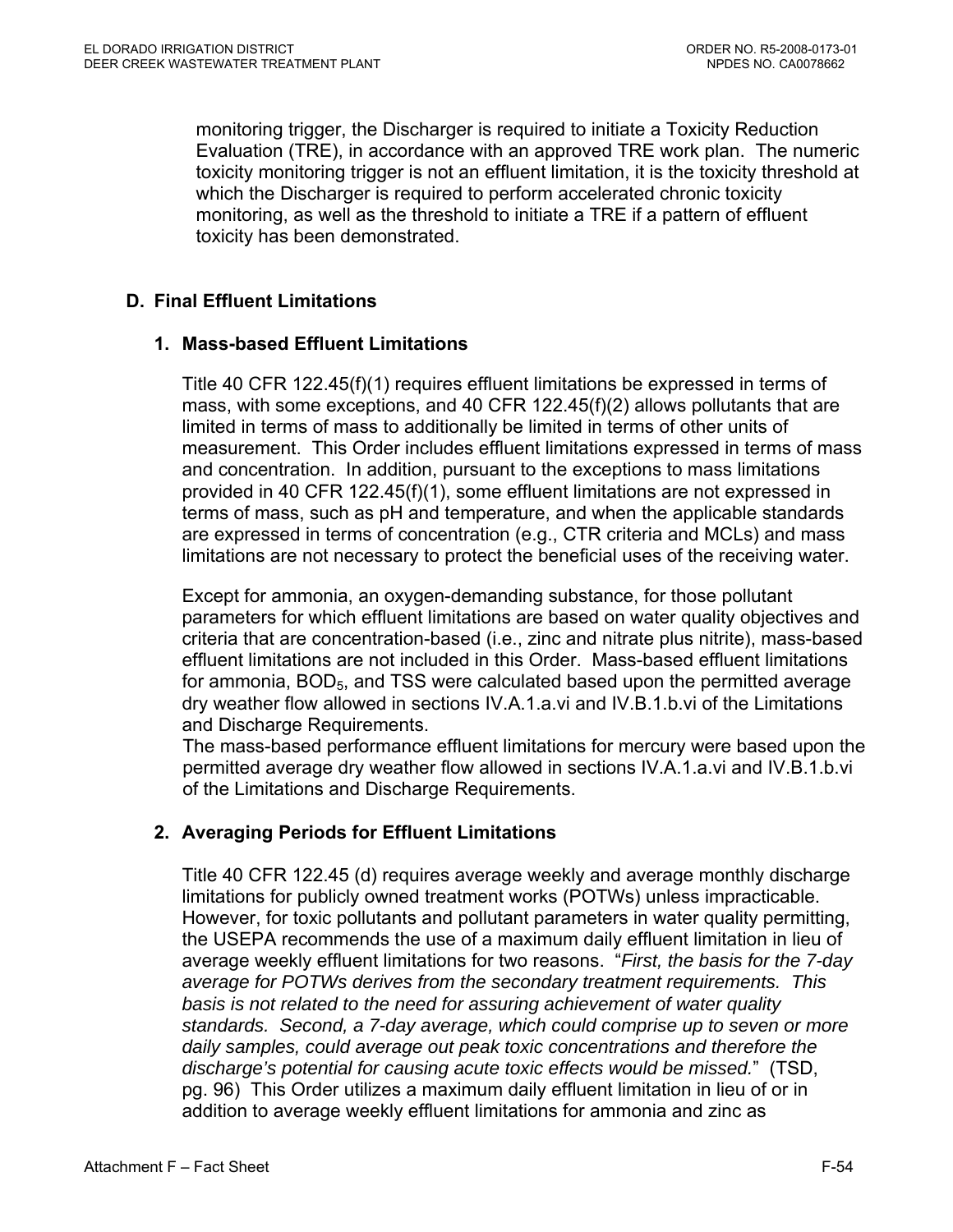recommended by the TSD for the achievement of water quality standards and for the protection of the beneficial uses of the receiving stream. DPH recommends that an AMEL is more appropriate for pollutants such as nitrate and nitrite for which the MCL is designed to be protective of acute health effects. Therefore, an AMEL has been applied for nitrate plus nitrite. Furthermore, for BOD, TSS, pH, and total coliform organisms, weekly average effluent limitations have been replaced or supplemented with effluent limitations utilizing shorter averaging periods. The rationale for using shorter averaging periods for these constituents is discussed in Attachment F, Section IV.C.3, above.

## **3. Satisfaction of Anti-Backsliding Requirements**

The CWA specifies that a revised permit may not include effluent limitations that are less stringent than the previous permit unless a less stringent limitation is justified based on exceptions to the anti-backsliding provisions contained in CWA sections 402(o) or 303(d)(4), or, where applicable, 40 CFR 122.44(l).

Order No. R5-2002-0210 contained effluent limitations for turbidity. The limitations were solely an operational check to ensure the treatment system was functioning properly and could meet the limits for total suspended solids and total coliform organisms. The effluent limitations were not intended to regulate turbidity in the receiving water. Rather, turbidity is an operational parameter to determine proper system functioning and not a WQBEL.

This Order contains performance-based operational turbidity specifications to be met prior to disinfection in lieu of effluent limitations. This Order does not include effluent limitations for turbidity. However, the performance-based specification in this Order is an equivalent limitation that is not less stringent, and therefore does not constitute backsliding.

The proposed revised operational specifications for turbidity are the same as the effluent limitations in Order No. R5-2002-0210. (See Special Provisions VI.C.4.c. UV System Operating Specifications for turbidity specifications.) This Order moves the point of compliance from the final effluent after disinfection to an internal compliance point prior to disinfection. These revisions are consistent with state regulations implementing recycled water requirements.

The revision in the turbidity limitation is consistent with the antidegradation provisions of 40 CFR 131.12 and State Water Board Resolution 68-16 because this Order imposes equivalent or more stringent requirements than Order No. R5-2002-0210 and therefore does not allow degradation.

Some effluent limitations in this Order are less stringent that those in Order No. R5-2002-0210. As discussed below this relaxation of effluent limitations is consistent with the anti-backsliding requirements of the CWA and federal regulations.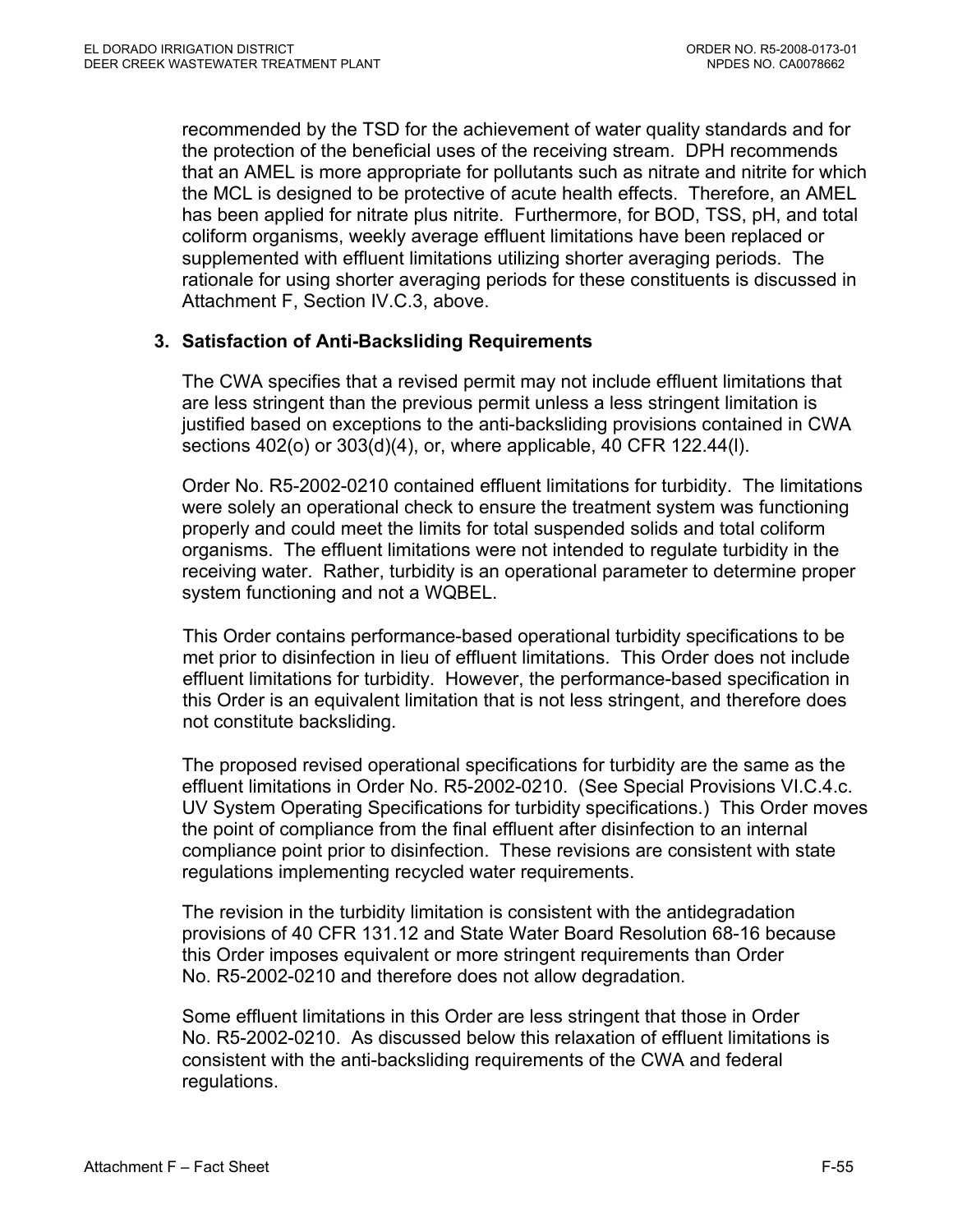Order No. R5-2002-0210 included effluent limitations for chlorodibromomethane, dichlorobromomethane, and total trihalomethanes. At the time of issuance, the Discharger was unable to comply with these limitations. These constituents were identified as chlorination by-products. The Discharger replaced chlorination with UV disinfection on 2 August 2006, thus eliminating the primary source of the trihalomethanes. On 20 October 2006, the Discharger submitted a letter to the Regional Water Board stating that chlorine is not used anywhere in the treatment process at the Facility. Therefore, the Regional Water Board adopted Amendment No. 2 to Order No. R5-2002-0210, which discontinued the effluent limitations for chlorine residual and contained a prohibition of the use of chlorine and/or chlorine containing substances within the treatment process and discharge of chlorine and/or chlorine containing substances into the receiving water. Because the Discharger has modified the treatment system, monitoring data no longer indicates reasonable potential to exceed water quality objectives, and because Amendment No. 2 to Order No. R5-2002-0210 established a prohibition of the use of chlorine and/or chlorine containing substances into the receiving water, this Order does not retain the effluent limitations for chlorodibromomethane, and total trihalomethanes. Therefore, this new information indicates that removal of the effluent limitation will not result in an exceedance of a water quality standard.

Order No. R5-2002-0210 established effluent limitations for settleable solids and nitrite. As discussed in section IV.C.3.p of this Fact Sheet, monitoring data over the term of Order No. R5-2002-0210 indicated that concentrations of settleable solids in the effluent from Discharge Point No. 001 no longer exhibit reasonable potential to cause or contribute to an exceedance of a water quality objective and effluent limitations and effluent limitations and monitoring requirements for settleable solids are not necessary to evaluate the performance of the Facility. Monitoring data also indicated that concentrations of nitrite were below the applicable effluent limitations and water quality objectives. Additionally, the detection limits for settleable solids and nitrite were all below the applicable water quality objectives. Therefore, the discharge no longer exhibits reasonable potential to exceed water quality objectives for settleable solids or nitrite and the effluent limitations are not retained in this Order. The monitoring data submitted by the Facility is considered new information by the Regional Water Board.

The removal of limitations for chlorodibromomethane, dichlorobromomethane, total trihalomethanes, settleable solids, and nitrite is consistent with the antidegradation provisions of 40 CFR 131.12 and State Water Resources Control Board Resolution 68-16. Any impact on existing water quality will be insignificant. This Order retains the prohibition of the use and discharge of chlorine and/or chlorine containing substances. Because nitrate and nitrite are generated as part of the wastewater treatment plant operations, weekly effluent monitoring is required to monitor the effectiveness of the tertiary treatment system to control these constituents.

# **4. Satisfaction of Antidegradation Policy**

Upon adoption of Order No. R5-2002-0210, the Facility's flow was rated at 2.5 MGD (average dry weather flow). The Discharger was commencing a project to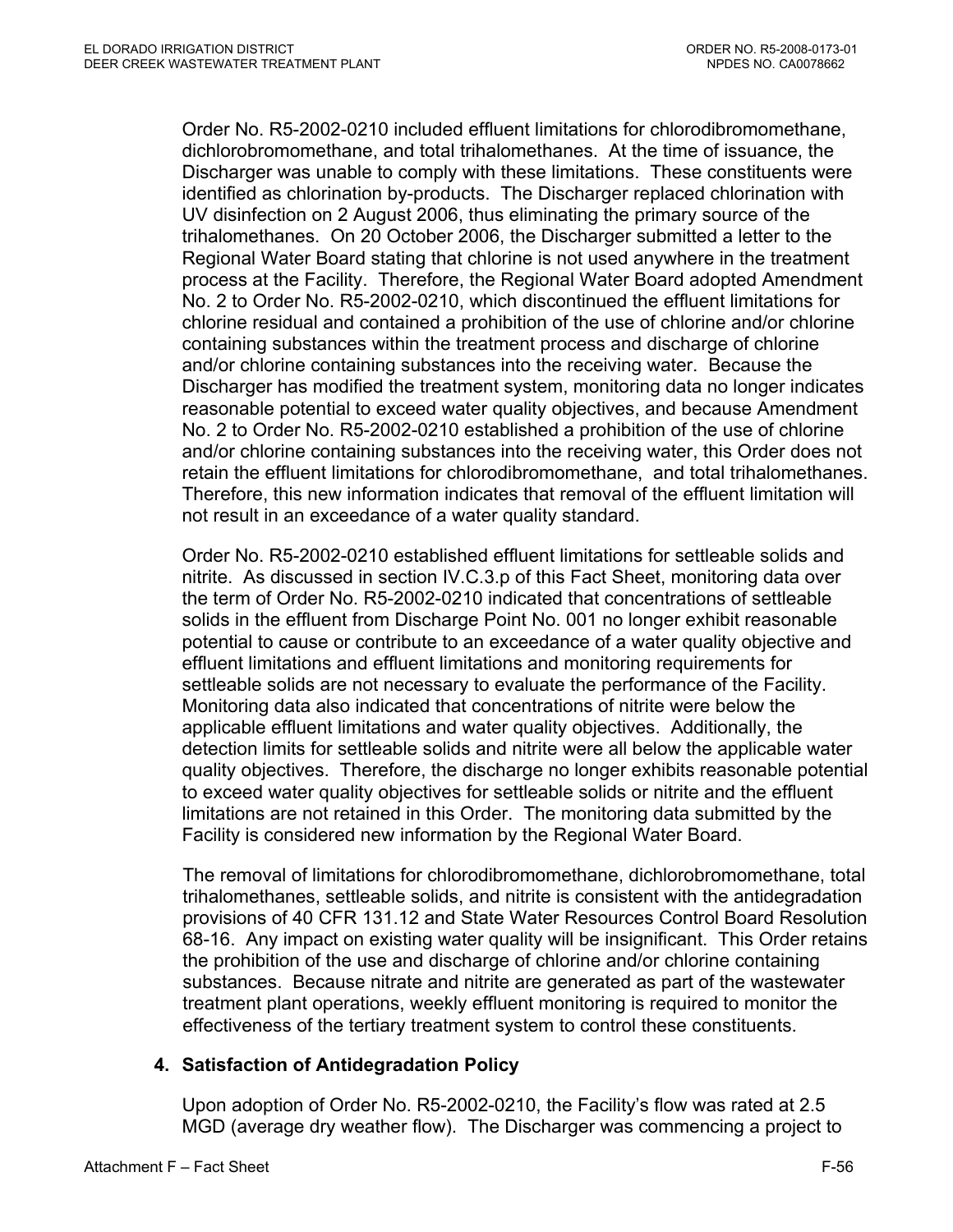increase the capacity to provide tertiary treatment for an average dry weather flow to 3.6 MGD as well as peak wet weather discharges. Order No. R5-2002-0210 specified that once the expansion of tertiary treatment capacity was complete and certified by a Registered Engineer, the capacity would be rated at 3.6 MGD and mass-based limitations would be calculated based on this flow as well. The Discharger provided certification on 4 April 2004. The Regional Water Board found in Order No. R5-2002-0210 that "*The permitted discharge is consistent with the antidegradation provisions of 40 CFR 131.12 and State Water Resources Control Board Resolution 68-16. Compliance with these requirements will result in the use of best practicable treatment or control of the discharge. The impact on existing water quality will be insignificant*." Therefore, an increase in the permitted average dry weather discharge flow was authorized under Order No. R5-2002-0210.

The permitted average dry weather flow of 3.6 MGD is retained from Order No. R5- 2002-0210 and thus an increase in discharge flow is not authorized by this Order. The permitted discharge is consistent with the antidegradation provisions of 40 CFR 131.12 and State Water Resources Control Board Resolution 68-16. Compliance with these requirements will result in the use of best practicable treatment or control of the discharge. The impact on existing water quality will be insignificant.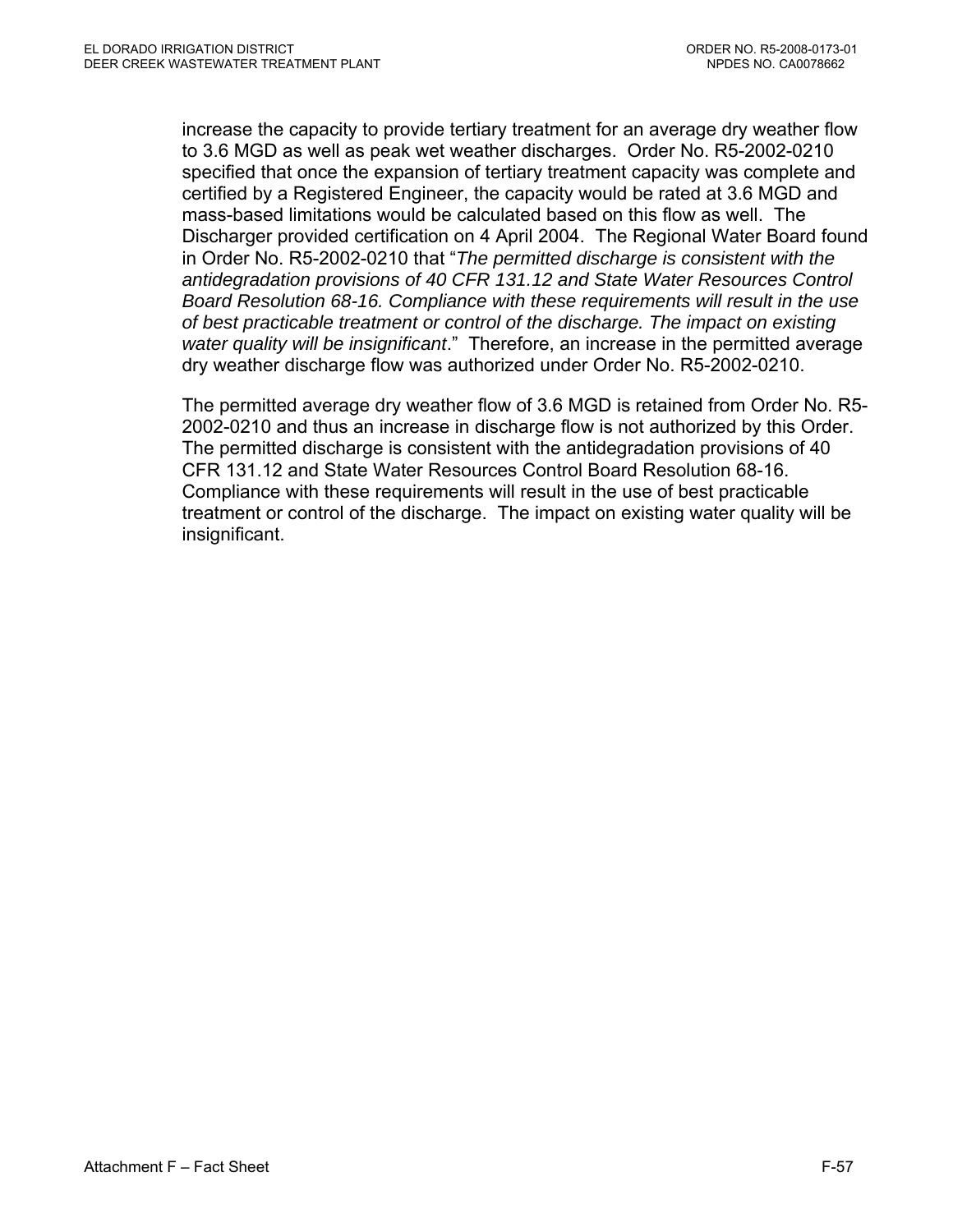#### **Summary of Final Effluent Limitations Discharge Point No. 001**

## **Table F-20. Summary of Final Effluent Limitations**

|                                    |                           | <b>Effluent Limitations</b> |                          |                                |                                       |                                        |  |
|------------------------------------|---------------------------|-----------------------------|--------------------------|--------------------------------|---------------------------------------|----------------------------------------|--|
| <b>Parameter</b>                   | <b>Units</b>              | Average<br><b>Monthly</b>   | Average<br>Weekly        | <b>Maximum</b><br><b>Daily</b> | Instantaneous<br><b>Minimum</b>       | <b>Instantaneous</b><br><b>Maximum</b> |  |
| Average Dry Weather<br>Flow        | <b>MGD</b>                | 3.6                         |                          | --                             |                                       | $-$                                    |  |
| <b>Conventional Pollutants</b>     |                           |                             |                          |                                |                                       |                                        |  |
|                                    | mg/L                      | $10^{1}$                    | 15 <sup>1</sup>          | 30 <sup>7</sup>                | $\overline{\phantom{a}}$              | $\overline{\phantom{a}}$               |  |
|                                    |                           | 30 <sup>2</sup>             | $\overline{45^2}$        | $60^2$                         | --                                    | $-$                                    |  |
| <b>Biochemical Oxygen</b>          | lbs/day $3$               | 300 <sup>1</sup>            | $450^{1}$                | $901^{1}$                      | --                                    | $\overline{\phantom{a}}$               |  |
| Demand (5-day @ 20°C)              |                           | 901 <sup>2</sup>            | $1,351$ <sup>2</sup>     | 1,801 <sup>2</sup>             | --                                    | $\overline{\phantom{a}}$               |  |
|                                    | $\frac{0}{0}$<br>Removal  | 85                          |                          | $-$                            |                                       |                                        |  |
| pH                                 | standard<br>units         | $\overline{\phantom{a}}$    | $-$                      | --                             | 6.5                                   | 8.5                                    |  |
|                                    | mg/L                      | 10 <sup>1</sup>             | 15 <sup>1</sup>          | 30 <sup>1</sup>                | --                                    | $\overline{a}$                         |  |
|                                    |                           | 30 <sup>2</sup>             | 45 <sup>2</sup>          | 60 <sup>2</sup>                | --                                    | $\overline{\phantom{a}}$               |  |
| <b>Total Suspended Solids</b>      | lbs/day <sup>3</sup>      | $300^{1}$                   | $450^{1}$                | $901^{1}$                      | $\overline{\phantom{a}}$              | $\overline{\phantom{a}}$               |  |
|                                    |                           | $901^{2}$                   | $1,351^{2}$              | $1,801^{2}$                    | --                                    | $\overline{\phantom{a}}$               |  |
|                                    | %<br>Removal              | 85                          |                          | --                             | --                                    | $\overline{a}$                         |  |
| <b>Priority Pollutants</b>         |                           |                             |                          |                                |                                       |                                        |  |
| Mercury, Total<br>Recoverable      | Ibs/month                 | 0.0024 <sup>4</sup>         | $-$                      |                                |                                       |                                        |  |
| Zinc, Total Recoverable            | ug/L                      | 28.6                        | $\overline{\phantom{a}}$ | 57.5                           | $\hspace{0.05cm}$ – $\hspace{0.05cm}$ | $-$                                    |  |
| Aluminum, Total<br>Recoverable     | µg/L                      | 200 <sup>5</sup>            | $-$                      | --                             |                                       |                                        |  |
| Bromodichloromethane               | µg/L                      | 0.56                        | $\overline{a}$           | 0.80                           | $-$                                   | $\overline{a}$                         |  |
| <b>Non-Conventional Pollutants</b> |                           |                             |                          |                                |                                       |                                        |  |
| <b>Acute Toxicity</b>              | $\frac{0}{0}$<br>Survival | $\overline{\phantom{a}}$    | $-$                      | $6\phantom{1}$                 | --                                    |                                        |  |
| Ammonia Nitrogen, Total            | mg/L                      | 1.1                         | --                       | 2.1                            | --                                    | $\overline{a}$                         |  |
| (as N)                             | $lbs/day^3$               | 33                          | $-$                      | 63                             | --                                    | $\overline{a}$                         |  |
| <b>Chronic Toxicity</b>            | $\overline{a}$            | $\overline{a}$              | --                       | $\overline{7}$                 | --                                    | $\overline{\phantom{a}}$               |  |
| Nitrate Plus Nitrite (as N)        | mg/L                      | 10                          | --                       | --                             | --                                    | $\qquad \qquad -$                      |  |
| <b>Total Coliform Organisms</b>    | MPN/100                   | $\overline{\phantom{a}}$    | $2.2^{\frac{1}{3}8}$     | $23^{1,9}$                     | $\overline{\phantom{a}}$              | 240 <sup>1</sup>                       |  |
|                                    | mL                        | $\overline{a}$              | $23^{2,8}$               | $230^{2}$                      | --                                    | $\mathbf{L}$                           |  |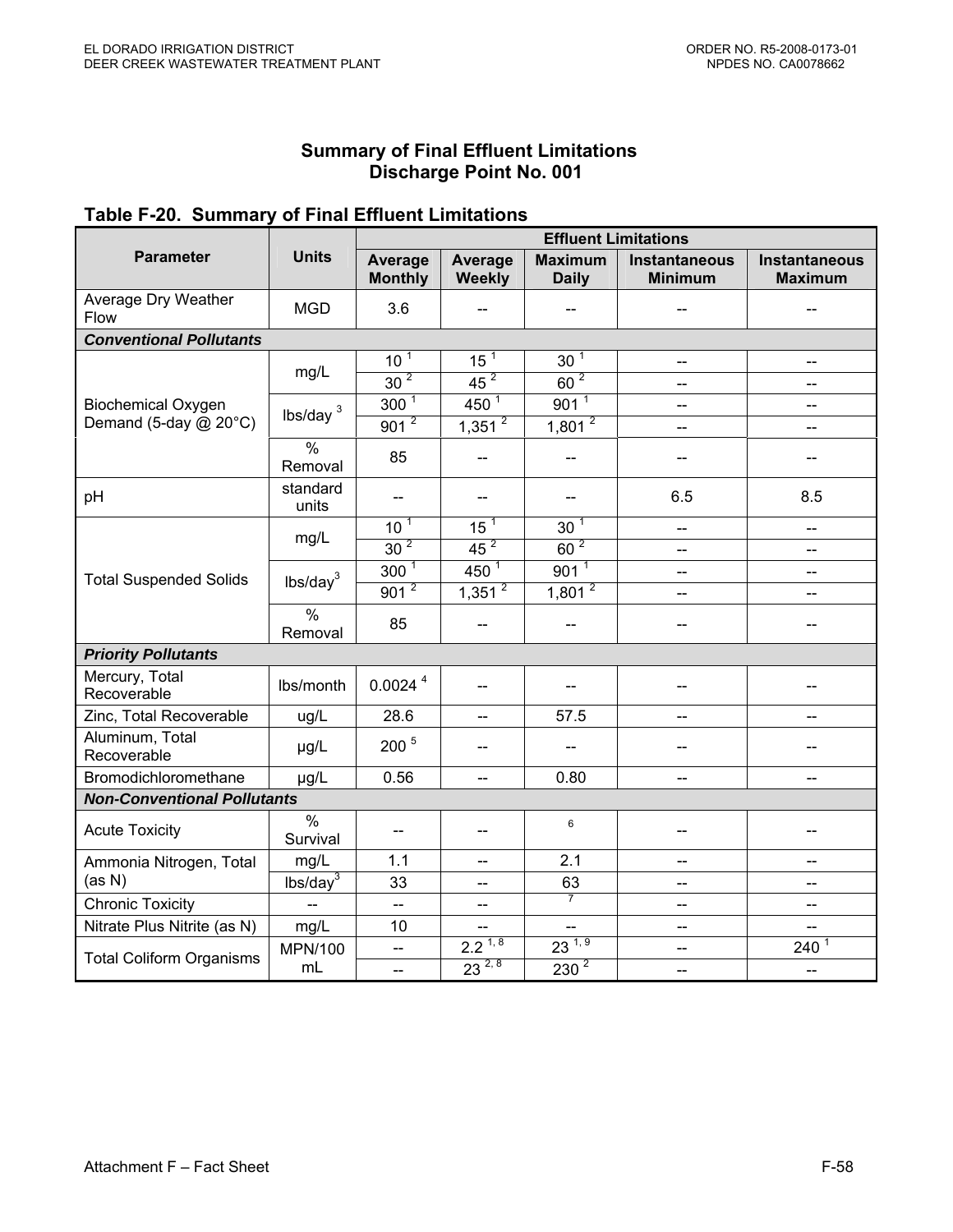|                                    |                                                                                                                                                                                                                                                                                                                                                                                                                                                       |              | <b>Effluent Limitations</b> |                   |                                |                                        |                                 |  |
|------------------------------------|-------------------------------------------------------------------------------------------------------------------------------------------------------------------------------------------------------------------------------------------------------------------------------------------------------------------------------------------------------------------------------------------------------------------------------------------------------|--------------|-----------------------------|-------------------|--------------------------------|----------------------------------------|---------------------------------|--|
| <b>Parameter</b>                   |                                                                                                                                                                                                                                                                                                                                                                                                                                                       | <b>Units</b> | Average<br><b>Monthly</b>   | Average<br>Weekly | <b>Maximum</b><br><b>Daily</b> | <b>Instantaneous</b><br><b>Minimum</b> | Instantaneous<br><b>Maximum</b> |  |
| $\overline{2}$<br>3<br>4<br>5<br>6 | Applies when flow in Deer Creek provides less than a daily average stream flow-to-effluent dilution of 20:1.<br>Applies when flow in Deer Creek provides a daily average stream flow-to-effluent dilution of 20:1.<br>Based on an average dry weather flow of 3.6 MGD.<br>Applied as a total monthly mass loading limitation.<br>Annual average<br>Survival of aquatic organisms in 96-hour acute bioassays of undiluted waste shall be no less than: |              |                             |                   |                                |                                        |                                 |  |
| 8<br>9                             | Median for any three or more consecutive bioassays -------------------------------90%<br>There shall be no chronic toxicity in the effluent discharge.<br>Applied as a 7-day median effluent limitation.<br>Effluent total coliform organisms are not to exceed 23 MPN/100 mL more than once in any 30-day period.                                                                                                                                    |              |                             |                   |                                |                                        |                                 |  |

## **E. Interim Effluent Limitations**

**1. Electrical Conductivity**. This Order includes an interim effluent limitation for electrical conductivity of 570 µmhos/cm as an annual average, which represents the maximum annual average electrical conductivity concentration of the water supply plus an increment of 500 umhos/cm.

### **F. Land Discharge Specifications**

#### **[Not Applicable]**

### **G. Reclamation Specifications**

On 22 June 1995, the State Water Board adopted Water Rights Order No. WR95-9, which established that the Discharger is required to maintain specified quantities of discharge to Deer Creek. Water Rights Order No. WR95-9 is a condition of operation of the Facility. Therefore, this Order requires the Discharger to report influent, effluent, and reclamation flows in order to validate compliance with the water rights order.

Treated wastewater discharged for reclamation is regulated under separate waste discharge requirements and must meet the requirements of California Code of Regulations, Title 22.

## **V. RATIONALE FOR RECEIVING WATER LIMITATIONS**

Basin Plan water quality objectives to protect the beneficial uses of surface water and groundwater include numeric objectives and narrative objectives, including objectives for chemical constituents, toxicity, and tastes and odors. The toxicity objective requires that surface water and groundwater be maintained free of toxic substances in concentrations that produce detrimental physiological responses in humans, plants, animals, or aquatic life. The chemical constituent objective requires that surface water and groundwater shall not contain chemical constituents in concentrations that adversely affect any beneficial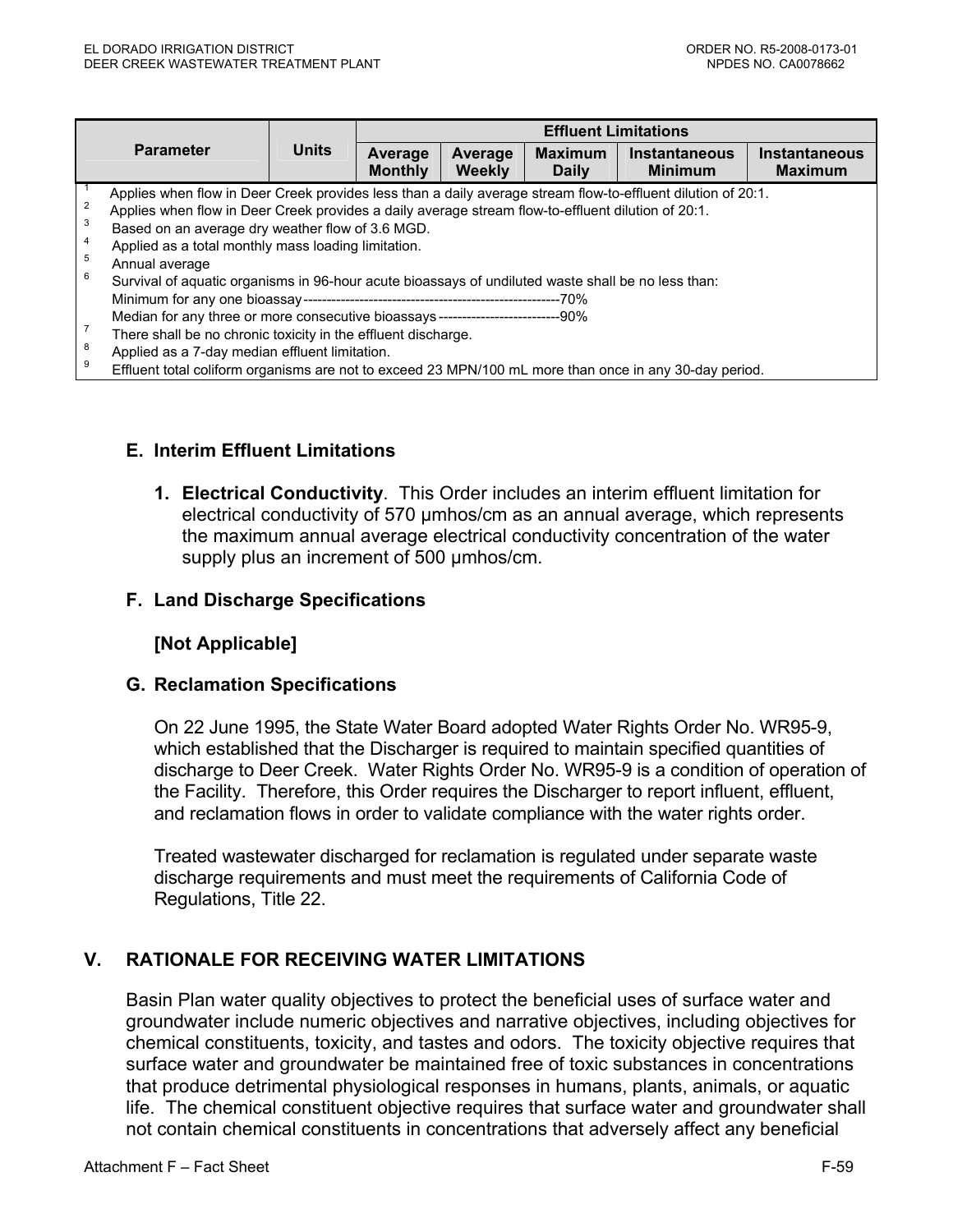use or that exceed the maximum contaminant levels (MCLs) in Title 22, CCR. The tastes and odors objective states that surface water and groundwater shall not contain taste- or odor-producing substances in concentrations that cause nuisance or adversely affect beneficial uses. The Basin Plan requires the application of the most stringent objective necessary to ensure that surface water and groundwater do not contain chemical constituents, toxic substances, radionuclides, or taste and odor producing substances in concentrations that adversely affect domestic drinking water supply, agricultural supply, or any other beneficial use.

# **A. Surface Water**

- 1. CWA section 303(a-c), requires states to adopt water quality standards, including criteria where they are necessary to protect beneficial uses. The Regional Water Board adopted water quality criteria as water quality objectives in the Basin Plan. The Basin Plan states that "*[t]he numerical and narrative water quality objectives define the least stringent standards that the Regional Water Board will apply to regional waters in order to protect the beneficial uses*." The Basin Plan includes numeric and narrative water quality objectives for various beneficial uses and water bodies. This Order contains Receiving Surface Water Limitations based on the Basin Plan numerical and narrative water quality objectives for bacteria, biostimulatory substances, color, chemical constituents, dissolved oxygen, floating material, oil and grease, pH, pesticides, radioactivity, suspended sediment, settleable substances, suspended material, tastes and odors, temperature, toxicity, and turbidity.
- 2. **Dissolved Oxygen.** The Cosumnes River has been designated as having the beneficial use of cold freshwater aquatic habitat (COLD). For water bodies designated as having COLD as a beneficial use, the Basin Plan includes a water quality objective of maintaining a minimum of 7.0 mg/L of dissolved oxygen. The California Department of Fish and Game (DFG) has verified that the fish species present in Deer Creek and downstream waters are consistent with both cold and warm water fisheries, that there is a potential for anadromous fish migration necessitating a cold water designation and that trout, a cold water species, have been found both upstream and downstream of the Facility. Since the beneficial use of COLD does apply to Deer Creek as a tributary of the Cosumnes River, a receiving water limitation of 7.0 mg/L for dissolved oxygen was included in this Order. For surface water bodies outside of the Delta, the Basin Plan includes the water quality objective that "…*the monthly median of the mean daily dissolved oxygen (DO) concentration shall not fall below 85 percent of saturation in the main*  water mass, and the 95 percentile concentration shall not fall below 75 percent of *saturation.*" This objective was included as a receiving water limitation in this Order.
- 3. **pH.** The Regional Water Board adopted the Site-Specific Water Quality Objectives for pH and Turbidity for Deer Creek in El Dorado and Sacramento Counties, Resolution No. R5-2002-0127, on 19 July 2002. The Basin Plan amendment was approved by the State Water Board, the Office of Administrative Law, and USEPA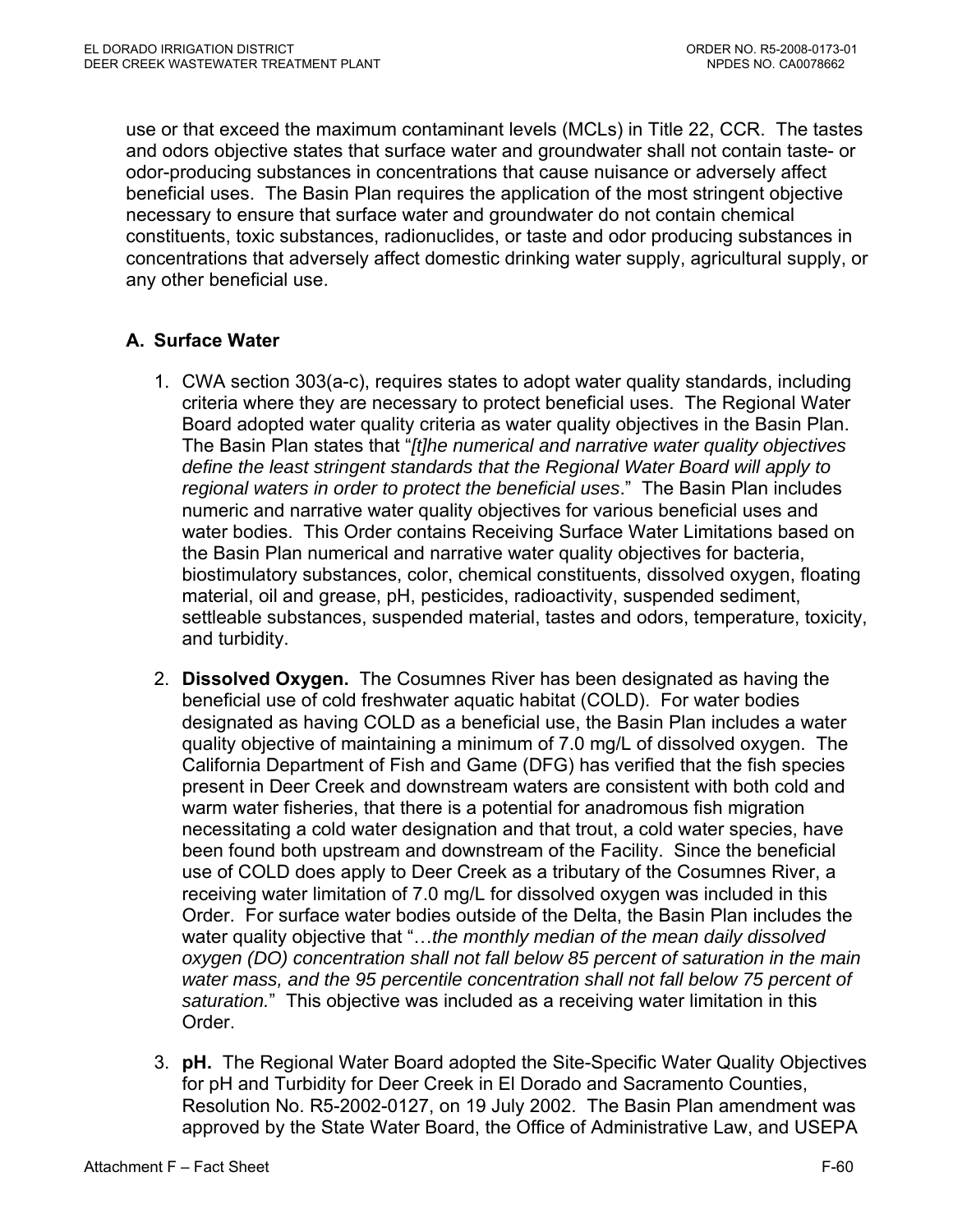and became effective on 21 October 2003. The Basin Plan was amended to include a site specific pH objective for Deer Creek, which states "*For Deer Creek, source to Cosumnes River, pH shall not be depressed below 6.5 nor raised above 8.5."*

The Regional Water Board adopted Resolution No. R5-2005-0028 (Amendment No. 1) on 17 March 2005, which amended Order No. R5-2002-0210 to include receiving water limitations based on objectives set forth by the Basin Plan amendment. The site-specific objectives contained in the Basin Plan are included in this Order as receiving water limitations, consistent with Amendment No. 1.

4. **Temperature.** The Regional Water Board adopted the Site-Specific Temperature Objective for Deer Creek in El Dorado and Sacramento Counties, Resolution No. R5-2005-0119, on 16 September 2005. The Basin Plan amendment was approved by the State Water Board, the Office of Administrative Law, and USEPA and became effective on 17 May 2006. The Basin Plan was amended to include a site specific temperature objective for Deer Creek, which states, "*For Deer Creek, source to Cosumnes River, temperature changes due to controllable factors shall not cause creek temperatures to exceed the objectives specified in Table III-4A."*  The objectives contained in Table III-4A are included in the following table.

| <b>Date</b>                                                              | Daily Maximum (°F) <sup>1</sup> | Monthly Average (°F) <sup>2</sup> |  |  |
|--------------------------------------------------------------------------|---------------------------------|-----------------------------------|--|--|
| January and February                                                     | 63                              | 58                                |  |  |
| March                                                                    | 65                              | 60                                |  |  |
| April                                                                    | 71                              | 64                                |  |  |
| May                                                                      | 77                              | 68                                |  |  |
| June                                                                     | 81                              | 74                                |  |  |
| July through September                                                   | 81                              | 77                                |  |  |
| October                                                                  | 77                              | 72                                |  |  |
| November                                                                 | 73                              | 65                                |  |  |
| December                                                                 | 65                              | 58                                |  |  |
| Maximum not to be exceeded.<br>2<br>Defined as a calendar month average. |                                 |                                   |  |  |

**Table F-21. Deer Creek Temperature Objectives** 

The Regional Water Board adopted Amendment No. 2 on 25 January 2007, which amended Order No. R5-2002-0210 to include receiving water limitations based on the objectives set forth by the Basin Plan amendment. The objectives contained in Table III-4A of the Basin Plan are included in this Order as receiving water limitations, consistent with Amendment No. 2.

5. **Turbidity.** The Regional Water Board adopted the Site-Specific Water Quality Objectives for pH and Turbidity for Deer Creek in El Dorado and Sacramento Counties, Resolution No. R5-2002-0127, on 19 July 2002. The Basin Plan amendment was approved by the State Water Board, the Office of Administrative Law, and USEPA and became effective on 21 October 2003. The Basin Plan was amended to include a site specific turbidity objective for Deer Creek which states,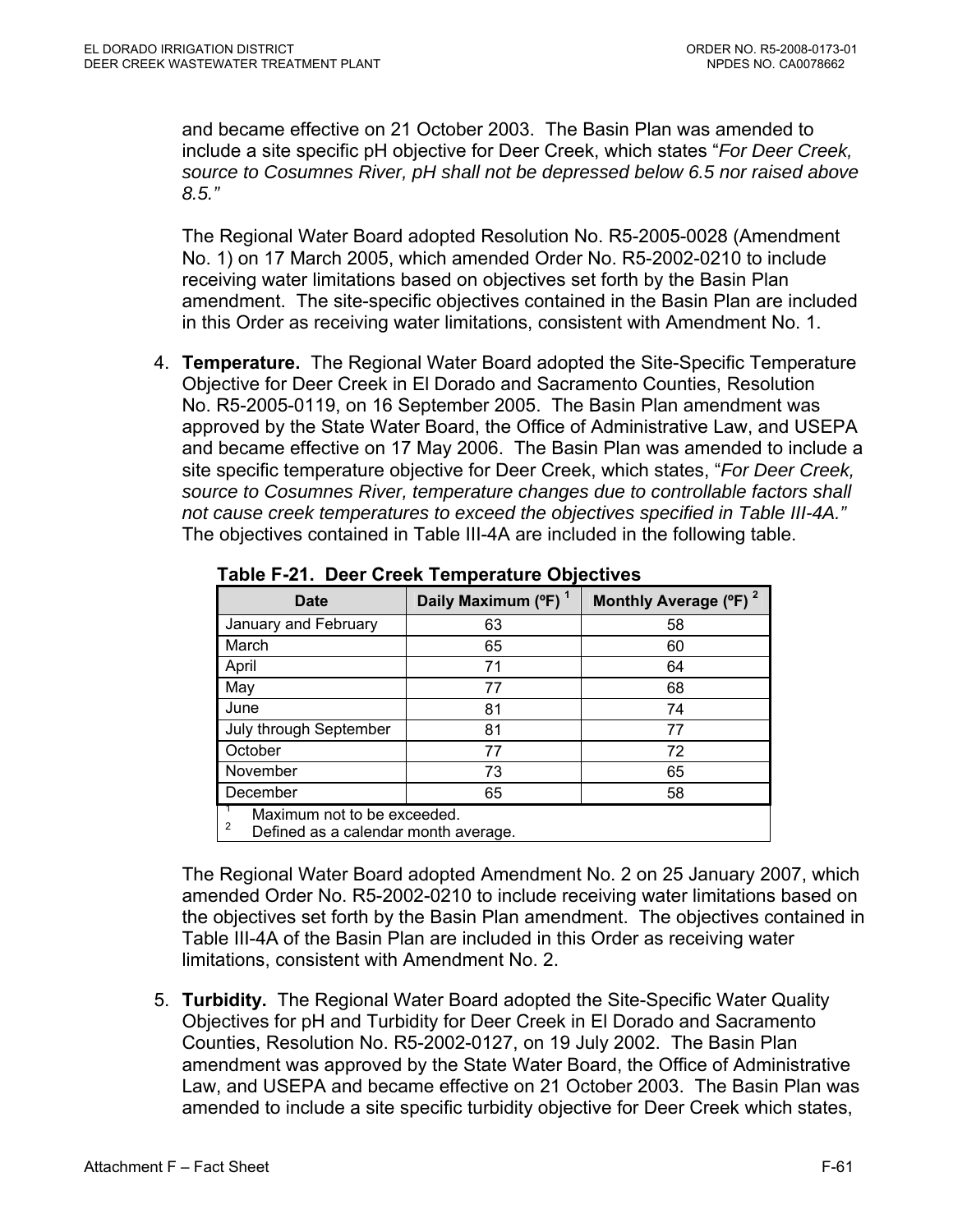- "*When the dilution ratio for discharges is less than 20:1 and where natural turbidity is less than 1 Nephelometric Turbidity Unit (NTU), discharges shall not cause the receiving water daily average turbidity to exceed 2 NTUs or daily maximum turbidity to exceed 5 NTUs. Where natural turbidity is between 1 and 5 NTUs, dischargers shall not cause receiving water daily average turbidity to increase more than 1 NTU or daily maximum turbidity to exceed 5 NTUs*
- *Where discharge dilution ratio is greater than 20:1 or greater, or where natural turbidity is greater than 5 NTUs, the general turbidity objectives shall apply.*"

The Regional Water Board adopted Resolution No. R5-2005-0028 (Amendment No. 1) on 17 March 2005, which amended Order No. R5-2002-0210 to include receiving water limitations based on objectives set forth by the Basin Plan amendment. The site-specific objectives contained in the Basin Plan are included in this Order as receiving water limitations, consistent with Amendment No. 1.

### **B. Groundwater**

- 1. The beneficial uses of the underlying ground water are municipal and domestic supply, industrial service supply, industrial process supply, and agricultural supply.
- 2. Basin Plan water quality objectives include narrative objectives for chemical constituents, tastes and odors, and toxicity of groundwater. The toxicity objective requires that groundwater be maintained free of toxic substances in concentrations that produce detrimental physiological responses in humans, plants, animals, or aquatic life. The chemical constituent objective states groundwater shall not contain chemical constituents in concentrations that adversely affect any beneficial use. The tastes and odors objective prohibits taste- or odor-producing substances in concentrations that cause nuisance or adversely affect beneficial uses. The Basin Plan also establishes numerical water quality objectives for chemical constituents and radioactivity in groundwaters designated as municipal supply. These include, at a minimum, compliance with MCLs in Title 22 of the CCR. The bacteria objective prohibits coliform organisms at or above 2.2 MPN/100 mL. The Basin Plan requires the application of the most stringent objective necessary to ensure that waters do not contain chemical constituents, toxic substances, radionuclides, taste- or odor-producing substances, or bacteria in concentrations that adversely affect municipal or domestic supply, agricultural supply, industrial supply or some other beneficial use.
- 3. Groundwater limitations are required to protect the beneficial uses of the underlying groundwater.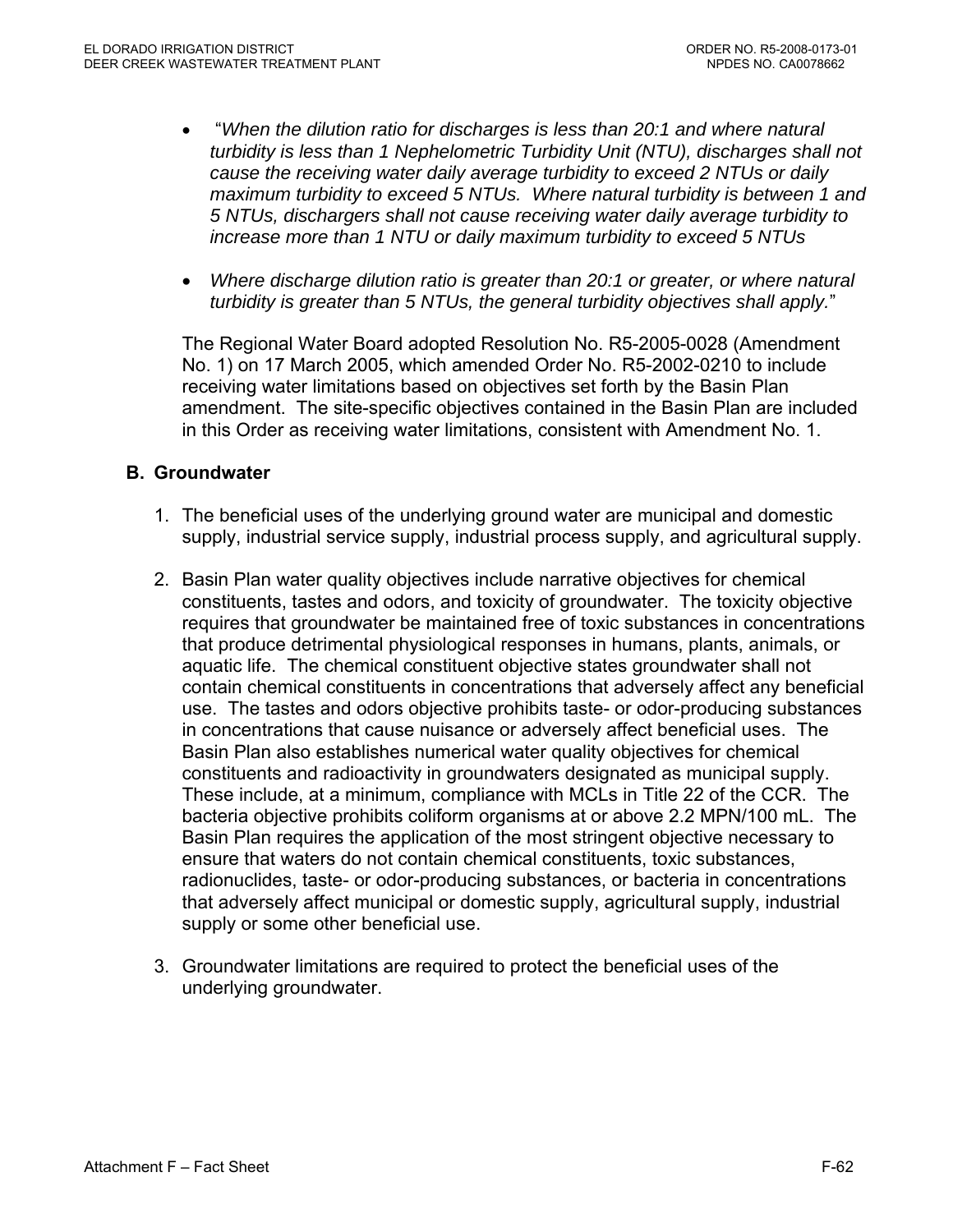## **VI. RATIONALE FOR MONITORING AND REPORTING REQUIREMENTS**

Section 122.48 requires that all NPDES permits specify requirements for recording and reporting monitoring results. Water Code sections 13267 and 13383 authorizes the Regional Water Board to require technical and monitoring reports. The Monitoring and Reporting Program (MRP), Attachment E of this Order, establishes monitoring and reporting requirements to implement federal and state requirements. The following provides the rationale for the monitoring and reporting requirements contained in the MRP for this facility.

### **A. Influent Monitoring**

- 1. Influent monitoring is required to collect data on the characteristics of the wastewater and to assess compliance with effluent limitations (e.g.,  $BOD<sub>5</sub>$  and TSS reduction requirements). Monitoring requirements for flow,  $BOD<sub>5</sub>$ , and TSS are retained from Order No. R5-2002-0210.
- 2. For salinity, the Regional Water Board is limiting effluent salinity of municipal wastewater treatment plants to an increment of 500 umhos/cm over the electrical conductivity of the municipal water supply as representing BPTC. This Order requires quarterly monitoring of EC and TDS of the Discharger's influent and water supply to continue to characterize contributions of salinity to the Facility.

### **B. Effluent Monitoring**

- 1. Pursuant to the requirements of 40 CFR §122.44(i)(2) effluent monitoring is required for all constituents with effluent limitations. Effluent monitoring is necessary to assess compliance with effluent limitations, assess the effectiveness of the treatment process, and to assess the impacts of the discharge on the receiving stream.
- 2. Effluent monitoring requirements for flow, pH, temperature, BOD<sub>5</sub>, TSS, total coliform organisms, ammonia, electrical conductivity, and hardness have been retained from Order No. R5-2002-0210 to characterize the effluent and determine compliance with applicable effluent limitations.

The EID Court Order required the Central Valley Water Board to "consider whether it is legally and factually possible for the District to comply with the requirements of Water Code section 13176 either (i) by having its on-site laboratory re-certified or (ii) by having certified laboratory personnel travel to the District's facility and conduct the testing on site."

California Water Code section 13176, subdivision (a), states: "The analysis of any material required by [Water Code sections 13000-16104] shall be performed by a laboratory that has accreditation or certification pursuant to Article 3 (commencing with Section 100825) of Chapter 4 of Part 1 of Division 101 of the Health and Safety Code." The Department of Public Health certifies laboratories through its Environmental Laboratory Accreditation Program (ELAP).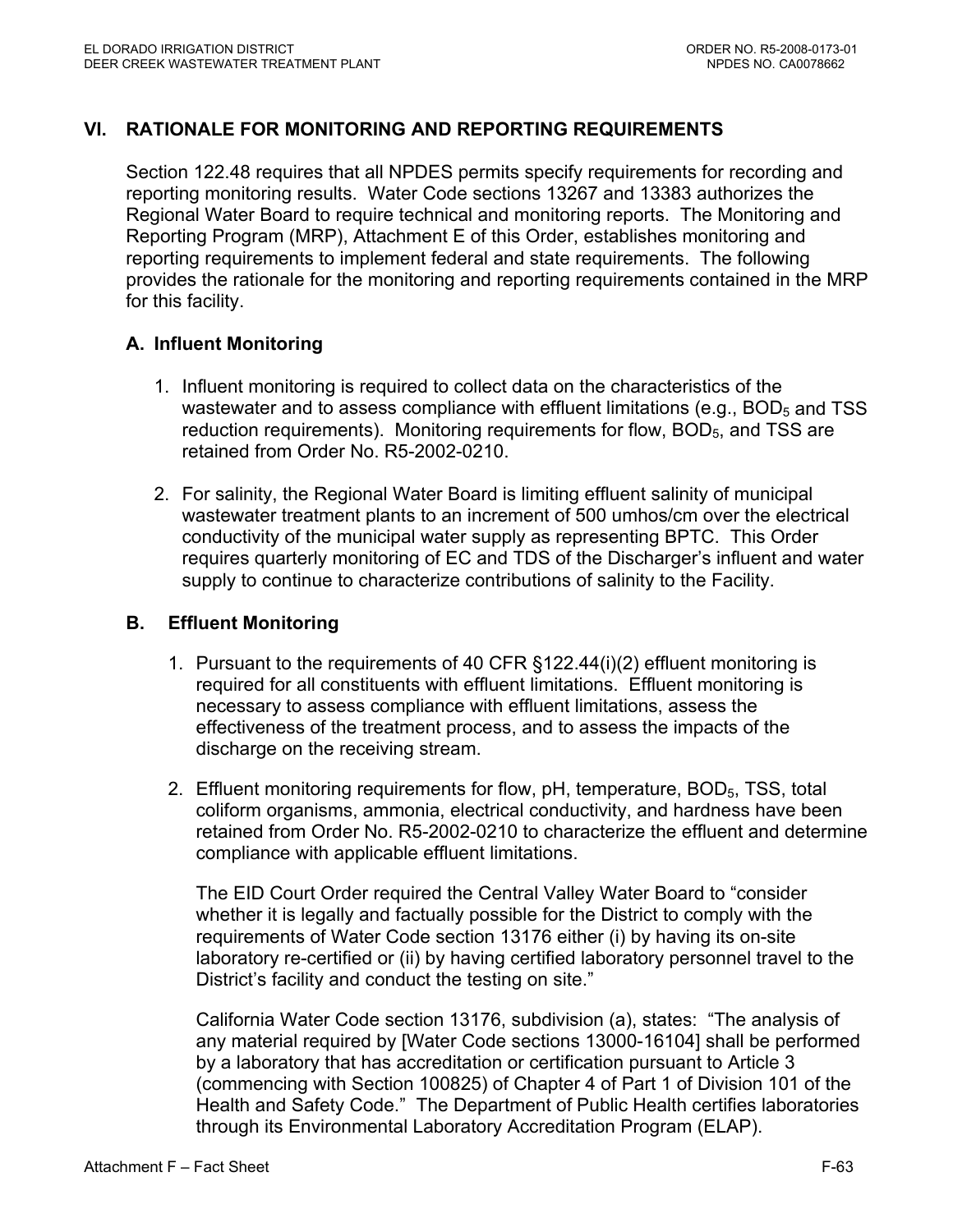The Central Valley Water Board cannot specify the District's manner of compliance with any permit requirement. (Wat. Code § 13360.) Thus, the Central Valley Water Board cannot specify that the District must use an on-site laboratory or obtain certification for specific constituents. The Central Valley Water Board only regulates waste dischargers, and not third-party laboratories. The Department of Public Health, not the Central Valley Water Board, regulates certified laboratories. The Central Valley Water Board cannot require the Sierra Foothills Laboratory or any other contract laboratory to obtain certification to perform pH or temperature analyses.

The Central Valley Water Board finds that the District did not have an on-site laboratory at the Deer Creek Wastewater Treatment Plant (WWTP), so there is no on-site laboratory to re-certify. Also, as discussed below, ELAP does not certify field instruments. The District previously had a certified laboratory at its El Dorado Hills WWTP. The District leased that laboratory to Sierra Foothills Laboratory, a certified private contract laboratory, for a minimum of three years beginning in April 2010 in an effort to save costs. Therefore, it is factually impossible for the District to recertify its own *off-site* laboratory without terminating its contract with Sierra Foothills Laboratory.

Section 13176 cannot be interpreted in a manner that would violate federal holding time requirements that that apply to NPDES permits pursuant to the Clean Water Act. (Wat. Code §§ 13370, subd. (c), 13372, 13377.) Section 13176 is inapplicable to NPDES permits to the extent it is inconsistent with Clean Water Act requirements. (Wat. Code § 13372, subd. (a).) The holding time requirements are 15 minutes for pH, and immediate analysis for temperature. (40 C.F.R. § 136.3(e), Table II (lines 28 and 69, respectively).). EPA regulations specify acceptable test methods in 40 CFR part 136.3(a), Table 1B. The acceptable test methods for pH grab samples are: ASTM 1293-84 and Standard Methods 4500 H and B. Under 40 CFR Part 136, these methods can be performed in the field with a handheld pH meter with a combination electrode that is calibrated with at least two standards that bracket the pH samples. The acceptable test method for temperature is Standard Methods 2550 B, for which there is no allowable holding time. It is both legally and factually impossible for the District to comply with section 13176 in any manner that would prevent the District from meeting EPA holding time requirements.

The Sierra Foothills Laboratory is not currently ELAP-certified to conduct pH or temperature analyses. The Central Valley Water Board does not have the authority to require this or any third-party laboratory to obtain such certification. Furthermore, even if the laboratory was certified for pH and temperature analysis, it is approximately 10 miles from Deer Creek WWTP, which is at minimum a 14 minute drive from the Deer Creek WWTP. This 14-minute estimate does not account for sample collection time. Therefore, it is not factually possible to collect samples at the sample location at Deer Creek and transport them to the El Dorado Hills WWTP laboratory within the federally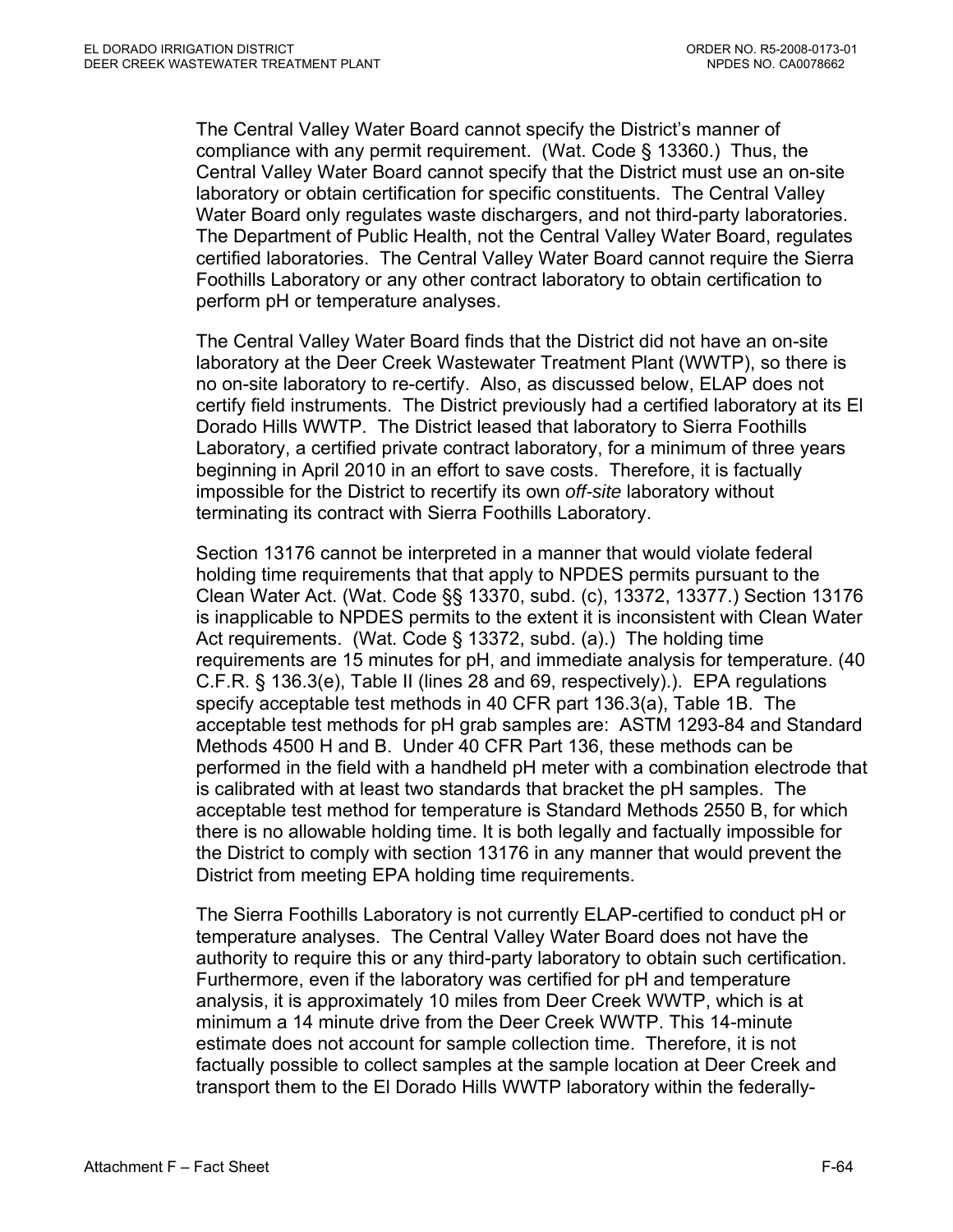required 15 minute holding time for a pH sample and the immediate analysis requirement for temperature samples.

There are four private certified laboratories with mobile units located within the vicinity of the District's facilities, which includes the private contract laboratories now located at the El Dorado Hill WWTP. However, none of the laboratories' mobile units are certified for pH and temperature nor provide this service and the Central Valley Water Board cannot require them to obtain this certification. Even if the mobile units decided to provide this service, they would use the same handheld field equipment as the District's personnel. As described below, ELAP does not certify personnel or equipment. Thus, it is not factually possible for the District to comply through the use of mobile units.

A certified laboratory could dispatch personnel with hand-held instruments to perform field (on-site) measurements for pH and temperature. However, ELAP does not certify personnel or individual instruments; ELAP only certifies laboratories. This is clear from reading the applicable statutory requirements (Ca. Health & Safety Code §§ 100825-100920) and was confirmed in a letter dated June 2, 2011 from the Chief of the Division of Drinking Water and Environmental Management, which oversees the ELAP program. (The Division's organizational structure is available at

http://www.cdph.ca.gov/programs/Pages/DDWEM.aspx, last visited 6 June 2011.) Having personnel employed by a certified laboratory travel to the site to conduct testing is legally indistinguishable from having the District's own personnel conduct the testing; ELAP does not certify the personnel or the instruments in either case. It is both legally and factually impossible for the District to have its personnel or field instruments obtain ELAP certification. Thus, it is legally and factually impossible for the District to comply with section 13176 in this manner.

It is important to consider whether the accuracy or the precision of the pH and temperature is most important to the field samples. Temperature results may change rapidly from the collection point to the analysis location. The pH of water is temperature dependent, which is considered in the maximum holding time of 15 minutes specified in test methods. As water samples are transported from a field collection site to a laboratory, the temperature may change, affecting the results for both temperature and pH. Thus, the pH and temperature determined in an ELAP-certified laboratory will be precise for the sample water when analyzed, but may not be accurate for the site conditions (e.g., the receiving water or effluent being tested). This violates 40 CFR section 122.48(b), which requires monitoring that is sufficient to yield data that are representative of the monitored activity. It is legally impossible for the District to comply with section 13176 in a manner that violates this Clean Water Act requirement.

3. Nitrate and nitrite are generated as part of the wastewater treatment plant operations. Additionally, effluent limitations for nitrate plus nitrite have been retained from Order No. R5-2002-021-. Therefore, weekly effluent monitoring is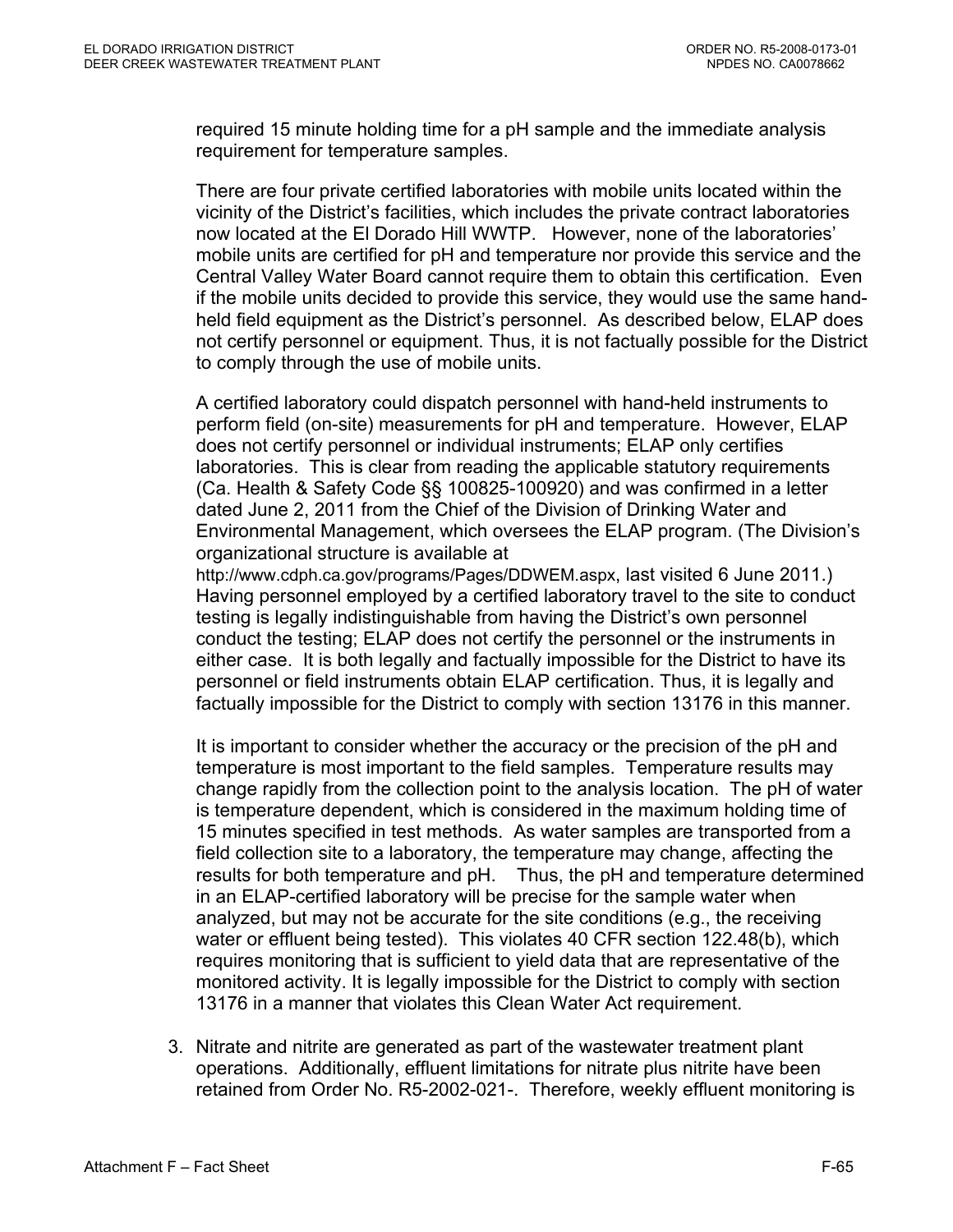required to monitor the effectiveness of the tertiary treatment system to control these constituents.

- 4. As discussed in section IV.C.3 of this Fact Sheet, it is unlikely that application of the chronic criterion for aluminum of 87 ug/L is necessary to protect aquatic life in Deer Creek. In the absence of an applicable chronic criterion, this Order requires monitoring for aluminum along with priority pollutants and other constituents of concern quarterly during the third year of the permit term to assess the potential to exceed other applicable water quality objectives.
- 5. As discussed in section IV.C.3 of this Fact Sheet, although there were detections of bis (2-ethylhexyl) phthalate, due to concerns with contamination from plastics in monitoring equipment, it is uncertain whether bis (2-ethylhexyl) phthalate is truly present in the effluent discharge. To collect the data necessary to determine the prevalence in the effluent, this Order requires monthly monitoring for bis (2-ethylhexyl) phthalate.
- 6. Order No. R5-2002-0210 contained effluent limitations and monitoring requirements for chlorodibromomethane, dichlorobromomethane, and total trihalomethanes. Order No. R5-2002-0210 also contained monitoring requirements for chloroform. The Discharger has replaced the chlorine disinfection process with UV disinfection and monitoring data no longer indicates reasonable potential to exceed water quality objectives. Furthermore, Amendment No. 2 to Order No. R5-2002-0210 established a prohibition of the use of chlorine and/or chlorine containing substances into the receiving water. Therefore this Order does not retain the monitoring requirements for chlorodibromomethane, dichlorobromomethane, total trihalomethanes, or chloroform.
- 7. Monitoring data collected over the term of Order No. R5-2002-0210 for copper and settleable solids did not demonstrate reasonable potential to exceed water quality objectives. Thus, specific monitoring requirements for these parameters have not been retained from Order No. R5-2002-0210.
- 8. Monitoring data collected over the term of Order No. R5-2002-0210 for zinc indicates reasonable potential to exceed water quality criteria. Therefore, monthly effluent monitoring for zinc has been established in this Order.
- 9. The Sacramento San Joaquin Delta downstream of the discharge is on the 303(d) list for mercury. The Regional Water Board is proposing to adopt a TMDL for total mercury and/or methylmercury. Therefore, this Order establishes monthly monitoring for total mercury and methylmercury in order to collect data on the presence of mercury in the effluent.
- 10. This Order includes operational specifications for turbidity that are the same as the effluent limitations in Order No. R5-2002-0210. (See Special Provisions VI.C.4.c. UV System Operating Specifications for turbidity specifications.) This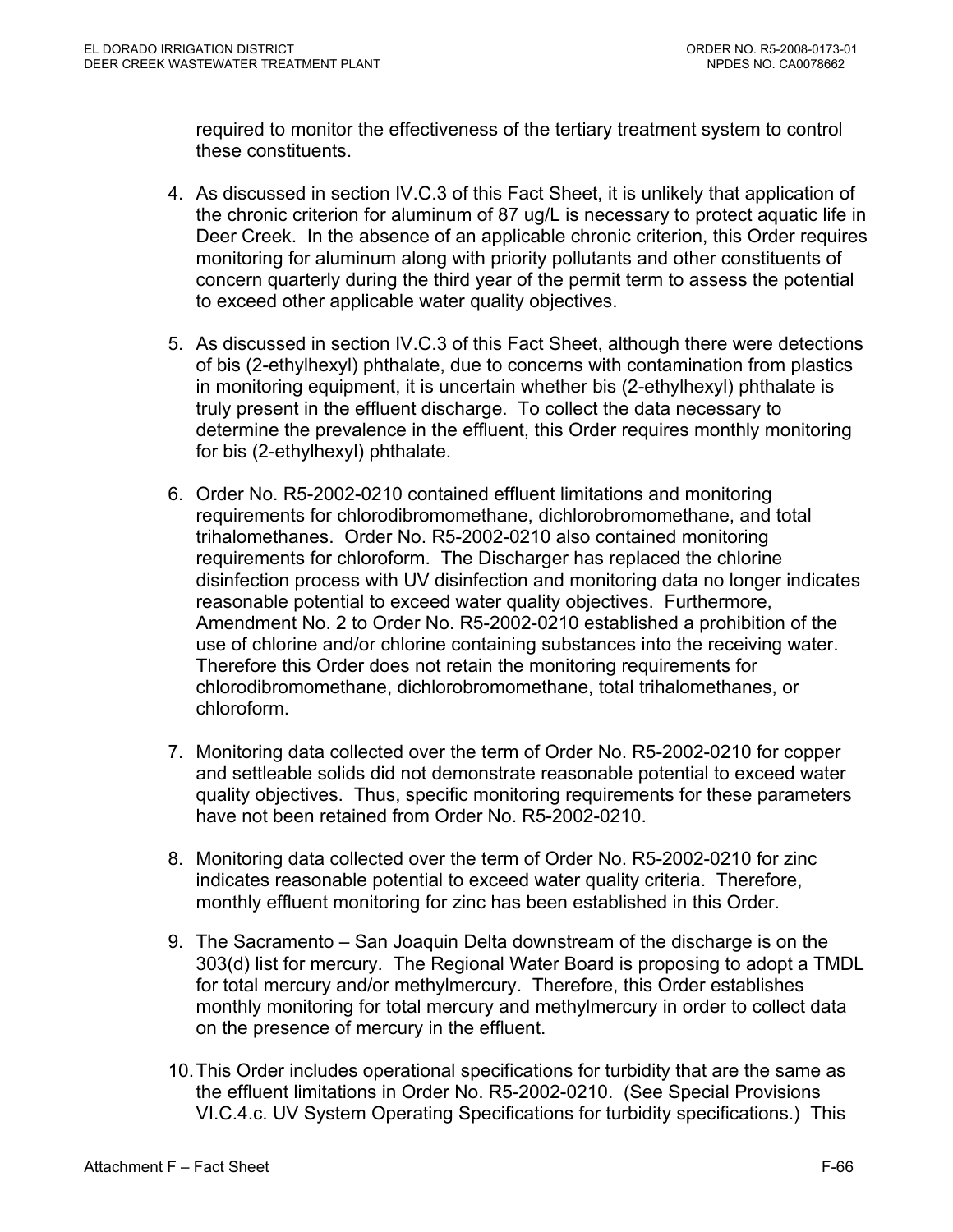Order moves the point of compliance from the final effluent after disinfection to an internal compliance point prior to disinfection. Therefore, monitoring for turbidity is required at Monitoring Location UVS-001 and effluent monitoring requirements have not been retained in this Order.

11. Priority pollutant data for the effluent has been provided by the Discharger over the term of Order No. R5-2002-0210, and was used to conduct a meaningful reasonable potential analysis. In accordance with Section 1.3 of the SIP, periodic monitoring for priority pollutants for which criteria or objectives apply and for which no effluent limitations have been established. Periodic priority pollutant monitoring is also necessary to provide data that would account for changes in the service population. The monitoring frequency for priority pollutants has been reduced from semi-annually to quarterly during the third year of the permit term because the data provided during the term of Order No. R5-2002-0210 indicated no reasonable potential for those pollutants for which no WQBELs were established. See Attachment I for more detailed requirements related to performing the priority pollutant study.

## **C. Whole Effluent Toxicity Testing Requirements**

- 1. **Acute Toxicity.** Quarterly 96-hour bioassay testing, consistent with Order No. R5-2002-0210, is required to demonstrate compliance with the effluent limitations for acute toxicity.
- 2. **Chronic Toxicity.** Quarterly chronic whole effluent toxicity testing, consistent with Order No. R5-2002-0210, is required to demonstrate compliance with the Basin Plan's narrative toxicity objective and the narrative effluent limitation contained in this Order.

# **D. Reclamation Monitoring**

1. As discussed in section IV.G of this Fact Sheet, this Order requires the Discharger to report influent, effluent, and reclamation flows in order to validate compliance with Water Rights Order No. WR95-9. Therefore, this Order requires continuous flow monitoring of recycled water, consistent with the requirements of Order No. R5-2002-0210.

# **E. Receiving Water Monitoring**

- 1. **Surface Water** 
	- a. Receiving water monitoring is necessary to assess compliance with receiving water limitations and to assess the impacts of the discharge on the receiving stream.
	- b. Receiving water monitoring requirements for flow, dissolved oxygen, electrical conductivity, hardness, pH, temperature, turbidity, and radionuclides have been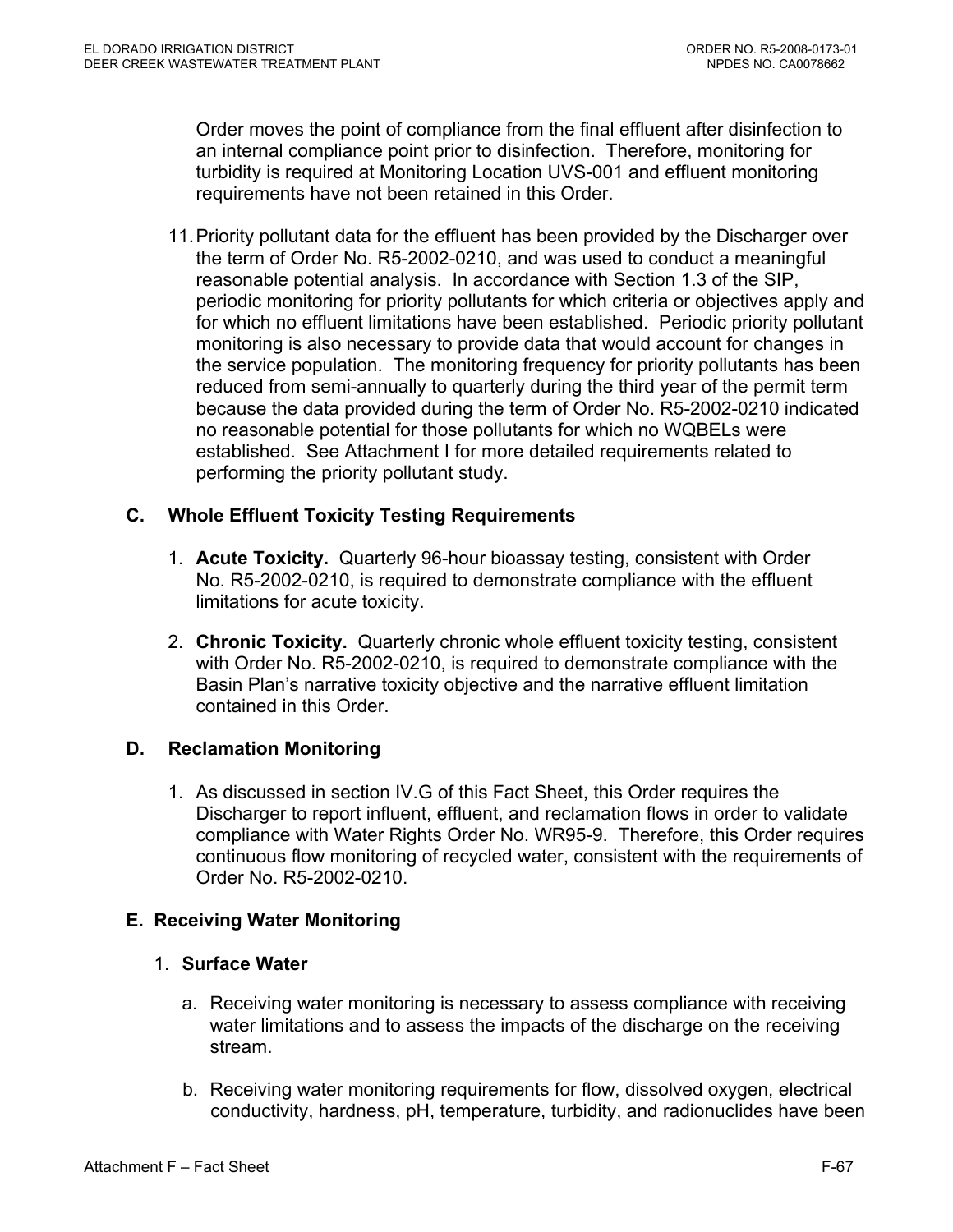retained from Order No. R5-2002-0210. See previous section B.2. regarding the Court requirement for pH and temperature monitoring.

c. Quarterly monitoring during the third year of the permit term for priority pollutants and other constituents of concern is required to collect the necessary data to determine reasonable potential as required in section 1.2 of the SIP. The hardness (as  $CaCO<sub>3</sub>$ ) of the upstream receiving water shall also be monitoring concurrently with the priority pollutants as well as pH to ensure the water quality criteria/objectives are correctly adjusted for the receiving water when determining reasonable potential as specified in section 1.3 of the SIP. See Attachment I for more detailed requirements related to performing the priority pollutant study.

# **F. Other Monitoring Requirements**

### 1. **Biosolids Monitoring**

Biosolids monitoring is required to ensure compliance with the biosolids disposal requirements (Special Provisions VI.C.6.a.). Biosolids disposal requirements are imposed pursuant to 40 CFR Part 503 to protect public health and prevent groundwater degradation.

## 2. **Water Supply Monitoring**

The Antidegradation Policy (Resolution No. 68-16) requires that the Discharger implement best practicable treatment or control (BPTC) of its discharge. For salinity, the Regional Water Board is limiting effluent salinity of municipal wastewater treatment plants to an increment of 500 umhos/cm over the electrical conductivity of the municipal water supply as representing BPTC. This Order requires the Discharger to monitor quarterly for effluent conductivity and total dissolved solids in the municipal water supply to continue to characterize contributions of salinity to the Facility.

### 3. **UV Disinfection System Monitoring**

UV System specifications and monitoring and reporting are required to ensure that adequate UV dosage is applied to the wastewater to inactivate pathogens (e.g., viruses) in the wastewater. UV disinfection system monitoring requirements are imposed pursuant to requirements established by the California DPH and the National Water Research Institute (NWRI) and American Water Works Association Research Foundation NWRI/AWWARF's *"Ultraviolet Disinfection Guidelines for Drinking Water and Water Reuse.*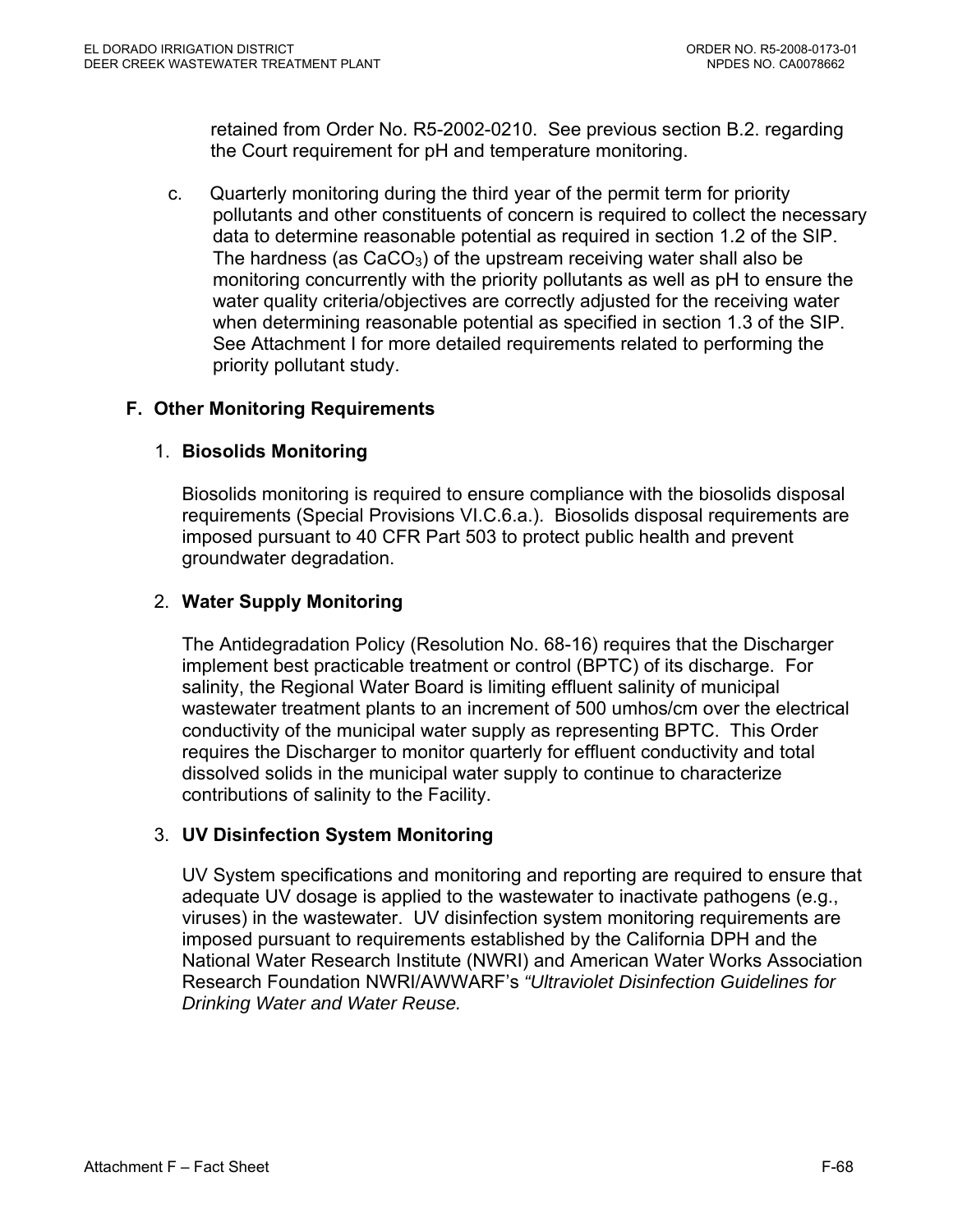# **VII. RATIONALE FOR PROVISIONS**

## **A. Standard Provisions**

Standard Provisions, which apply to all NPDES permits in accordance with section 122.41, and additional conditions applicable to specified categories of permits in accordance with section 122.42, are provided in Attachment D. The Discharger must comply with all standard provisions and with those additional conditions that are applicable under section 122.42.

Section 122.41(a)(1) and (b) through (n) establish conditions that apply to all Stateissued NPDES permits. These conditions must be incorporated into the permits either expressly or by reference. If incorporated by reference, a specific citation to the regulations must be included in the Order. Section 123.25(a)(12) allows the state to omit or modify conditions to impose more stringent requirements. In accordance with section 123.25, this Order omits federal conditions that address enforcement authority specified in sections 122.41(j)(5) and (k)(2) because the enforcement authority under the Water Code is more stringent. In lieu of these conditions, this Order incorporates by reference Water Code section 13387(e).

## **B. Special Provisions**

## **1. Reopener Provisions**

- a. **Mercury.** This provision allows the Regional Water Board to reopen this Order in the event mercury is found to be causing toxicity based on acute or chronic toxicity test results, or if a TMDL program is adopted. In addition, this Order may be reopened if the Regional Water Board determines that a mercury offset program is feasible for dischargers subject to NPDES permits.
- b. **Whole Effluent Toxicity.** This Order requires the Discharger to investigate the causes of, and identify corrective actions to reduce or eliminate effluent toxicity through a Toxicity Reduction Evaluation (TRE). This Order may be reopened to include a numeric chronic toxicity limitation, a new acute toxicity limitation, and/or a limitation for a specific toxicant identified in the TRE. Additionally, if a numeric chronic toxicity water quality objective is adopted by the State Water Board, this Order may be reopened to include a numeric chronic toxicity limitation based on that objective.
- c. **Water Effects Ratio (WER) and Metal Translators.** A default WER of 1.0 has been used in this Order for calculating CTR criteria for applicable priority pollutant inorganic constituents, with the exception of copper.In addition, default dissolved-to-total metal translators have been used to convert water quality objectives from dissolved to total recoverable when developing effluent limitations for inorganic constituents (i.e., zinc). If the Discharger performs studies to determine site-specific WERs and/or site-specific dissolved-to-total metal translators, this Order may be reopened to modify the effluent limitations for the applicable inorganic constituents.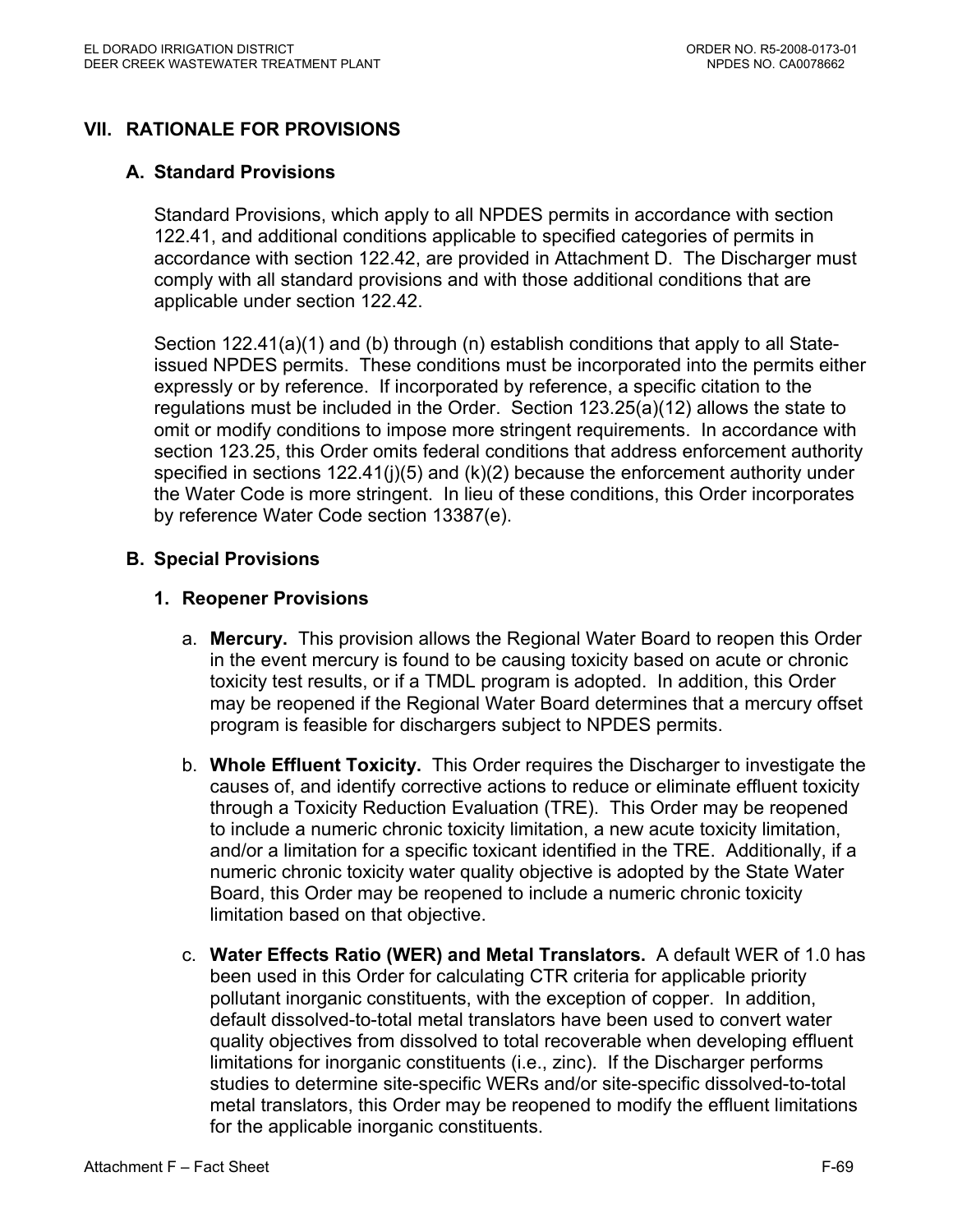d. **Salinity.** This Order requires weekly effluent monitoring of for electrical conductivity. The Regional Water Board may reopen this Order to include a final effluent limitations upon the availability of new information or if the Regional Water Board completes development of a new salinity policy for the Central Valley.

## **2. Special Studies and Additional Monitoring Requirements**

a. **Chronic Whole Effluent Toxicity Requirements.** The Basin Plan contains a narrative toxicity objective that states, "*All waters shall be maintained free of toxic substances in concentrations that produce detrimental physiological responses in human, plant, animal, or aquatic life.*" (Basin Plan at III-8.00.) Based on quarterly whole effluent chronic toxicity testing performed by the Discharger from January 2005 through December 2007, the discharge has reasonable potential to cause or contribute to an to an in-stream excursion above of the Basin Plan's narrative toxicity objective.

This provision requires the Discharger to develop a Toxicity Reduction Evaluation (TRE) Work Plan in accordance with USEPA guidance. In addition, the provision provides a numeric toxicity monitoring trigger and requirements for accelerated monitoring, as well as, requirements for TRE initiation if a pattern of toxicity has been demonstrated.

**Monitoring Trigger.** A numeric toxicity monitoring trigger of > 1 TUc (where TUc = 100/NOEC) is applied in the provision, because this Order does not allow any dilution for the chronic condition. Therefore, a TRE is triggered when the effluent exhibits a pattern of toxicity at 100% effluent.

**Accelerated Monitoring.** The provision requires accelerated WET testing when a regular WET test result exceeds the monitoring trigger. The purpose of accelerated monitoring is to determine, in an expedient manner, whether there is a pattern of toxicity before requiring the implementation of a TRE. Due to possible seasonality of the toxicity, the accelerated monitoring should be performed in a timely manner, preferably taking no more than 2 to 3 months to complete.

The provision requires accelerated monitoring consisting of four chronic toxicity tests every 2 weeks using the species that exhibited toxicity. Guidance regarding accelerated monitoring and TRE initiation is provided in the *Technical Support Document for Water Quality-based Toxics Control, EPA/505/2-90-001, March 1991* (TSD)*.* The TSD at page 118 states, "EPA recommends if toxicity is repeatedly or periodically present at levels above effluent limits more than 20 percent of the time, a TRE should be required." Therefore, four accelerated monitoring tests are required in this provision. If no toxicity is demonstrated in the four accelerated tests, then it demonstrates that toxicity is not present at levels above the monitoring trigger more than 20 percent of the time (only 1 of 5 tests are toxic, including the initial test). However, notwithstanding the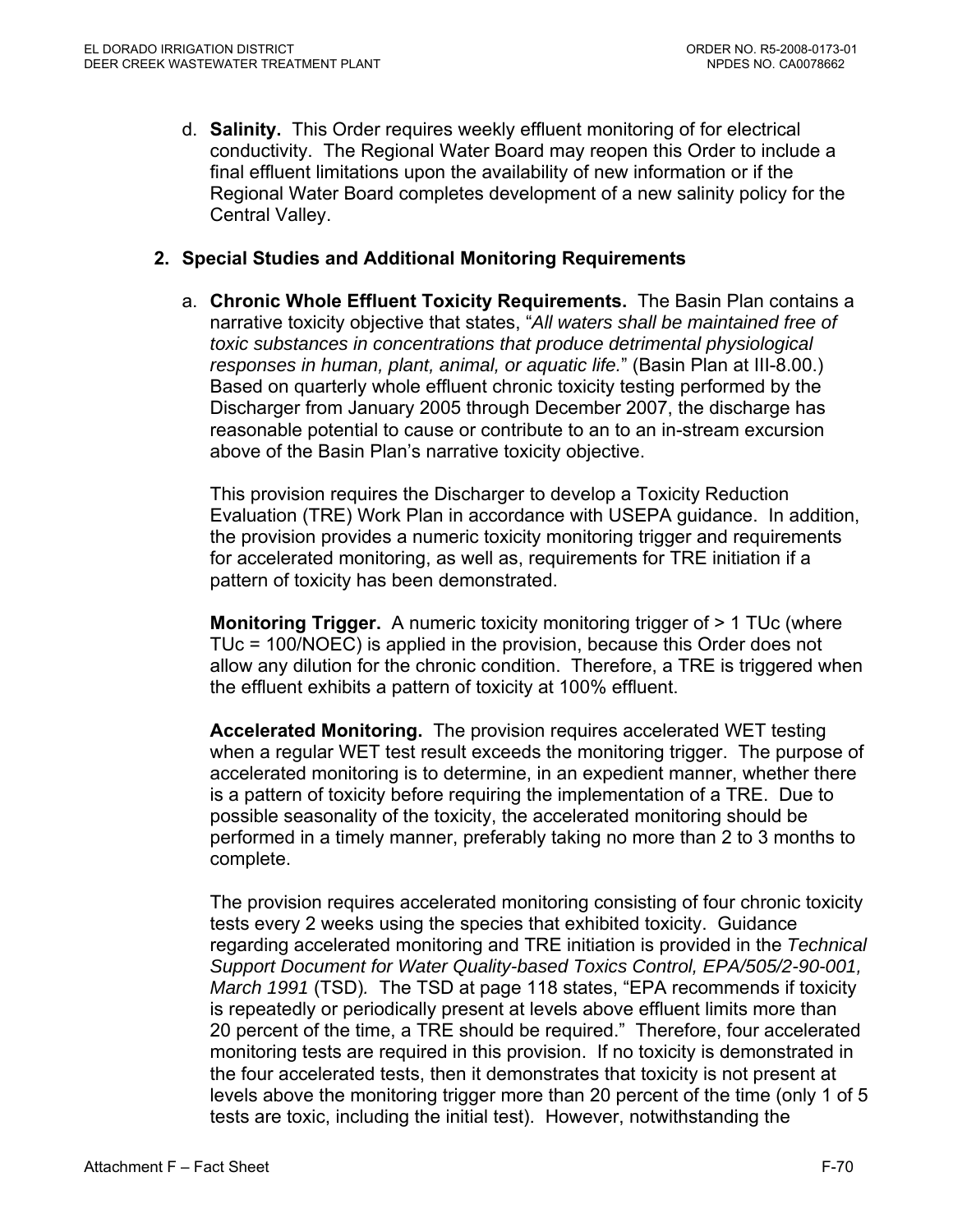accelerated monitoring results, if there is adequate evidence of a pattern of effluent toxicity (i.e. toxicity present exceeding the monitoring trigger more than 20 percent of the time), the Executive Officer may require that the Discharger initiate a TRE.

See the WET Accelerated Monitoring Flow Chart (Figure F-1), below, for further clarification of the accelerated monitoring requirements and for the decision points for determining the need for TRE initiation.

**TRE Guidance.** The Discharger is required to prepare a TRE Work Plan in accordance with USEPA guidance. Numerous guidance documents are available, as identified below:

- *Toxicity Reduction Evaluation Guidance for Municipal Wastewater Treatment Plants,* EPA/833B-99/002, August 1999.
- Generalized Methodology for Conducting Industrial TREs*,* EPA/600/2- 88/070*,* April 1989*.*
- *Methods for Aquatic Toxicity Identification Evaluations: Phase I Toxicity Characterization Procedures,* Second Edition, EPA 600/6-91/005F, February 1991.
- *Toxicity Identification Evaluation: Characterization of Chronically Toxic Effluents, Phase I*, EPA 600/6-91/005F, May 1992.
- *Methods for Aquatic Toxicity Identification Evaluations: Phase II Toxicity Identification Procedures for Samples Exhibiting acute and Chronic Toxicity,*  Second Edition, EPA 600/R-92/080, September 1993.
- *Methods for Aquatic Toxicity Identification Evaluations: Phase III Toxicity Confirmation Procedures for Samples Exhibiting Acute and Chronic Toxicity*, Second Edition, EPA 600/R-92/081, September 1993.
- *Methods for Measuring the Acute Toxicity of Effluents and Receiving Waters to Freshwater and Marine Organisms*, Fifth Edition, EPA-821-R-02-012, October 2002.
- *Short-term Methods for Estimating the Chronic Toxicity of Effluents and Receiving Waters to Freshwater Organisms*, Fourth Edition, EPA-821-R-02- 013, October 2002.
- *Technical Support Document for Water Quality-based Toxics Control,*  EPA/505/2-90-001, March 1991.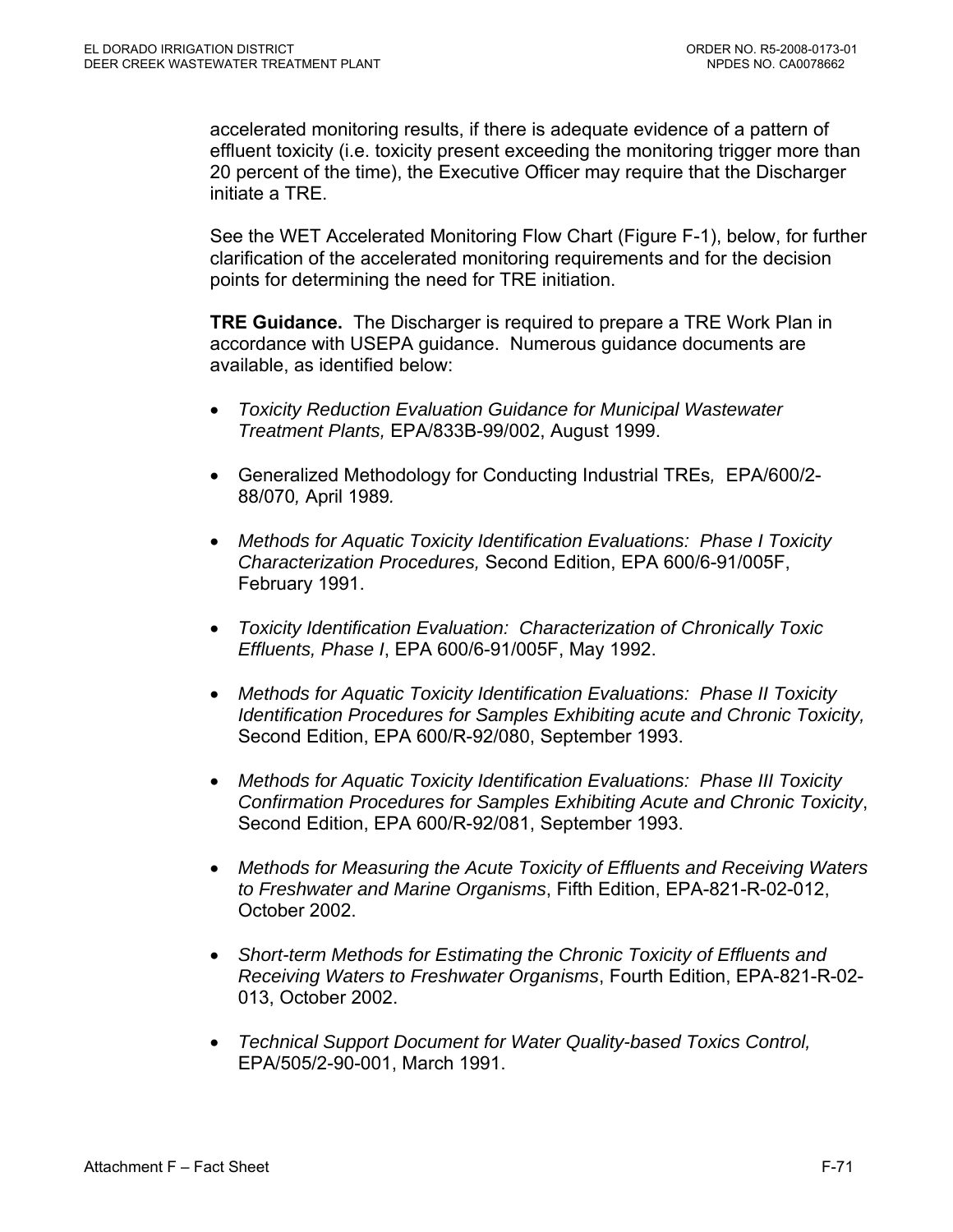

**Figure F-1 WET Accelerated Monitoring Flow Chart**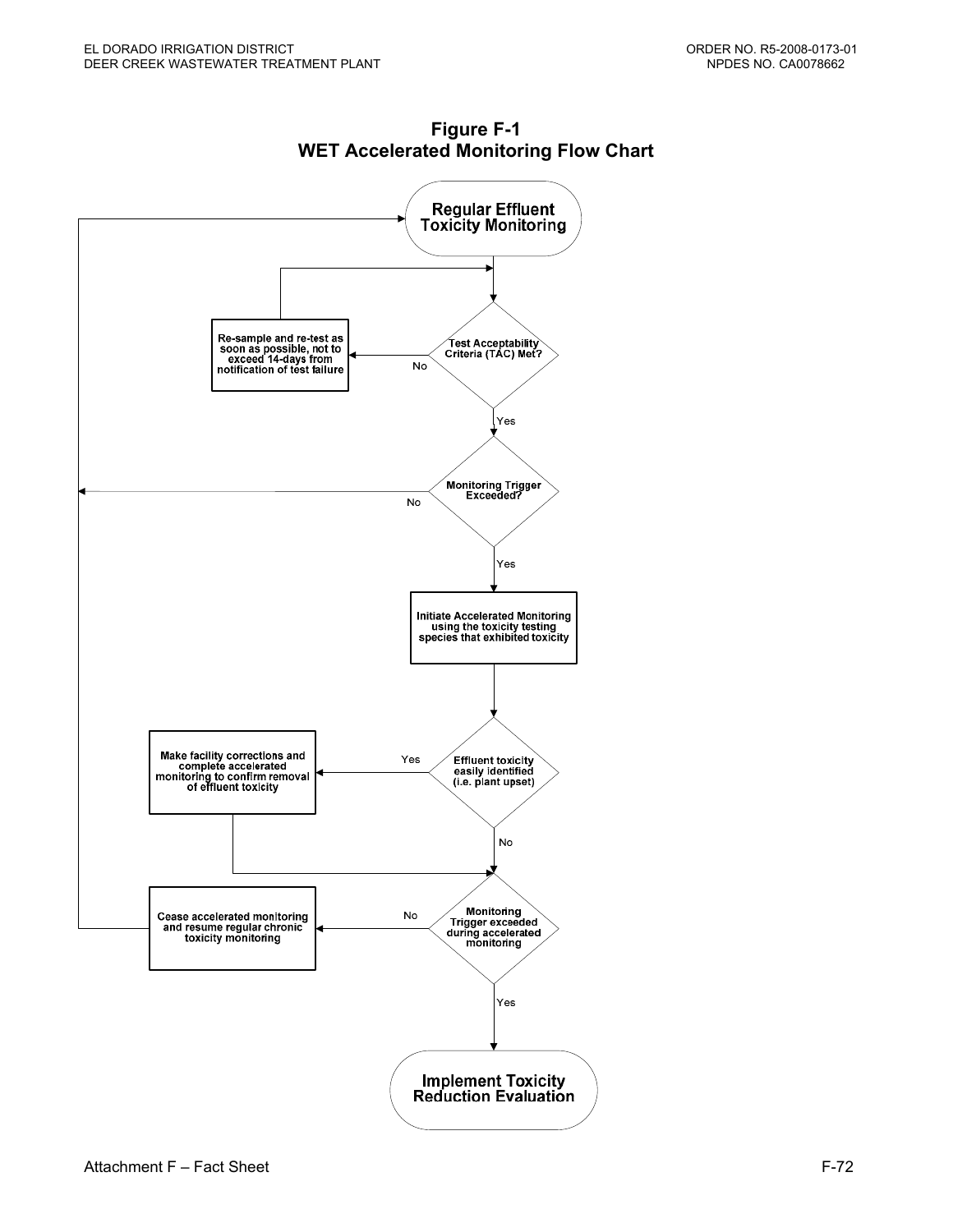- b. **UV Disinfection Study.** During power failures, the UV disinfection system experiences a lag time prior to the start-up of the backup generators. The Discharger currently uses additional lamps to provide a margin of safety during the lag time. However, the use of additional lamps results in increased energy usage and more frequent lamp replacement. Therefore, this Order requires the Discharger to evaluate various methods/alternatives for assuring UV disinfection capability in the event of a power failure. The technical evaluation shall identify alternatives, effectiveness, and describe any modifications/equipment necessary, as well as a time schedule to implement process or operational changes.
- c. **Temperature Site-Specific Objective Study.** Regional Water Board Resolution No. R5-2003-0006, which amended the Basin Plan to include sitespecific temperature objectives for Deer Creek, directed the Executive Officer to require temperature, flow, and biological monitoring consistent with section 8.1.1 of the January 2003 Staff Report for the Basin Plan amendment. Subsequent to the Basin Plan amendment, the Regional Water Board amended the Monitoring and Reporting Program for Order No. R5-2002-0210 to require the Discharger to submit a technical report including a monitoring plan and schedule that demonstrates compliance with section 8.1.1 of the Staff Report. Section 8.1.1 of the Staff Report requires that annual reports be submitted to the Regional Water Board for each of 3 years following adoption of the temperature objectives. The Discharger submitted the first annual report on 1 May 2008. This Order requires the Discharger to submit the remaining annual reports as specified in section 8.1.1 of the Staff Report.

## **3. Best Management Practices and Pollution Prevention**

a. **Salinity Evaluation and Minimization Report.** An Evaluation and Minimization Report for salinity is required in this Order to ensure adequate measures have been developed and implemented by the Discharger to reduce the discharge of salinity to Deer Creek.

## **4. Construction, Operation, and Maintenance Requirements**

a. **UV Disinfection System Operating Specifications.** UV System specifications and monitoring and reporting is required to ensure that adequate UV dosage is applied to the wastewater to inactivate pathogens (e.g. viruses in the wastewater). UV dosage is dependent on several factors such as UV transmittance, UV power setting, wastewater turbidity, and wastewater flow through the UV system. Monitoring and reporting of these parameters is necessary to determine compliance with minimum dosage requirements established by the California DPH and the National Water Research Institute (NWRI) and American Water Works Association Research Foundation NWRI/AWWARF's "Ultraviolet Disinfection Guidelines for Drinking Water and Water Reuse" first published in December 2000 revised as a Second Edition dated May 2003. In addition, a memorandum dated 1 November 2004 issued by DPH to Regional Water Board executive officers recommended that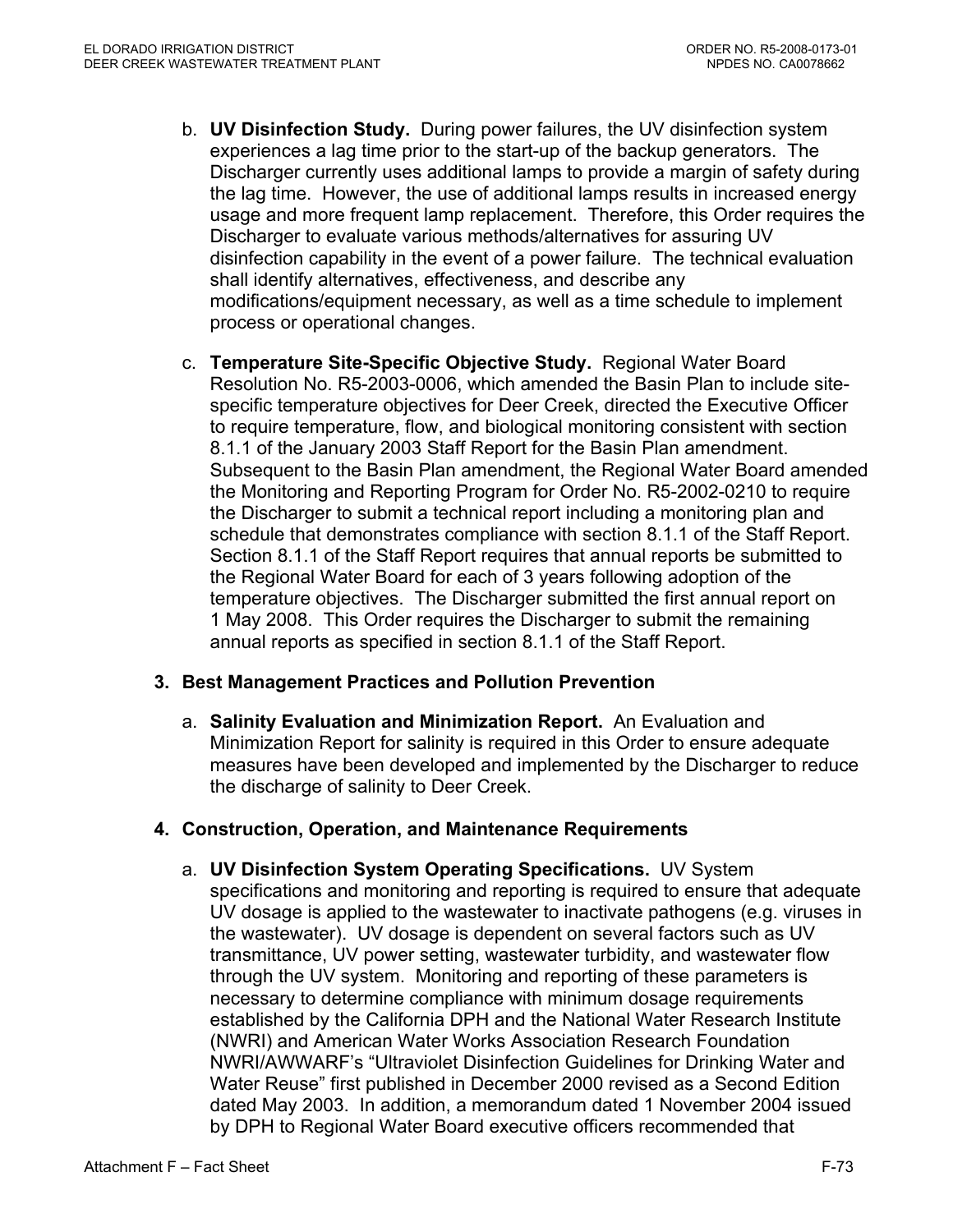provisions be included in permits for water recycling treatment plants employing UV disinfection requiring Dischargers to establish fixed cleaning frequency of quartz sleeves as well as include provisions that specify minimum delivered UV dose that must be maintained (as recommended by the NWRI/AWWARF UV Disinfection Guidelines).

Turbidity is included as an operational specification as an indicator of the effectiveness of the treatment process and to assure compliance with effluent limitations for total coliform organisms when flow in Deer Creek provides less than a daily average stream flow-to-effluent dilution of 20:1. The tertiary treatment process is capable of reliably meeting a turbidity limitation of 2 nephelometric turbidity units (NTU) as a daily average. Failure of the treatment system such that virus removal is impaired would normally result in increased particles in the effluent, which result in higher effluent turbidity and could impact UV dosage. Turbidity has a major advantage for monitoring filter performance, allowing immediate detection of filter failure and rapid corrective action. The operational specification requires that turbidity prior to disinfection shall not exceed 2 NTU as a daily average; 5 NTU, more than 5 percent of the time within a 24-hour period, and an instantaneous maximum of 10 NTU.

Minimum UV dosage and turbidity specifications are included as operating criteria in section VI.C.4 of this Order and section IX.C of the Monitoring and Reporting Program (Attachment E) to ensure that adequate disinfection of wastewater is achieved.

# **5. Special Provisions for Municipal Facilities (POTWs Only)**

## a. **Pretreatment Requirements.**

i. USEPA conducted a pretreatment performance evaluation inspection on 12/13 April 2003, and issued an inspection report to the Discharger on 10 June 2003 summarizing the findings of the inspection. As a result of the inspection, USEPA issued Administrative Order CWA-307-9-03-025 requiring the Discharger to begin monthly self-monitoring of the influent, effluent, and receiving water at the Facility and the El Dorado Hills WWTP by 1 January 2004; submit a written description of the pretreatment program for approval by 28 September 2004; adopt local limits and ordinance within 60 days of obtaining approval; and issue all pending permits within 180 days of obtaining approval. The Discharger submitted their Industrial Pretreatment Program package to USEPA on 28 September 2004. The submittal was reviewed by USEPA and comments on the submittal were provided to the Discharger. However, the Discharger still does not have an approved pretreatment program. Therefore, this Order requires, within 1 year from adoption of the Order, the submission of a written pretreatment program. The organization and contents of the written description of the pretreatment program are based on guidance provided by USEPA Region 9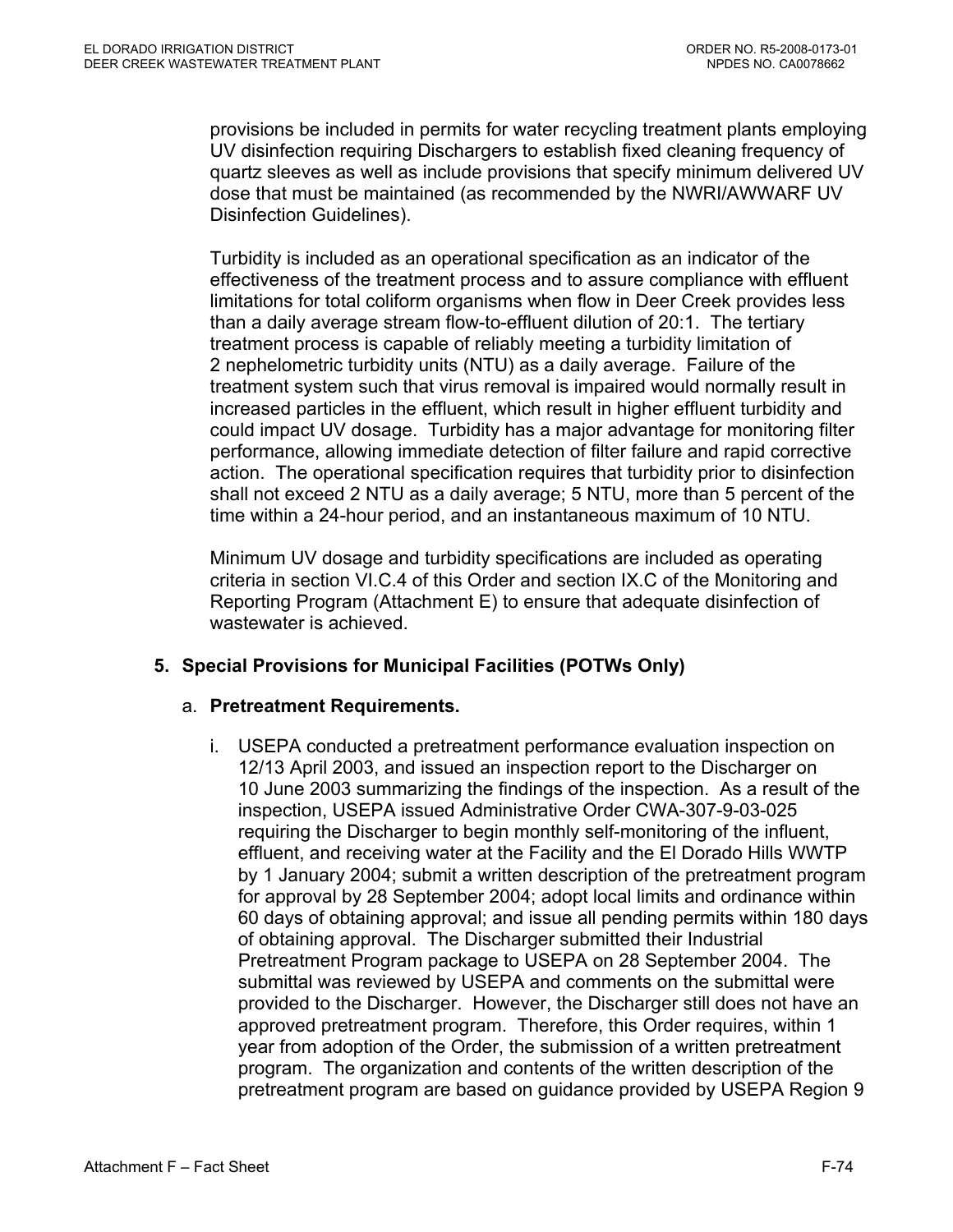for program submissions and include the requirements contained in Attachment H of this Order.

- ii. The Federal Clean Water Act, Section 307(b), and Federal Regulations, 40 CFR Part 403, require publicly owned treatment works to develop an acceptable industrial pretreatment program. A pretreatment program is required to prevent the introduction of pollutants, which will interfere with treatment plant operations or sludge disposal, and prevent pass through of pollutants that exceed water quality objectives, standards or permit limitations. Pretreatment requirements are imposed pursuant to 40 CFR Part 403.
- iii. The Discharger shall implement and enforce its approved pretreatment program and is an enforceable condition of this Order. If the Discharger fails to perform the pretreatment functions, the Regional Water Board, the State Water Board or the USEPA may take enforcement actions against the Discharger as authorized by the CWA.
- b. **Collection System.** The State Water Board issued General Waste Discharge Requirements for Sanitary Sewer Systems, Water Quality Order No. 2006-0003-DWQ (General Order) on 2 May 2006. The General Order requires public agencies that own or operate sanitary sewer systems with greater than 1 mile of pipes or sewer lines to enroll for coverage under the General Order. The General Order requires agencies to develop sanitary sewer management plans (SSMPs) and report all sanitary sewer overflows (SSOs), among other requirements and prohibitions.

Furthermore, the General Order contains requirements for operation and maintenance of collection systems and for reporting and mitigating sanitary sewer overflows. Inasmuch that the Discharger's collection system is part of the system that is subject to this Order, certain standard provisions are applicable as specified in Provisions, section VI.C.5. For instance, the 24-hour reporting requirements in this Order are not included in the General Order. The Discharger must comply with both the General Order and this Order. The Discharger and public agencies that are discharging wastewater into the Facility were required to obtain enrollment for regulation under the General Order by 1 December 2006.

# **6. Other Special Provisions**

a. **Ownership Change.** To maintain the accountability of the operation of the Facility, the Discharger is required to notify the succeeding owner or operator of the existence of this Order by letter if, and when, there is any change in control or ownership of land or waste discharge facilities presently owned or controlled by the Discharger.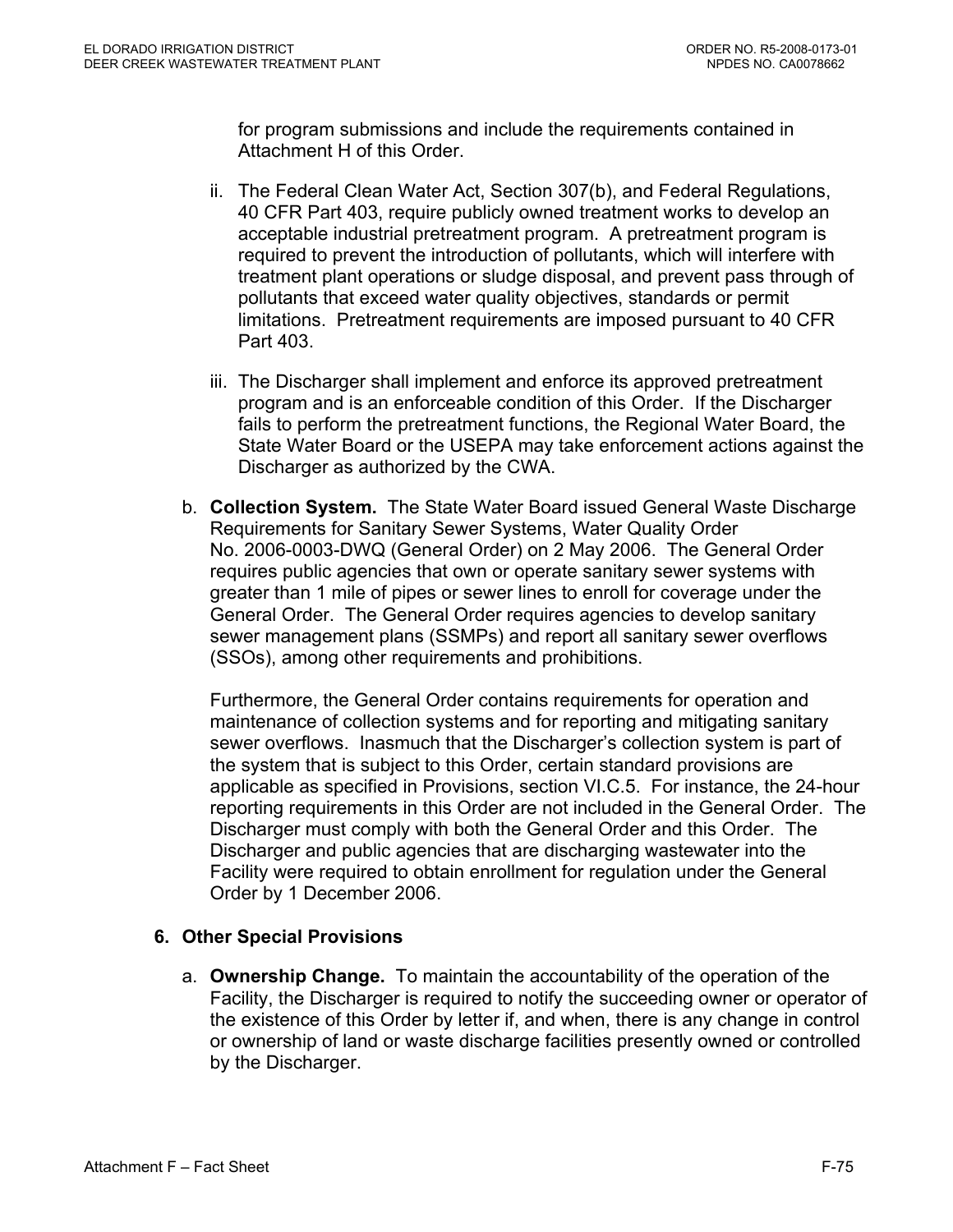# **7. Compliance Schedules**

## **[Not Applicable]**

#### **VIII. PUBLIC PARTICIPATION**

The California Regional Water Quality Control Board, Central Valley Region (Regional Water Board) is considering the issuance of waste discharge requirements (WDRs) that will serve as a National Pollutant Discharge Elimination System (NPDES) permit for the Deer Creek Wastewater Treatment Plant. As a step in the WDR adoption process, the Regional Water Board staff has developed tentative WDRs. The Regional Water Board encourages public participation in the WDR adoption process.

#### **A. Notification of Interested Parties**

The Regional Water Board has notified the Discharger and interested agencies and persons of its intent to prescribe waste discharge requirements for the discharge and has provided them with an opportunity to submit their written comments and recommendations. Notification was provided through publishing in a local newspaper by 3 October 2008 and by posting at the nearest city hall or courthouse, the nearest post office (if allowed), and at the entrance to the Facility.

#### **B. Written Comments**

The staff determinations are tentative. Interested persons are invited to submit written comments concerning these tentative WDRs. Comments must be submitted either in person or by mail to the Executive Office at the Regional Water Board at the address above on the cover page of this Order.

To be fully responded to by staff and considered by the Regional Water Board, written comments should be received at the Regional Water Board offices by 5:00 p.m. on 3 November 2008.

#### **C. Public Hearing**

The Regional Water Board will hold a public hearing on the revised tentative WDRs during its regular Board meeting on the following date and time and at the following location:

Date: 8/9/10 June 2011 Time: 8:30 am Location: Regional Water Quality Control Board, Central Valley Region 11020 Sun Center Dr., Suite #200 Rancho Cordova, CA 95670

Interested persons are invited to attend. At the public hearing, the Regional Water Board will hear testimony, if any, pertinent to the discharge, WDRs, and permit. Oral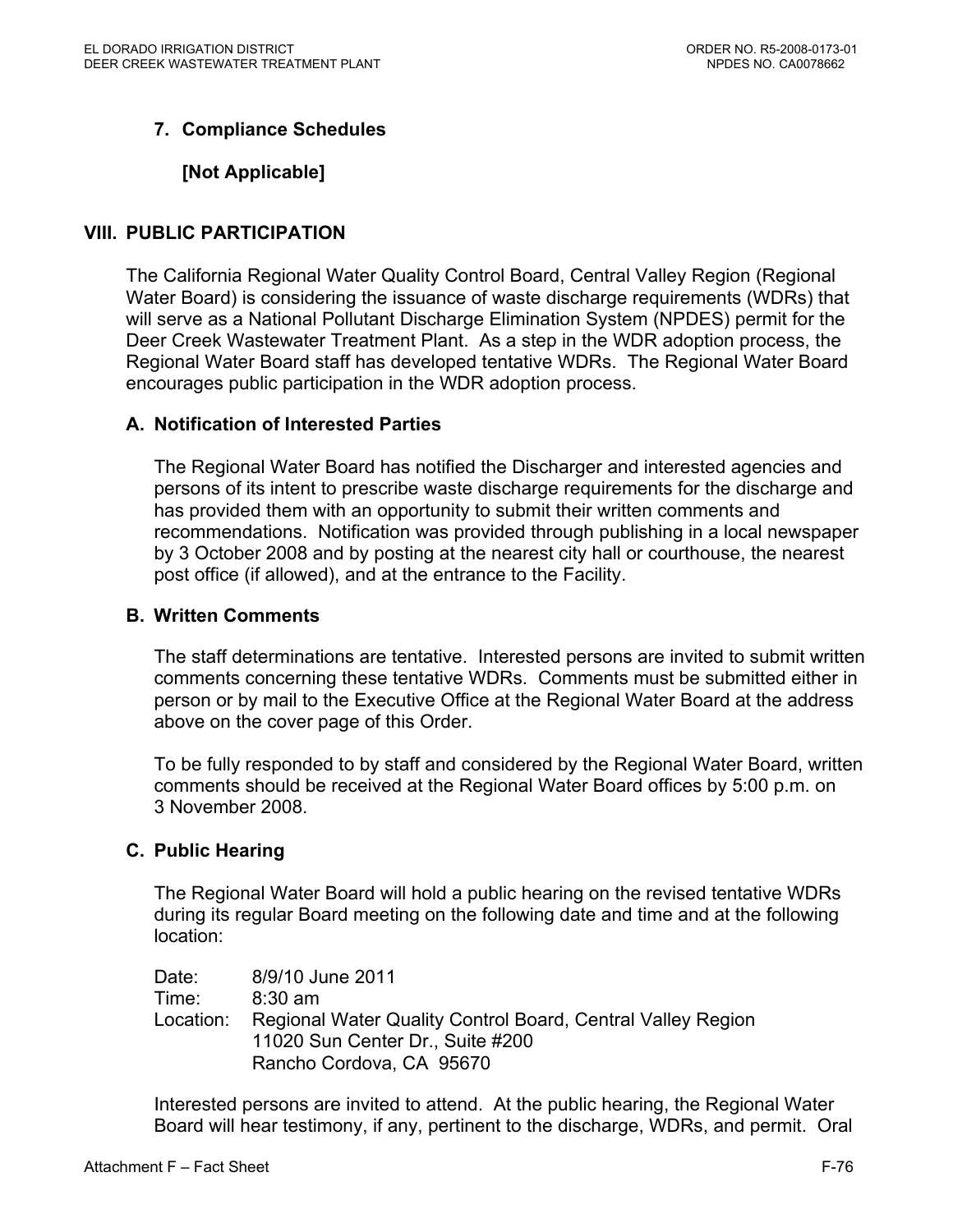testimony will be heard; however, for accuracy of the record, important testimony should be in writing.

Please be aware that dates and venues may change. Our Web address is http://www.waterboards.ca.gov/rwqcb5/ where you can access the current agenda for changes in dates and locations.

## **D. Waste Discharge Requirements Petitions**

Any aggrieved person may petition the State Water Resources Control Board to review the decision of the Regional Water Board regarding the final WDRs. The petition must be submitted within 30 days of the Regional Water Board's action to the following address:

State Water Resources Control Board Office of Chief Counsel P.O. Box 100, 1001 I Street Sacramento, CA 95812-0100

## **E. Information and Copying**

The Report of Waste Discharge (RWD), related documents, tentative effluent limitations and special provisions, comments received, and other information are on file and may be inspected at the address above at any time between 8:30 a.m. and 4:45 p.m., Monday through Friday. Copying of documents may be arranged through the Regional Water Board by calling (916) 464-3291.

## **F. Register of Interested Persons**

Any person interested in being placed on the mailing list for information regarding the WDRs and NPDES permit should contact the Regional Water Board, reference this Facility, and provide a name, address, and phone number.

## **G. Additional Information**

Requests for additional information or questions regarding this Order should be directed to Joshua Palmer at (916) 464-4674.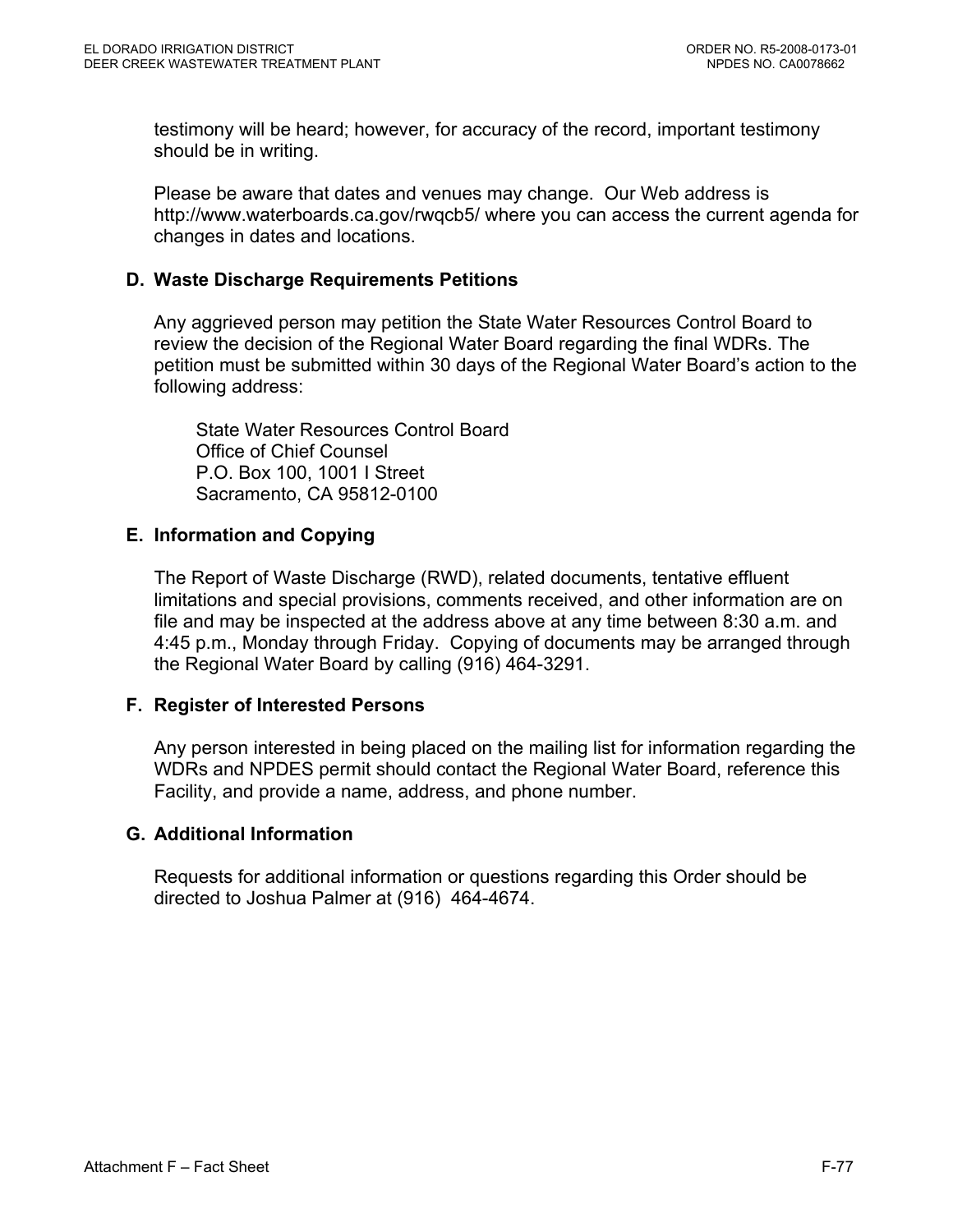#### **ATTACHMENT G – SUMMARY OF REASONABLE POTENTIAL ANALYSIS**

| <b>Constituent</b>             | <b>Units</b> | <b>MEC</b> | B                             | C       | <b>CMC</b>               | <b>CCC</b>               | <b>Water</b><br>& Org                 | Org.<br>Only | <b>Basin</b><br>Plan                           | <b>MCL</b>     | <b>Reasonable</b><br><b>Potential</b> |
|--------------------------------|--------------|------------|-------------------------------|---------|--------------------------|--------------------------|---------------------------------------|--------------|------------------------------------------------|----------------|---------------------------------------|
| Aluminum, Total Recoverable    | ug/L         | 150        | $\qquad \qquad -$             | 200     | 750                      | $\hspace{0.05cm}$        | --                                    | --           | --                                             | 200            | Yes $6$                               |
| Ammonia Nitrogen, Total (as N) | mg/L         | < 0.1      | --                            | 1.65    | 2.14                     | 1.65 $^{2}$              | --                                    | --           | --                                             | --             | Yes <sup>3</sup>                      |
| Arsenic, Total Recoverable     | ug/L         | 0.39       | $\overline{\phantom{a}}$      | 10      | 340                      | 150                      | $\qquad \qquad -$                     | $- -$        | $\hspace{0.1mm}-\hspace{0.1mm}-\hspace{0.1mm}$ | 10             | No                                    |
| Bis (2-Ethylhexyl) Phthalate   | ug/L         | 2.1        | $- -$                         | 1.8     | $\overline{\phantom{a}}$ | $\hspace{0.05cm}$        | 1.8                                   | 5.9          | $- -$                                          | 4              | No <sup>4</sup>                       |
| Chlorodibromomethane           | ug/L         | 0.286      | $\qquad \qquad -$             | 0.41    | $\hspace{0.05cm}$        | $\overline{\phantom{a}}$ | 0.41                                  | 34           | $- -$                                          | 80             | No                                    |
| Chloroform                     | ug/L         | 0.78       | $- -$                         | 80      | $- -$                    | $-$                      | --                                    | $-$          | $\overline{\phantom{a}}$                       | 80             | No                                    |
| Chromium, Total Recoverable    | ug/L         | 0.72       | $-$                           | 50      | $\overline{\phantom{a}}$ | --                       | --                                    | --           | --                                             | 50             | No                                    |
| Copper, Total Recoverable      | ug/L         | 15         | $\qquad \qquad \qquad -$      | 43      | 60                       | 43                       | 1,300                                 | --           | $\overline{\phantom{a}}$                       | 1,000          | No                                    |
| Dichlorobromomethane           | ug/L         | 0.336      | $\overline{\phantom{a}}$      | 0.56    | $- -$                    | $\hspace{0.05cm}$        | 0.56                                  | 46           | $- -$                                          | 80             | No                                    |
| Electrical Conductivity @ 25°C | umhos/cm     | 560        | 710                           | $700^5$ | $- -$                    | $-$                      | $-$                                   | $-$          | $\hspace{0.05cm}$                              | 900            | No                                    |
| Lead, Total Recoverable        | ug/L         | 0.27       | $-$                           | 8.62    | 85                       | 8.62                     | --                                    | $-$          | $\qquad \qquad \qquad -$                       | 15             | No                                    |
| Mercury, Total Recoverable     | ug/L         | 0.00258    | $-$                           | 0.050   | $- -$                    | $\overline{\phantom{a}}$ | 0.050                                 | 0.051        | $\hspace{0.05cm}$                              | 2.0            | No                                    |
| Methyl Bromide                 | ug/L         | 15         | $\qquad \qquad -$             | 48      | $\hspace{0.05cm}$        | $- -$                    | 48                                    | 4,000        | $\hspace{0.1mm}-\hspace{0.1mm}-\hspace{0.1mm}$ | --             | <b>No</b>                             |
| Nickel, Total Recoverable      | ug/L         | 4.6        | $- -$                         | 25.04   | 225                      | 25.04                    | 610                                   | 4,600        | $- -$                                          | 100            | No                                    |
| Nitrite Nitrogen, Total (as N) | ug/L         | 300        | $\qquad \qquad \qquad \qquad$ | 1,000   | $\overline{\phantom{a}}$ | $\overline{\phantom{0}}$ | --                                    | $-$          | $\overline{\phantom{a}}$                       | 1,000          | No                                    |
| Nitrate Plus Nitrite (as N)    | mg/L         | 14.1       | $-$                           | 10      | $\overline{\phantom{a}}$ | $-$                      | $\hspace{0.05cm}$ – $\hspace{0.05cm}$ | --           | --                                             | 10             | Yes                                   |
| Thallium, Total Recoverable    | ug/L         | 0.27       | $-$                           | 1.7     | $- -$                    | $-$                      | 1.7                                   | 6.3          | $\overline{\phantom{a}}$                       | $\overline{2}$ | No                                    |
| <b>Total Trihalomethanes</b>   | ug/L         | 1.7        | --                            | 80      | $-$                      | --                       |                                       | $-$          | --                                             | 80             | No                                    |
| Zinc, Total Recoverable        | ug/L         | 85         | $\qquad \qquad -$             | 57.5    | 57.5                     | 57.5                     | $- -$                                 | $- -$        | $\hspace{0.1mm}-\hspace{0.1mm}-\hspace{0.1mm}$ | 5,000          | Yes                                   |

MEC = Maximum Effluent Concentration

B = Maximum Receiving Water Concentration or lowest detection level, if non-detect

C = Criterion used for Reasonable Potential Analysis CMC = Criterion Maximum Concentration (CTR or NTR) CCC = Criterion Continuous Concentration (CTR or NTR) Water & Org = Human Health Criterion for Consumption of Water & Organisms (CTR or NTR)

Org. Only = Human Health Criterion for Consumption of Organisms Only (CTR or NTR)

Basin Plan = Numeric Site-specific Basin Plan Water Quality Objective

MCL = Drinking Water Standards Maximum Contaminant Level

Footnotes:

USEPA National Recommended Ambient Water Quality Criteria, Freshwater Aquatic Life<br>Protection, 1-hour Average

<sup>2</sup> USEPA National Recommended Ambient Water Quality Criteria, Freshwater Aquatic Life Protection, 30-day Average 3<br>3 Reasonable potential is established because municipal wastewater contains ammonia and

inadequate or incomplete nitrification may result in the discharge of ammonia to the receiving stream. See section IV.C.3.f of the Fact Sheet (Attachment F).

Freceiving stream. See section IV.C.3. of the Fact Sheet (Attachment F).<br><sup>4</sup> Due to potential contamination of effluent samples, reasonable potential for bis (2-

ethylhexyl) phthalate cannot be determined.<br>
<sup>5</sup> Water Quality for Agriculture<br>
<sup>6</sup> Based on the Final Writ of Mandate issued by the Sacramento Superior Court on 28 March 2011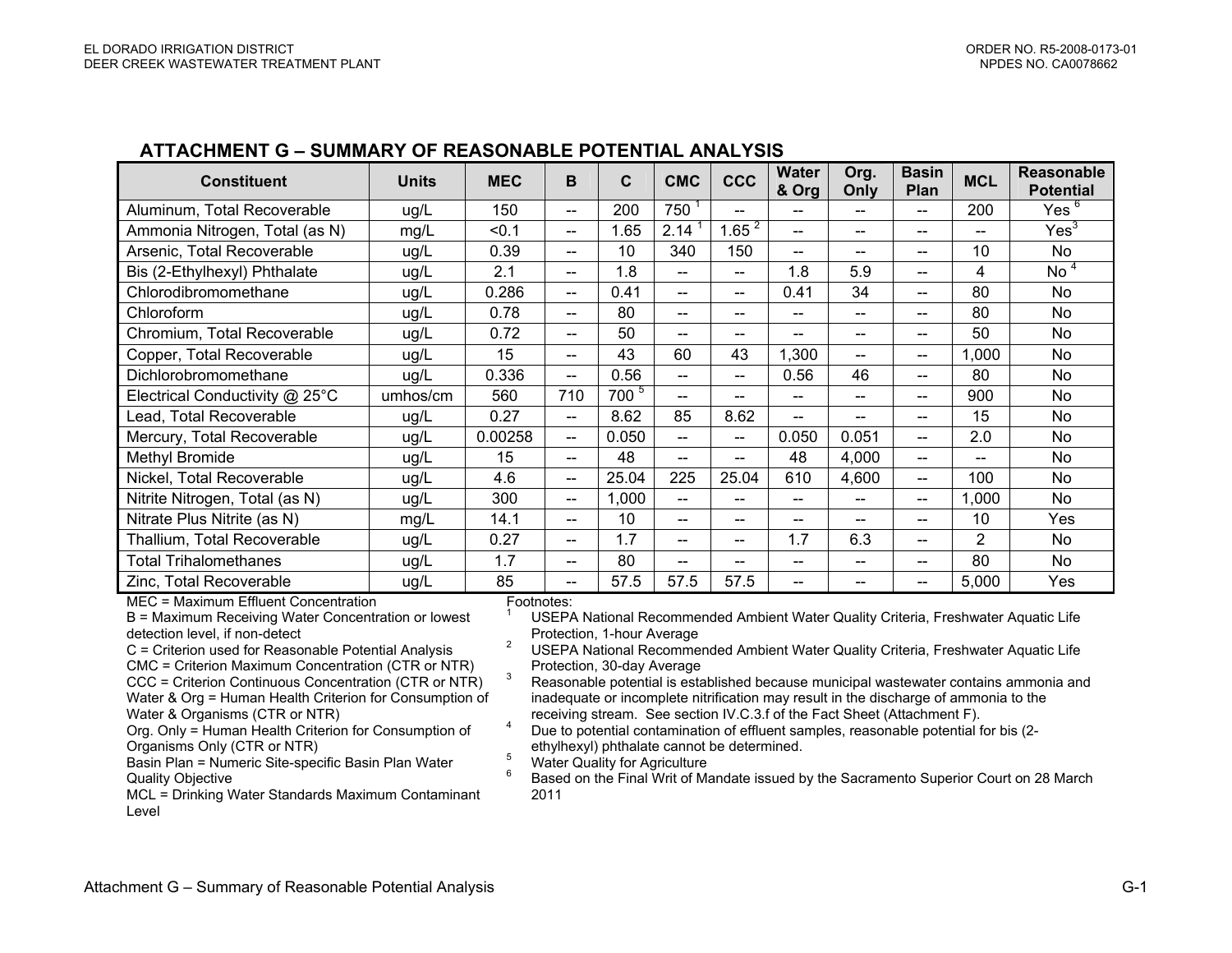# **ATTACHMENT H – PRETREATMENT PROGRAM REQUIREMENTS**

The Discharger shall prepare a pretreatment program submission in accordance with the following organization.

#### **A. Chapter 1 – Organization and Multi-jurisdiction Implementation**

This chapter should describe the overall program structure as well as contain descriptions of the treatment plants, collection systems, reclaim systems and the service area including political boundaries.

## **B. Chapter 2 – Legal Authority**

This chapter should contain the revised and adopted sewer use ordinance and all necessary multi-jurisdictional agreements.

#### **C. Chapter 3 – Local Limits**

This chapter should contain the technical basis for the local limits. This would include the analyses performed to determine the maximum headworks loadings for both wastewater treatment plants and the maximum pollutant levels protective of the collection system, as well as the method of allocating allowable loadings to the users, a schedule of public hearings and outreach, and the ordinance adoption procedures. The local limits can be numerical concentrations, loading limits, prohibitions, or control strategies.

## **D. Chapter 4 – Identification of Non-domestic Users**

This chapter should contain the procedures used in the initial industrial user survey as well as the procedures to be used for on-going updates. This chapter should also include the current inventory of industrial users, by non-domestic sewer connection, and of the zerodischarging categorical industrial users who comply with their federal standards by not discharging process wastewaters.

The inventory must indicate the following for each industrial user and zero-discharging categorical industrial user:

- 1. Whether it qualifies as a significant industrial user;
- 2. The average and peak flow rates;
- 3. The SIC code;
- 4. The pretreatment-in-place; and
- 5. The local permit status.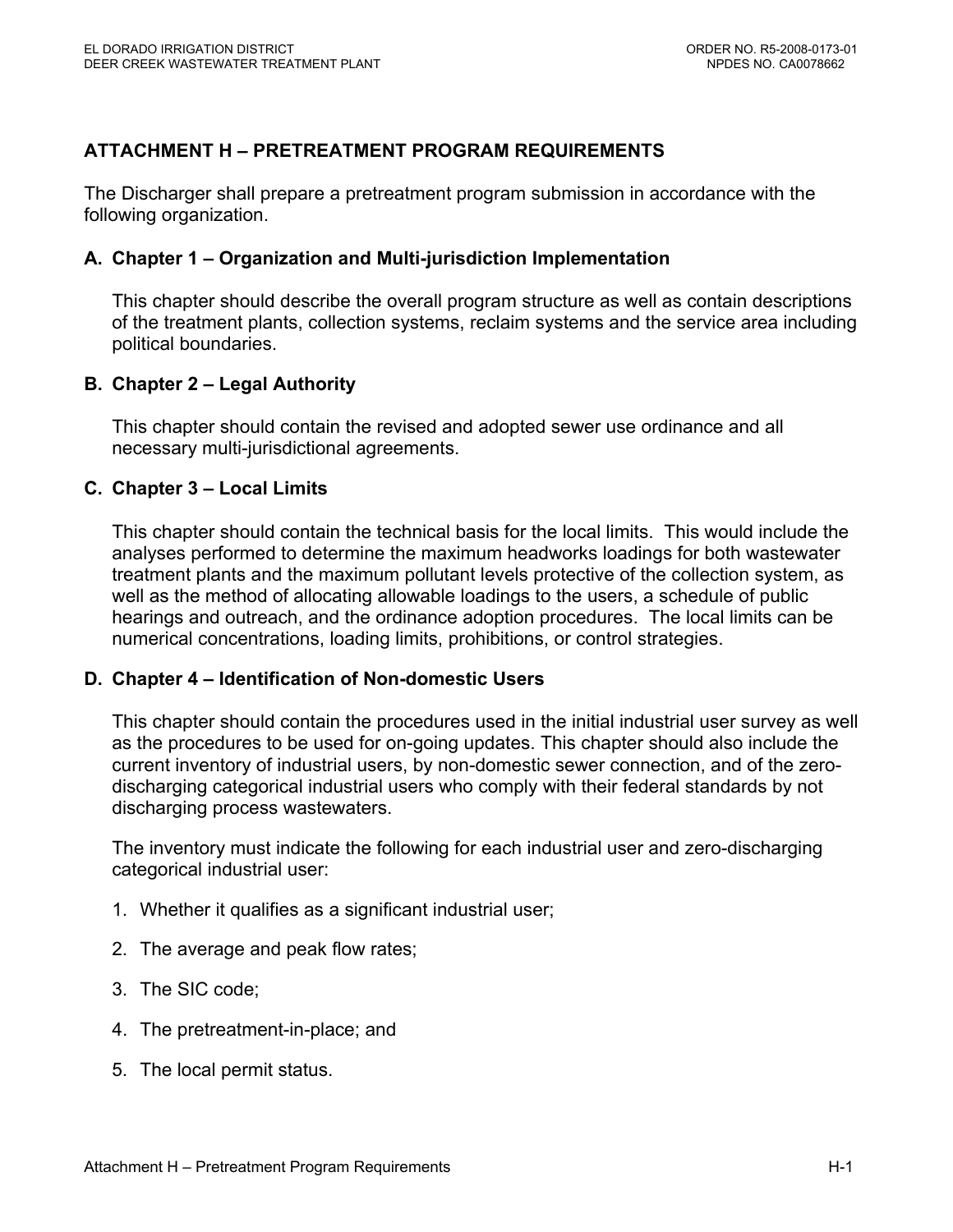# **E. Chapter 5 – Permits and Fact Sheets**

This chapter should describe the permitting procedures and include a fact sheet and final draft permit for each significant industrial user to be issued upon approval of the local limits and revised ordinance by the Regional Water Board. The fact sheets must indicate the following for each significant industrial user and zero-discharging categorical industrial user:

- 1. The industry name, address, owner or plant manager;
- 2. The permit expiration date (not to exceed 5 years in duration);
- 3. A description of the facility including the products made or services provided, building names, the process in each building, and when current operations began;
- 4. The identification of each sewer connection;
- 5. A description of the contributing waste streams that comprise each identified nondomestic discharge into the sewers;
- 6. The pretreatment-in-place for each identified non-domestic discharge to the sewers;
- 7. The classification by federal point source category and the reasons justifying this classification;
- 8. The applicable federal categorical pretreatment standards (adjusted if necessary to account for dilution), supporting production data (if necessary), and the compliance sampling point(s) where the standards apply;
- 9. The pollutants of concern and the compliance sampling point(s) where the local limits apply;
- 10. A site map indicating the locations of all compliance sampling point(s), sewer connections, and sewer laterals;
- 11. The sampling frequency by regulated pollutant for each compliance sampling point, and the supporting statistical rationale, to ensure that the sampling is representative of the wastewater discharge variability over the reporting period; and
- 12. The sampling protocol by regulated pollutant for each compliance sampling point to ensure that the samples collected to determine compliance with federal standards are representative of the sampling day's discharge.

## **F. Chapter 6 – Compliance Monitoring**

This chapter should describe the industrial user self-monitoring program and Discharger's oversight monitoring program. The compliance monitoring program must ensure that all sampling is representative over the reporting period and that each sample collected to determine compliance with federal standards is representative of the sampling day's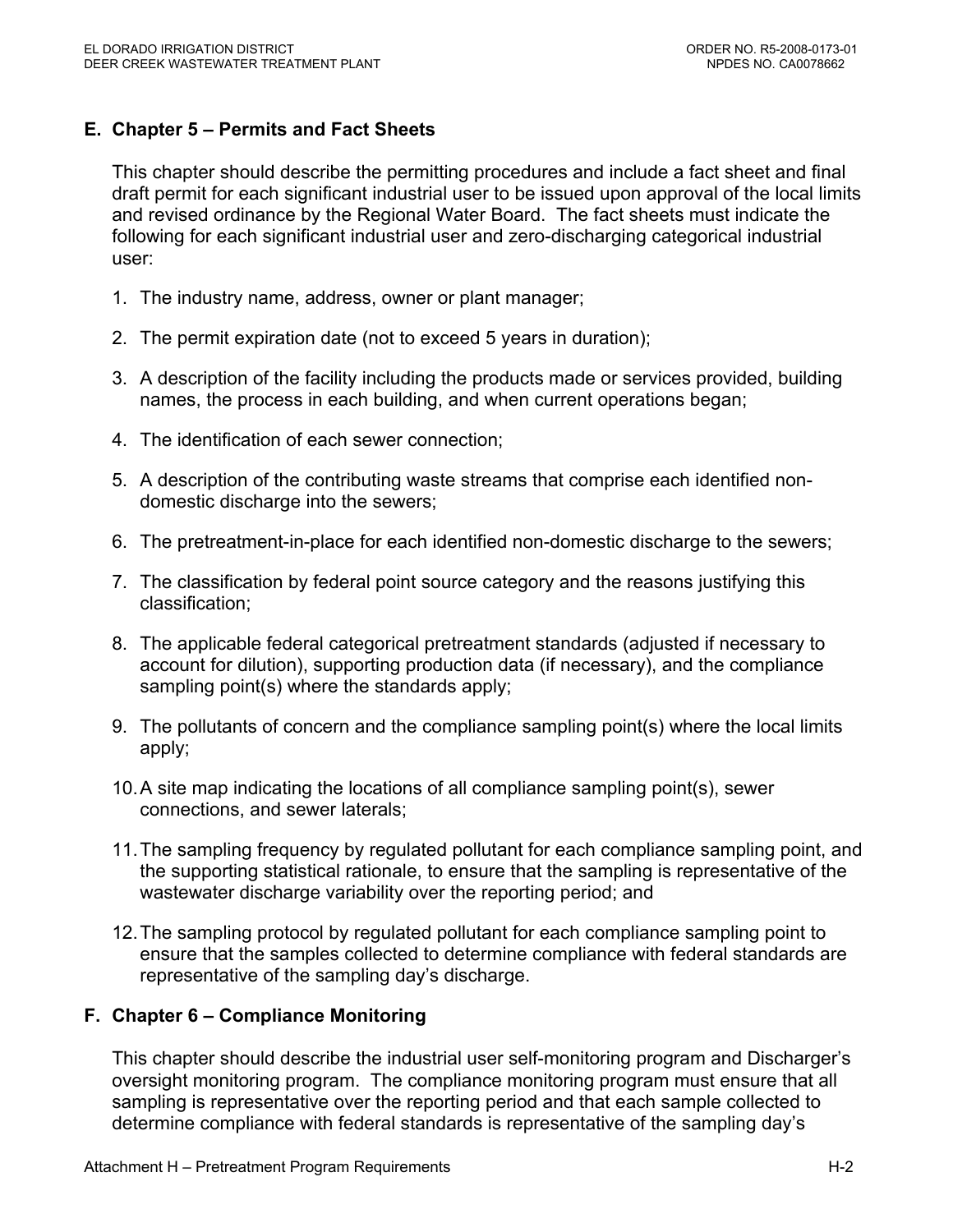discharge. The compliance monitoring program must also set analytical detection limits that are sufficiently below federal standards and local limits to allow the determination of non-compliance.

# **G. Chapter 7 – Enforcement**

This chapter should establish the enforcement response plan to be used to address, at a minimum, each of the following types of violations:

- 1. Isolated and chronic violations of permit effluent limits;
- 2. Violations of permit effluent limits that result in any adverse impacts upon the treatment works such as pass-through, interference, sludge contamination, sewer line degradation, explosive or inflammability risks, or worker health and safety risks;
- 3. Failure to self-monitor or report;
- 4. The bypassing of pretreatment necessary to comply with permit effluent limits;
- 5. Dilution as a substitute for treatment necessary to comply with Federal categorical pretreatment standards;
- 6. The bypassing of compliance sampling or the tampering with sampling equipment; and
- 7. Willful or negligent violations.

# **H. Chapter 8 – Resources**

This chapter would cover the budget, staffing and equipment needs of the pretreatment program.

# **I. Chapter 9 – Public Participation and Confidentiality**

This chapter would describe the administrative procedures required under 40 CFR 403.8(f)(1)(vii) and 403.8(f)(2)(vii).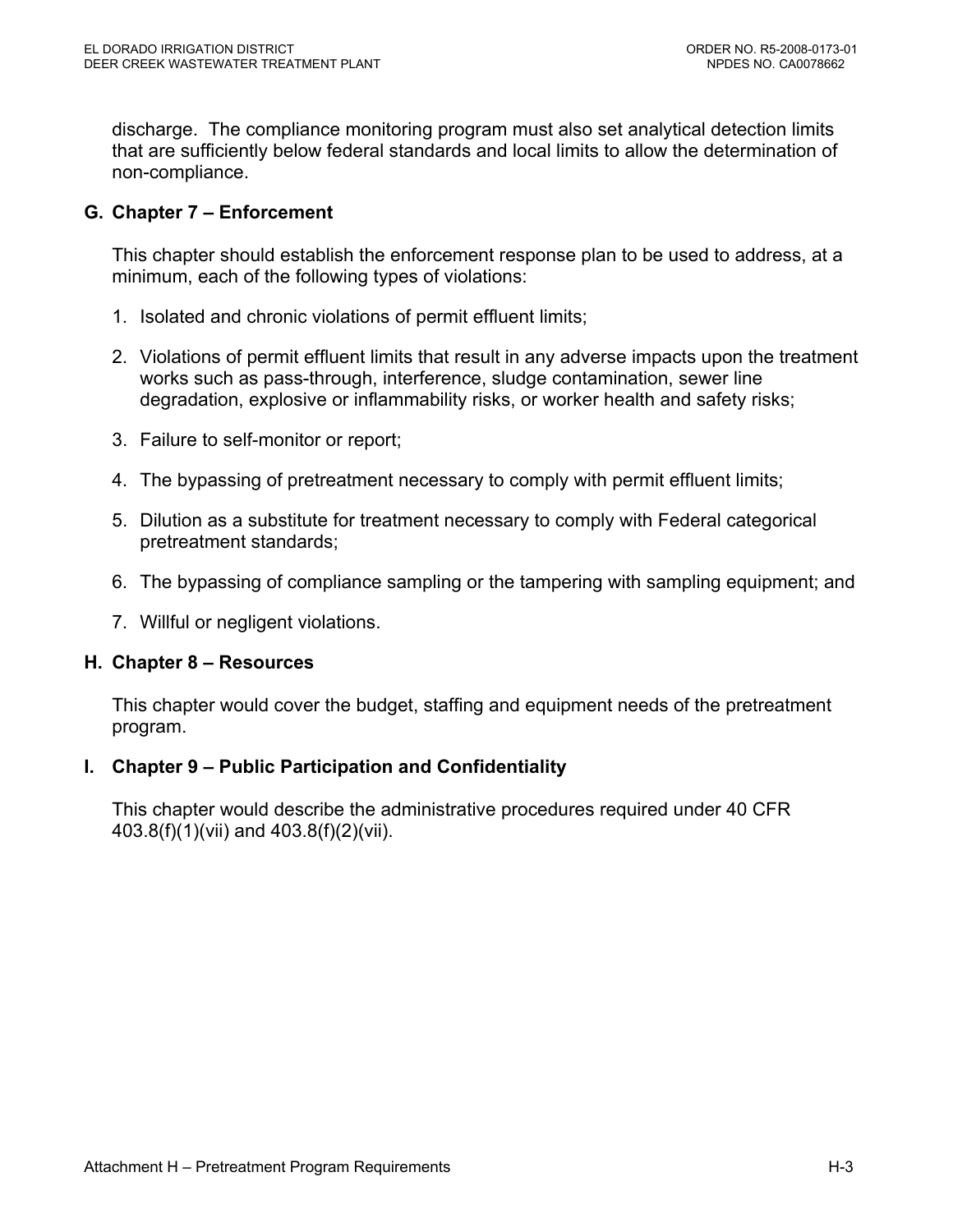# **ATTACHMENT I – CONSTITUENTS OF CONCERN**

## **CTR CONSTITUENTS**

#### **Priority Pollutants**

| 1                    | Antimony                                                  |
|----------------------|-----------------------------------------------------------|
| $\overline{2}$       | Arsenic                                                   |
| 3                    | Beryllium                                                 |
| 4                    | Cadmium                                                   |
| 5a                   | Chromium III                                              |
| 5b                   | Chromium VI                                               |
| 6                    | Copper                                                    |
| $\overline{7}$       | Lead                                                      |
| 8                    | Mercury                                                   |
| 9                    | Nickel                                                    |
| 10                   | Selenium                                                  |
| 11                   | Silver                                                    |
| 12 <sub>2</sub>      | Thallium                                                  |
| 13                   | Zinc                                                      |
| 14                   | Cyanide                                                   |
| 15                   | Asbestos                                                  |
| 16                   | 2,3,7,8-TCDD (Dioxin)                                     |
| 17                   | Acrolein                                                  |
| 18                   | Acrylonitrile                                             |
| 19                   | <b>Benzene</b>                                            |
| 20                   | Bromoform                                                 |
| 21                   | <b>Carbon Tetrachloride</b>                               |
| 22                   | Chlorobenzene                                             |
| 23                   | Chlorodibromomethane                                      |
| 24                   | Chloroethane                                              |
| 25                   | 2-Chloroethylvinyl ether                                  |
| 26                   | Chloroform                                                |
| 27                   | Dichlorobromomethane                                      |
| 28                   | 1,1-Dichloroethane                                        |
| 29                   | 1,2-Dichloroethane                                        |
| 30                   | 1,1-Dchloroethylene                                       |
| 31                   | 1,2-Dichloropropane                                       |
| 32                   | 1,3-Dichloropropylene                                     |
| 33                   | Ethylbenzene                                              |
| 34                   | <b>Methyl Bromide</b>                                     |
| 35                   | <b>Methyl Chloride</b>                                    |
| 36                   | Methylene Chloride                                        |
| 37                   | 1,1,2,2-Tetrachloroethane                                 |
| 38                   | Tetrachloroethylene                                       |
| 39<br>$\overline{ }$ | Toluene<br>Diebleseethule<br>$\Lambda$ $\Omega$ $\Lambda$ |

- 51 4-Nitrophenol 91 Hexachloroethane 12 12 Thallian Pentachlorophenol \* 12 12 18 Isophorone<br>12 Thenol 194 Naphthalene Phenol 94 Naphthalene 55 2,4,6-Trichlorophenol 95 Nitrobenzene 18 Benzidine 18 Acrylonic 199 Phenanthrene 60 Benzo(a)anthracene 100 Pyrene 61 Benzo(a)pyrene 101 1,2,4-Trichlorobenzene 62 Benzo(b)fluoranthene 102 Aldrin \* 63 Benzo(g,h,i)perlycene 103 Alpha BHC \* 64 Benzo(k)fluoranthene 104 Beta BHC \* 66 Bis(2-chloroethyl) Ether 106 Delta BHC \* 67 Bis(2-chloroisopropyl) Ether 107 Chlordane \* 68 Bis(2-ethylhexyl) Phthalate 108 4,4'-DDT \* 69 4-Bromophenyl Phenyl Ether 109 4,4'-DDE \* 70 Butylbenzyl Phthalate 110 4,4'-DDD \* 71 2-Chloronaphthalene 111 Dieldrin \* 72 4-Chlorophenyl Phenyl Ether 112 Alpha Endosulfan \* 73 Chrysene 113 Beta Endosulfan \* 33 Ethylbenzene 74 Dibenzo(a,h)anthracene 114 Endosulfan Sulfate \* 34 Methyl Bromide 75 1,2-Dichlorobenzene 115 Endrin \* 76 1,3-Dichlorobenzene 116 Endrin Aldehyde \* 77 1.4-Dichlorobenzene 117 Heptachlor \* 78 3,3-Dichlorobenzidine 118 Heptachlor Epoxide \*
- 79 Diethyl Phthalate 119 to
- 29 Dietriyi Filmalate<br>30 Dimethyl Phthalate 125 PCBs (Aroclors)
- 40 1,2-trans-Dichloroethylene 126 Toxaphene \*

- 1 Antimony 41 1,1,1-Trichloroethane 81 Di-n-butyl Phthalate 42 1,1,2-Trichloroethane 82 2,4-Dinitrotoluene 43 Trichloroethylene 83 2,6-Dinitrotoluene 44 Vinyl Chloride 84 Di-n-Octyl Phthalate 45 2-Chlorophenol 85 1,2-Diphenylhydrazine 46 2,4-Dichlorophenol 85 Fluoranthene 47 2,4-Dimethylphenol 87 Fluorene<br>48 2-Methyl-4,6-Dinitrophenol 88 Hexachlorobenzene \* 2-Methyl-4,6-Dinitrophenol 49 2,4-Dinitrophenol 89 Hexachlorobutadiene 50 2-Nitrophenol 90 Hexachlorocyclopentadiene<br>
51 4-Nitrophenol 91 Hexachloroethane 52 4-Chloro-3-Methylphenol 92 Indeno(1,2,3-c,d)Pyrene 56 Acenaphthene 96 N-Nitrosodimethylamine 57 Acenaphthylene 97 N-Nitrosodi-n-Propylamine 17 17 58 Anthracene 17 17 98 N-Nitrosodiphenylamine<br>17 Benzidine 17 99 Phenanthrene 65 Bis(2-chloroethoxy) Ether 105 Gamma BHC (Lindane)\*
	- -

\* Persistent Chlorinated Hydrocarbon Pesticides